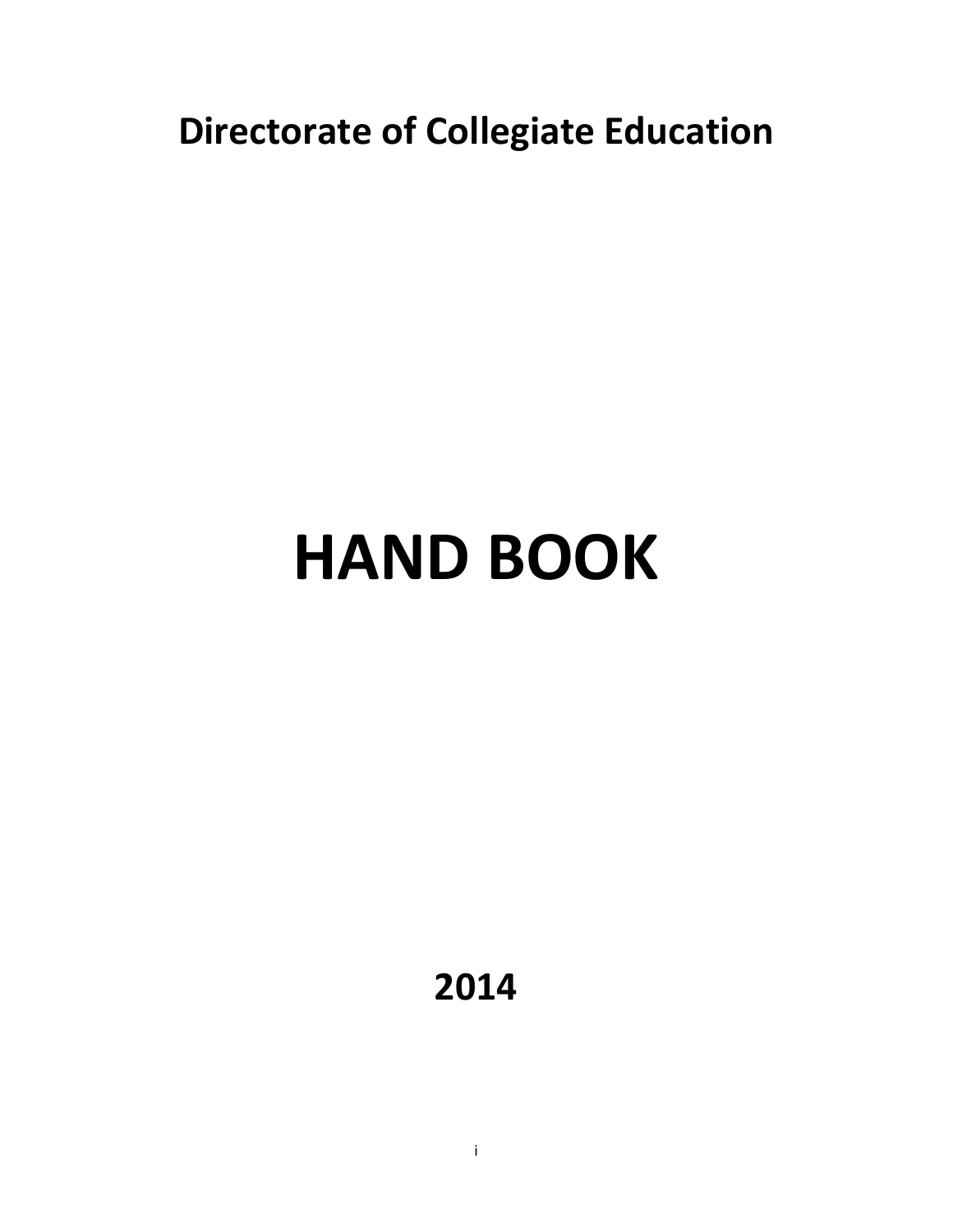



**THIRUVANANTHAPURAM** 19.03.2014 **DATED............** 

## MESSAGE

It is noted with great pleasure that the Directorate of Collegiate Education is bringing out an elegant and erudite handbook to mark the steep growth and developments attained in the field of Higher Education, Kerala under their aegis.

The state of Kerala is availing of better outcome from the exorbitant growth of higher education in the field of science and technology, arts, humanities, culture etc which are absolutely due to the tactful handling of the creative talents on hand in the present generation. Universities and different councils of education are also on precipitous progress and perfection.

It is also interesting to note that profound and far reaching changes are apparent in the field of Laws, Acts, etc pertaining to employment and Labour. The cautious execution of knowledge and careful utilisation of skills are the supreme requirements of this age.

I am of the firm conviction that the handbook will be a better reference on rules and its interpretations, a fine collection of Government Orders, Circulars and an authentic Guide to administer all concerned with maximum accuracy and precision.

I congratulate all those who are behind this venture and wish all success.

P.K. ABDU RABB

To

The Director of Collegiate Education, Thiruvananthapuram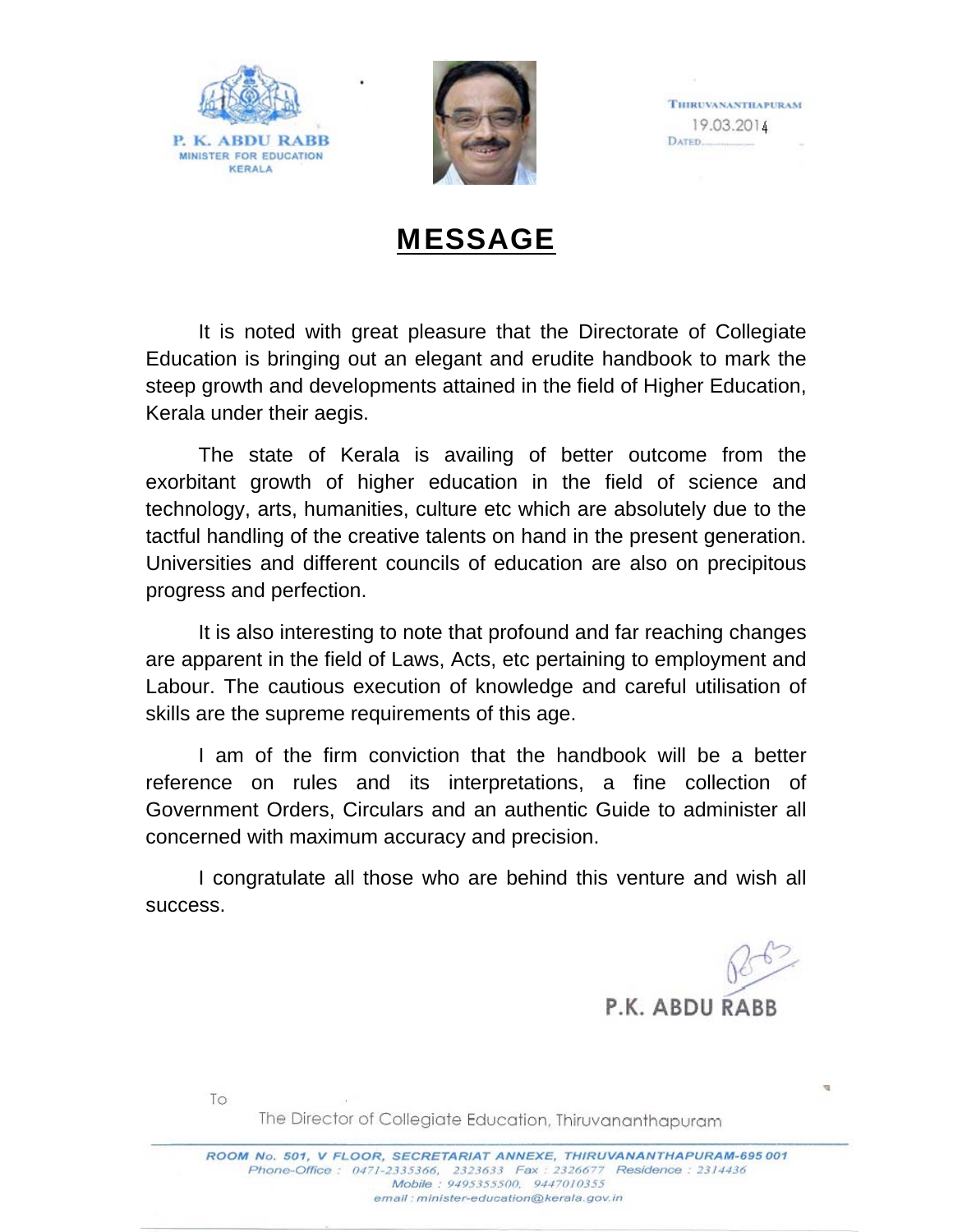

DR. K. M. ABRAHAM CFA, IAS ADDITIONAL CHIEF SECRETARY





 $15^{th}$  March 2014

## **MESSAGE**

I have great pleasure to note that the Directorate of Collegiate Education is issuing the second edition of the HANKBOOK OF THE DIRECTORATE OF COLLEGIATE EDUCATION. The first edition was brought out in 1984.

\_\_\_\_\_\_\_\_\_\_\_\_\_\_\_\_\_\_\_\_\_\_\_\_\_\_\_\_\_\_\_\_\_\_\_\_\_\_\_\_\_\_\_\_\_\_\_\_\_\_\_\_\_\_\_\_\_\_\_\_\_\_\_\_\_\_\_\_\_\_\_\_\_\_\_\_\_\_\_\_\_\_

It goes truly to the credit of Dr. P. K. Velayudhan and his team of officers that this Handbook has been brought out after a gap of 30 years. This Handbook, I am confident, will significantly contribute to the efficiency of the department and will benefit all stakeholders – students, teachers, employees and the public at large.

I congratulate Dr. P. K. Velayudhan and the officers of the Directorate who were involved in this work.

K. M. Abraham

Higher Education & Social Justice Department, Government of Kerala, Thiruvananthapuram-695 001 Phone-Office: 0471-2328410, 2518459 Fax: 2332245 E-mail: abrahamkm.prlsecretary@gmail.com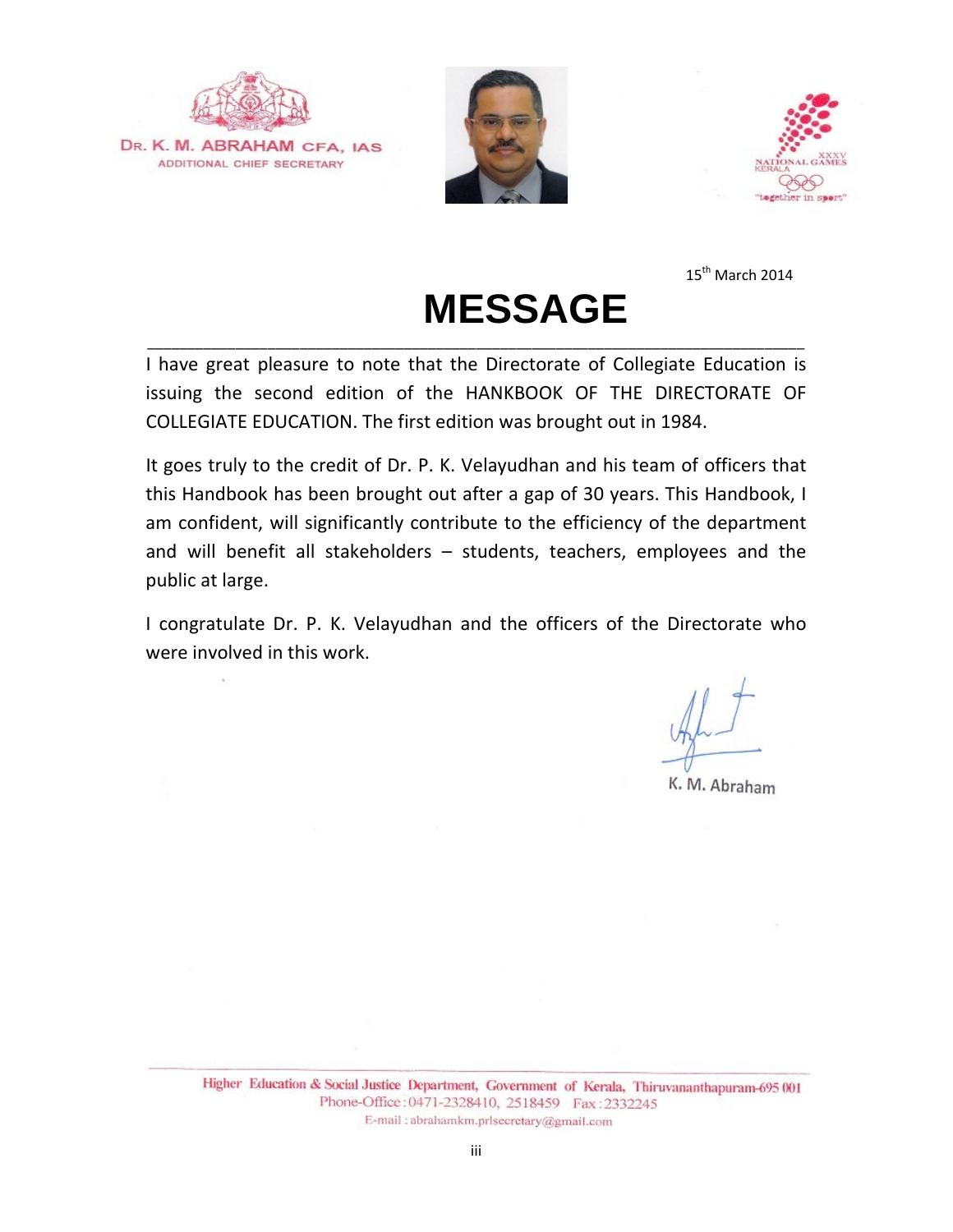



**Dr. Nivedita P. Haran IAS Additional Chief Secretary & Director General of IMG Kerala**

#### **FOREWORD**

 I deeply appreciate the creative initiative of Collegiate Education Department in coming out with this wonderful work which is going to result in saving phenomenal amount of time that might have been spent hunting for Government and Departmental orders and locating the pertinent rules. The arrangement of the rules under specific heads makes navigation through the maze of rules and orders a very easy task. Consequently speedy disposal can be anticipated. The handbook will make the seemingly obscure provisions easily accessible to students, teaching community and all the relevant stakeholders and thus promote demystification and transparency which in turn will promote good governance. It is evident that substantial time and energy was invested in the preparation. But it will be surely paid many times over by saving of time and energy in future. I believe that this is a commendable work with multiplier effect and worthy of emulation by other departments.

haray r. Nivedita P Haran IAS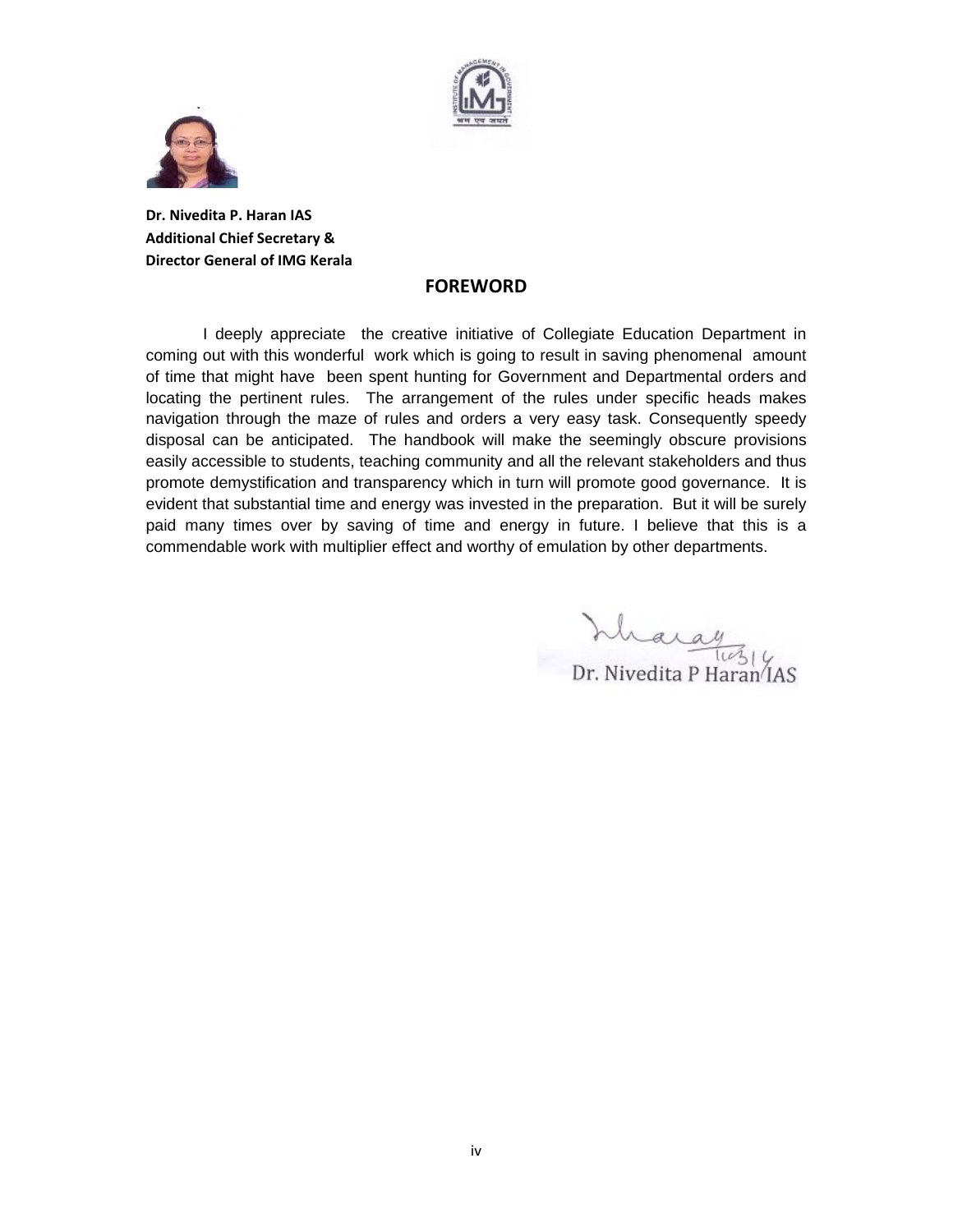

**Dr.P.K.Velayudhan Director of Collegiate Education** 

#### **About this Hand Book**

Directorate of Collegiate Education is one of the wings of Higher Education Department with major stake both in terms of number of institutions, courses and students intake. 53 Government Arts & Science Colleges, 3 Government Music Colleges, 2 Government Sanskrit Colleges, 4 Government Training Colleges, 1 Government Physical Education College and 15 Government Hostels for boys and girls are the various types of institutions coming under the direct control of this Directorate.

Soon after the introduction of Direct Payment System in Kerala Education sector during 1979, the Deputy Directorates of Collegiate Education at Zonal/Regional level were started. These Dy. Directorates are looking after the service and payment matters etc of the 182 Private Aided College staff spread across the state.

The Directorate of Collegiate Education had earlier published a Hand Book during 1984 on administrative rules and regulations. This book has hitherto been used by the stake holders as a reference manual in dealing with matters related to the administration of the Directorate and all other institutions coming under the Directorate. Since it was prepared three decades before, it does not cater to the present needs.

Despite the Orders and circulars from Government, Directorate of Collegiate Education, UGC, NAAC and Universities etc, the administrative staff and various stake holders are facing difficulties in taking decisions and obtaining the required service in time for want of the relevant orders and direction. The transformation from academician to that of an administrator by most of the newly appointed Principals and higher officials comes across a host of hurdles in administrative matters as well. Absence of a uniform practice and norms, subject to the rules and regulations, in dealing with matters dealt with at college and Dy.Directorate level also envisaged the preparation of such a guide book.

We also hope that this hand book will help the Section Clerks, Head Accountants, Superintendents, Administrative Assistants, and all other stake holders. This will also be useful to the teaching and non teaching community as well.

Keeping this in view, a team of expert administrative staff from DCE, DD Offices and various Government colleges were identified including the Additional Director, Sr. Administrative Assistant, Accounts Officer's, Administrative Assistant's, Sr. Superintendents, Superintendents, .and Head Accountants. Dr. Neena Joseph, IMG Course Facilitator, Kochi extended the whole hearted cooperation by monitoring and hosted the arena for various workshops in connection with this. We are not claiming that it is an exhaustive work, but tried our level best to bridge the gap from the previous hand book by updating the same till date.

Since it is only a guideline, it cannot be taken to the Court of Law or any such body/bodies as a prima facie evidence against the interest of the Directorate of Collegiate Education and Government of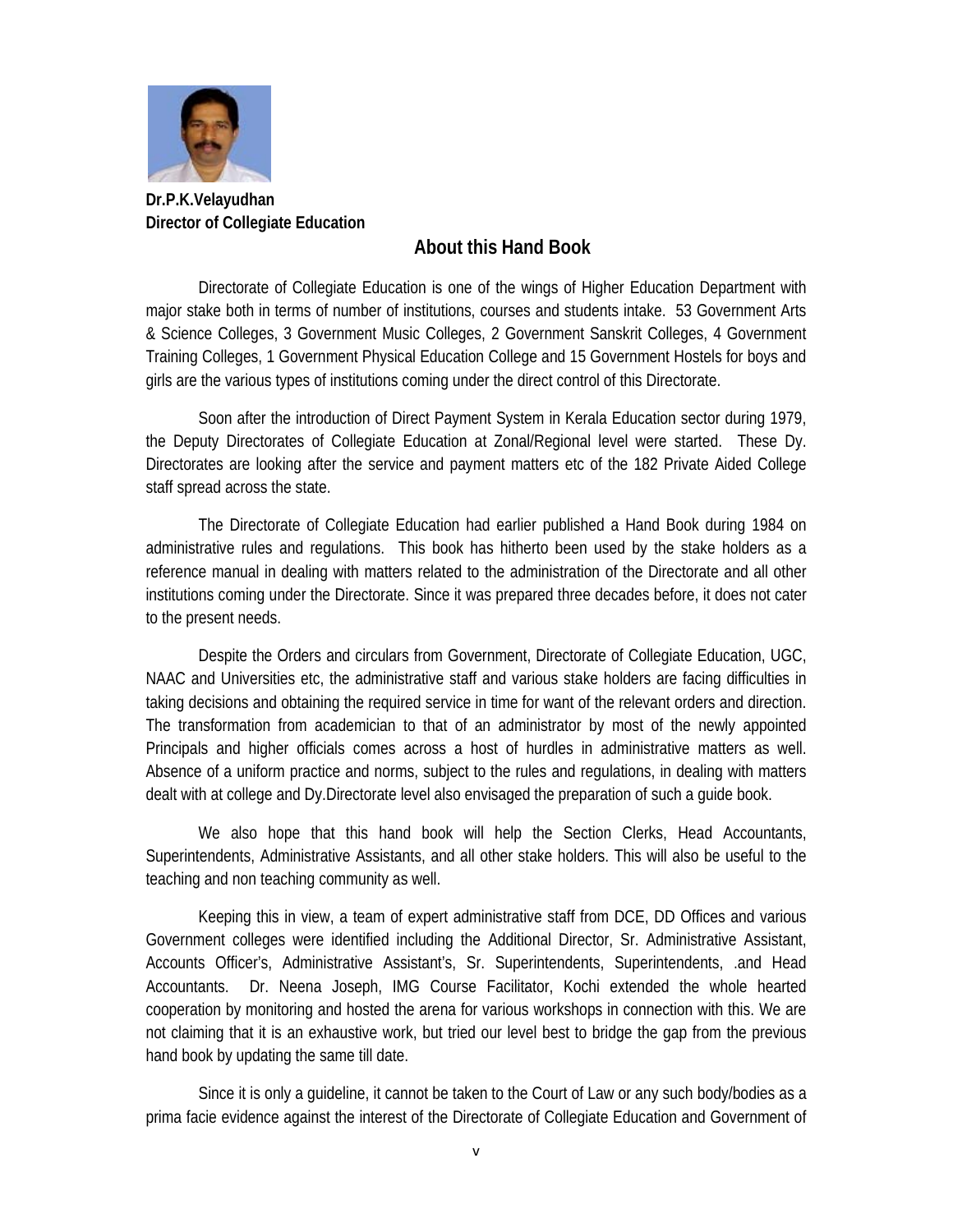Kerala. It has been prepared by revising the existing hand book published during 1984 and incorporating the various Government Orders, Circulars, relevant rules, regulations and guidelines issued from Government of Kerala and from the Directorate of Collegiate Education etc.

I extend my sincere gratitude to the Sri.P.K.AbduRabb, Hon'ble Minister for Education, Dr.K.M.Abraham, CFA, IAS, Additional Chief Secretary, Higher Education, Dr Nivedita P Haran IAS Director IMG,Sri. K Ajayakumar IAS, former Director of Collegiate Education,Dr.Neena Joseph, Facilitator, IMG, Kochi, Dr Jayasree, the Convener of Programme Committee of IMG and all others who wholeheartedly helped in accomplishing this humble endeavour.

Let me take this opportunity to express sincere thanks to Sri.Najeeb, Sr.Superintendent, P.M.Govt. College, Chalakkudy, the Chief Coordinator for Hand Book preparation, for his meticulous work in completing the preparation of this Hand Book in a time bound manner.

Vikas Bhavan, Thiruvananthapuram **Dr.P.K.Velayudhan** 01.03.2014 **Director of Collegiate Education**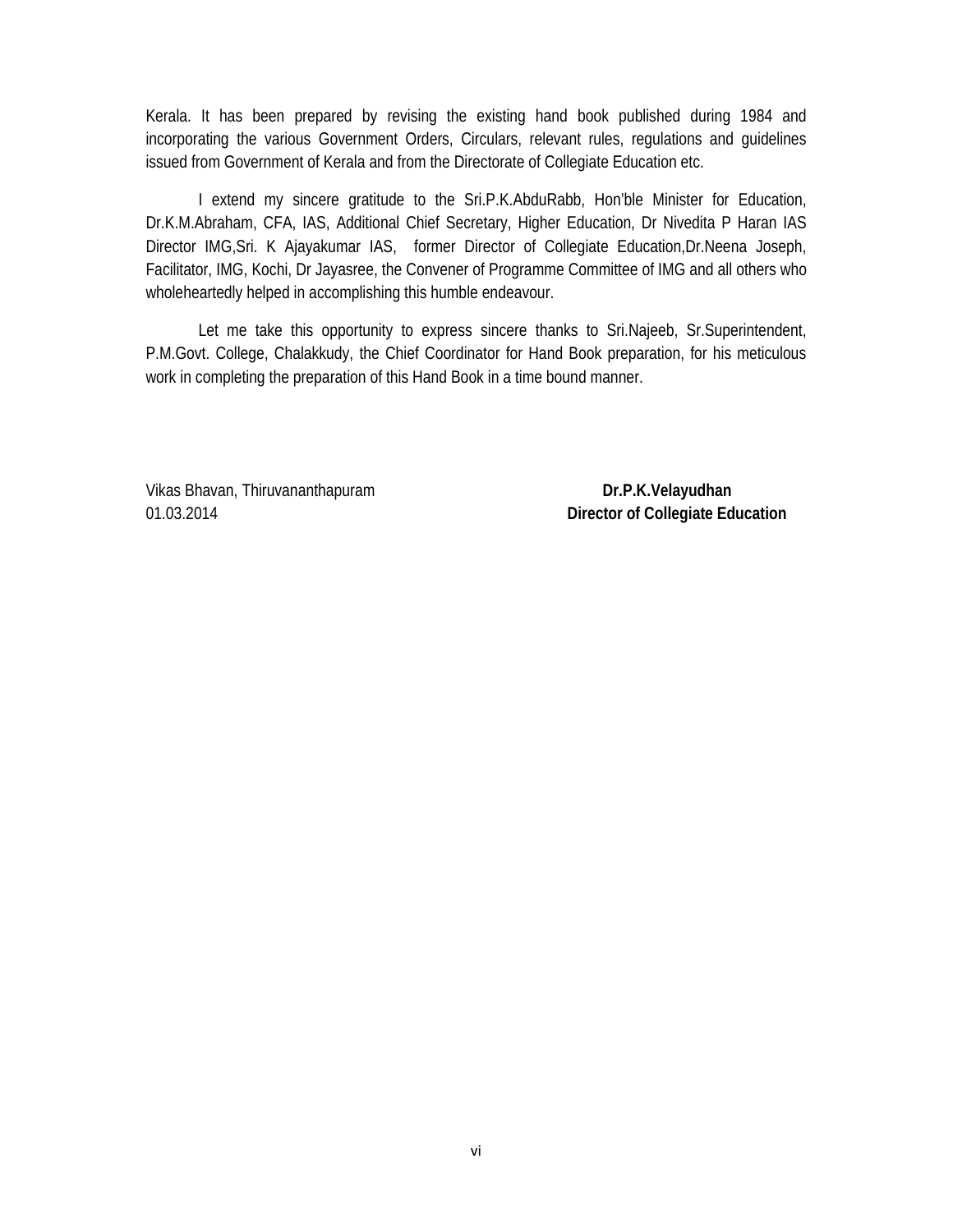

**Dr Neena Joseph, Facilitator of Collegiate Education Department Professor, IMG Regional Centre, Kochi** 

#### **Facilitator's Note**

It is with extreme appreciation for the Department of Collegiate Education Department that I am writing this note for the Handbook. The Handbook is the practical solution for the rules and procedures related ambiguity that has been existing in the institutions of the Department in Kerala affiliated to -- -different Universities which were in turn having their own rules and procedures. The idea was mooted by Mr.P.S.Najeeb, Senior Superintendent of P.M Government College, Chalakkudy who has been a Departmental co coordinator since the inception of STP programmes of Collegiate Education Department. Not only in the different offices of the Department ,but also in the course of different training programmes ,information regarding rules and procedures is a recurrent issue under discussion. When Mr. Najeeb mooted the idea of a handbook, I did not have second thoughts regarding that this has to be materialized. Floundering in uncertainties, would cause inordinate delay in discharging various ministerial functions which in turn would directly and indirectly put brakes on the onward march of the Department in attaining excellence in higher education. A team consisting of senior level ministerial staff was working to preparing the Handbook. The team and myself were fully aware of the magnitude of the work involved in this venture. There was no single place from where all these could be just picked up. The different rules and procedures and Government Orders dating back from the beginning lie scattered across different offices of the Department spread throughout Kerala. Some diligent officials (some of them already retired) who had the habit of keeping track of the documents of subjects of their interest were to be approached. Garnering all the materials and systematically classifying and arranging them required sustained effort by the dedicated team. Some of the workshops were conducted officially by the Department. Team members have also worked unofficially in their spare time in their homes, sometimes undertaking journeys for sitting together and collating materials and sometimes taking photocopies and printouts spending money from their own pockets. Many such instances have come to my notice where the team members had often subordinated their self interests to pursue the super ordinate goal of completing the Handbook.

Dr. P.K.Velayudhan, the Director of Collegiate Education Department was giving unstinted handholding support and guidance for this work right from the beginning while he was the Additional Director of Collegiate Education Department. He had set the tone and tenor for the endeavor right from the first workshop on 9thApril, 2012 at IMG Trivandrum, with his insightful classes and administrative facilitation. If it were not for his able stewardship and purposeful interventions, Handbook would not have happened. Thus once more the need for top management support is being proved.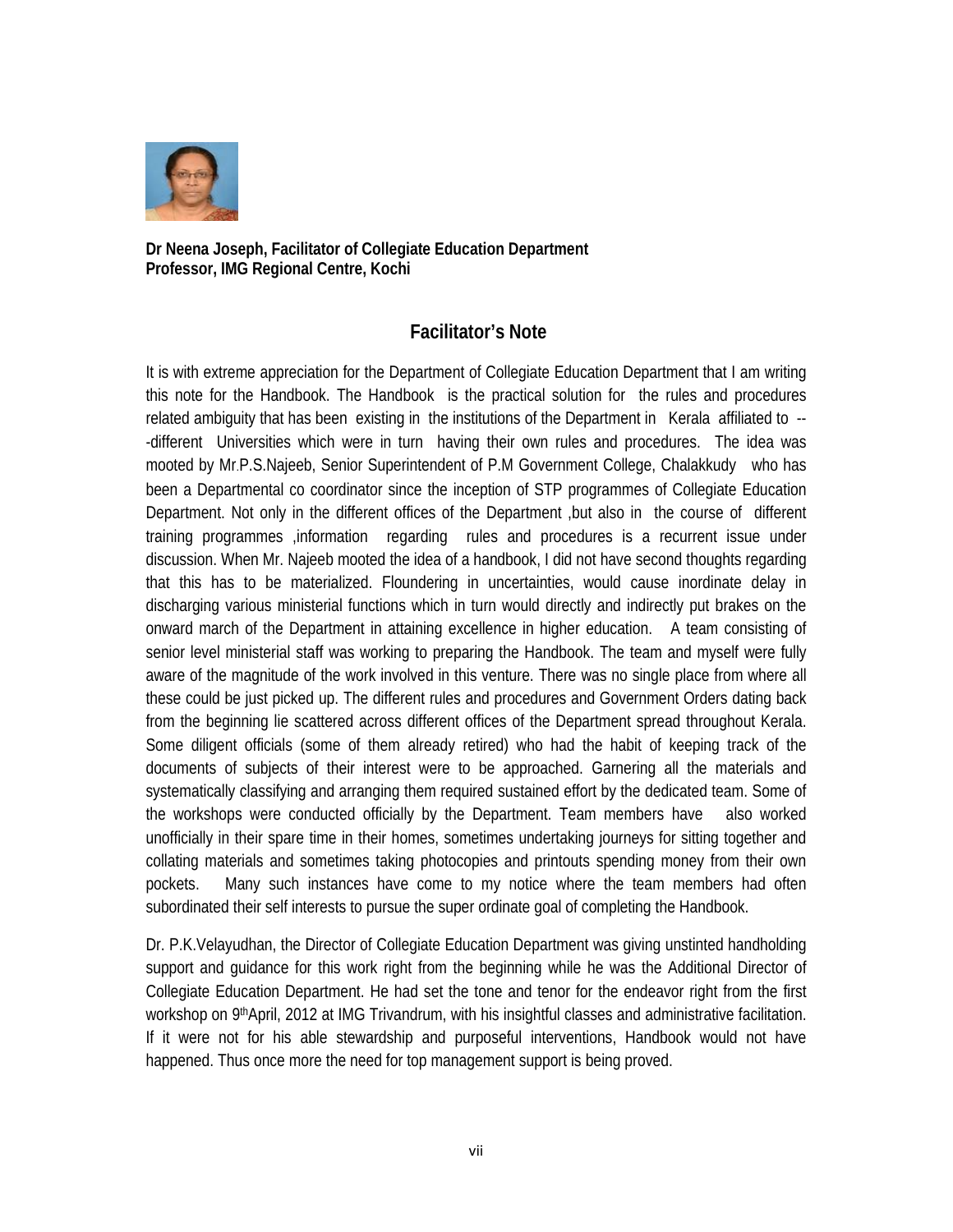Our director Dr Nivedita P Haran IAS has always been there for any efforts to improve governance and she is particularly supportive to projects which have multiplier positive impact on the ultimate purpose of governance. This effort falls under the grey overlapping area between training and non training interventions. Whether it is conduct of additional programmes or substitution of existing programme, IMG Director was always there for us. Dr Jayasree, the Convener of Programme Committee of IMG, facilitated the administrative processes related to this onerous task and she always gave priority for the training and non training needs of the Department. More than 5 workshops were conducted at IMG starting from April 2012 and the final one was conducted from Feb 17 to 2014. The invisible hands of the administrative staff of IMG were working tirelessly to make this dream come true. I cannot be without mentioning about the selfless services of Smt. Yashoda of IMG Regional Centre, Kochi who had worked silently for the Handbook. The seamless co ordination between IMG and the Department had been a wonderful experience.

At this juncture, I would like to share a few thoughts nay dreams. This Handbook is not yet the destination. We have not quite reached; in fact we are still on a journey and would always be on this journey. An ideal handbook is an evolving process rather than a phenomenon which can be completed. e- Handbook could be put into the website for all the stakeholders to view and to give comments and suggestions. The rules, procedures and GOs need to be viewed from all the possible angles and all stakeholders including students, academic community, parents, administrators, Universities and other national level stakeholders need to have participation in this venture as it evolves. We could have workshops of the stakeholders severally or jointly. The Department could have a cell of experts who examine these suggestions and take these up to the higher level. The existing rules and procedures could be examined based on the emerging changes in higher education related to public private participation and the increasing thrust on research and employability. The rules, procedure and government orders could also be modified or transformed to be in tune with e-governance.

This Handbook needs to be a dynamic and ever growing and ever evolving living entity with systems in place to incorporate all the changes which happen subsequently. The sustainable maintenance of this Handbook in this dynamic manner is required to achieve its full potential and also to justify the spectacular investments in terms of effort and time put into its preparation.

 To take off to heights of excellence, now the minimum launching pad is ready. The Department and the staff, I hope is poised for great leaps.

**Dr Neena Joseph**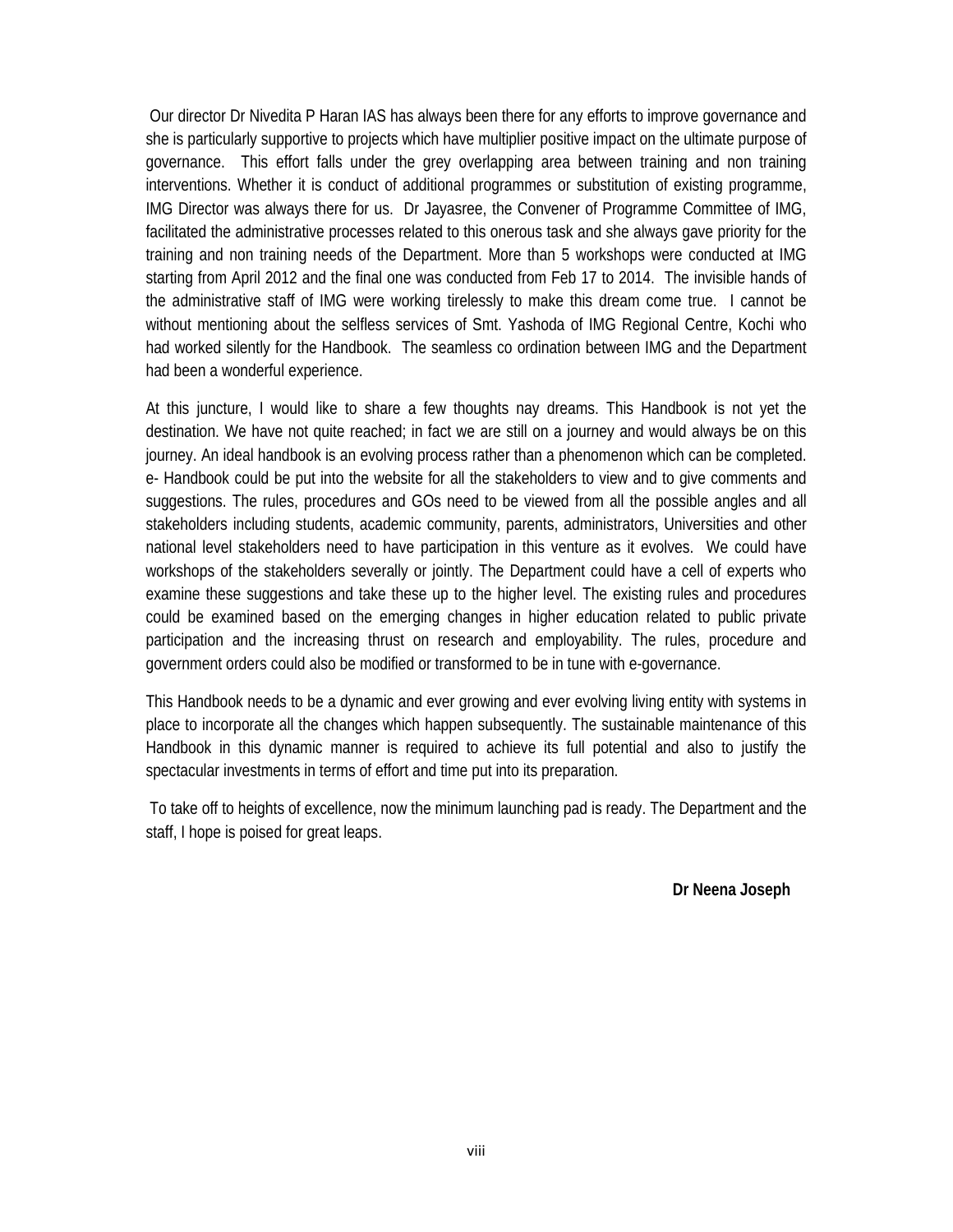## **Hand Book Preparation Team**

| Patron                   | Dr. P.K. Velayudhan                               |
|--------------------------|---------------------------------------------------|
|                          | <b>Director Collegiate Education Department</b>   |
|                          | Sri. P.S. Najeeb                                  |
| <b>Chief Coordinator</b> | <b>Senior Superintendent</b>                      |
|                          | Panampilly Memorial Government College, Chalakudy |
|                          | Sri. T.S. Sreekumar                               |
| Jt. Chief Coordinator    | <b>Senior Administrative Assistant</b>            |
|                          | Directorate of Collegiate Education               |
|                          | Sri. P.M.Ramanunni                                |
|                          | <b>Accounts Officer</b>                           |
|                          | Directorate of Collegiate Education               |
|                          | Sri. K.P.John                                     |
|                          | <b>Accounts Officer (Rtd)</b>                     |
|                          | Regional Deputy Directorate, Ernakulam            |
|                          | Sri. Ashok Kumar                                  |
|                          | <b>Accounts Officer</b>                           |
|                          | Regional Deputy Directorate, Kottayam             |
|                          | Sri. K.S. Sreekumar                               |
|                          | <b>Accounts Officer</b>                           |
|                          | Directorate of Collegiate Education               |
|                          | Sri. C.Manoharan                                  |
| <b>Members</b>           | <b>Accounts Officer</b>                           |
|                          | Directorate of Collegiate Education               |
|                          | Sri. Reghunathapilla                              |
|                          | <b>Administrative Assistant</b>                   |
|                          | Government Law College, Ernakulam                 |
|                          | Sri. M.A.Shaji                                    |
|                          | Senior Superintendent                             |
|                          | Government College, Kodanchery                    |
|                          | Sri. J.Barnad                                     |
|                          | Junior Superintendent                             |
|                          | Directorate of Collegiate Education               |
|                          | Sri. S.Anilkumar                                  |
|                          | <b>Junior Superintendent</b>                      |
|                          | Directorate of Collegiate Education               |
|                          | Dr.(Mrs.) Neena Joseph                            |
| <b>Facilitator</b>       | Professor, IMG Kochi                              |

(As per Order No: C6.57276/2012/Coll. Edn. Dated 16.04.2012)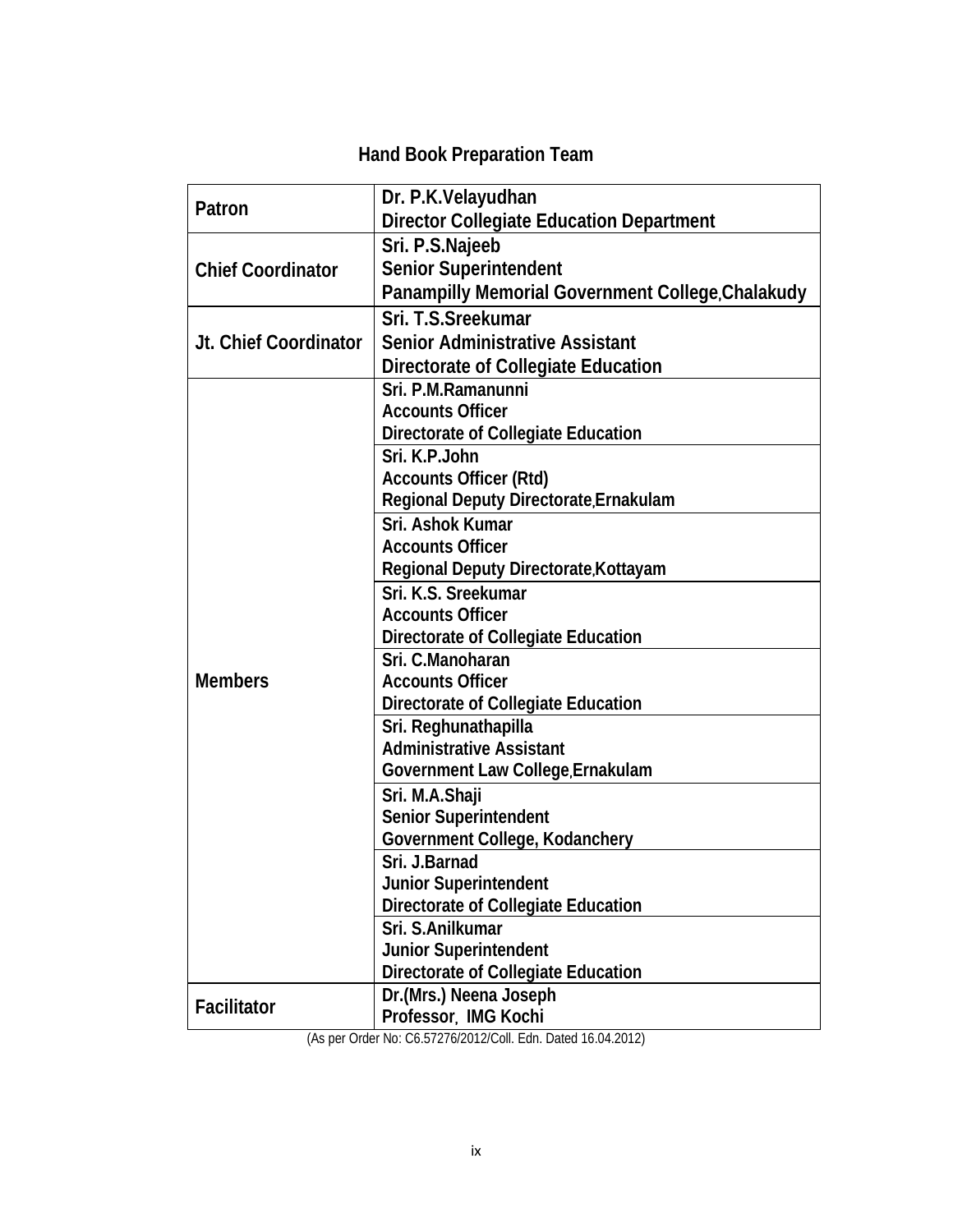#### **Acknowledgment**

We express our sincere thanks to all other officers who extended their whole hearted support and cooperation to the team, especially the following*.-*

- 1. Smt. A.V. Jayakumari, Senior Administrative Assistant (Rtd), Directorate.
- 2. Smt. N.S. Mini, Accounts Officer, Directorate.
- 3. Smt. Beena. K. Nair, Accounts Officer (Rtd), Deputy Directorate, Ernakulam.
- 4. Smt. Meenakshi, Administrative Assistant, Government Law College, Thiruvananthapuram.
- 5. Smt. E.K. Letha, Senior Superintendent, Deputy Directorate, Ernakulam.
- 6. Sri. M.D. Ajayakumar, Accounts Officer (Rtd), Directorate.
- 7. Sri. Radhakrishnan Nair, Senior Superintendent, Deputy Directorate, Kollom.
- 8. Sri. S. Ramdas, Accounts Officer, Deputy Directorate, Ernakulam.
- 9. Sri. M.K, Manoharan, Accounts Officer, Deputy Directorate, Ernakulam.
- 10. Sri. K.T. Jayaprakash, Accounts Officer, Deputy Directorate, Kozhikode.
- 11. Sri. U. Sivan, Accounts Officer, Deputy Directorate, Kozhikode.
- 12. Sri. J. Prasannakumar, Liaison Officer, Deputy Directorate, Ernakulam.
- 13. Sri. M. Padmakumar, Senior Superintendent, Directorate.
- 14. Sri K.A. Mohammed Nissar (Rtd), Deputy Directorate, Ernakulam.
- 15. Sri. A. Shahul Hameed, Senior Superintendent (Rtd).
- 16. Sri. V.E. Eswaran Nambudiri, Senior Superintendent, Directorate.
- 17. Sri. S. Sundaresan (Rtd), Junior Superintendent, Directorate.
- 18. Sri. E. Naseer, Junior Superintendent, Directorate.
- 19. Sri. Joylal, Junior Superintendent, Directorate.
- 20. Sri. Vibhukumar, Junior Superintendent, Directorate.
- 21. Sri. A.O. Job, Senior Superintendent, Govt. College, Mananthavady.
- 22. Sri. Sajeeve S Menon, Senior Clerk, Deputy Directorate, Thrissur.
- 23. Sri. M.K. Surendran, Sr. Gr. Typist, P.M.Govt. College, Chalakudy.

**P.S.Najeeb Chief Coordinator For Handbook Preparation Team**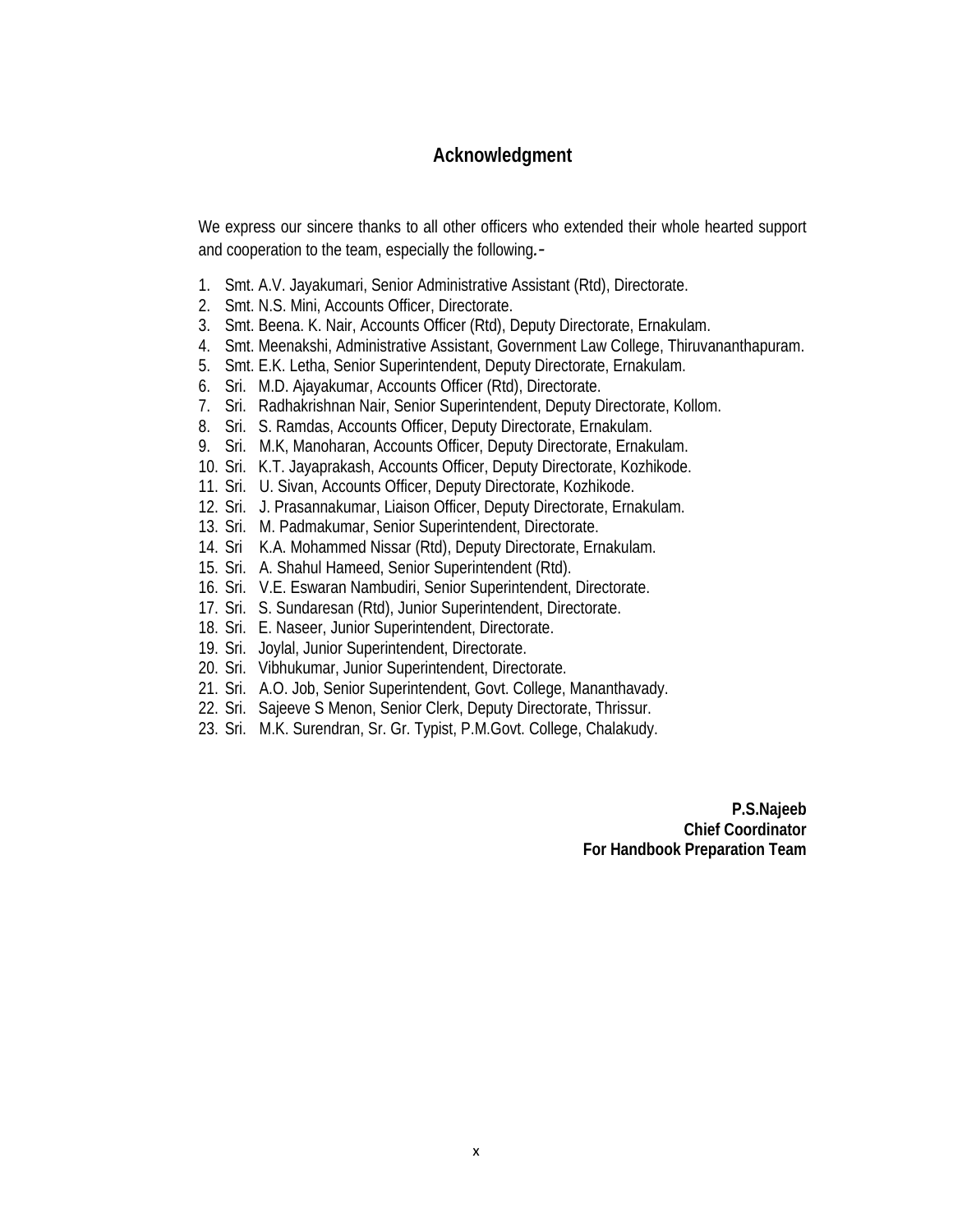#### **Schema of this Book**



The scheme of the Handbook is given above. The chart is self explanatory. Each part of Volume I is further divided into chapters. Volume I contains not only rules and procedures, but also the guidelines for implementing rules and procedures. Various formats are given in the Annexures attached at the end of Volume I. Various orders and circulars (circulars from government and Department) are furnished in Volume II.

Few blank pages are given at the end of Volume I to jot down the eventual modifications. However, the softcopy published at the Department's website will be updated at pre determined periodic intervals.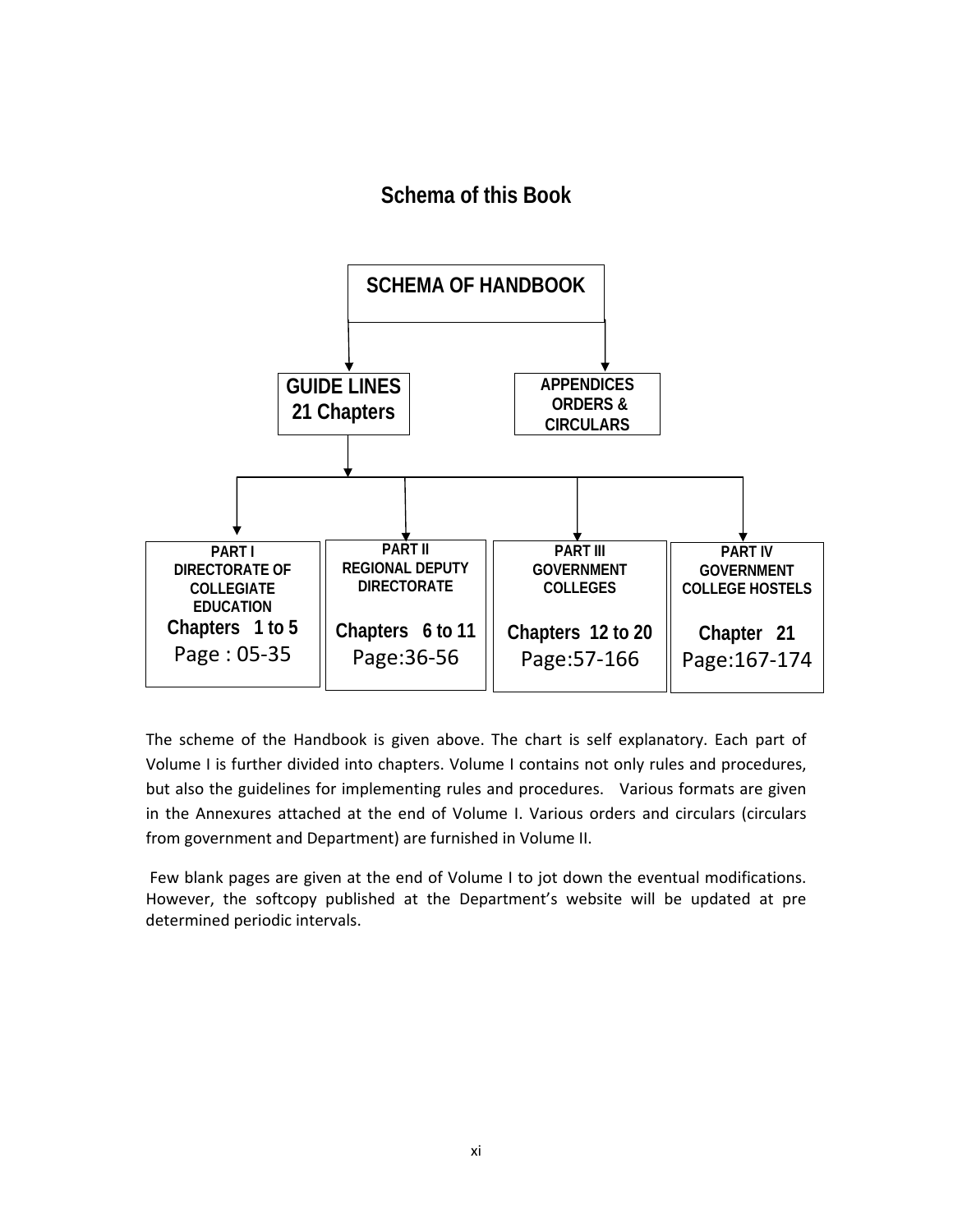## **Contents**

|                             |                |                                                        | Page      |
|-----------------------------|----------------|--------------------------------------------------------|-----------|
| <b>Organisation Charts</b>  |                |                                                        | $(1-2)$   |
| <b>Vision &amp; Mission</b> |                |                                                        | 4         |
|                             |                | <b>Contact Telephone numbers</b>                       | 4         |
| Part I                      |                | - Directorate of Collegiate Education                  |           |
| Chapter-1                   | $\sim 10^6$    | <b>Organisation and Functions</b>                      | $(5-8)$   |
|                             | 1.1            | Organisation                                           | 5         |
|                             | 1.2            | <b>Major Functions</b>                                 | 5         |
|                             | 1.3            | List of Institutions under the Directorate             | 6         |
| Chapter -2                  | $\sim 1000$    | Delegation of Powers to Various Officers               | $(9-21)$  |
|                             | 2.1            | <b>Director</b>                                        | 9         |
|                             | 2.2            | <b>Additional Director</b>                             | 15        |
|                             | 2.3            | Deputy Director (in the Directorate)                   | 16        |
|                             | 2.4            | <b>Senior Administrative Officer</b>                   | 17        |
|                             | 2.5            | <b>Senior Finance Officer</b>                          | 18        |
|                             | 2.6            | <b>Senior Administrative Assistant</b>                 | 19        |
|                             | 2.7            | <b>Special Officer for Scholarships</b>                | 20        |
| Chapter -3                  | $\ddot{\cdot}$ | <b>Various Services and Documentation</b>              | $(22-30)$ |
|                             | 3.1            | <b>Establishment of Govt. College Teachers</b>         | 22        |
|                             | 3.2            | Establishment of Govt. College Administrative Staff    | 23        |
|                             | 3.3            | <b>Establishment of Private Aided College Teachers</b> | 24        |
|                             | 3.4            | FIP Deputation (Concurrence for Relieving)             | 24        |
|                             | 3.5            | FIP Deputation (for Govt. sanction)                    | 24        |
|                             | 3.6            | <b>Extension of FIP Deputation</b>                     | 24        |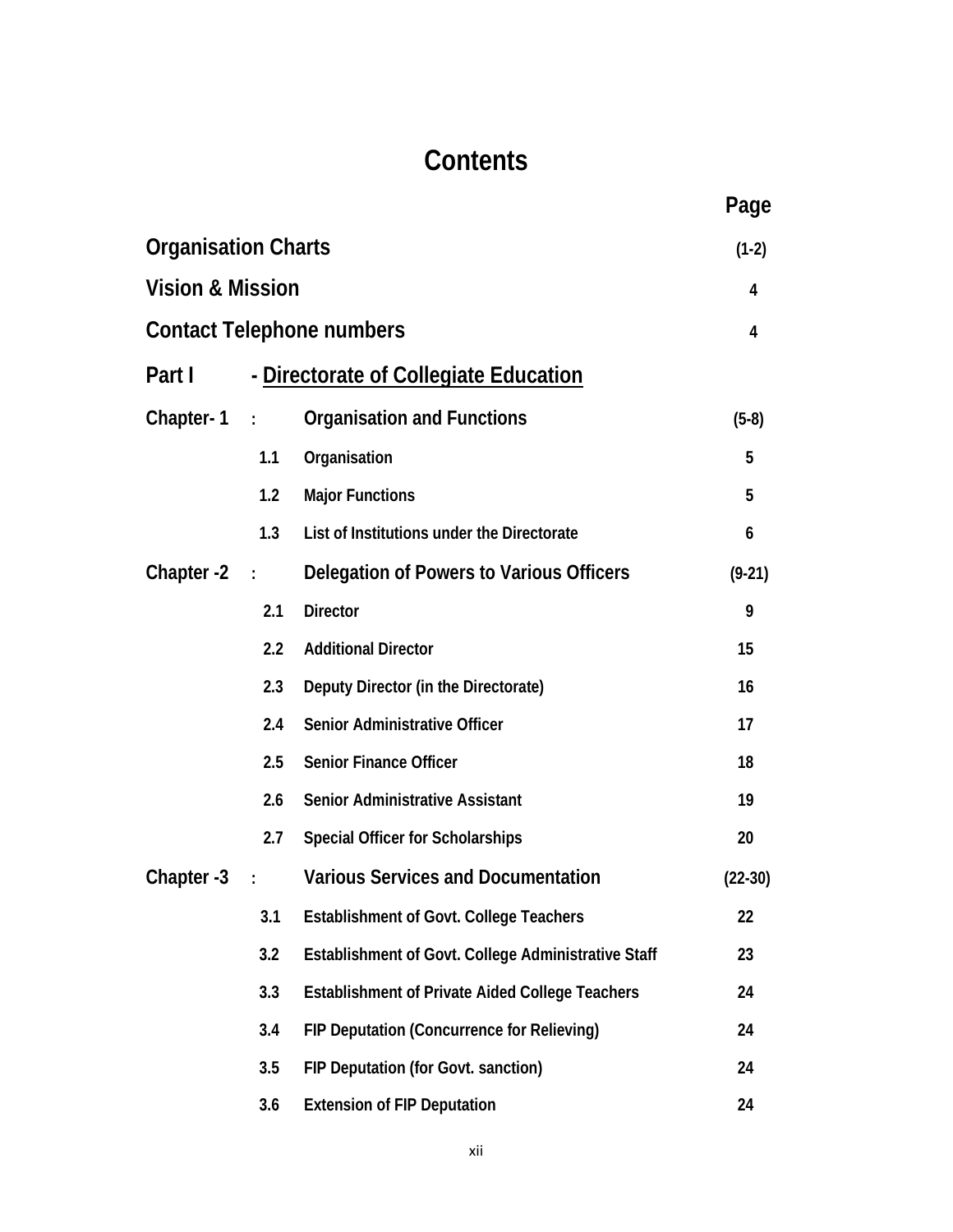|           | 3.7           | <b>FIP Salary Authorization</b>                                 | 24        |
|-----------|---------------|-----------------------------------------------------------------|-----------|
|           | 3.8           | Establishment of Private Aided College Admin. Staff             | 25        |
|           | 3.9           | House Building Advance for Govt. Employees                      | 27        |
|           | 3.10          | NLC / LC - Govt. College Teachers & Last Salary Bills           | 27        |
|           | 3.11          | Pension - Govt. Employees and Aided College Staff               | 27        |
|           |               | 3.12 Provident Fund - Closure, Credit Card, Admission, NRA etc. | 28        |
|           |               | 3.13 Change of Name in Records                                  | 30        |
|           | 3.14          | Medical Reimbursement (Exceeding Rs.10000/-)                    | 30        |
| Chapter-4 | $\sim$ 1.     | Kerala Private College Staff Provident Fund                     | $(31-33)$ |
|           | 4.1           | <b>General Information</b>                                      | 31        |
|           | 4.2           | <b>Temporary Advance</b>                                        | 31        |
|           | 4.3           | Non Refundable Withdrawal                                       | 32        |
|           | 4.4           | <b>Issue of Credit Cards</b>                                    | 33        |
|           | 4.5           | <b>Closure of Provident Fund Account</b>                        | 33        |
| Chapter-5 | $\mathcal{L}$ | Pension (Kerala Private Aided & Govt. Colleges)                 | $(34-35)$ |

Part II - Regional Deputy Directorate

| Chapter- $6:$   |                | Powers & Functions of Regional Dy. Directorates              |           |
|-----------------|----------------|--------------------------------------------------------------|-----------|
|                 | 6.1            | Powers and Functions of Regional Deputy Director             | 37        |
|                 | 6.2            | Accounts Officers in the Regional Deputy Directorates        | 40        |
| Chapter- 7      | $\mathbb{R}^n$ | Submission of Bills in the Regional Dy. Directorates (42-47) |           |
|                 | 7.1            | General Points to be noted while submitting various Bills    | 42        |
|                 | 7.2            | Maim Points to be followed while submitting various Bills    | 42        |
| Chapter- $8:$   |                | <b>Submission of Pension Papers</b>                          | $(48-49)$ |
| Chapter-9 :     |                | <b>Auditing in Private Aided Colleges</b>                    | 50        |
| Chapter- $10$ : |                | <b>PD Rules for Private Aided Colleges</b>                   | 51        |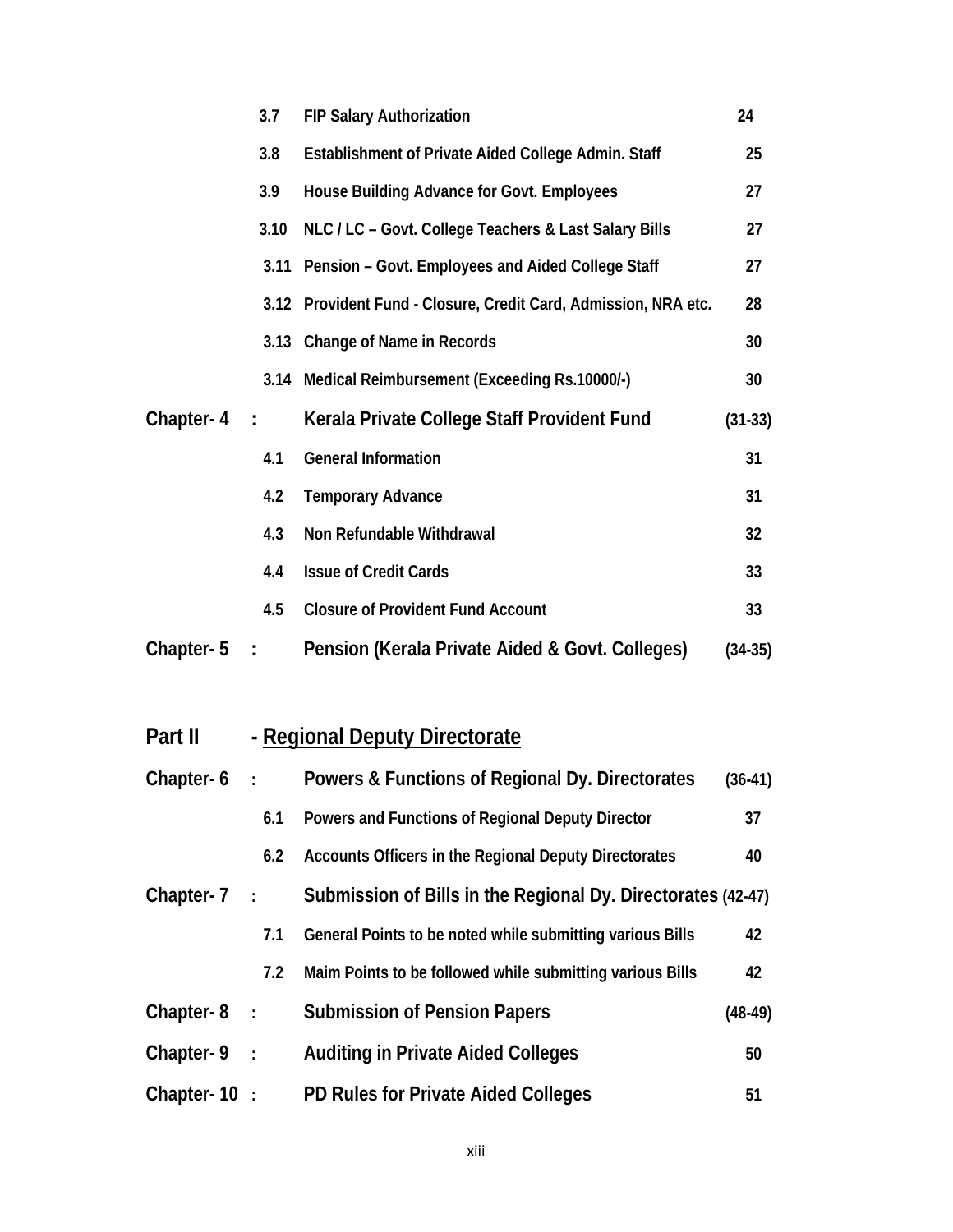|                 |      | Chapter-11: Various Services and Documentation                  | $(52-56)$ |
|-----------------|------|-----------------------------------------------------------------|-----------|
|                 |      | 11.1 Grant-in-Aid                                               | 52        |
|                 |      | 11.2 Contingency Grant                                          | 53        |
|                 |      | 11.2 List of various services and documentation                 | 53        |
| Part III        |      | - Government Colleges                                           |           |
| Chapter-12:     |      | Functions, Duties & Responsibilities of Officers                | $(57-66)$ |
|                 |      | 12.1 Functions & Powers of Principal                            | 58        |
|                 |      | 12.2 Vice Principal                                             | 63        |
|                 |      | 12.3 Administrative Assistant                                   | 63        |
|                 |      | 12.4 Senior Superintendent                                      | 64        |
|                 |      | 12.5 Junior Superintendent                                      | 65        |
|                 |      | 12.6 Head Accountant                                            | 65        |
|                 |      | 12.7 General Duties and Responsibilities of Head Administrative |           |
|                 |      | <b>Supervisory Officer</b>                                      | 65        |
|                 | 12.8 | Delegation of Financial Powers for Sanctioning GPF Advance      | 66        |
| Chapter- $13$ : |      | <b>Establishment Matters</b>                                    | $(67-85)$ |
|                 |      | 13.1 Appointment & Joining Duty                                 | 67        |
|                 |      | 13.2 Transfer & Posting                                         | 72        |
|                 | 13.3 | Instructions in connection with Retirement of employees         | 74        |
|                 | 13.4 | <b>Sanction of Leave</b>                                        | 74        |
|                 | 13.5 | Regularisation                                                  | 76        |
|                 | 13.6 | <b>Declaration of Probation</b>                                 | 77        |
|                 | 13.7 | Promotions                                                      | 79        |
|                 |      | 13.8 NOC for Applying Passport                                  | 79        |
|                 |      | 13.9 Application for Transfer                                   | 79        |
|                 |      | 13.10 FIP Application & Substitute Posting                      | 80        |
|                 |      | 13.11 Appointment & Remuneration of Guest Faculties             | 81        |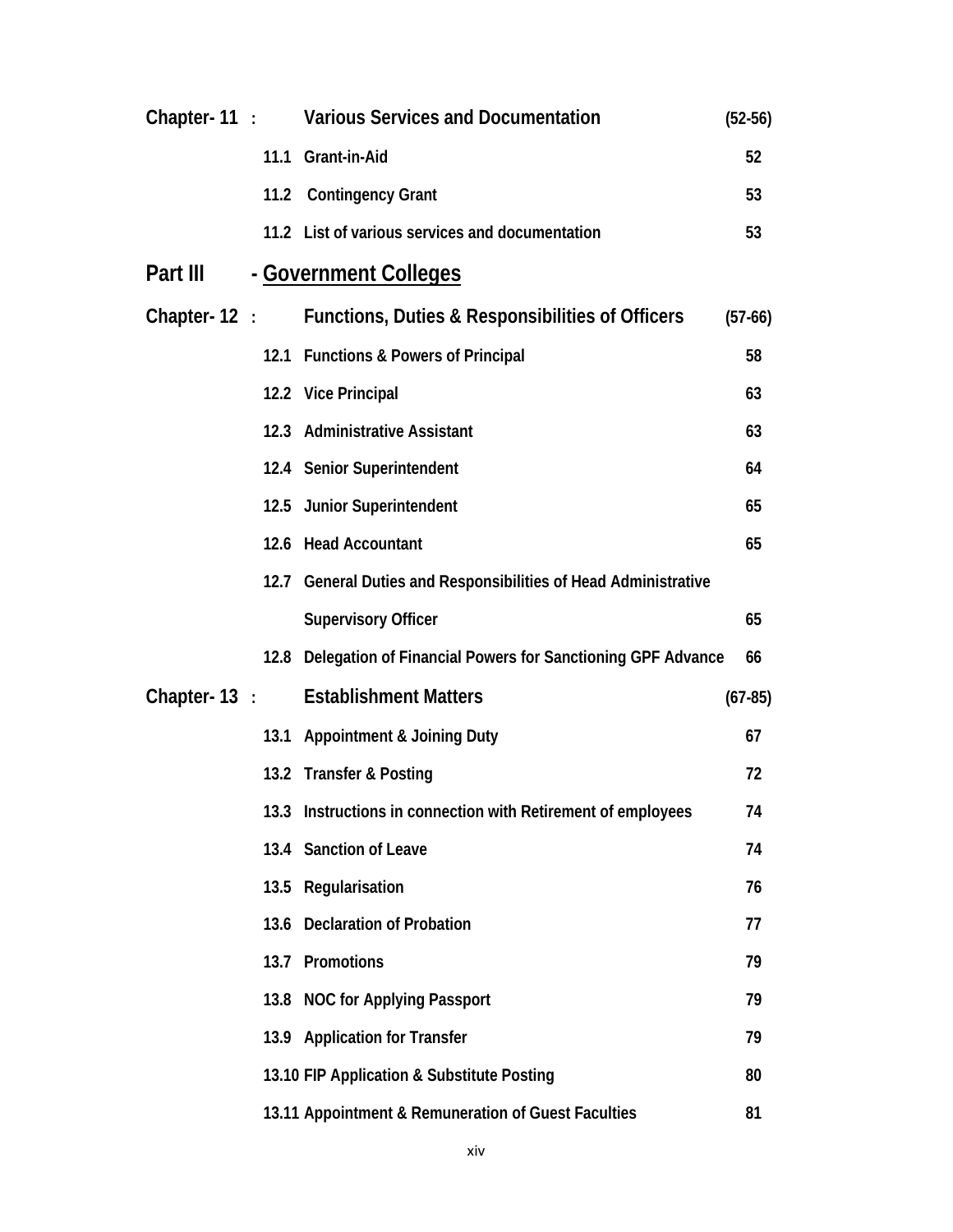|                       |      | 13.12 Participation of Faculties in Seminar, Workshop, Etc    | 85         |
|-----------------------|------|---------------------------------------------------------------|------------|
| Chapter-14: Purchases |      |                                                               | $(86-92)$  |
|                       | 14.1 | Office Procedures in connection with Purchases                |            |
|                       |      | including UGC Funds                                           | 86         |
|                       | 14.2 | General Instructions as per Store Purchase Manual             | 87         |
| Chapter- $15$ :       |      | <b>Admission and Related Matters</b>                          | $(93-125)$ |
|                       |      | 15.1 Admission Rules                                          | 93         |
|                       |      | 15.2 Transfer Certificate                                     | 93         |
|                       |      | 15.3 Course & Conduct Certificate                             | 93         |
|                       |      | 15.4 Attendance & Leave of Absence                            | 93         |
|                       |      | 15.5 Attendance Shortage & Condonation                        | 93         |
|                       |      | 15.6 Re-Admission                                             | 94         |
|                       |      | 15.7 Rules for College Transfer                               | 94         |
|                       |      | 15.8 Norms Proposed for Admission to Senior Classes           | 94         |
|                       |      | 15.9 Migration Certificate                                    | 94         |
|                       |      | 15.10 Registration as Matriculate                             | 95         |
|                       |      | 15.11 Eligibility Certificate                                 | 95         |
|                       |      | 15.12 University Exams.- Extension of Time-PH Candidate       | 95         |
|                       |      | 15.13 Grant of Bonus Mark - NCC                               | 95         |
|                       |      | 15.14 College Cooperative Society                             | 96         |
|                       |      | 15.15 College Magazine                                        | 97         |
|                       |      | 15.16 General Instructions for Conducting the Tutorial        | 97         |
|                       |      | 15.17 College Canteen                                         | 98         |
|                       |      | 15.18 Sanction of Study Tours & Excursions                    | 98         |
|                       |      | 15.19 Realization of Cost from Students against Damaged goods | 100        |
|                       |      | 15.20 Rules Regarding Malpractices in University Exams.       | 100        |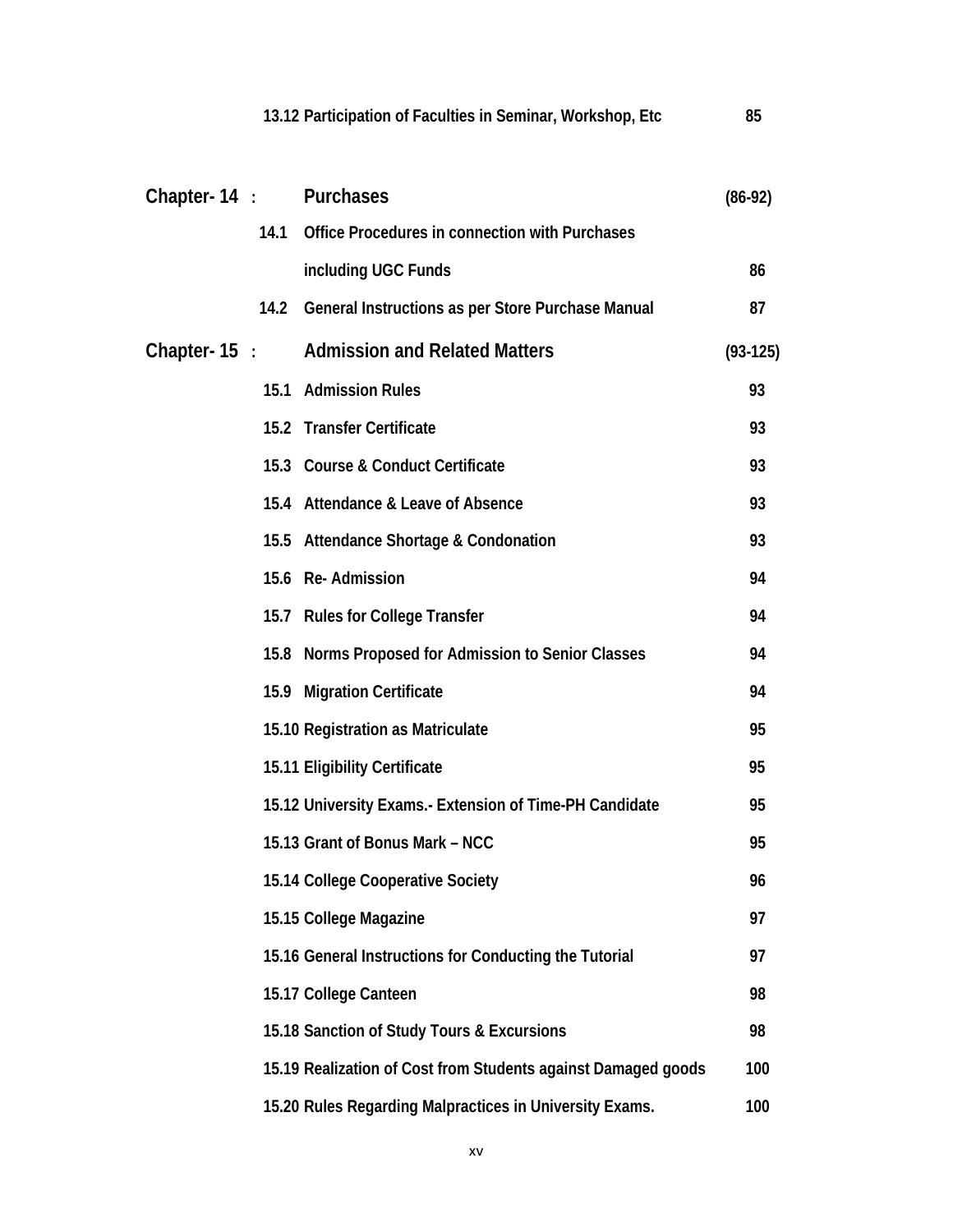|                 |      | 15.21 UGC Regulations on Curbing the Menace of Ragging    | 100           |
|-----------------|------|-----------------------------------------------------------|---------------|
|                 |      | 15.22 College Union Election Rules                        | 112           |
|                 |      | 15.23 College Library                                     | 123           |
| Chapter-16 :    |      | <b>Statutory Committees</b>                               | $(126-133)$   |
|                 | 16.1 | <b>College Council</b>                                    | 126           |
|                 |      | 16.2 IQAC                                                 | 127           |
|                 |      | 16.3 Parent Teacher Association                           | 127           |
|                 |      | 16.4 College Development Committee                        | 131           |
|                 |      |                                                           |               |
|                 |      | Chapter-17: Educational Concessions                       | $(134-139)$   |
|                 |      | 17.1 Scholarships                                         | 134           |
|                 |      | 17.2 Fee & Educational Concessions                        | 134           |
|                 |      | 17.3 Caution Deposit                                      | 134           |
|                 |      | 17.4 Collection of Fees                                   | 136           |
|                 | 17.5 | <b>Removal of Students from the Rolls</b>                 | 136           |
|                 | 17.6 | <b>Refund/Adjustment of Fees</b>                          | 137           |
|                 | 17.7 | Admission for a Term for Making up Shortage of Attendance | 137           |
| Chapter- $18$ : |      | P.D. Rules                                                | $(140-151)$   |
|                 | 18.1 | Definition                                                | 140           |
|                 |      | 18.2 Rules & G.Os. Governing Principal's PD Account       | 140           |
|                 |      | 18.3 List of Special Fees to be collected                 | 141           |
|                 |      | 18.4 PD account for Caution Money                         | 141           |
|                 | 18.5 | <b>Important PD Rules</b>                                 | 141           |
|                 | 18.6 | <b>Abstract of PD Rules</b>                               | 143           |
| Chapter- $19$ : |      | <b>Center for Continuing Education</b>                    | $(152 - 159)$ |
|                 | 19.1 | <b>Memorandum of Association</b>                          | 152           |
|                 |      | 19.2 Rules & Regulations of Starting Sub-center           | 154           |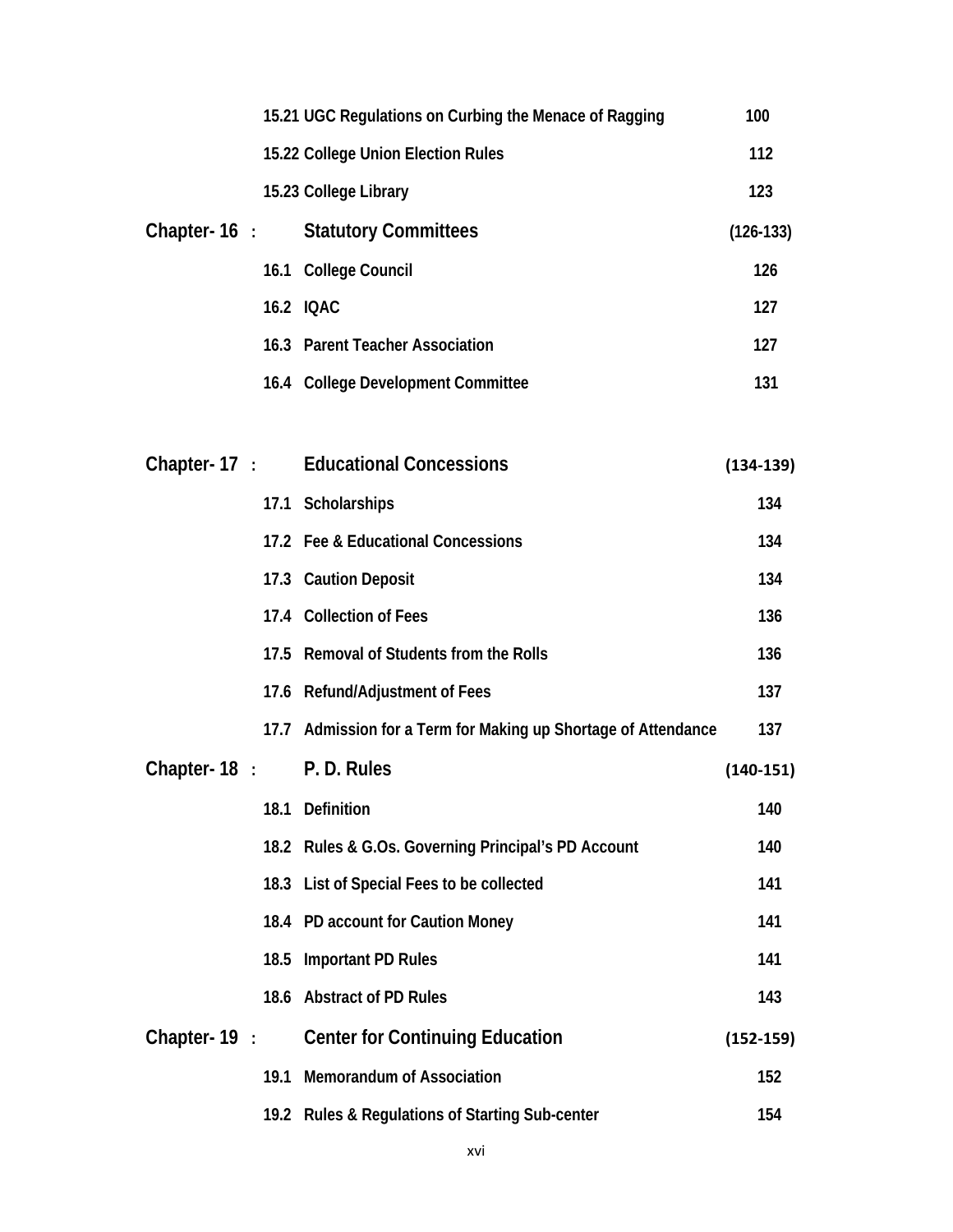|             | 19.3 Guidelines for Utilisation of Development Fund        | 158         |
|-------------|------------------------------------------------------------|-------------|
| Chapter-20: | Litigation Involving Collegiate Edn. Dept.                 | $(160-166)$ |
|             | <b>Liaison Officer</b><br>20.1                             | 160         |
|             | 20.2 Nature of Cases                                       | 160         |
|             | <b>Litigation Procedure</b><br>20.3                        | 160         |
|             | 20.4 Lokayukta                                             | 160         |
|             | <b>High Court</b><br>20.5                                  | 160         |
|             | 20.6 Duties of Liaison Officer & Concerned Dept. Officials | 162         |
|             | <b>Interim Orders</b><br>20.7                              | 162         |
|             | 20.8 Judgment / Final Orders of the Court                  | 163         |
|             | 20.9 Writ Appeal / Revision Petition                       | 163         |
|             | 20.10 Extension Petition                                   | 164         |
|             | 20.11 Contempt of Court Cases                              | 164         |
|             | 20.12 Special Leave Petition (SLP)                         | 165         |
|             | 20.13 Civil Revision Petition (CRP)                        | 165         |
|             | 20.14 Consumer Disputes Redressal Forum (CDRF)             | 165         |
|             | 20.15 State Administrative Tribunal (SAT)                  | 165         |
|             | 20.16 RFA / RSA Cases                                      | 165         |

## **Part IV - Government Colleges Hostels**

| Chapter-21:       | <b>Functioning of College Hostel</b>                             | $(167-174)$ |
|-------------------|------------------------------------------------------------------|-------------|
|                   | 21.1 Rules Related to Hostel Admission                           | 168         |
|                   | 21.2 Particulars of Fees to be remitted at the Time of Admission | 169         |
| <b>Appendices</b> |                                                                  | 175         |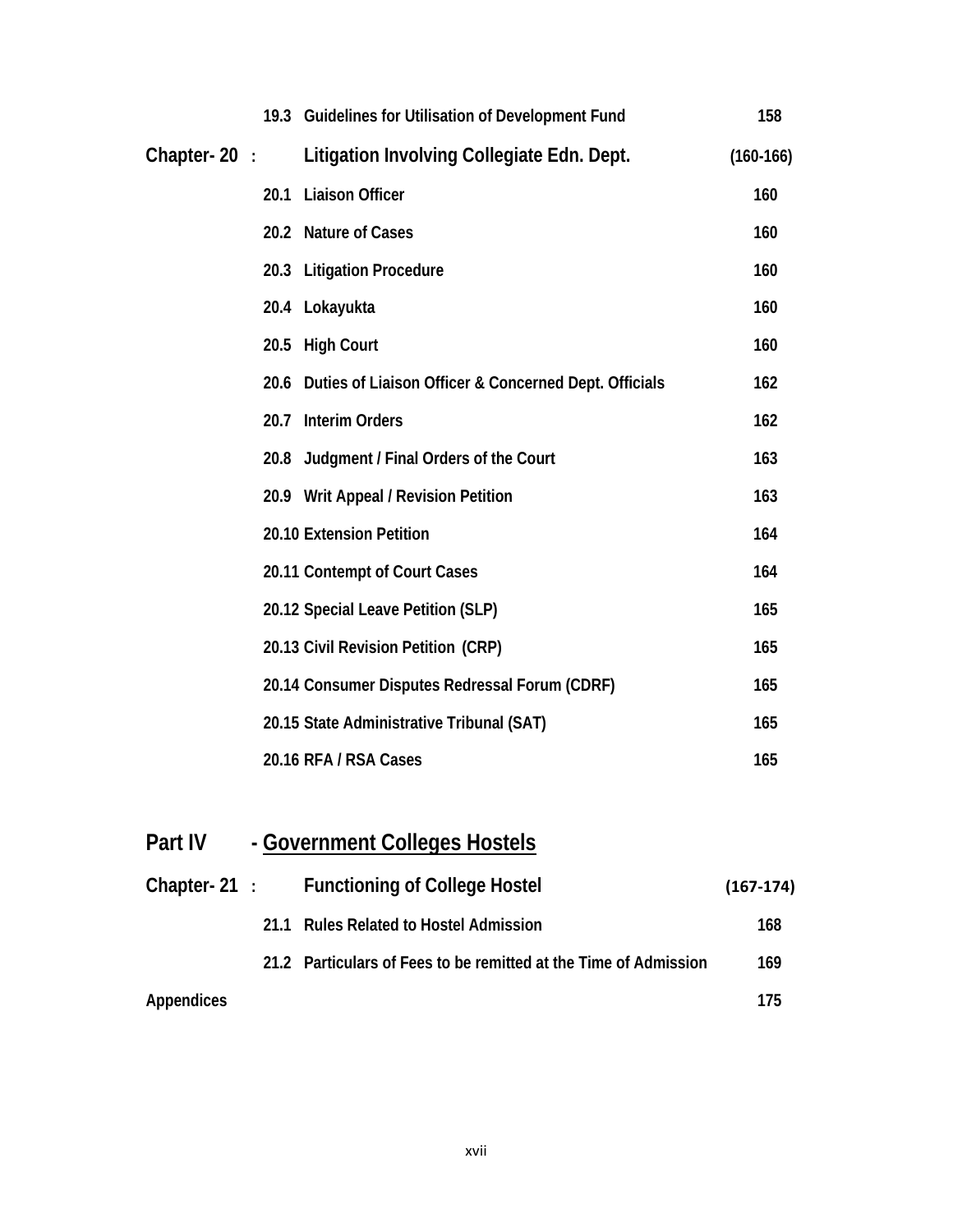## **Organization Chart‐1**

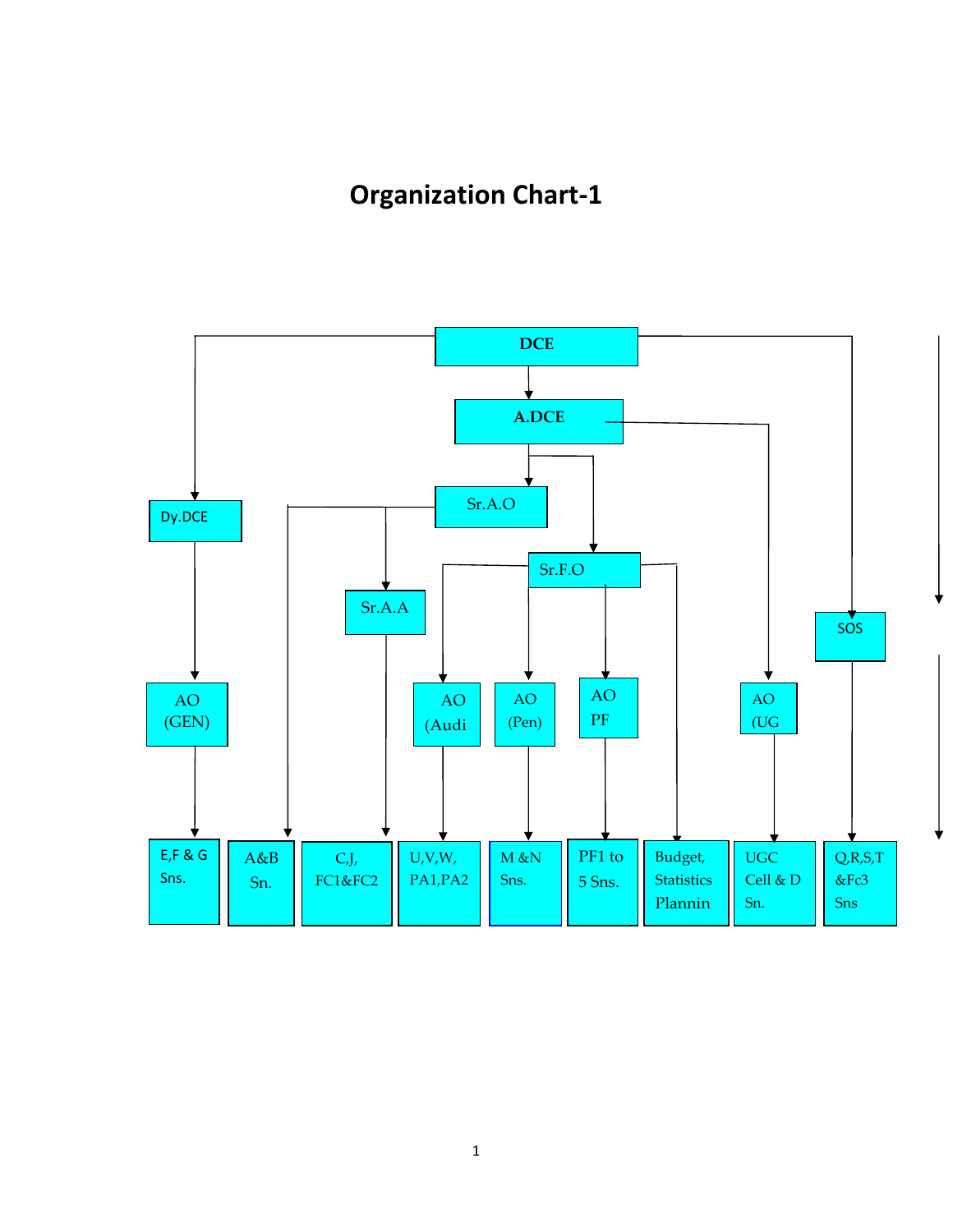## **Organization Chart ‐2**

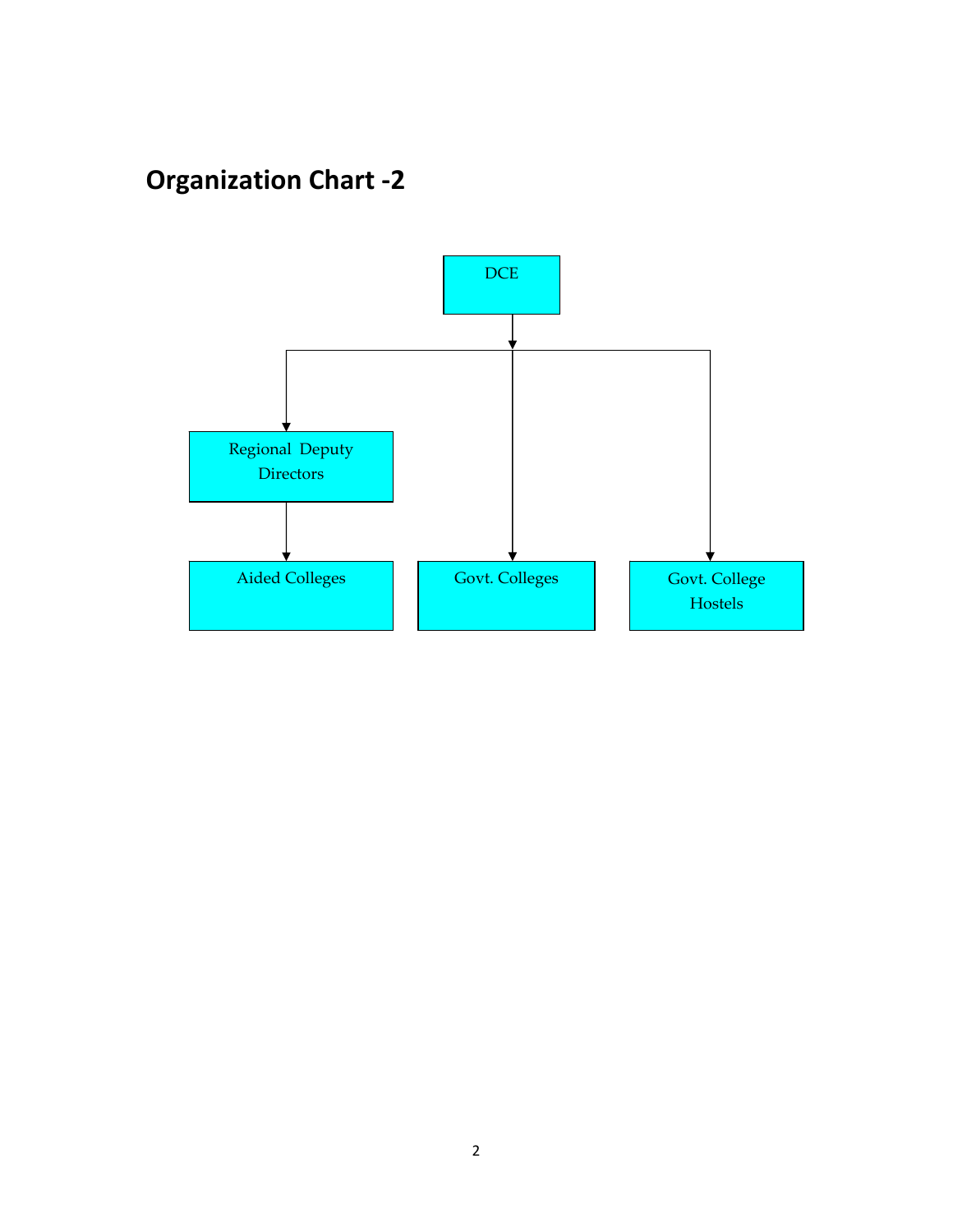**Part I** 

 **Directorate of Collegiate Education**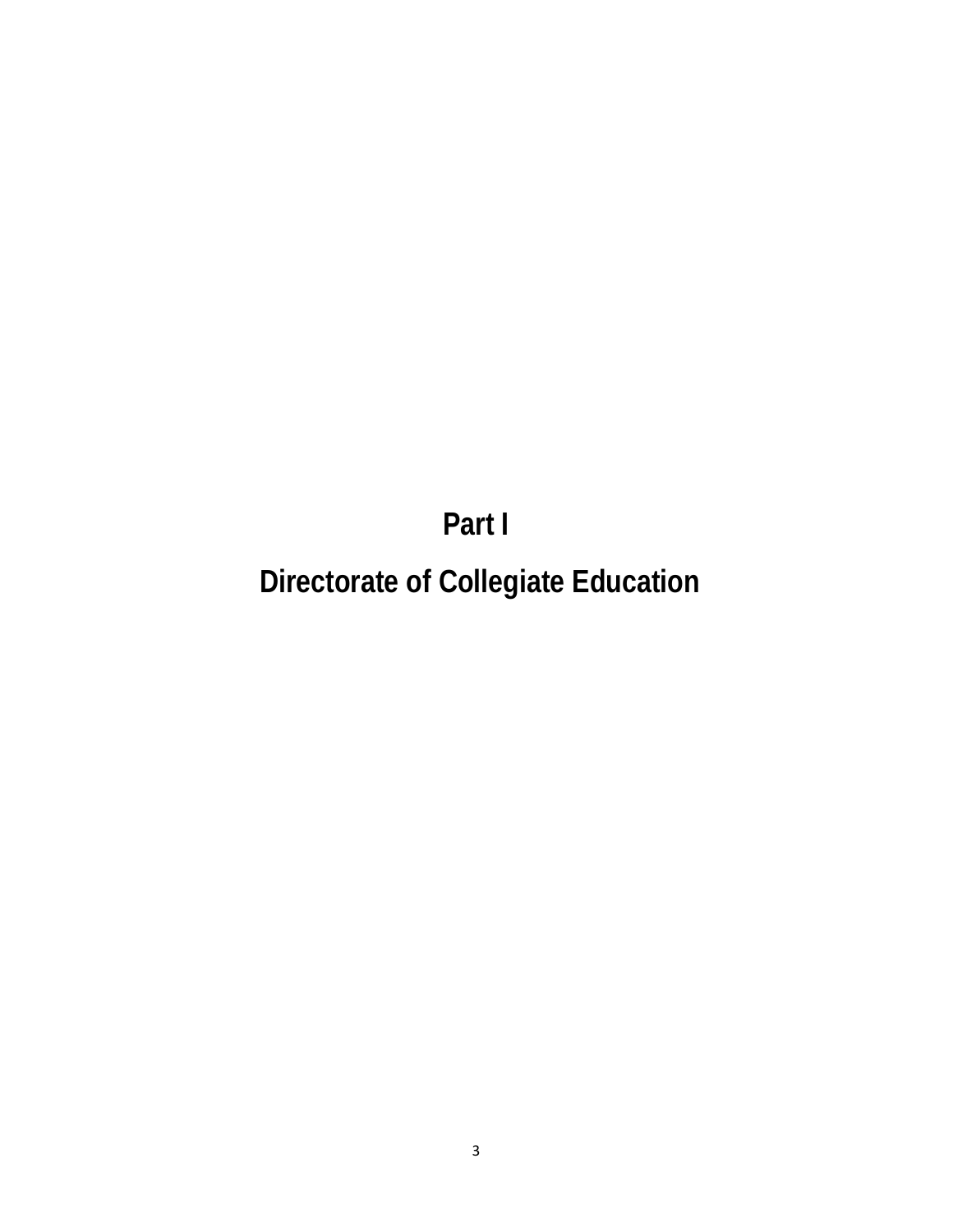#### **Vision and Mission**

#### **Vision:** "It is the art of seeing what is invisible to others".

 To provide education and training of consistently high standards through innovative and versatile programme that are responsible to the current and emerging needs of the community.

#### **Mission:**

The Mission of the Directorate is 'Hit the Ground Running' by assuring faculty improvement, national level standards in accreditation, facilitates the infrastructural development of the colleges with IT enabled ambience in learning processes and industry linkage with curriculum by synchronising the skill part through 'New Initiatives'.

| SI.  | Designation                       | Tel. Nos:            |
|------|-----------------------------------|----------------------|
| Nos: |                                   |                      |
|      | Director of Collegiate Education  | 0471 2300106         |
| 2    | <b>Additional Director</b>        | 0471 2304889         |
| 3    | Deputy Director                   | 0471 2304731         |
| 4    | Senior Administrative Officer     | 0471 2305547         |
| 5    | Senior Finance Officer            | 0471 2304731         |
| 6    | Senior Administrative Assistant   | 0471 2303107 Ext.214 |
|      | Special Officer for Scholarships  | 0471 2326580         |
| 8    | <b>Accounts Officer (General)</b> | 0471 2303107 Ext.221 |
| 9    | Accounts Officer (P.F.)           | 0471 2303107 Ext.211 |
| 10   | <b>Accounts Officer (Pension)</b> | 0471 2303107 Ext.218 |
| 11   | <b>Directorate</b>                | 0471 2303548         |
|      |                                   | 0471 2303107         |

#### **Contact Telephone numbers**

| E Mail  | dcedirectorate@gmail.com                |  |
|---------|-----------------------------------------|--|
| Website | http://www.collegiateedu.kerala.gov.in/ |  |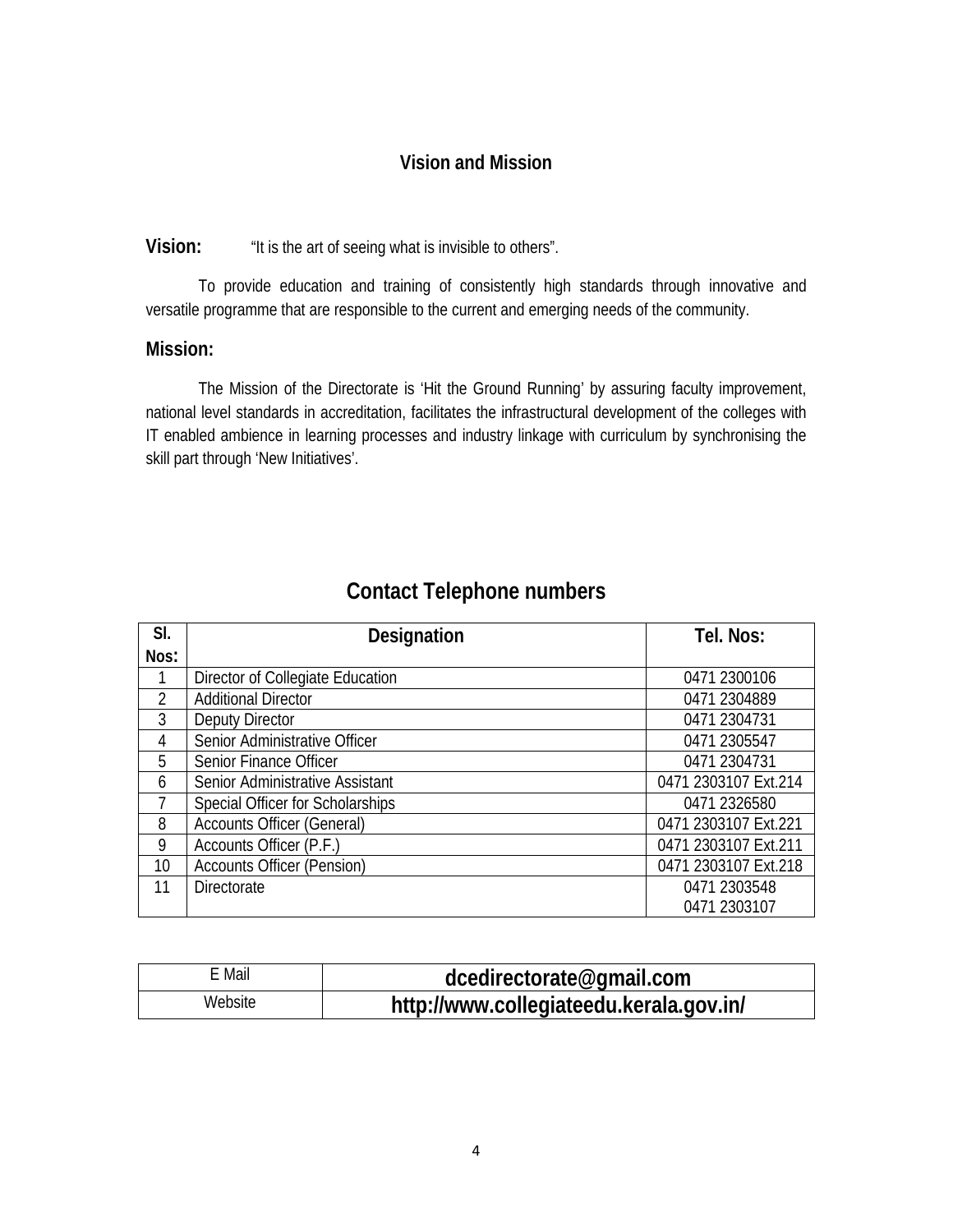#### **CHAPTER- 1**

#### **1.1 Organisation of the Directorate of Collegiate Education**

The Directorate of Collegiate Education has been established in the year 1957 consequent on the formation of Kerala State. The Department is headed by the Director from IAS cadre and assisted by the following Officials in the Directorate. The first six Directors were from the senior most teaching faculty and afterwards it was headed by a Director from IAS cadre. At present, the Additional Director is holding the additional charge of the Director. The Director is assisted by the following Officials in the Directorate.

- 1. One Additional Director
- 2. One Deputy Director
- 3. One Senior Administrative Officer
- 4. One Senior Finance Officer
- 5. One Senior Administrative Assistant
- 6. One Special Officer for Scholarship
- 7. Five Accounts Officers
- 8. 30 Ministerial Sections and Supporting Staff.

#### **1.2 Major Functions of the Directorate**

- 1. To make arrangements for the education of the students admitted in the institutions under the control of the department and to provide necessary assistance through men and materials so that they may successfully complete their education.
- 2. To initiate action for starting of new Government Colleges in Places where the facilities for higher education are inadequate.
- 3. To arrange for starting of new courses in Government Colleges at the Degree and Post Graduate levels with a view to bring about greater diversification.
- 4. To assess the accommodation requirements of existing and new colleges and to secure administrative sanction for the construction from Government and keep a watch on the progress of construction work by the Public Works Department.
- 5. To provide residential facilities to the staff and students of Government Colleges.
- 6. To implement the direct payment scheme introduced in Private Colleges and there by exercise overall control over the administration of Private Colleges.
- 7. To admit the Teaching and Administrative staff of Private Colleges in the P.F. Scheme set up for them and to operate same for their benefit.
- 8. To take necessary steps to improve the academic standard of students belonging to SC/ST communities.
- 9. To establish and maintain professional institutions such as Training, Music and Physical Education Colleges.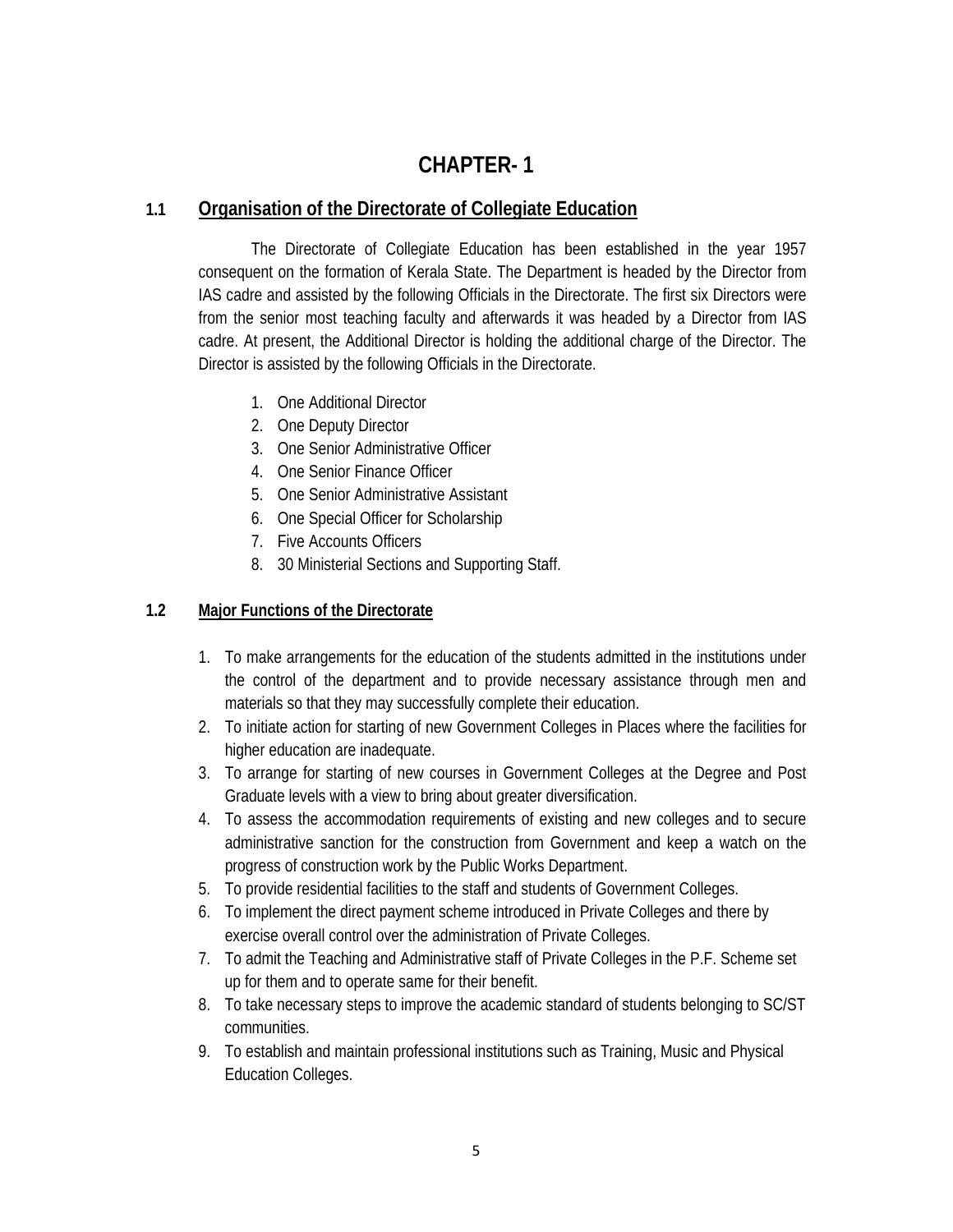- 10. To make necessary arrangements and formalities for the disbursement of Scholarships awarded by Government to deserving students on the basis of merit as well as on the basis of income.
- 11. To facilitate the extracurricular activities of the students by encouraging their sports activities as well as forums such as N.S.S., Arts Clubs, Planning Forums Etc..
- 12. To implement, maintain, facilitate and to provide necessary infrastructure facilities to "New Initiatives Schemes" in selected colleges. E.g.: ASAP, SSP, WWS Etc...
- 13. To promote participation by colleges in the programs assisted by the UGC.
- 14. To promote and implement the New Initiatives of Kerala Government in Higher Education Sector.
- 15. To submit new proposals for the development of the Higher Education Sector to the Government.
- 16. To promote and implement e-Governess in Higher Education Sector.

#### **1.3 List of Government Institutions under DCE**

|   | ----------- |              |  |  |  |  |  |
|---|-------------|--------------|--|--|--|--|--|
|   | Kozhikode   | 0495 2722215 |  |  |  |  |  |
| ∸ | Thrissur    | 0487 2331726 |  |  |  |  |  |
|   | Ernakulam   | 0484 2362268 |  |  |  |  |  |
|   | Kottavam    | 0481 2563317 |  |  |  |  |  |
|   | Kollam      | 0474 2744378 |  |  |  |  |  |

#### **Regional Deputy Directorates**

| <b>Government Arts and Science Colleges</b> |                                                      |              |  |
|---------------------------------------------|------------------------------------------------------|--------------|--|
| THIRUVANANTHAPURAM DISTRICT                 |                                                      |              |  |
| Name Of Colleges                            |                                                      | Phone No:    |  |
| 1                                           | Government Arts College, Thiruvananthapuram          | 0471 2323040 |  |
| $\overline{2}$                              | Government College for Women, Thiruvananthapuram     | 0471 2324986 |  |
| 3                                           | University College, Thiruvananthapuram               | 0471 2475830 |  |
| $\overline{4}$                              | KNM Government Arts & Science College, Kanjiramkulam | 0471 2265179 |  |
| 5                                           | Government College, Attingal                         | 0471 2622398 |  |
| 6                                           | Government College, Kariavattom                      | 0471 2417112 |  |
| $\overline{1}$                              | Government College, Nedumangad                       | 0472 2812287 |  |
| 8                                           | Government College, Kattakkada                       |              |  |
| 9                                           | Government College, Neyyattinkara                    |              |  |
| <b>KOLLAM DISTRICT</b>                      |                                                      |              |  |
| 10                                          | Baby John Memorial Government College, Chavara       | 0476 2680736 |  |
| <b>KOTTAYAM DISTRICT</b>                    |                                                      |              |  |
| 11                                          | Government College, Kottayam                         | 0481 2363116 |  |
| <b>IDUKKI DISTRICT</b>                      |                                                      |              |  |
| 12                                          | Government College Kattappana                        | 04868 250160 |  |
| 13                                          | Government College, Munnar                           | 04865 230398 |  |
| <b>ALAPPUZHA DISTRICT</b>                   |                                                      |              |  |
| 14                                          | Government College, Ambalapuzha                      | 0477 2272767 |  |
| <b>ERNAKULAM DISTRICT</b>                   |                                                      |              |  |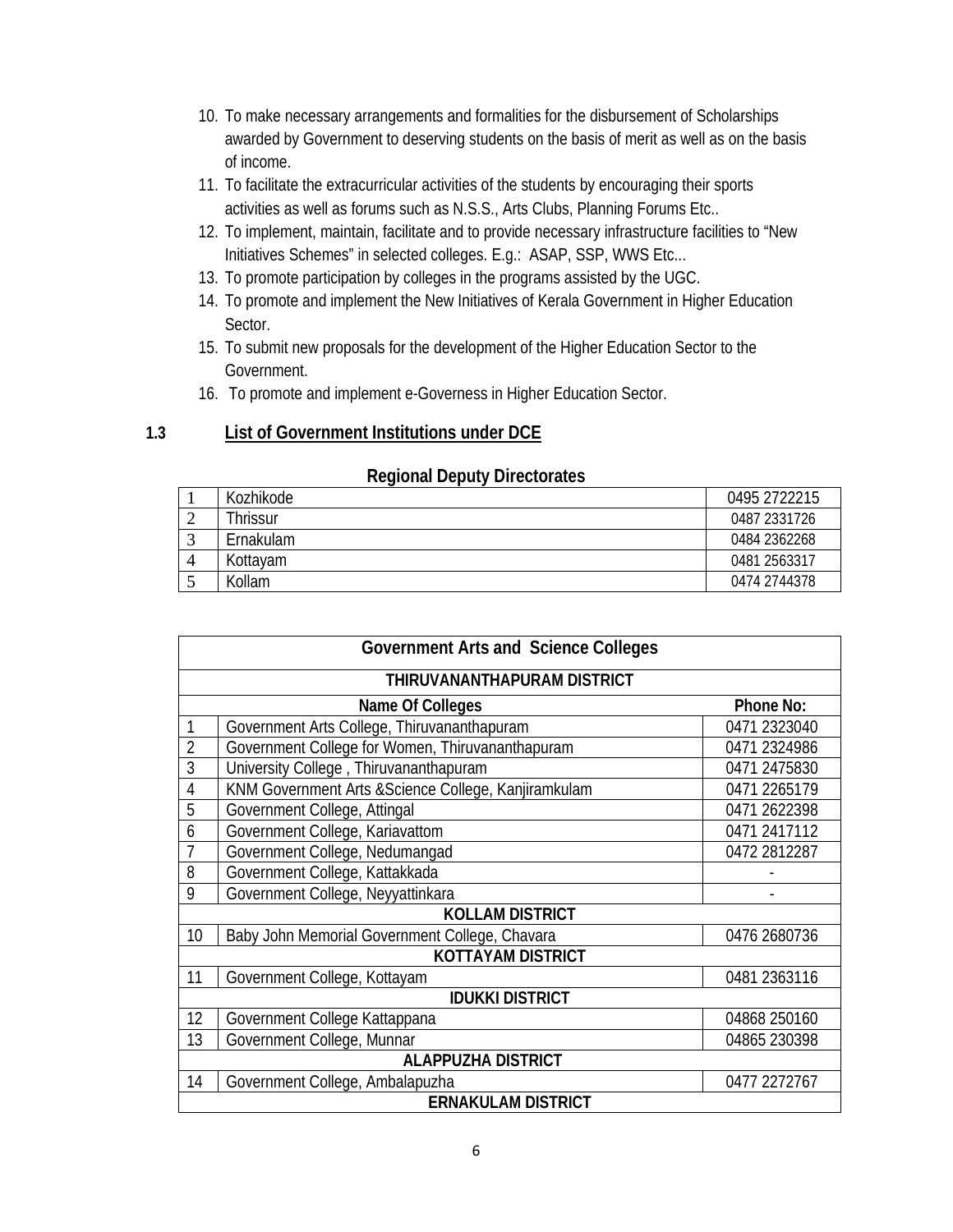| 15                                               | Government College, Thrippunithura                          | 0484 2776187 |  |  |
|--------------------------------------------------|-------------------------------------------------------------|--------------|--|--|
| 16                                               | Maharajas College, Ernakulam                                | 0484 2352838 |  |  |
| 17                                               | T.M.Jacob Memorial Government College, Manimalakunnu        | 04852 252280 |  |  |
| <b>THRISSUR DISTRICT</b>                         |                                                             |              |  |  |
| 18                                               | Panampilly Memorial Government College, Chalakkudy          | 0480 2701636 |  |  |
| 19                                               | Sri.C.Achutha Menon Memorial Government College, Thrissur.  | 0487 2353020 |  |  |
| 20                                               | Government K.K.T.M.College, Kodungallur.                    | 0480 2802213 |  |  |
| 21                                               | Government College, Chelakkara                              |              |  |  |
|                                                  | PALAKKAD DISTRICT                                           |              |  |  |
| 22                                               | Government College, Chittur.                                | 0492 2322347 |  |  |
| 23                                               | Government College, Kozhinjampara                           | 0492 3272883 |  |  |
| 24                                               | Government Victoria College, Palakkad                       | 0491 2576773 |  |  |
| 25                                               | Government Arts and Science College, Atappadi               | 0492 4254142 |  |  |
| 26                                               | Government Arts and Science College, Thrithala.             | 0466 2270321 |  |  |
| 27                                               | SreeNeelakanta Government Sanskrit College, Patambi.        | 0466 2212223 |  |  |
|                                                  | <b>MALAPPURAM DISTRICT</b>                                  |              |  |  |
| 28                                               | Government College, Malappuram                              | 0483 2734918 |  |  |
| 29                                               | P.T.M.Government College, Perinthalmanna                    | 0493 3227370 |  |  |
| 30                                               | Government College, Mankada                                 | 0493 3202135 |  |  |
| $\overline{31}$                                  | Thunchan Memorial Government College, Tirur.                | 0494 2630027 |  |  |
| 32                                               | Government College, Tanur.                                  | 0494 2582800 |  |  |
| 33                                               | Government College, Kondotty.                               | 0483 2728800 |  |  |
|                                                  | <b>KOZHIKODE DISTRICT</b>                                   |              |  |  |
| 34                                               | Government Arts and Science College, Kozhikode              | 0495 2320694 |  |  |
| 35                                               | S.A.R.B.T.M.Government College, Koyilandy.                  | 0496 2690257 |  |  |
| 36                                               | C.K.G.M.Government College, Perambra                        | 0496 2610243 |  |  |
| 37                                               | Government College, Kodenchery.                             | 0495 2236221 |  |  |
| 38                                               | Government College, Koduvally                               |              |  |  |
| 39                                               | Government College, Balussery.                              |              |  |  |
| 40                                               | Government College, Madappally.                             | 0496 2512587 |  |  |
| 41                                               | Government College, Mokeri                                  | 0496 2587215 |  |  |
| <b>WAYANAD DISTRICT</b>                          |                                                             |              |  |  |
| 42                                               | N.M.S.M.Government College, Kalpetta                        | 04936 204569 |  |  |
| 43                                               | Government College, Mananthavady                            | 04935 240351 |  |  |
| <b>KANNUR DISTRICT</b>                           |                                                             |              |  |  |
| 44                                               | Government Brennen College, Thalassey                       | 0490 2346027 |  |  |
| 45                                               | Government College, Thalassery                              |              |  |  |
| 46                                               | K.M.M.GovernmentWomens College, Kannur.                     | 0497 2746175 |  |  |
| 47                                               | Government College, Payyannur.                              | 0497 2805121 |  |  |
|                                                  | <b>KASARAGOD DISTRICT</b>                                   |              |  |  |
| 48                                               | Government College, Kasaragod                               | 04994 256027 |  |  |
| 49                                               | E.K.N.M.Government College, Elerithattu.                    | 0467 2341345 |  |  |
| 50                                               | G.P.M.Government College, Manjeshwaram.                     | 04998 272670 |  |  |
| <b>GOVERNMENT COLLEGES FOR TEACHER EDUCATION</b> |                                                             |              |  |  |
| 51                                               | Government College of Teacher Education, Thiruvananthapuram | 0471 2323964 |  |  |
| 52                                               | Institute of Advanced Studies in Education, Thrissur.       | 0487 2331185 |  |  |
| 53                                               | Government College of Teacher Education, Kozhikode.         | 0495 2722792 |  |  |
| 54                                               | Government College of Teacher Education, Thalassery.        | 0490 2320227 |  |  |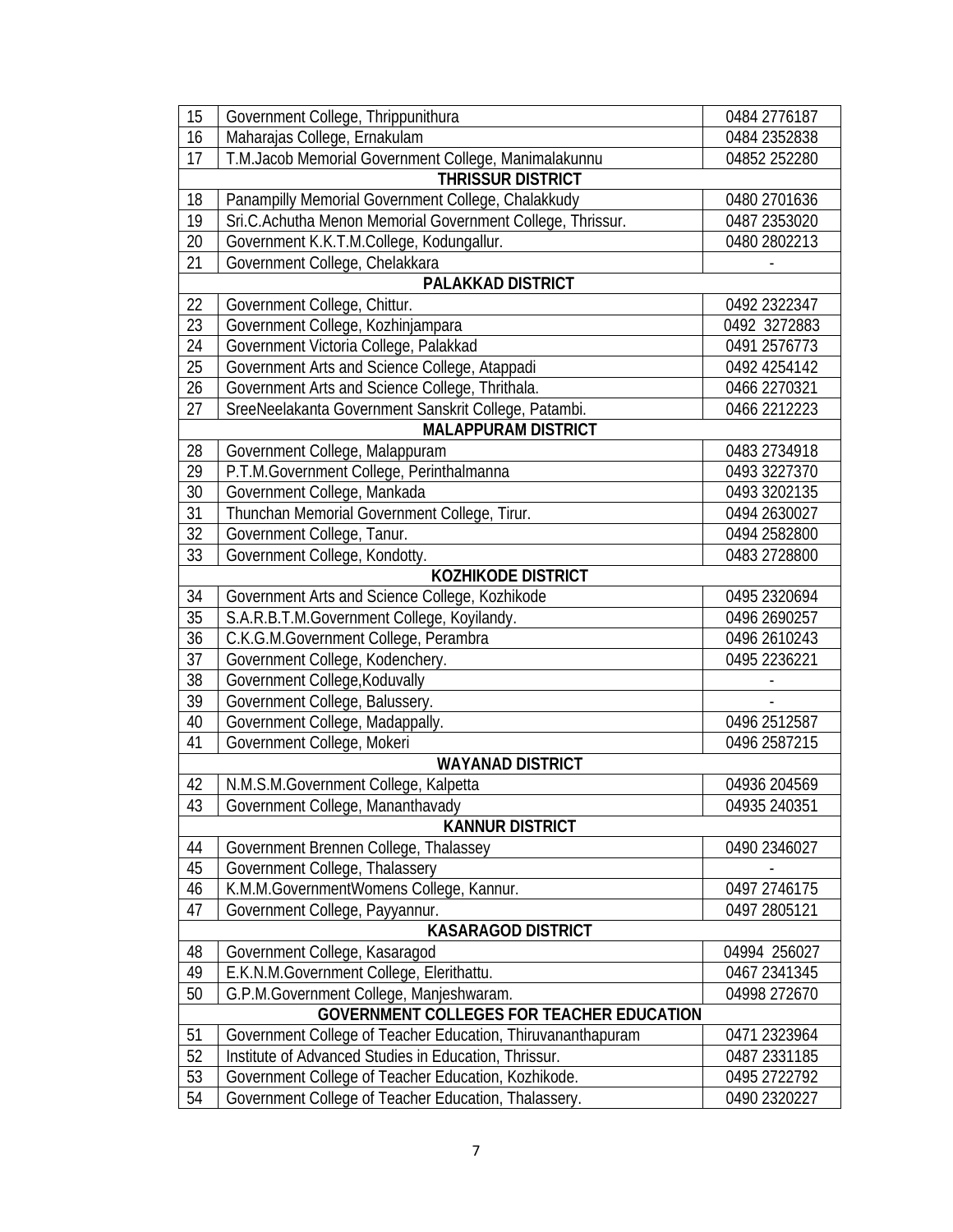| <b>GOVERNMENT MUSIC COLLEGES</b>                                          |                                                             |              |  |
|---------------------------------------------------------------------------|-------------------------------------------------------------|--------------|--|
| 55                                                                        | Chembai Memorial Government Music College, Palakkad         | 0491 2527437 |  |
| 56                                                                        | RLV Music College, Thrippunithura.                          | 0484 2779757 |  |
| 57                                                                        | SST Music College, Thiruvananthapuram                       | 0471 2323027 |  |
| <b>GOVERNMENT SANSKRIT COLLEGES</b>                                       |                                                             |              |  |
| 58                                                                        | Government Sanskrit College, Thiruvananthapuram.            | 0471 2322930 |  |
| 59                                                                        | Government Sanskrit College, Thrippunithura.                | 0484 2777444 |  |
| <b>GOVERNMENT PHYSICAL EDUCATION COLLEGE</b>                              |                                                             |              |  |
| 60                                                                        | Government Physical Education College, Kozhikode            | 0495 2382710 |  |
|                                                                           | <b>GOVERNMENT COLLEGE HOSTELS</b>                           |              |  |
| $\mathbf{1}$                                                              | Government College Hostel, Chittur                          | 0492 2322430 |  |
| $\overline{2}$                                                            | Government Training College Hostel, Thrissur                | 0487 2331185 |  |
| $\overline{3}$                                                            | Government Training College Hostel, Kozhikode               | 0495 2722792 |  |
| $\overline{4}$                                                            | Government College Hostel, Kotayam                          |              |  |
| $\overline{5}$                                                            | Government Brennen College Hostel, Thalassery               | 0490 2346478 |  |
| $\overline{6}$                                                            | Government Sanskrit College Hostel, Pattambi.               | 0466 2612226 |  |
| $\overline{1}$                                                            | MCRV Hostel, Ernakulam                                      | 0484 2366520 |  |
| 8                                                                         | Government College Hostel for Men, Thiruvananthapuram.      | 0471 2329407 |  |
| $\overline{9}$                                                            | Government College Ladies Hostel, Kasaragod.                |              |  |
| 10                                                                        | Government Victoria College Hostel, Palakkad                | 0491 2578093 |  |
| 11                                                                        | Government Training College Hostel, Thalassery.             |              |  |
| 12                                                                        | SST College Hostel for Women, Thiruvananthapuram.           | 0471 232302  |  |
| 13                                                                        | Chembai Memorial Government Music College Hostel, Palakkad. |              |  |
| 14                                                                        | Government College Hostels, Kasaragod                       |              |  |
| 15                                                                        | K.M.M.Government Womens College Hostel, Kannur              |              |  |
| ADMINISTRATIVE STAFF APPOINTED BY THE DIRECTOR OF COLLEGIATE EDUCATION IN |                                                             |              |  |
|                                                                           | <b>GOVERNMENT LAW COLLEGES</b><br>1.                        |              |  |
| 1                                                                         | Government Law College, Thiruvananthapuram                  | 0471 2304228 |  |
| $\overline{2}$                                                            | Government Law College, Ernakulam                           | 0484 2352020 |  |
| $\overline{3}$                                                            | Government Law College, Thrissur                            | 0487 2362664 |  |
| $\overline{4}$                                                            | Government Law College, Kozhikode                           | 0495 2736080 |  |
| 2.<br><b>GOVERNMENT LAW COLLEGE HOSTELS</b>                               |                                                             |              |  |
| $\mathbf{1}$                                                              | Government Law College Hostel, Thiruvananthapuram           |              |  |
| $\overline{2}$                                                            | Government Law College Hostel, Ernakulam                    |              |  |
| $\overline{3}$                                                            | Government Law College Hostel, Thrissur                     |              |  |
| $\overline{4}$                                                            | Government Law College Hostels, Kozhikode                   |              |  |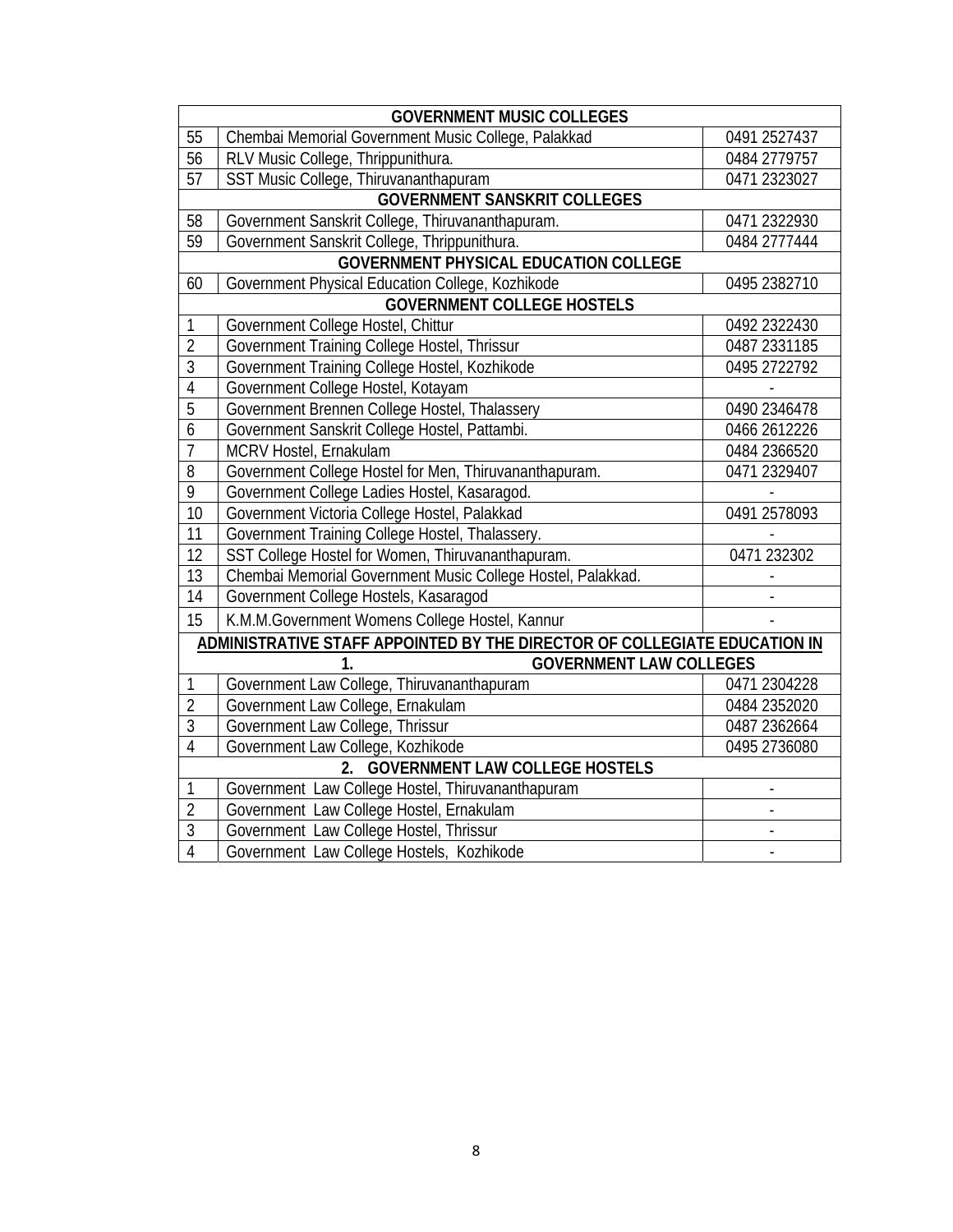### **CHAPTER- 2**

#### **DELEGATION OF POWERS TO THE OFFICERS OF THE DIRECTORATE**

#### **2.1** *Director of Collegiate Education*

#### **2.1.1 Administrative:-**

- 1. Appointments- Heads of Departments are empowered to sanction appointments up to and including the lowest gazetted Post in each vacancy of posts in the concerned departments other than that of the Administrative Officer subject to the Public Service Recruitment Rules.
- 2. Transfer and Postings- Heads of Departments are empowered to order transfers and postings of all officers whom they are competent to appoint. Necessary amendments to the Secretariat instructions will be issued from Public Services (D) Department.
- 3. Leave- in the case where no substitutes are required, Heads of Departments are empowered to sanction all kinds of leave except study leave and special disability leave to officers under them including LWA under Appendix XII A and XII C of Part I KSR and also to make arrangements for additional charge and sanction charge allowance under Rule 33 (f) (ii) and (iii) of KSR.
- 4. Tour outside the State**-** The existing rule will be amended to enable the Heads of departments also to go to the adjoining district of neighbouring States on Government business after intimating Government. The Heads of Departments are also empowered to sanction advance T.A to their subordinate officers 15 days before the actual journey which is to be performed on condition that the amount will be refunded immediately if the journey is subsequently disallowed by Government. In case where the Government so order after the officer made all arrangements, the cancellation charges, if any, paid by the officer will be borne by Government. This benefit is extended to Heads of Departments also on furnishing appropriate Certificates (vide G.O.(P 248 dated 24.4.1962).
- 5. To appoint Wardens and Resident Tutors to the Government hostels (vide G.O. (MS) 347/62.Edn. dated 29.5.1962)
- 6. To sanction deputation of staff outside the State even if it be places beyond the adjoining districts in the neighbouring States in connection with the study tours and excursions of students from the colleges.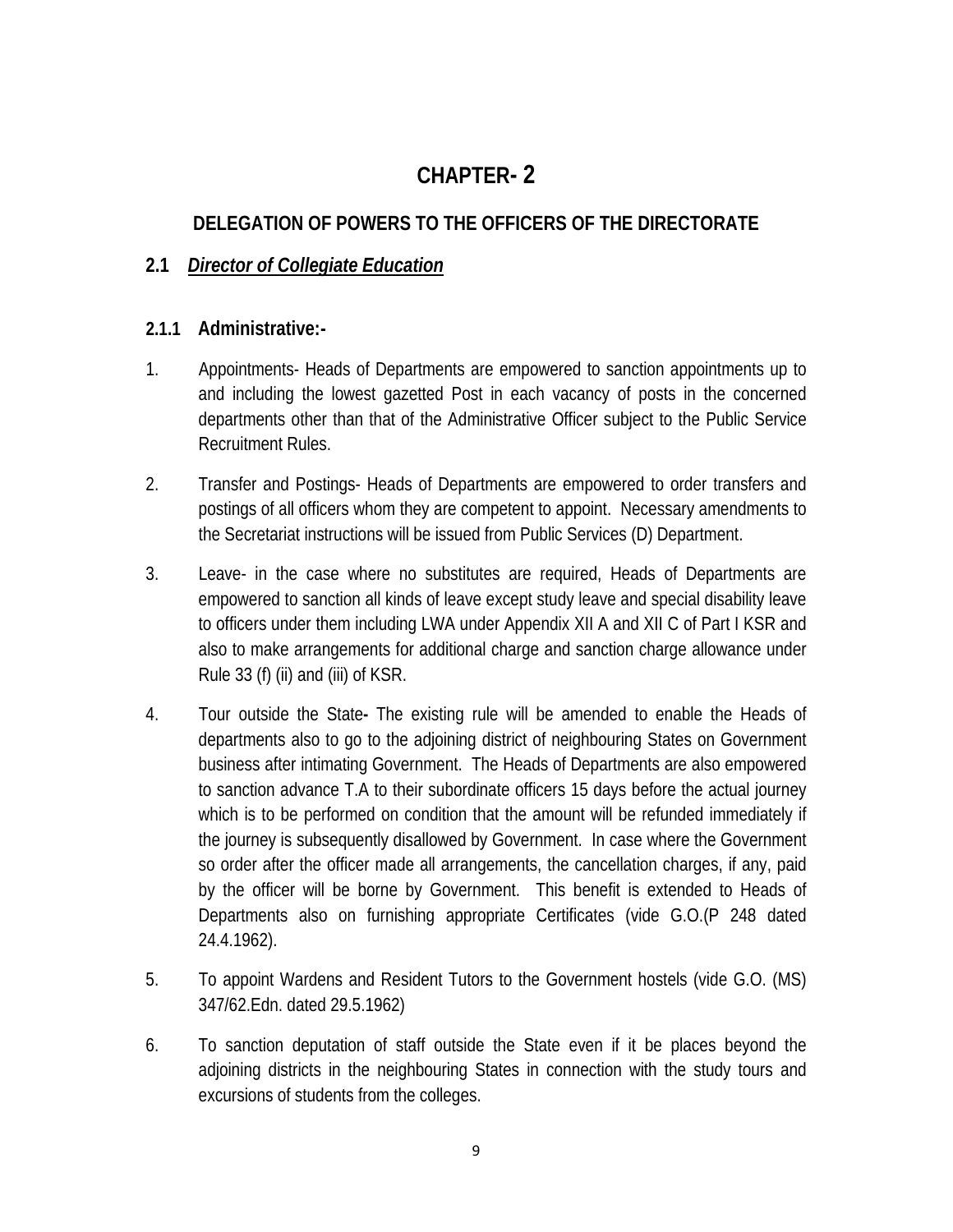- 7. To sanction the study tours arranged by the Principal of colleges outside the State (vide G.O.(MS) No. 122/63/Edn. dated 28.2.1963).
- 8. To allow the teachers of Government colleges to accept appointment as members of the Inspection Commission of Universities in Kerala subject to the condition that there would be no financial Commitment on the part of Government (vide G.O. (Rt.) 3682//66 Edn. dated 27.12.1966).

#### **2.1.2 Financial:-**

- 1. To incur non-recurring contingent expenditure upto Rs. 50,000/- in each cases provided, there is budget provision and provided that the general rules in appendix 4 of the Kerala Financial Code Volume II are followed (vide G.O (P) 243/PD/Misc. dated 24.04.1964 and Government letter No. 5148/(1) 77/H/Edn. dated 20.3.1977) (G.O.(P)No.110/13/Fin dated 01.03.2013)
- 2. To sanction the disposal of all unserviceable or surplus stores, tools and plant, office furniture, materials etc., as the case may be up to a book value of Rs.3,00,000/- in each case without any annual limit, (vide G.O. (P) 248/(PD)/Misc. dated 24.4.1964) (G.O.(P)No.110/13/Fin dated 01.03.2013)
- 3. To execute agreements in respect of advance sanctioned under the schemes for the grant of advances for house construction in the case of non-gazetted officers under the administrative control of the head of department (vide Government notification No. 69530 PD dated 22.2.1965)
- 4. To execute assignments and re-assignments of insurance policies offered as Collateral security by non-gazetted officers under the administrative control of the head of department (vide notification of No. 69530/PD dated 22.2.1965)
- 5. To execute release deeds in respect of properties mortgaged to Government by nongazetted officers under the control of the head of department (Government notification No. 69530).
- 6. To sanction all cases of reimbursement of medical expenses subject to the conditions and limitations under the Government Servants Medical Benefit Rules (vide G, O. (P) 283/65/Fin. dated 8.1.1965 & GO (MS) 236/2012/H&FWD dated 25.07.2012).Max. limit Rs.25000/-
- 7. To sanction maintenance and petty construction and repair works for execution up to Rs. 5,00,000/- would be taken up by the PWD or other engineering department (G.O. (P) 400/58/Admn. dated 31.3.1958). (G.O.(P)No.110/13/Fin dated 01.03.2013)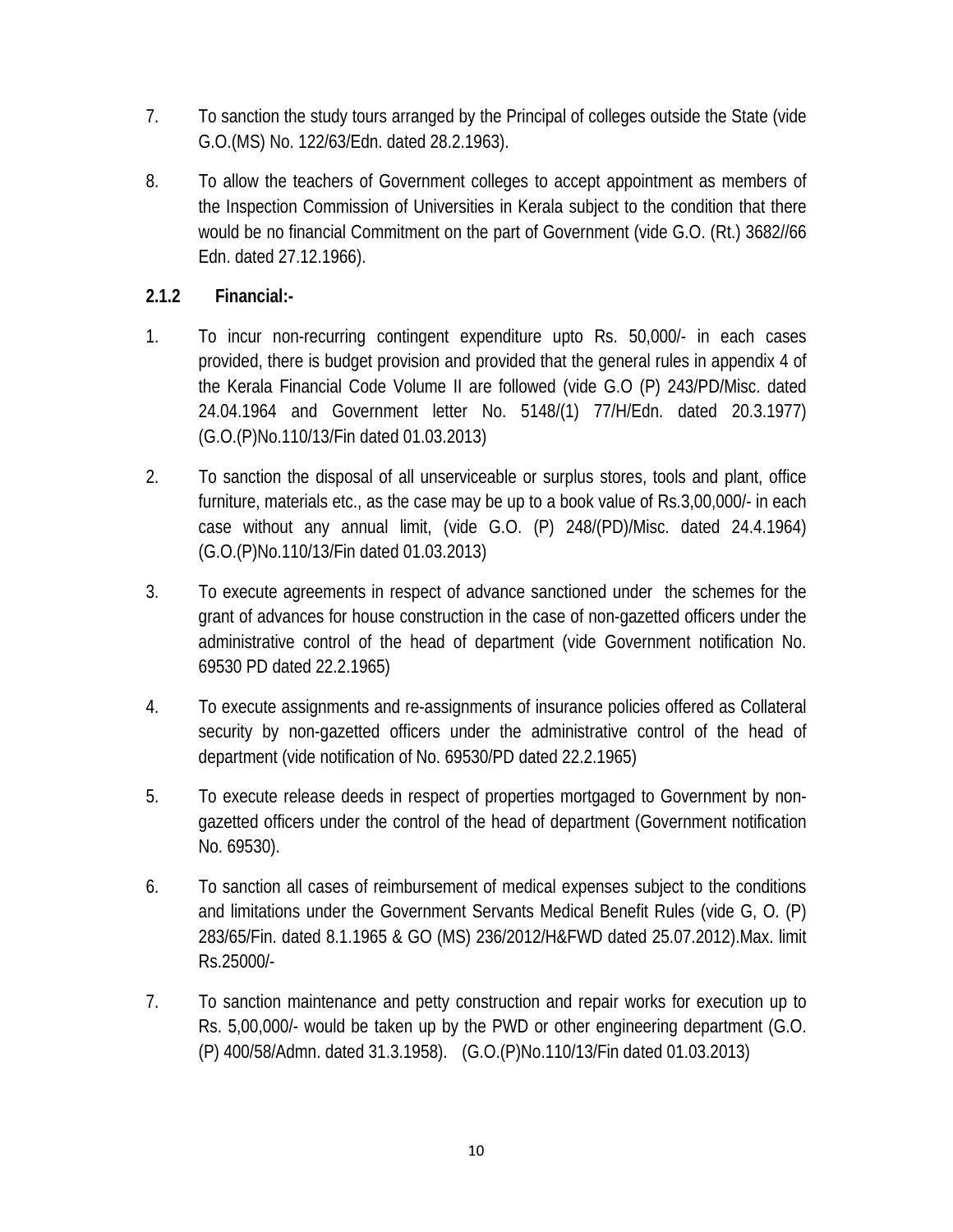- 8. To incur items of expenditure of a final nature not exceeding Rs. 5000/- at a time for bonafide purposes even if there are no specific rules to regulate such expenditure (G.O.(P) 283/Fin. Dated 8.7.1985). (G.O.(P)No.110/13/Fin dated 01.03.2013)
- 9. To sanction all cases of temporary withdrawals both in normal cases and in cases requiring special sanction and non-refundable withdrawals from P.F deposits subject to other conditions and limitations under the rules of the Fund (G.O. (P) 110/13/Fin. Dated 1.03.2013 and J4/42/2012-2013/Coll.Edn. Dated 21.02.2012.)
- 10. To sanction printing by private persons when the Superintendent of Government Presses cannot meet the requirements of the department within a month at a cost not exceeding Rs. 50,000/- at a time subject to the conditions that the rates should not be above those prescribed by the Superintendent of Government Presses. In emergent cases the work, may be entrusted to private presses without reference to the Superintendent of Government Presses at a cost not exceeding Rs. 50 at a time subject to an amount limit of Rs. 10,000/- (G.O.(P) 248/62/PD/Misc. dated 24.4.1962 and G.O (P) 400/PD dated 31.3.1958). (G.O.(P)No.110/13/Fin dated 01.03.2013)
- 11. To sanction purchase of furniture locally for the use in the department subject to Stores Purchase Rules up to Rupees 2 lakh. (G.O. (P)No.110/13/Fin dated 01.03.2013)
- 12. To sanction purchase of stationary articles locally in urgent and unforeseen circumstances up to an annual limit of Rs. 1,00,000/- subject to Stores Purchase Rules (G.O. (P) 248/PD dated 24.4.1965 and G.O (P) 315/58 dated 29.10.1958). (G.O. (P)No.110/13/Fin dated 01.03.2013)
- 13. To issue administrative sanction for the purchase of recurring supplies required for the normal running of the department for which funds are provided in the budget up to Rs.20 lakh (Director of Collegiate Education is grouped under Group I).
- 14. Condemnation of Govt. Vehicles
- 15. Demolition of old and dilapidated building.
- 16. Leasing out on auction.
- 17. Shifting of office (G.O.(P)No.110/13/Fin dated 01.03.2013)
- **2.1.3 Stores:-**
- 1. To issue administrative sanction for the purchase of recurring supplies required for the normal running of the department for which funds are provided in the budget up to Rs. 20 lakh.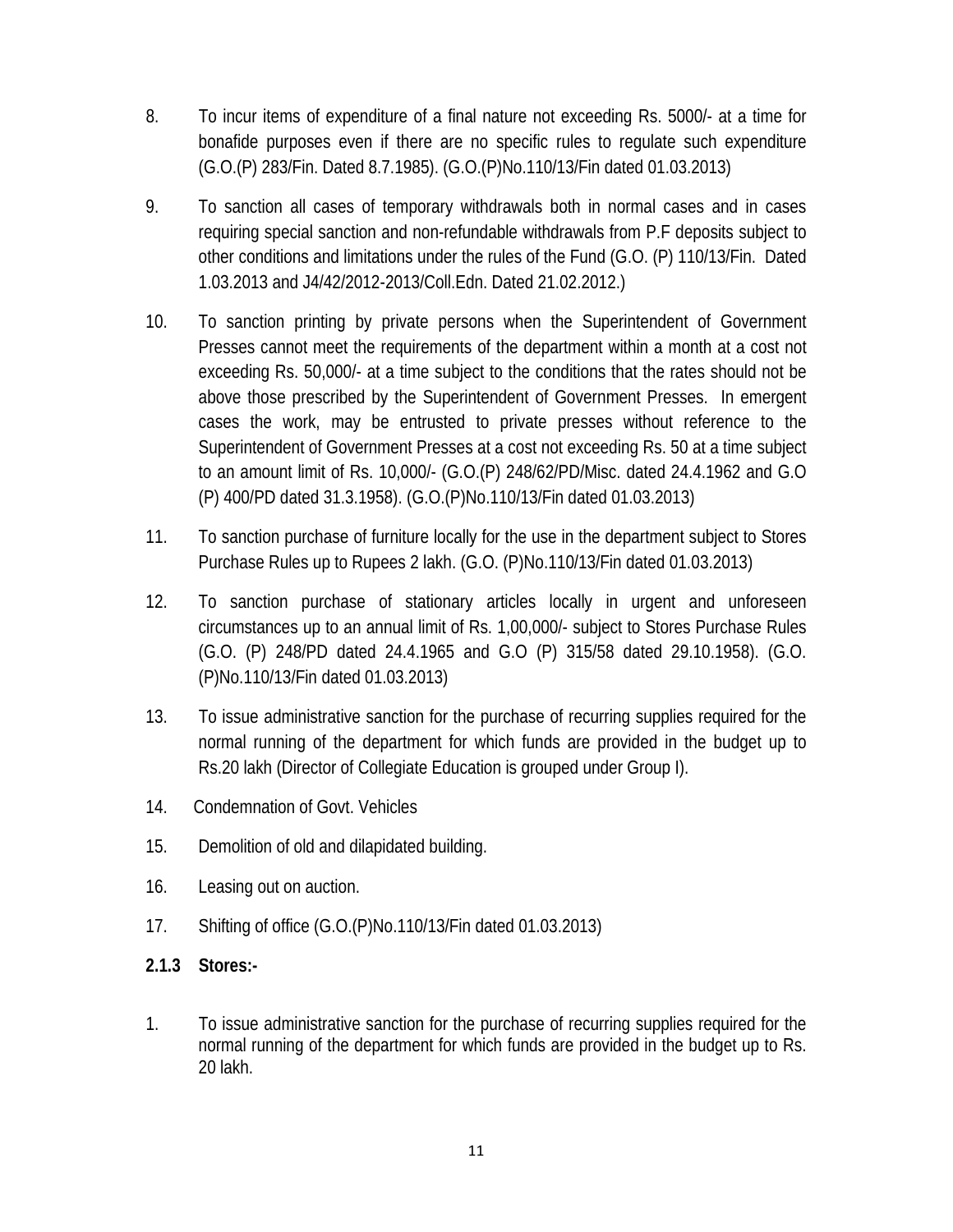- 2. To Issue administrative sanction for the purchase of other items up to Rs. 5000 at a time. But this does not cover the purchase of luxury articles (like refrigerators, radios, photographic equipments, microscopes, generators, audio visual equipments, motor cycle and scooters).
- 3. To sanction extension of the period stipulated for the supply of materials up to one month (the reasons for the extension should be recorded).

#### **2.1.4. Refund of Revenue:**

1. To accord sanction for the refund of all sums received by any officer under their control when it is clear that the Government are not entitled to such amounts. (G.O. (MS) 878/63/Fin. dated 22.06.1963).

#### **2.1.5. Renting of Private Buildings:**

1. To sanction the hiring of private buildings (i) when the accommodation is provided in a separate building up to Rs. 15,000/- in each case vide G.O.(P)No.110/13/Fin dated 01.03.2013. The powers are subject to the conditions laid down in item 45 of appendix 4 K.F.C Vol. II. The provision in note 2 under the powers of the Head of Department in item 45 regarding renewal sanction is subject to the condition that no periods of lease are specially mentioned in the original sanction. (G.O. (P) 400/pd DATED 31.3.1958, G.O. (P) 250/62/PD dated 24.4.1962 and G.O. (MS) 255/63/ PD/Misc. dated 31.3.1963.

#### **2.1.6. Repairs to Motor vehicles:**

To sanction expenditure on repairs to motor vehicles by approved workshops at the rates approved by the Transport Department upto Rs. 15,000 in each case with an annual limit of Rs. 50,000/- (G.O.(P) 311/dated 19.09.1967.and G.O.(P)No.110/13/Fin dated 01.03.2013)

#### **2.1.7. Works - Original works Administrative approval**

Heads of Major Departments have powers to give administrative approval to schemes costing not more than fifty lakh and heads of minor Departments to schemes costing not more than Rs. 20 Lakh. The chief Engineer will have powers to issue administrative approval to schemes costing not more than Rs. 2 lakhs (G.O. (P) 248/62/PD/Misc. dated 24.4.1962 and G.O.(P)No.110/13/Fin dated 01.03.2013)

#### **2.1.8. Write off**

To sanction write off of irrecoverable arrears of revenue and other irrecoverable amount up to Rs.25,000/- in each case, subject to a annual limit of Rs. 1,00,000/- provided that a copy of such order is sent to the Accountant General with a note of the circumstances which occasioned or led to the loss subject to the condition that the case does not disclose. A defect in the system or in the rules the amendment of which require the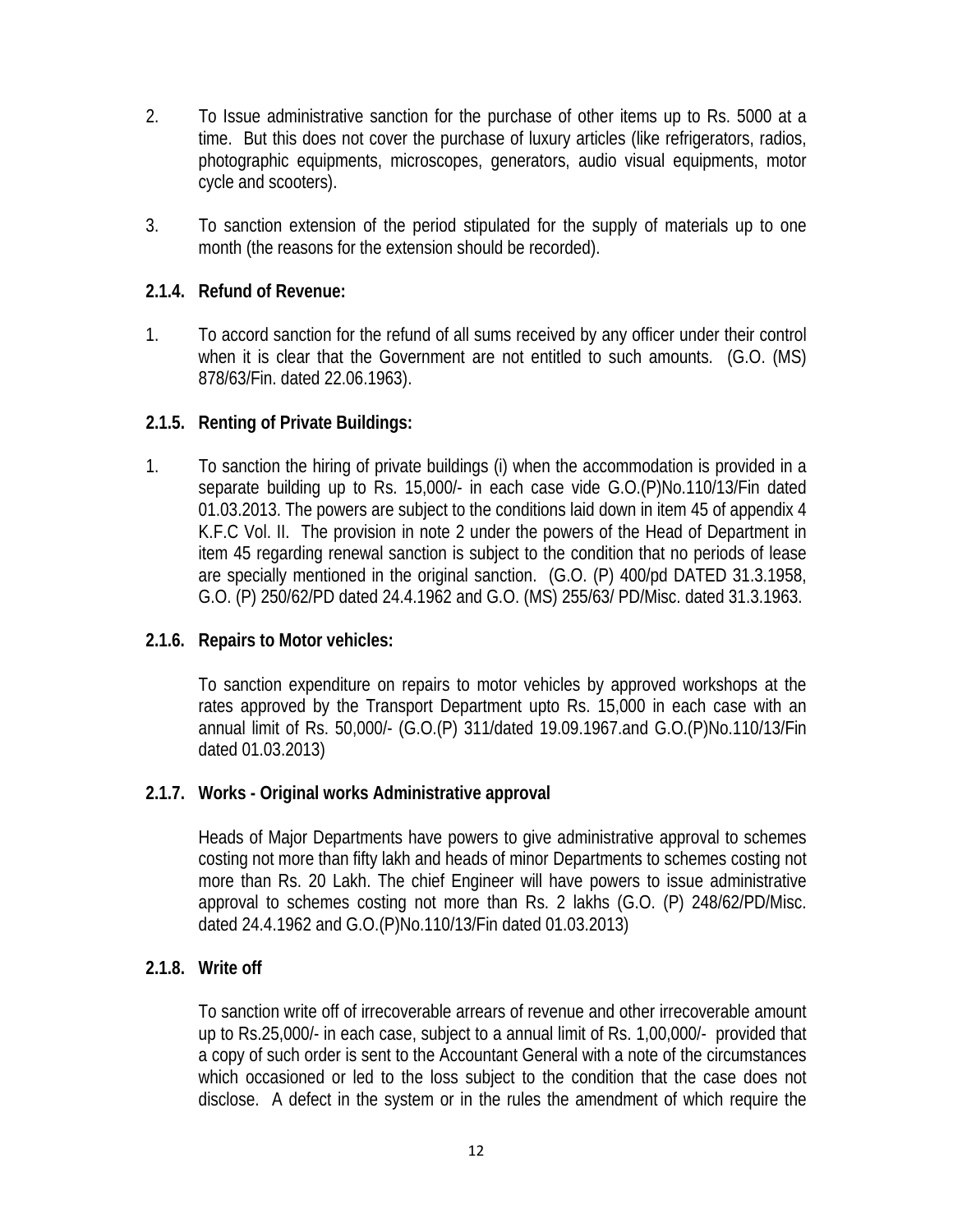orders of a higher authority or serious negligence on the part of some officers which might possibly call for some disciplinary action requiring the orders of higher authority (G.O (P) 283/65 dated 8.7.1965).

#### *2.1.9. Excursion Charges*

To sanction excursion charges subject to the budget provision in respect of colleges (G.O. R. Dis. 7873/54/EHL dated 22.5.1956)

#### **2.1.10. Petty Construction repairs and maintenance to Government building**

To sanction petty construction, repairs and maintenance works in respect of the buildings of the department the cost of which does not exceed Rs. 5000 in each case subject to budget provision and subject to ratification by Government (G.O. Dis. 7873/ 54/EHL dated 22.5.1956, G.O. Ed. 2/25752/57/EHD. dated 7.11.1957)

#### **2.1.11 Purchase of Books, Maps etc**.

- 1. To sanction purchase of books, maps, laboratory accessories and educational appliances etc., subject to budget provision (Stores Purchase Rules should be observed) G. PR.Dis. 7873/54/EHL dated 22.5.1956.
- 2. To sanction House Construction Advance to non-gazetted officers (vide G.O (MS) 254 dated 18.7.1964).
- 3. To sanction to unveil portrait of the teaching staff of Government Colleges (vide G.O. (MS) 479/65/Edn. dated 31.8.1965)
- 4. To sanction Scholarship for the encouragement of Sanskrit Education. (Vide G.O (P) 624/63/Edn. dated 19.9.1963.
- 5. To sanction State Scholarships for the students (G.O. (MS) 329/62/Edn. dated 29.03.1962.)
- 6. To sanction to the students sports scholarships on the recommendation of the Sports Council (vide G.O (MS) 324/dated 13.4.1963)
- 7. To sanction Harness fee concession to students (vide G.O. (MS) No. 59 dated 7.10.1959
- 8 To sanction National Scholarship to students of Arts & Science Colleges, (vide G.O (Rt) 522/62/Edn. dated 1.3.1963.
- 9. To sanction fee concession to service personnel (vide G.O. 3209/Edn. dated 10.12.1962.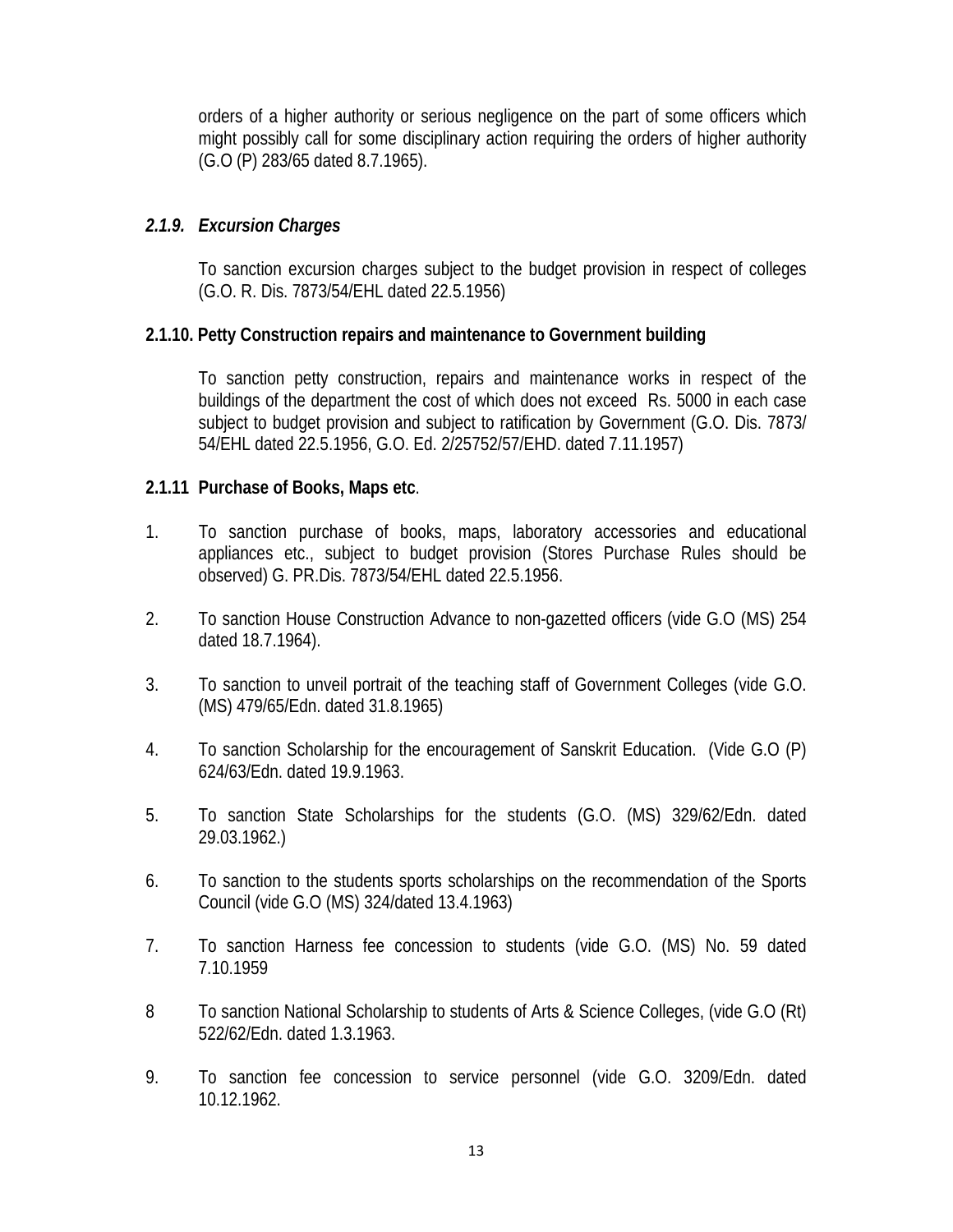- 10. To sanction concession to Political sufferers (vide G.O.(MS) 66/Edn. dated 24.2.1966)
- 11. To sanction deputation of staff for N.C.C. training (vide G.O.(MS) 43/Edn. dated 5.07.1962.)

#### **2.1.12. Powers Delegated To The Director Of Collegiate Education as per G.O. Rt. No. 2458/69/Edn. dated 9.7.1969.**

[Read : 1) U.O. Note No. 44714/Exp. 2/67/Fin. dated 28.8.1967 from the finance Department. 2) Letter No. F2-50246/67 dated 31.3.1968 from the Director of Collegiate Education, Trivandrum.]

The Government of India have full powers to the various Ministries under them to re delegate on their own administrative and financial powers to the heads of department heads of offices under them with due regarding their respective level of responsibilities etc. As in the Government of India, Government also proposed to examine the necessity to re delegate the powers delegated to the heads of Department/ Heads of Offices under the Administrative control of each Department of the Secretariat, the Director of Collegiate Education and the Head of Department under the Administrate Control of this Department. Government has examined proposals for the re delegation of powers in respect of the following items:-

- 1. Grant of advance against travelling allowance.
- 2. Sanctioning of expenditure for the purchase of store without consulting Government.
- 3. Investigation of arrear claims.
- 4. Printing and reprinting of priced publication.
- 5. Repairs of vehicles.
- 6. Land acquisition to The Director of Collegiate Education.
- II. After examining the proposals on the above 6 items Government are pleased to order as follows:-
- 1. In respect of items one, four and six referred to in the paras above, the powers vesting with Government will still vest with Government i.e., these powers will not be re delegated to the Director of Collegiate Education as proposed.
- 2. Regarding the sanctioning of expenditure on account of advance payment up to 90% of the cost involved in the purchase of stores against Railway receipt subject to the conditions in Articles 159 (a) of Kerala Financial Code Vol. 1 the proposal is not accepted as this power has not been delegated to any head of department. This power will vest with Government.
- 3. The proposal to delegate powers to issue administrative sanction upto Rs. 1,00,000 instead of Rs. 50,000 to the Director of Collegiate Education for the purchase of stores is accepted and ordered accordingly. The Director of Collegiate Education will be grouped under Officers of Group I in appendix II of the book of financial powers. The stores Purchase Department and Financial Department will make necessary amendments in the Stores Purchases Manual and the book of financial powers respectively.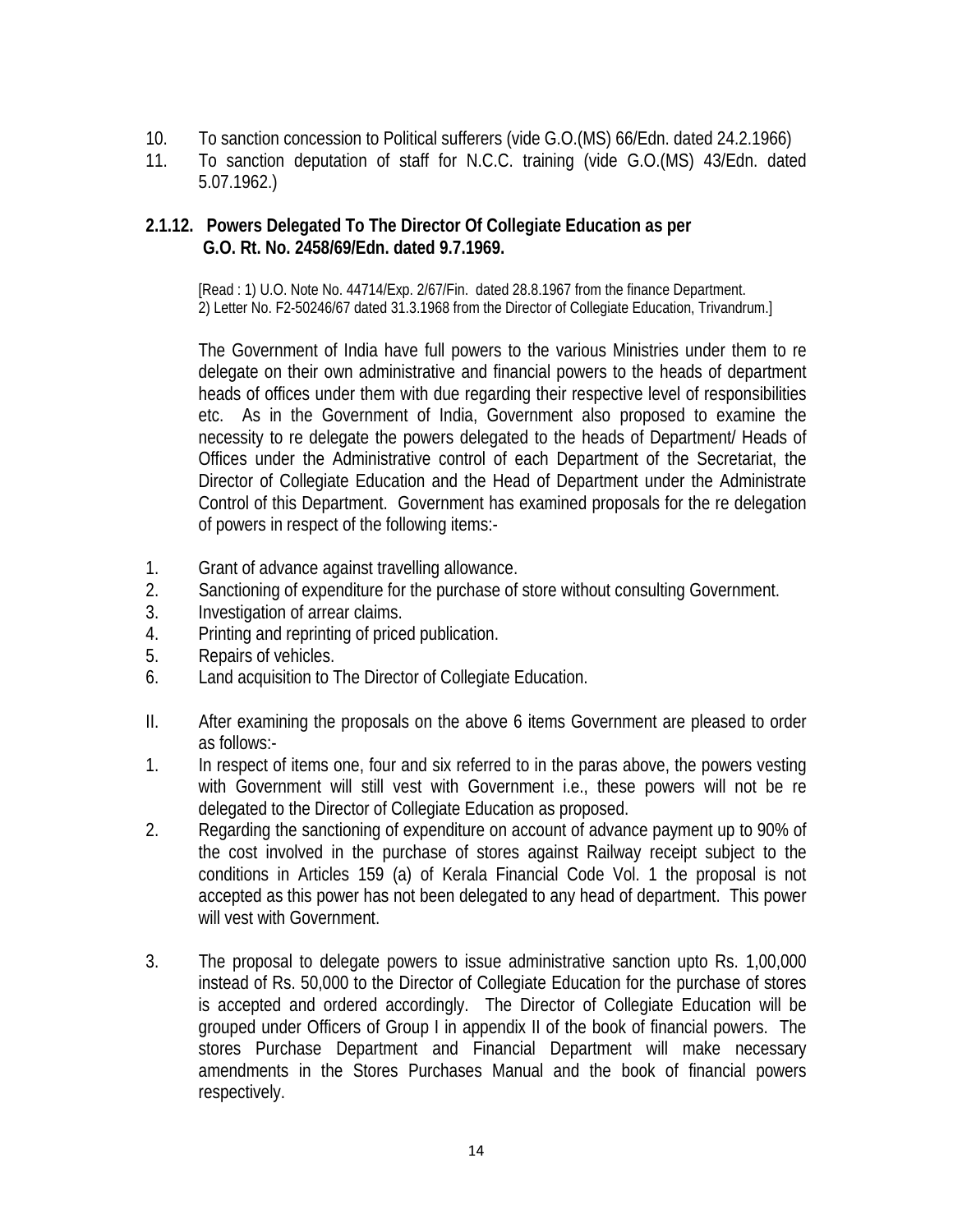4. In respect of investigation arrear claims and repairs in vehicle orders have already been issued in G.O. (P) 31/68/fin. DATED 22.1.1968 and G.O (P) 311/67/Fin. Dated 19.9.1967 respectively delegating those powers to the heads of Departments.

#### **2.2** *Delegation of powers to the Additional Director*

#### **2.2.1 Administrative powers:-**

- 1. To sanction all kinds of leave except study leave, special disability leave and leave without allowances for periods exceeding 20 days to officers under him in cases where no substitutes are required.
- 2. To make arrangements for additional charge and sanction charge allowances under rule 53 (b), Part 1, Kerala Service Rules.
- 3. To allow the teachers of Government Colleges to make up appointment as members of Inspection commission of the Kerala and Calicut Universities subject to the condition that there would be no financial commitment on the part of Government.

#### **2.2.2 Financial Powers;-**

- 1. To incur non recurring contingent expenditure upto Rs. 50,000/- in each case provided there is budget provision and provided the general rules in Appendix-IV of the K.F.C Vol. II are followed.(G.O.(P) No.110/13/Fin. dated 01.03.2013)
- 2. To sanction the disposal of all unserviceable or surplus stores, tools and plant, office furniture, dismantled materials at site of works etc., as the case may be to a book value of Rs. 3,00,000/- in each case without any annual limit.(G.O.(P) No.110/13/Fin. dated 01.03.2013)
- 3. To execute agreements in respect of advance sanctioned under the schemes for the grant of Advances for House construction and for purchase of vehicles in the cases of subordinate officers of the Department.
- 4. To execute assignments and reassignments of insurance policies offered as Collateral security by subordinate officers of the Department.
- 5. To execute release deeds in respect of properties mortgaged to government by the subordinates of the Department.
- 6. To sanction all cases of reimbursement of medical expenses subject to the conditions and Limitations under the Government servants Medical Attendants Rules.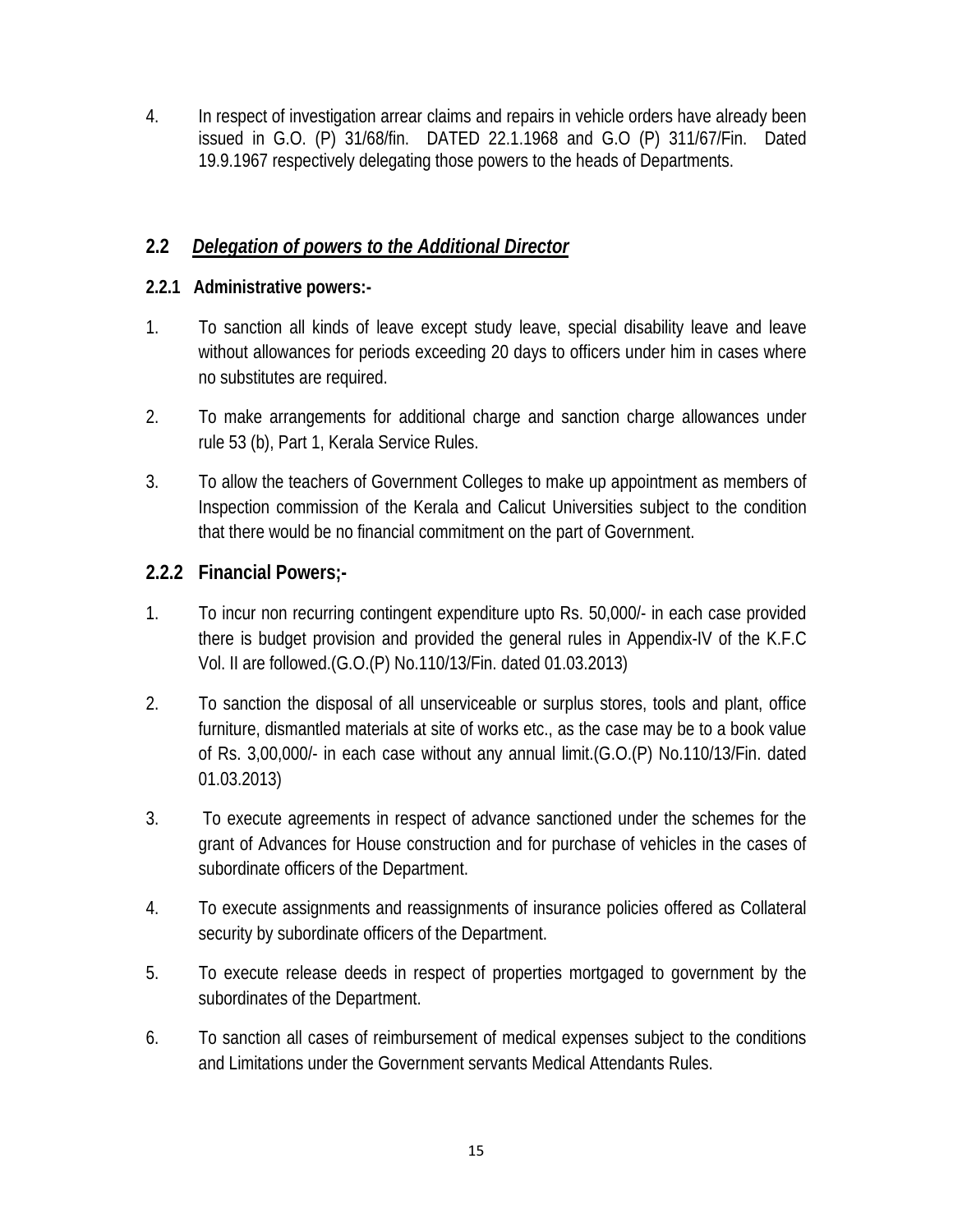- 7. To incur items of expenditure of a trivial nature not exceeding Rs. 5000/- at a time for bonafide purposes even if there are special rules to regulate the expenditure.
- 8. Sanction all cases of Temporary and Non-refundable withdrawals from G.P. F. subject to Rules, without relaxation of rules.
- 9. To sanction purchase of stationary articles locally in urgent and unforeseen circumstances up to a limit of Rs. 100 in each cases and an annual limit of Rs. 1000 subject to stores purchase rules.
- 10. To issue administrative sanction for the purchase of recurring supplies required for the normal running of the Department up to a limit of Rs. 50,000 subject to availability of budget provision following stores purchase rules.
- 11. To sanction extension of time for supply of materials for which orders have been placed, up to one month.
- 12. To sanction expenditure on repair of motor vehicles by approved workshop up to Rs. 500 in each case without any annual limit.
- 13. To sanction excursion charges in respect of colleges subject to the budget provision.
- 14. To sanction purchase of books, maps, laboratory accessories and educational appliances subject to stores purchase rules and budget provision.
- 15. To sanction unified fee concession in the case of private College students in accordance with the standing rules issued by Government from time to time.
- 16. To sanction scholarship for encouragement of Sanskrit Education, in accordance with the standing rules issued by Government from time to time.
- 17. To sanction sports scholarships to students on the recommendation of sports council and in accordance with the prescribed rules.
- 18. To sanction harness fee concession to students, in accordance with the prescribed rules.
- 19. To sanction fee concession to service personnel in accordance with the prescribed rules.
- 20. To sanction concession to children of political sufferers in accordance with the prescribed rules.
- 21. To sanction deputing of staff for N.C.C Training.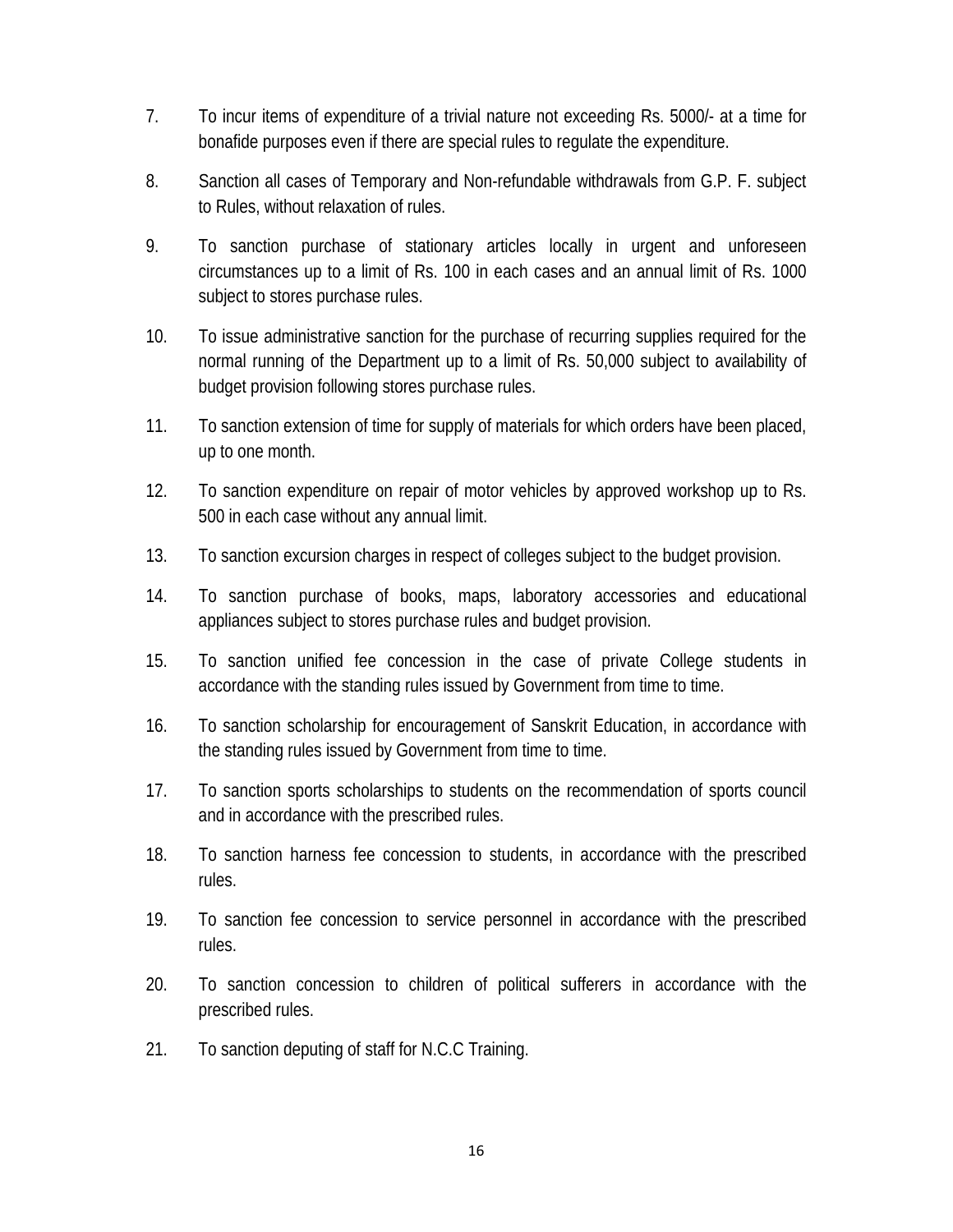#### **2.3. Powers delegated to the Deputy Director of Collegiate Education (Directorate)**

*(As per Annexure to G.O.(MS) No. 133/84/H. Edn. dated 14.06.1984)* 

1. To approve the appointments and promotions of non-teaching staff in Private Aided Colleges against sanctioned posts.

#### **2.4.** *Powers delegated to the Senior Administrative Officer*

#### **(G.O. Rt. No. 182/74/H. Edn. dated 06.02.1974)**

#### **2.4.1. Administrative:-**

- 1. To make appointment (including appointments by Promotion) to all Non-gazetted posts (Non-teaching) to the sanctioned posts in the Office of the Director of Collegiate Education and in the subordinate Offices under the department subject to Public Recruitment rules.
- 2. To sanction all kinds of leave other than leave without allowances exceeding four months, study leave and special disability leave to all those officers, whom he is competent to appoint and casual leave to all non-gazetted officers and gazetted Officers.
- 3. To organise section in the Office of the Director of Collegiate Education.
- 4. To sign "For Director of Collegiate Education" Fair Copies of letters and orders of the Director of Collegiate Education.

#### **2.4.2. Financial:-**

- 1. To sanction non-recurring contingent expenditure up to Rs. 250 in each case, provided there is budget provision.
- 2. To sanction pension to whom he is competent to appoint.
- 3. To draw establishment pay bills, and contingent bills and provident Fund bills relating to the Office of the Director of Collegiate Education and to countersign Travelling allowance Bills of all gazetted Officers (both teaching and non-teaching) whose maximum pay does not exceed Rs. 725.(This limit is subject to revision on time to time as per Govt Orders)
- 4. To draw bills for claims relating to purchase of stores.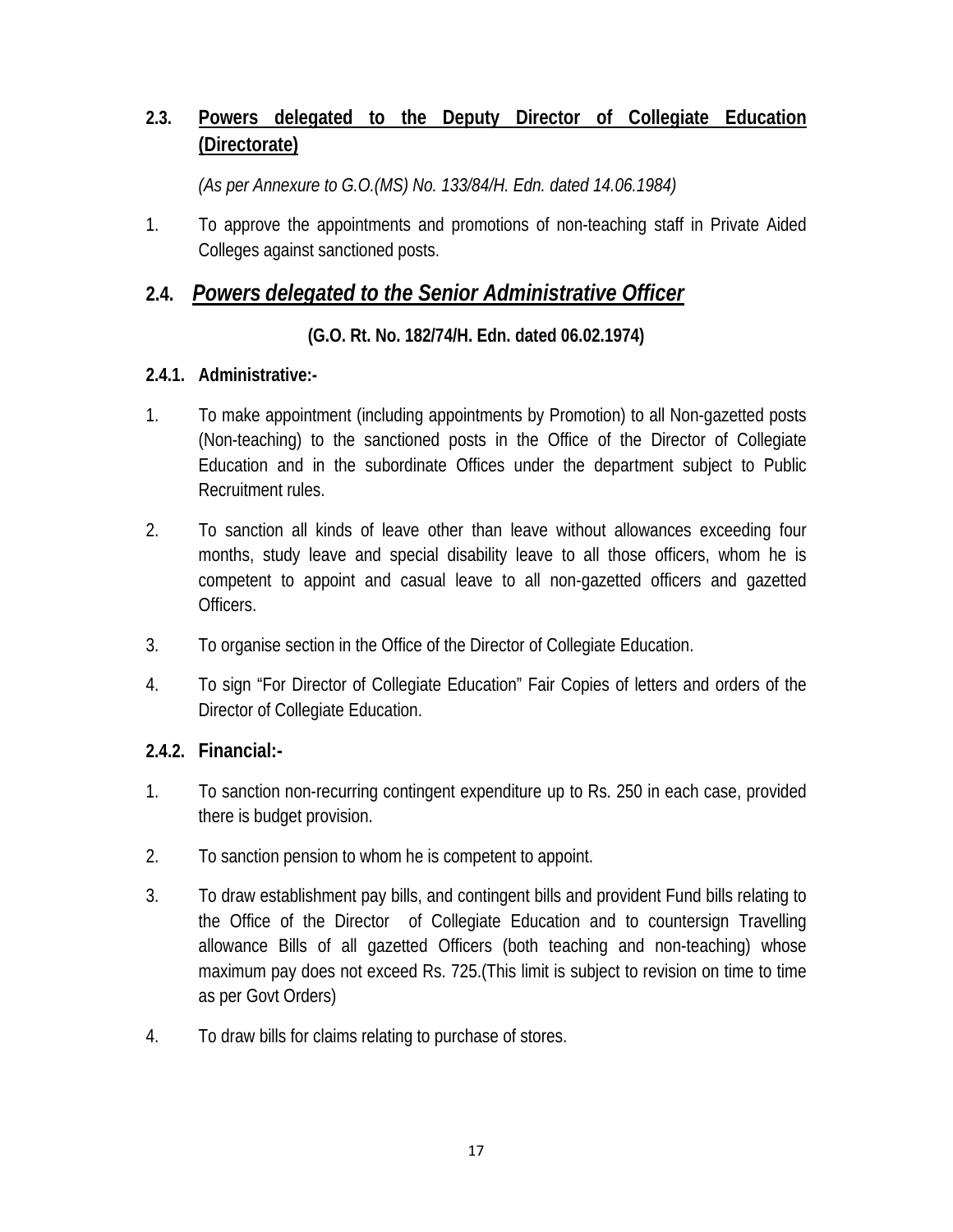- 5. To write off unserviceable articles, including damaged and worn out articles, books, etc. in the office of the Director of Collegiate Education, subject to the annual limit of Rs. 1,000 when the book value does not exceed Rs. 100 in each cases.
- 6. To countersign Travelling Allowance Bills of Gazetted Officers below the rank of Principals and Deputy Director of Collegiate Education.
- 7. To sanction sale by auction of fallen and dead trees of the compound of the Office of the Director of Collegiate Education.
- 8. To sanction auction sale of usufructs of trees, standing in the compound of the Director of Collegiate Education's Office.
- 9. To sanction investigation of arrears claims which are not more than 5 years old excluding time barred claims.
- 10. To exercise the same powers as the Director of collegiate Education regarding sanctioning of temporary withdrawals from the General Provident fund.
- 11. To sanction purchase of furniture from Public Works Department workshop or any Government agency subject to budget provision.
- 12. To sanction local purchase of stationary in urgent and unforeseen cases up to Rs.50/ in each case, subject to a maximum of Rs.250/- per year inviting quotations.
- 13. To sanction P.C.R works up to Rs. 2,500 of a proper estimate in each case after inviting competitive tenders in respect of Director of Collegiate Education's Office.
- 14. To forward applications for the admission to the General Provident fund from members of staff of the Director of Collegiate Education and to countersign their application for admission to the General Provident Fund.
- 15. To sanction tours to conduct audit inspection in the subordinate institutions and sanction T.A. for the same, to the staff deputed for the same.
- 16. To sanction annual increment including belated increments to the Non-gazetted Officers working under him.

#### **2.5. Powers delegated to the Senior Finance Officer**

*(G.O.(MS) 170/73/H.Edn. dated 23.12.1973)* 

**2.5.1. Financial:-**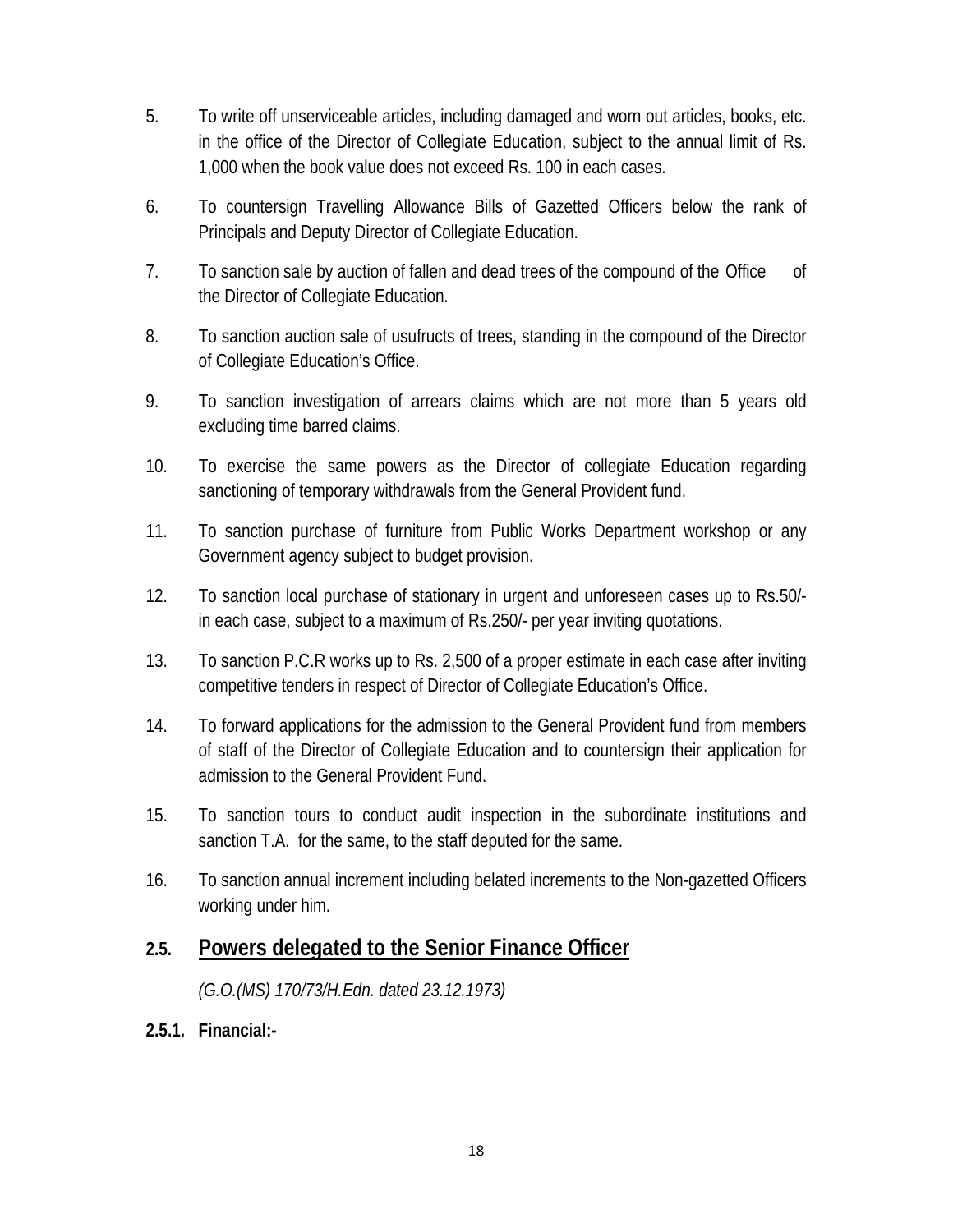- 1. To conduct and supervise the audit of accounts of the institutions under the control of the Director of Collegiate Education for such periods and at such intervals as found necessary.
- 2. To review the audit reports by the Regional Deputy Directors as and when required under the orders of the Director of Collegiate Education.
- 3. To issue necessary directions to the Accounts Officers in the Offices of the Regional Deputy Director from time to time in matters relating to audit and accounts
- 4. To conduct surprise inspection of the accounts, registers and the cash balance in the offices and institutions under the Director of Collegiate Education.
- 5. To be in charge of the preparation and submission of the annual budget estimates of all the institutions under the Director of Collegiate Education.
- 6. To sanction and communicate the distribution of budget allotments to the subordinate controlling officers according to the requirements.
- 7. To obtain and scrutinise the D.C.B. of the different institutions under the control of the Director of Collegiate Education and to take prompt action against irregularities if any detected
- 8. To scrutinise periodically and watch the progress of expenditure of the department and take further action necessary.
- 9. To enforce and supervise the work of reconciliation of the departmental figures of expenditure with those of the Accountant General's Office.
- 10. To sanction the redistribution of the allotments amounts detailed heads of accounts under a unit of appropriation.
- 11. To issue purchase sanctions, Loans and advances other than Provident Fund advances, approved by the Director of Collegiate Education.
- 12. To sign 'For Director' sanction accorded by the Director of Collegiate Education to be communicated to the Accountant General. There should be clear indication of the approval of the Director in the sanction communicated by the Finance Officer.
- 13. To sign 'for Director' Fair copies of letters to Government and to Accountant General in matters relating to Finance and Accounts.
- 14. To supervise the work relating to Plan Schemes
- 15. To supervise the work relating to clearance of audit objection and inspection reports of the Accountant General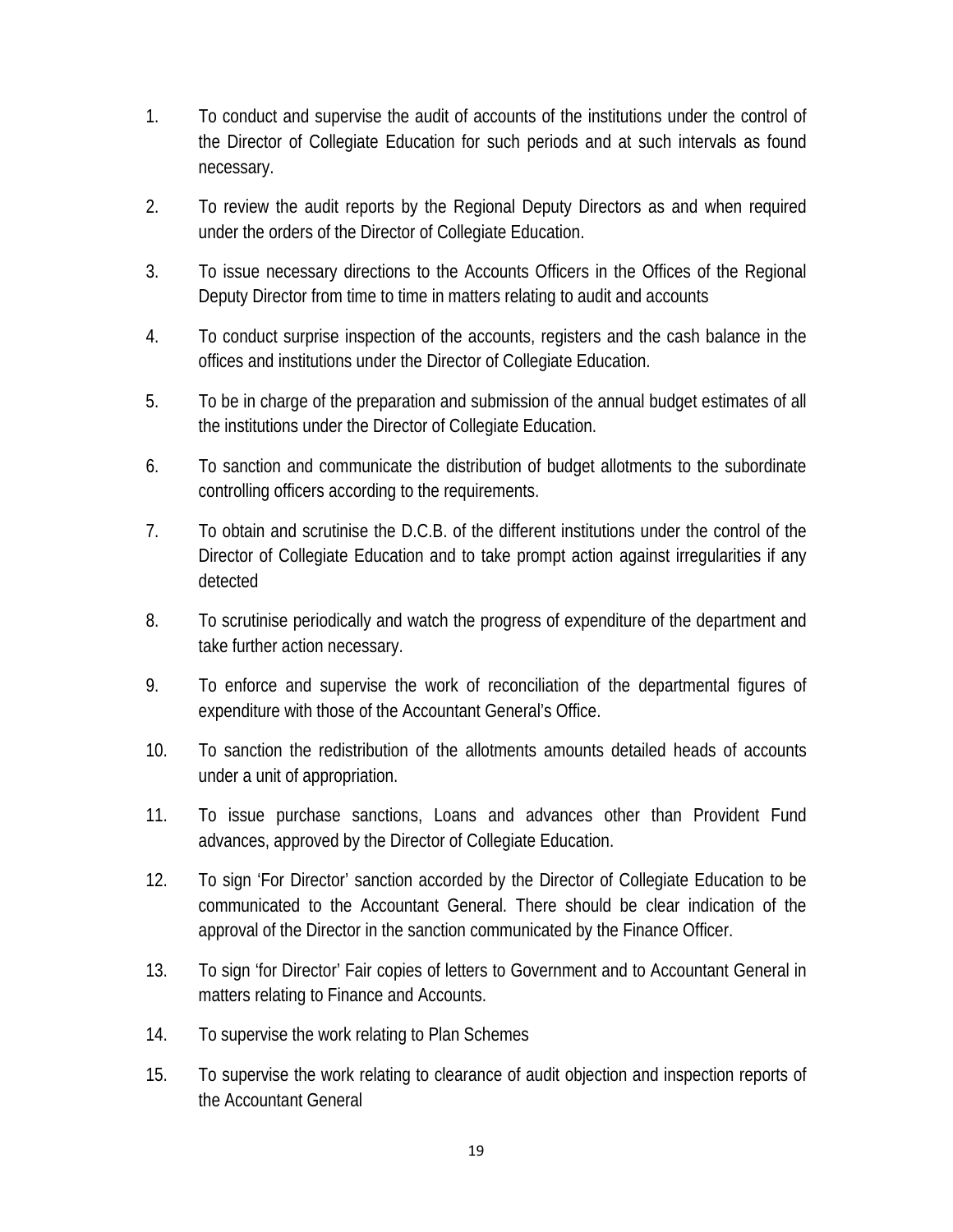16. To advise the Director of Collegiate Education generally in financial and accounts matters.

## **2.6. Delegation of powers to the Senior Administrative Assistant**

- 1. Sanction all kinds of leave other than leave without allowances exceeding 4 months, study leave and special disability leave to all Non-Gazetted Officers under him.
- 2. To draw all establishment bills, contingent bills, T.A bills of sanctioned tours of the Nongazetted officers of the Directorate and bills for claims relating to purchase of stores, where there is the sanction of competent authority.
- 3. To forward applications for admission to the General Provident Fund from members of the staff of the Directorate and to countersign the applications for admission to the General Provident Fund.
- 4. To attest entries of service particulars, leave, increment etc. in the service books of the Non-gazetted officers.
- 5. To sanction temporary withdrawals from General Provident Fund in the case of Non-Gazetted Officers as per rules.
- 6. To issue non-liability certificates and salary Certificates to the Non-Gazetted Officers at the Directorate.

# **2.7. Delegation of Powers to Special Officer for Scholarships**

# (*G.O.(MS) No. 202/79/H.Edn. dated 12.10.1979)*

 With a view to avoiding delay in sanctioning Scholarships under the various schemes and to simplifying the procedure, Government are pleased to delegate the following powers to the Special Officer for Scholarships in the Department of Collegiate Education.

- 1. To approve the list of awardees of Scholarships and sanction the Scholarships under the following schemes subject to the terms and conditions regulating the award of Scholarships in each category.
- a) National Scholarship
- b) National Loan Scholarship
- c) Merit Scholarship to the Children of School Teachers
- d) State Scholarships to the students of Arts and Science Colleges
- e) Scholarships for encouragement of the Sanskrit Education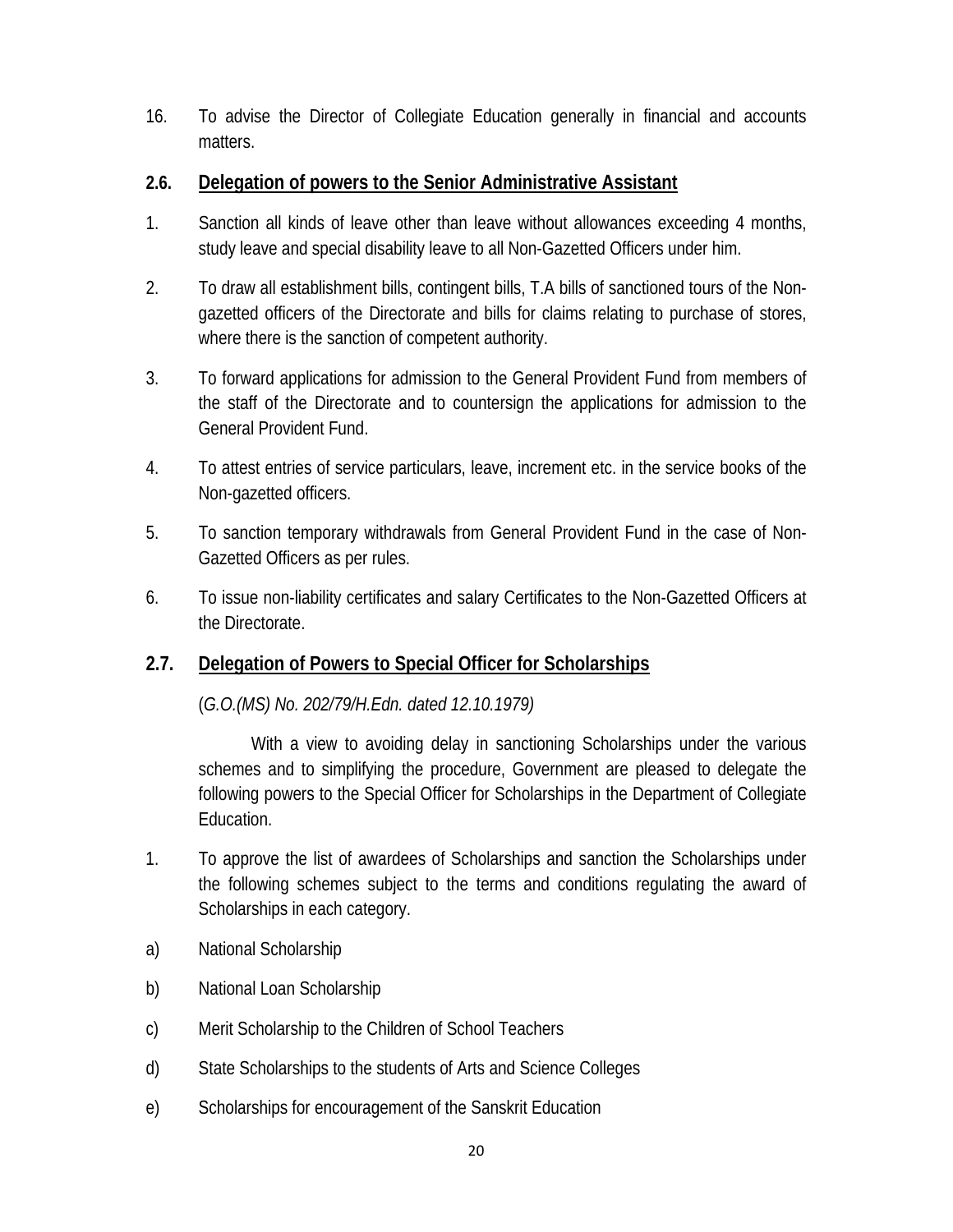- f) Scholarships for the students of the Music Colleges.
- g) Sports Scholarships
- h) Cultural Scholarships
- 2. To be in charge of the work relating to the Scholarships in the Office of the Director of Collegiate Education
- 3. To sign letters of awards in respect of all Scholarship Schemes.
- 4. To carry on correspondence with Principals of College and heads of other institutions and individual on all matters relating to Scholarships on behalf of the Director of Collegiate Education and to sign fair copies on letters on such matters "for Director of Collegiate Education".
- 5. To correspond with treasuries and the Accountant General regarding the accounts relating to Scholarships in P.D. Account of the institutions
- 6. To draw Scholarships bills
- 7. To operate the P.D. Account of Scholarships opened the name of Special Officer for Scholarships for the transactions relating to the National Scholarship Scheme mentioned in a, b and c under item 1 above.
- 8. To maintain suitable records and registers for payment and recovery of Scholarship amounts.
- 9. To sanction casual leave to all N.G.O.s working in the sections under him. (Vide G.O. (MS) No. 28/66/Edn. Dated 15<sup>th</sup> January 1966.)
- 10. To approve drafts of orders passed by the Director of Collegiate Education.
- 11. To inspect the Colleges and other institutions connected with Scholarship schemes check up the accounts relating to Scholarships maintained by them and depute staff working in Scholarship sections for inspecting the Scholarship accounts in the institutions (Government and Private Institution), with the prior approval of the Director of Collegiate Education.
- 12. To execute agreements with Scholars/ guardians under the National Loan Scholarship Scheme.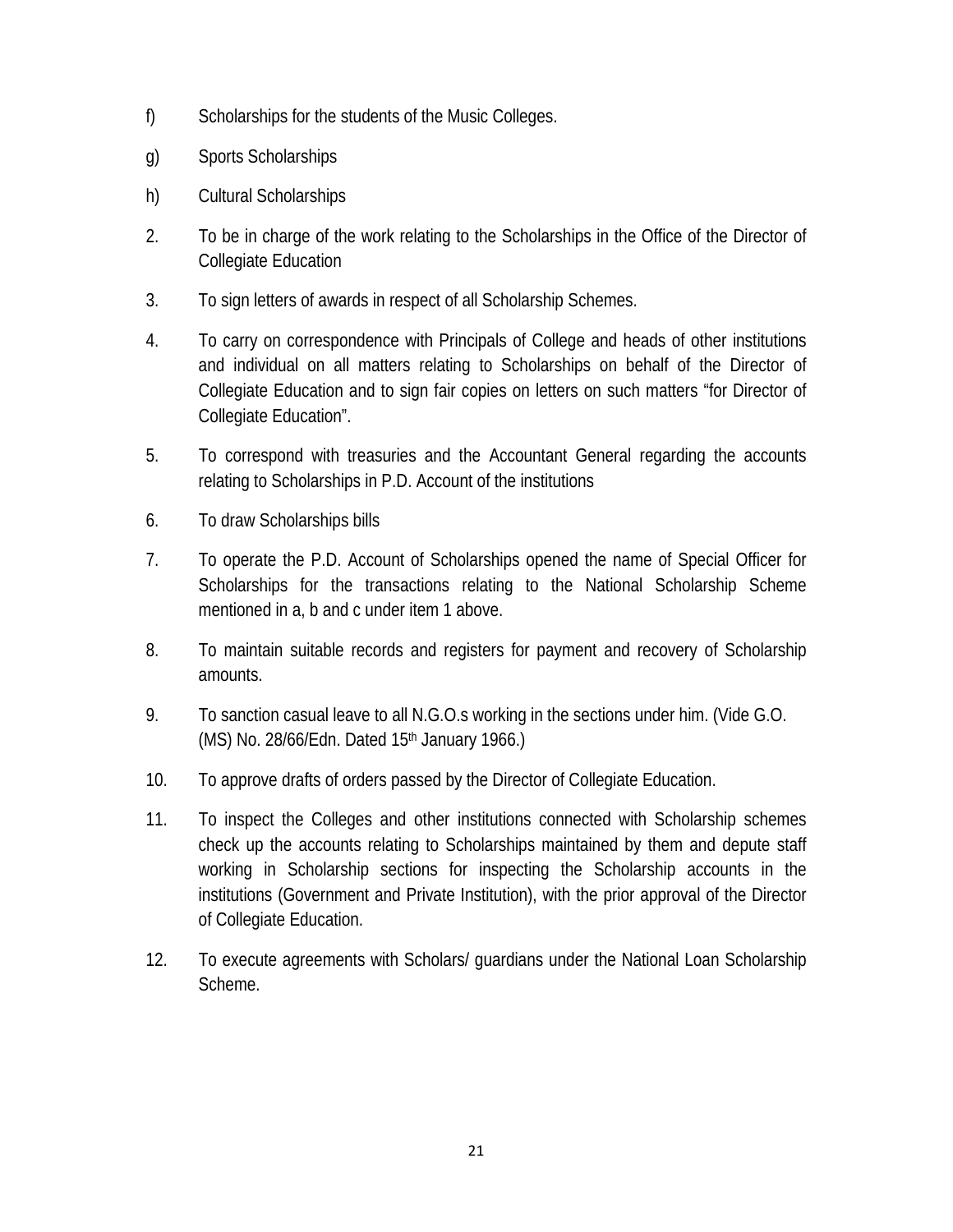**List of various services and documents to be submitted in the Directorate of Collegiate Education.** 

| SI.<br>No. | Name of the service                           | <b>Documents</b><br>be attached<br>with<br>the<br>to<br>application                                                                                                                                                                                                  |
|------------|-----------------------------------------------|----------------------------------------------------------------------------------------------------------------------------------------------------------------------------------------------------------------------------------------------------------------------|
| 3.1        | Establishment of<br>Govt.College teachers:-   |                                                                                                                                                                                                                                                                      |
|            | Regularisation<br>a)                          | i)<br>Duly filled up Performa for police<br>verification<br>Duly filled up Performa for PSC<br>ii)<br>verification report<br>Attested copies of NET/Ph.D certificate<br>iii)                                                                                         |
|            | <b>Probation Declaration</b><br>b)            | Duly filled up Performa from the<br>i)<br>applicant.<br>ii)<br>Documents related to admission of<br>GIS, GPF, SLI etc.<br>iii)<br>Work and conduct certificate during the<br>period of probation.<br>iv) Copy of regularization of appointment.                      |
|            | $\mathsf{C}$<br><b>Transfer &amp; Posting</b> | Application for transfer duly<br>i)<br>recommended by the head of institution.<br>Home station declaration/change if any.<br>ii)<br>iii) Proof for protection if any.                                                                                                |
|            | Advance Increment<br>d)                       | i)<br>Application in Prescribed Form<br>Attested copy of Ph.D/M.Phil Certificate.<br>ii)<br>iii) A Certificate from concerned University to<br>the effect that the Ph.D/M.Phil is in the<br>same discipline.<br>(See G.O. (MS) 597/2013/H. Edn. Dated<br>03.09.2013) |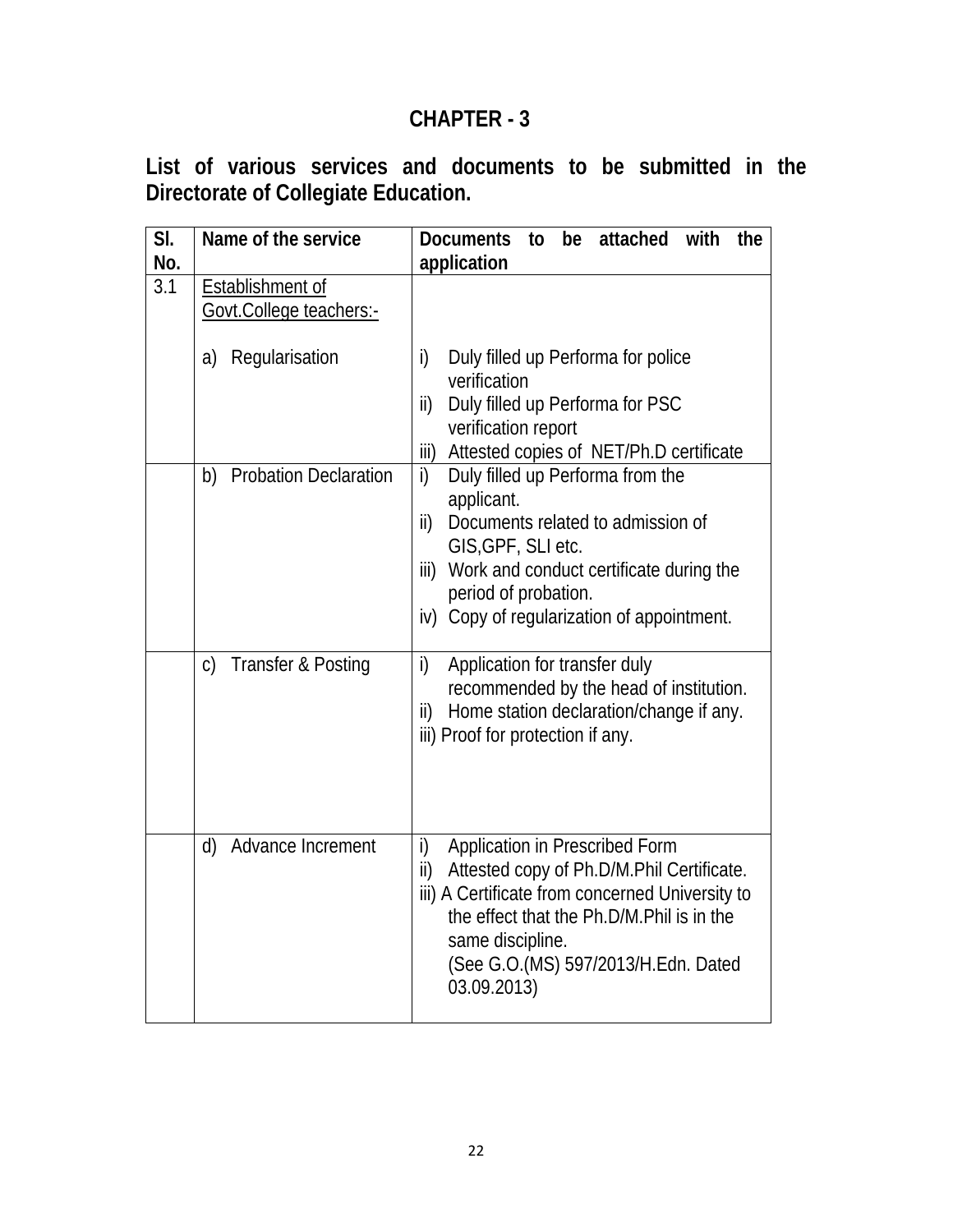|      | Casual Leave of<br>e)<br>Principal/Dy. DCE.                                    | Application of Casual Leave should be<br>forwarded to the DCE.                                                                                                                                                                                                                                                                    |
|------|--------------------------------------------------------------------------------|-----------------------------------------------------------------------------------------------------------------------------------------------------------------------------------------------------------------------------------------------------------------------------------------------------------------------------------|
|      | f)<br>Deputation                                                               | 2 copies of application, Bio data &<br>i)<br>Proforma (KSR 144) duly recommended<br>and signed by the head of institution.                                                                                                                                                                                                        |
|      | NOC for passport<br>g)                                                         | i)<br>Application in the prescribed form duly<br>recommended by Principal/Head of office.<br>3 passport size photograph (one attested<br>ii)<br>by the Principal)<br>Attested copy of ID card with number<br>iii)<br>photo and address (Eg. Electoral ID card,<br>Adhaar Card, Driving license etc.)                              |
|      | <b>UGC Scheme</b><br>h)<br>placement                                           | Application in prescribed form<br>i)<br>Self appraisal report for 3 years<br>ii)<br>iii) Attested copies of certificates such as<br>M.phil, Ph.D, Orientation Programme /<br>Refresher course<br>iv) Undertaking regarding refund of excess<br>amount<br>0R<br>App. I, II & III as per UGC regulation 2009<br>as the case may be) |
| 3.2. | <u> Establishment – (Govt.)</u><br>Administrative staff:-<br>a) Regularization | Proposal from the head of office.<br>i)<br>Filled up Performa for Police verification<br>ii)<br>report.<br>iii) 2 conduct certificates (only for LGS)<br>iv) Proposal for PSC verification                                                                                                                                        |
|      | Declaration of<br>b)<br>Probation                                              | i)<br>Application of the employee in prescribed<br>Performa.<br>Proposal through the head of office.<br>ii)<br>iii) Service Book of the incumbent.<br>iv) Work and conduct certificate for period of<br>probation.<br>Copy of regularization order.<br>V)<br>Details of membership SLI./GIS/GPF etc.<br>vi)                       |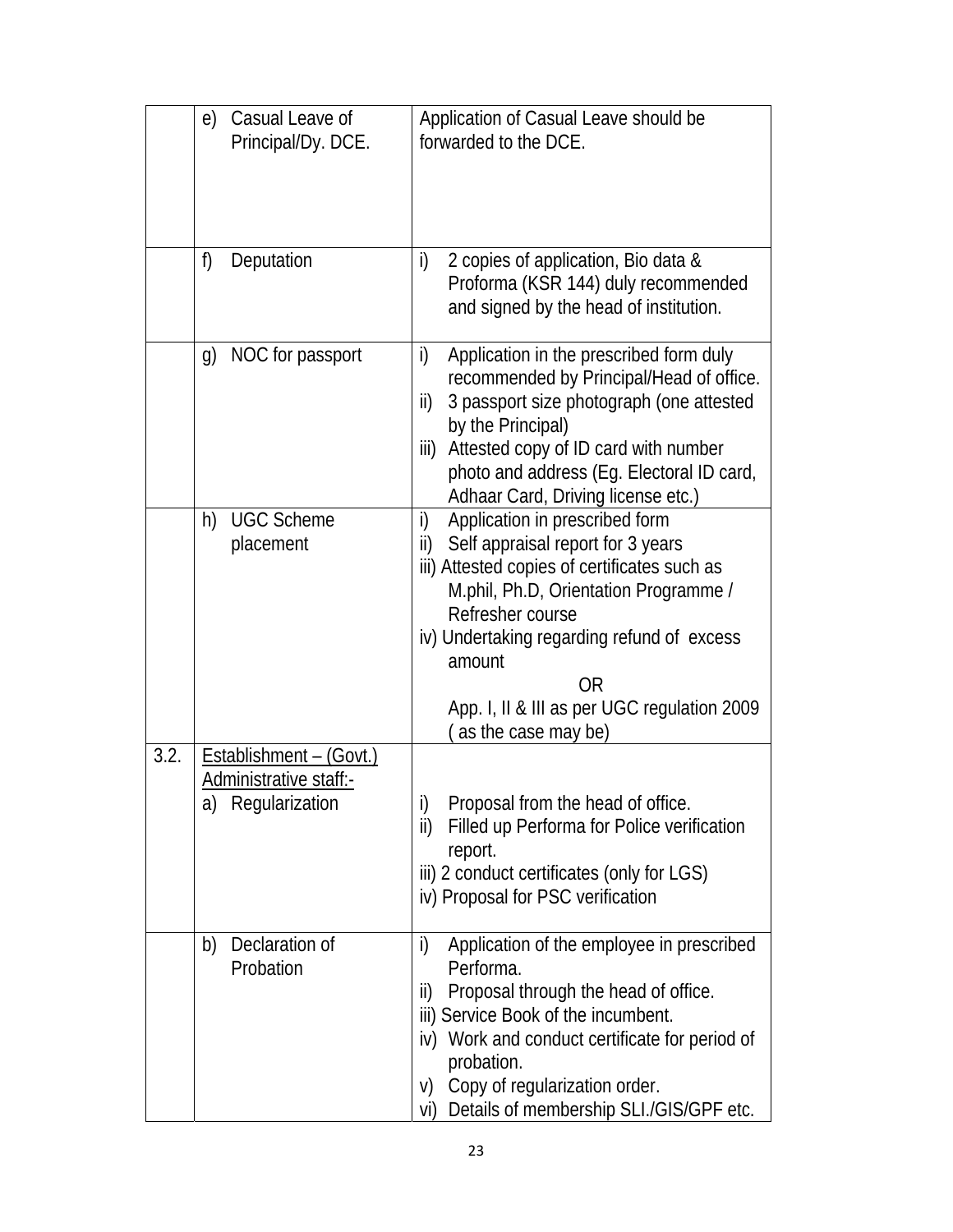|      | d)<br>Deputation                                                | i)<br>Application in the prescribed Performa<br>and Bio data                              |
|------|-----------------------------------------------------------------|-------------------------------------------------------------------------------------------|
|      |                                                                 | Statement as per Rule 144(KSR part I)<br>ii)                                              |
|      | NOC for passport<br>e)                                          | Application in the prescribed form duly<br>i)<br>recommended by Principal/Head of office. |
|      |                                                                 | 3 passport size photograph (one attested<br>ii)<br>by the Principal)                      |
|      |                                                                 | iii) Attested copy of ID card with number                                                 |
|      |                                                                 | photo and address (Eg. Electoral ID card,<br>Adhaar Card, Driving license etc.)           |
| 3.3  | <b>Private Aided college</b><br><b>Teachers Establishment:-</b> |                                                                                           |
|      |                                                                 |                                                                                           |
|      | Deputation (foreign                                             |                                                                                           |
|      | service)                                                        | i)<br>Application for deputation<br>Statement as per Rule 144 (KSR Part I)<br>ii)         |
|      |                                                                 | iii) NOC of the Manager.                                                                  |
| 3.4  | <b>FIP Deputation</b>                                           | i)<br>Request of teacher fellow countersigned                                             |
|      | (concurrence for relieving)                                     | by Principal<br>Specific approval from UGC.<br>ii)                                        |
| 3.5  | FIP Deputation (For Govt.                                       | 1)<br>Request from the teacher fellow                                                     |
|      | sanction)                                                       | countersigned by the Principal.                                                           |
|      |                                                                 | Specific approval from UGC.<br>2)                                                         |
|      |                                                                 | 3)<br>Prior concurrence from DCE (Copy).<br>Relieving order.<br>4)                        |
|      |                                                                 | 5)<br>Joining report in Annexure iv                                                       |
|      |                                                                 | Bio-data of the teacher fellow in<br>6)                                                   |
|      |                                                                 | Appendix B.                                                                               |
|      |                                                                 | 7)<br>Undertaking in Appendix IX (in stamp                                                |
|      |                                                                 | paper worth Rs 100/-) with duplicate                                                      |
|      |                                                                 | copy<br>8)<br>Additional undertaking in Appendix II                                       |
|      |                                                                 | Undertaking of the manager in Appendix<br>10)                                             |
|      |                                                                 | XI.<br>Undertaking of teacher fellow as per<br>11)                                        |
|      |                                                                 | condition No.3 in the concurrence letter.                                                 |
|      |                                                                 | (All these documents in duplicate)                                                        |
| 3.6. | <b>Extension of concurrence</b>                                 | Request from the teacher.<br>1.                                                           |
|      | of FIP Deputation for TS                                        | Supplementary bond in duplicate<br>2.                                                     |
|      | (Extension)                                                     | Copy of the 1st bond<br>3.<br>Govt. order sanctioning deputation.<br>4.                   |
| 3.7  | <b>FIP Salary Authorization</b>                                 | 1.<br>Request from the teacher                                                            |
|      |                                                                 |                                                                                           |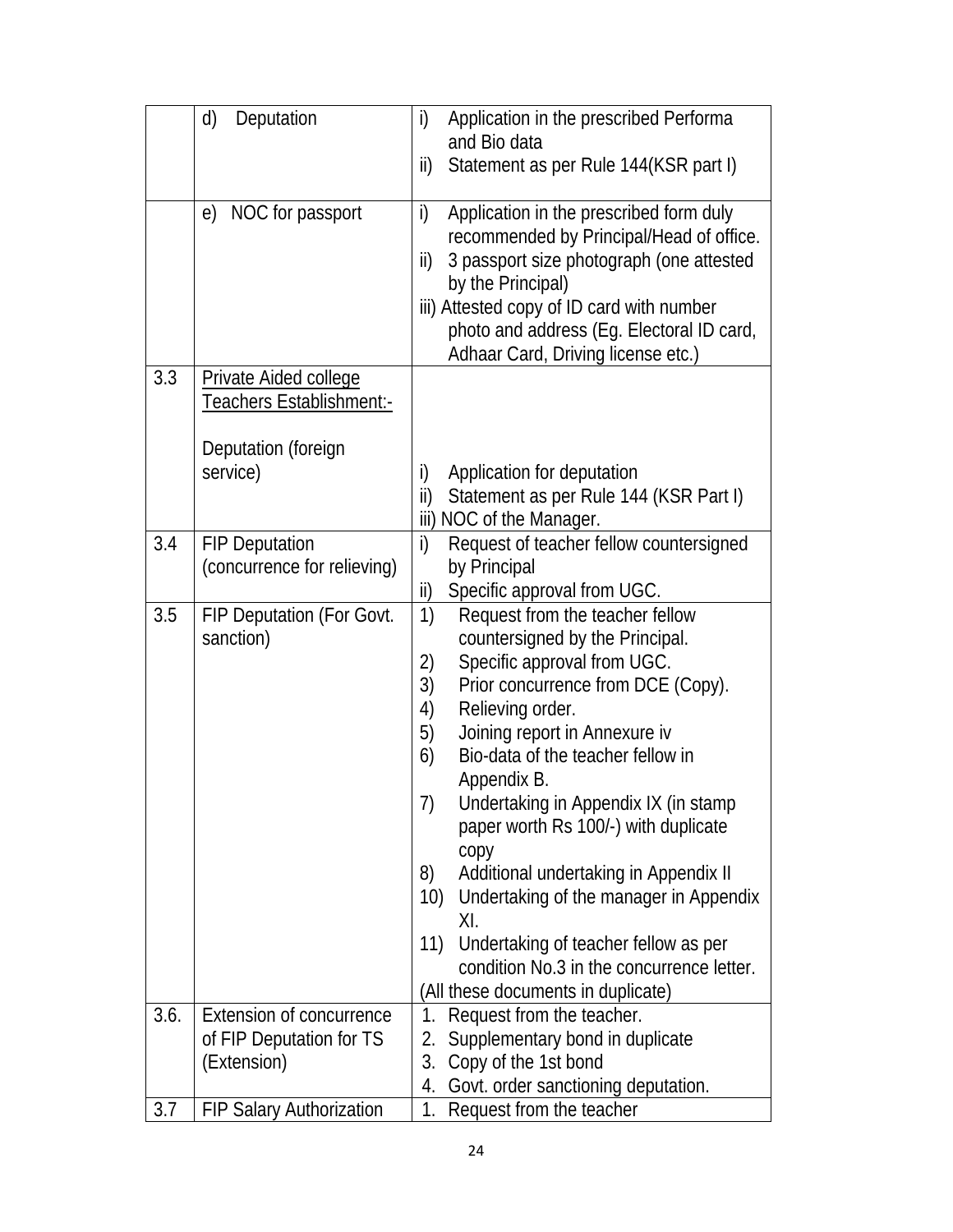|     |                                                                                                                    | 2.<br>Bond                                                                                                                                                                                                                                                                                                                                                                                                                                                                                                                                                                                                                                                                                                                                                                                                                                                                                                                                                                                                                                                                                                                                                               |
|-----|--------------------------------------------------------------------------------------------------------------------|--------------------------------------------------------------------------------------------------------------------------------------------------------------------------------------------------------------------------------------------------------------------------------------------------------------------------------------------------------------------------------------------------------------------------------------------------------------------------------------------------------------------------------------------------------------------------------------------------------------------------------------------------------------------------------------------------------------------------------------------------------------------------------------------------------------------------------------------------------------------------------------------------------------------------------------------------------------------------------------------------------------------------------------------------------------------------------------------------------------------------------------------------------------------------|
|     |                                                                                                                    | 3.<br>Govt. order sanctioning deputation                                                                                                                                                                                                                                                                                                                                                                                                                                                                                                                                                                                                                                                                                                                                                                                                                                                                                                                                                                                                                                                                                                                                 |
| 3.8 | <b>Private Aided college</b><br><b>Administrative Staff</b><br>Establishment:-<br>Approval of<br>a)<br>Appointment | i)<br>Appointment order<br>ii)<br>Joining report<br>Staff pattern<br>iii)<br>Category wise seniority list<br>iv)<br>countersigned by the Dy.DCE.<br>Certificate from Manager stating that<br>V)<br>there is no supernumerary staff in the<br>concerned group.<br>Copy of the notification published in 4<br>vi)<br>leading newspapers (2 English & 2<br>Malayalam).<br>Copy of the minutes of the selection<br>vii)<br>committee and selection list.<br>viii) Copy of govt. letter for nomination of<br>Govt. representative in the staff<br>selection committee.<br>All concerned original certificate for the<br>ix)<br>proof of qualification and date of birth<br>and its copy.<br>Copy of the relevant post and the<br>X)<br>University statutes related to the<br>methods of appointment and<br>qualification of the concerned post.<br>Proof for the vacancy.<br>xi)<br>Service book & Performa for the<br>xii)<br>approval of appointment.<br>xiii) Declaration as per Para 2 of G.O.(MS)<br>No.88/09/H.Edn. Dated 21/09/2009.<br>xiv) Mandatory approval as per Govt. circular<br>No.170/02/12/H.Edn. dated 18/1/2012 to<br>get age relaxation. (if applicable) |
|     | Approval of Promotion<br>b)                                                                                        | Promotion order<br>i)<br>ii)<br>Joining report<br>iii)<br>Option form<br><b>Staff Pattern</b><br>iv)<br>V)<br>Pay fixation statement<br>Original certificates and copies to prove<br>vi)<br>the eligibility for promotion<br>Category wise seniority list<br>vii)                                                                                                                                                                                                                                                                                                                                                                                                                                                                                                                                                                                                                                                                                                                                                                                                                                                                                                        |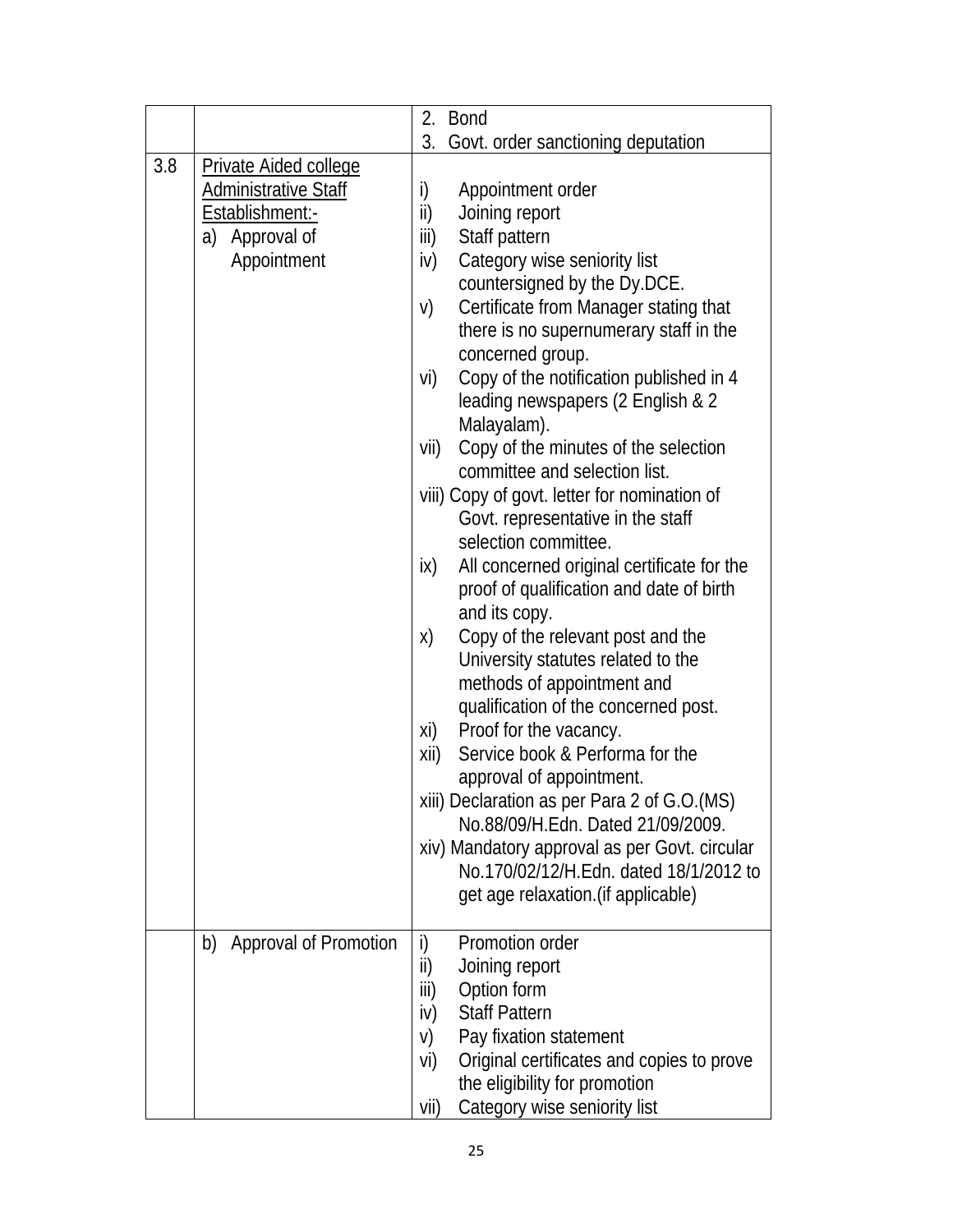|                                       | countersigned by concerned Deputy<br>DCE.                                         |
|---------------------------------------|-----------------------------------------------------------------------------------|
|                                       | viii) Declaration from the incumbent stating                                      |
|                                       | that he will refund the excess amount if                                          |
|                                       | any received if found later.                                                      |
|                                       | Certificate to the effect that there is no                                        |
|                                       | ix)                                                                               |
|                                       | supernumerary staff in the same group.<br>Service book and Proforma for the<br>X) |
|                                       | approval of promotion.                                                            |
|                                       | Copy of relevant portion of University<br>xi)                                     |
|                                       | statute relating to the appointment and                                           |
|                                       | qualification proving promotion post.                                             |
|                                       | Statement of relinquishment from the<br>xii)                                      |
|                                       | senior hand, if applicable (Counter                                               |
|                                       | signed by the Manager) together with his                                          |
|                                       | SB.                                                                               |
| Dispute on seniority<br>$\mathcal{C}$ | Application 'in writing'.<br>i)                                                   |
| list                                  | ii)<br>Up to date category wise list with the date                                |
|                                       | of first entry in service and qualification                                       |
|                                       | countersigned by the Deputy DCE.                                                  |
|                                       | SB of the incumbents concerned<br>iii)                                            |
|                                       | iv)<br>Documental evidence if any                                                 |
| <b>Ratio Promotion</b><br>d)          | i)<br>Integrated seniority list of the concerned                                  |
| Approval                              | category                                                                          |
|                                       | ii)<br>Promotion Order of the Manager                                             |
|                                       | ii)<br>Joining report                                                             |
|                                       | Option and declaration<br>iii)                                                    |
|                                       | <b>Staff Pattern</b><br>iv)                                                       |
|                                       | V)<br>Pay fixation statement                                                      |
|                                       | Service book<br>vi)                                                               |
| UGC Placement/<br>e)                  | i)<br>Application in prescribed form                                              |
| Promotion for                         | Self appraisal report for 3 years<br>ii)                                          |
| Librarians                            | Attested copies of certificates of<br>iii)                                        |
|                                       | qualifying examinations, Orientation                                              |
|                                       | Programme / Refresher course etc                                                  |
|                                       | Undertaking regarding refund of excess<br>iv)                                     |
|                                       | amount                                                                            |
|                                       | Orders of the Manager with SB<br>V)                                               |
|                                       | Copy of the approval order of<br>vi)                                              |
|                                       | appointment as Librarian                                                          |
|                                       | 0R                                                                                |
|                                       | App. I, II & III as per UGC regulation                                            |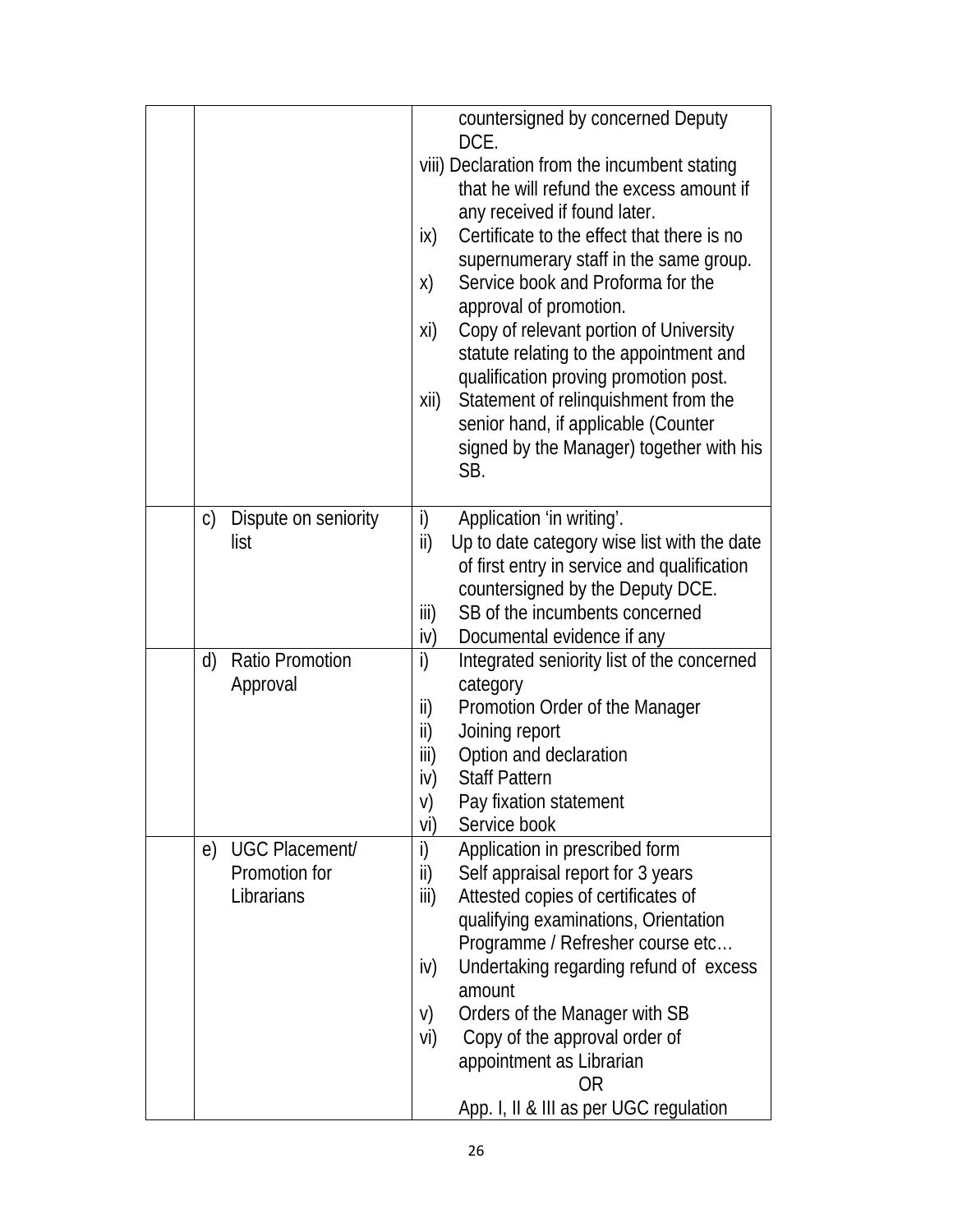|      |                                                              | 2009 (as the case may be)                                                                                                                                                                                                                                                                                                                                                                                                                          |  |
|------|--------------------------------------------------------------|----------------------------------------------------------------------------------------------------------------------------------------------------------------------------------------------------------------------------------------------------------------------------------------------------------------------------------------------------------------------------------------------------------------------------------------------------|--|
|      | f)<br>Medical                                                | Documents mentioned in sl. No: 14 in this list.                                                                                                                                                                                                                                                                                                                                                                                                    |  |
|      | reimbursement                                                |                                                                                                                                                                                                                                                                                                                                                                                                                                                    |  |
| 3.9  | <b>House Building Advance</b><br>(For Govt. Employees)       | Appendix-J (KFC Form No.29) &<br>i)<br>Appendix-iii<br>ii)<br>Location, possession and encumbrance<br>Certificates in original<br>Title Certificate from the district court<br>iii)<br>pleader/Additional Govt. pleader.<br>iv)<br>Original deed.<br>Land tax receipt in original<br>V)<br>Approved Plan and estimate from<br>vi)<br>Executive Engineer, PWD Buildings Div.<br>DCRG/Service Certificate (to be<br>vi)<br>prepared by DCE's office) |  |
|      | a) Marriage Loan (only<br>for Last Grade Govt.<br>employees) | i)<br>Application in the prescribed form with<br>invitation letter.<br>ii)<br>Certificate to prove the age of the<br>daughter.<br>iii)<br>Agreement in stamp paper worth<br>Rs.100/- (while getting sanction from the<br>Govt.)                                                                                                                                                                                                                    |  |
| 3.10 | Govt. College<br>a)<br>Teaching staff<br>NLC/LC              | LC/NLC for the last three years from<br>i)<br>respective Principals<br>ii)<br>Clearance certificate from A.G.<br>regarding loans and advances if availed                                                                                                                                                                                                                                                                                           |  |
|      | Last Salary bill<br>b)                                       | i)<br>2 copies of the last salary bill<br>ii)<br>Declaration in the prescribed format<br>(KTC-212a) regarding the refund of<br>liability if any from the DCRG/Pension.                                                                                                                                                                                                                                                                             |  |
| 3.11 | Pension (for Govt.<br>a)<br>Employees)                       | i)<br>Service book<br>ii)<br>Duly filled up pension book (2 copies)<br>Application for pension and additional 2<br>iii)<br>copies of page No.27,29 and 31 of<br>pension book.<br>Private College Service verification<br>iv)<br>certificate issued by the DD.<br>Certificate in Annex. IV / SB in the case<br>V)<br>of school service.                                                                                                             |  |
|      | Pension (for Aided<br>b)<br>College Employees)               | i)<br>Service book<br>ii)<br>Duly filled up pension book (2 copies)<br>Application for pension and additional 2<br>iii)                                                                                                                                                                                                                                                                                                                            |  |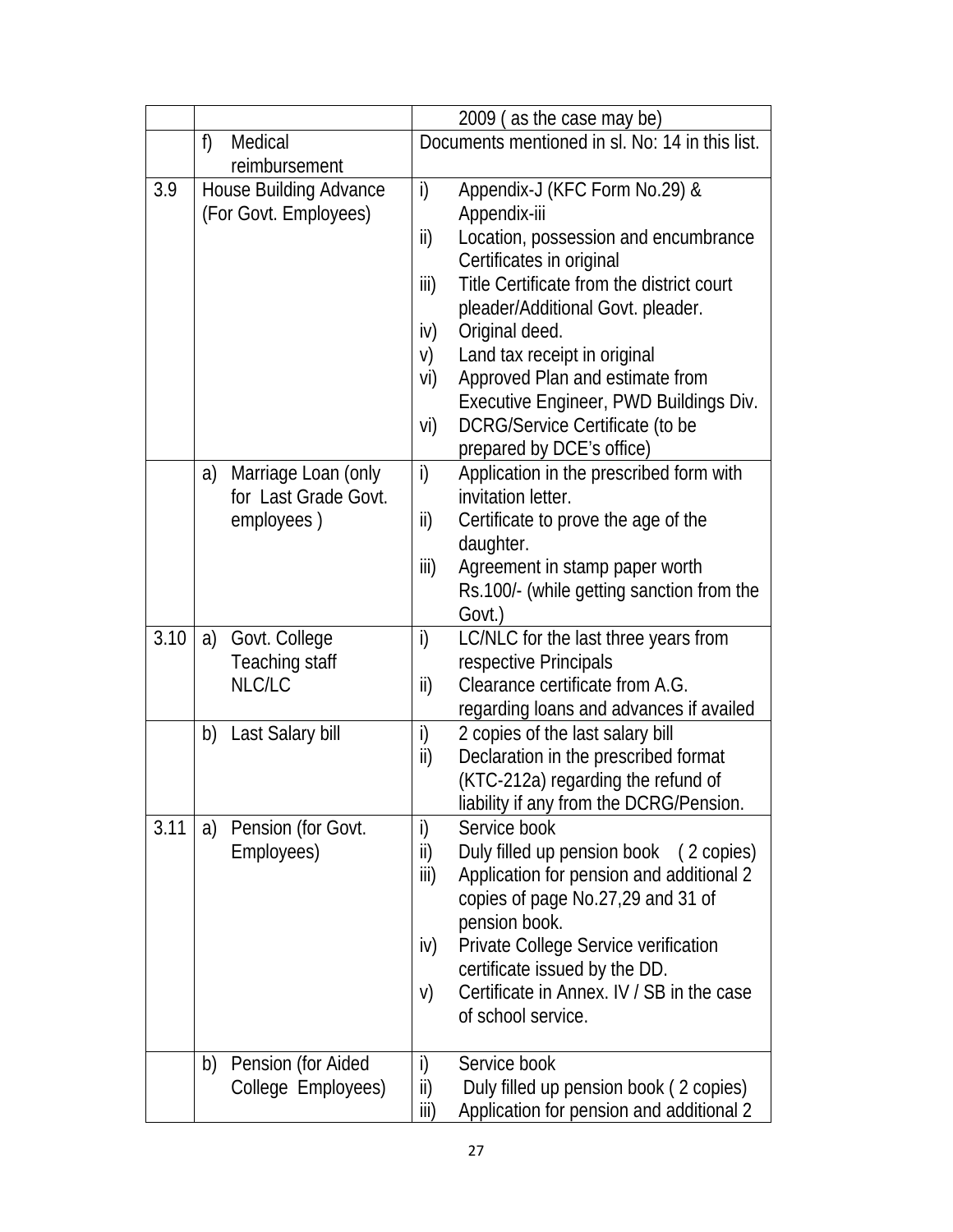|      |                                                                          | copies of page No.27,29 and 31 of<br>pension book.<br>Service verification certificate for entire<br>iv)<br>service period issued by the Dy. DCE.<br>concerned.                                                                                                                                                                                                                                                                                                                                                                                                                                                                                                                                                                                                                                                                                                                                                                                                |
|------|--------------------------------------------------------------------------|----------------------------------------------------------------------------------------------------------------------------------------------------------------------------------------------------------------------------------------------------------------------------------------------------------------------------------------------------------------------------------------------------------------------------------------------------------------------------------------------------------------------------------------------------------------------------------------------------------------------------------------------------------------------------------------------------------------------------------------------------------------------------------------------------------------------------------------------------------------------------------------------------------------------------------------------------------------|
|      | Issue of NLC (Aided<br>$\mathsf{C}$<br><b>College Teaching</b><br>Staff) | i)<br>NLC from the concerned Principal<br>should be countersigned by concerned<br>Deputy DCE.<br>ii)<br>In the case of Principals / DDOs, NLC to<br>be issued by the Manager and<br>countersigned by the Dy. DCE.                                                                                                                                                                                                                                                                                                                                                                                                                                                                                                                                                                                                                                                                                                                                              |
| 3.12 | <b>Provident Fund</b><br>Closure of PF<br>a)                             | i)<br>Form No.C (Application for closure)<br>ii)<br>Declaration of the applicant<br>iii)<br>Appendix - I<br>iv)<br>Declaration of the applicant regarding<br>refund of excess amount.<br>(Countersigned by Principal).<br>Statement of Deposit for the period after<br>V)<br>the last credit card issued - Statement<br>A<br>Details of DA credited to PF account -<br>vi)<br>statement B.<br>Details of withdrawals made after the<br>vii)<br>last credit card - Statement C.<br>viii) D- Abstract signed by the Principal &<br>countersigned Dy. DCE concerned.<br>Declaration of the applicant regarding<br>ix)<br>the TA/NRA availed.<br>Copies of TA/NRA sanctioned after the<br>X)<br>last credit card.<br>Copies of the PF schedules which<br>xi)<br>related to the DA credited to PF Account<br>exceeding Rs.10, 000/- to be<br>countersigned by Dy.DCE.<br>Attested copies of credit/debit<br>xii)<br>statements received from other<br>institutions. |
|      | Issue of Credit card<br>b)                                               | i)<br>The provisional credit statement with<br>correction if any, certified by the<br>Principal.                                                                                                                                                                                                                                                                                                                                                                                                                                                                                                                                                                                                                                                                                                                                                                                                                                                               |
|      |                                                                          | DA arrear schedule countersigned by<br>ii)                                                                                                                                                                                                                                                                                                                                                                                                                                                                                                                                                                                                                                                                                                                                                                                                                                                                                                                     |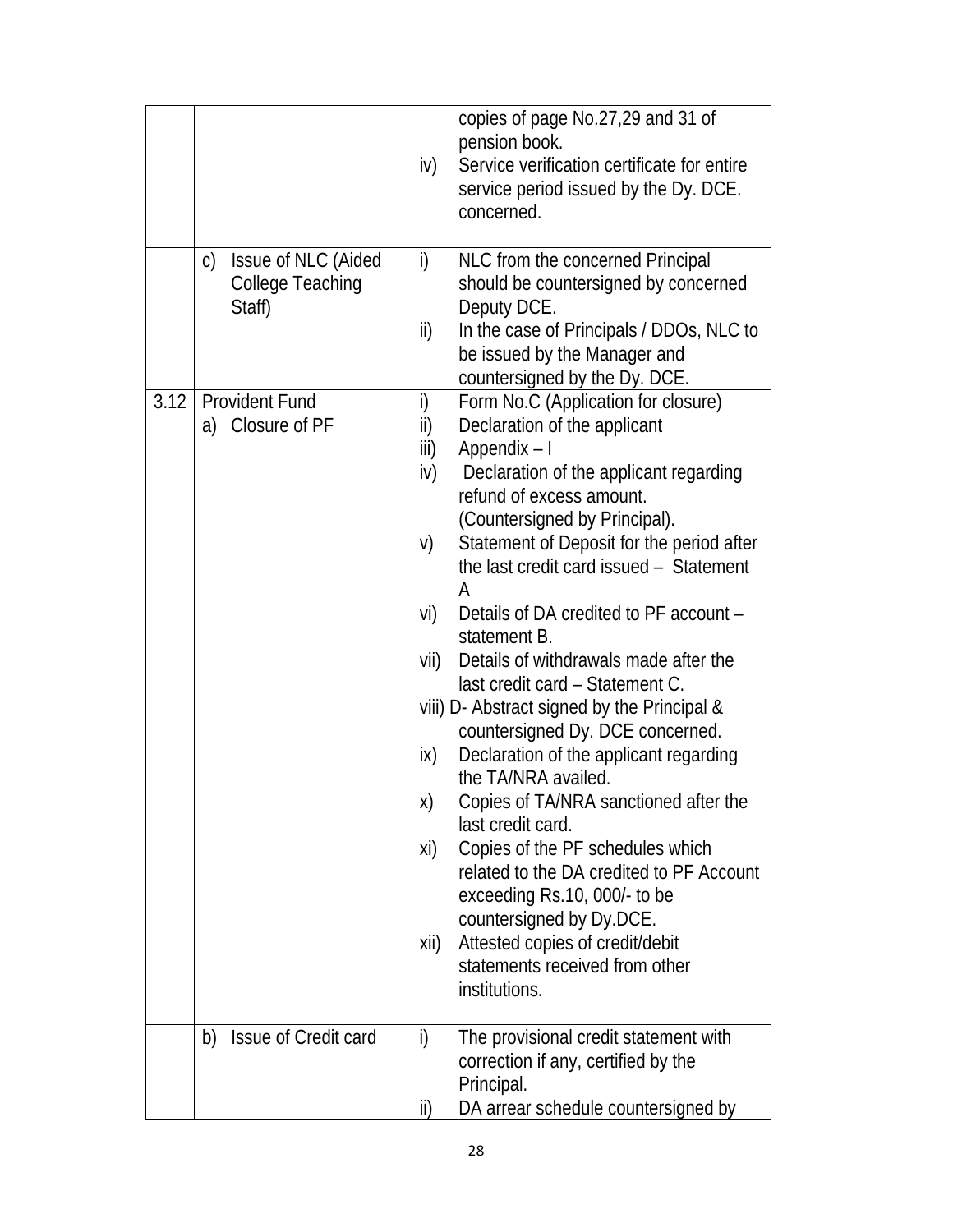|                                 | Deputy DCE.<br>iii)<br>Certificate from Principal regarding the<br>correctness of PF Account No.<br>iv)<br>Certificate from the Principal stating that<br>all the loans of employees have been<br>included.<br>The documents in support of corrections<br>V)<br>made in provisional credit statement.<br>Copy of the last credit card received by<br>vi)<br>the subscriber attested by the Principal.<br>Attested copies of credit/debit<br>vii)<br>statements received from other<br>institutions.                                                                                                                                                                            |
|---------------------------------|--------------------------------------------------------------------------------------------------------------------------------------------------------------------------------------------------------------------------------------------------------------------------------------------------------------------------------------------------------------------------------------------------------------------------------------------------------------------------------------------------------------------------------------------------------------------------------------------------------------------------------------------------------------------------------|
| Admission to PF<br>$\mathsf{C}$ | Form No. 1 (Application in triplicate)<br>i)<br>Approval order of appointment (in the<br>ii)<br>case teaching staff approval order from<br>concerned University and from the DCE<br>for NTS)<br>iii)<br>Concurrence of the Dy.DCE regarding<br>approval of the appointment by the<br>concerned University for TS.<br>Appointment Order from the Manager.<br>iv)<br>Certificate from the Principal stating that<br>V)<br>the appointment is permanent.<br>Proof for Date of birth.<br>vi)<br>vii)<br>Form-A(in triplicate) (Statement of<br>particulars for allotment of PF account<br>NO.)<br>viii) Form of nomination countersigned by the<br>Dy.DCE concerned in triplicate. |
| d)<br><b>NRA</b> sanction       | Application for NRA (Form B)<br>i)<br>Details of Deposit and Refund of Ioan in<br>ii)<br><b>ABCD Statements.</b><br>Appendix I (Certificate regarding the<br>iii)<br>correctness of Account No.)<br>Copy of the last credit card.<br>iv)<br>Declaration of the applicant.<br>V)<br><b>Enquiry Certificate of the Principal</b><br>vi)<br>vii) Attested Copies of previous temporary<br>advance and NRA sanctioned since the<br>last credit card.<br>Attested Copy of PF Schedule in support<br>viii)                                                                                                                                                                           |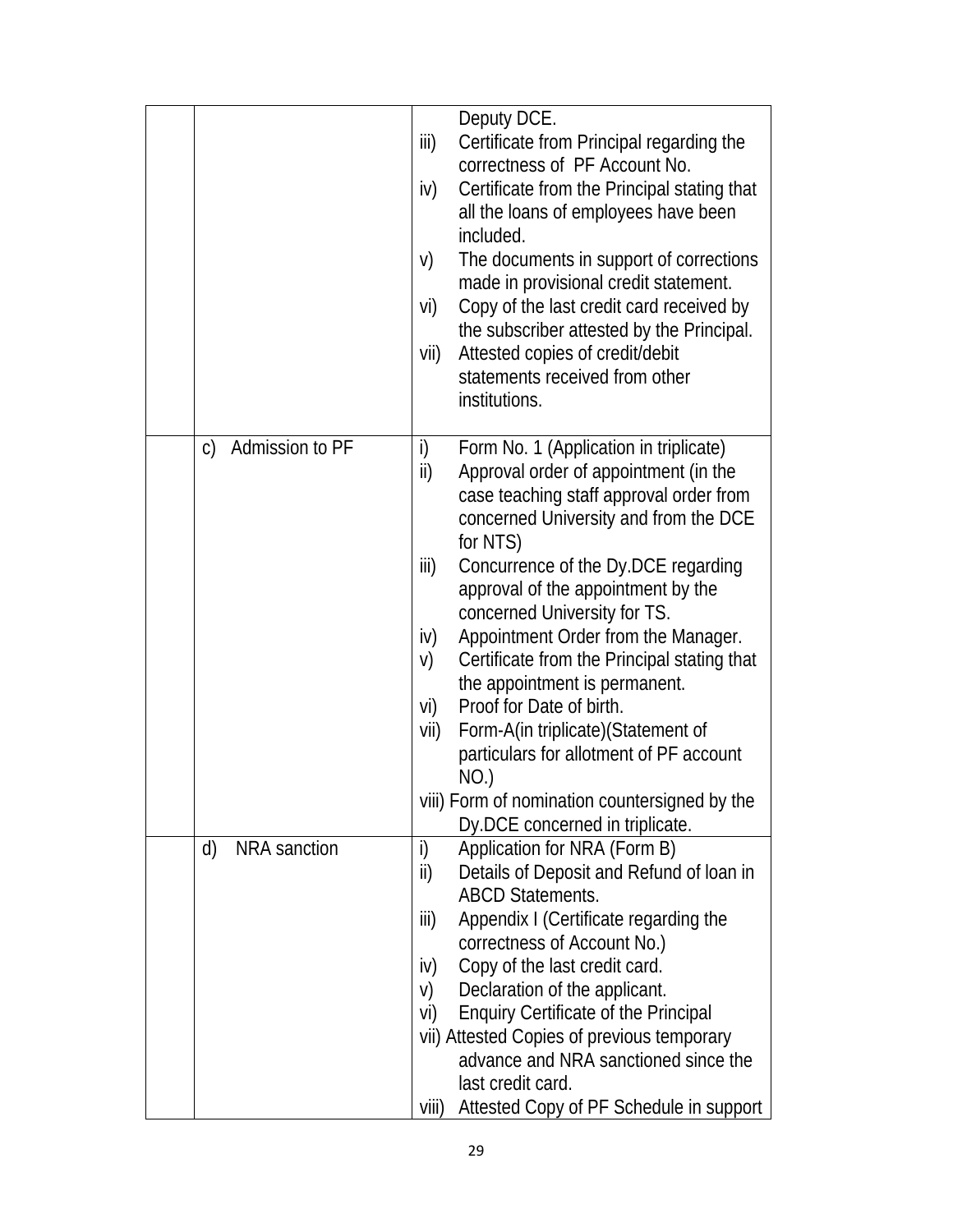|      |                       | of DA arrear credited exceeding<br>Rs.10,000/-<br>Copy of PF Schedule in support of DA<br>ix)<br>arrear credited exceeding Rs.1, 00,000/-<br>countersigned by the concerned<br>Dy.DCE. |
|------|-----------------------|----------------------------------------------------------------------------------------------------------------------------------------------------------------------------------------|
| 3.13 | a) Change of name in  | i)<br>Request from the applicant.                                                                                                                                                      |
|      | records               | ii)<br>Copy of Gazette Notification.                                                                                                                                                   |
|      |                       | iii) Copy of SSLC Certificate.                                                                                                                                                         |
| 3.14 | Medical reimbursement | i)<br>Application in the prescribed form.                                                                                                                                              |
|      | (Exceeding            | ii)<br><b>Essentiality Certificate</b>                                                                                                                                                 |
|      | Rs.10,000/-.)         | Bills in original with one set copy extra<br>iii)                                                                                                                                      |
|      |                       | Medical prescription (OP/IP)<br>iv)                                                                                                                                                    |
|      |                       | Discharge summary for IP<br>V)                                                                                                                                                         |
|      |                       | Referral letter in the case of treatment in<br>vi)                                                                                                                                     |
|      |                       | notified hospitals                                                                                                                                                                     |
|      |                       | vii) Declarations and Certificates.                                                                                                                                                    |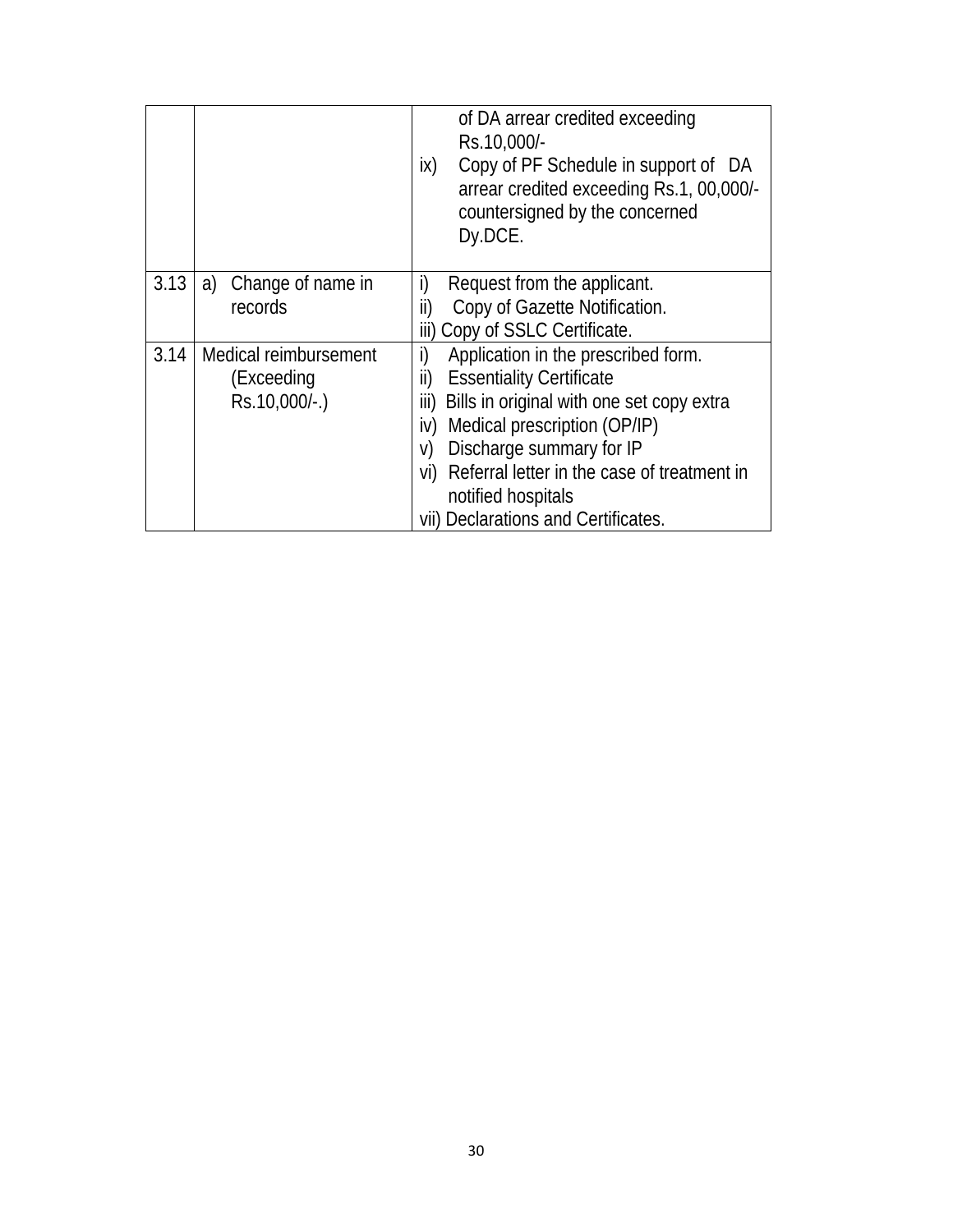# **CHAPTER – 4**

#### **KERALA PRIVATE COLLEGE STAFF PROVIDENT FUND (KPCSPF)**

- **4.1.** The works related to the Kerala Private College Staff Provident Fund in respect of the staff of aided Colleges of Kerala are dealt with in the Directorate and in the Deputy Directorate of Collegiate Education, Kerala.
- (i) The Teaching and Non teaching staff appointed on regular basis to the Aided Colleges of Kerala shall be enrolled as subscribers to the KPCSPF with effect from the month on which they complete 1 year of service.
- (ii) In order to get admitted with Account Number to the KPCSPF, the duly filled in application form in the prescribed format, duly filled in Nomination, Appointment order of the Management, the order of approval of the appointment by the concerned University/Directorate of Collegiate Education as the case may be and a certificate from the Principal stating that the appointment is in permanent nature etc., are to be furnished in quadruplicate to the concerned Deputy Director of Collegiate Education by the principal of the college.
- (iii) The Deputy Director in turn will transmit the application and enclosures in triplicate to the Accounts Officer (PF) in the Directorate after countersigning the application, nomination etc.
- (iv) In the Directorate, the application will be subjected to scrutiny, and account number allotted to each subscriber will be registered in a register kept in the Directorate.
- (v) The details of nomination of each subscriber are also kept recorded in a register in the Directorate.
- (vi) The minimum monthly subscription is fixed at 6% of the basic pay (In case of Teaching Staff Basic Pay +AGP), and the maximum should not exceed the basic pay.
- (vii) Interest at the rates fixed by the Government from time to time will be allowed to the amount deposited in the Provident Fund.

#### **4.2. Temporary Advance From The Provident Fund**

(i) Interest free temporary advance will be sanctioned from the amount deposited in the Provident fund for some specified purposes. The purposes for which advance will be sanctioned are specified in the University Statutes.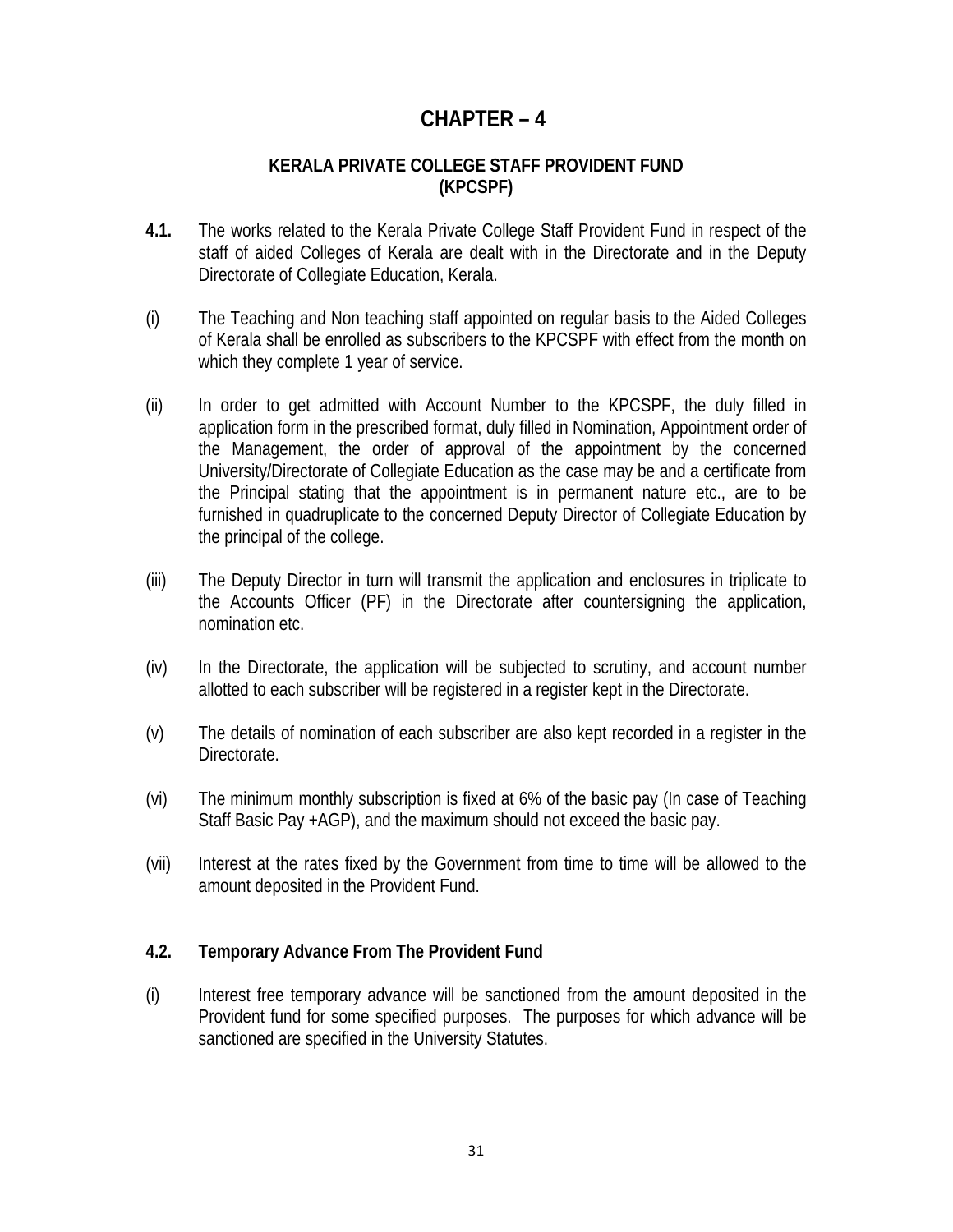- (ii) Time span between two advances should be minimum six months. Though the amount of temporary advance is limited to three months basic pay, the same can be allowed up to 75% of the balance amount in the credit of the subscriber in deserving cases.
- (iii) If the amount of previous advance has not been fully repaid while taking another advance, the balance pending amount will be added to the fresh advance amount, and the consolidated amount of advance will have to be refunded in a minimum of 12 installments and in no case, shall exceed 36 installments. In such cases, the eligible amount of advance will be calculated by the formula (3a-b)/4, in which 'a' denotes the balance amount at credit, and 'b' denotes the amount of previous advance pending refund on the date of sanction of fresh advance.
- (iv) As far as sanctioning of temporary advance is concerned, the regional Deputy Directors are the sanctioning authority up to the limit prescribed by Govt. from time to time. (Now it is Rs.3,00,000).
- (v) If the amount exceeds the limit, the advance will be sanctioned in the Directorate.

#### **4.3. Non Refundable Withdrawal (NRA) From P.F**

- (i) As per existing provisions, those who have completed 10 years of regular service or who are due to retire from service within 10 years can apply for Non refundable withdrawal from their PF account.
- (ii) NRA is also limited to certain prescribed purposes only. This cannot be taken for the same purpose more than once. But, NRA can be allowed more than once for medical treatment of the subscriber, or his/her dependents for illness on different occasions. NRA can be sanctioned for the marriage of each child, if required.
- (iii) Likely, NRA for higher studies of children in different years will be considered different purposes. The provisions regarding these are included in the University Statutes.
- (iv) Though the limit of amount sanctionable as NRA is limited to 6 times of basic pay, in deserving cases it can be allowed up to 75% of the balance amount at the credit of the subscriber.
- (v) The NRA is sanctioned at the Directorate of Collegiate Education.
- (vi) The Application for NRA in the prescribed form is to be submitted to the Principal of the college by the applicant.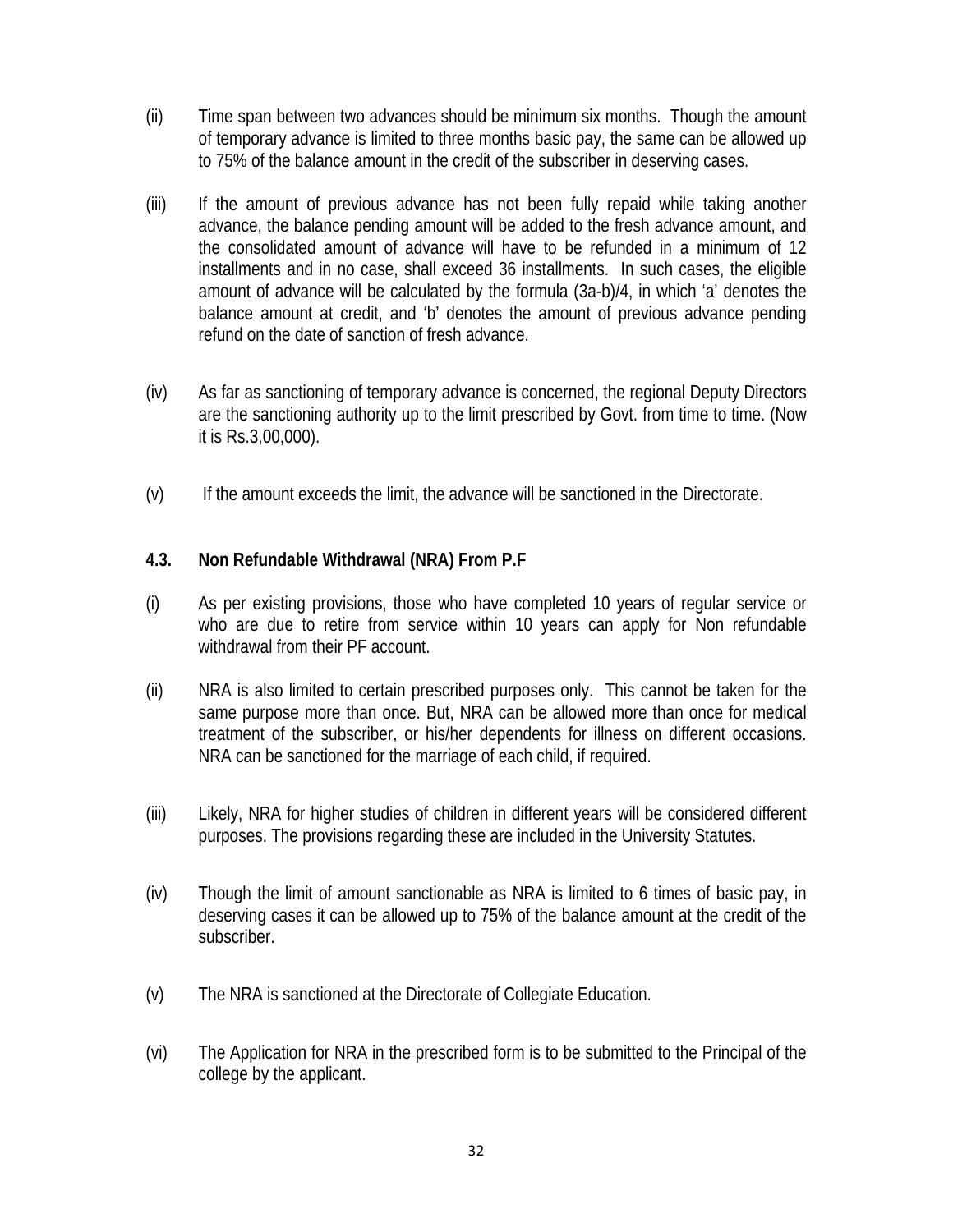- (vii) The Principal will forward the same to the Directorate along with necessary enclosures such as 'ABCD' statement, copies of previous advances taken after the date of latest credit statement, etc.
- (viii) On receipt of authorization of NRA from the Directorate, the principal will draw the amount from the treasury and disburse the amount to the applicant.
- (ix) After the withdrawal of NRA, the Utilisation Certificate for the same is to be submitted by the subscriber within three months to the Principal, who in turn will forward a copy of the same to the Directorate.

#### **4.4. Issue of Credit Cards**

The Accounts Officer (PF) issues the Annual Credit statements in respect of the subscribers in each financial year.

#### **4.5. Closure of Provident Fund Account**

- (i) Subscribers can opt not to subscribe to the Provident Fund during the last 12 months of service.
- (ii) In no case, subscription can be made to the fund during the last 3 months prior to the date of retirement.
- (iii) When the subscription to the fund has been stopped, application in the prescribed format in triplicate along with required documents has to be submitted to the Principal for the closure of account.
- (iv) The Principal will forward the application in duplicate along with required enclosures (such as copy of latest credit statement, credit/debit details after the date of latest credit statement, 'ABCD' statement, required certificates etc.) to the concerned Deputy Director.
- (v) The Deputy Director will scrutinize and countersign the same and forward the application to the Directorate.
- (vi) In the Directorate, the application will be verified and the authorization for the closure amount (amount at credit along with eligible interest) will be forwarded to the Principal and to the concerned Treasury Officer.
- (vii) The Principal will draw the amount from the Treasury and disburse the same to the subscriber.
- (viii) Finally, the Principal will forward a copy of the acknowledgement for the receipt of closure amount furnished by the subscriber, to the Directorate.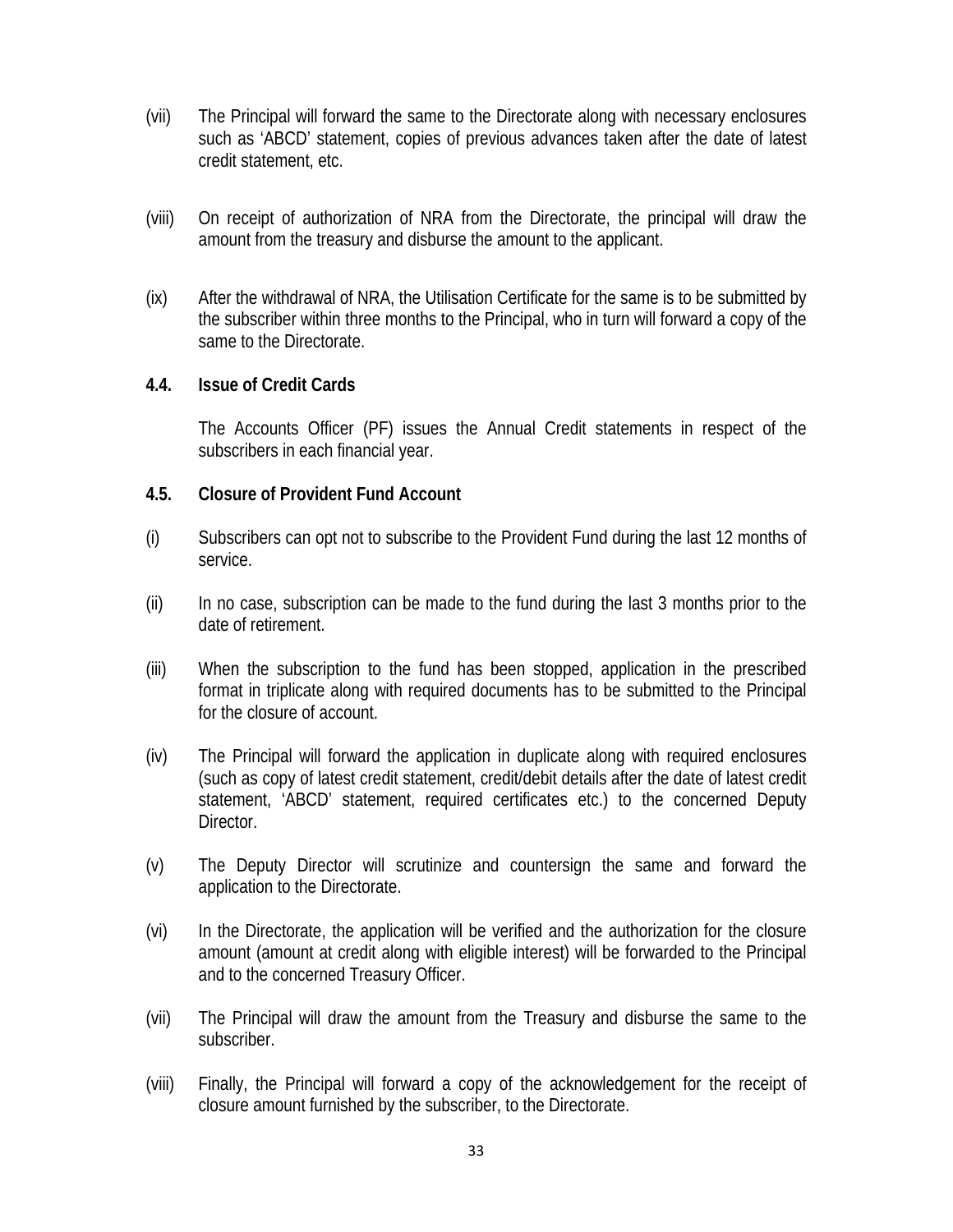## **Pension (Kerala Private Aided & Govt. Colleges)**

- **5.1.** The details of documents required for the sanction of pensionery benefits to aided college teachers have been incorporated under chapter 3.11. (b) of this hand book.
- 5.2. The application for pension along with required documents are to be forwarded to the Accountant General with sanction order of DCE. The AG in term approves the pension sanction and issues verification report to the DCE. The AG also issues authorisation to the party concerned.
- 5.3. The verification report received from the AG is to be endorsed and forwarded to the regional Deputy Directors along with service book, by the DCE.
- 5.4. The LPC, countersigned by the Regional Deputy Director is to be forwarded to the Treasury officer concerned. The NLC countersigned by Dy. DCE is to be forwarded to the office of the DCE.
- 5.5. The LC or NLC issued from the FIP section of the directorate and the LC or NLC from the college duly counter signed by the Regional Dy. DCE are required for the issue of LC or NLC from the DCE to the Treasury. On receipt of the said documents, the LC or NLC in the prescribed format is to be forwarded by the DCE to the concerned treasury for releasing the DCRG of the pensioner.
- 5.6. Accordingly, copy of the intimation letter will be sent to the Principal, Regional Deputy DCE and the Pensioner, the action on the file will be completed.
- 5.7. The applications for pension in respect of teachers and Gazatted officers of the department are to be forwarded to the AG with sanction order and the AG in term authorize the pensioner benefit after verifying the qualifying service.
- 5.8. On the basis of LC or NLC received from the concerned Principals of the institutions where the employee had worked for the past 3 years, the DCE will send LC or NLC to the treasury officers concerned.
- 5.9. The applications and required documents for pension sanction in respect of NGOs of the department are to be verified and sanctioned by the Sr. AO and forwarded to the AG along with pension sanction order. In turn the AG issues verification report. The pension and DCRG are to be released from the Treasury on receipt of LPC from the Head of Institution and the NLC from the Sr AO to the DCE.
- 5.10. As far as the application for family pension from the legal hires of the deceased Govt. servants and teachers are concerned, the death certificate and legal heirship certificate are also to be submitted in addition to the documents prescribed under serial no 11 (b) chapter 3 of this handbook.
- 5.11. The family pension is sanctioned in the order of preference such as Husband/ Wife/Son/Daughter.
- 5.12. If the family pensioner got remarried or expired, the next eligible legal hire as per rules is eligible for family pension on certain conditions stipulated. For that, the application in the prescribed format to be forwarded to the DCE and on completion of all formalities DCE will sent it to the AG along with sanction order for authorization of family pension.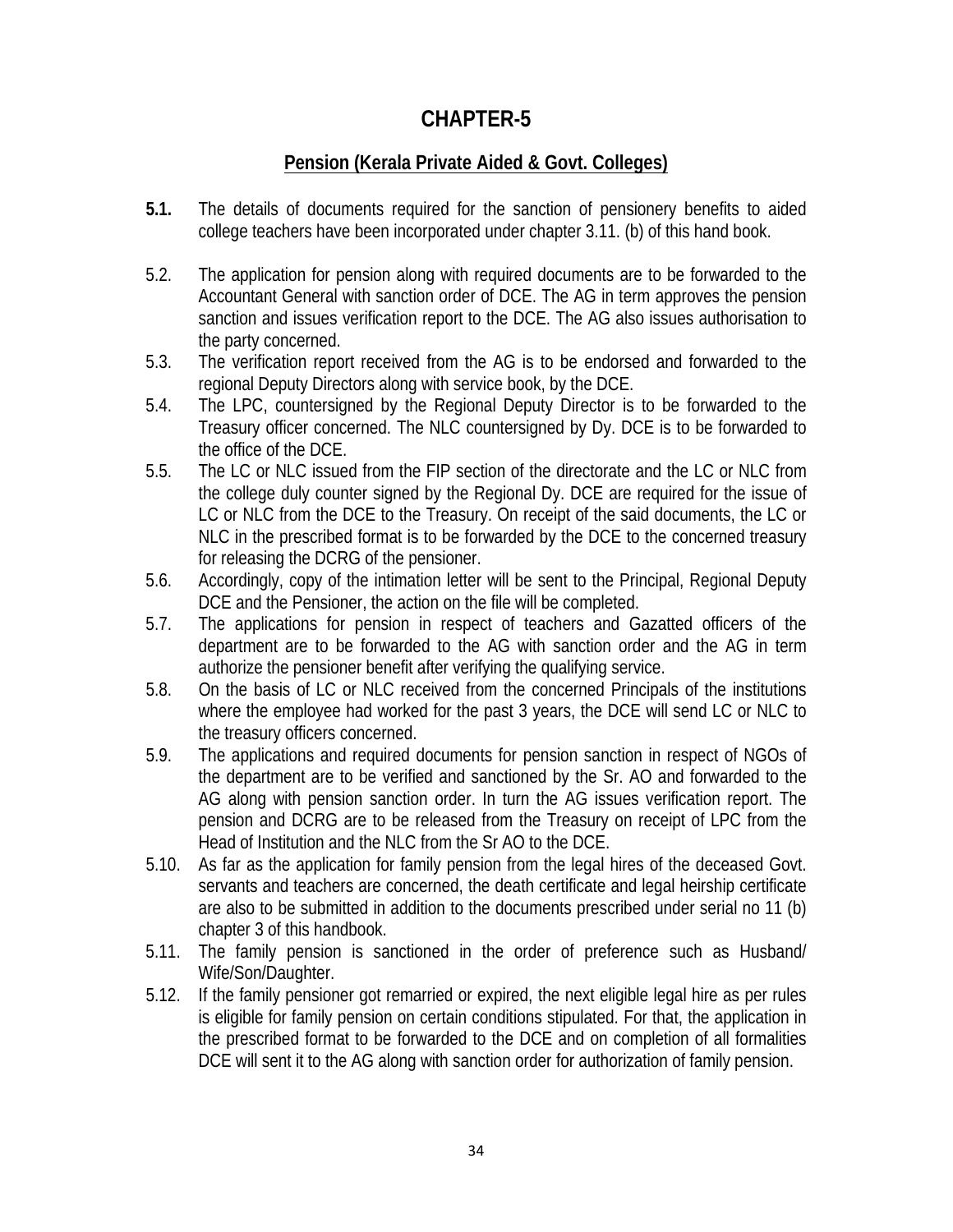- 5.13. The DCE issues orders for the disbursement of the DCRG amount of the deceased employee to the legal hires concerned @ admissible in accordance with the rules and on the basis of the same the AG authorizes the amount.
- 5.14. The authorization of pensionery benefits will be delayed, if the application for pension is not received in time or the applications are incomplete. Hence the pension application is to be submitted well in advance preferably prior to one year from the date of retirement. This will help in sanctioning the pensionery benefits in time and the benefits can be released by the time of retirement. The future increment if any fall due during the period can also be taken in to account for the calculation of pensionery benefits. In such cases, a Non Event Certificate (Stating that after sending pension papers no event effecting the pension calculation has been occurred till the date of retirement) shall be forwarded by the Head of office to the pension sanctioning authority.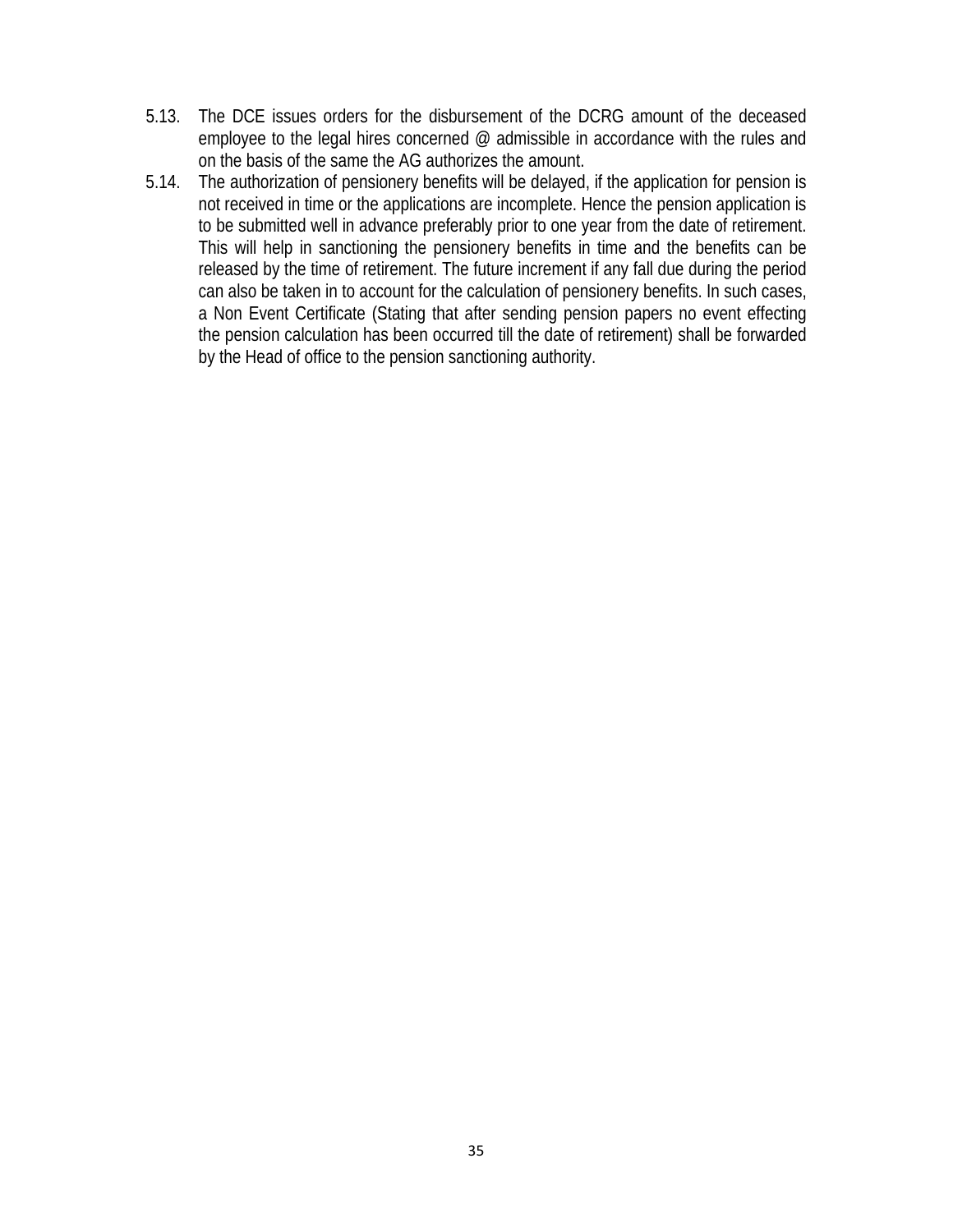# **Part II**

# **Regional Deputy Directorate**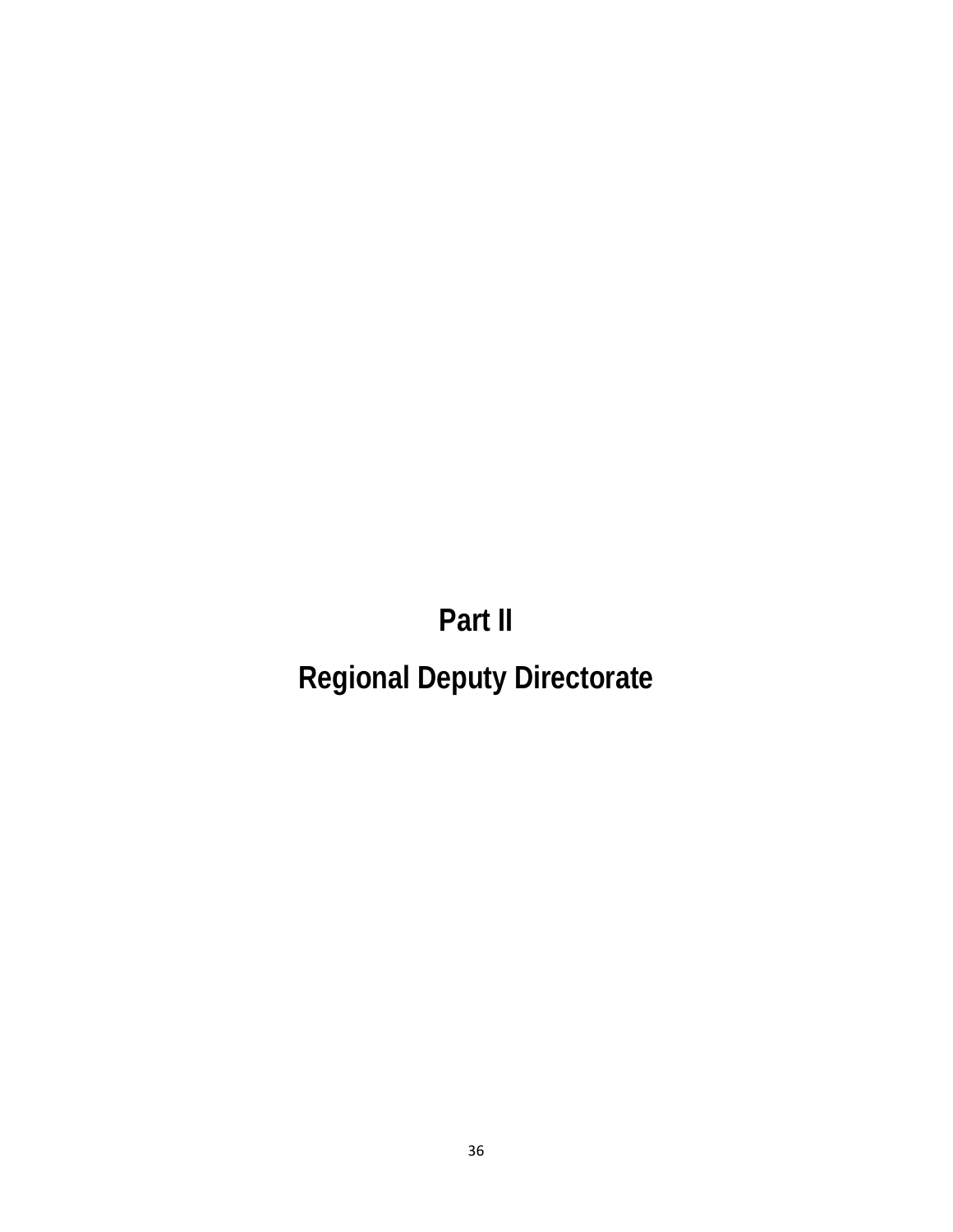# **POWERS AND FUNCTIONS OF THE REGIONAL DEPUTY DIRECTORATES**

## **6.1. POWERS AND FUNCTIONS OF ZONAL OFFICES**

 For administrative convenience, the State at present is divided into 5 regions or zones and each regional office is headed by a Deputy Director. He is solely vested with the administration of the direct payment system and other activities to regulate the functions of private colleges in the respective regions.

| Zonal Head | Districts comprising                                                                                         | No. of Arts | Training       | Arabic   | Total |
|------------|--------------------------------------------------------------------------------------------------------------|-------------|----------------|----------|-------|
| Quarters   |                                                                                                              | and Science | Colleges       | Colleges |       |
|            |                                                                                                              | Colleges    |                |          |       |
| Quilon     | Trivandrum, Quilon, and 4<br><b>Colleges of Alleppey</b><br>Districts & 1 college from<br>Pathanamthitta Dt. | 28          | 5              | .        | 33    |
| Kottayam   | Kottayam, Part of Alleppey,<br>Idukki, Pathanamthitta                                                        | 34          | 6              | .        | 40    |
| Ernakulam  | Part of Alleppey and<br>Ernakulam                                                                            | 31          | $\overline{2}$ | .        | 33    |
| Trichur    | Trichur, Palghat and<br>Malappuram                                                                           | 24          | 1              | $\cdots$ | 25    |
| Calicut    | Calicut, Wynad,<br>Cannanore, Kasaragod,,<br>Malappuram                                                      | 34          | 3              | 11       | 48    |
|            | Total                                                                                                        | 151         | 17             | 11       | 179   |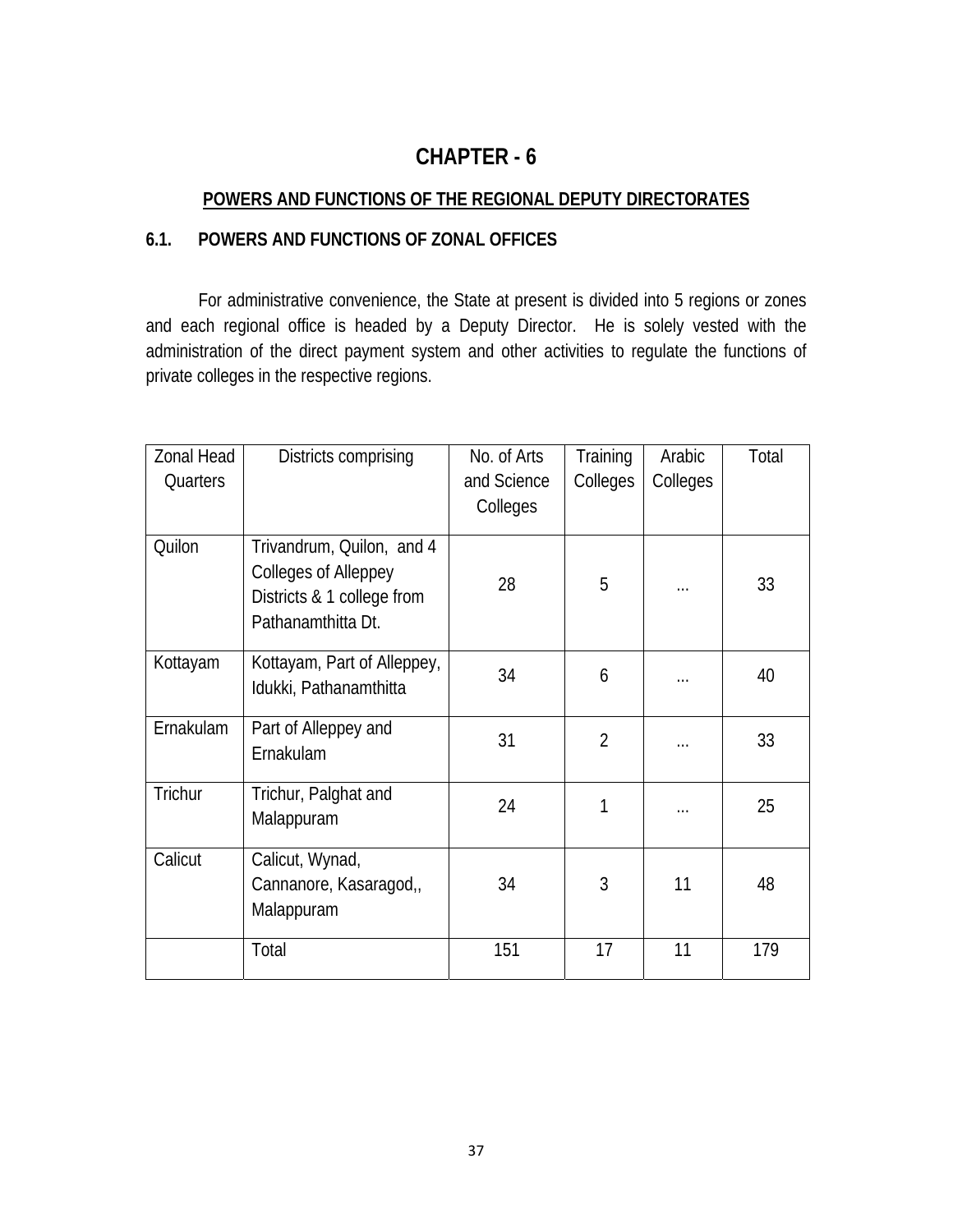#### **6.1.1 Regional Deputy Directors**

(G.O. (MS) 271/72/H.Edn. dated 11.12.1972)

(G.O. (MS) 133/84/H.Edn. dated 14.06.1984)

#### **6.1.1.1 Administrative Powers:**

- (i) To make provisional appointments under contingencies as per rules laid down.
- (ii) Leave : To sanction all kinds of leave except study leave, special disability leave, LWA not exceeding 4 months to the members of staff under his control (Gazetted and nongazetted).
- (iii) Increment (a) To sanction increments to the N.G.O's subject to the provisions in the service regulations. (b) To sanction payment of belated increments in respect to all N.G.O's under his

control.

#### **6.1.1.2 Financial Powers:**

- (i) To countersign the establishment salary bills of teaching and non-teaching staff of the Private aided colleges coming under the scheme of direct payment within the territorial limits of his Regional office. [Vide KFC Vol. I Article 53(b)(1)]
- (ii) To draw the establishment pay bills, provident Fund bills and T.A bills of the Non-Gazetted Staff of the Regional Dy. Directorates and the contingent bills in respect of the contingent charges relating to the Regional Office.
- (iii) To approve the tour programme of the Accounts officers and other staff working under him and to countersign the T.A bills of the Gazetted Officers in his office.
- (iv) Temporary withdrawals from G.P.F Deposits. To sanction temporary withdrawal from G.P.F deposits by subordinates working under him up to a maximum of Rs.3,00,000 in normal cases subject to other conditions and limitation under the Rules of the fund.
- (v) To sanction temporary advances from P.F. to Aided College Staff up to the limit fixed by the Govt. time to time.
- (vi) To sanction the purchase of furniture subject to budget provision and local purchase of furniture and other stores required for the proper running of the office up to Rs.1500000/- subject to budget provision and store purchase rules.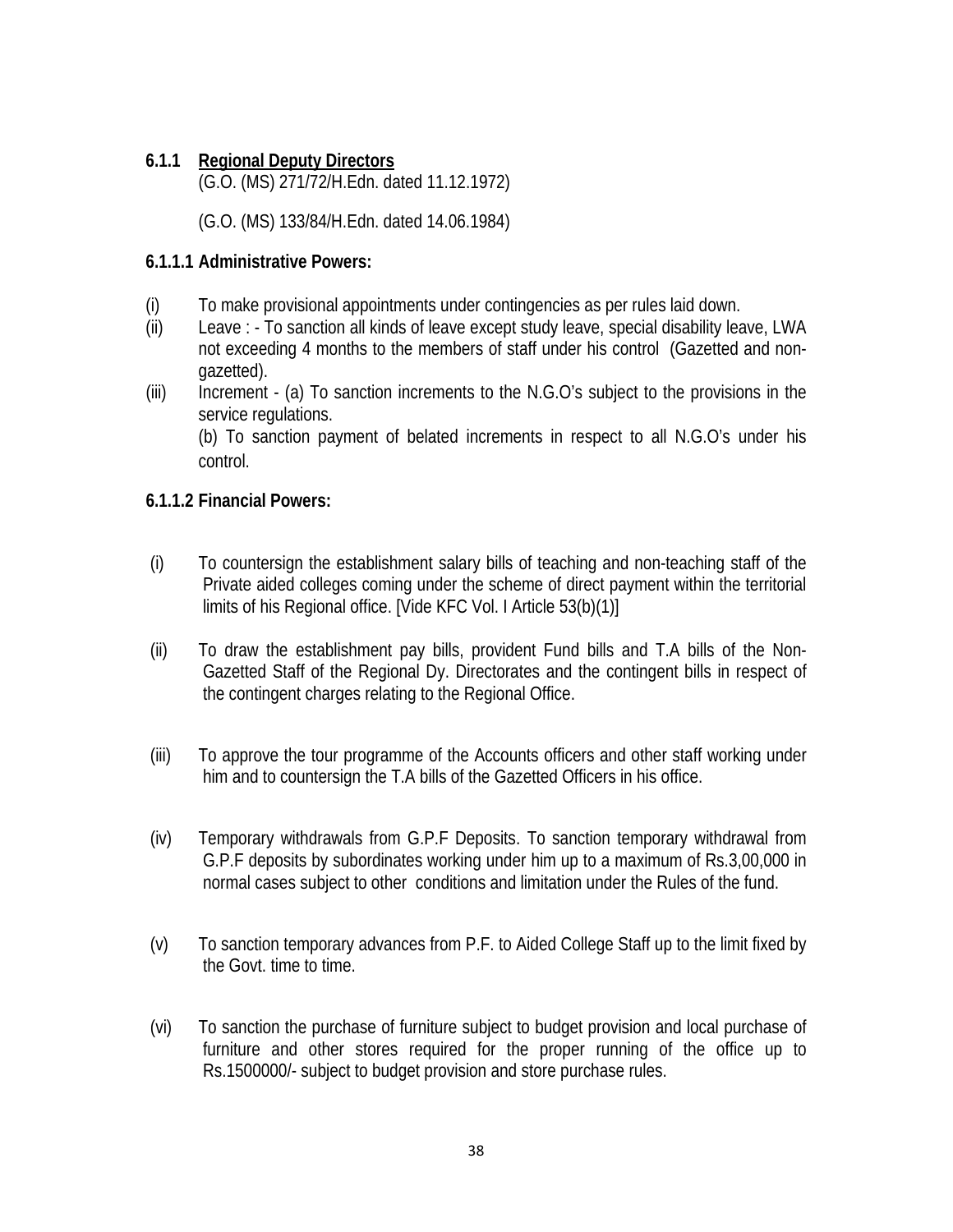- (vii) Local purchase of stationery. To sanction local purchase of stationery articles in unforeseen circumstances to the ceiling limit prescribed from time to time.
- (viii) To publish notice in the Gazette and to correspond direct with the superintendent of Government Presses regarding all printing works including authorised and other forms and registers required for the office subject to the condition that while sanctioning printing care should be taken to see that sufficient copies are got in the first print itself.
- (ix) Write off and disposal of unserviceable articles and stores. To sanction the write off of the value of unserviceable articles subject to the annual limit of Rs. 5000 when the book value does not exceed Rs. 200 in each case. This will be subject to the condition that a copy of the order sanctioning the write off should be communicated to the Accountant General. (G.O. (MS) 133/84/H. Edn. dated 14.6.1984)
- (x) To sanction the disposal by auction of unserviceable articles of surplus stores, tools and plants, office furniture and other dismantled materials as the case may be up to a book value of Rs. 250 in each case subject to an annual limit of Rs. 2000. This should be subject to the following conditions that the case does not disclose:-

a) Any defect in the system of rules, the amendment of which requires the orders of a higher authority, and

b) Serious negligence on the part of some officer or officers which might possibly call for some disciplinary action requiring the orders of a higher authority.

(xi) **Lease:-** 

(a) To sanction the annual lease of usufructs in the premises of the institution under his control.

(b) To order the cutting and removal of any fruit bearing trees or any portion thereof for safety reasons and to sanction if necessary in such cases reasonable revision to the lease in the lease amount.

- (xi) Non-recurring continent charges the monetary limit of non-recurring contingent charges is fixed at Rs. 200 in each case provided there is budget provision. The power shall be exercised subject to the general conditions prescribed in Appendix (A) K.F.C. Volume II, (G.O. (MS) 133/84/H.Edn. dated 14.06.1984.)
- (xii) Claim relating to the reimbursement of the cost of medicine purchased:- To sanction claims for the reimbursement of the medical expenses of both gazetted and nongazetted staff working under his control subject to the rules for reimbursement of medical expenses.
- (xiii) Petty construction repairs and maintenance. To sanction petty repairs to the Government building upto Rs. 750 on proper estimate approved by the P.W.D.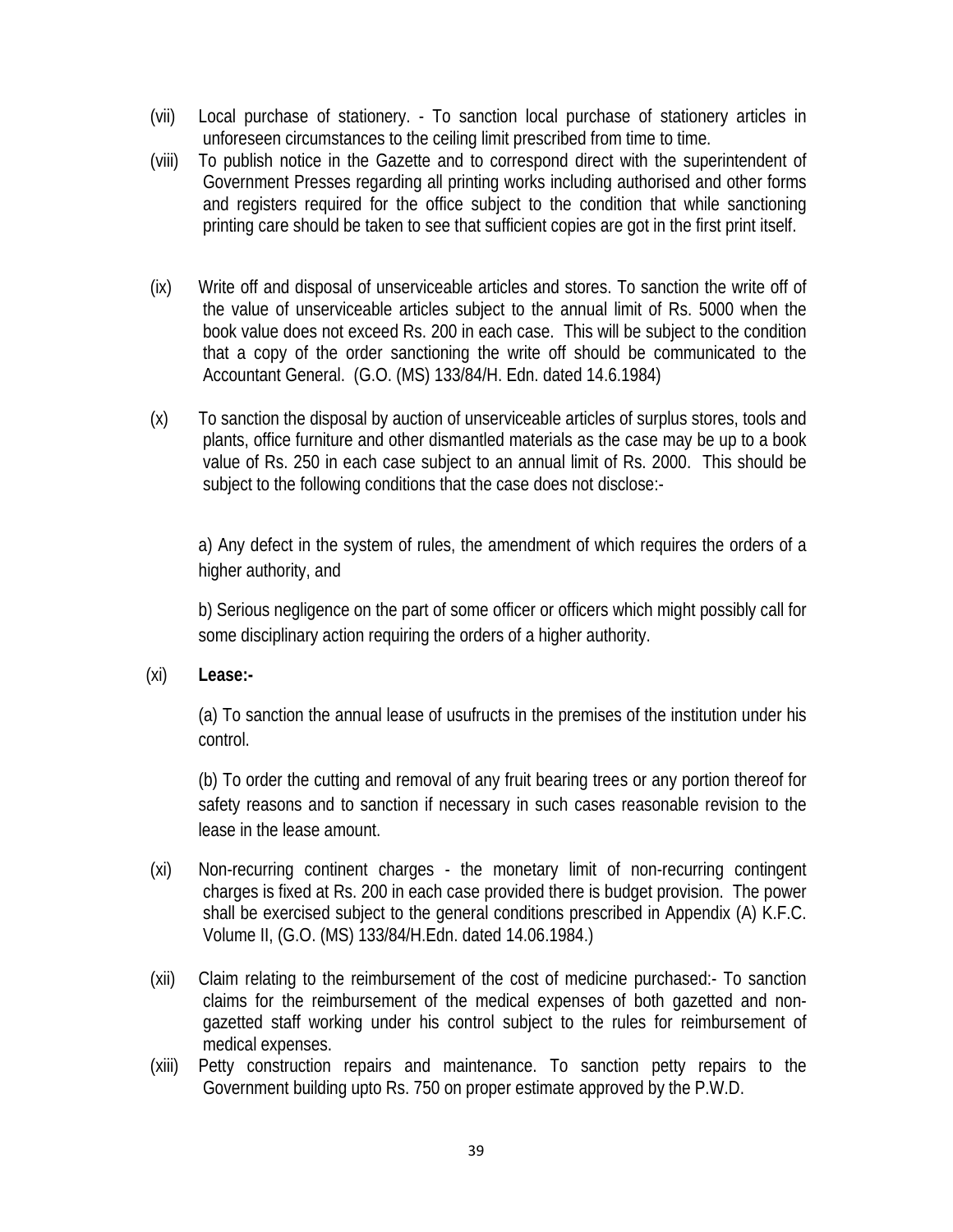- (xiv) General: To accord permission to the staff to be away from station during holidays as and when necessary and to refuse such permission to them if necessary under exigencies of service.
- (xv) G.O. (P) 221/72/Edn. Dated  $6<sup>th</sup>$  October 1972 sanctioning the direct payment of salary to the staff of the Aided Colleges makes it obligatory that the following power have also to be delegated to the Regional Deputy Directorate.
- (xvi) To examine on behalf of the Director of Collegiate Education the work load of each department of study in each of the College under him and to satisfy that no excess staff is employed (vide Para II Rules 5) Work load sanctioned as per G.O.(MS) 260/2010/HEdn. Dated 20.08.2010.
- (xvii) To sanction Higher Grade to Non Teaching staff of Aided Colleges and approval of consequent fixation of pay.
- (xviii) To sanction Pension to Administrative staff of Aided Colleges.
- (xix) To sanction concurrence of approval orders of University regarding the appointment of teaching staff in aided colleges.
- (xx) To sanction grants-in-aid to Aided Colleges.
- (xxi) To conduct audit of accounts of Aided Colleges.
- (xxii) To sanction closures of FBS accounts of Aided Colleges.
- (xxiii) To issue service verification certificate to both Teaching and Non-Teaching staff.
- (xxiv) All Communications to Higher Authorities from Aided Colleges are to be routed through the Deputy Director of Collegiate Education.
- (xxv) To authenticate the entries regarding the date of birth and qualification etc. of Aided College staff.

#### **6.2 Accounts Officers in the Office of Regional Deputy Directorates**

- (i) Grant of Casual Leave To sanction casual leave to N.G.O s under him.
- (ii) Attesting entries in Service Books To attest entries of the Service particulars, leave, increment etc. in the Service Books of the N.G.O s.
- (iii) Non-liability and Salary Certificate:- To issue N.L.C and salary certificate to the N.G.O s in the Deputy Directorates.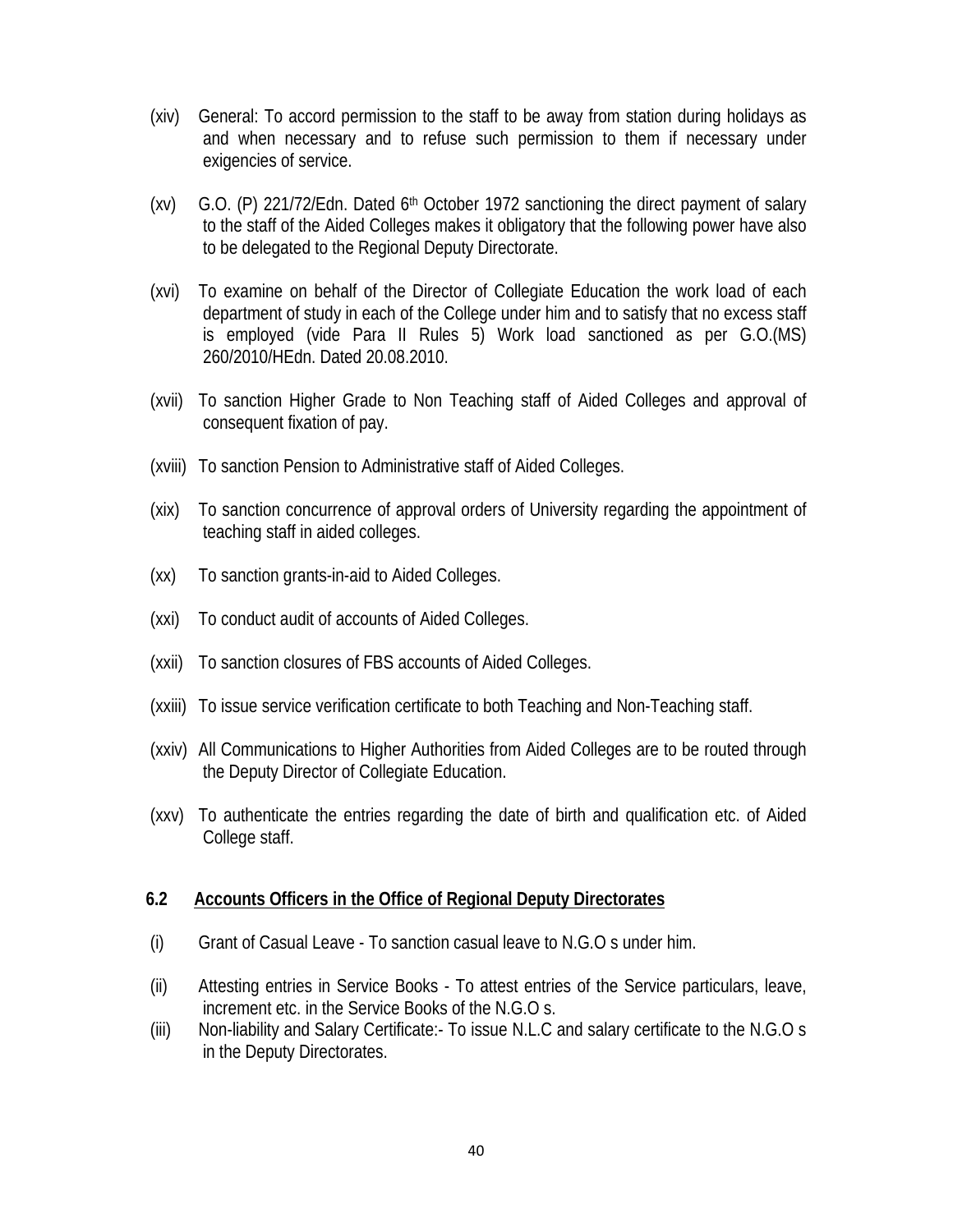(iv) Review of Audit:- To conduct review of Audit in the Aided Colleges under the Deputy Directorate. (Tour programme should be approved by the Deputy Director of Collegiate Education) (G.O.(MS) 133/84/H. Edn. dated 14.06.1984)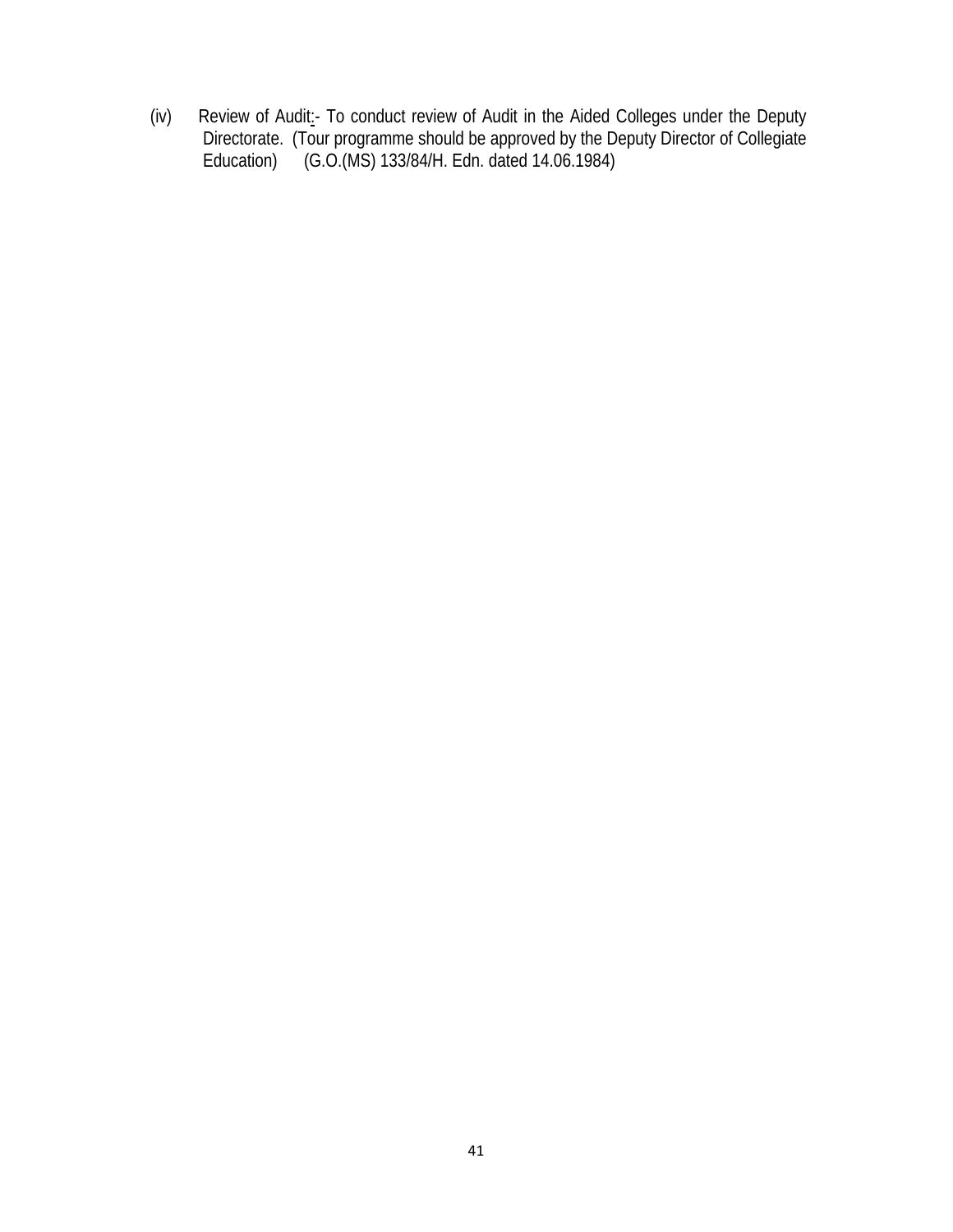# **7.1 General Points to be noted while submitting monthly salary bills, Surrender bill and Arrear bills form private aided colleges:**

 (i) The Direct payment scheme has come in to force in the year 1972. Accordingly salary and allowances in respect of the teaching and non teaching staff of the Private Aided Colleges are to be passed for payment by the Regional Dy. Directors.

- (ii) The staff of the Private Aided Colleges is appointed by the Managers concerned
- (iii) Approval of the appointment of teachers is to be done by the University concerned and that of non-teaching staff by the Director of Collegiate Education.
- (iv) The salary bills in respect of Teachers/ Non teaching staff whose appointment has been approved shall be prepared by the Principal/ Drawing and Disbursing officer and submitted to the Dy. Director concerned.

#### **7.2 Main points to be followed while submitting the bills**

#### **7.2.1 Monthly main salary bill**

- $\triangleright$  The bill to be submitted with all necessary documents by the 20<sup>th</sup> of each month.
- $\triangleright$  Separate bills to be prepared and submitted for Teaching staff and Non-teaching staff.
- $\triangleright$  Four sets of bills prepared in the prescribed colour code are to be submitted.

#### **(1) Following documents must be enclosed with the bills.**

- (i) Statement showing the sanctioned number of posts of each teaching Department. If claim of any person is not preferred in the bill, the name should be included in the bill showing the reason for non drawal of salary.
- (ii) Copy of acquaintance of previous month with encashment statement (with dated signature of all persons in the acquaintance roll)

Note: If the salary drawn for a particular person could not be disbursed, the claim for the subsequent month should not be preferred.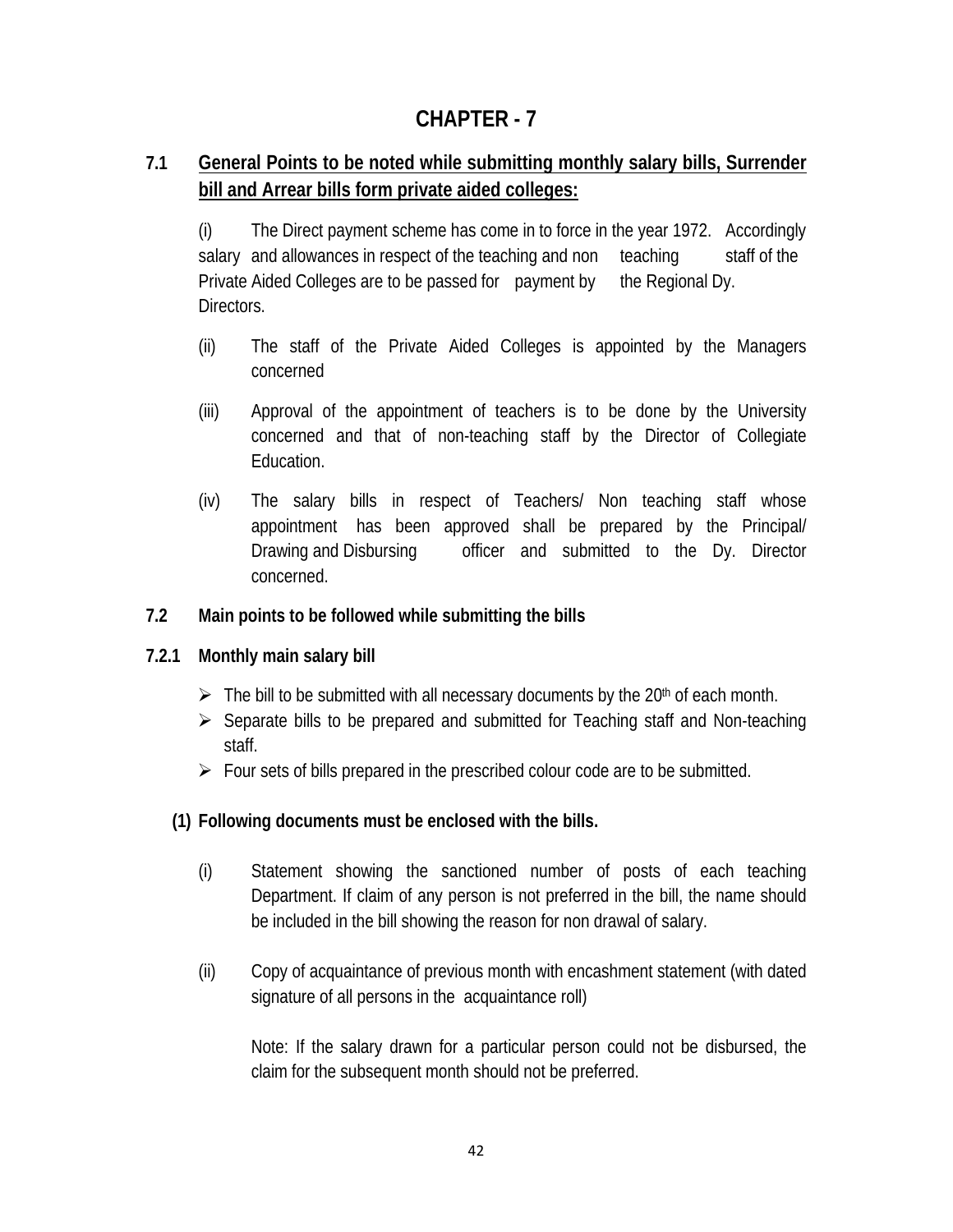- (iii) If any excess claim has been preferred due to strike/ leave/ other reasons etc; the original chalans receipts for the refund of the same shall be submitted.
- (iv) Attendance Sheet.
- (a) The copy of the attendance from the 16<sup>th</sup> day of previous month to the 15<sup>th</sup> day of the current month.
- (b) Total days of absence from office including casual does not exceed 15 days.
- (c) Casual/ Special casual leave can be sanctioned by the Principal and other eligible leave by the manager. LWA exceeding 4 months can be granted only after getting concurrence of the Government.
- (d) The leave such as maternity leave, paternity leave, Child adoption leaves and for Hysterectomy are having special conditions and hence necessary noting have to be made in the service book with proper attestation.
- (e) If there is a claim in respect of person under FIP deputation, the attendance certificate from the concerned head of institutions to be attached with the bill.
- (f) Attendance certificate in original for all other duties to be attached with the bills.
- (v) Absentee statement in form T.R.52.
- (a) The details regarding all eligible leave except casual leave/ deputation/ suspension/ strike should be included.
- (b) Leave sanctioning orders and joining reports to be attached.
- (c ) While sanctioning eligible leave, nature of leave, period of leave, purpose, prefix and suffix any etc. should be specified in the leave sanction orders. SB should also be produced.
- (vi) Other Duty Certificate -Duty leave can be sanctioned in accordance with Government orders. Duty certificate/ invitation call letter etc should be produced.
- (vii) Increment certificate.
	- (a) Orders of manager sanctioning increment and the Service Book after recording the same and by the Principal shall be produced.
	- (b) Increment in the post where there is probation can be sanctioned with effect from the date of declaration of probation.
	- (c) The 3rd increment to the LD Clerk can be sanctioned on declaration of probation.
	- (d) If there is LWA affecting the increment, increment can be sanctioned excluding such period.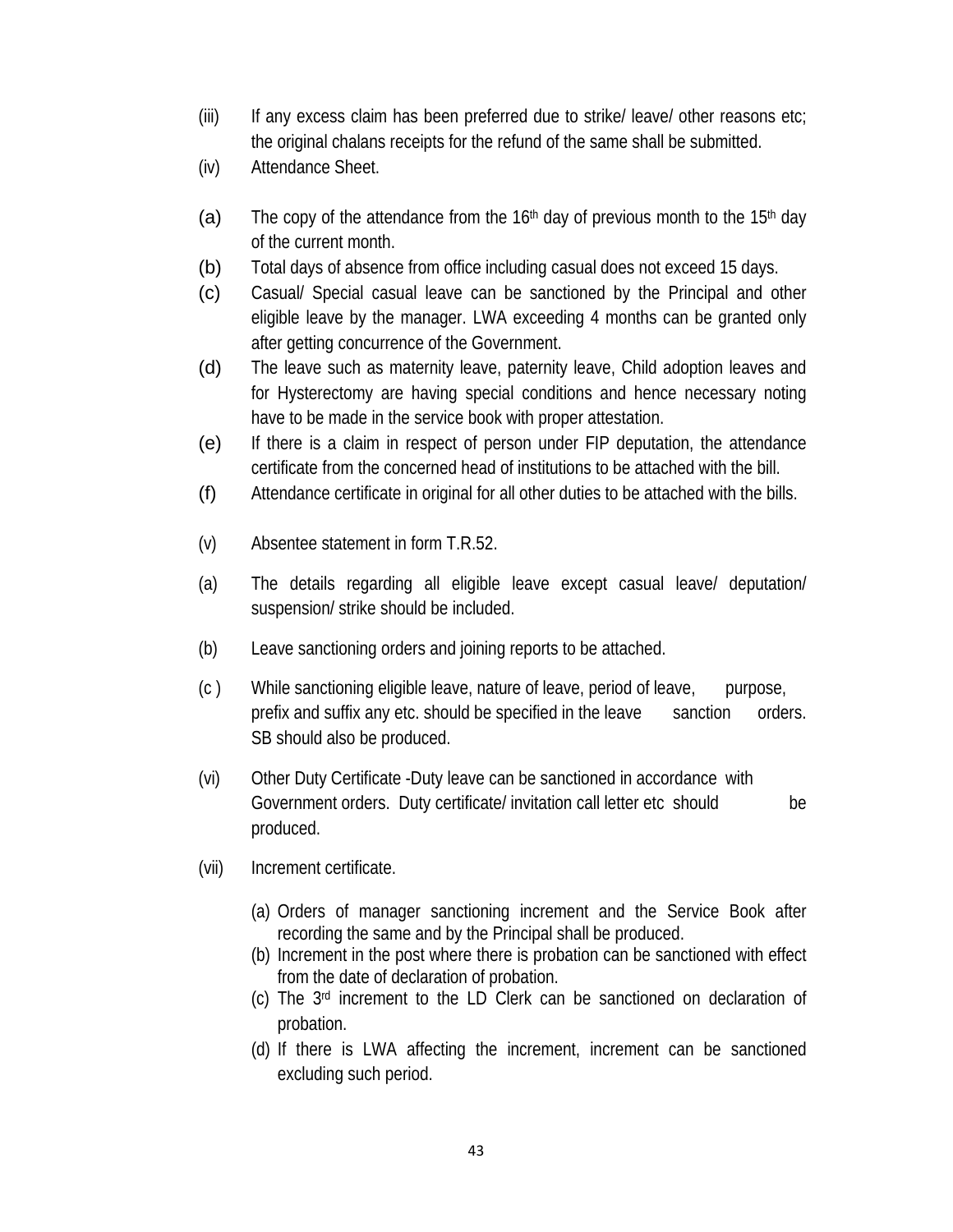- (e) Increment shall be sanctioned with effect from the first day of the month even though the date of increment falls another day in the month. (This is not applicable for sanction of increment after declaration of probation)
- (viii) Copies of Orders The attested copies of orders of appointment/ approval / promotion/ FIP deputation etc. shall be attached with the first bill.
- (ix) Service Books- In order to verify the entries regarding leave / new appointment/ promotion/ declaration of Probation / revision of Pay/ Increment/ FIP deputation / Service Termination/Suspension, the SB with proper recordings and attestation should be submitted.
- (x) Demand Collection Balance Statement The DCB Statement for the previous month with connected documents and the treasury remittance statement countersigned by the Treasury Officer shall be enclosed. Reason for the pending collection if any; should also be specified. The accuracy in the fees collection and remittance is to be verified by the Principal and to be assured that there is no delay in collection and remittance.

#### **(2) General Instructions**;

- (i) Bill should be submitted with a covering letter. The following details should be incorporated in the covering letter:
	- (a)Nature of bill that is Main Salary/ DA Arrear / EL Surrender / Promotion Arrear / Grade Arrear / Terminal EL Surrender / FIP Deputation Salary /Last Salary Etc..
	- (b)Teaching /Non Teaching / Guest Remuneration.
	- (c)Period of claim.
	- (d)Goss / Net amount of the bill.
	- (e)List of SBs enclosed.
- (ii) Ensure that all schedules of deductions in the bill and required certificates are attached / recorded in the bill and all enclosures are to be fastened properly. Principal has to sign where ever necessary after affixing stamp.
- (iii) On each occasion the documents required by the Govt. / Dy. DCE for verifying the claim in the bill to be produced.
- (iv) Enclose a certificate stating that the bill for remuneration in respect of Guest Lectures up to the previous month has already been submitted.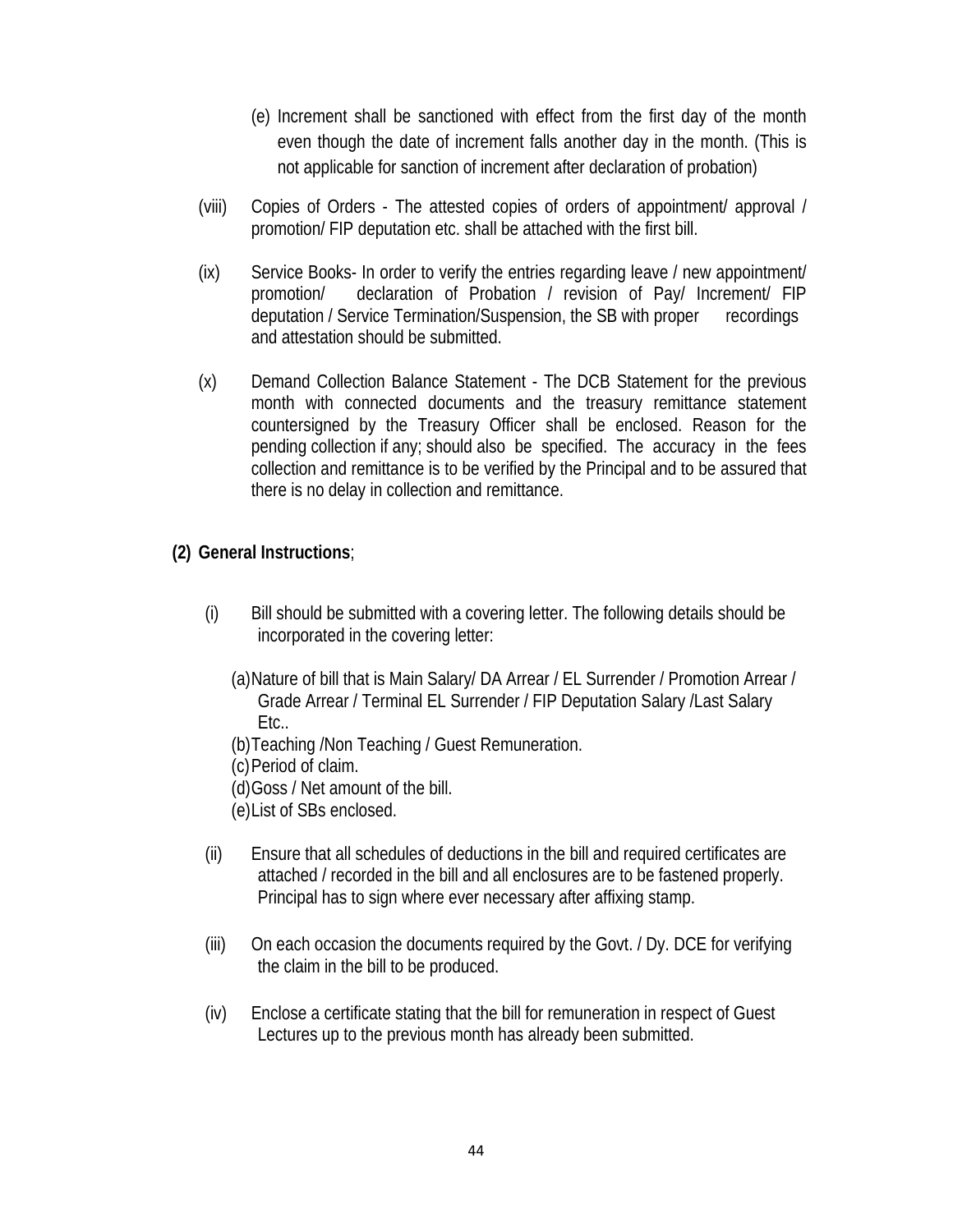# **7.2.2 First Salary Bill**

- (i) The first salary after getting approval is to be preferred in supplementary bill. The SB with necessary recording and attestations shall be submitted with the bill.
- (ii) The statement showing work load and sanctioned strength of Teachers of the department concerned shall be submitted along with first bill for verifying the admissibility of post.
- (iii) Copies of relevant orders to be pasted in the SBs and submitted along with the bill.
- (iv) The attendance details of the month of claim and orders of leave sanction have to be submitted with the bill.
- (v) The original certificates in proof of date of birth, qualifications etc.. shall be attached with the bill.
- (vi) The Regional Dy. DCE will countersign the SB after comparing the recording in the SB with original certificates.
- (vii) The copies of order of declaration of probation and increment certificates are to be attached with bill if necessary.
- (viii) The insurance coverage as per rule, ie, 30% of the premium shall be deducted from the first month salary itself and to continue till August. Form September onwards full premium to be deducted.
- (ix) Deduction towards SLI Premium shall be made only after getting account number. Enrolments to SLI Scheme are compulsory before completing one year of service.
- (x) PF Subscription is compulsory on completion of one year of service.
- (xi) PF Subscription amount is minimum 6% of the basic pay as on  $31<sup>st</sup>$  March of the year. Subscription should not be exceeding the amount of Basic Pay.
- (xii) Proportionate Income Tax should be deducted in respect of each incumbent from the bill.

# **7.2.3 Arrear Bills**

- **(1)** The grounds leading to arrear claims shall be recorded in the bill.
- (2) SB should be submitted along with the arrear bills.
- (3) The claim in respect of more than one person for the same period and similar in nature shall be preferred in a single bill.
- (4) Main bill particulars to be recorded in the bill. An abstract to be enclosed with bill if the bill claims for more than one person.
- (5) Other documents related to the claim such as copies of orders/increment certificates / leave sanction orders etc.. to be attached with bill.
- (6) The schedule for the amount to be credited to PF as per Govt. orders if necessary.
- (7) Proportionate amount of Income Tax should be deducted in the bill.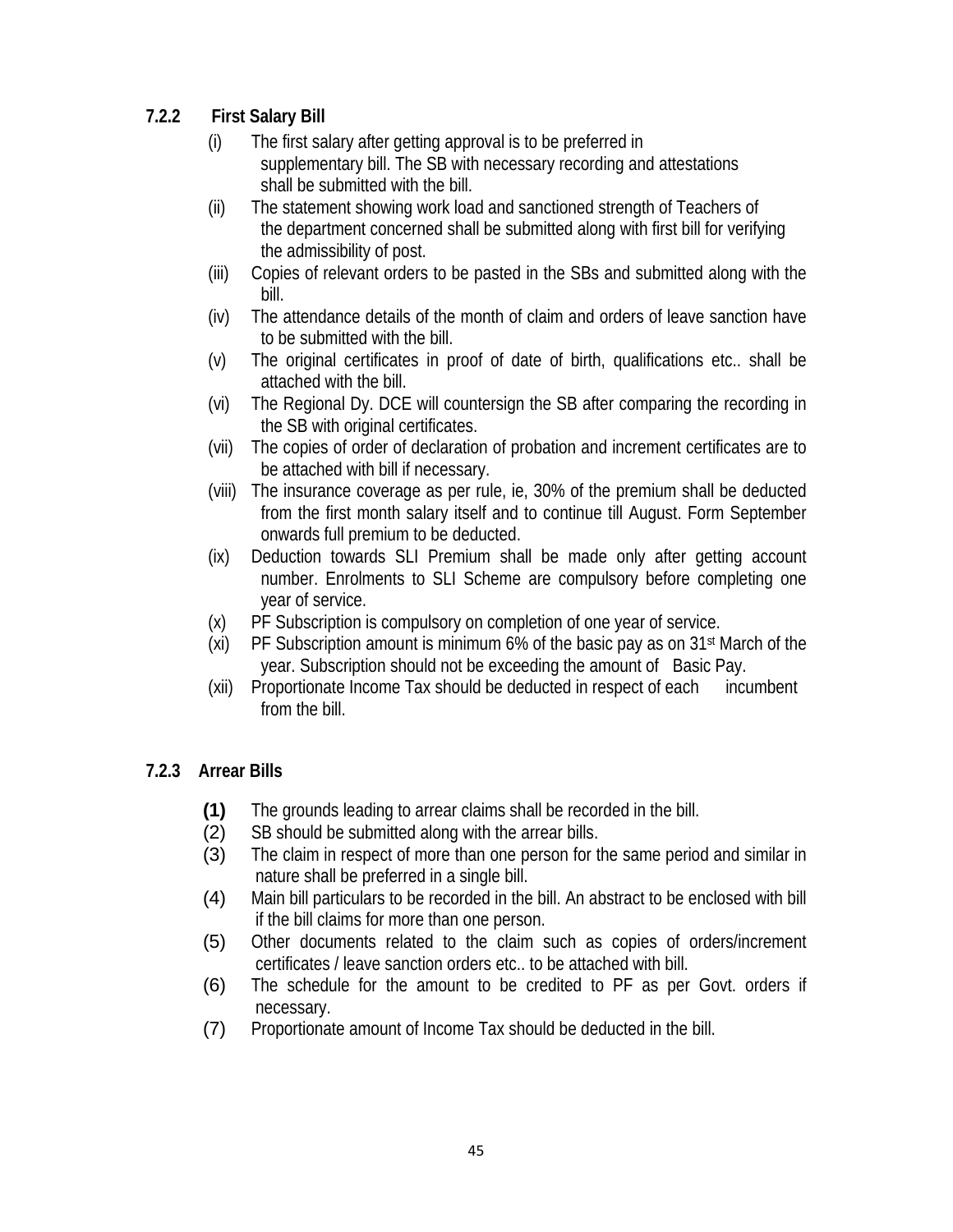#### **7.2.4 FIP Deputation Salary:**

- **(1)** Orders sanctioning the deputation, SBs, Attendance certificate and other documents if any found necessary to be attached with the bill.
- **(2)** The documents required to be enclosed with other arrear bills are also to be produced with the bill.
- **(3)** Proportionate amount of Income Tax should be deducted in the bill.

### **7.2.5 Last Month Salary:**

 Non liability certificate and the following documents with dated signature of the Principal to be attached with the last month salary bill.

- (i) An undertaking as per rule 212 a of KTC agreeing to realize from the DCRG the amount of liabilities to Govt. if any found later to be attached with the bill. In the case of Principals the undertaking to be countersigned by the Manager.
- (ii) Deduction towards Income Tax need only be made in the last month salary.
- (1) Last Month Salary Non Teaching Staff;
- (i) NLC
- (ii) An undertaking as per rule 212 a of KTC agreeing to realize from the DCRG the amount of liabilities to Govt. if any found later to be attached with the bill.

 Note: In the colleges where DDO is in charge, the Manager has to countersign the above documents.

# **7.2.6 Earned Leave Surrender Bill:**

- (i) General Instructions:
	- (a) Earned Leave account to be updated in the SB submitted along with the bill.
	- (b) The Orders of the Manager sanctioning EL Surrender to be enclosed with the bill.
	- (c) Principal has to attest the entries in the SB regarding EL Surrender.
	- (d) The claim should include the rates of Pay, DA and other admissible allowances.
	- (e) Necessary certificates to be recorded in the bill.
- (ii) Vacation Staff:
	- (a) EL is not admissible for vacation duty during the first year of service.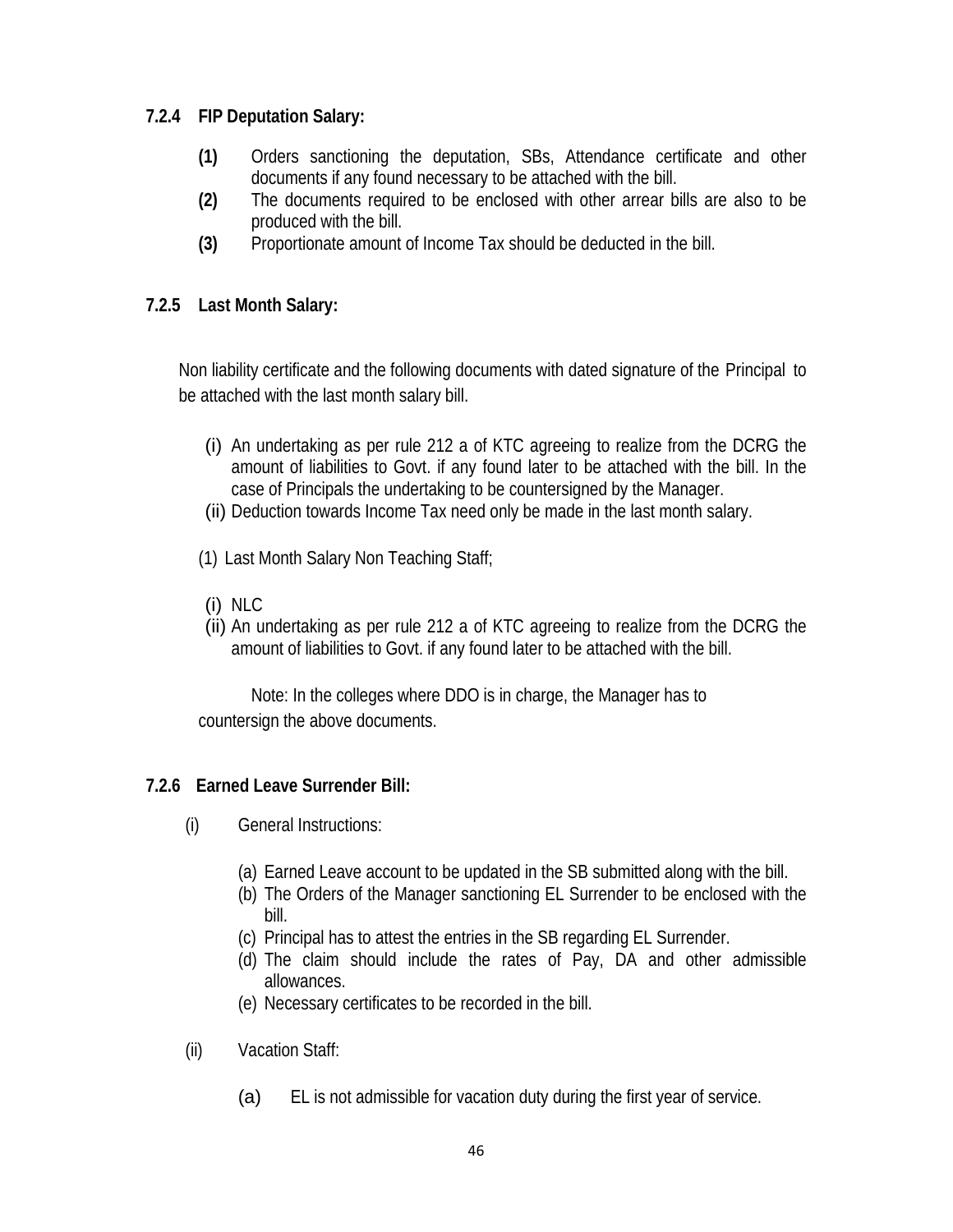- (b) The duty certificate is to be pasted in the SB along with the EL account.
- (c) Entry regarding the orders of the Principal preventing the vacation for examination duty to be recorded in the SB.
- (d) The Manager has to attest the entries regarding the EL in respect of the Principal.
- (e) Special allowances are not admissible for EL Surrender. All the above mentioned entries should be countersigned by the
- Dy. DCE concerned with in six months.
- (iii) Non Teaching Staff:

When a transfer occurs during the academic year from a vacation department to non vacation department and vice-versa the leave account is to be regulated as per Rule 81 Part I KSR.

- (iv) Terminal Earned Leave Surrender:
	- (a) The maximum days of EL that can be surrendered at the time of retirement is 300 days.
	- (b) Rounding is not allowed and the bill should be prepared in form TR 42.

#### **7.2.7 Government Sanction for Time Bared Bills:**

**(Directions as per Govt. letter No:36707/D3/12/H.Edn. Dated 08.01.2013 addressed to the Director of Collegiate Edn.)** 

- $(i)$  In the case of bills required counter signature (vide KFC Vol.I Article 53(b) (1)) the "Date of Claim due" is the "Date of Counter Signature".
- (ii) Such bills mentioned in (i) above will become Time Bared only after 5 (five) years from the date of Counter Signature.
- (iii) Special permission from Government vide KFC Vol. I Article 56 (a) is required for enchasing Time Bared Bills.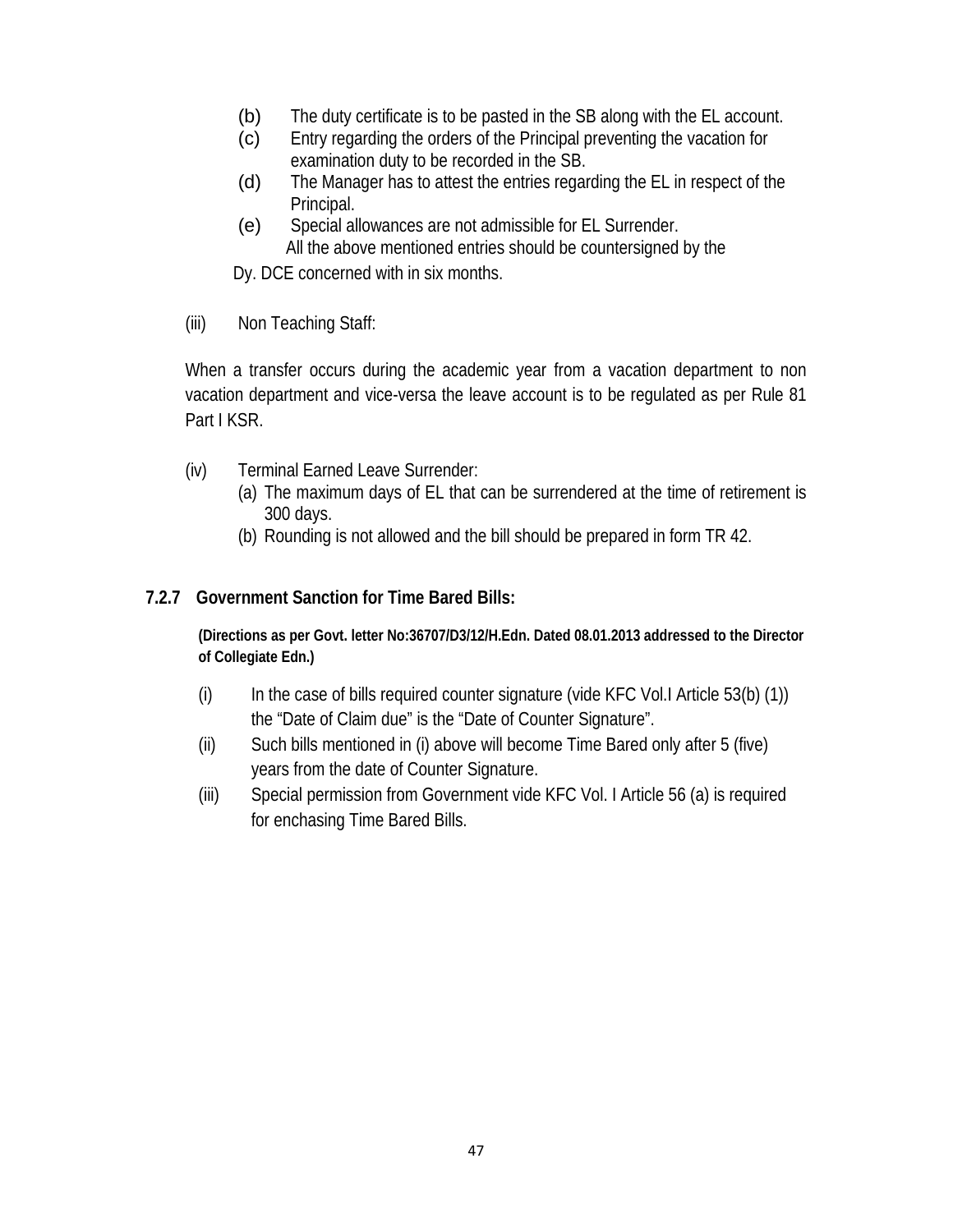## **Submission of Pension Papers (Aided College Staff)**

The pensionery benefit to the aided college staff are given by the Govt. on the basis of the Direct Payment Scheme implemented as per G.O.(Ms) No:185/72/H.Edn. Dated 31.08.0972.

The Part III of the KSR is applicable for the payment of pensionery benefits to the Aided College Staff. There are different types of pensionery benefits such as Service Pension, DCRG, Commutation of Pension, Family Pension etc.. The Pension Rules are subject to change as per Govt. Orders.

The application for Pensionery benefits is to be submitted to the Regional Dy. DCE. The following points are to be born in mind while submitting Pension application.

- 1. The Principal has to direct the employee one year prior to the date of retirement to submit application for Pension.
- 2. One year prior to the date of retirement, the SB, Pension Books and connected documents are to be submitted to the Regional Dy. DCE. In the case of teaching staff, three copies of Pension Books are to be submitted and in respect of Non Teaching Staff two copies. For other details see the check list given in the page no: 1 in the Pension Book.
- 3. The authority to sanction pension to Private Aided College Teachers is the Director of Collegiate Education and to Non Teaching Staff, the Regional Dy. DCE. For the payment of pension, the verification report and the Pension Payment Order to be received from the Accountant General. In order to get the pensionery benefits in time, the Pension papers are to be reached in the AG before six months prior to the date of retirement.
- 4. The Service Verification Certificate will be issued after verifying the service records of the employee since the date of entry in service till the date of verification. The Regional Dy. DCE will issue this certificate. The verification of service is to be done before the date of retirement and certificate of verification recorded in the SB. The Qualifying Service / Non Qualifying Service will be determined on the basis of the certificate.
- 5. The service verification certificate is also to be submitted to DCE along with Pension Book. Office seal is to be affixed in the SVC/LC/NLC. The Manager has to attest the entries in the pension book of the Principal, and the Principal in the case of other Employees. The Deputy Director has to countersign the pages 8, 10, 11, 12,23,27,29.31,33,37,39 and 41 of the pension book if applicable. The LC/NLC is to be issued in respect of the Principal/DDO on the basis of the local/departmental audit conducted from the Office of the Dy. Director. The DDOs acting in lieu of the Principals are not authorized to issue LC/NLC. In such circumstances, the Manager has to issue the same. For getting the pensionery benefits in respect of a retired employee, the LPC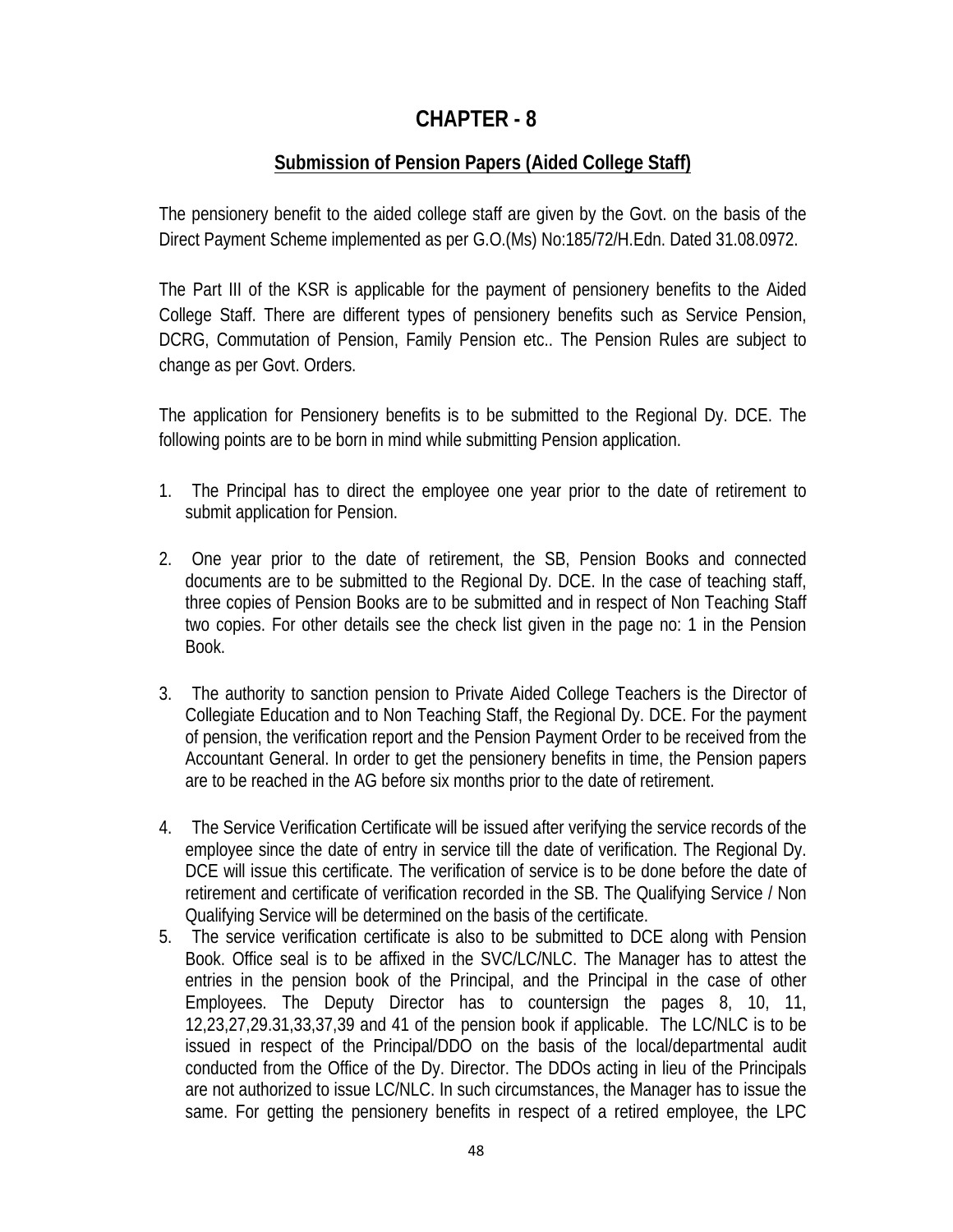countersigned by the Regional Deputy Director is to be submitted to the treasury Officer. As far as the DCRG is concerned, the NLC/LC issued by the pension sanctioning authority is required at the treasury. The No Event Certificate, if applicable, is also to be submitted.

6. In the case of dismissal/removal /compulsory retirement/resignation cases, pensionery benefits including terminal surrender are not applicable.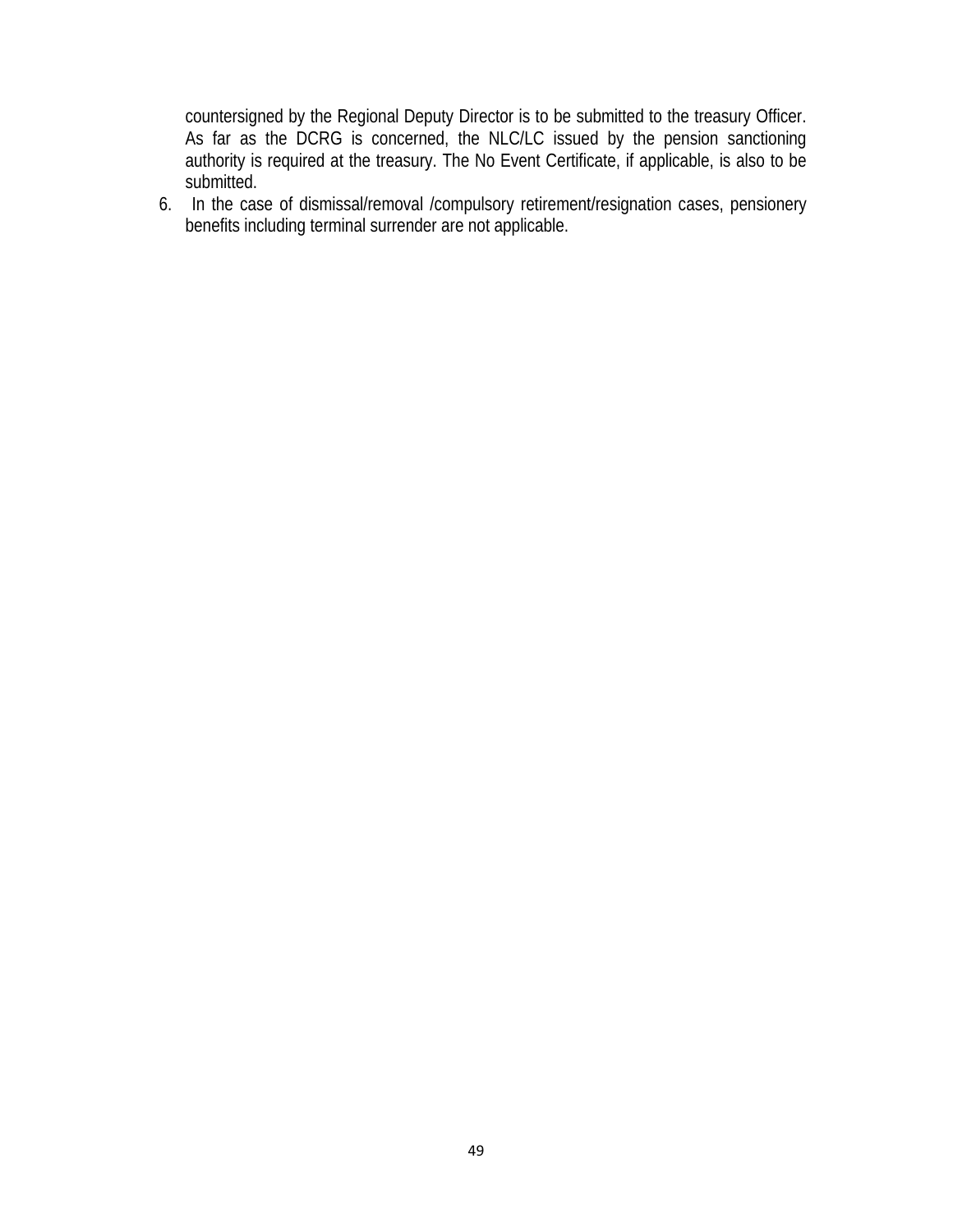## **Auditing in private aided colleges**

 The Regional Deputy Directors are authorized to audit the amount collected and received in private aided colleges related to general revenue of Govt ., Utilization/Non-Utilization details of such amount, its registers/accounts etc. In order to fix the priority in auditing, relevant details such as the month/year of retirement of Principals may be got collected from the Principals. For conducting audit, prior notice is to be given to colleges requesting to keep ready the registers and files, documents etc. required for auditing and also to ensure the presence of staff in the college at the time of conduct of Audit.

On the first day of audit, the cash balance in the college will be verified with reference to the cash book and denomination register. If cash book is not written, or Cash balance does not tally, the same will be recorded in the audit report as serious irregularity.

It is to be checked as to whether any prior audit files (departmental/AG's) are pending disposal. The register to be maintained for this purpose can be subjected to verification.

Then the registers shown in Annexure 1/connected documents/files/vouchers/bills/service books etc. are to be verified and report to be prepared.

On the last day of the audit, a review to be conducted in the presence of the Principal under the leadership of Accounts Officer regarding the audit so far conducted. At that time, the serious matters if any and the other matters revealed in the audit is to be informed to the Principal.

On completion of Audit the audit report is to be sent by Regd. Post to the Principal within two weeks. The Principal is to be instructed to send the first reply within two weeks from the date of receipt of the report with supporting documents. On receipt of the same, after verifying the reply and supporting documents, the objections pointed out in the audit report can be dropped. Provisional liability is to be fixed in case the reply is not satisfactory for dropping the objection. This is to be informed to the Director of Collegiate Education with copy to the pension section in the Office of the Dy.DCE also.

In order to avoid the delay in the issue of LC/NLC to retired officers, the points to be noted are given in the DCE's circular dated 04/02/1999 which is appended for reference.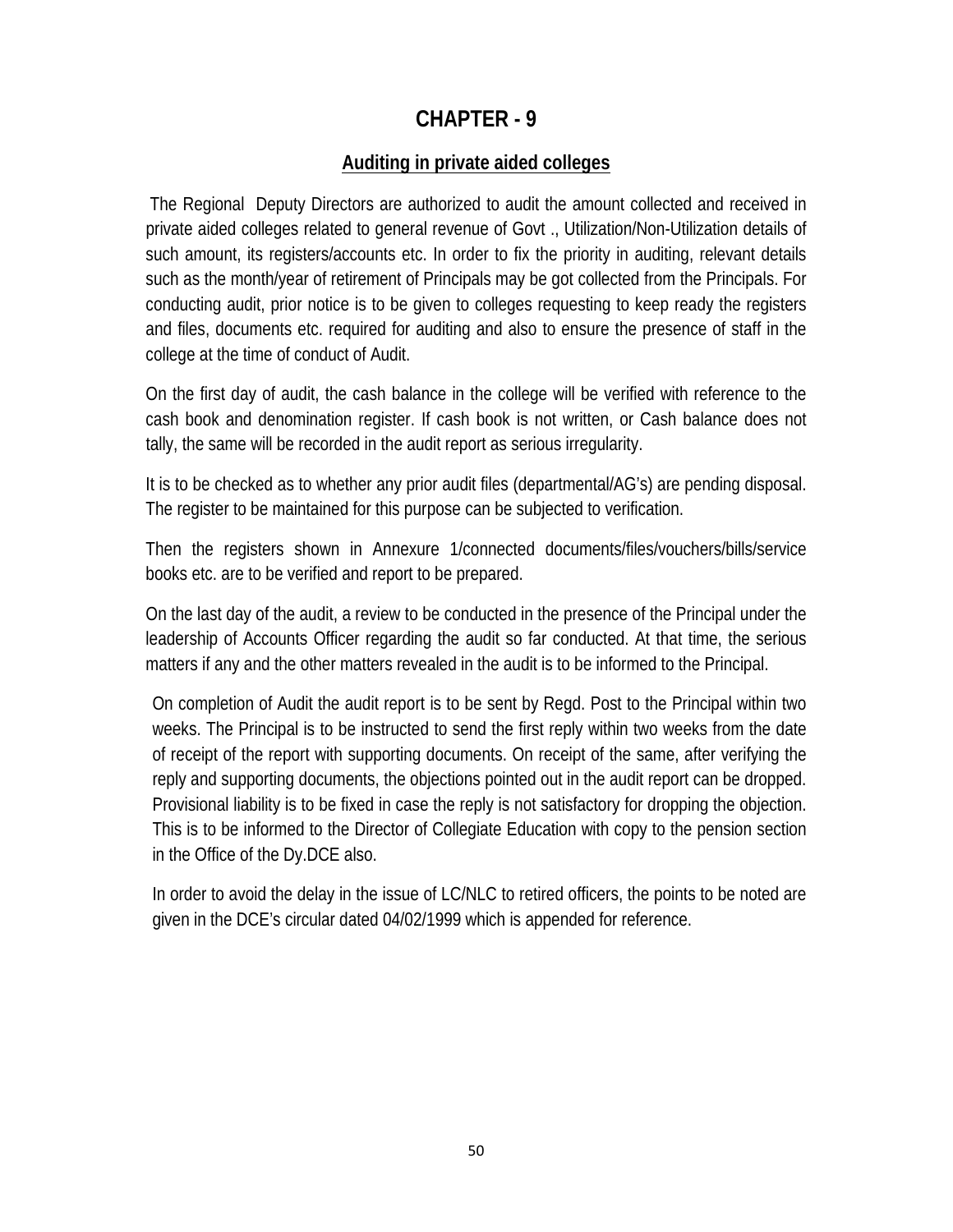#### **PD RULES (For Private Aided Colleges)**

 During each year, the special fee collected from the students is to be remitted in the PD account in the name of the Principal.

 The expenditure from the PD Account for a particular academic year is to be incurred before 31<sup>st</sup> of May that year. But the expenditure under Athletics and Magazine fund are permitted to incur before the 31st May of the next academic year.

 The advertisement charges towards magazine fund collected as per tariff are to be submitted along with the list by the Staff Advisor to the Principal and obtain official receipt for the same.

 The advertisement charges are also to be remitted in the PD account under Magazine Fund. No cash transaction be made with the Office bearers of College Union. The cash dealings are to be made only with the Staff Advisor as per his request. All responsibilities towards such dealing will be with the Staff Advisor.

 Separate stock register is to be maintained for the articles purchased from the PD Account. The amount under each item in the PD Account should not be diverted from one item to another.

 Prior permission is to be obtained from the Director/Regional Deputy Director as the case may be for utilizing the accumulated amount in the PD Account. Details are given in G.O (RT) 1585/08/H.Edn. Dated 25/10/2008 (copy appended). The following GOs/letter in this regard are also appended for reference.

- 1) GO (MS)No.312/83/H.Edn. Dated 30/12/1983
- 2) GO (MS)No.224/90/HEdn. Dated 13/9/1990.
- 3 ) Govt.letter No.10310/D1/2009/H.Edn. Dated 19/3/2009

#### **(For more details see Part III of this Hand Book)**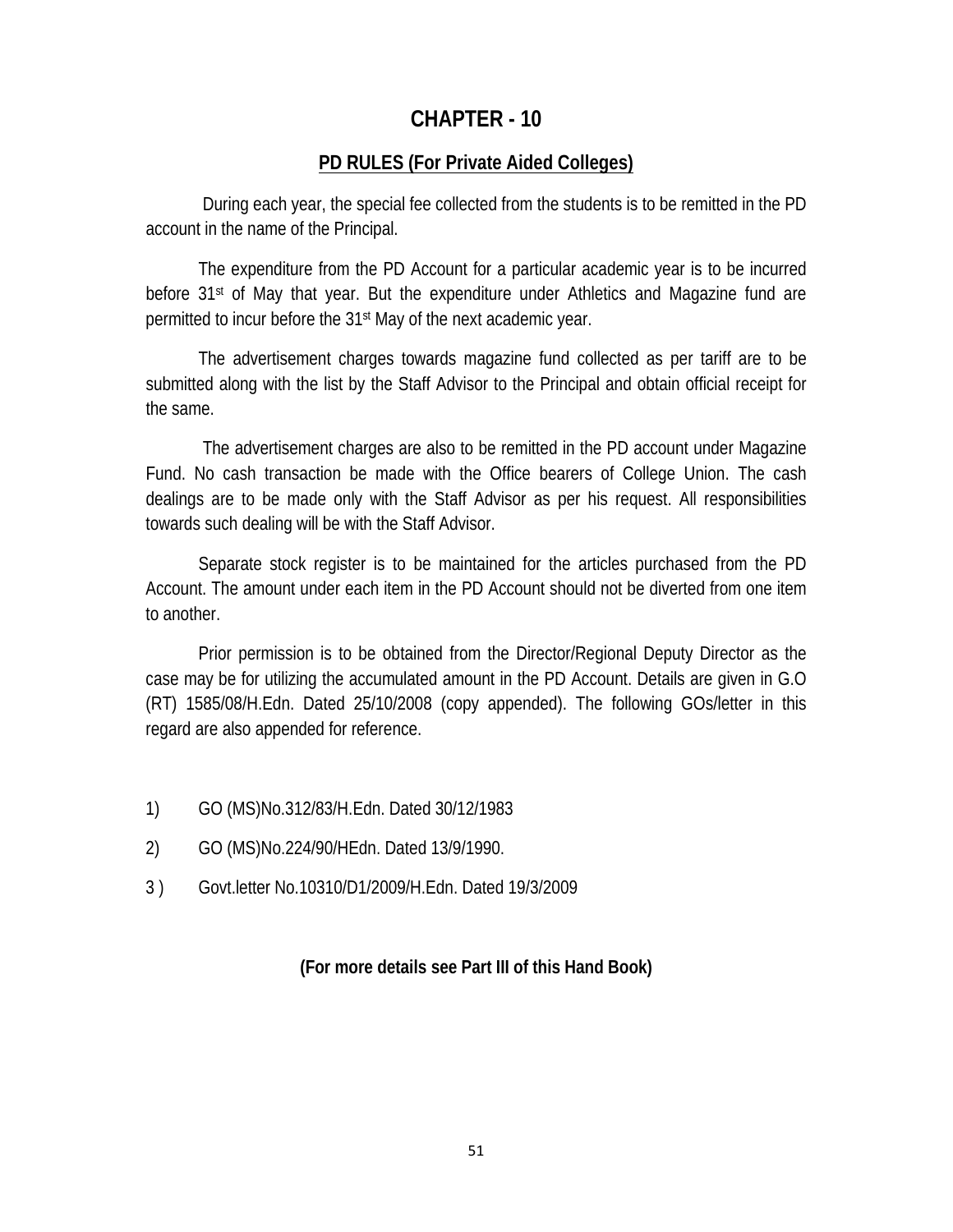# **CHAPTER – 11**

# **VARIOUS SERVICES OF REGIONAL DIRECTORATE**

# **11.1 Grant-in – Aid**

 The Regional Dy. Director is the authority to sanction Grant in Aid to private Aided Colleges. According to the availability of funds under maintenance and contingency grant, the same will be sanctioned as advance up to 50% on receipt of application from the Manager. This should be settled within that financial year before 31<sup>st</sup> of March. For sanctioning the grant as per capita, the actual strength of students in the roll (without taking in to account the marginal increase sanctioned) is to be taken in to account.

| Course |                | Contingency Grant (Rs.) per        | Maintenance grant(Rs.) per        |
|--------|----------------|------------------------------------|-----------------------------------|
|        |                | head                               | head                              |
| Degree |                |                                    |                                   |
|        |                |                                    |                                   |
|        | Arts           | 11.50                              | 6.50                              |
|        | Science        | 12.50                              | 7.50                              |
|        |                |                                    |                                   |
|        |                |                                    |                                   |
| P.G.   |                |                                    |                                   |
|        | Arts           | 15.00                              | 10.00                             |
|        | <b>Science</b> | 19.00                              | 12.50                             |
|        |                | Rs.<br>$25,000$ /-<br>actual<br>or | Rs.<br>$15,000/-$<br>actual<br>or |
|        |                | expense whichever is less          | expense whichever is less         |
|        |                | can be sanctioned.                 | can be sanctioned.                |

# **11.1.1 Method of submitting applications.**

1. Applications for grant in aid for the previous year should be submitted before  $30<sup>th</sup>$  of September. Late applications need not be submitted.

2. Separate applications to be submitted for maintenance and contingency grant.

The fund can be utilized for the following items: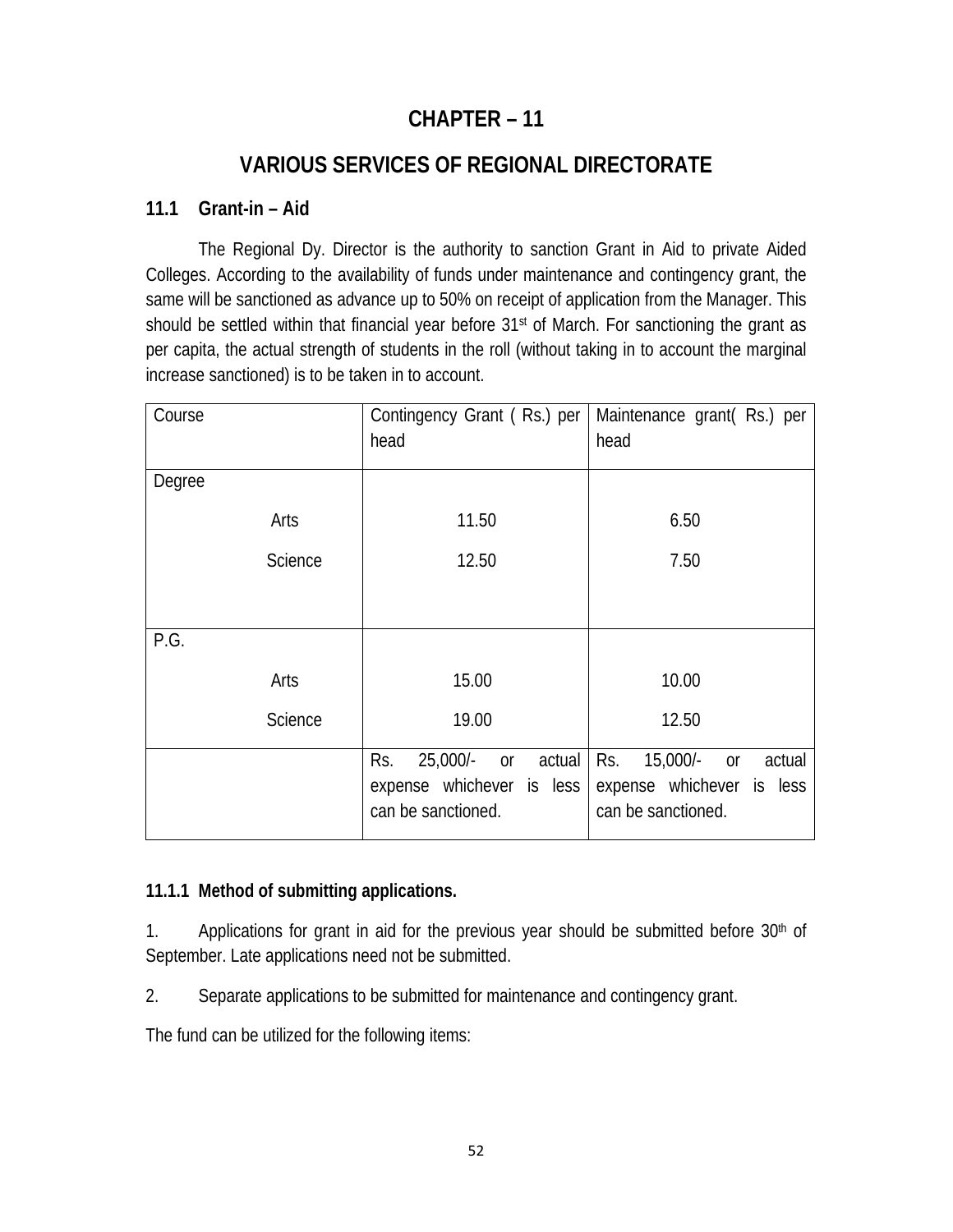### **11.2 Contingency Grant**

- 1. Stationary items for the use of College office and Management Office.
- 2. To meet the printing charges of office forms and registers.
- 3. Postal charges.
- 4. Telephone charges
- 5. Electricity Charges
- 6. Water Charges.
- *7.* First Aid Charges.
- 8. Cost of Chalk and Duster.
- 9. Travelling Expenses.
- 10. Coolie Charges and transportation charges.
- 11. Petty contingent charges for purchasing kerosene, brush, brooms, bucket, washing powder etc.
- 12. Land tax, building tax etc. , except for staff quarters and hostels.
- 13. University Inspection fee.
- 14. Insurance of college building and equipments.

# **11.3 List of various services and documents to be submitted in the Deputy Directorate:**

| SI.No. | <b>List of Services</b>                              | Required documents attached with application                                                     |
|--------|------------------------------------------------------|--------------------------------------------------------------------------------------------------|
| 11.3.1 | Submission of proposal for                           | i)Service Book                                                                                   |
|        | Higher Grade in respect of<br>Teaching<br>Non<br>and | ii) Orders of the Manager                                                                        |
|        | Teaching staff of<br>aided<br>colleges               | iii) Three copies of option from duly filled by the<br>applicant, countersigned by the Principal |
|        |                                                      | iv) Declaration regarding refund of excess claim (3<br>copies)                                   |
|        |                                                      | v) Fixation statement                                                                            |
|        |                                                      | Declaration of non-relinguishment of future<br>vi)                                               |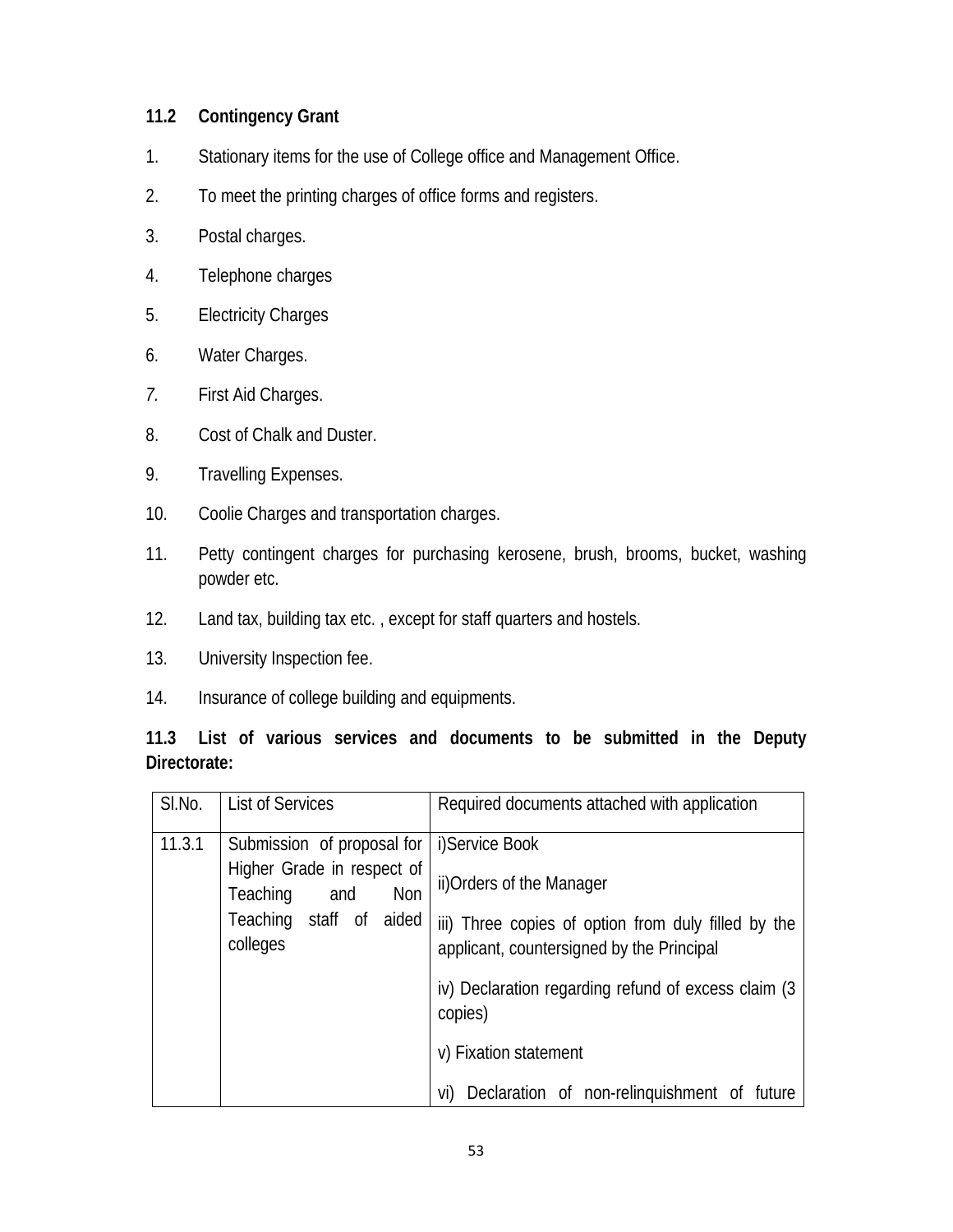|        |                                                                                      | regular promotion.                                                                                                                                        |
|--------|--------------------------------------------------------------------------------------|-----------------------------------------------------------------------------------------------------------------------------------------------------------|
| 11.3.2 | Placement/promotion<br>0f<br>teachers of aided colleges<br>(Concurrence)             | i)Service Book.                                                                                                                                           |
|        |                                                                                      | ii) Order of the University.                                                                                                                              |
|        |                                                                                      | iii) Seniority list of teaching staff of concerned<br>department.                                                                                         |
|        |                                                                                      | iv) Work load of concerned department.                                                                                                                    |
| 11.3.3 | sanctioning<br>Pension<br>Оf<br>Administrative staff of aided<br>colleges            | i)Pension books (2 Nos.)                                                                                                                                  |
|        |                                                                                      | ii) 2 additional copies of pages 27,29 and 31 of<br>pension book.                                                                                         |
|        |                                                                                      | iii) Service Book.                                                                                                                                        |
|        |                                                                                      | iv)The service verification certificate issued from<br>the Dy.DCE's concerned in the case of incumbents<br>who served under the other regional Dy. DCE's. |
|        |                                                                                      | v)2 additional copies of Annexure IV (for self<br>enquiry report)                                                                                         |
|        |                                                                                      | vi) Death Certificates (2 copies)                                                                                                                         |
|        |                                                                                      | vii) Legal heirship certificate                                                                                                                           |
|        |                                                                                      | viii) Non remarriage certificate.                                                                                                                         |
|        |                                                                                      | (items v to viii are applicable to death case only)                                                                                                       |
| 11.3.4 | Pension<br>revision<br>of<br>Administrative staff (Aided)                            | i)Form No.2                                                                                                                                               |
|        |                                                                                      | ii) Copies of sanction order of pensionery benefits                                                                                                       |
|        |                                                                                      | iii) LPC                                                                                                                                                  |
|        |                                                                                      | iv) Service Book                                                                                                                                          |
| 11.3.5 | Closure<br>PF<br>applications<br>(forwarding to Director of<br>Collegiate Education) | i) Form No. E (Application form)                                                                                                                          |
|        |                                                                                      | ii) Verification of account certificate from the<br>Principal of the college.                                                                             |
|        |                                                                                      | iii) Declaration regarding the refund of excess<br>payment received any.                                                                                  |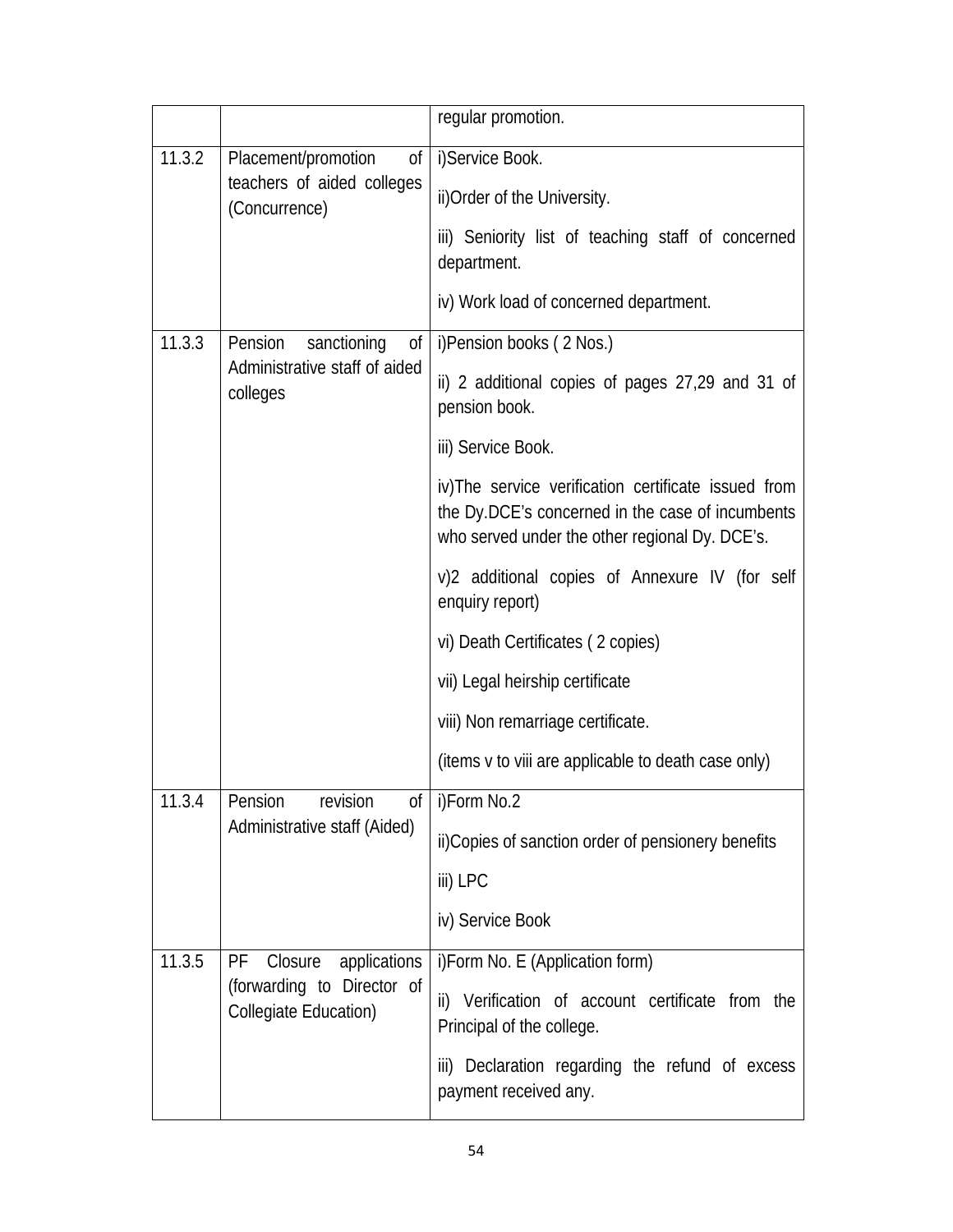|        |                                                                  | iv) Certificate regarding correctness of Account No.                                                                                                         |
|--------|------------------------------------------------------------------|--------------------------------------------------------------------------------------------------------------------------------------------------------------|
|        |                                                                  | v) Certificate regarding the account prior to<br>31/03/1976.                                                                                                 |
|        |                                                                  | vi) Certificate regarding the details of loan taken<br>(Temporary/NRA) for the last one year.                                                                |
|        |                                                                  | vii) Declaration regarding loan details.                                                                                                                     |
|        |                                                                  | viii) Declaration / undertaking regarding the refund<br>of excess payment if any received with signature of<br>2 witnesses.                                  |
|        |                                                                  | ix) Declaration from the Principal regarding the total<br>amount.                                                                                            |
|        |                                                                  | x) ABCD statement.                                                                                                                                           |
|        |                                                                  | xi) In the case of employees worked under various<br>colleges credit/debit statements from the Principals<br>concerned colleges countersigned by the Dy.DCE. |
| 11.3.6 | NLC to the principal of<br>aided colleges (forwarding<br>to DCE) | i)NLC to be issued after clearance of audit<br>objection if any.(indemnity bond in stamp paper<br>worth Rs.100/- in case of pending audit.)                  |
| 11.3.7 | reimbursement<br>Medical                                         | i) Application for claiming reimbursement.                                                                                                                   |
|        | upto Rs.5000/-                                                   | ii) Copy of OP tickets (2 copies)                                                                                                                            |
|        |                                                                  | iii) Essentiality Certificate (2 copies)                                                                                                                     |
|        |                                                                  | iv) Declaration regarding one system of treatment.                                                                                                           |
|        |                                                                  | v) Cash bills in duplicate.                                                                                                                                  |
| 11.3.8 | PF Temporary Advance                                             | i)Form B - Application                                                                                                                                       |
|        |                                                                  | ii) ABCD statements                                                                                                                                          |
|        |                                                                  | iii) Last credit slip.                                                                                                                                       |
|        |                                                                  | iv) Proceedings of the previous loans.                                                                                                                       |
|        |                                                                  | v) Account Number correctness certificate.                                                                                                                   |
|        |                                                                  | vi)PF schedule copy of DA arrears credited above                                                                                                             |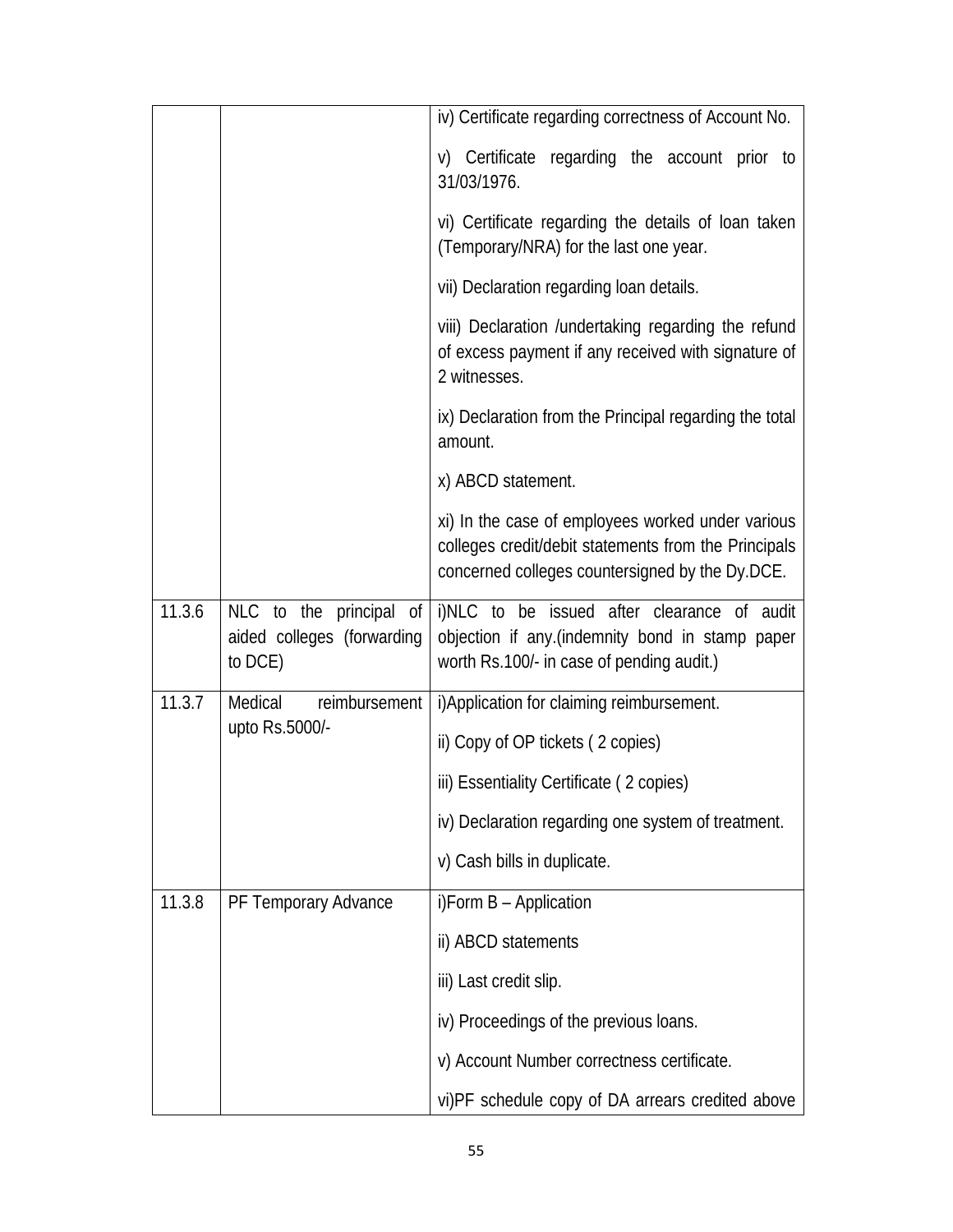|         |                                                         | Rs.10,000/-                                                                                                                  |
|---------|---------------------------------------------------------|------------------------------------------------------------------------------------------------------------------------------|
| 11.3.9  | Closure<br><b>SLI</b><br>(to<br>be                      | i) Application form 3                                                                                                        |
|         | forwarded<br><b>District</b><br>to<br>Insurance Office) | ii) Original Policy Certificate                                                                                              |
|         |                                                         | iii) Pass book (details of deductions till the maturity<br>of the claim duly authenticated by institution/head<br>of office. |
|         |                                                         | iv) An undertaking in stamp paper worth Rs.100/- in<br>case of the pass book is lost)                                        |
|         |                                                         | (in the case of death, death certificate, legal<br>heirness certificate, copy of bank book (for minors)                      |
| 11.3.10 | <b>FBS Closure</b>                                      | i) Application for closure                                                                                                   |
|         |                                                         | ii) Reconciliation from the treasury.                                                                                        |
|         |                                                         | iii) Original option and nomination.                                                                                         |
|         |                                                         | iv) Service Certificate                                                                                                      |
|         |                                                         | v) Annexure 3 & 4 for the incumbents worked in<br>more than one institution.                                                 |
|         |                                                         | vi) Deduction statement.                                                                                                     |
| 11.3.11 | <b>GIS</b><br>Closure<br>of<br>(to be                   | i) Application Form                                                                                                          |
|         | forwarded<br><b>District</b><br>to<br>Insurance Office) | ii) Pass book with up to dated entries                                                                                       |
|         |                                                         | (in death case legal heirship certificate, death<br>certificate, bank account pass book (for minor)<br>should also produce)  |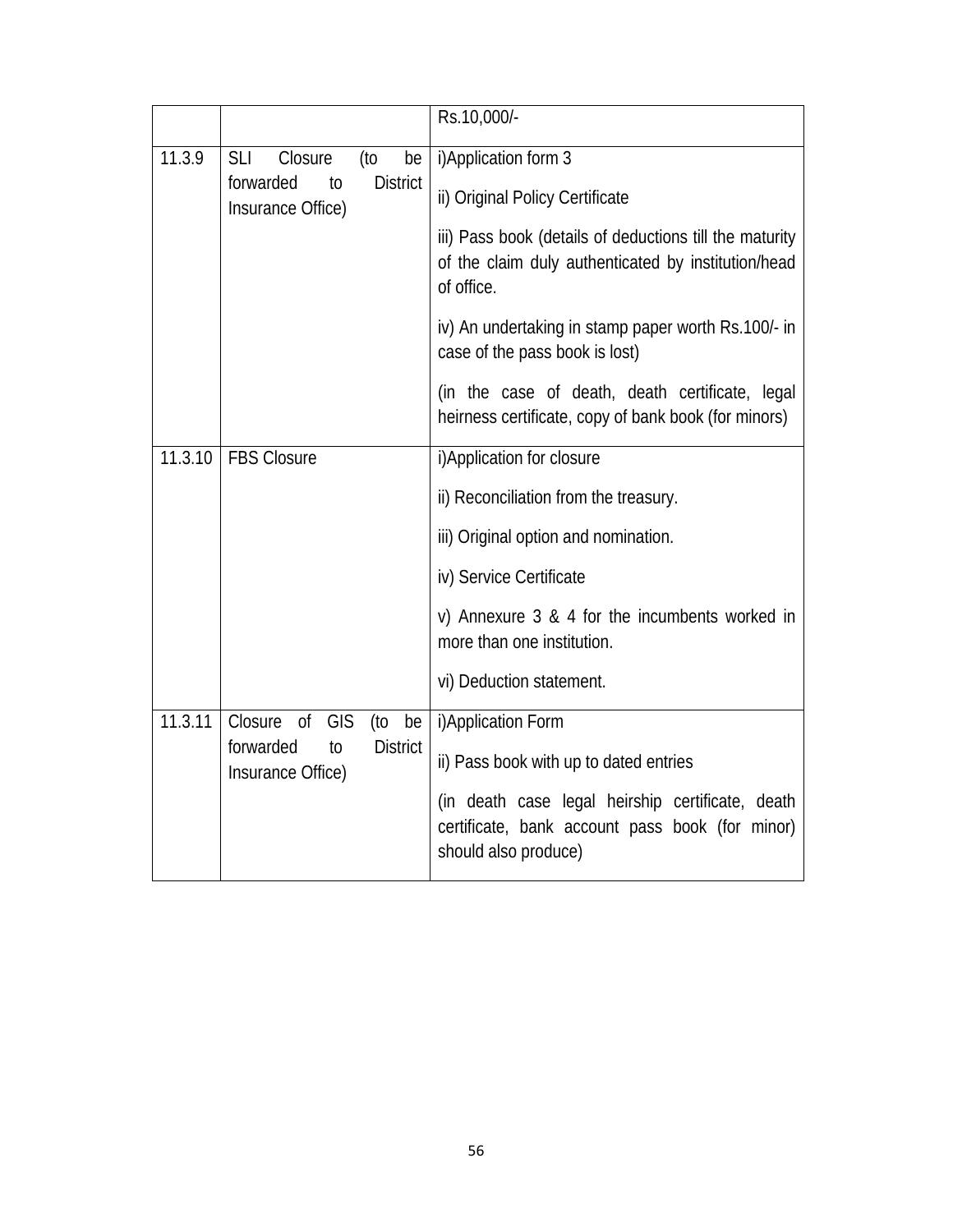**Part III** 

**Government Colleges**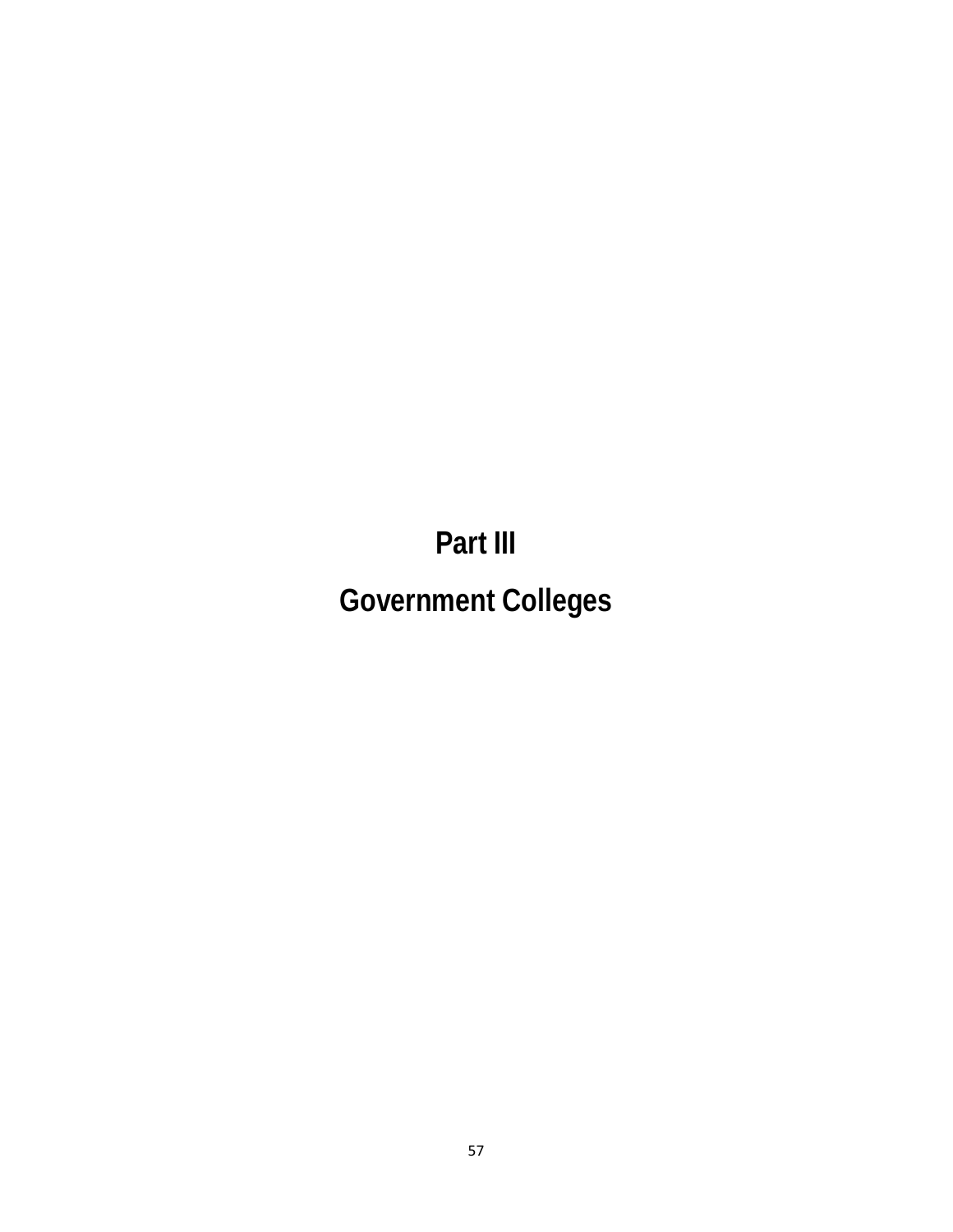# **CHAPTER- 12**

# **Functions, Duties & Responsibilities of Officers**

## **12.1. Functions & Powers of Principal**

## (G.O.(P) No.357/PD dated 28/10/1967)

In every college, the Principal shall be the head of the College and shall be responsible for the internal management and administration of the college. In the absence of the Principal, the Vice-Principal or in his absence the senior most Associate Professor or in his absence the senior most Assistant Professor of the College shall be in charge of the duties of the Principal. No person shall be appointed as Principal who does not possess the qualifications and experience prescribed by the UGC Regulations.

The Heads of all Government Institutions under the control of the Directorate of Collegiate Education will seek prior permission from the competent authority before entering on leave and make alternate charge arrangements. The requests should reach the Directorate of Collegiate Education sufficiently in advance along with suggestion for giving full additional charges to the senior most willing officer in the institution (letter No.Estt.B/34287/97/Coll.Edn. dated 26-07- 1997 of the Director of Collegiate Education).

The Principals of all Government Colleges are instructed to follow the above instructions strictly and furnish a certificate to that effect along with the proposals for giving charges. If the senior most Associate Professor is not willing, written statement to that effect should be obtained and forwarded.

## **12.1.1 Administrative Functions (Powers):-**

Supervision over Teaching staff and Non teaching staff and maintenance of discipline in the institution.

## **12.1.1.1 Appointments:-**

- (1) Provisional appointments through Employment exchange/Guest/FIP and Daily wages appointment in contingencies.
- (2) Internal transfer of Attenders from one department of study to another.

## **12.1.1.2 Leave:-**

(1) Sanction all kinds of leave except study leave, LWA- up-to 4 months and Special disability leaves to Teaching staff and Non Teaching staff with permission to leave station.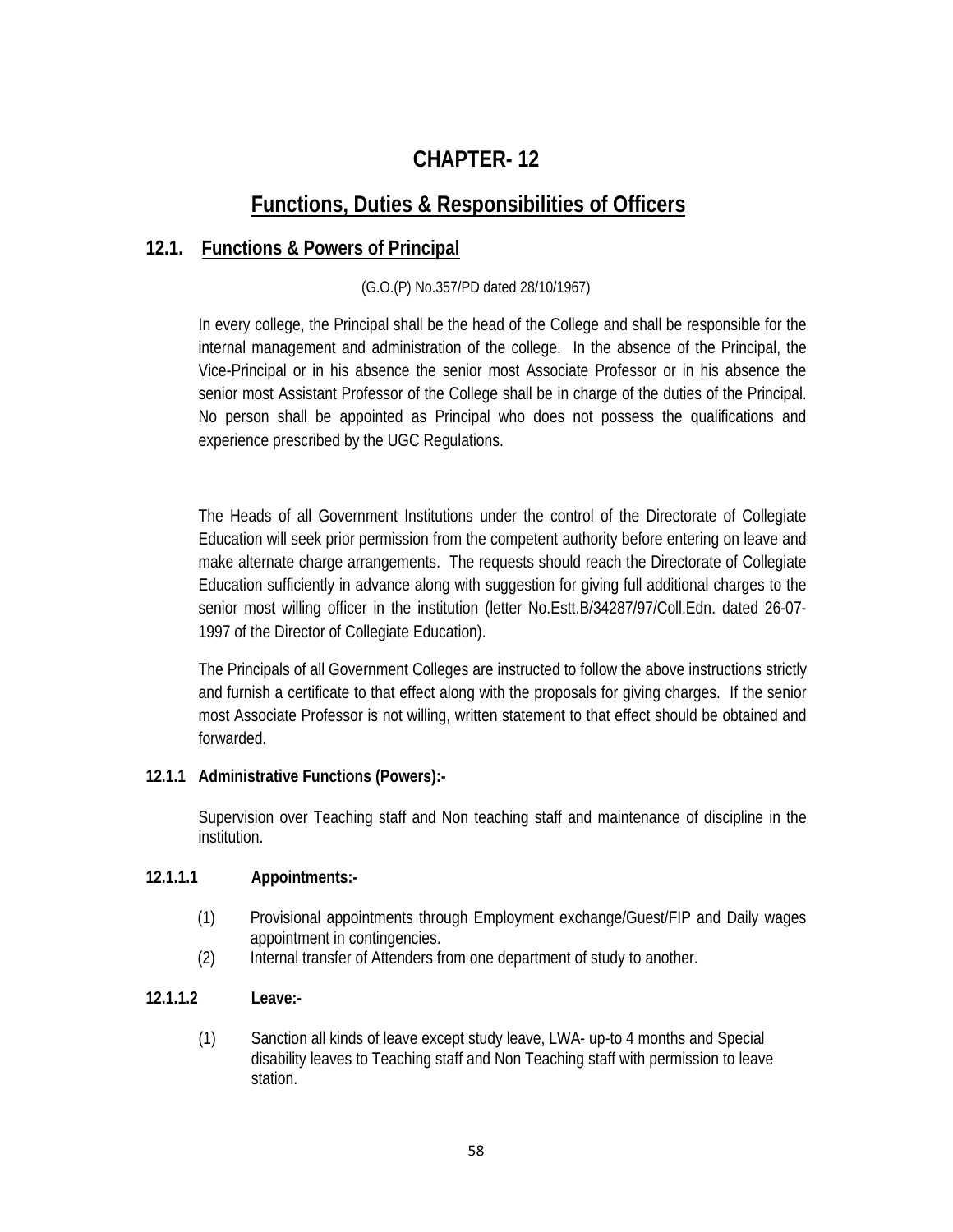- (2) Sanction Maternity and Paternity leave to Gazetted Officers and Non Gazetted Officers.
- (3) Sanction Casual Leave to Teaching Staff and Non Teaching Staff.
- (4) Sanction of Special Casual Leave to Teaching Staff and Non teaching staff

## **12.1.1.3 Increment:-**

- (1) Sanction increments to the Non Gazetted Officers.
- (2) Sanction payment of belated increments to Non Gazetted Officers

## **12.1.1.4 Permission to Leave Nation and State:-**

To sanction permission to Teaching Staff and Non Teaching staff to leave state or Nation up to a maximum period of 4 months.( Cir.No:10553/Adv.C2/2001/P&ARD Dated 29.04.2002, G.O.(P)No:233/08/Fin. Dated 03.06.2008, G.O.(P)No:418/08/Fin. Dated 16.09.2008)

## **12.1.1.5 Entries in Service Book:-**

Making necessary entries in the Service Book of Non- Gazetted Officers.

## **12.1.1.6 Preparation of Annual Reports:-**

- (1) To Director of Collegiate Education and (2) University.
- **12.1.1.7 Reconstitution of Committees:-**

CDC, Purchase Committee, Anti-ragging etc.

**12.1.1.8 Internal Transfer of Furniture and Equipments:**-

From one Department to another.

**12.1.1.9 Internal Transfer of and Non Vacation staff:**-

Internal transfer of Attenders from Library to Lab. and vice-versa.

- **12.1.2 Financial Functions (Powers):-**
- **12.1.2.1. Investigation of Arrear claims:-**

Up to 5 years (Pay & Allowances) of old except the time barred claims.

**12.1.2.2. Temporary Advance from GPF :-**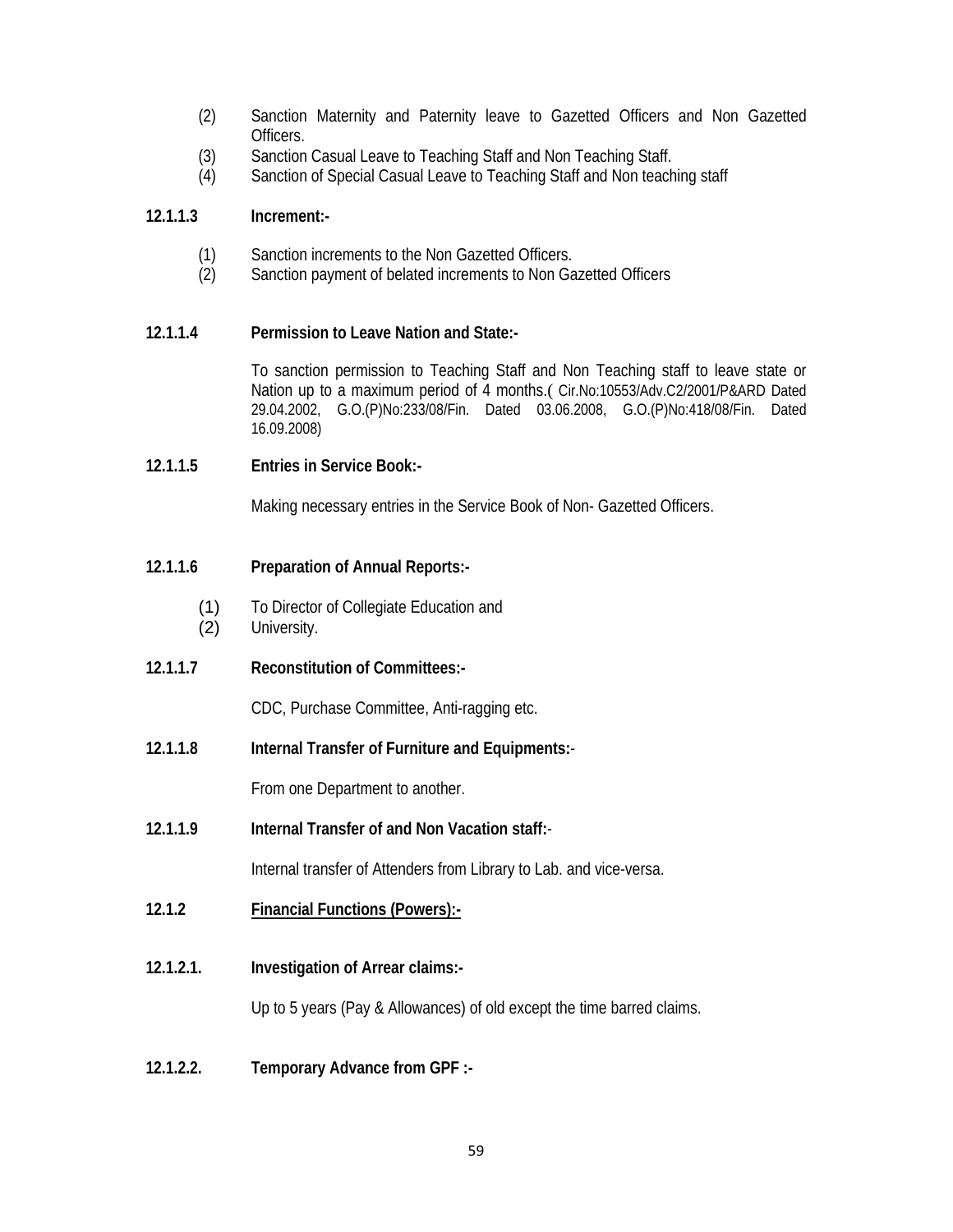Sanction T.A. from GPF to Teaching Staff and Non Teaching Staff, up to a financial limit of Rs.2,25,000/- (Rs.300000/- for Spl. Gr. Principals)

## **12.1.2.3. Purchase:-**

 To effect all purchases, construction and maintenance up to a financial limit of Rs.15, 00,000/-. Issue Administrative and Purchase sanction up to same financial limit and execute the purchase and minor works by observing conditions stipulated in Store Purchase Rules (Music Colleges Principals exempted from this powers)

## **12.1.2.4. Local Purchase :-**

To purchase stationery through local purchase up to a maximum limit of Rs.14999/- at a time.

#### **12.1.2.5. Renting Building , Auditorium and Premises:**

To sanction on merit in individual cases, renting of College Building and Auditorium subject to the conditions laid down in GO(Rt)No:721/90/H.Edn. Dated 17.04.1990, GO (MS)No:168/90/H.Edn. Dated 28.06.1990, GO (MS)No:185/89/H.Edn. Dated 27.09.1989 & GO (MS)No:262/86/H.Edn. Dated 09.10.1986.

#### **12.1.2.6. Printing:-**

To sanction printing of following items and correspondence direct with the Superintendent of Govt. Press in this connection.

- $\triangleright$  Notices
- $\triangleright$  Authorized Forms
- College Calendar
- $\triangleright$  Other forms and Registers
- $\triangleright$  Printing College Magazine and Question papers locally.

#### **12.1.2.7. Write off and disposal of unserviceable articles and stores:-**

- (1) To sanction the write off of the value of unserviceable articles/ books subject to the annual limit of Rs.20,000/- when the book value of the item does not exceeds Rs.200/ in each case (G.O.(MS) 133/84/H.Edn. dated 14/06/1984)
- (2) To sanction the disposal by auction of unserviceable items up to a maximum limit book value of Rs.500/- in each case, subject to an annual limit of Rs.5000/- (G.O.(MS) 133/84/H.Edn. dated 14/6/1984)
- **12.1.2.8. Lease :** -

 To sanction the annual lease of usufructs in the premises of the institution under his control.

#### **12.1.2.9. Refund:-**

To sanction the refund of fees or fines realized from students contrary to rules.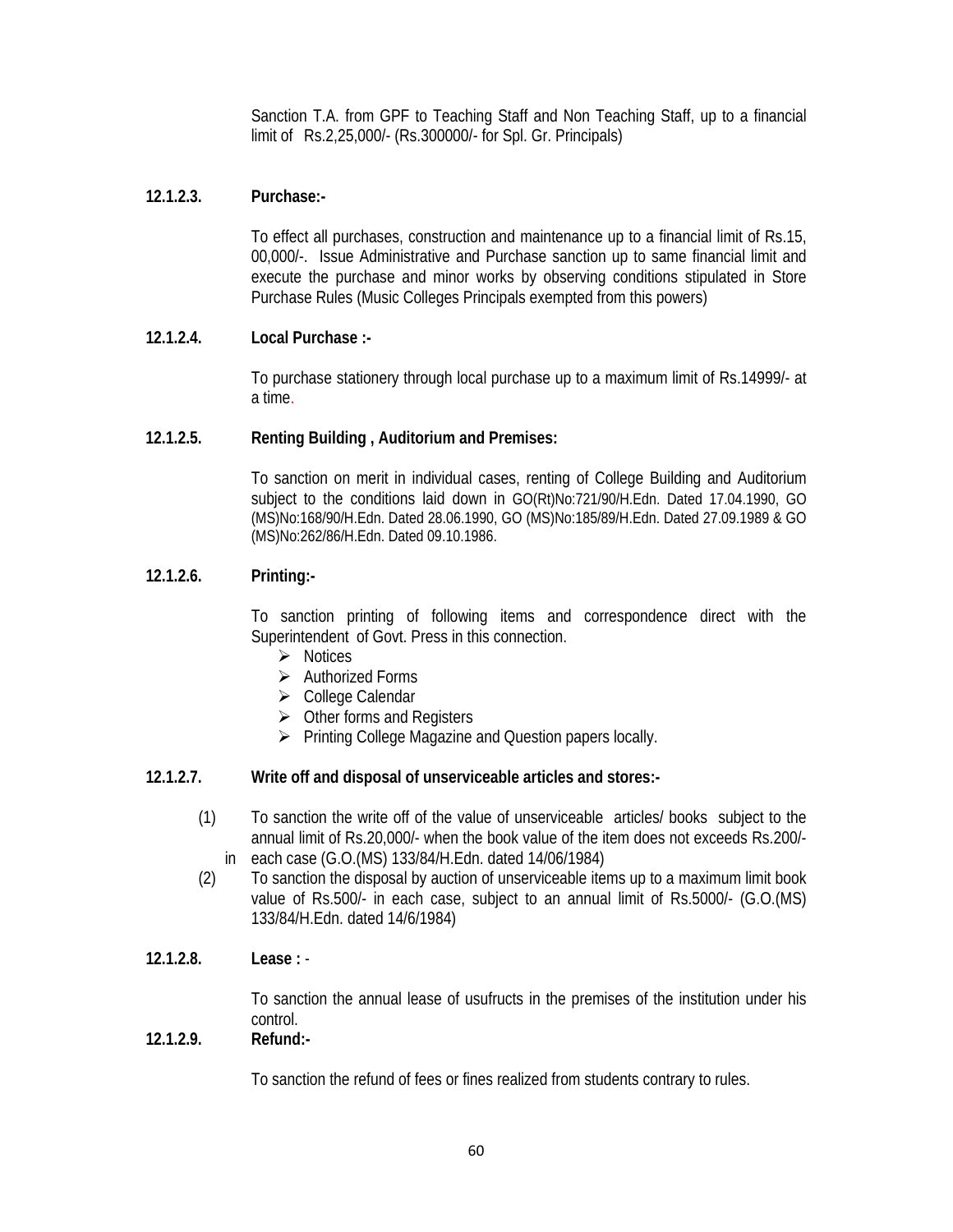#### **12.1.2.10. Non-recurring Contingent charges:-**

To sanction Non-recurring contingent charges provided there is budget provisions.

#### **12.1.2.11. Periodic Review of stocks:-**

 To conduct Annual review of stocks and other assets of the institution as on 31st March every year.

#### **12.1.2.12. Medical Reimbursement:-**

 To sanction medical reimbursement to Gazetted Officers and Non Gazetted Officers subject to the rules and a maximum limits of Rs.10000/-.

#### **12.1.2.13. Distribution of Budget allotments:-**

To distributes Budget allotments to various departments of the college.

#### **12.1.2.14. Utilisation of Special PD Funds:-**

 To sanction expenditure and purchase from PD account of the Principal, observing conditions stipulated in P.D. Rules and Store Purchase Rules.

#### **12.1.2.15. Extension of time to Suppliers:-**

To sanction extension of time up to 1 month for the supply of material for which order has been placed.

#### **12.1.2.16. Recovery of Costs:-**

To order the recovery of cost of lost or damaged books and equipments from students and staff.

(1) Penal cost of Library Books as per Govt. Letter no: 1028/A3/93/HEdn. Dated 28.05.1993.

| 10 Times of Face Value | For Books Published Before 01.01.1946             |
|------------------------|---------------------------------------------------|
| 6 Times of Face Value  | For Books Published Between 01.01.1946-01.01.1970 |
| 3 Times of Face Value  | For Books Published After 01.01.1970              |

(2) Penal Cost of Laboratory Equipments as Common Fine.

## **12.1.2.17. DDO**

Drawing and Disbursement of Salary to Non Gazetted Officers.

**12.1.2.18. Custodian of one set of cash chest keys.**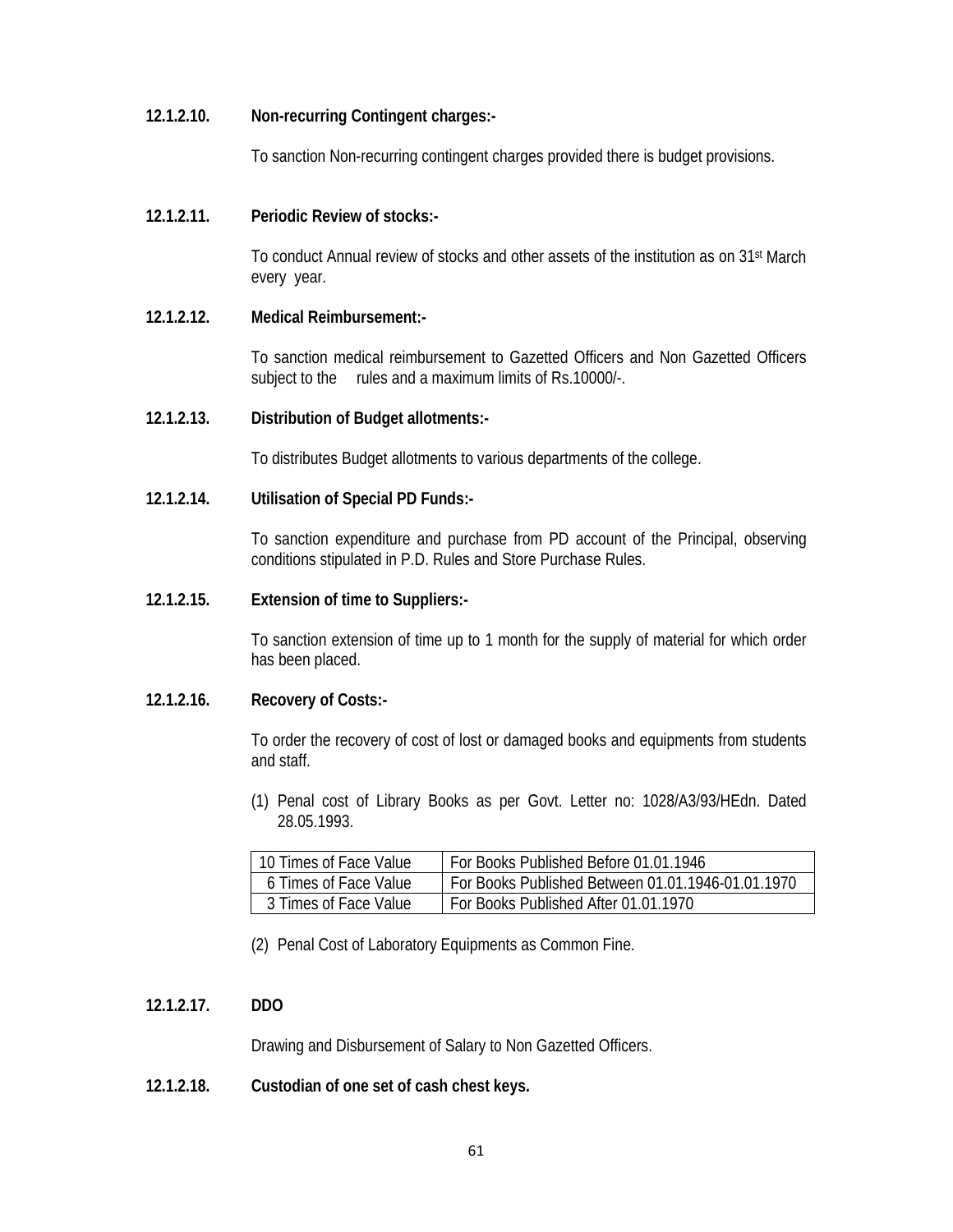Principal of the college is the custodian of one set Keys of one lock of the Cash chest and keys of other lock should be under the custody of the Head Accountant so as to enable them to open the cash chest jointly only. In other words either the Principal or the H.A. should not be able to open the Cash chest alone...

#### **12.1.2.19. Preparation of DCB:**

 Month-wise preparation of DCB (Demand, Collection, Balance) statement of fees from students and sending to the Director of Collegiate Education.

#### **12.1.2.20. Reconciliation of Expenditure:**-

Monthly reconciliation of all Plan and Non Plan expenditure with Treasury figures.

#### **12.1.2.21. Preparation of Budget Proposal:**-

Annual Budget proposal preparation for the next financial year and sending to Director of Collegiate Education.

## **12.1.2.22. Preparation of Plan Proposal:-**

 Annual Plan Proposal preparation for the coming year is to be submitted to DCE by September every year.

#### **12.1.2.23. Preparation of UGC Plan Proposal:**-

Preparation of UGC Plan Proposal for a plan period.

## **12.1.3. Academic Functions (Powers):-**

## **12.1.3.1. Supervision over students and maintenance of discipline in the college.**

## **12.1.3.2. Endowed Scholarships, prizes and medal:-**

To sanction endowed scholarships, prizes and medals to students.

## **12.1.3.3. Stoppage of Scholarship:-**

To stop the further payments of any scholarship to a student if his/her conduct, progress or attendance is unsatisfactory and order continued payment of the same when he/she attain the satisfactory level.

## **12.1.3.4. Temporary closing of the College:-**

 To permit the temporary closing of the college on specific reasons. When it exceeds 5 days at a time the matter should be reported to the Director of Collegiate Education for approval.

#### **12.1.3.5. Make up the deficiency of total number of academic working days:-**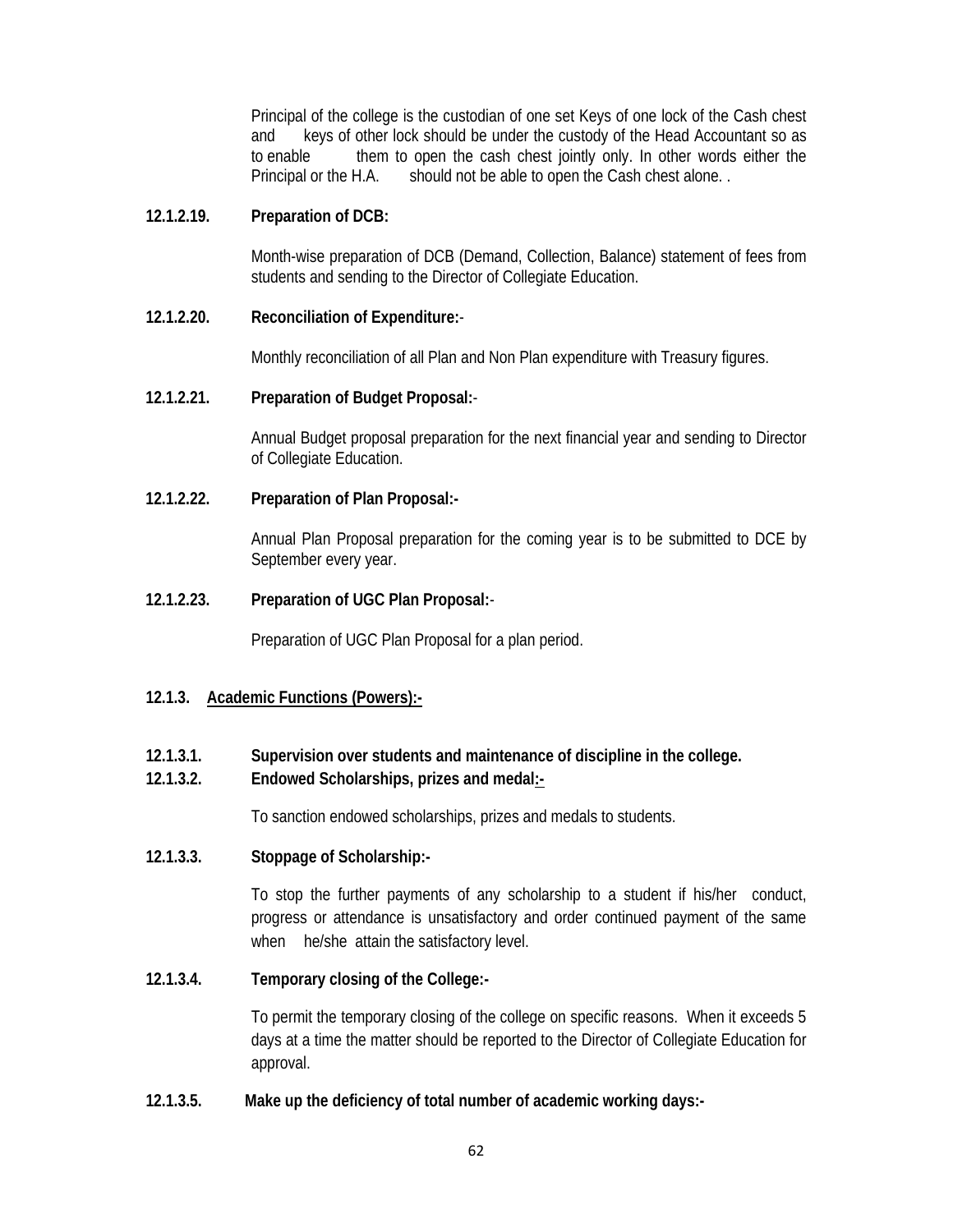Declaring Saturdays as working days to make up the deficiency of number of academic working days.

## **12.1.3.6. Promotion and detention of students:-**

To make final decisions on class promotions and detentions of students keeping in view of the rules stipulated by the Govt. and University time to time.

## **12.1.3.7. To declare holiday-**

 To declare holiday for the institution due to contingencies and compensate the same afterwards.

## **12.1.3.8. Issue of TC and Conduct Certificate:-**

To the outgoing students.

## **12.2. Vice Principal**

(G.O.(MS) No.190/2005/H.Edn. dated 29/12/2005., Circular No.B1/6110/2009/Coll.Edn. Dated 25/02/2006 & B1/14139/2996/Coll.Edn. Dated 5/4/2006 order of DCE)

- (1) Provide help and support to the Principal in the academic matters entrusted by the Principal.
- (2) The Vice-Principal has no right to take decisions against the policies of the Principal in his absence.
- (3) Vice Principal is eligible to get 2 hours reduction in existing workload.
- (4) He has to perform his duties as Vice-Principal without detrimental to the regular teaching duties.

## **12.3. Delegation of Administrative and financial powers to the Administrative Assistants of Government Arts and Science Colleges.**

(As per G.O.(MS) No.248/89/H.Edn. dated, Trivandrum, 6th December 1989)

- (1) To open Service Book of the Non-gazetted Employees in the college and to attest entries therein.
- (2) To sanction all kinds of leave including surrender of Earned Leave except study leave, special disability leave and leave without allowances exceeding 4 months to all Non-Teaching staff in the college.
- (3) To sanction local purchase of stationery in urgent and unforeseen cases up to a limit of Rs.300/- in each case subject to an annual limit of Rs.3,000/- observing Stores Purchase Rules, subject to budget provision.
- (4) To sanction auction sale of usufructs of trees and lease the premises of the college for cultivations. To sanction auction sale of living trees when they endanger life or property and of all dead or fallen trees in the premises of the colleges.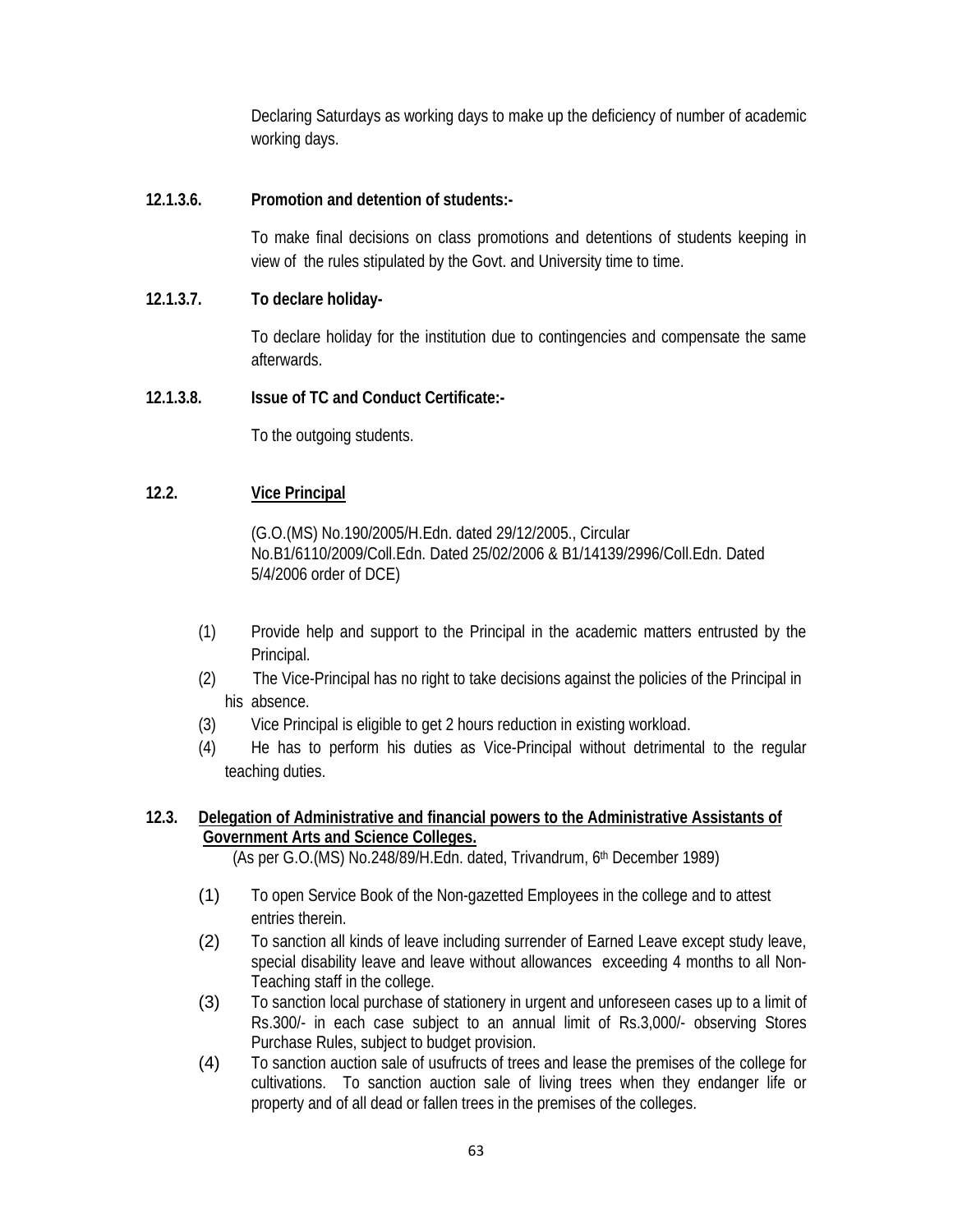- (5) To authorize increment of all NGOs in his college, except teaching staff.
- (6) To sanction higher and senior grades to NGOs of the college, except teaching staff, subject to rules or orders issued by Government from time to time.
- (7) To initiate disciplinary action and impose minor penalties specified in Rule 11(1) of CC & A Rules on UD Clerk, Head Clerk/Head Accountant and Junior Superintendent working under him.
- (8) To draw and disburse Establishment Pay bills, TA bills, PF bills, contingent bill etc. relating to the Non-teaching NGOs of the college.
- (9) To sanction reimbursement of medical expenses to the Non-Gazetted Staff in his College subject to Medical Attendants Rules.
- (10) To sanction Cycle Advance to eligible employees in the college subject to rules and budget allotment.
- (11) To sanction temporary withdrawal from GPF in respect of members of his college staff upto Rs.225000/- subject to GPF Rules. (As per Order No: J4/42/2012-2013/Coll.Edn. Dated 21.02.2012.)
- (12) To sanction Non-Refundable Advance from GPF up to Rs.5000/- subject to the conditions and limitations in the GPF Rules (No relaxation of any provision in the GPF Rules will be empowered under any circumstances)( As per Order No: J4/42/2012- 2013/Coll.Edn. Dated 21.02.2012 this delegation deleted)
- (13) To incur non-recurring contingent expenditure up to Rs.300/- in each case subject to budget provision, observance of rules.
- (14) To sanction repairs of furniture according to rules up to Rs.15, 000/- at a time subject to budget provision, observing rules and procedure in the matter.
- (15) To sanction printing of forms, circular, pamphlets etc., locally up to Rs.500/- at a time in urgent and unforeseen cases subject to schedule of rates prescribed by the Superintendent of Government Presses, Trivandrum if he is unable to meet the printing requirement within one month (Printing of new forms and Registers should have the approval of the Government)
- (16) To execute agreement with the lessee in connection with the auction sale of usufructs of trees and lease of his office premises for cultivation etc.
- (17) To sanction destruction and preservation of records in the office subject to rules.
- (18) To organize and control the working of various sections in the college.
- (19) To approve the draft communications to the public on behalf of the Principal
- (20) Collection of tuition fees and other special fees from the students and remittance in the treasury.
- (21) Drawal and disbursement of scholarships to the students.

## **(Since, financial Powers are being revised periodically, please see such Orders)**

## **12.4. Duties and Responsibilities of Senior Superintendents.**

(G.O.(MS) No.569/68/H.Edn. dated 17.1.21972)

- (1) Granting of Casual Leave to Non Gazetted Officers.
- (2) Signing of fair copies of communications on behalf of the Principal of his approval, if these are to be sent to the subordinates.
- (3) Overall supervision of the subordinate staff both ministerial and Last Grade Servants.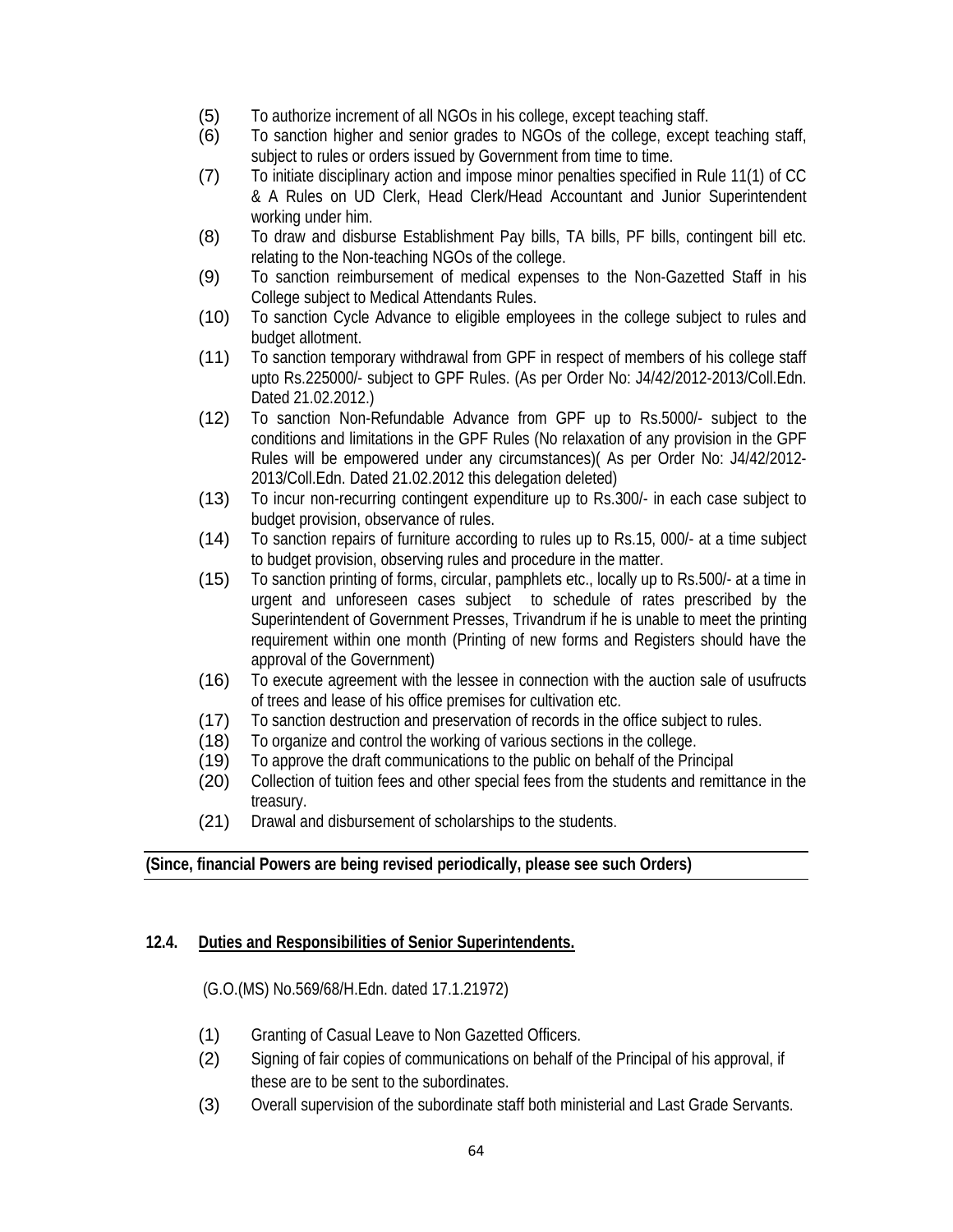## **12.5. Duties of Junior Superintendents.**

Overall supervision of the subordinate staff both ministerial and Last Grade Servants.

## **12.6. Duties and Responsibilities of Head Accountant**

- (1) Responsible for all type of disbursement of cash, cheque and DD.
- (2) Custodian of one set of Cash Chest Key.
- (3) Maintenance and custody of all registers, Advance Register, Audit Register, Chalans, Bill Book and Cash Book etc.. in connection with all financial transactions.
- (4). Maintenance and custody of General P.D. Account Registers.
- (5) Supervision and control of all section clerks under accounts section.(If there is no Superintendent in Account Section)
- (6) Supervise the day to day affairs of the office in the absence of the Superintendent.
- (7) Timely disposal of audit objection of the A.G. and the DCE.
- (8) Cash book preparation and monthly certificate.
- (9) Cash Chest key with the Treasury should be exchanged during December of every year.

## **12.7. GENERAL DUTIES AND REPOSNSIBILITIES OF HEAD MINISTEIRIEL SUPERVISOSRY OFFICER OF THE COLLEGE OFFICE (H.A./J.S./S.S./A.A.)**

- (1) General Administration and Supervision of the office.
- (2) Member in Purchase Committee and preparation of minutes.
- (3) Member of College Council.
- (4) Member UGC Planning Board of the College.
- (5) Member of IQAC of the College.
- (6) Member of UGC Building Construction Committee.
- (7) Act as a Leader, Guide and Trainer of the NTSs of the Institution.
- (8) Act as an Advisor to the Principal in the matters of Administration and Finance.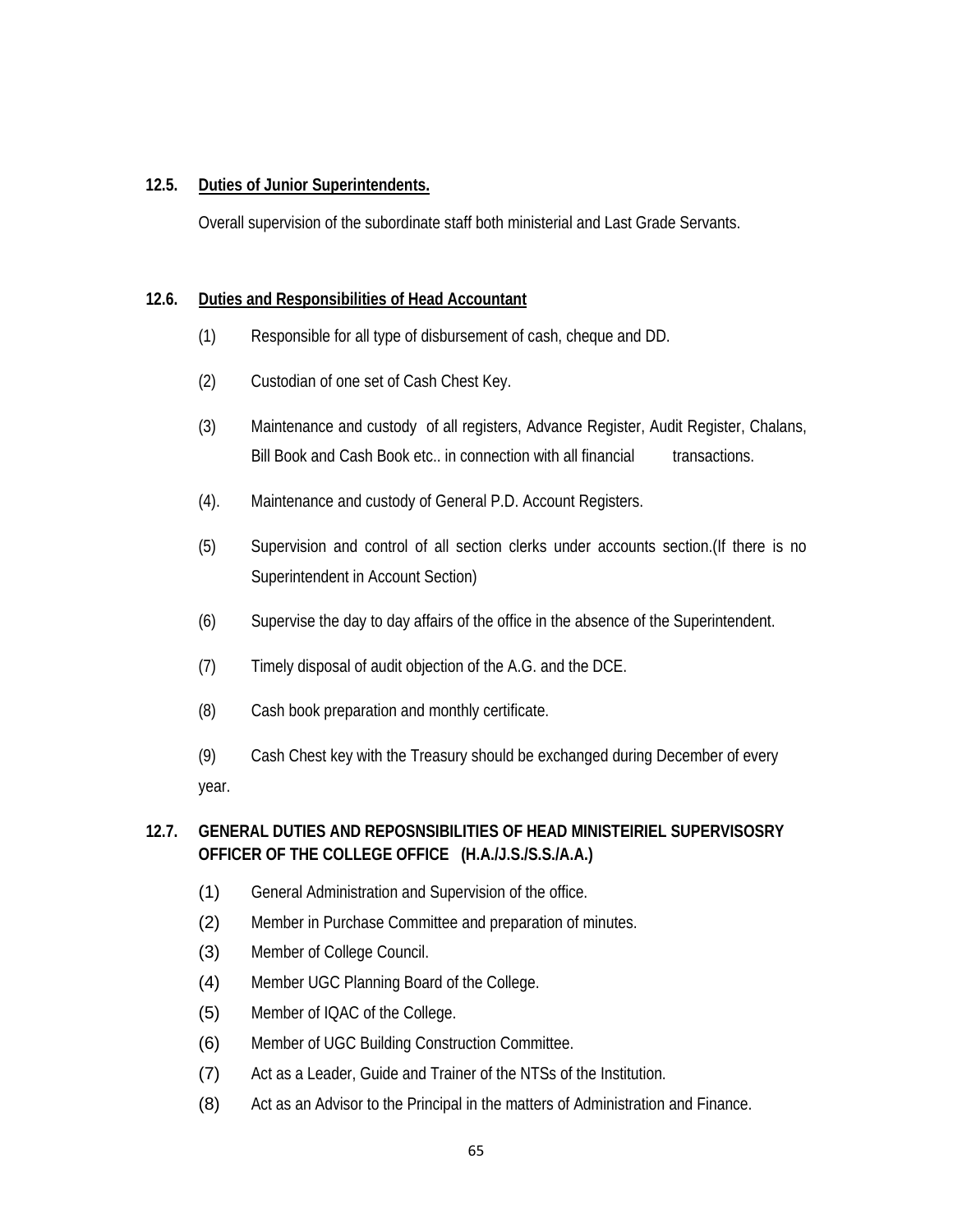- (9) Take personal attention to utilize the complete amount allotted to the college under State Plan/Non-Plan Fund and UGC Fund on monthly target basis.
- (10) Verification and timely disposal of Audit objection raised by the A.G. and the DCE.
- (11) Propagate good practices in official procedures in the office.

# **12.8. Monetary limit for Sanctioning GPF Temporary Advance**

#### **Order No: J4/42/2012-13/Coll. Edn. Dated: 21. 02.2012**

|                         | SI.No: Category                                                         | <b>Revised</b> |
|-------------------------|-------------------------------------------------------------------------|----------------|
| 1                       | Dy. D.C.E.                                                              | 3,00,000       |
| $\overline{\mathbf{c}}$ | Sr. A.A.                                                                | 3,00,000       |
| 3                       | Spl.Gr. Principal                                                       | 3,00,000       |
| 4                       | Principal Arts & Science/Sanskrit/Training/Phy.Edn./ & Music<br>College | 2,25,000       |
| 5                       | A.A. in Govt. Arts & Science Colleges                                   | 2,25,000       |
| 6                       | Sr. Superintendent of Govt. Arts & Science Colleges                     | 75,000         |
| 7                       | Warden of Govt. College Hostel                                          | 75,000         |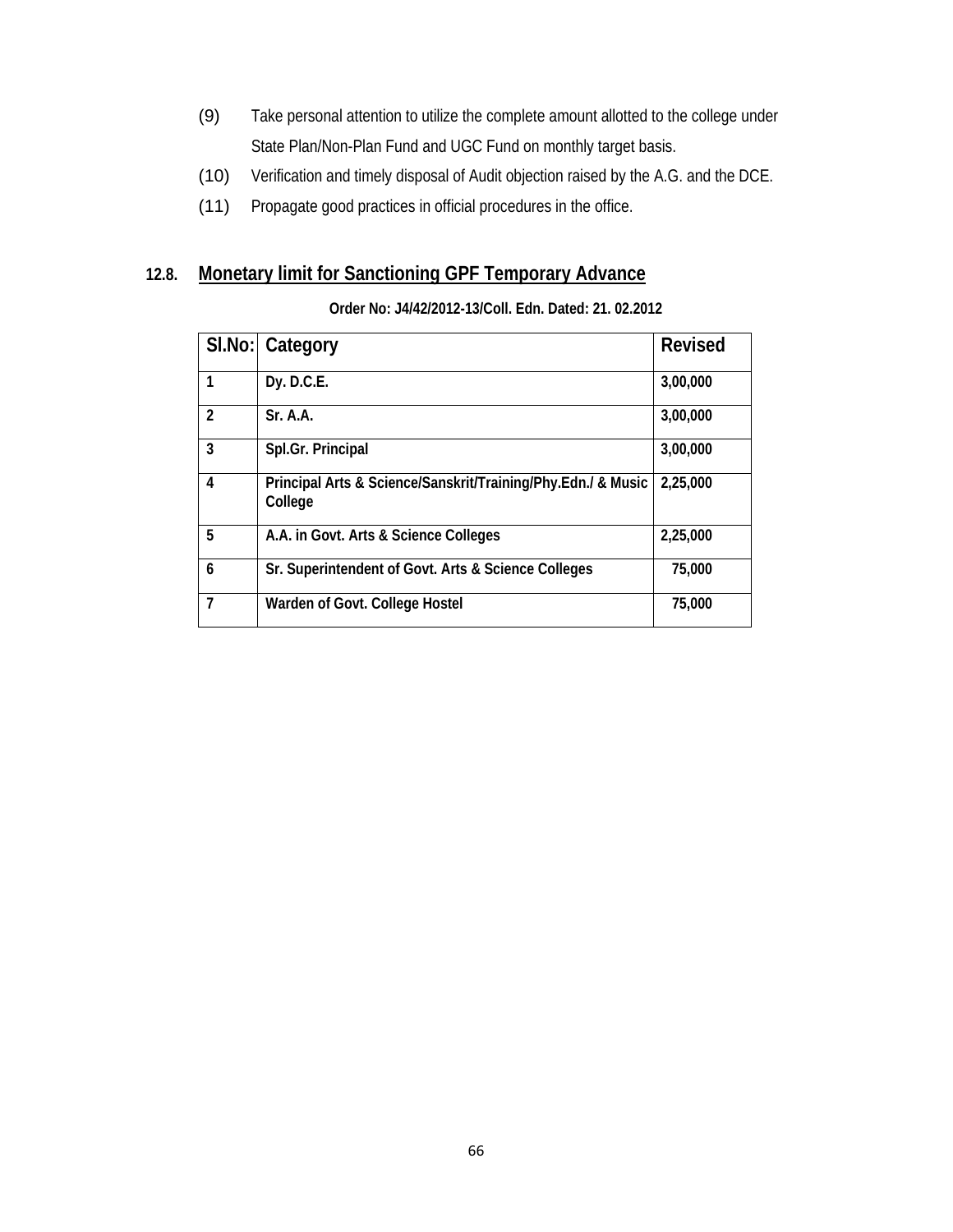# **CHAPTER- 13**

# **Establishment Matters**

# **13.1. Appointments & Joining duty**

## **13.1.1. Principal:-**

At present no direct appointment in our department.

 In case of promotion and posting the new Principal can join for duty by producing the following documents:

- (1) Relieving Order
- (2) R.T.C.
- (3) Promotion Order

At the time of taking over charge, necessary entries to this effect have to be noted in the following registers and authenticated by full signature with date of both persons, ie, the new Principal and the faculty member who hand over the charge.

**Step 1 :-** List of Registers to be signed:-

| Cash Book                                                                | <b>Treasury Bill Book</b>                              | Pay Acquitance                              | Register of Valuables                                                          |
|--------------------------------------------------------------------------|--------------------------------------------------------|---------------------------------------------|--------------------------------------------------------------------------------|
| PD<br>Cheque<br><b>Book</b>                                              | SB A/c Pass Book                                       | <b>SB Cheque Book</b>                       | <b>PD Sanction Register</b>                                                    |
| PD<br>A/c<br>Registers                                                   | <b>CD Consolidated Req</b>                             | Payment<br>Misc.<br>Acquitance              | TR-5<br>Collection<br>Register                                                 |
| TR-5 Rt. Book                                                            | <b>PA Register</b>                                     | Stock Register of<br><b>Petty Purchases</b> | 0f<br>Stock<br>Register<br>Stationery<br><sub>on</sub><br><b>Payment Basis</b> |
| <b>NCC</b> Acquitance                                                    | Register<br>0f<br><b>Stock</b><br>Tender<br>Forms      | Stock Register of<br>Furniture              | <sub>Of</sub><br>Register<br><b>Quotations / Tenders</b>                       |
| <b>Stock</b><br>Register<br>TR <sub>5</sub><br>Rt.<br>Οf<br><b>Books</b> | Stock Register of Fee<br><b>Receipt Books</b>          | Stock Register of<br>Student ID Cards       | 0f<br>Stock<br>Register<br><b>Application Forms</b>                            |
| Register<br>Stock<br>Οf<br>Stationary<br><b>Articles</b>                 | 0f<br>Register<br><b>Stock</b><br><b>Printed Forms</b> | Register of Regd.<br>Letters                | Register<br>Οf<br>Money<br>Orders                                              |

(For Specimen of charge report See appendix)

 **Step 2:**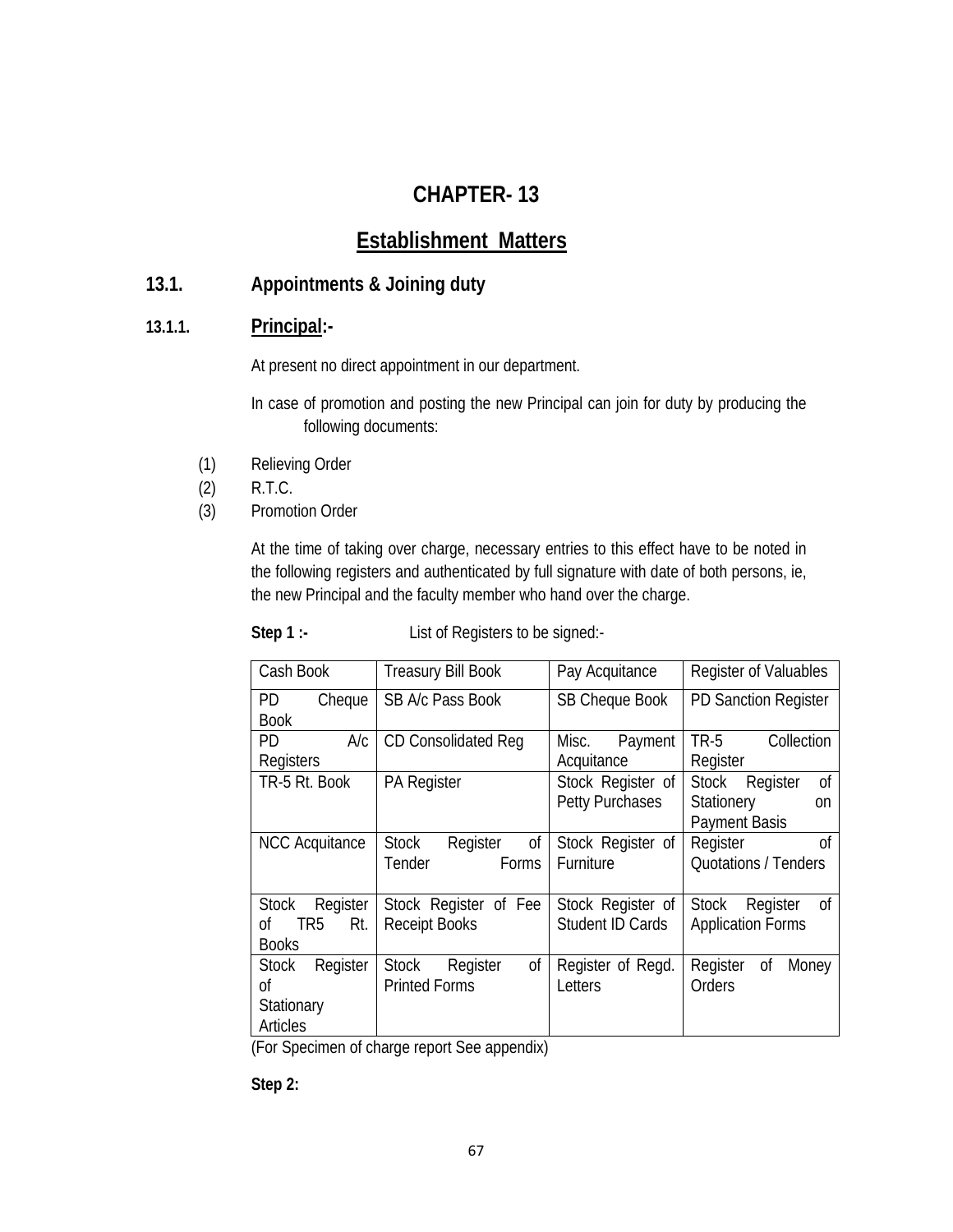Take custody of the following items:-

#### **Step 3-**

- (1) Send a copy of Joining Order, RTC and a request for Specimen signature Card to concerned Treasury.
- (2) Send a copy of Joining Order and RTC to Accountant General.
- (3) Send a copy of joining order and specimen signature to concerned Banks & Railway Station etc...
- (4) Send a copy of Joining Order and the following details in the prescribed format to the Directorate of Collegiate Education by E Mail ( dcedirectorate@gmail.com)

|                  |                    | 1.Name of Person& 2.Designation (Principal / In 3.E Mail ID of the College& |
|------------------|--------------------|-----------------------------------------------------------------------------|
| <b>PEN</b>       | Charge             | Principal                                                                   |
| 4. Mobile number | 5. Postal Pin Code | 6. Land line Number with STD                                                |
|                  |                    | Code                                                                        |

## **13.1.2. Teaching Staff:-**

- (1) The Candidate has to submit a request in writing to permit him to join duty *(Joining Report*) to the Principal along with 5 copies of duly filled up R.T.C. form and transfer order.
- (2) **In case of fresh (PSC) appointments**, the candidate has to produce the original documents insisted in the posting order along with a full set of duly attested photocopy. After proper verification of the appointment order and documents, prepare and submit a note in this regard to the Principal and get the approval and permission.
- (3) If the candidate who got fresh appointment has been working in state Govt. Service Medical Fitness Certificate need not be insisted. In such cases insist Relieving Order from that department.
- (4) Before let the candidate joining duty the Principal has to make sure the identity of the candidate by proper examination of the appointment order received directly from the appointment authority, the copy of the order and the ID proof produced.
- (5) After joining duty the following documents are to be sent to the Accountant General:

| Entitlement Register | Countersigned ID Certificate (received from PSC) |
|----------------------|--------------------------------------------------|
| S.S.L.C. in Original | R.L.C.                                           |

(6) The following documents are to be sent to the Director of Coll. Edn.

|                              |  |  | Warning Proforma, RTC & Copy of Copy of the NET Certificate |
|------------------------------|--|--|-------------------------------------------------------------|
| Countersigned ID certificate |  |  |                                                             |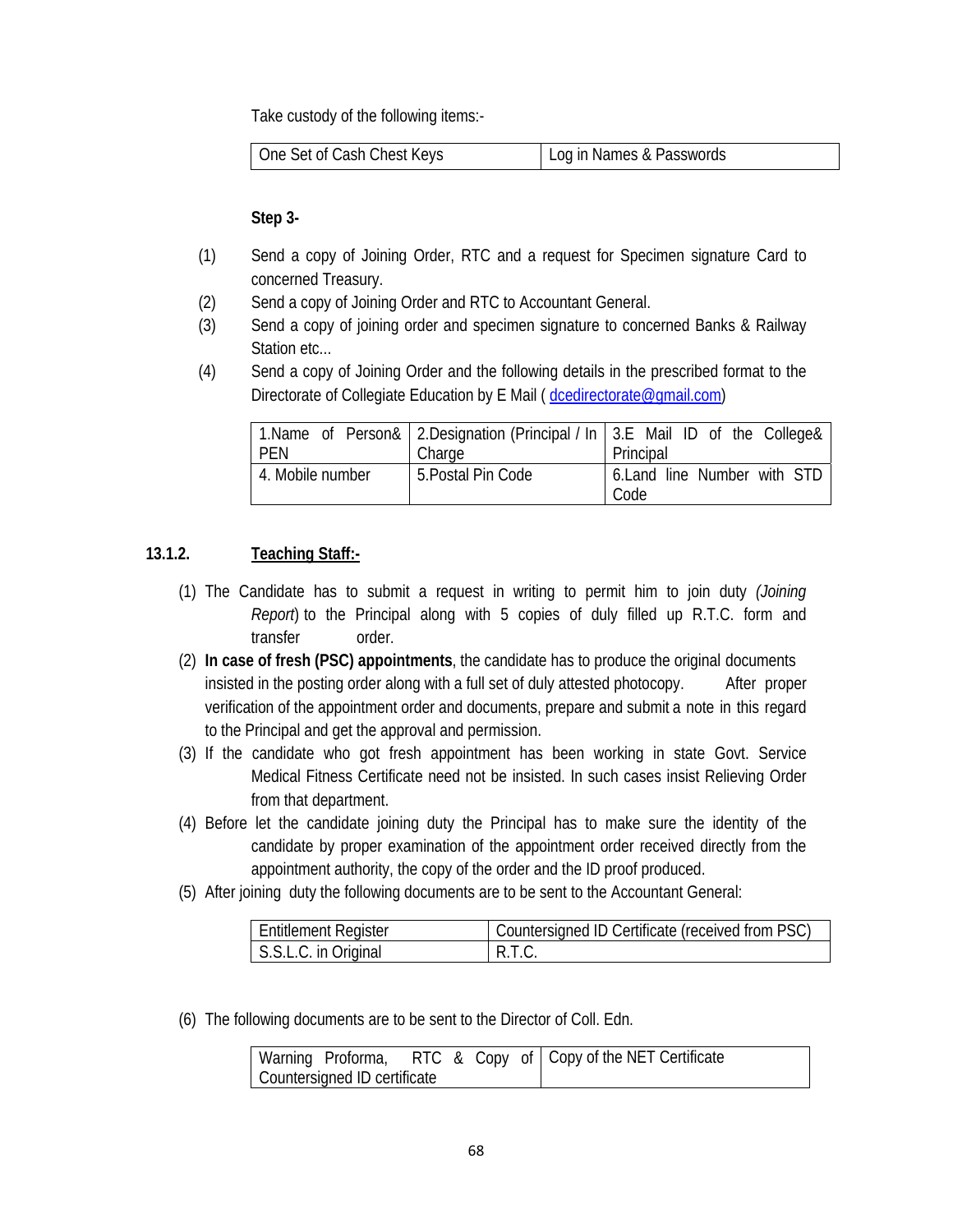(7) The following documents are to be sent to the Treasury:

| Order.<br>Copy of Appointment |  |
|-------------------------------|--|
|-------------------------------|--|

## **13.1.3. Vice Principal:-**

- (1) Vice Principal is appointed in the college with no additional remuneration and administrative & financial powers of delegation.
- (2) The Purpose of this post is to extend help to the Principal in the matters of Academic nature and handle day to day affairs in the absence of Principal.
- (3) The appointment authority is the Principal of concerned college with the recommendation of the College Council and ratification of the DCE.
- (4) The faculty to be considered for the post should have the following qualifications and service:

Associate Professor | Qualifications and service required for the post of Principal. G.Os:-(i)G.O.(MS)No.190/2005/H.Edn. Dated 29/12/2005

(ii) G.O.(MS) No.125/07/H.Edn. Dated 17/09/2007

(iii) Coll.Edn. Circular and Orders (See annexure)

## (5) **Selection Procedure** :-

- (a)Prepare a panel of five senior most faculties (including Phy. Edn.) of college with reference to item no:3 above.
- (b) Get Willingness/Non-willingness in writing from those five faculties.
- (c) Select and appoint the senior most willing faculty from this panel with a formal recommendation of the College Council.
- (d)And get this appointment ratified by the DCE.
- (6) **The Documents to be forwarded along with ratification request:-**

| Consent from the faculty     | Copy of College Council minuets                        |
|------------------------------|--------------------------------------------------------|
| Proceedings of the Principal | Written non willingness of seniors if any in the panel |
| Request of the Principal for |                                                        |
| ratification                 |                                                        |

(7) The faculty who decline to be a Principal is also eligible for this post.

## **13.1.4. Administrative Assistant/Senior Superintendent:-**

- (1) No direct appointment to this post.
- (2) In cases of promotion and posting the new Admn. Asst./ Sr.Supdt. can join duty by producing the following documents: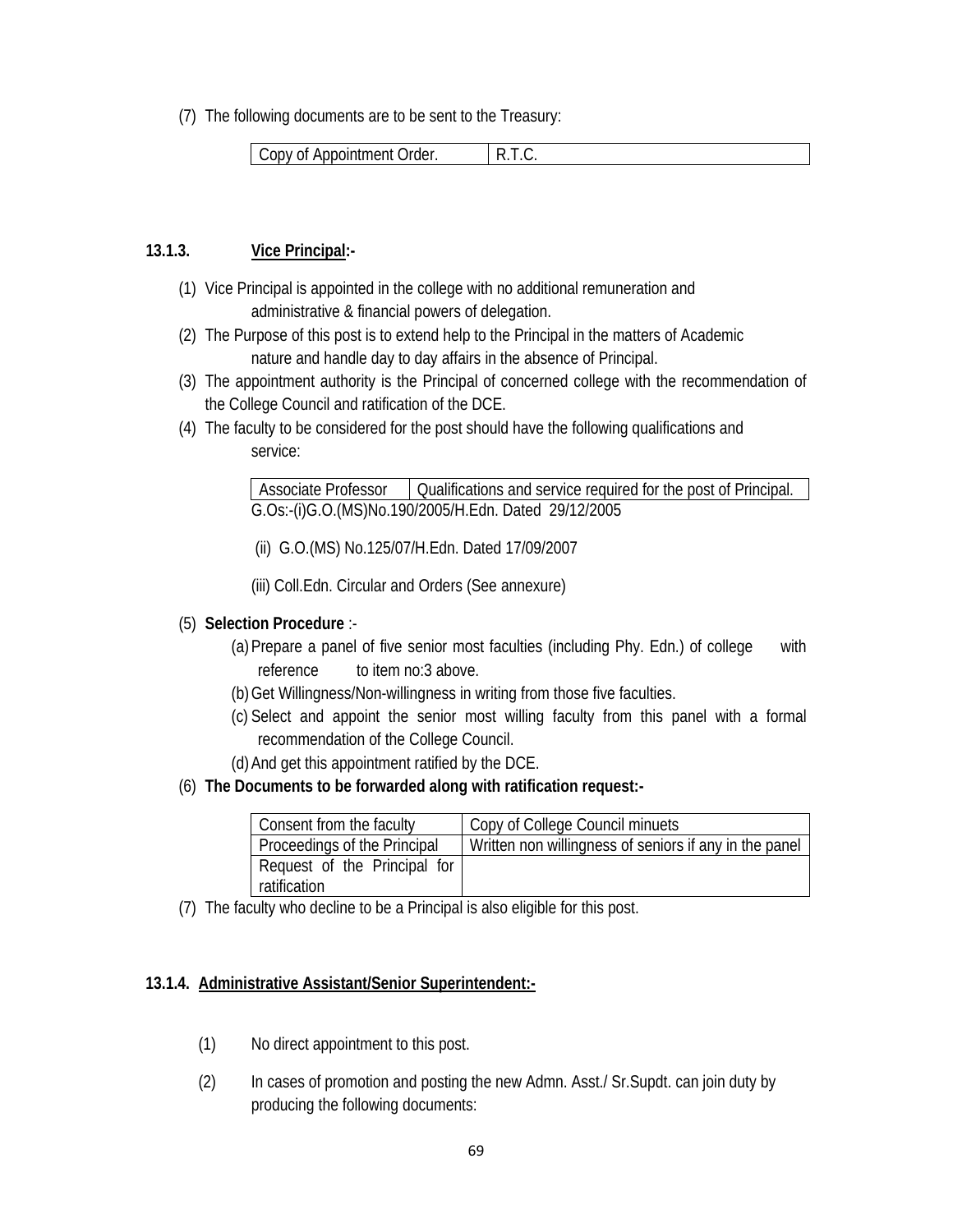| Joining | Order     |
|---------|-----------|
| Report  | kelleving |
| 11.1.0  |           |

(3) After joining for duty the following documents are to be sent to the Accountant General:

|        | Entitlement Register (in case of SS   Service Book & Format as per Circular no:8 |
|--------|----------------------------------------------------------------------------------|
| only)  | (in case of SS only)                                                             |
| R.T.C. | Copy of Promotion Order                                                          |

(4) Send Joining Report to the following Offices:

|     | Director of Collegiate Edn.                             | The Head of the previous institution |
|-----|---------------------------------------------------------|--------------------------------------|
| (5) | The following documents are to be sent to the Treasury: |                                      |

| Joining<br>≺eport<br>$\cdot$ |  |
|------------------------------|--|

## **13.1.5. N.G.Os other than Last Grade Servants (L.G.S.):-**

- (1) In case of fresh appointments the original documents insisted in the appointment order should be collected from the candidate for verification and return, at the time of joining duty. One set of attested copy of qualifying certificate should be collected and filed.
- (2) The ID certificate issued from the PSC has to be countersigned by the competent authority and pasted in the S.B. of the incumbent.
- (3) Before let the candidate joining duty the Principal has to make sure the identity of the candidate by proper examination of the appointment order received directly from the appointment authority, the copy of the order and the ID proof produced by the candidate. A written permission from the Principal should be obtained on the Note file.
- (4) If the candidate who got fresh appointment has been working in state Govt. Service, Medical Fitness Certificate need not be insisted. In such cases insist Relieving Order from that department.
- (5) A copy of the Joining order has to be forwarded to Director of Coll. Edn.
- (6) Open a new Service Book for the employee and make necessary entries in it and paste the photograph of the candidate, duly attested by competent authority, in the column provided.
- (7) The details related to the Date of Birth should be authenticated by the competent authority of the institution.
- (8) If the appointment is based on any kind of Special Quota, this fact has to be entered on the first page of the S.B. and properly attested.

## **13.1.6. Last Grade Servants:-**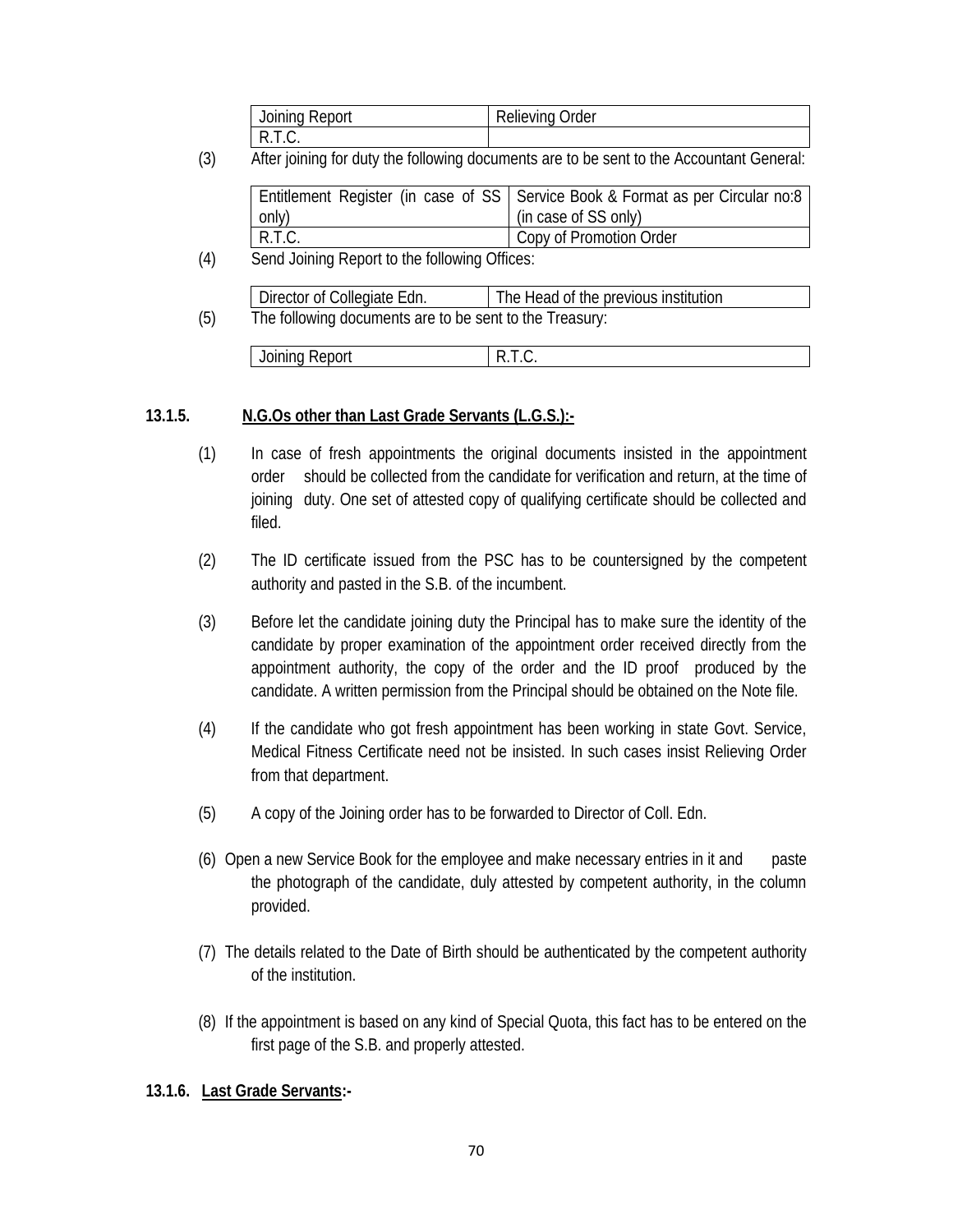- (1) Open a new Service Book for the employee and make necessary entries in it and pasted the photograph of the candidate, duly attested by competent authority, in the column provided.
- (2) The details related to the Date of Birth should be authenticated by the competent authority of the institution.
- (3) If the appointment is based on any kind of Special Quota, this fact has to be entered on the first page of the S.B. and properly attested.
- (4) Before permitting the candidate for joining duty, the Principal has to make sure the identity of the candidate by proper examination of the appointment order received directly from the appointment authority, the copy of the order and the ID proof produced by the candidate.
- (5) If the candidate who got fresh appointment has been working in state Govt. Service Medical Fitness Certificate need not be insisted. In such cases insist Relieving Order from that department.
- (6) A copy of the Joining order has to be forwarded to Director of Coll. Edn.

## **13.1.7. Appointment of L.G.S. –From Part-Time to Full-Time:-**

(1) The following documents should be insisted from the candidate at the time of joining duty:-

| Joining Report         | Spark Form No:1        |
|------------------------|------------------------|
| <b>Promotion Order</b> | <b>Relieving Order</b> |
|                        |                        |
|                        |                        |

- (2) Before let the candidate joining duty the Principal has to make sure the identity of the candidate by proper examination of the appointment order received directly from the appointment authority, the copy of the order and the ID proof produced by the candidate.
- (3) A copy of the Joining order has to be forwarded to Director of Coll. Edn.
- (4) Make necessary entries in the SB.
- (5) An affidavit should be obtained from the incumbent to the effect that he is willing to retire on attainment of 56 years of age. Also this has to be counter signed and pasted in the S.B.

## **13.1.8. General Instructions:-**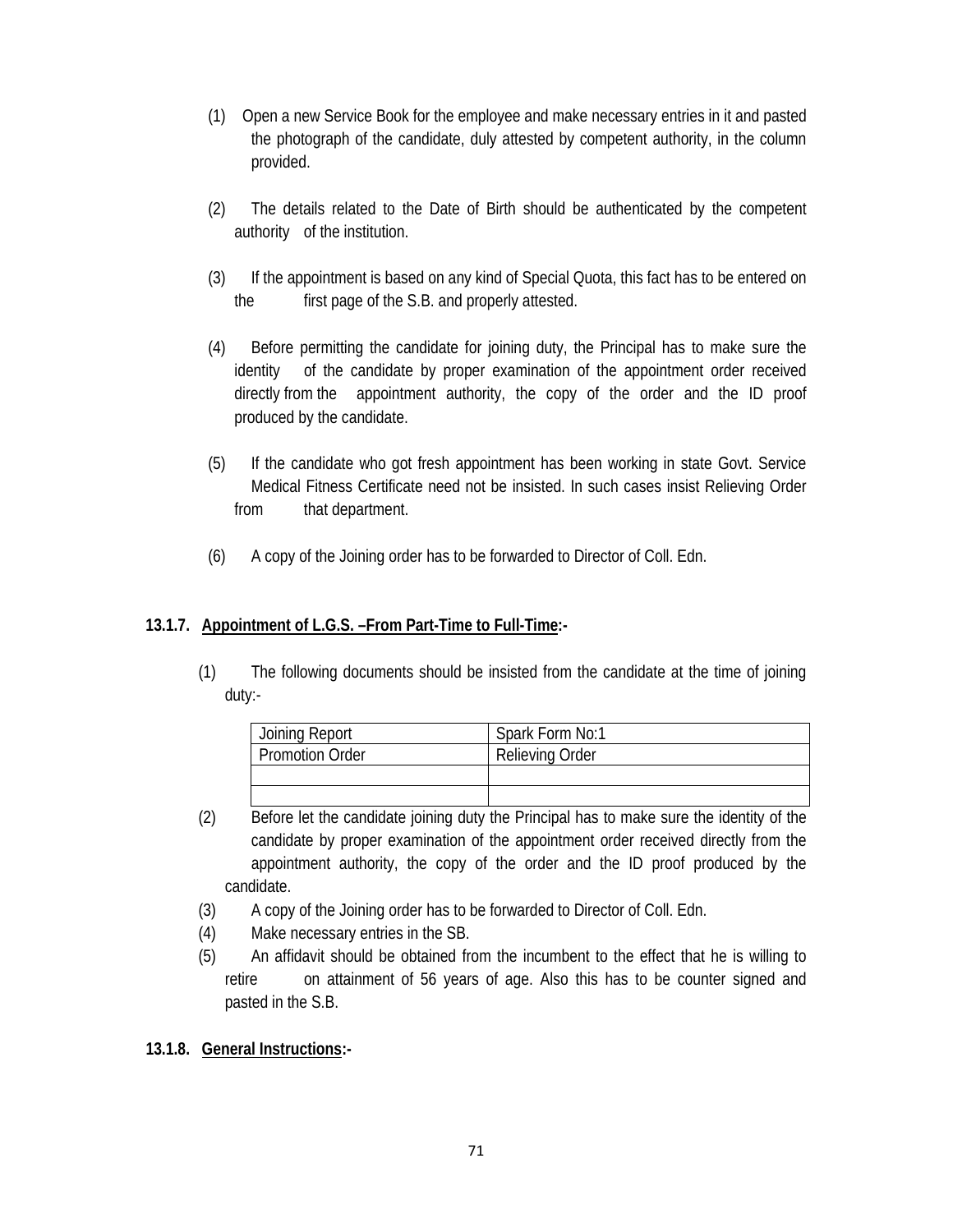- (1) Necessary entries have to be made / modified in "Spark" in connection with transfer and postings of all staff.
- (2) Date of Joining, Date of Relief, Transfer details etc.. have to be entered in the Establishment Register.
- (3) Necessary entries have to be made in the Service Book Register.
- (4) Make sure all employees have joined in Compulsory schemes like GPF, SLI, GIS, etc within the stipulated time limit and the facts have to be entered in SB of concerned employees.

# **13.2.** *Transfer and Posting*

## **13.2.1. Principal:-**

 **Joining:-** 

 *Same as in the case of Appointment & Joining.* 

## **Relieving:-**

- (1) In case of transfer to a Principal, he or she may be relieved from duty by handing over all charges to the new Principal/Vice Principal/Senior most faculty and put his signature in all registers (see the list of registers in the Appointments & Transfers).
- (2) Liability/loss to the Govt. has to be verified and assessed to be made good from the employee at that time.
- (3) Relieving Order, R.T.C. are to be send to the Accountant General & to the concerned Treasury.
- (4) Relieving Order is to be forwarded to the Director of Coll. Edn. and to the Principal Secretary Higher Edn. (Through the DCE.)
- (5) Handed over charge in Cash Book and Treasury Bill book.
- (6) Clearance from College Library.

## **13.2.2**. **Teaching Staff/Administrative Asst./Sr. Superintendent:-**

## **Joining:-**

 *Same as in the case of Appointment & Joining.* 

## **Relieving:-**

(1) In case of transfer, he or she may be relieved from duty by handing over all charges to the new person/next senior most NTS (as instructed by the Principal)and put his signature in all registers (see the list of registers in the Appointments & Transfers).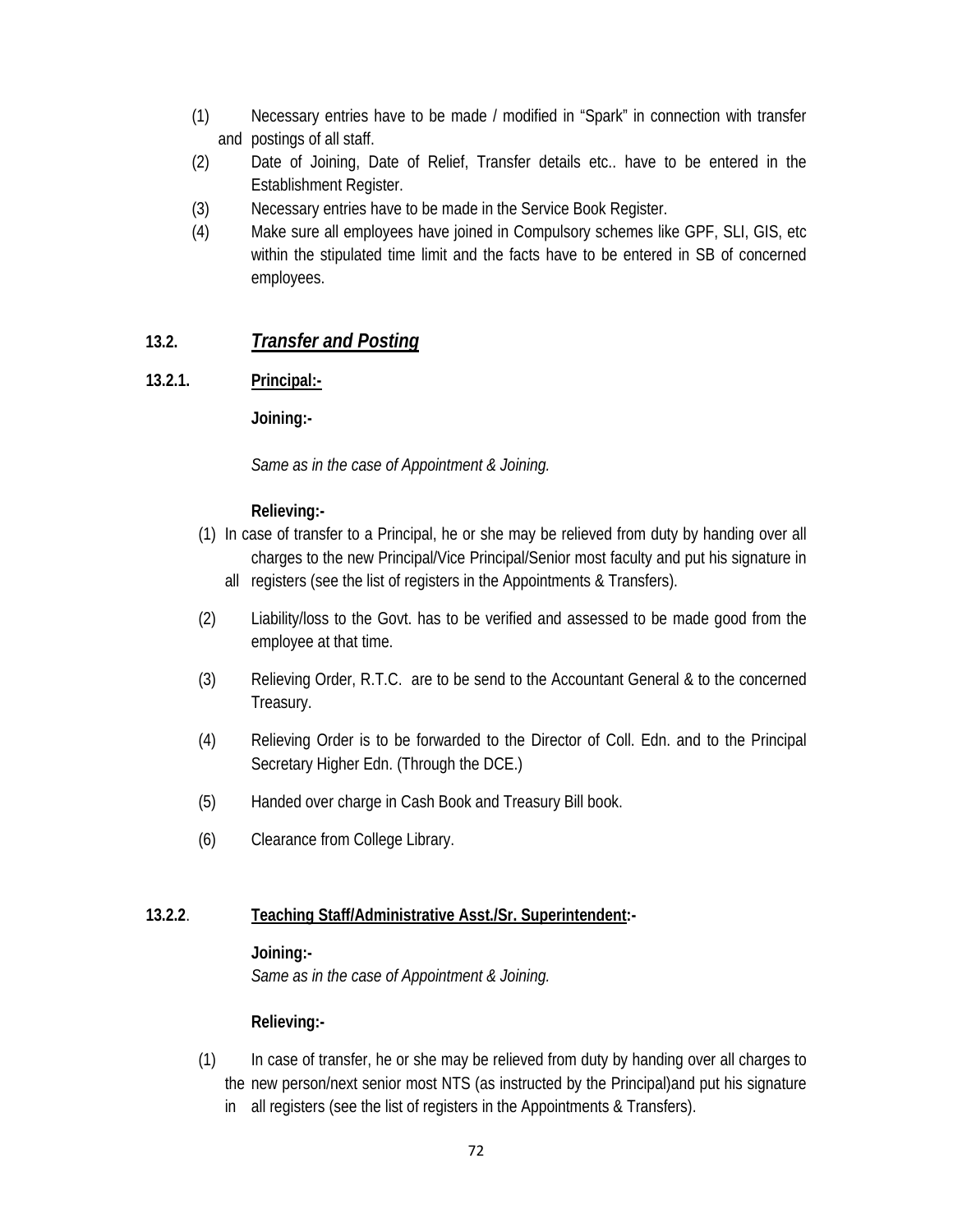- (2) The Liability/loss if any, have to be verified and assessed and recovered if possible. The liabilities if found later can be reported later. However this fact has to be noted in the relieving order.
- (3) Relieving Order, R.T.C. are to be send to the Accountant General & to the concerned Treasury.
- (4) Relieving Order is to be forwarded to the Director of Coll. Edn.
- (5) Clearance from College Library.

## **13.2.3. Non Gazetted Officers:-**

#### **Joining:-**

(1) He or she has to produce the following documents at the time of joining duty.

| Joining Report                                                                    |  |  | Relieving Order |  |  |  |
|-----------------------------------------------------------------------------------|--|--|-----------------|--|--|--|
| The information regarding the joining of the incumbent has to be intimated to the |  |  |                 |  |  |  |

(2) The information regarding the joining of the incumbent has to be intimated to the following Offices:-

The former Head of Office of the incumbent  $\Box$  The DCE, Tvm.

## **Relieving:-**

- (1) He / She has to be relieved after necessary verification and assessment of Liability/loss if any, have and recovered if possible. The liabilities if found later can be reported later. However this fact has to be noted in the relieving order.
- (2) Instructions in connection with the handing over of charge of files and other Govt. properties including the name of person to whom the charges have to be handover should be clearly specified in the relieving order.
- (3) The person who got transfer and to be relieved, should prepare a list of files and Govt. properties mentioned in item no: (2) above in triplicate. The handover of charge should be on the basis of this list and the three copies are to be distributed as follows:

| One copy to the person who take charge | One copy to the section Superintendent |
|----------------------------------------|----------------------------------------|
| One copy by himself                    |                                        |

(4) Copy of relieving order has to be forwarded to the following offices:-

|     | Concerned Head of Office                                                 | The DCE, Thiruvananthapuram                                                             |
|-----|--------------------------------------------------------------------------|-----------------------------------------------------------------------------------------|
| (5) |                                                                          | After receiving the intimation about the joining of the employee in his new office, the |
|     | following documents of the employee have to be forwarded to that office: |                                                                                         |

| Service Book           |                     |
|------------------------|---------------------|
| <b>Pay Particulars</b> | Pass Books (if any) |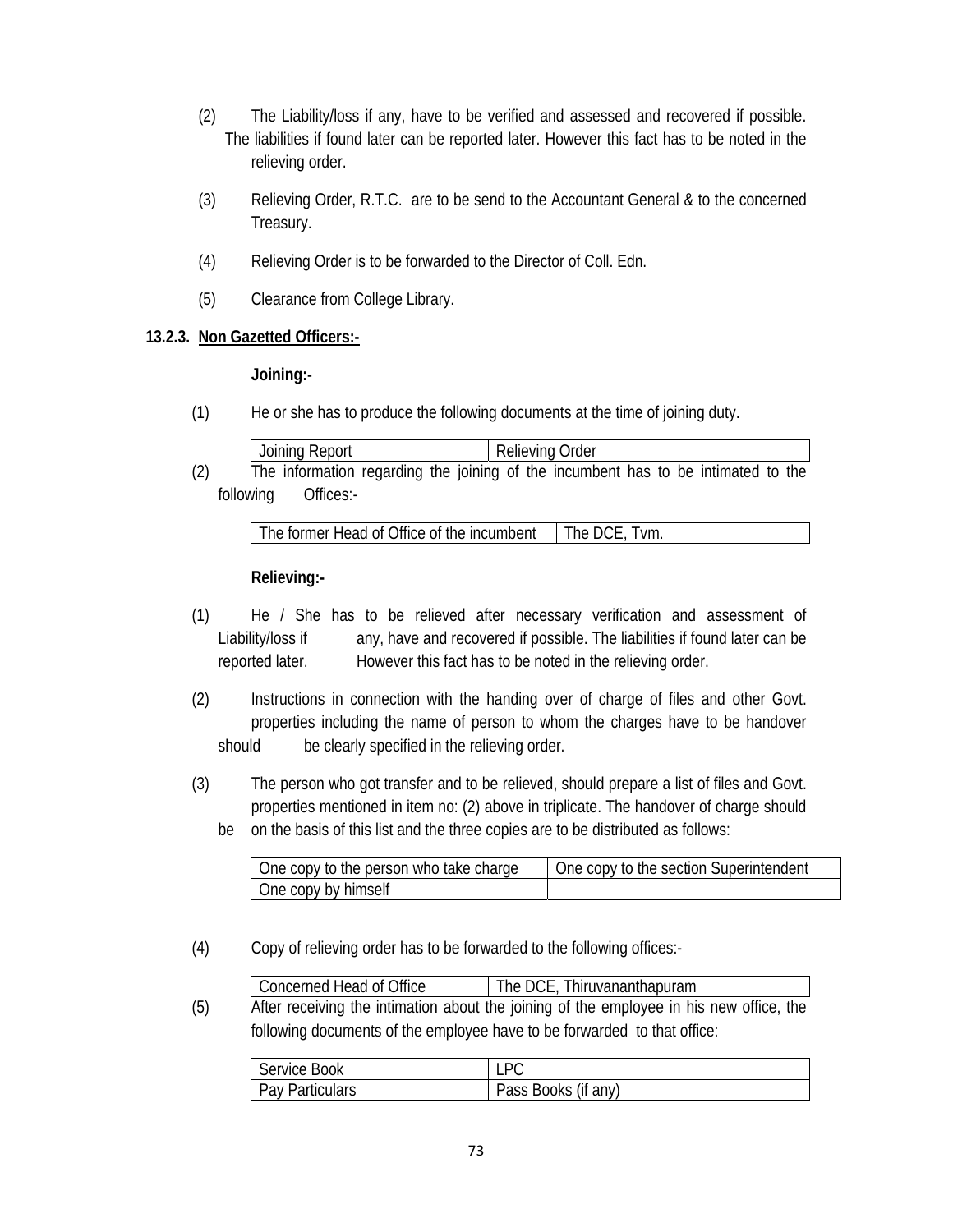(6) Necessary changes in connection with the transfer have to be made in SPARK.

## **13.3. Instruction in connection with the Retirement of the employees:-**

- (1) Pension Book and connected papers (in triplicate) have to be prepared and forwarded (2 copies) to the DCE well in advance (1 year prior to the retirement date.)
- (2) The Principal has to issue *Discharge Certificate* to all retiring employees from the institution.
- (3) Insist RTC from the retiring G.Os.
- (4) Last month salary should be claimed in separate bill as per the instruction in KFC.
- (5) In case of Gazetted Officers the last salary bill can be cashed only after getting certified from the DCE, Thiruvanthapuram...
- (6) The date of retirement of the employee should be entered in the Service Book of the employee, as and when it returned from the DCE for safe custody.
- (7) NLC from all Head of the Departments including library.

## **13.4. Sanctioning of Leave**

## 13.4.1. **Casual Leave:-**

- **(1) Principal:-** 
	- (i) The Sanctioning authority of CL to the Principal is the DCE.
	- (ii) Therefore the application in the prescribed form has to be submitted to the DCE well in advance and the name of person, to whom the temporary charge to be handed over in the absence of the Principal, should be mentioned in the application.

## **(2) Teaching Staff/ Gazetted Administrative Staff:-**

- (i) The Sanctioning authority of CL to the Teaching and Gazetted NTS is the Principal.
- (ii) In case of Teaching Staff the Application should be routed through the Head of the concerned department to the principal, duly recommended.
- (iii) The Principal himself/herself or the person to whom the duty is delegated should maintain a Register (CL Register) for making entries of casual leave availed by each employee.
- **(3) Non Gazetted Employees:-**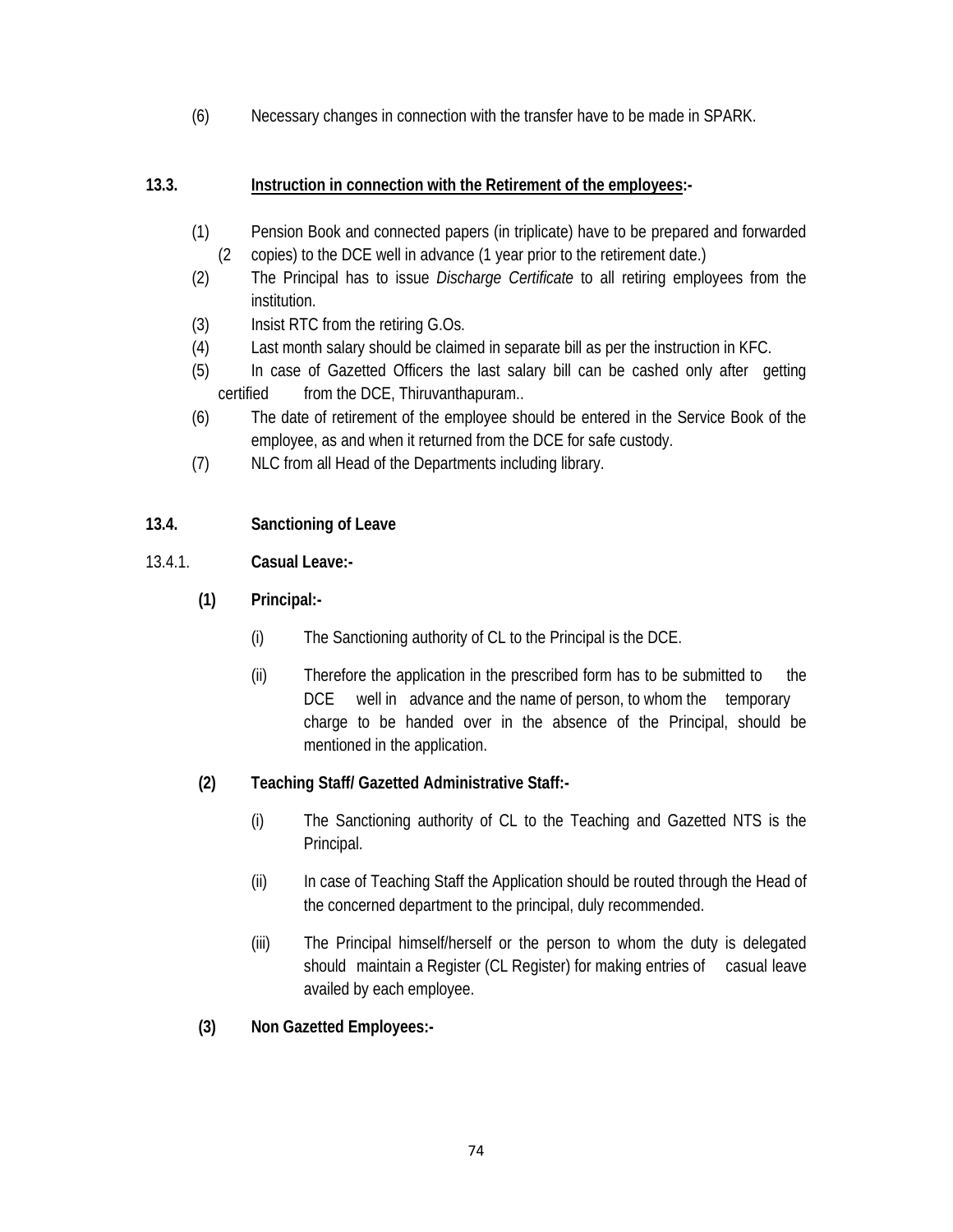- (i) Casual leave to the non gazetted employees of a college can be sanctioned by the Head of Administrative staff (Gazetted) ie, Senior Superintendent/ Administrative Assistant or the Principal.
- (ii) Necessary entries have to be made in the CL Register by the sanctioning authority or by the person who is authorised to do so.

## 13.4.2. **Half Pay Leave/Commuted Leave /Earned Leave/L.W.A./Leave Not Due:-**

# **(1) Principal**

- (i) DCE is the sanctioning authority in this case.
- (ii) Application in triplicate and 5 nos of RTC required.
- (iii) The following documents have to be forwarded to the DCE with a C/L.:

| Application in prescribed format (2 copies to DCE) | $R.T.C.$ (2 copy) |
|----------------------------------------------------|-------------------|
|                                                    |                   |
|                                                    |                   |

- (iv) One copy of RTC has to be forwarded to concerned treasury along with C/L.
- (v) Also forward the Joining RTC in the above manner.

# (2) **Gazetted Officers:-**

- (i) Principal is the sanctioning authority in this case. (LWA 120 days maximum)
- (ii) Leave application in duplicate and 5 numbers of RTC required.
- (iii) Principal has to issue proceedings in order to sanction leave.
- (iv) The following documents have to be forwarded to the A.G.'s office with a C/L

| Application (2 copies)                | RTC (1 copy) |
|---------------------------------------|--------------|
| Proceedings of the Principal (1 copy) |              |

- (v) Copies of RTC and Proceedings of the Principal (1 copy each) has to be forwarded to concerned Treasury.
- (vi) Insist Medical Fitness Certificate at the time of rejoining after all kinds of leave mentioned above on Medical Ground, except in the case of Maternity Leave and LWA in continuation to maternity leave up to 60 days.

# (3) **Non-Gazetted Officers:-**

- (1) Principal is the sanctioning authority in this case. (LWA 120 days maximum)
- (2) Principal has to issue proceedings in support of sanction of leave after accepting Leave application and on proper examination of its eligibility.
- (3) Necessary entries in connection with the sanction of leave have to be made in the leave account and SB of the incumbent and properly attested.
- (4) Insist Medical Fitness Certificate at the time of rejoining after all kinds of leave mentioned above on Medical Ground, except in the case of Maternity Leave and LWA in continuation to maternity leave up to 60 days.

## 13.4.3. **Special Casual Leave/ Disability Leave:-**

- (1) Principal is the sanctioning authority in this case, as per the conditions in KSR Appendix .VII.
- (2) Permissible number of days 15 days in a year. This can be sanctioned in two spells only.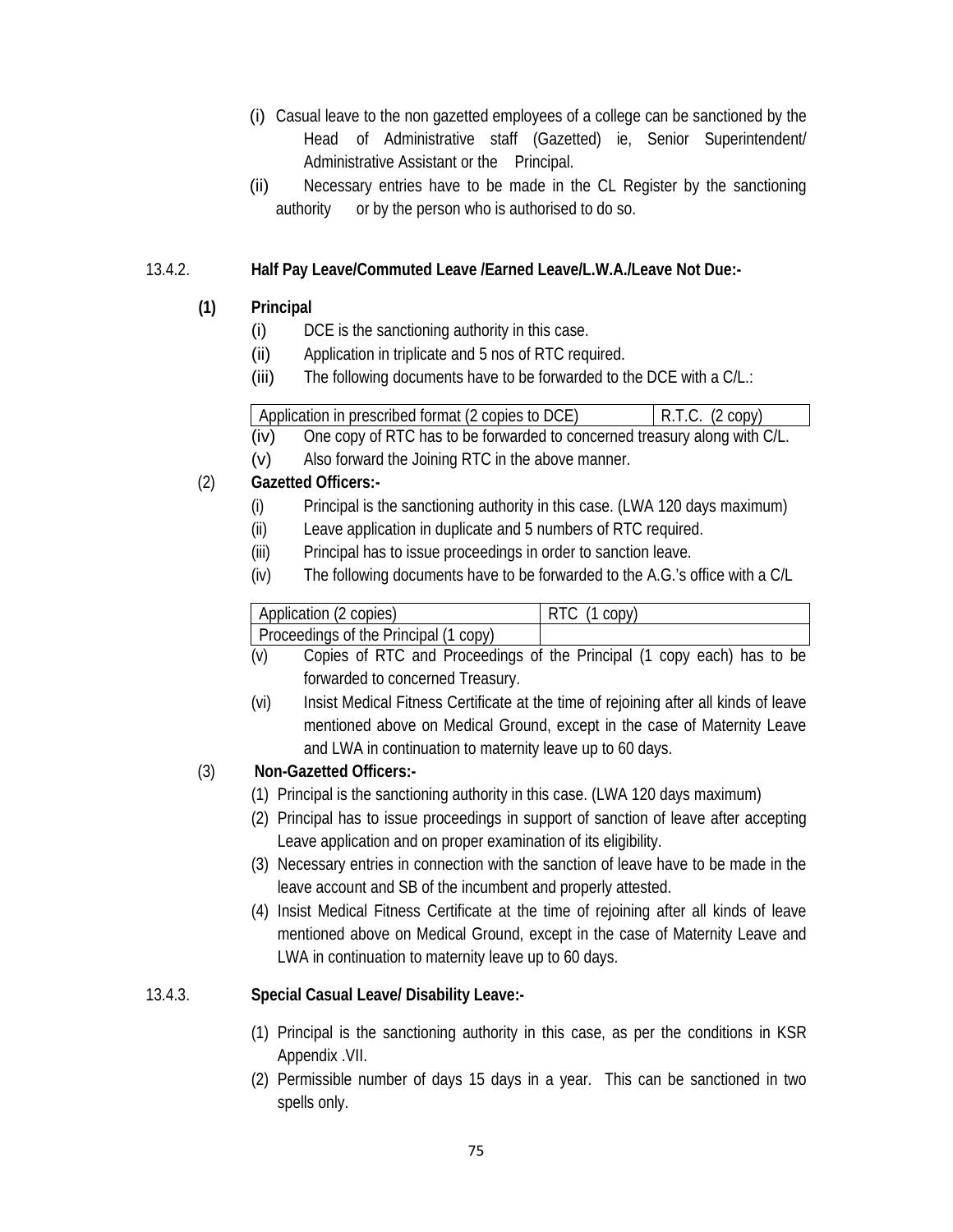## 13.4.4. **Paternity Leave**:-

(As per G.O. (P) No.342/2011/Fin dated 11/08/2011)

- (i) Principal is the sanctioning authority Govt. Order vide read above have introduced Paternity leave to a male Govt. servant for 10 days each for two children at the time of delivery of the wife.
- (ii) Eligible to avail before 10 days or up to 3 months from the date of delivery of the child.
- (iii) He has to produce a Certificate from the Medical Practitioner stating the exact date of delivery.
- (iv) He is eligible to get leave salary during the period admissible under rule 92 of Part I KSR.
- (v) It is permissible to combine with other kinds of leave except LWA under Appendix XII.A/B/C
- (vi) The details of leave so availed should be entered in the SB of the incumbent and the register of Special leave referred to the Govt. decision below Rule 106 of Part I KSR.
- (vii) If this leave is not availed within the specified period it will be treated as lapsed.
- (viii) The Principal has to issue necessary proceedings to sanction such leave as in the case of other leave.

## 13.4.5. **Compensatory Off:-**

## **1. Night Watchman:-**

- (i) The Officers authorised to sanction Casual Leave is the sanctioning authority of Compensatory Off.
- (ii) Compensatory off can be sanctioned only against the holiday duty of the Night Watchman on public holidays except Sundays. (Over and above Weekly Off.).
- (iii) The maximum number of compensatory off that can be sanctioned in a calendar year is 15 days.

## **2. Other Officers:-**

- (i) The Officers authorised to sanction Casual Leave is the sanctioning authority of Compensatory Off against the holiday duty performed by the incumbent with prior written permission from the competent authority.
- (ii) The maximum limit of Compensatory off permissible is 15 days in a year.
- (iii) A separate register should be maintained for this purpose.
- (iv) The Heads of office (Institution Head) are not eligible for compensatory off.

## **13.5. Regularisation**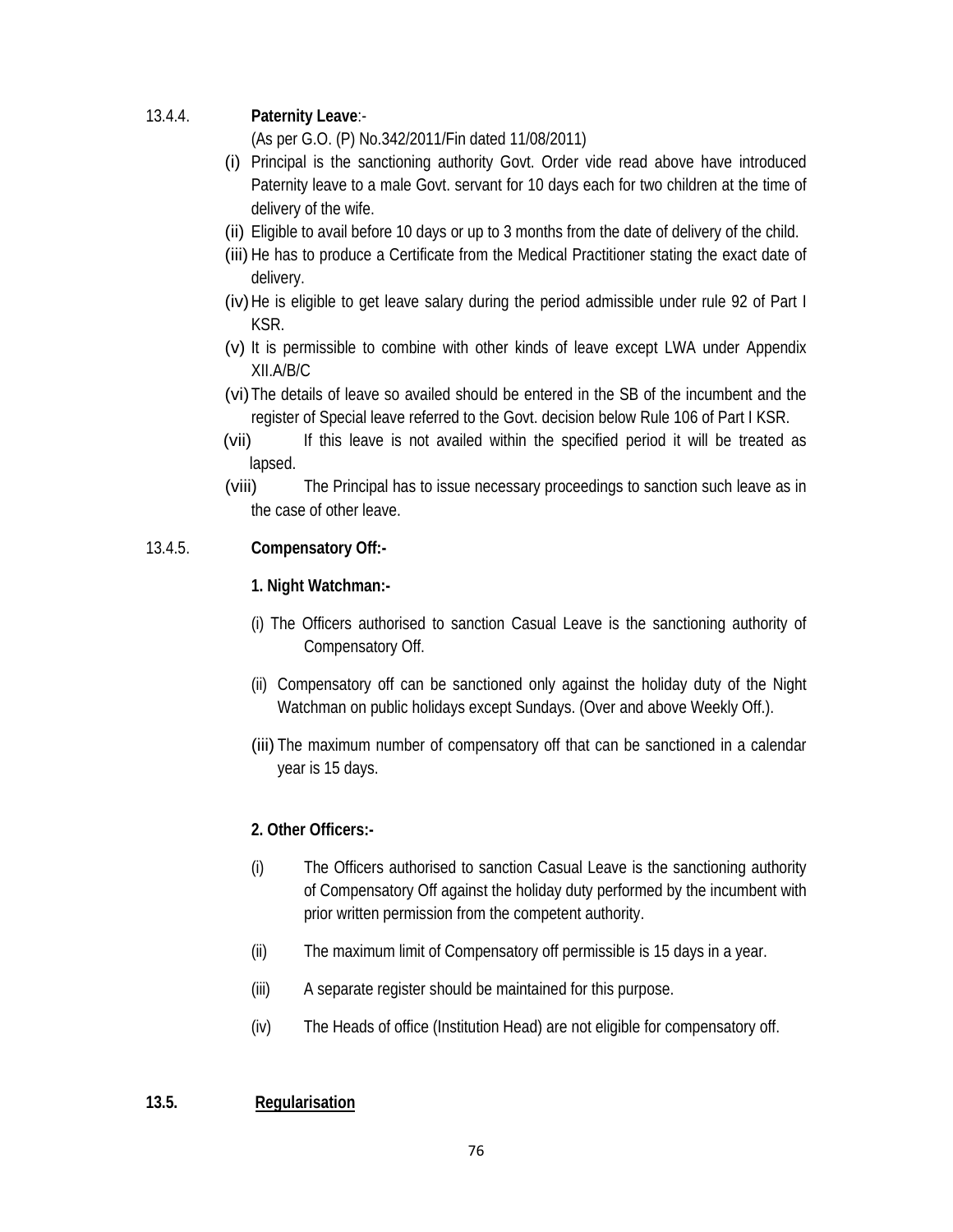- (1) The DCE is the authority who is authorised to sanction Regularisation to all categories of employees in this department.
- (2) The following documents have to be forwarded to the DCE with a covering letter of the Principal):-
	- **1. Teachers:**

| The Proforma for Police verification | Copy of NET (Or/and) Ph D. Certificate |
|--------------------------------------|----------------------------------------|
| Proforma for PSC verification Report |                                        |

## 2. **Class III Employees:**

The Proforma for Police verification. PSC verification proforma.

## **3. Class IV Employees:**

Proposal from the head of office, Conduct Certificates (2 nos.) from Two Gazetted Officers. PSC verification Proforma.

As per part time contingent services Special Rules – 8, 11(a)&(b) Regularisation is applicable to part time contingent employees (See Annexure – 4)

## **13.6. Declaration of Probation**

## 13.6.1. *1St Appointments*

## **1. Non Gazetted Employees:**

- (i) The DCE is the authority who is authorised to sanction Declaration of Probation to all categories of employees in this department.
- (ii) It is the duty of the head of institution to demand the application in the Prescribed form and forward the same along with the following documents:

Work & Conduct Certificate of the Employee (Issued by the head of the institution) Service Book

(iii) Entries are to be updated in the Service Book.

- (iv) In the case of entry cadre, the date of joining in S.L.I., G.I.S. & G.P.F. should be entered in the S.B. and authenticated by the competent authority. And this fact should be noted in the covering letter to the DCE.
- (v) In the case of Clerical staff, the passing of obligatory examination (MOP) should be noted in the S.B. and authenticated by the competent authority. And this fact should be noted in the covering letter to the DCE.
- (vi) As and when the Probation declaration order and S.B. returned from the DCE Office, necessary entries have to be made in the S.B.
- (vii) Eligible increments if any, can be granted from the next day of the Probation declaration date.
- (viii) The period of Probation for: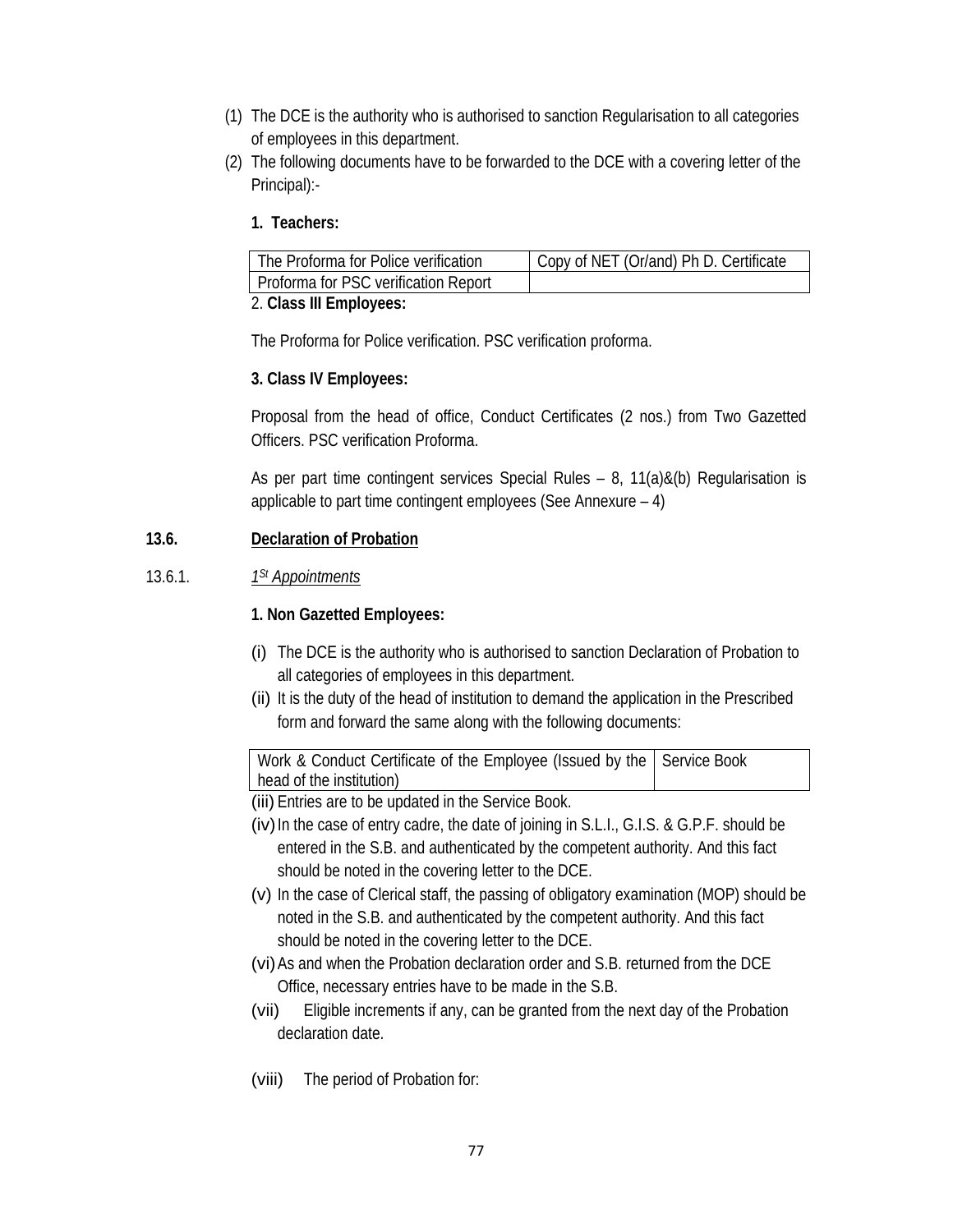| Class III employees                                                                                                                                                                                                            | 1 2 yrs actual duty within 3 yrs of continuous service |  |  |  |
|--------------------------------------------------------------------------------------------------------------------------------------------------------------------------------------------------------------------------------|--------------------------------------------------------|--|--|--|
| Class IV employees                                                                                                                                                                                                             | 1 year actual duty within 2 yrs of continuous service  |  |  |  |
| to Andreas and the company of the state of the model of the company of the company of the company of the company of the company of the company of the company of the company of the company of the company of the company of t |                                                        |  |  |  |

(ix) sanction of Increments with Probation:

| Class III employees | 2 <sup>nd</sup> only after the declaration of Probation |
|---------------------|---------------------------------------------------------|
| Class IV employees  | 1 <sup>st</sup> only after the declaration of Probation |
| .                   |                                                         |

#### **2. Teaching Staff:**

- (1) The DCE is the authority who is authorised to sanction Declaration of Probation to all teaching staff in this department.
- (2) It is the duty of the Principal to demand the Application in the Prescribed form (Two sets) and forward the same to the DCE along with the following documents and a Covering letter:

| Application in prescribed form | Self Appraisal Proforma      |
|--------------------------------|------------------------------|
| Copy of Appointment Order      | Copy of Regularisation Order |
| Work & Conduct Certificate     |                              |

- (3) The details of joining in S.L.I., G.I.S. & G.P.F. should be noted in the covering letter to the DCE.
- (4) The period of Probation: 2 yrs actual duty within 3 yrs of continuous service.

## 13.6.2. In Promotion Posts

## **1. Non Gazetted Employees:**

- (1) The DCE is the authority who is authorised to sanction Declaration of Probation in this case also.
- (2) Declaration of Probation is not required in the post of Senior Clerk/UD Typist
- (3) The period of Probation for:

| Senior Clerk/ UD Typist      | Not required                                       |
|------------------------------|----------------------------------------------------|
| <b>Head Accountant</b>       | 1 year actual duty within 2 yrs continuous service |
| <b>Junior Superintendent</b> | 1 year actual duty within 2 yrs continuous service |
| <b>Other</b><br>non          | qazetted   As per KSR                              |
| employees                    |                                                    |

- (4) It is the duty of the Head of the Institution to demand the application in the prescribed form (Two sets) and forward the same to the DCE along with Work & Conduct Certificate and a covering letter.
- (5) As and when the Probation declaration order and S.B. returned from the DCE's Office, necessary entries have to be made in the S.B.
- (6) Eligible increments, if any, can be granted from the date on which o the Probation is declared.

## **2. Gazetted Employees:**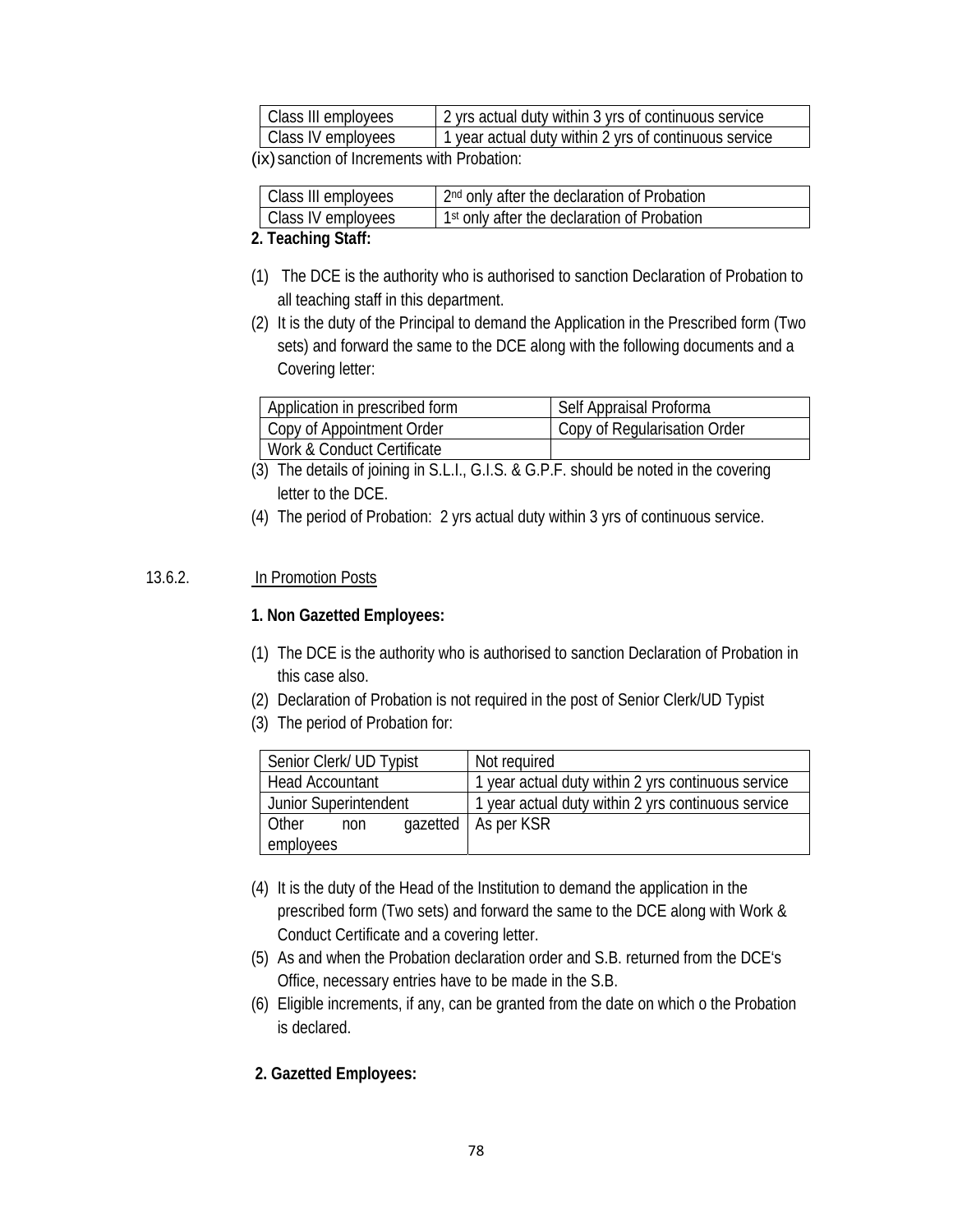It is the duty of the Head of the Institution to demand the Application in the prescribed form (two sets) and forward one to the DCE along with the following documents and a covering letter:

#### **13.7. Promotions**

#### **1. Gazetted Employees:**

Government / DCE is the authority to sanction of promotions in the case of Gazetted employees.

#### **2. Non Gazetted Employees:**

- (i) The Senior A.O. is the authority who is authorised to sanction Promotions to NG Posts.
- (ii) As and when the order of promotion is received in respect of any NGOs, it is the duty of the head of the institution to demand option form and declaration/undertaking from employee concerned and to fix his pay as per KSR, according to the conditions if any mentioned in the promotion order.
- (iii) Copies of Promotion Order, Option Form and declaration (Counter signed by competent authority) are to be pasted in the SB of the employee concerned.
- (iv) Necessary entries have to be made in the SB of employee concerned.
- (v) Copy of the Pay fixation Order is also to be pasted in the SB.
- (vi) One Copy of Pay fixation statement is to be given to the STO and one copy to the employee concerned.

## **13.8. NOC for Applying Passport**

- (i) The DCE is the authority who is authorised to sanction NOC.
- (ii) Properly filled up application in the prescribed format (See Annexure 13) should be forwarded to the DCE.
- (iii) NOC is required for the renewal of Passport also.
- (iv) If the employee is on L.W.A. as per App. XII A, B & C, NOC is not required for renewal of Passport.
- (v) The validity period of NOC is for 3 months.
- (vi) 2 Nos of Passport size photographs (signed overleaf)

## **13.9. Application for Transfer**

(i) The DCE is the authority who is authorised for transfer and posting of all categories of employees in the department.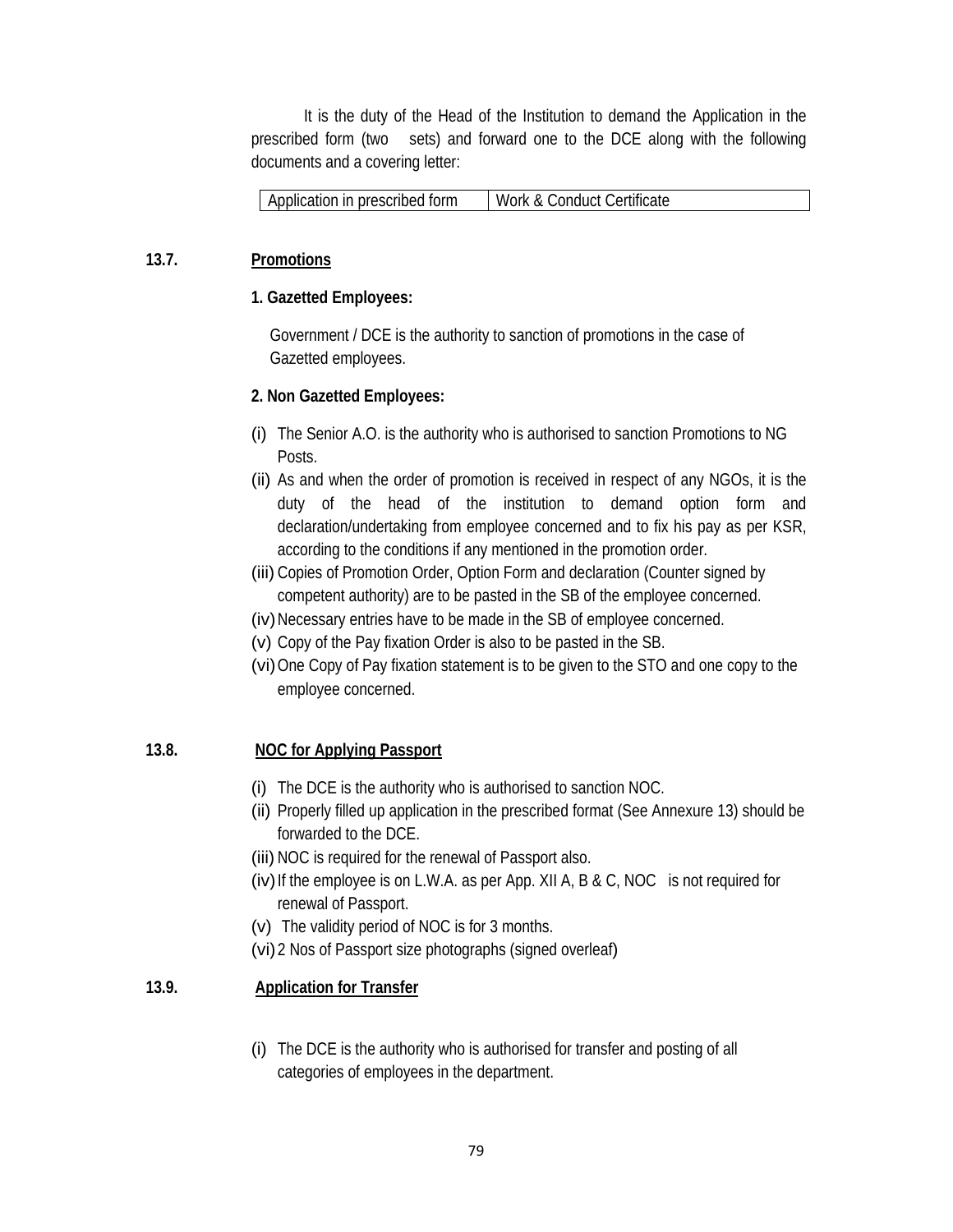- (ii) Prescribed format for application of transfer is not required for Class IV employees. In their case, one copy of application duly recommended is to be forwarded to the DCE.
- (iii) In the cases of all other NTS one set of application in the prescribed format with due recommendation and application for changing home station, if any, should be forwarded to the DCE.
- (iv) In case of Teaching Staff, applications should be grouped subject wise and forwarded along with separate covering letters.
- (v) Applications of Teaching and NTS should be forwarded separately.
- (vi) Specimen of application format is available on the Web site of the Department.

## **13.10. FIP Application & Substitute Posting**

- (i) The application for FIP deputation of the TS is to be forwarded to the UGC through the Director of College Development Council of concerned University.
- (ii) As and when the approval received from the UGC, concurrence from the DCE is required for relieving the incumbent.
- (iii) Application for concurrence should be in the prescribed format and forwarded to the DCE along with sufficient supporting documents.

Documents Required for Concurrence:-

| Request from T.F.     | Approval Letter from UGC           | Bio-data                  |
|-----------------------|------------------------------------|---------------------------|
| Copy of University    | Minutes of the Selection Committee | <b>NOC</b> from Principal |
| Registration          |                                    |                           |
| Certificate to the    |                                    |                           |
| Effect that no excess |                                    |                           |
| staff                 |                                    |                           |

Documents Required for Salary Authorisation:-

| -<br>$+$ $ -$<br>н<br>-<br>−<br>- | $\sim$<br>SUNG | $1 - 1 - 1$<br>л<br>uer |
|-----------------------------------|----------------|-------------------------|
|                                   |                |                         |

Documents Required for Salary for Extension Period:-

| Request from T.F. | <b>Bond</b> | Copy of Govt. Order |
|-------------------|-------------|---------------------|
| Copy of Principal |             |                     |
| Deed              |             |                     |

(iv) After getting concurrence from the DCE, principal can relieve the teacher.

- (v) The relieving order along with the RTC is to be forwarded to the AG and the Treasury Officer.
- (vi) The date of joining in the research centre should be intimated to the UGC in due course.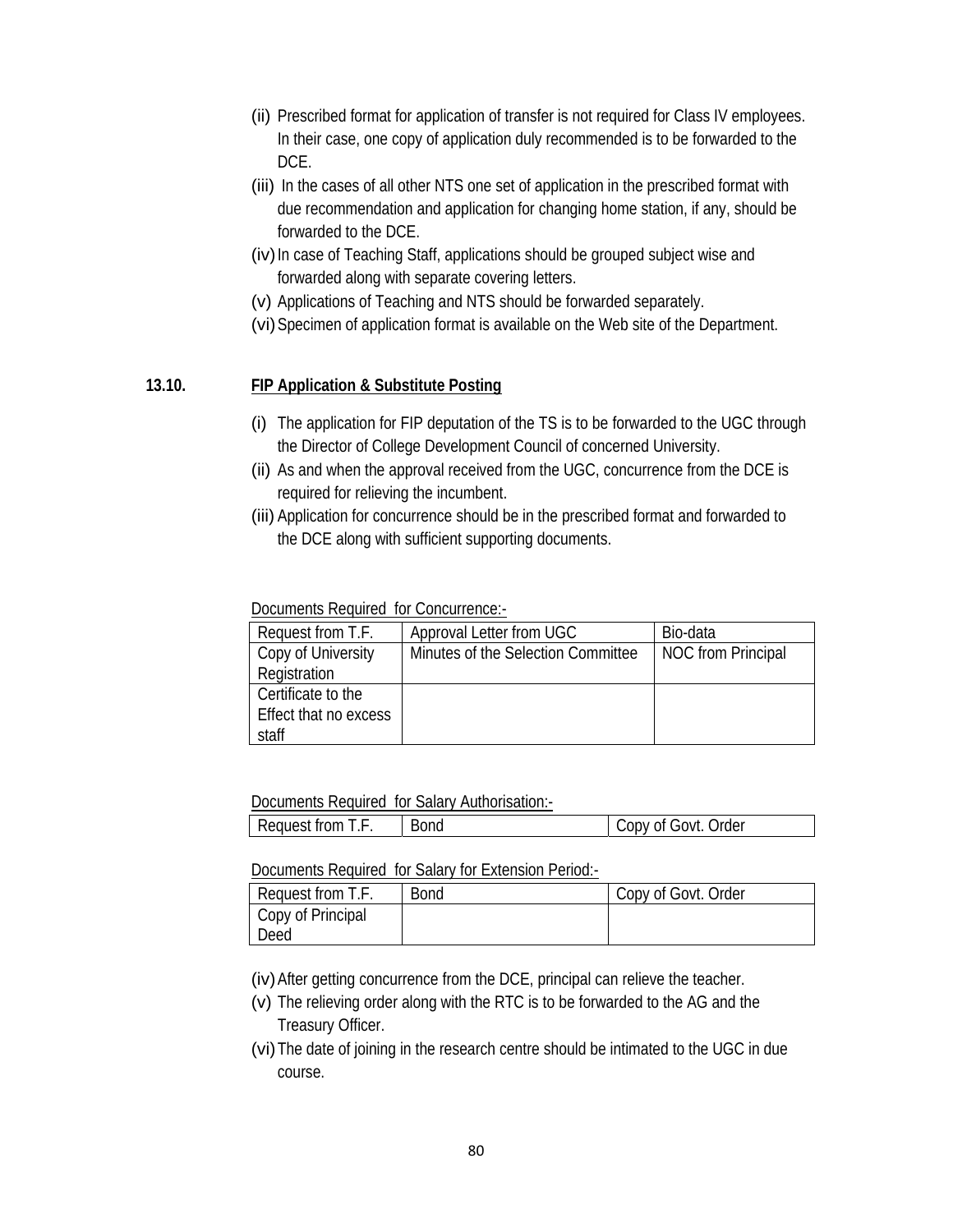- (vii) Then, the application for deputation in the prescribed form along with Bond and other required supporting documents should be forwarded to Govt. through DCE.
- (viii) Whenever the deputation is got sanctioned by the Government, the teacher fellow should submit an agreement (Bond in prescribed format) to the DCE for sanctioning their salary for the period of deputation. On the basis of this agreement, sanction will be issued to the AG for the disbursement of salary (in the case of Govt. T.S.) and to the Dy. DCE (in the case of aided college T.S.)
- (ix) After relieving the teacher for FIP, the Principal can appoint substitute faculty in his place.
- (x) The Principal has to observe the following procedures in connection with the selection and posting of guest faculty:
- (a) Faculty list should be obtained from the DD concerned.
- (b) Set up an interview board Principal (as Chairman) and with the following members, i.e., Head of the department and an External Subject Expert.
- (c) Salary to the substitute faculty can be disbursed from the college concerned.
- (d) Reimburse the substitute salary from the UGC and refund the same to the state government.
- (e) An audited utilisation statement (from a Chartered Accountant) should be forwarded to the UGC.
- (xi) It is the duty of the Principal to examine and make sure the following facts and to take action if necessary:
- (a) The regular attendance of the FIP faculty at the Research Centre.
- (b) The FIP faculty acquired the Degree (PhD./MPhil) within the stipulated time span.
- (c) He served the institution continuously for the stipulated period specified in the bond.
- (d) Admissible grace period will be granted to the teacher fellow for submitting the thesis as per rules if required.
- (e) If the Principal found any default in the above mentioned points, it is the duty of the Principal to initiate action as per the conditions specified in the Bond.

## **13.11. Appointment & Remuneration of Guest Faculties**

The Principal of the College is the authority to Appoint Guest Faculties and drawing & Disbursement of Remuneration to them subject to the directions of the Government and the Director of Collegiate Education from time to time. The Principal and HOD of concerned department are equally responsible for the laps against the instructions and guide lines.

## 13.11.1. **Active Orders & Circulars for time being:-**

## *Appointment*

*(1) Govt. Circular No:26094/F2/08/H.Edn. Dtd.21.05.2009. (Annexure)* 

## *Appointment & Remuneration*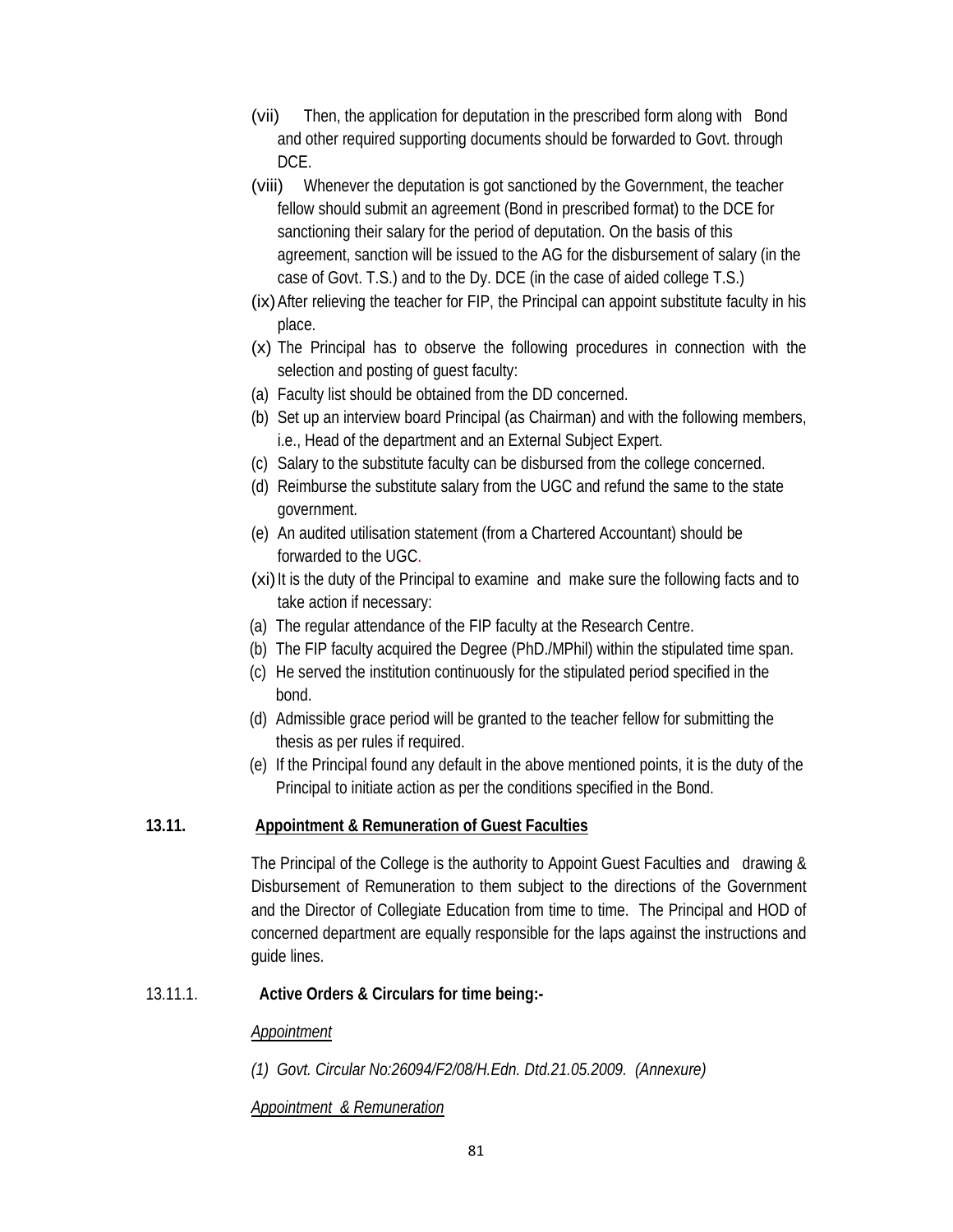*(2) G.O.(P) No:225/11/H.Edn. Dtd.14.09.2011. (Annexure) (3) G.O.(P)No:28/2012/H.Edn. Dtd.25.01.2012. (Annexure) (4) G.O.(Ms.)No:166/2012/H.Edn. Dtd.1.06.12. (Annexure) (5) G.O.(P) No:602/2012/H.Edn. Dtd:28.11.12. (Annexure) (6)Circular No:V1/102013/13/Coll.Edn. Dt.09/10/2013. (Annexure)*

#### 13.11.2. **General Conditions of Appointment**

i) . Can be appointed against all vacancies on the basis of the work load assessed regardless of whether the post itself is a sanctioned one.

(ii). No Addl. Guest shall be appointed for hrs. exceeding 50 hrs. and having less than 5 hrs. workload.

(iii). The qualifications should be same as those prescribed for regular teachers.(In their absence P.G. with 55% marks can be considered.)

(iv). Per lecture means a period of one hour.

(v) . Appointment should be from the list prepared by the concerned Regional Dy. DCE. (In case of Govt. Colleges, the candidate not registered with Dy.DCE, are to be directed to get registered immediately after the interview.)

(vi). Guest teachers may not have the rights of regular faculties.

(vii). In the absence of qualified youths, Rtd. Teachers can be considered for appointments.

(viii). G. Lectures have no right to get the benefit of Dearness Allowances, Pension, and Gratuity etc….

(ix). They should attend all the works assigned to the sanctioned posts subject to the existing UGC Regulations, whereas they will be remunerated against the teaching hours engaged by them.

(x). Separate file should be maintained for each department study.

## 13.11.3. *Procedure of Appointment*

(i). Request from the HOD, along with the following documents:-

(a) Work Load Statement as on June 1st.

(b) Master Time Table as on June 1st.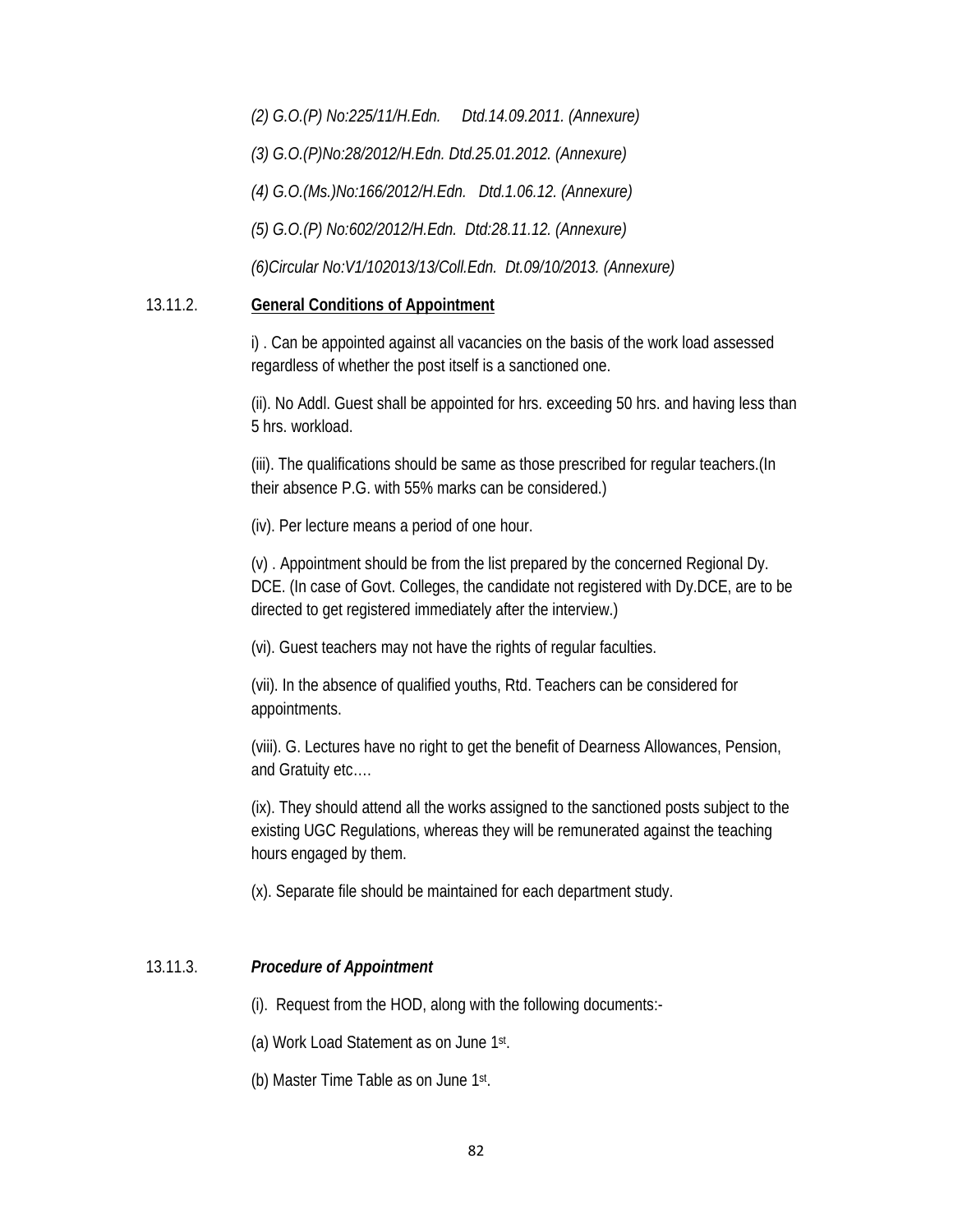(c) Department Time Table as on June 1st.

(ii).The above documents should be revised in the following occasions:-

(a) Starting I DC classes

(b) Starting I PG classes

(iii). It is the responsibility of the Principal/ Dy.DCE (Through their office, i.e., Section Clerk, Superintendent and / or AA) to ensure the eligibility, necessity and justification of the requirement and appointment.

(iv). On scrutiny pay special attention on the following points :-

(a) Calculate total teaching hrs. and total number of permanent faculties.

(b) Distribute 16 teaching hrs. to each and every Permanent faculty.

(c) If the appointment is on the subject of Principal 3-5 hours should be reduced from the workload.

(d) Assign PG classes to Permanent faculties. In their absence assign PG classes to Guest faculty. In such cases the workload of PG classes should not be counted as 1.5 hrs/lecture hr.

(e) Teaching hrs. should not be distributed equally among Guest faculties. Instead of that distribute 16 hrs. from the 1st Guest onwards and balance if any, to the rest (this should not be less than 5 hrs.).

(f) Advertisement will be given for appointment of guest lecturers only after satisfying the above steps.

## 13.11.4. **List of** *Documents should be kept in the Appointment File of College Office*

(i). Semester/Term Calendar Published by the University.

(ii). Workload Statement in 4 Stages.

(iii). Master (General) Time-Table in 4 Stages. ( $(1)$  On June 1st,  $(2)$  On 1st day of starting of I DC classes,  $(3)$  On 1<sup>st</sup> day of starting I PG classes & (4) If any of the courses are ending after 31st March as per the Semester Calendar published by the University)

- (iv). Department Time-Table in 4 Stages.
- (v). Individual Time-Table.
- (vi). Copies of Paper Advertisements.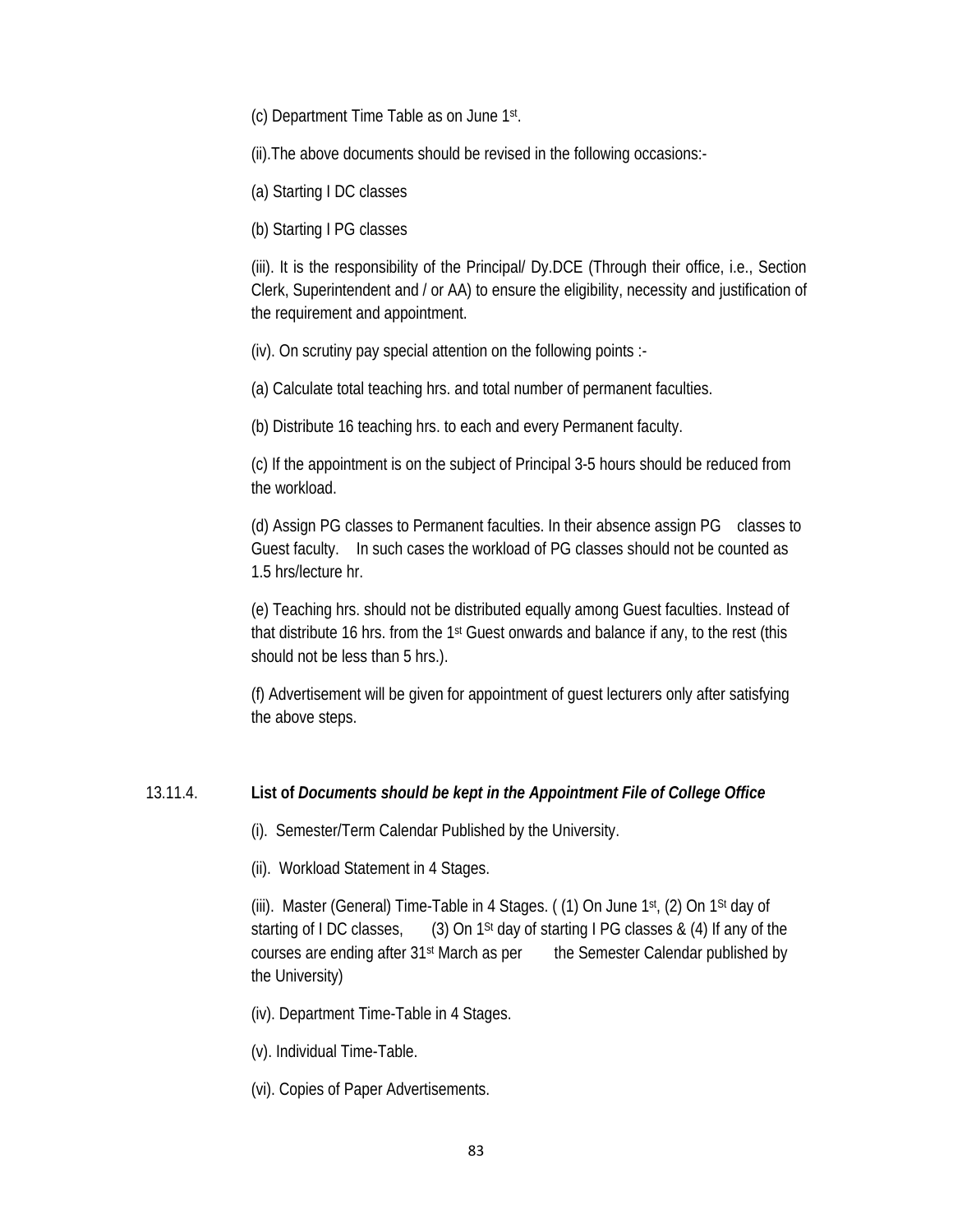(vii). Score sheet of Interview.

(viii). Attested copies of qualification certificates of candidates.

(ix). Appointment Orders.

(x). Agreement signed by the guest faculty in the Stamp paper for Rs.100/-

#### 13.11.5. **Attendance & Related documentation Procedures**

(i). HOD should examine the Hour wise attendance register of Guest faculties of the department and put his/her initials in token of that. It is the duty of the HOD to calculate the total hours engaged by each Guest faculty at the end of each month and put his signature and submit to the Principal for approval.

(ii). Attested copies (by the Principal) of Master Time-Table, Department Time-Table, and Individual Time-Table should be pasted at the beginning of Hour wise attendance register every academic year.

(iii). In department Time-Table, the short name of each and every Guest faculty should be shown and the expansion of their names at the bottom of it.

(iv). The Guest faculties are not supposed to sign in the Logbook, for instance the classes actually engaged by the Guest Faculty should only be entered in the hour wise attendance register.

(v). Guest faculties have to follow Individual Time-Table strictly and they are eligible to get paid accordingly.

(vi). Hour-wise attendance registers should be maintained for each department for guest lectures and they may not be allowed to sign in the regular attendance register.

## 13.11.6. *Remuneration*

- (i) G.F. who possesses UGC prescribed qualifications. Rs.500/- per teaching hr. (Maxi. Rs.25000/- p.m.) w.e.f. 28.11.2012
- (ii) G.F. who do not possess UGC prescribed qualifications Rs. 300/- per teaching hr. (Maxi. Rs. 15000/- p.m.) w.e.f. 01.01.2010.

## 13.11.7. **General Conditions of Drawing & Disbursing Remuneration**

It is the duty and responsibility of the Principal and his / her office to satisfy the following factors before drawing and disbursing remuneration to each and every Guest faculty.

(i) . Remuneration should be worked out on the basis of Individual Time-Table only. They are not eligible to get any remuneration against any other duties done by them.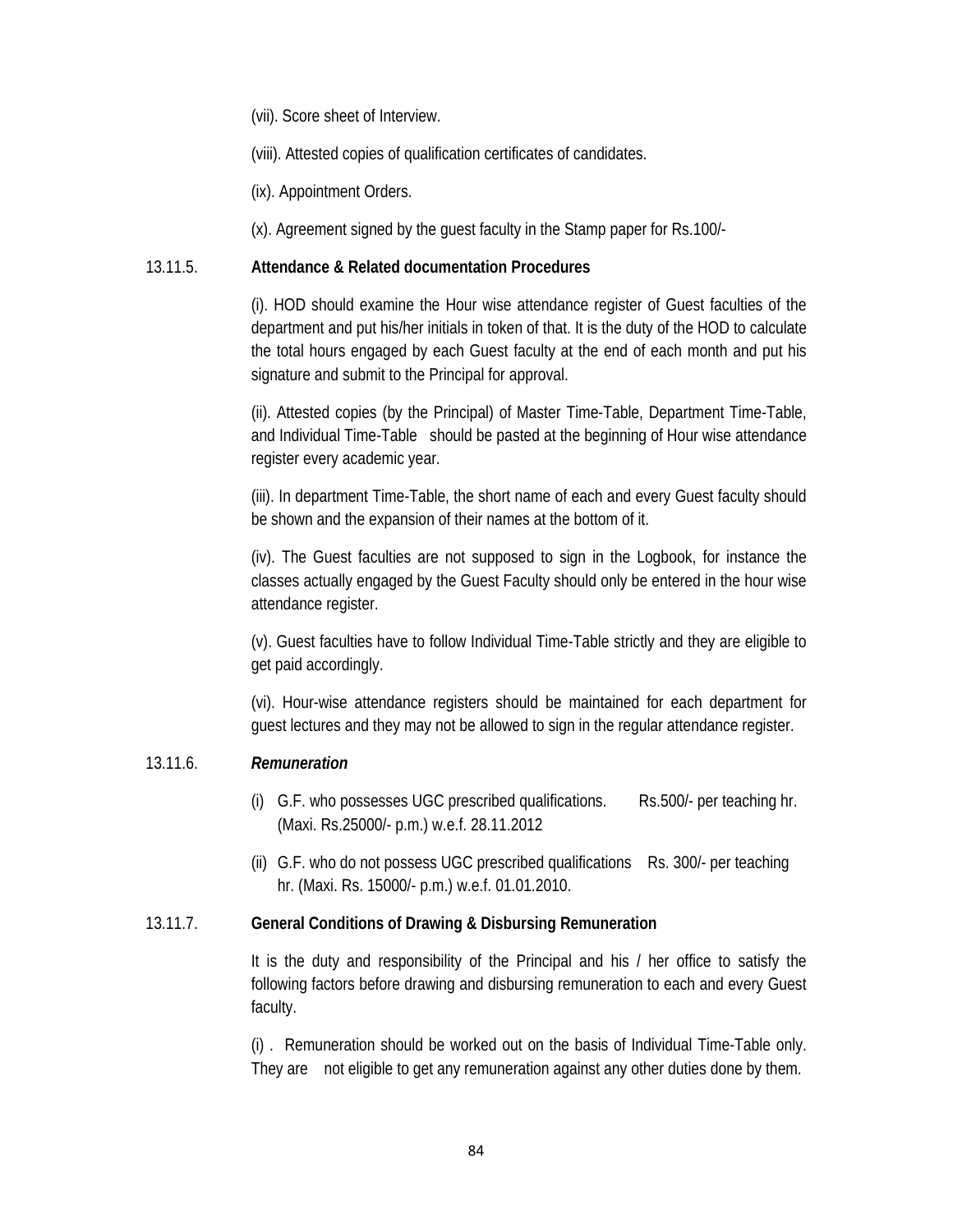(ii). At the end of every month, remuneration can be worked out only after the receipt of a statement from the HOD of the concerned department regarding the hours engaged by each Guest faculty of the department along with a certificate to the effect that the Guest faculty had engaged the classes as per the scheduled Time-Table and a recommendation for the payment of remuneration.

(iii). The Remuneration should be made to each Guest faculty against total hours engaged by him/her in that month, only after proper cross examination with the Individual Time-Table and Individual Time-Table with Department Time-Table.

(iv). The Principal and the HOD concerned are equally responsible for all liabilities against improper drawing and disbursing of remuneration to a Guest faculty.

## **13.12. Participation of Faculties in Seminar, Workshop, Conferences Etc. (as per G.O. (MS) No:200/2009/H.Edn. Dated 12.11.2009):**

(i) The teachers of both Government and private aided colleges are permitted to participate in Seminars, Conferences, refresher courses etc conducted by Universities, Research Institutions and professional organizations of teachers like Indian Association of teachers etc. anywhere in India with prior permission from the competent authority subject to the condition that such participation will be treated as duty (as duty under Rule 12(1)(iii) of Part I KSR) for a maximum of 7 days in an academic year.

(ii) The Principal should ensure that the portion of the syllabi to the teachers is finished within the prescribed time limit so that there will be no complaint from the students.

(ii) Examination work relating to the conduct of examination by Universities to which the college is affiliated for regular students will be considered as part of normal duty and teachers engaged to it will be treated as on duty.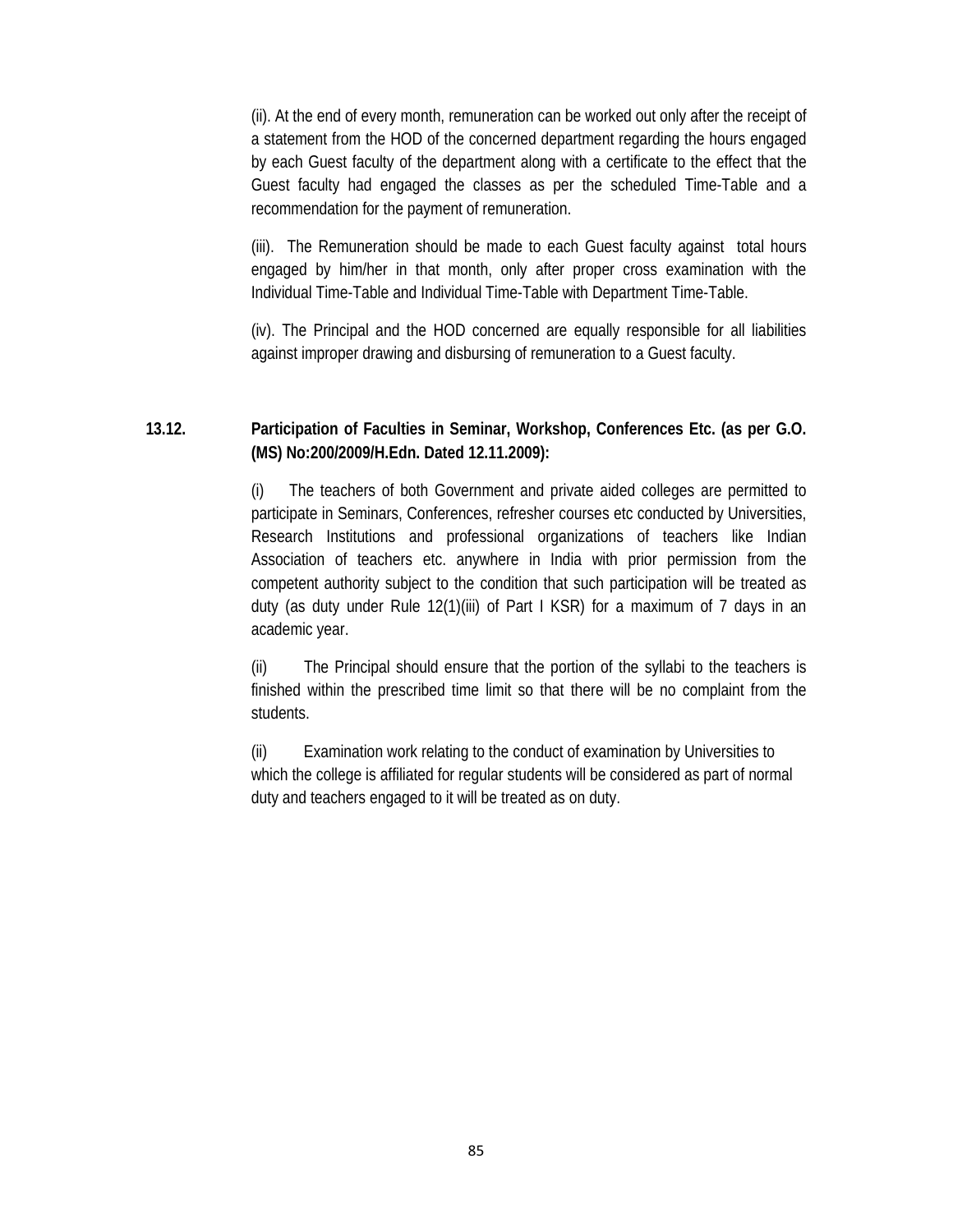# **CHAPTER -14**

# **PURCHASES**

## **14.1. Office Procedures in connection with Purchases**

## **including UGC Funds**

- 14.1.1. Step 1. Circular from Director of Collegiate Education inviting detailed proposals from Colleges. (In April/May in case of plan funds)
- 14.1.2. Step 2. Budget allotment and subsequent sanctioning of amount on different heads of plan funds. (In July)
- 14.1.3. Step 3. On receipt of sanction order, Principal convening College Council Meeting for Distribution of such allotments among various departments of the college and advice the Head of Departments to submit their revised proposals in order to make it fit for the amount distributed to each department.
- 14.1.4. Step 4. On receipt of revised proposals from the departments, Purchase Committee approves the proposal with or without necessary modifications and advice the Principal to proceed with Tender/Quotation/cash purchase formalities.
- 14.1.5. Step 5. At this stage, the Principal issues Administrative Sanction (AS) to the purchase formalities based on Purchase Committee minutes up to Rs 15, 00,000
- 14.1.6. Step 6. Issuing Quotation/ Tender Notices. Quotations for the Purchase below Rs.1, 00,000 and Tender for Rs.1, 00,000/- and above. For purchase of books, quotations are sufficient irrespective of the amount of purchase. (Cash purchase)
- 14.1.7. Step 7. After opening and tabulation of quotations/tenders, the same is to be scrutinised from the college office/ Department concerned, the Principal will issue the purchase sanction.
- 14.1.8. Step 8. The selected suppliers are being informed the fact and they are asked to furnish Indemnity Bond and Security Deposit.
- 14.1.9. Step 9. After obtaining the items mentioned in Step 8 above, supply orders are being issued to concerned suppliers.
- 14.1.10. Step 10. To purchase the items from Govt organisations/Govt undertaking M/s.SIDCO, Keltron or firms having DGS&D etc. (ie step 4) Administrative Sanction and Purchase Sanction can be issued jointly, at Step (5).
- 14.1.11. Step. 11. After the delivery of items in good conditions received by the Principal/ HOD/ Nodal Officer of the particular project, a certificate to that effect and a recommendation for the payment are to be furnished on the overleaf of the invoice (on 3 copies). This should be countersigned by the Principal.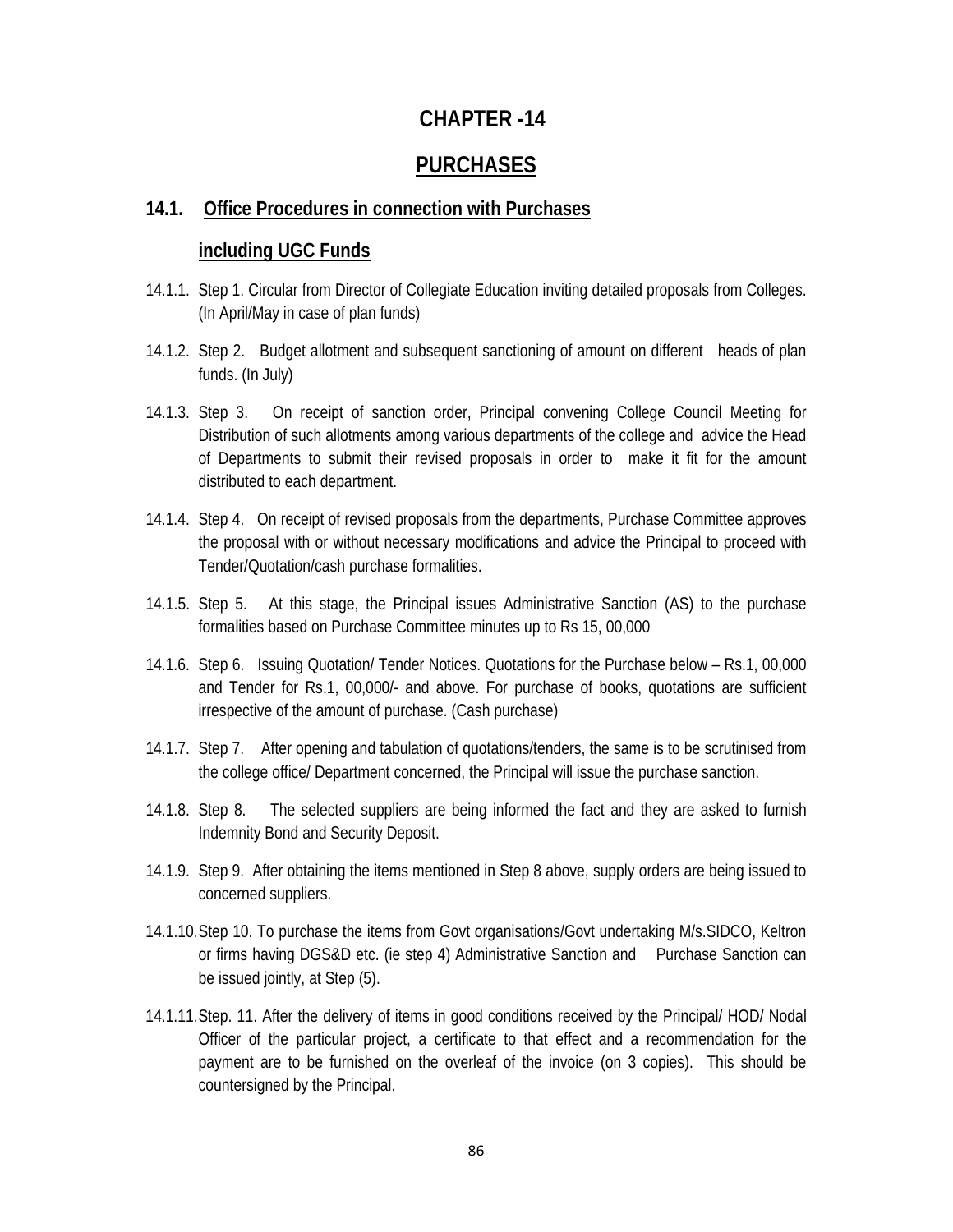- 14.1.12. Step 12. Obtaining Quality Certificate issued by a competent authority from the Supplier, noting of Passing Order (with stock entry certificate) can be made on the Invoice.
- 14.1.13. Step 13. Certificate as insisted in the store purchase manual, by the principal, in respect of cash purchase Rs 14999/- and individual certificate from at least three members of purchase committee in respect of purchase through quotation should be obtained.
- 14.1.14. Step14. Payment and stamping of Paid & Cancelled seal on the Invoice
- 14.1.15. Store Purchase Rules:- All purchases should be done in accordance with store purchase rules in force.

## **14.2. General Instructions as per Store Purchase Manual**

For fulfilling the duties and functions of the various Departments of the Government, "Stores" have often to be purchased. The Article from 120 to 162 of the Chapter VI ("Stores") of the Kerala Financial Code Volume-I (available in www.finance.kerala.gov.in) contains the general Rules applicable to all Departments regarding purchase of stores required for using public service. Also in the case of departments like Public Works, Forest and Wildlife, Stationery, Police and other special departments they have to follow Code and Manuals of the respective departments (example: PWD Code, Forest Code, Stationery Manual, Police Manual etc.). The above Manuals and Codes will be co-linearly applied with the "Stores Purchase Manual" wherever specific provisions are not made in these Rules. Government have revised the **STROES PURCHASE MANUAL as per G.O.(P) No.3/2013/SPD dated 21/06.2013, which is available in www.kerala.gov.in(link:Reports&Manuals) and also in www.spd.kerala.gov.in**. All purchases effected till 20/06/2013 shall be processed and disposed as per the Stores Purchase Manual (6th Editions reprinted in 2012 incorporating the amendments upto 18/12/2006) then existed.

All Government Departments/Offices/Public Sector Undertaking/Autonomous Bodies/Local Self Government Institutions etc. shall take utmost care in following the instructions deliberated in the revised Stores Purchase Manual 2013 while purchase of store from 21/06/2013.

## **14.2.1. Forecast of Requirement**

A government servant who has to purchase stores for the public service should estimate the requirements before proceeding with the purchase. **Para.6.1 to 6.3 of the revised edition of the Stores Purchase Manual** deals with necessity of forecasting of requirements. The Purchasing Officer should estimate his requirements before proceeding with purchase and based on this estimation he will be able to assess whether Quotation or Tender formalities have to be followed for the particular purchase. At the end of each financial year, he should prepare a list of articles required during the next financial year. The list may be prepared on the basis of the consumption during the previous 3 or 5 years and with reference to factors if any, which justify an increase or decrease compared with the average. Further requirements should be estimated correctly and purchase effected in order to secure the advantage of competitive prices for bulk supply. The purchase of any article in advance of requirements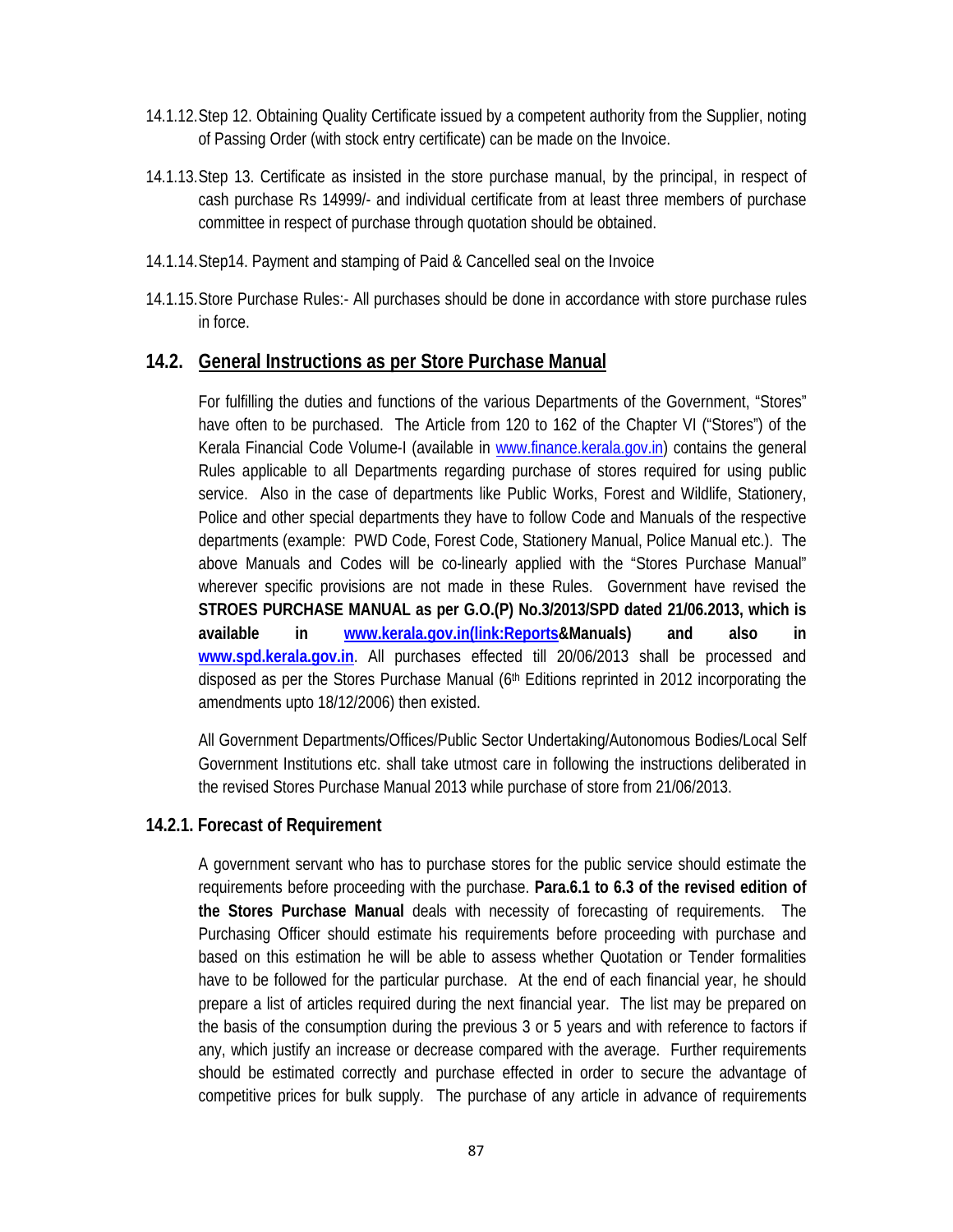involve the locking up of Government money and is therefore not desirable unless it is reasonable likely to prove advantageous in regard to price

## **14.2.2. Administrative Sanction**

It is the duty of each Purchasing Officer to satisfy himself/herself that funds are available for meeting the expenditure in connection with purchase of stores and that there is a valid Administrative Sanction for effecting the purchase . The Purchasing Officer will ensure that all purchases arranged by him are supported by valid prior Administrative Sanction as laid down in **Paras 6.5 to 6.9 of the revised edition** of the Stores Purchase Manual.

## **14.2.3. Purchasing of Stores without quotation**

Purchasing of stores up to `.15000/- on each occasion may be made without inviting quotations/bids with effect from 21/06/2013 subject to the conditions specified in Para 7.30 of the revised Stores Purchase Manual.

## **14.2.4. Local Purchase Committee**

Purchasing of stores costing above `.15,000/- and below`.1,00,000/- on each occasion may be made with the recommendation of a Local Purchase Committee consisting of three members as decided by the Head of the Department after inviting quotation. (para 7.4 of the revised manual).

## **14.2.5. Quotation System**

Para 7.4 to 7.6 of the revised edition of the Stores Purchase Manual lays down that 'Quotation' shall be invited where the estimated value of the stores to be purchased is above `.15,000/ and below `.1,00,000/-. A specimen form of the quotation notice is given in **Annexure 10** of the revised Stores Purchase Manual, since the prescribed form incorporates all relevant terms and conditions it renders uniformity to the quotation notice issued from different departments.

## **14.2.6. Tender System**

Para 7.7. of the revised Stores Purchase Manual stipulates that Tender Systems should be followed for the purchase of stores when the estimated cost is `.1,00,000/- and above. A Specimen form of tender is given in Annexure 2 of the revised Stores Manual. One of the main advantages of Tender System is that it helps to elicit a number of competitive offers. Moreover, the non-observance of Tender System causes revenue loss to Government by way of cost of Tender forms and Stamp papers for preliminary/final agreements.

## **14.2.7. Two Bid System**

IN the case of purchasing capital equipments high value plant, machinery, etc., of complex and technical nature, Two Bid System has to be followed. The first part contain the relevant technical specification and allied commercial details (Technical Bid) and the second part contain the price quotation (Financial Bid) should be sealed by the tenderer in separate covers duly superscripted and both these sealed covers are to be put in a bigger cover which should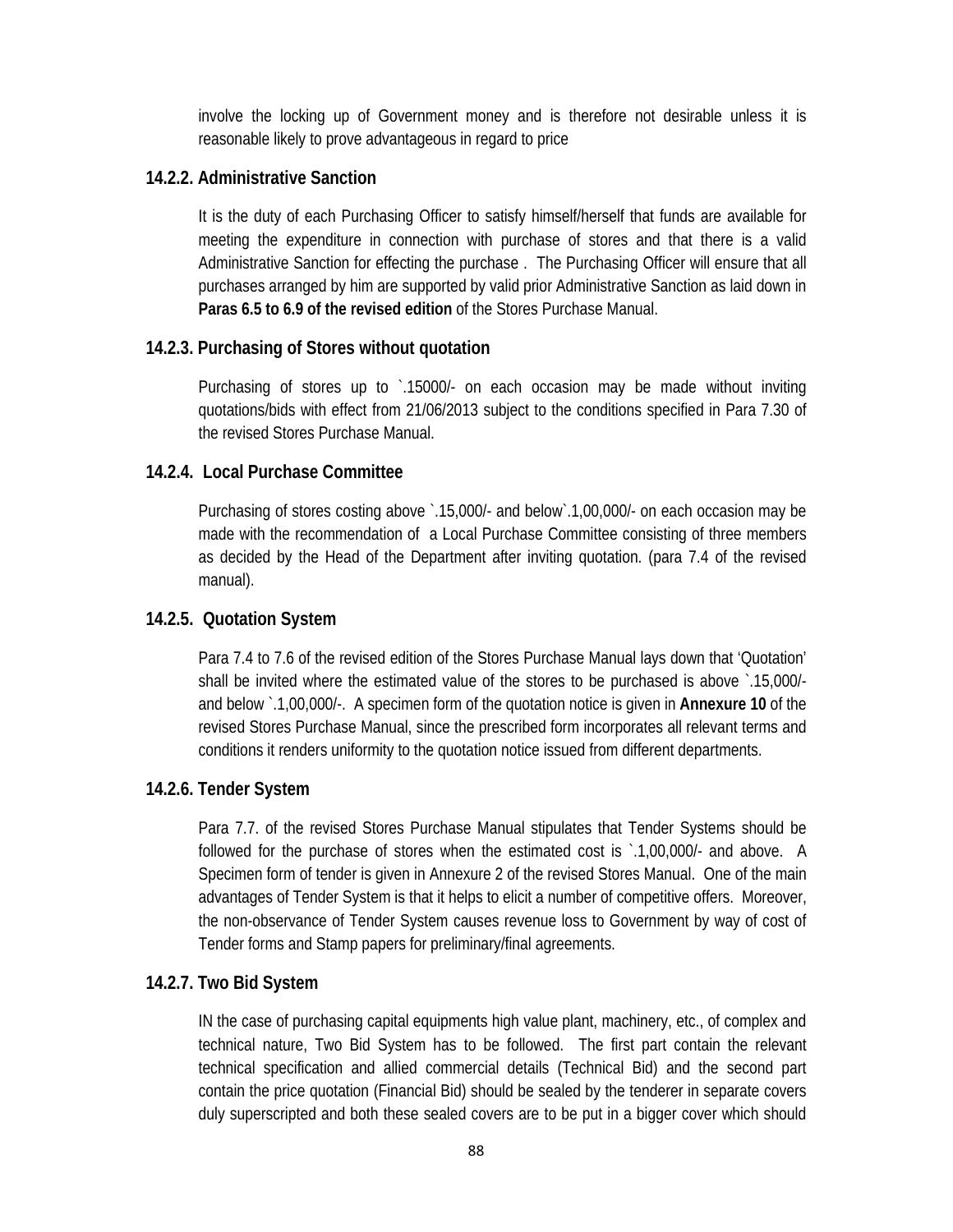also be sealed and duly superscripted. Financial bids of technically qualified bids alone be considered for selection (Para 7.50) of the revised Stores Purchase Manual.

## **14.2.8. E-Tendering**

As per G.O.(Ms) No.18.2012.ITD dated 08/10/2012, all Government Departments/Boards/Public Sector Undertakings should follow e-Government procurement with effect from 31.03.2013, for all tender above `.25 lakhs. All queries/grievances pertaining to eprocurement should be addressed to the e-mail ID: etenderhelp@kerala.gov.in and also in the help line with Phone Numbers 0471-2577088, 0471-2577188 and 0471-2577388 (Para 1.10 and 1.12)

## **14.2.9. The cost of Tender forms with effect from 21/06.2013**

(Para 7.24 to 7.32 of the revised edition)

Ordinary tenders involving supply of stores: (Para 7.25(i) of the revised Store Purchase Manual)

| $of \mid$<br>Estimated<br>cost | Cost of Tender forms                   |                                  |
|--------------------------------|----------------------------------------|----------------------------------|
| which<br>materials for         | Original Copy each(`)                  | Duplicate copy ()                |
| tenders invited                |                                        |                                  |
| Above 1,00,000 upto            | 0.2% of the cost of tender             | 50% of the cost of the original, |
| Rs.10 lakhs                    | rounded to the nearest multiple        | upper rounded to the nearest     |
|                                | of Rs.100/-, subject to a              | multiple of 100+VAT<br>as        |
|                                | minimum of 100/-<br>and                | applicable                       |
|                                | maximum $\cdot$ .1500/- + VAT as       |                                  |
|                                | applicable                             |                                  |
| Above `.10 lakhs               | 0.15% of the cost of tender            | 50% of the cost of the original, |
|                                | rounded to the nearest multiple        | upper rounded to the nearest     |
|                                | of Rs.100/-, subject to maximum        | multiple of 100+VAT<br>as        |
|                                | $\degree$ .25000/- + VAT as applicable | applicable                       |

Special tenders with drawing, etc, involving erection of plant and machinery

| Estimated cost   | of   Cost of Tender forms                                                                        |                                                                                                             |
|------------------|--------------------------------------------------------------------------------------------------|-------------------------------------------------------------------------------------------------------------|
| materials for    | which $\int$ Original Copy each( $\int$ )                                                        | Duplicate copy ()                                                                                           |
| tenders invited  |                                                                                                  |                                                                                                             |
| Upto `.10 lakhs  | 0.25% of the cost of tender<br>rounded to the nearest multiple<br>of Rs.100/-+ VAT as applicable | 50% of the cost of the original,<br>upper rounded to the nearest<br>multiple of 100+VAT<br>as<br>applicable |
| Above `.10 lakhs | 0.20% of the cost of tender<br>rounded to the nearest multiple<br>of Rs.100/-+ VAT as applicable | 50% of the cost of the original,<br>upper rounded to the nearest<br>multiple of 100+VAT<br>as<br>applicable |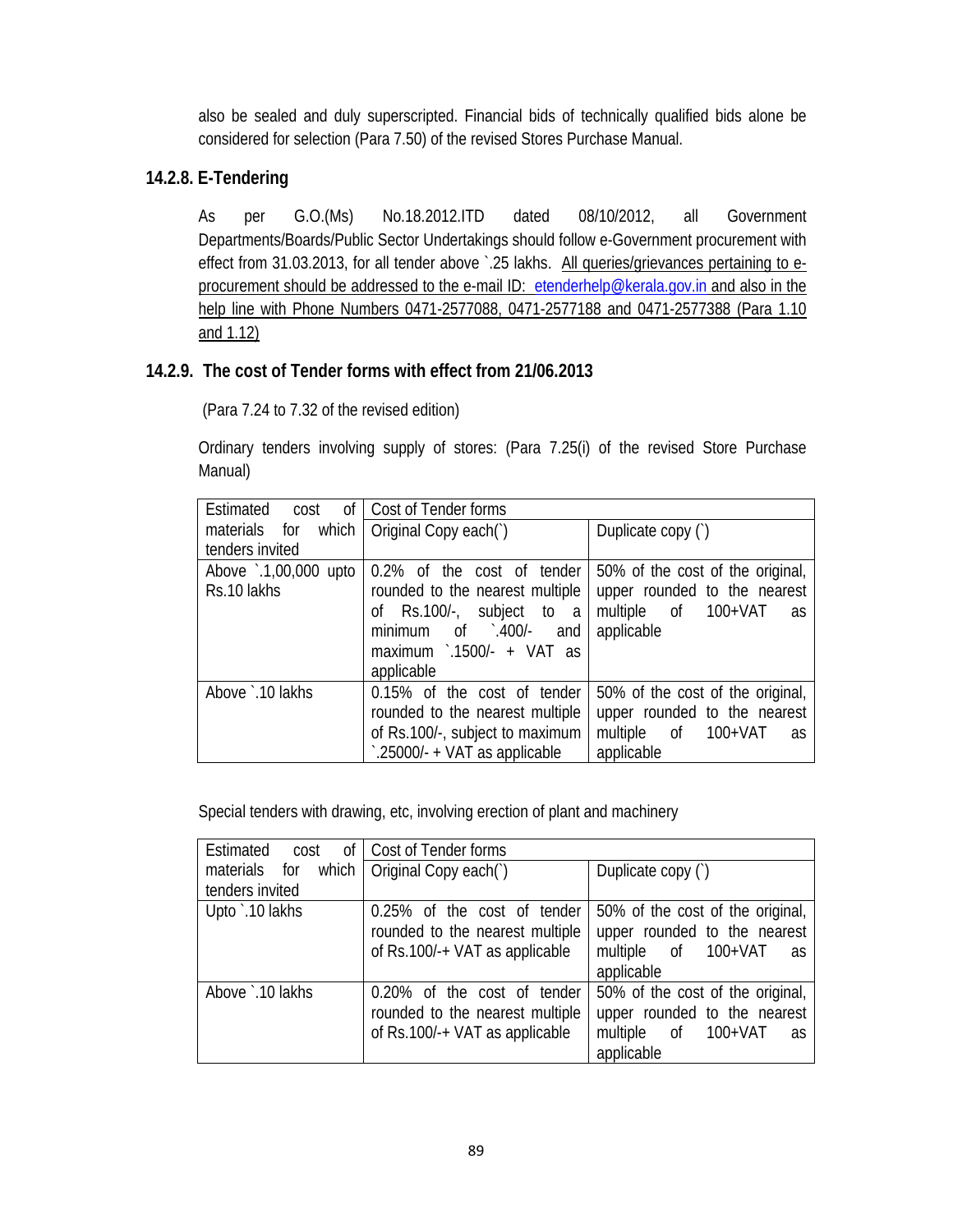## **14.2.10. Adequate Time for Quotation/Tenders**

Attention of the Purchasing Officer is invited to Para 7.33(ix) of the revised Stores Purchase Manual, which stipulates that, for ordinary stores that can be purchased from Indian Markets, the minimum time to be given for submission of Tenders/Quotation is limited to 15 days.

## **14.2.11. Quotation/Tenders in sealed envelops**

Para 7.33(xi) and 7.38 of the revised Stores Purchase Manual stipulates that in all cases, Tenders/Quotations should be obtained in sealed envelopes with necessary superscription in the envelopes. Quotations/Tenders received in unsealed covers should be rejected.

## **14.2.12. Rate Contracts of Directorate General of Supplies and Disposals (DGS&D)**

The Directorate General of Supplies & Disposals (DGS&D), New Delhi is concluding rate/running contracts for a number of items in every year. The Purchasing Offices can avail these contracts if it is easier and economical to the department. If the items are intended to purchase on DGS&D rate/running contract, it should be clearly mentioned in the administrative sanction issued for the purchase. A specimen of agreement to be used in the case of rate/running contact on DGS&D is given in the Annexure 32 of the revised Stores Purchase Manual (Para 13.7 t0 13.9 of the revised Stores Purchase Manual)

## **14.2.13. Earnest Money Deposit**

In order to safeguard against a bidder(s) withdrawing/altering its bid during the bid validity period Earnest Money Deposit should be collected along with tenders (Para 8.1 of the revised Stores Purchase Manual). The amount with Earnest Money Deposit is 1% of the total cost of the articles tendered for, subject to a minimum of 1500/-. The Earnest Money Deposit by the unsuccessful bidders will be refunded within 30 days of the conclusion of the contract (Para 8.16 of the revised Stores Purchase Manual)

In the e-tendering System the Earnest Money Deposit by the unsuccessful bidders will be refunded automatically without delay (Para 1.14 of the revised Stores Purchase Manual)

## **14.2.14. Settlement of Disputes**

Normally disputes should be avoided after settling the contract. However if any such situation arises, Provisions in Chapter 15 of the revised Stores Purchase Manual should be scrupulously followed.

#### **14.2.15. Departmental Purchase Committee**

Each purchasing Department should constitute a Departmental Purchase Committee. The constitution of the Committee is detailed in Para 16.7 of the revised Stores Purchase Manual.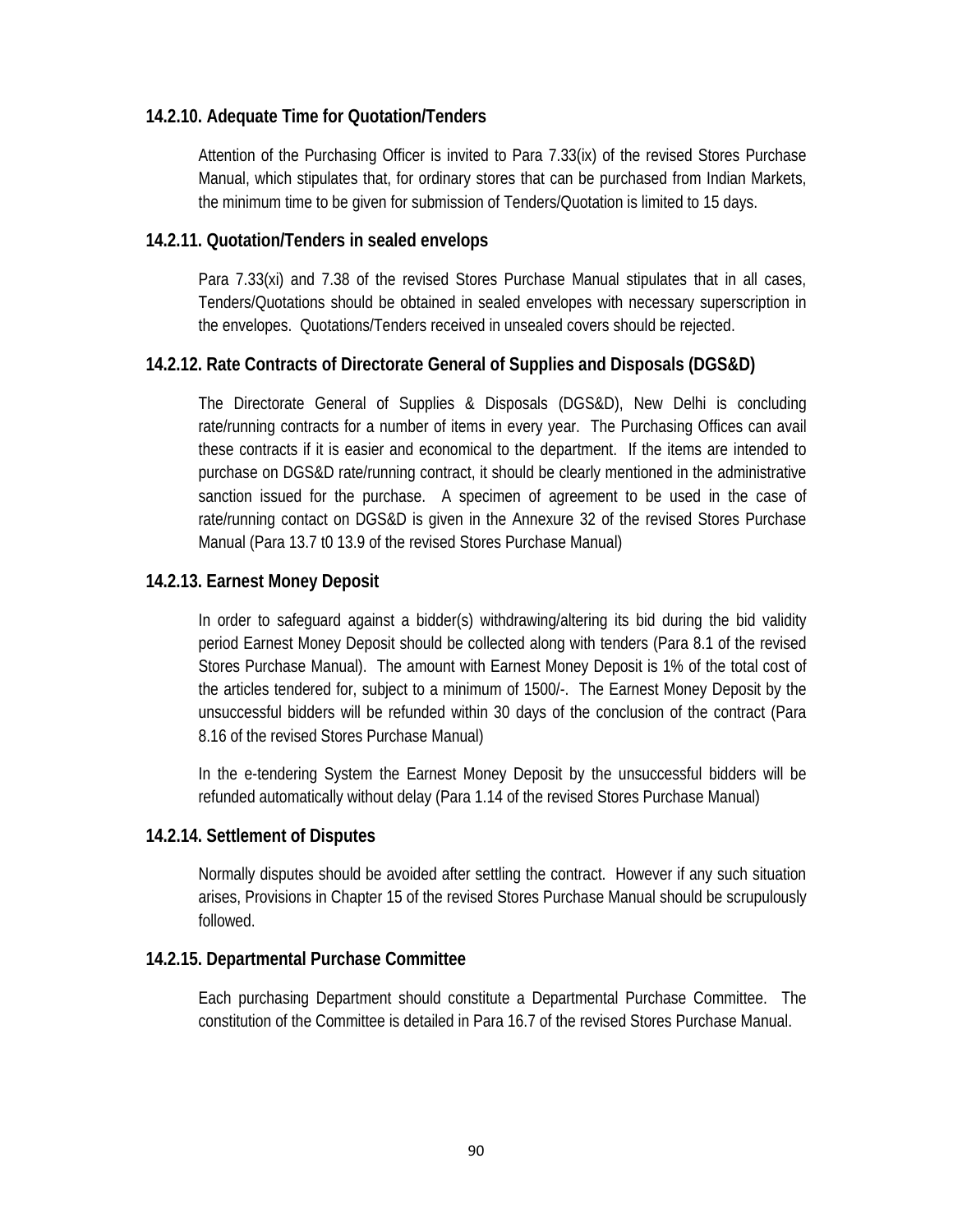## **14.2.16. List of Registered Firms**

A certified list of firms/dealers on whom copies of quotations/Tenders were served has to be kept in the office. Maintenance of such register will help individual enquires to the local firms in the line and will also help to initiate action against registered firms/dealers who fail to quote consecutively on four occasions. The performance of each supplier can be watched only by keeping such a register.

## **14.2.17. Tabulation Statement**

Tabulation Statement has to be prepared in conformity with the instructions in Para 9.16 and 9.17 of the revised Stores Purchase Manual. It is meant to render ready information regarding the quotations/tenders received, rates recommended and accepted, the terms and conditions of supply, details of payments etc. The Tabulation Statement should be correct, complete informative and authenticated by the competent purchasing or recommending officer. The statements should be neat and clear. When the number of items is large, it is preferable to tabulate the rate for each item in a separate sheet.

## **14.2.18. Supply order**

Para 9.51 of the revised Stores Purchase Manual stipulates that a formal Supply Order should be placed with the successful tenderer/quotationer. A specimen of the supply order is given in Annexure 22 of the revised Manual. It should contain the description, quantity and price of the articles to be supplied. It should also prescribe the terms and conditions of delivery and payment. Copies of such supply order should be forwarded to the Accountant General (A&E), Sales Tax and Income Tax Authorities as envisaged in Para 9.53 of the revised Stores Purchase Manual.

As per Para 9.61 of the revised Stores Purchase Manual, the purchasing officer shall forward a draft agreement to the successful tenderer along with the supply order as given in Annexure 23 directing them that the consignment need be sent only after executing the agreement.

## **14.2.19. Performance Security and Agreement**

As per Para 8.17 to 8.29 of the revised Stores Purchase Manual, the Purchasing Officer should arrange to take performance Security Deposit equivalent to 5% of the total value of the contract irrespective of its registration status, etc, of the bidder for a contract value above Rs.1,00,000/- A standard form of performance security and a specimen of final agreement (Para 9.60) is given in Annexure 15 and Annexure 23 respectively of the revised Stores Purchase Manual. The agreement should be in Kerala Stamp paper worth Rs.100/- embodying the conditions of the order and providing necessary penal clauses for any breach of the conditions of contract. Payment in such cases will be made only after supplies are received, verified and taken to stock. All purchases costing below Rs.15000/- is exempted from the requirement of performance security deposit.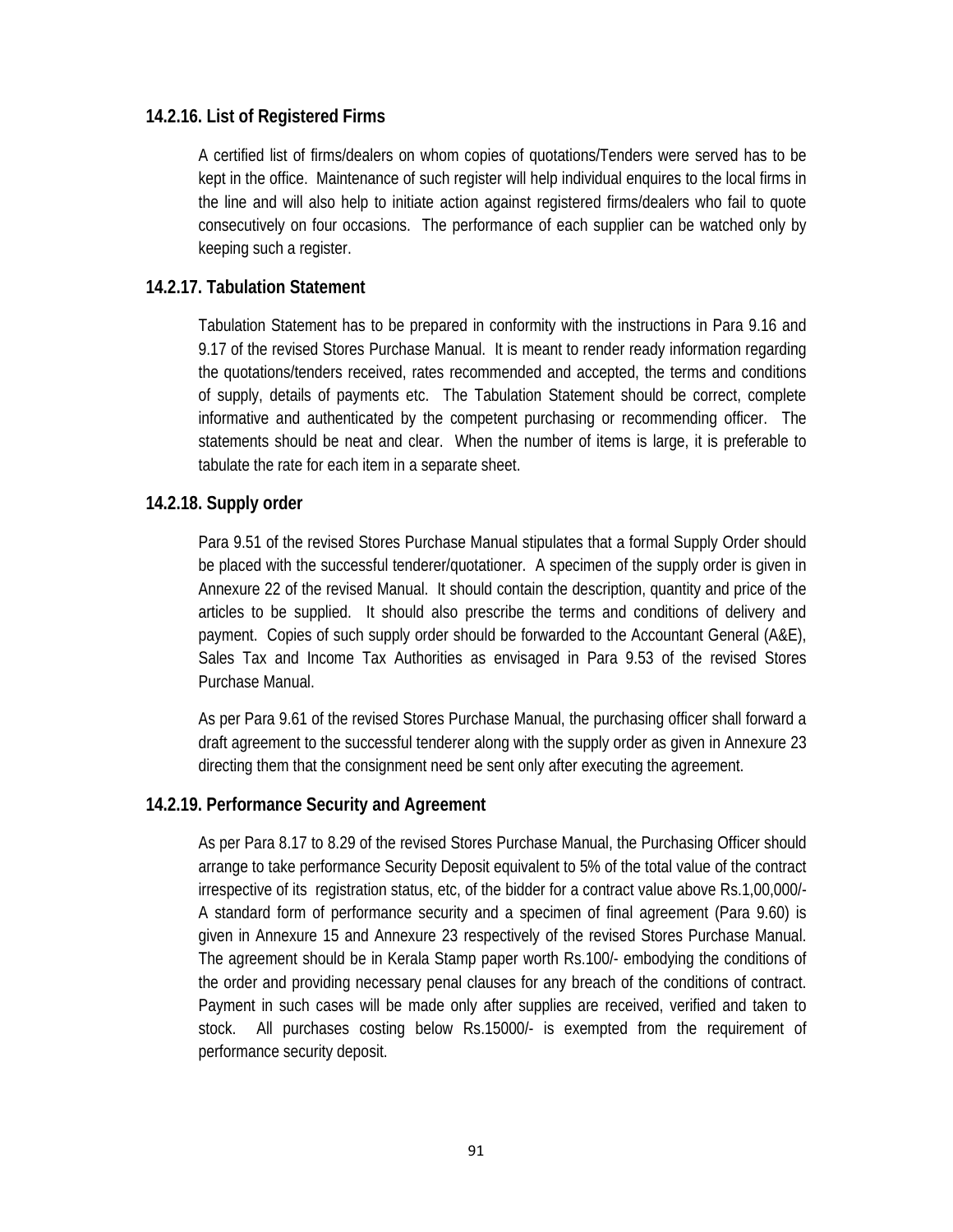### **14.2.20. Maintenance of Purchase Files**

The maintenance of purchase files should be in accordance with the procedure laid down in the Manual of Office Procedure (Para 14.10 of the revised Stores Purchase Manual). For every purchase there should be a separate file containing details regarding the order sanctioning the purchase, tender/quotation notice, list of dealers/firms individually contacted to obtain offers, supply order, final agreement, copies of bills/invoices with stock entry certificate and details regarding payments. The current file and the note file should be serially page numbered. A note file should be invariable prepared and kept in the file indicating the day to day actions taken in the purchase procedure. These files may be closed on completion of purchase and final payment is made. For the purchase of the same item in the next financial year, a new file may be opened rather than continuing action in a single file for several years.

### **14.2.21. Guidelines for accepting Single Bid**

**(Vide Govt. Circular No: 2508/B2/2013/SPD Dated: 28.10.2013)** 

(i) In general, single bid or tenders are not acceptable in the first instance.

(ii) If there is only one bid even after re-tendering, there is need for detailed justification to accept the single tender or single bid with the approval from the competent authority.

(iii) There should be no negotiation with the bidder at all. However, in cases where a decision is taken to go for retendering due to the unreasonableness of the quoted rates, but the requirements are urgent and a re-tender for the entire requirement would delay the availability of the items, thus jeopardizing the essential operations, maintenance and safety, negotiations would be permitted the LI bidder(s) / single bidder for the supply of a bare minimum quantity. The balance quantity should however be procured expeditiously through a re-tender, following the normal tendering process.

 In view of the guidelines of the Central Vigilance Commission and various rulings of the Hon'ble Supreme Court an all State High Courts, all purchasing officers are directed that single bid /single tender shall be accepted only after re-tendering and subject to a detailed justification in support of acceptance.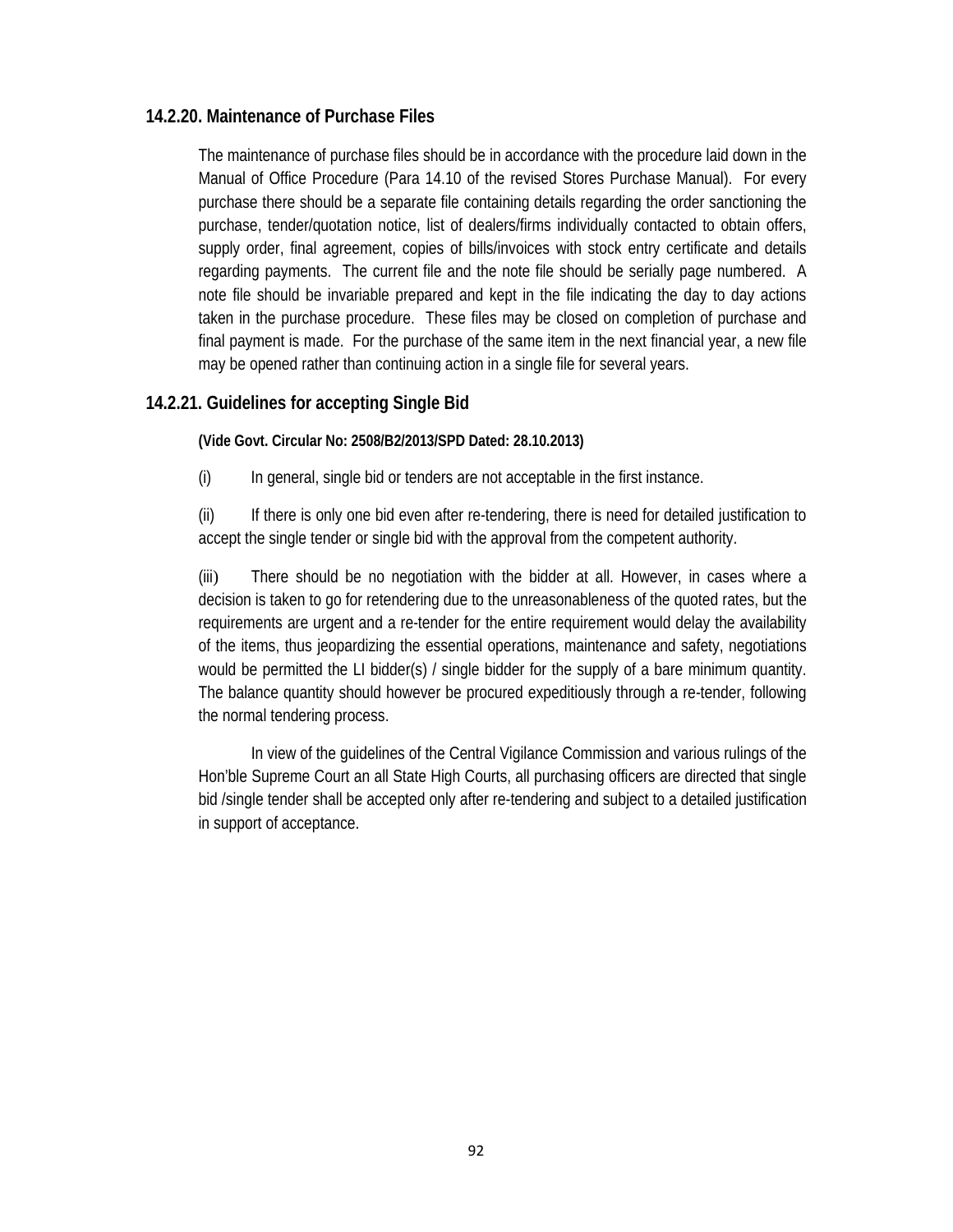# **CHAPTER-15**

### **ADMISSION AND RELATED MATTERS**

#### **15.1. ADMISSION RULES:**

Refer concerned University Rules

#### **15.2. TRANSFER CERTIFICATE**

No Transfer Certificate will be issued to those from whom there are any dues to the college. No. fee will be levied from those who apply for TC within one year after leaving the college. Late fee of Rs. 50/- will be levied from those who apply for TC after the lapse of one year from the date of leaving the college. Rs.100/- will be levied from those who apply for duplicate copy of the TC with the recommendation of the First Class Magistrate (in stamp paper worth Rs 100/-)

No student who has previously studied in any recognized school or college shall be admitted to the college unless he presents the Transfer Certificate.

### **15.3. COURSE AND CONDUCT CERTIFICATE**

Conduct Certificate is a document which the student has to earn. It will not be issued as a matter of right. Course and Conduct Certificate from the last Institution is compulsory for admission to any course.

### **15.4. ATTENDANCE AND LEAVE OF ABSENCE**

Attendance shall be marked at the beginning of each class, whether lecture, practical, composition or tutorial by the member of the staff in charge of the class.

For the purpose of attendance, all working days shall be counted as whole day irrespective of the number of working hours. The days that will be taken into account are those marked as working days in the College Calendar or notified by the Principal (special class will not count for extra attendance)

A working day is divided into five periods each of one hour duration in general. The attendance for physical training shall be totalled separately.

In the degree classes, the attendance in any part shall be totalled separately.

#### **15.5. ATTENDANCE SHORTAGE AND CONDONATION**

*NB:-* Students are informed that they should get 75% of attendance in each semester, and should they fall short, the deficiency will be condoned only where the Syndicate is satisfied that the absence was for reasons beyond the control of the student. For other conditions, refer concerned university rules.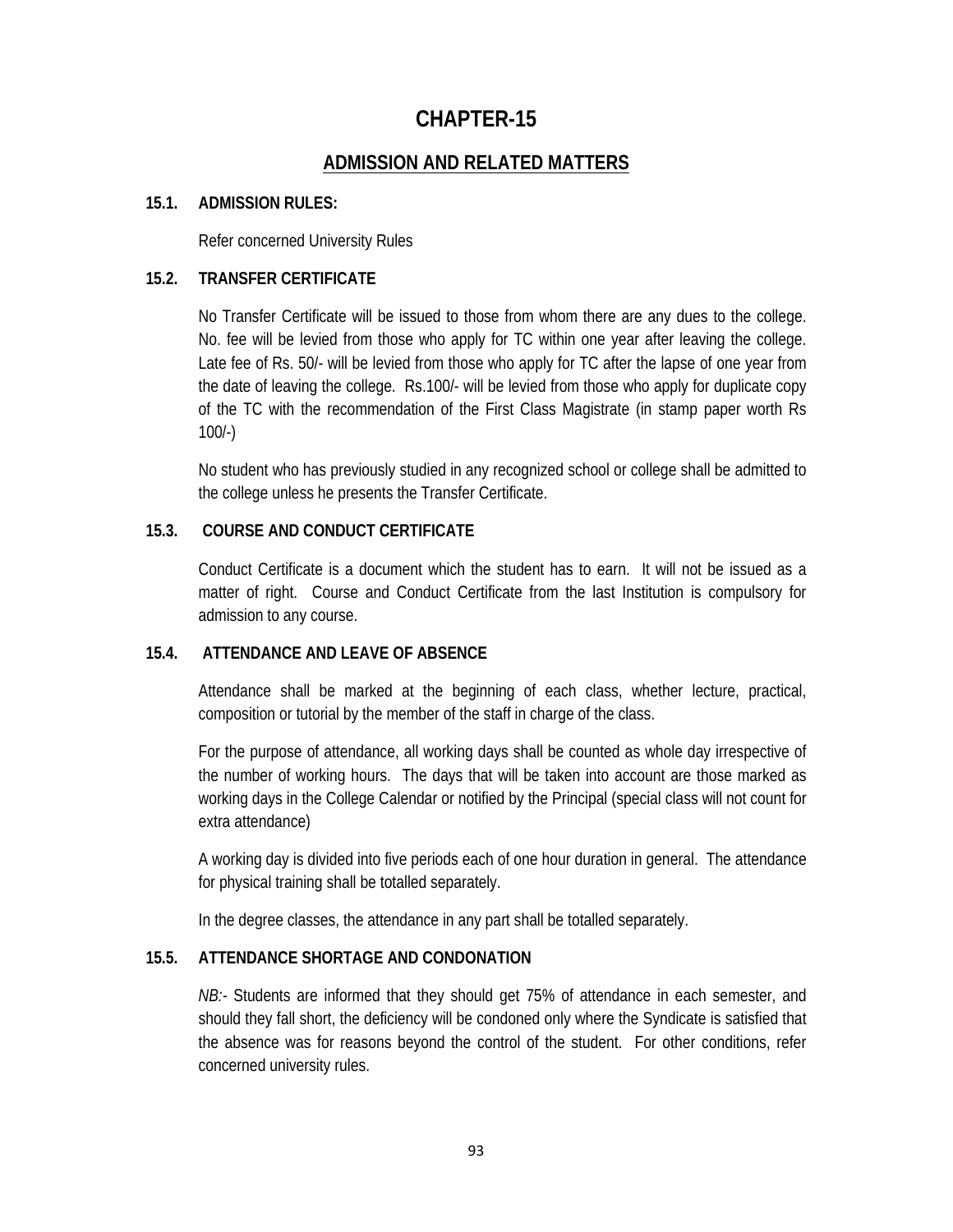No student shall absent himself/herself from a class without leave. Absence without leave of part of a session shall be considered as absence for half a day.

Students absenting themselves without leave for more than 10 working days will have their names removed from the rolls. They may be readmitted at the discretion of the Principal, in which case they will have to pay the re-admission fee of Rs. 50 and all college fees due before they are re-admitted.

A student coming to the class late without leave shall lose half a day's attendance, unless otherwise recommended by the member of the staff in charge of that class.

Application for leave should be made in the form to the Principal through the recommending authority (Tutor) by the student himself before hand, except in unavoidable and unforeseen circumstances when the application should be made on the very day of his return to the college.

The Attendance and Progress Certificate for each semester shall not be granted unless the student has got three-fourth of the attendance prescribed by the college in the course for instruction and for physical training; to the satisfaction of the authorities and his/her progress and conduct have been satisfactory.

#### **15.6. RE-ADMISSION TO COURSES FOR STUDENTS DISCONTINUED STUDIES**

Students who discontinue their studies can rejoin the same course after prior sanction from the concerned University. After re-admission the examination can be written in continuation to the previous ones provided the scheme and the syllabus remain the same. Otherwise, all the papers will have to be attempted again. Readmission fee of Rs.50/- and all other fees except caution deposit to be remitted.

#### **15.7. RULES FOR COLLEGE TRANSFER:**

Refer respective University Orders.

#### **15.8. NORMS PROPOSED FOR ADMISSION TO SENIOR CLASSES OF VARIOUS COURSES:**

Refer University orders

#### **15.9. MIGRATION CERTIFICATE**

The students of other Universities and Boards of Secondary/ Higher Secondary Education (Except State Boards like VHSC, Plus Two) who join any University should produce Migration Certificate issued by the concerned Universities and Boards.

University has exempted the students of Higher Secondary course (+2), Vocation Higher Secondary Education Course and Technical Higher Secondary Education Course of Govt. of Kerala from producing Migration Certificate and getting individual recognition order.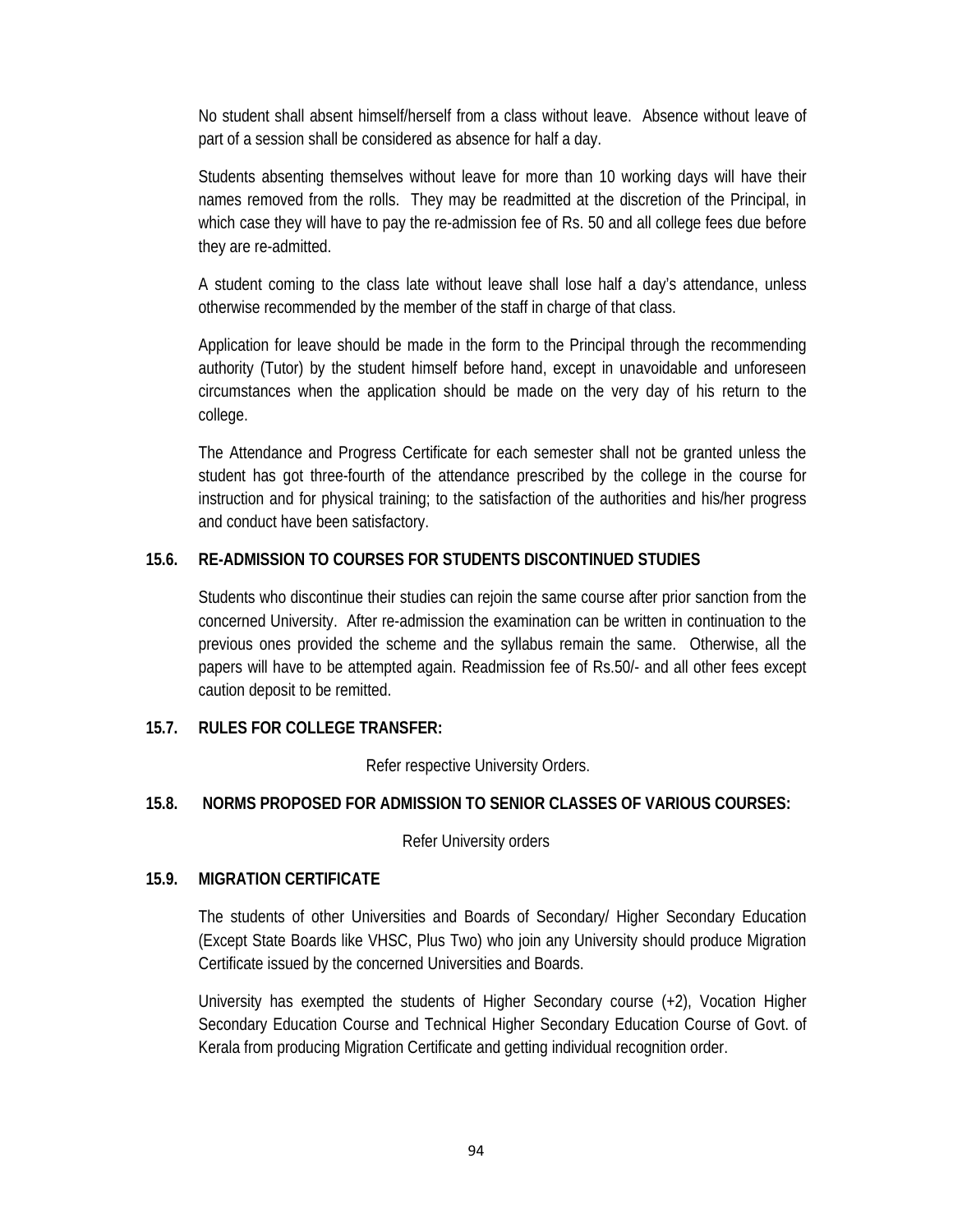#### **15.10**. **REGISTRATION AS MATRICULATE OF THE UNVIERSITY**

The students of other Universities and Boards who join any University should submit the application in the prescribed form with Migration Certificate, General form, Matriculation fee receipt and chalan receipt for prescribed fee before the University through the Principal.

Application for Matriculation should reach the University Office as instructed by concerned University.

#### **15.11. ELIGIBILITY CERTIFICATE**

Applicants from outside the state have to get Eligibility Certificate from the University to join any course.

#### **15.12. UNIVERSITY EXAMINATION – EXTENTION OF TIME FOR PHYSICALLY HANDICAPPED.**

Physically Handicapped candidates can avail themselves of time extension for various University Examinations. Apply to the Controller of Examinations in a plain paper along with medical certificates and a photo showing disability duly attested by the Medical Officer well in time before the commencement of examination. In the case of PH students' amanusy (scribe) /interpreter can be appointed by the Principal (See University Rules).

### **15.13**. **GRANT OF BONUS MARKS TO NCC CADETS**

(Letter NO.PV Pub./7266/97/NCC dated 19th February 1997 of the Deputy Director General, NCC)

Verify concerned Universities for details and including.

In view of the above, bonus marks to NCC cadets are now to be given under:-

| SI. | Name of Courses         | To Students having Normal   Extra bonus eligible to |                          |
|-----|-------------------------|-----------------------------------------------------|--------------------------|
|     | No: UG / PG             | NCC Certificate with 75% of Students having A/B/C   |                          |
|     |                         | attendance.                                         | Certificate.             |
|     | For admission to Degree | 15                                                  | 3 (with A Certificate) 5 |
|     |                         |                                                     | (with B Certificate) 10  |
|     |                         |                                                     | (with C Certificate)     |
|     | For Admission to PG     |                                                     | Same as above            |

### 15.13.1. **IMPLEMENTATION OF MODEL INCENTIVES TO NCC CADETS – GRANTING OF ADDITIONAL MARKS**

(G.O.(Ms) No.31/97/H.Edn. dated 17<sup>th</sup> February 1997)

Read:- 1. GO (Ms) 114/95/H.Edn. dated 26th July,1995

2. G.O.(Ms) 128/96/H.Edn. dated 14th June, 1996

3. G.O.(Ms) 169/H.Edn. dated 12th September, 1996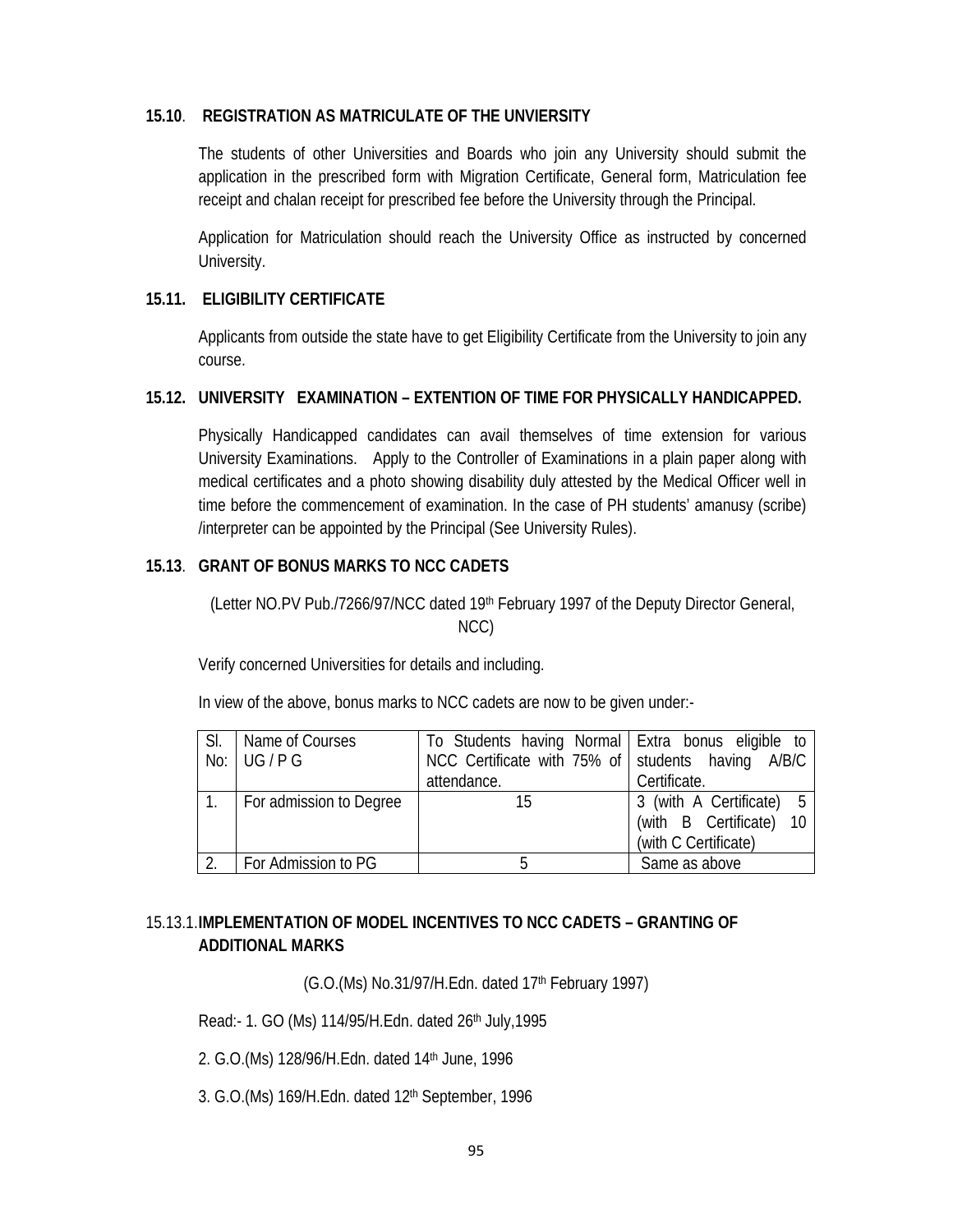4. Minutes of the meeting held by the Commissioner and Secretary (Higher Education) on 4th May 1996.

5. Lr.No.7266/P1.Pub/96/NCC, dated 16th August 1996 from the Deputy Director General, NCC Thiruvananthapuram.

### **ORDER**

In the G.O. read as 1st paper above, sanction was accorded for implementing model incentives to NCC Cadets in the State as Part of an All India Pattern recommended by Government of India.

Items 1 and 4 in the list appended to the G.O. read as 1st paper above were cancelled as per the G.O. second read above. It was also mentioned therein that revised orders will be issued separately.

In the letter read as 5<sup>th</sup> paper above, the Deputy Director General, NCC has forwarded a revised proposal for granting incentives to NCC cadets. Government examined the matter in all its aspects in the meeting held on  $4<sup>th</sup>$  May, 1996 and Government is pleased to issue the following orders for the purpose of admission in Universities as detailed below.

3 marks for holders of 'A' Certificate

5 marks for holders of 'B' Certificate

10 marks for holders of 'C' Certificate

The additional marks will be treated as Bonus marks and that will be limited for purpose of admission only.

#### **15.14. THE COLLEGE CO-OPERATIVE SOCIETY.**

All students are advised to get themselves enrolled as members of the society, and held in the realization of the objects explained hereunder to their own obvious advantages as well as to the advantage of fellow students of the college.

The object of the society is:-

- a) The encouragement of thrift and self help
- b) The purchase of the College requisites and other necessary for retail to the members, the caring on in common for the benefit of the members of the society, of the trade of general dealers and the establishment and the conduct of co-operative principles and such other lines of work of departments of business as may from time to time be resolved upon by the general body of members;
- c) The dissemination of the knowledge of co-operative principles and their realization as far as practicable; and
- d) The conducting of such other activities as is incidental or conductive to the attainment of the above objects.

(See Appendix for specimen)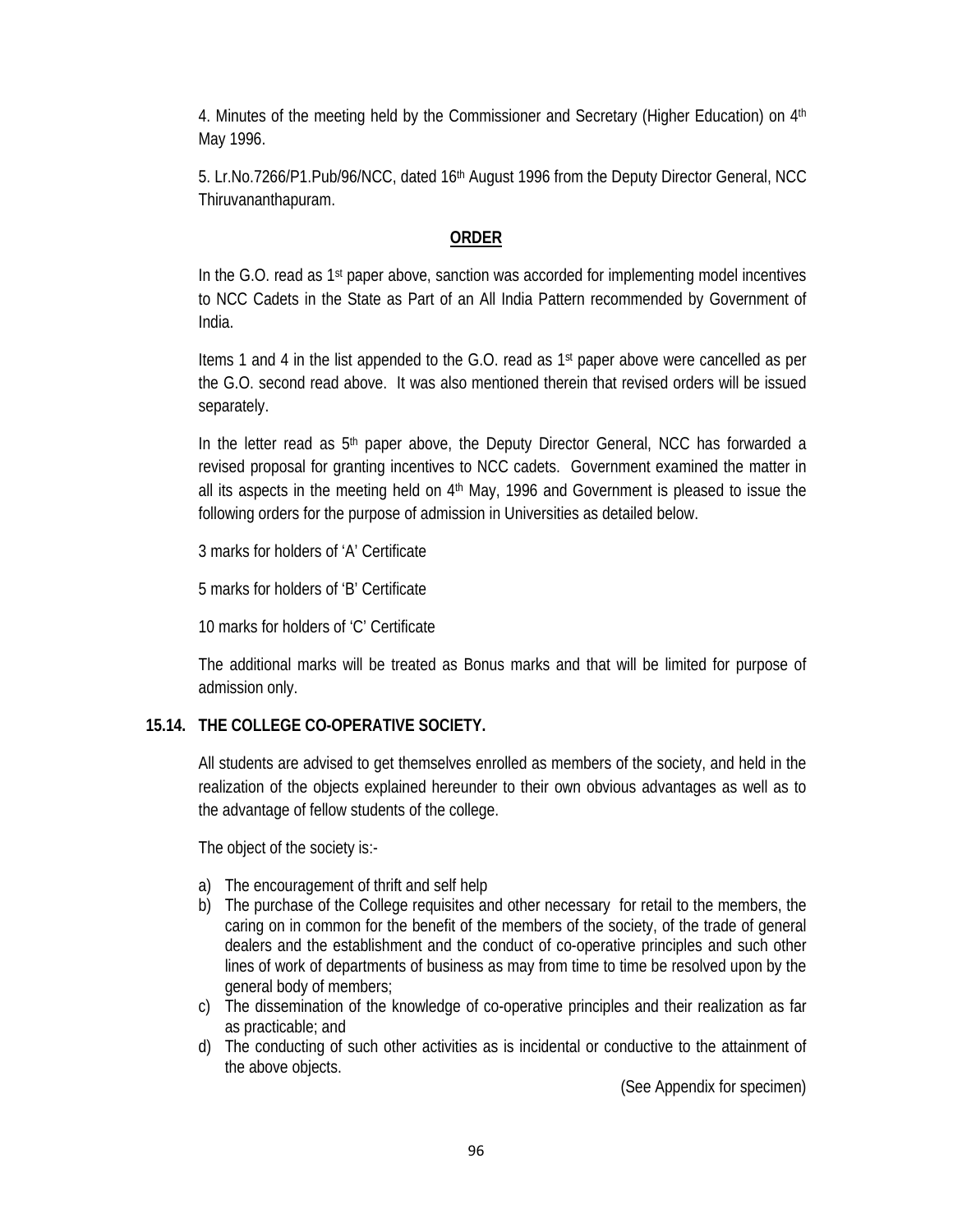### **15.15. COLLEGE MAGAZINE**

The college Magazine will be published once in a year during the course of an academic year.

The Editor:- The Editor of the College Magazine will be elected directly by and from among the students of the College. No student of the final year class of a particular course will be eligible for election as the Editor of the College Magazine. There will be an Editorial Board and the Editorial board shall consist of:

- 1) Principal
- 2) The Student Editor (Convener)
- 3) The Chairman of the College Union
- 4) The General Secretary of the College Union
- 5) Three student members will be nominated by the Executive Committee
- 6) Staff Editor (One staff member nominated by the Principal)

Copies of the Magazine will be distributed to all students (except first year) and members of the staff. Copies will also ordinarily be sent to all other Colleges in the State. The Staff Editor will be the sole responsible for all cash transactions connected with the College Magazine.

### **15.16. GENERAL INSTRUCTIONS FOR CONDUCTING THE TUTORIAL**

- 1. A meeting of the students of the concerned tutorial group may be convened by the group tutor, preferably in the lunch interval.
- 2. Students may be given information about the objectives, need, importance etc. of the tutorial system.
- 3. A Proforma of the tutorial may be distributed to the students. They may be asked to submit the filled up Proforma to the concerned tutor.
- 4. Students under a tutor may be divided into difference groups, when the number of students is more. Such groups may have five or six members only. Each group may be directed to meet the group tutor on a particular day of every week (preferably at the lunch break)
- 5. Attendance of the students in the tutorial group may be marked in the books provided for tutorial. A weekly report about the progress of tutorial work should be submitted to the Principal.
- 6. Each group under a tutor will meet the tutor at least once in a week.
- 7. The tutor is expected to communicate with the students under him/her in a very cordial and friendly way and discuss the problems faced by his/her wards in their personal life, studies, etc.

A very successful interaction in the tutorial system will instil confidence in the students and help the development of their personality. Many problems faced by the students can be sorted out with the help of the tutor. A successful tutor will both be a guide and mentor to their wards. Students will have not hesitation in discussing the problems faced by them with their tutors and thereby a very cordial and friendly relationship between the teachers and students will be established in the campus.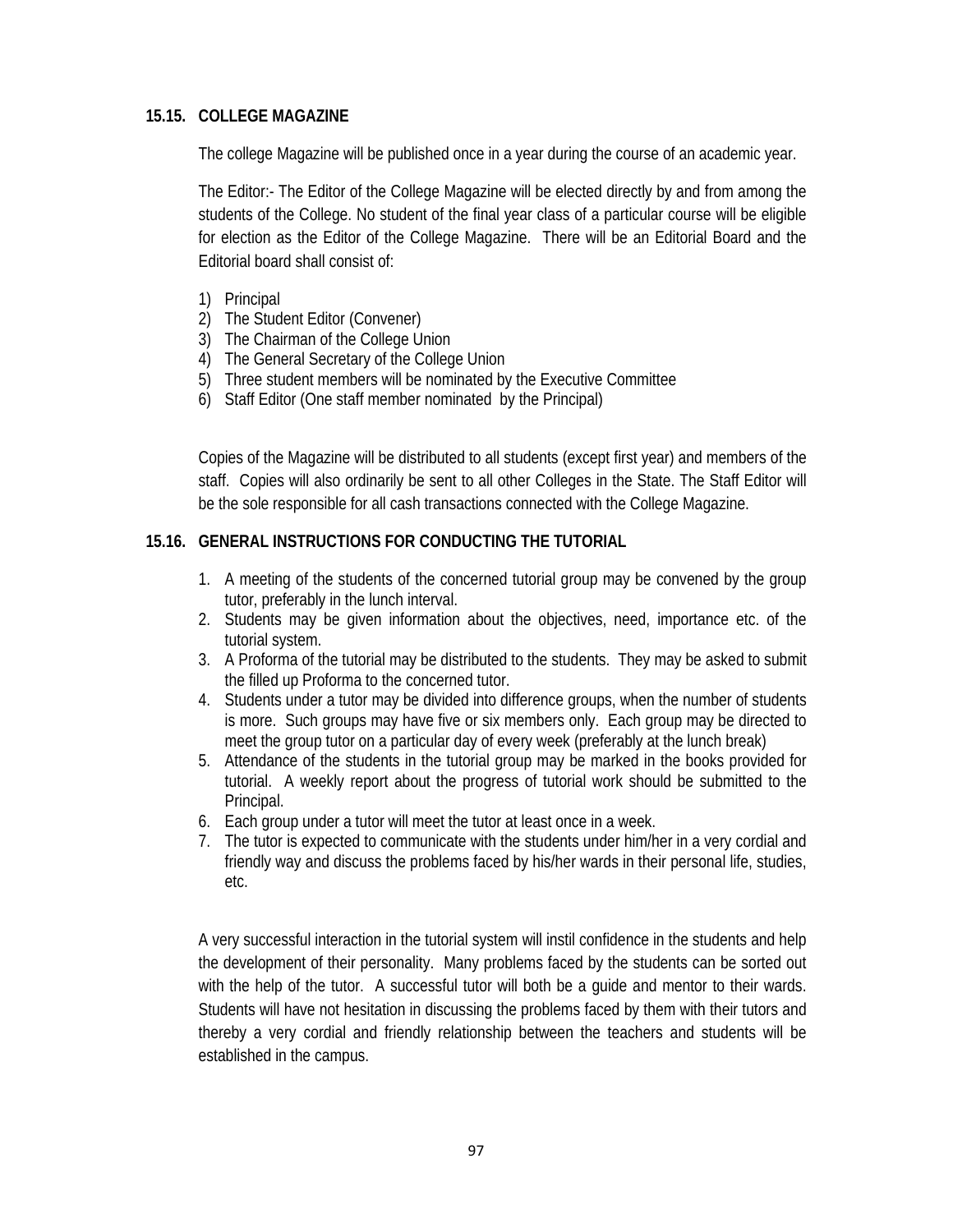### **15.17. COLLEGE CANTEEN**

**.** 

The Canteen functioning in the college campus serves food items in all working days to the students and staff in good quality at moderate rates. The Canteen Committee constituted by the Principal includes representatives of students and members of Teaching and Non-teaching staff who will supervise the working of the Canteen in all aspects. From the invited quotations a contractor who has quoted the lowest rate for the supply of food items will be selected and he will be authorized to conduct the Canteen after making an agreement in the stamp paper worth Rs.100/- with the Principal. The rate and quantity of food items approved by the Canteen Committee according to the accepted quotation will be displayed legibly in the Canteen for the information of the students and staff. The contractor has no right to raise the price at his own interest without the prior sanction of the Principal. The Contractor has to maintain cleanliness in the Canteen premises strictly. A special 'pass' may be got signed from the Principal and kept under the custody of the workers in the Canteen for their identity in the College Campus.

### **15.18. SANCTIONING OF STUDY TOURS AND EXCURSIONS**

(GO (Ms) No.122/63/Edn. Dated 28/02/1963)

I. The question of framing uniform procedure for the conduct of study tours and excursions were engaging the attention of Government for some time i.e. ever since the transfer of Colleges under the administrative control of Government. In Colleges "field studies" forms an integral part of the syllabus in regard to the three subject's viz. Botany, Zoology and Geology. So also even though excursions may not find a place in the syllabus for B.Ed. colleges and courses of studies offered in Physical Education Colleges it is necessary to give the teachers and instructors a knowledge regarding the organisation and conduct of study tours of students. Considering all the aspects of the question Government is pleased to delegate the following powers to the Director of Collegiate Education and Principals of Colleges under his administrative control for the purpose of sanctioning study tours and excursions.

(See Appendix for Format of Study Tour Application)

#### **1. The Director of Collegiate Education:**

To sanction study tour of students and deputation of staff members along with students outside the state.

### **2. The Principals of Arts and Science Colleges under the control of Director of Collegiate Education.**

To sanction study tours of students, within the state relating to the Botany, Zoology and Geology Departments of the Colleges.

a. To sanction charges of study tours within the State, subject to budget provision, to the various departments of the respective colleges.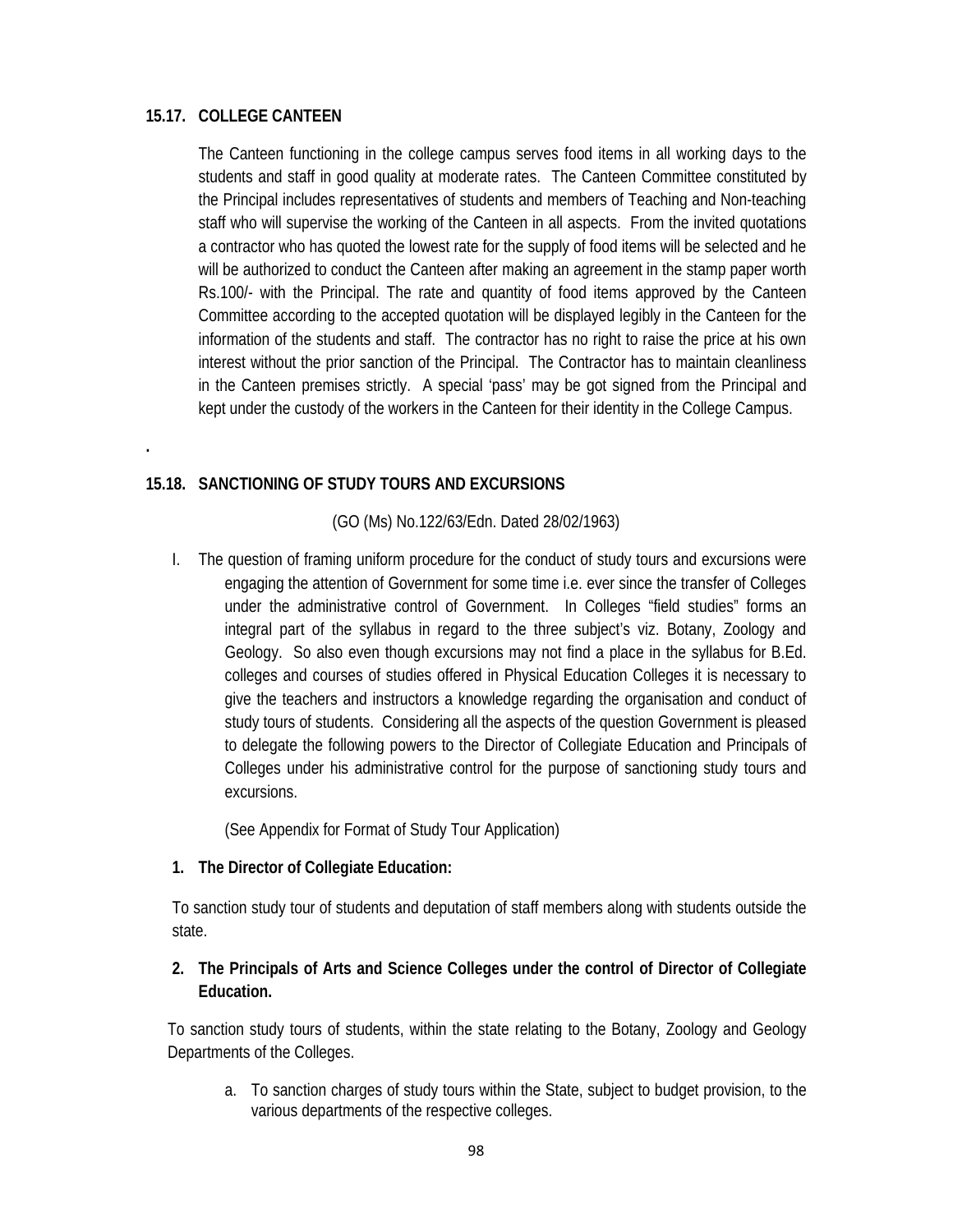*Note:-* For study tour outside the state approval of the Director of Collegiate Education should be obtained.

- b. To draw and disburse 2/3 of the TA of the students in advance before the commencement of the tour subject to the conditions that the amount will be adjusted in a final bill presented after within one month of the tour is over. Vouchers should be forwarded with the final bill as per rules. In cases when vouchers could not be obtained a certificate of payment should be furnished.
- c. To sanction TA and DA to staff members at KSR rates if the place of tour is not less than five miles (8 KM) away from College.
- d. To sanction contingent expenditure such as transportation charges of specimen, equipment etc. at a maximum of Rs.50/- in each case.

#### **3. Principals of Training Colleges & Physical Education Colleges:**

- a. To sanction excursion of students of Training College within the state subject to budget provision.
- b. To draw and disburse 2/3 of the TA of the students and contingent expenditure in advance before the commencement of the excursion subject to the conditions that the amount will be adjusted in a final bill presented within one month after the tour is over. Vouchers should be forwarded with the final bill as per rules. In case when vouchers could not be obtained a certificate of payment may be furnished.
- c. To sanction food charges of students at a maximum of Rs.3/- per head per Diem.
- d. To sanction contingent expenditure such as transportation charges; luggage, room rent, etc, upto a maximum of Rs.100/- at time.

 As regards the rules to be observed for the same, Government are pleased to issue the following rules that will govern the study tour and excursion when conducted.

### **Rules for the study tours and excursion of students and staff in Arts and Science Colleges under the Administrative control of the Director of Collegiate Education:-**

#### **Deputation of Staff members.**

- (i) If the number of students is 20 or less one staff member of rank not above that of a senior lecturer and a peon or Attender may accompany. For batches of students have a strength of more than 20, two staff members and one subordinate staff (Peon or Attenders)
- (ii) For study tours for the benefit of Post Graduate students' one staff member one peon or Attender may be deputed irrespective of strength of the party.
- (iii) The staff members (including Attender and peon) may be paid TA/DA as per rules in KSR.
- (iv) If the staff members (including Attender and Peon) travel in a special conveyance arranged for the purpose, no TA will be paid.
- (v) A lady escort (teaching faculty/lady staff of the college) is compulsory in case if there are any girl students in the tour team.
- (vi) The study tour proposal duly recommended by the Principal is to be submitted to the Director one month in advance with all details including the list of students, teachers and lady escort etc.
- *Note:-* (1). DA at KSR rate will be sanctioned to the staff member for their days of halt.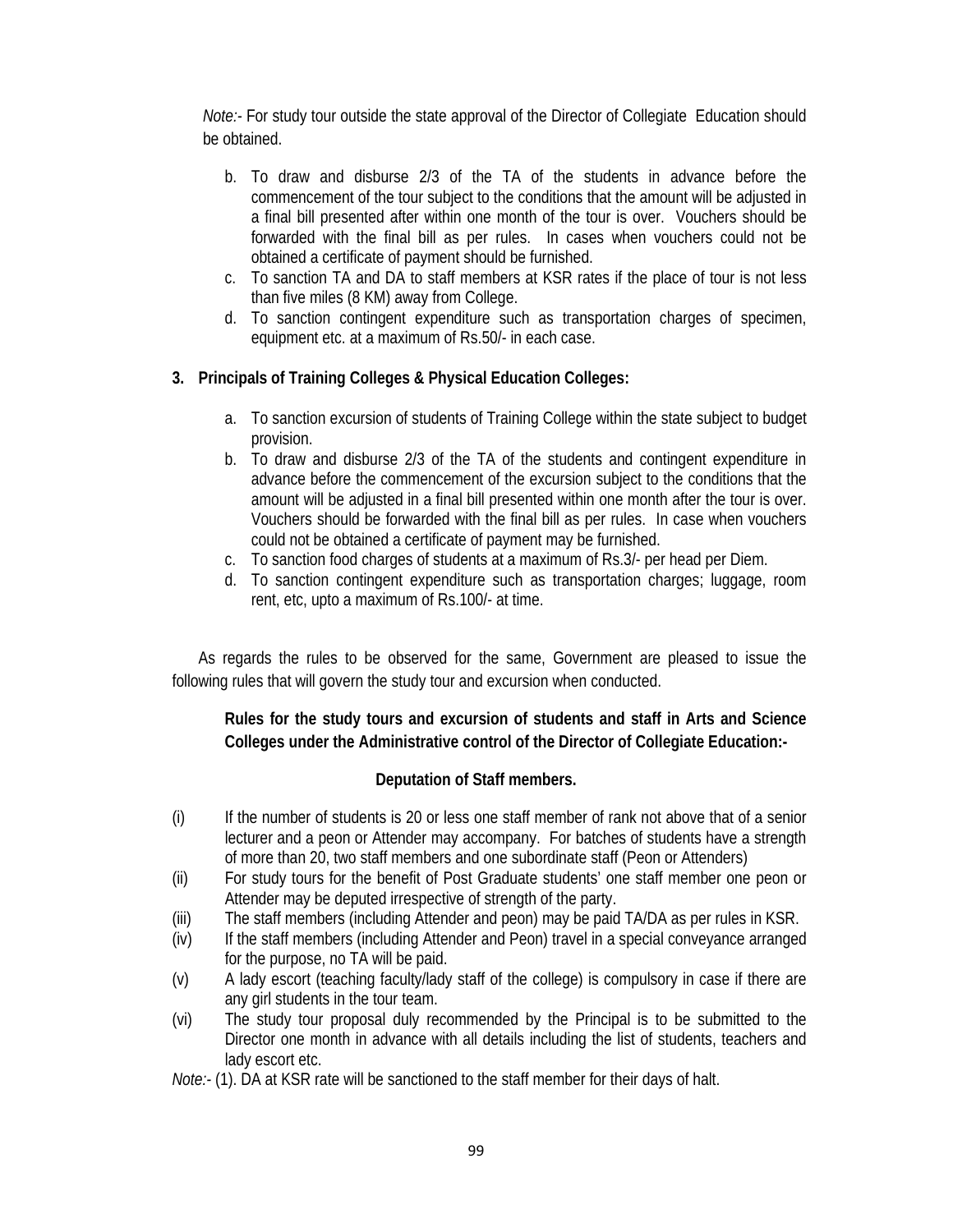- (2). The maximum number of days of halt is fixed as seven days.
- (vii) Students will be paid third class train fare or actual bus fare at concessional rate if available, whichever is less.
- (viii) All miscellaneous charges such as food, rent of buildings etc. if any, should be borne by students themselves.

**Rules for the excursion of students and staff in Training College and Physical Education Colleges under the administrative control of the Director of Collegiate Education.** 

- (i) Two staff members may accompany the party if the strength of students is above 20. If necessary, two peons or Attenders may accompany the party if the number of students is not less than 20. Only one staff member and one peon or Attender need accompany of the strength the party is less than 20.
- (ii) Members of staff (including peon or Attender) who accompany the party on excursion will be paid TA and DA as per rules of KSR.

### **15.19. DAMAGES OF FURNITURE BY STUDENTS DURING STRIKE PERIOD – REALISATION OF COST FROM STUDENTS.**

(GO (Rt) No.42/83/H.Edn. dated 05/01/1982)

In the G.O. cited Government have requested to give necessary instructions to the Principal of the Government and Private College for realization of the loss caused to furniture, tools and apparatus of colleges during strike period due to violent action of students.

As per the G.O. the Principals of all Government and Private Colleges are requested to give wide publicity to the orders among the students and impress on them that the loss in such cases will be made good by imposing collective fines on all the students of the college.

### **15.20. RULES TO BE FOLLOWED IN THE DEALING WITH MALPRACTICE CASE AT UNIVERSITY EXAMINATIONS:**

As per concerned University Rules.

### **15.21. UGC REGULATIONS ON CURBING THE MENACE OF RAGGING IN HIGHER EDUCATIONAL INSTITUIONS, 2009**

(UGC circular No.G1-16/2009(CPP-II) Dated September 2009)

#### 1. **What constitutes Ragging?**

Ragging constitutes one or more of any of the following acts:

(a) Any conduct by any student or students whether by words spoken or written or by an act which has the effect of teasing, treating or handling with rudeness a fresher or any other student;

(b) Indulging in rowdy or indiscipline activities by any student/students course do and which causes or is likely to cause annoyance, hardship, physical or psychological harm or to raise fear or apprehension thereof in any fresher or any other student;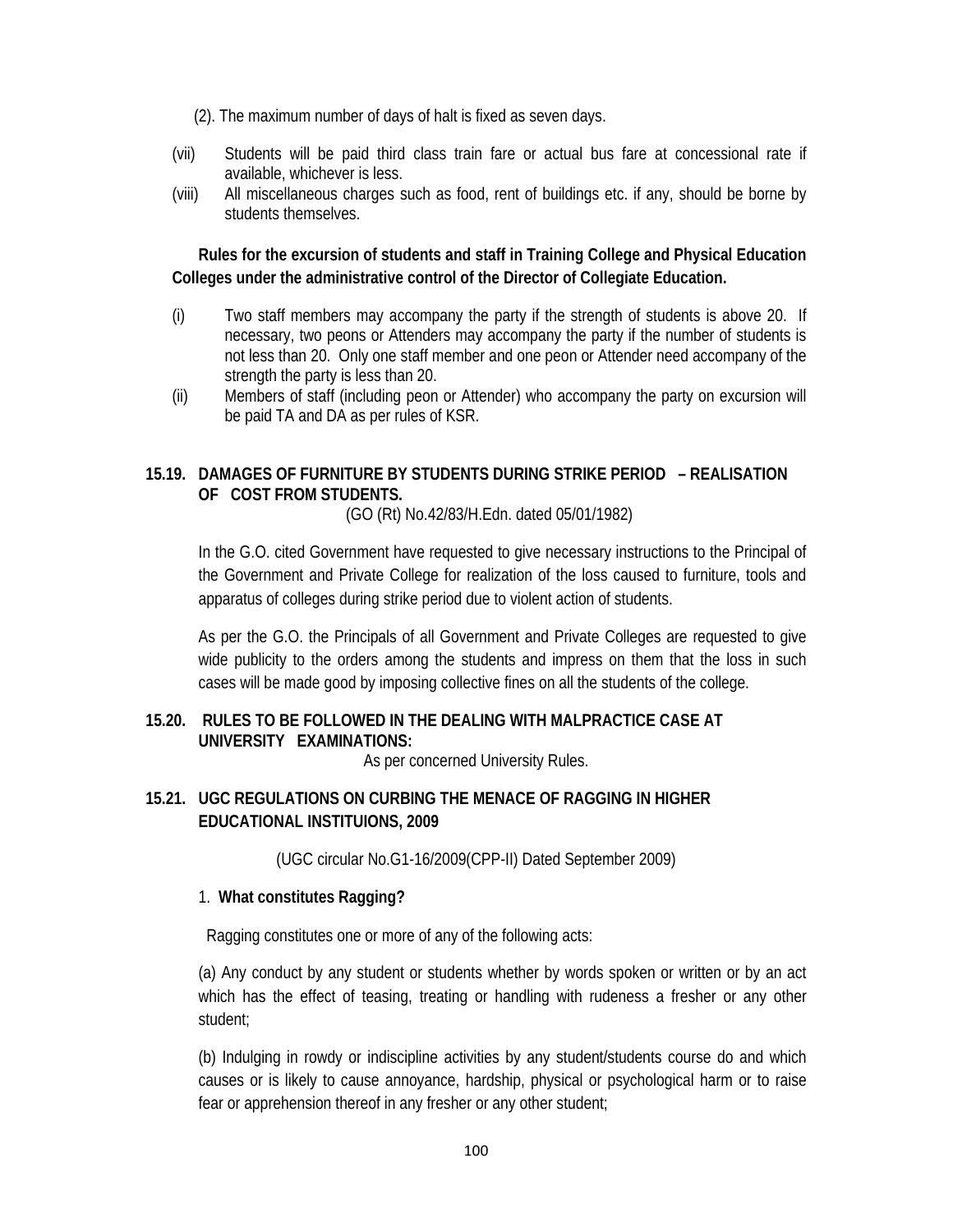© Asking any student to do any act which such student will not in the ordinary course do and which has the effect or causing or generating a sense of shame, or torment or embarrassment so as to adversely affect the physique or psyche of such fresher or any other student;

(d) Any act by a senior student that prevents, disrupts or disturbs the regular academic activity of any other student or a fresher;

(e) Exploiting the services of a fresher or any other student for completing the academic tasks assigned to an individual or a group of students.

(f) Any act of financial extortion or forceful expenditure burden put on a fresher or any other student by students;

(g) Any act of physical abuse including all variants of it: sexual abuse, homosexual assaults, and stripping, forcing obscene and lewd acts, gestures, causing bodily harm or any other danger to health or person.

(h) Any act or abuse by spoken words, e-mails, post, public insults which would also include deriving perverted pleasure, vicarious or sadistic thrill from actively or passively participating in the discomfiture to fresher or any other student;

(i) Any act that affects the mental health and self-confidence of a fresher or any other student with or without an intent to derive a sadistic pleasure or showing off power, authority or superiority by student over any fresher or any other student.

### **2. Measures for prohibition of ragging at the institution level:**

(a) No institution or any part of it thereof, including its elements, including, but not limited to, the departments, constituent units, colleges, centres of studies and all its premises, whether academic, residential, playgrounds, or canteen, whether located within the campus or outside and in all means of transportation of students, whether public or private, accessed by students for the pursuit of studies in such institutions, shall permit or condone any reported incident of ragging in any form; and all institutions shall take all necessary and required measures, including but not limited to the provisions of these Regulations, to achieve the objective of eliminating ragging, within the institution or outside.

(b) All institutions shall take action in accordance with these regulations against those found guilty of ragging and/or abetting ragging, actively or passively, or being part of a conspiracy to promote ragging.

### **3. Measures for prevention of ragging at the institution level:**

3.1 An institution shall take the following steps in regard to admission or registration of students; namely,

(a) Every public declaration of intent by any institution, in any electronic, audiovisual or print or any media, for admission of students to any course of study shall expressly provide that ragging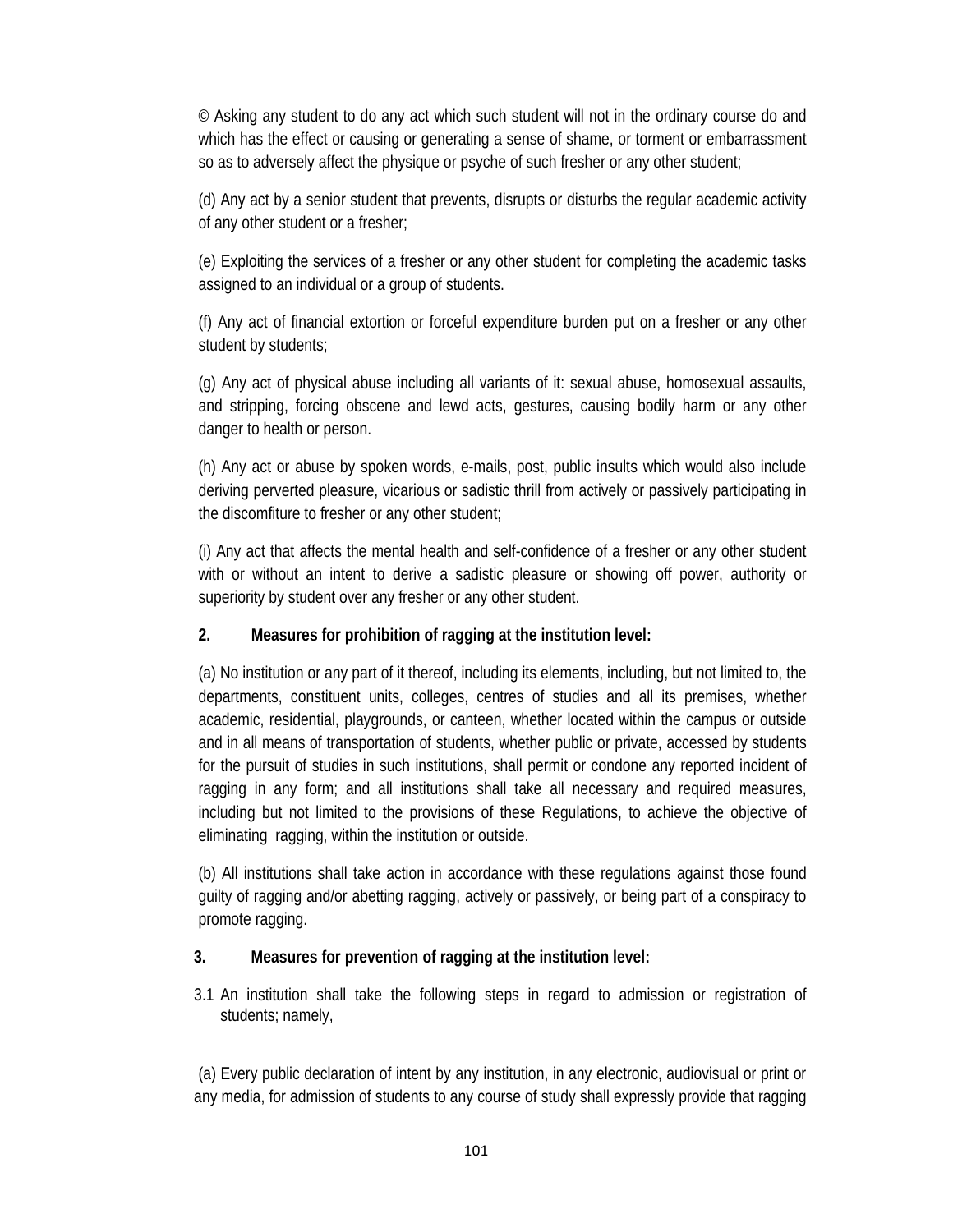is totally prohibited in the institution, and anyone found guilty of ragging and/or abetting ragging, whether actively or passively or being a part of a conspiracy to promote ragging, is liable to be punished in accordance with these Regulations as well as under the provisions of any penal law for the time being in force.

(b) The brochure of admission/instruction booklet or the prospectus, whether in print or electronic format, shall prominently print these Regulations in full, provided that the institution shall also draw attention to any law concerning ragging and its consequences, as may be applicable to the institution publishing such brochure of admission/instruction booklet or the prospectus. Provided further that the telephone numbers of the Anti-Ragging Helpline and all the important functionaries in the institution, including but not limited to the Head of the Institution, faculty members, members of the Anti-Ragging Committee and Anti-Ragging Squads, District and Sub Divisional authorities, Wardens of hostels, and other functionaries or authorities where relevant, shall be published in the brochure of admissions/instructions booklet or the prospectus.

(c) Where an institution is affiliated to a University and publishes a brochure of admission/instruction booklet or prospectus, the affiliating university shall ensure that the affiliated institution shall comply with the provisions of clause (a) and clause (b) of Regulations 3.1 of these Regulations.

(d) The application form for admission, enrolment or registration shall contain an affidavit, mandatorily in English and in Hindi and/ or in one of the regional languages known to the applicant, as provided in the English language in Annexure I to these Regulations, to be filled up and signed by the applicant to the effect that he/she has read and understood the provisions of these Regulations as well as the provisions of any other law for the time being in force, and is aware of the prohibition or ragging and the punishments prescribed, both under penal laws as well as under these Regulations and also affirm to the effect that he/she has not been expelled and/or debarred by any institution and further aver that he/she would not indulge, actively or passively, in the act or abet the act of ragging and if found guilty of ragging and/or abetting ragging, is liable to proceeded against under these Regulations or under any penal law or any other law for the time being in force and such action would include but is not limited to debarment or expulsion of such student.

(e) The application form for admission, enrolment or registration shall contain a affidavit, mandatory in English and in Hindi and/or in one of the regional languages known to the parents/guardians of the applicant, as provided in the English Language in Annexure I to these Regulations, to be filled up and signed by the parent/guardians of the applicant to the effect that he/she has read and understood the provisions of these Regulations as well as the provisions of any other law for the time being in force, and is aware of the prohibition or ragging and the punishments prescribed, both under penal laws as well as under these Regulations and also affirm to the effect that his/her ward has not been expelled and/or debarred by any institution and further aver that his/her ward would not indulge, actively or passively, in the act or abet the act of ragging and if found guilty of ragging and/or abetting ragging, his/her ward is liable to be proceeded against under these Regulations or under any penal law or any other law for the time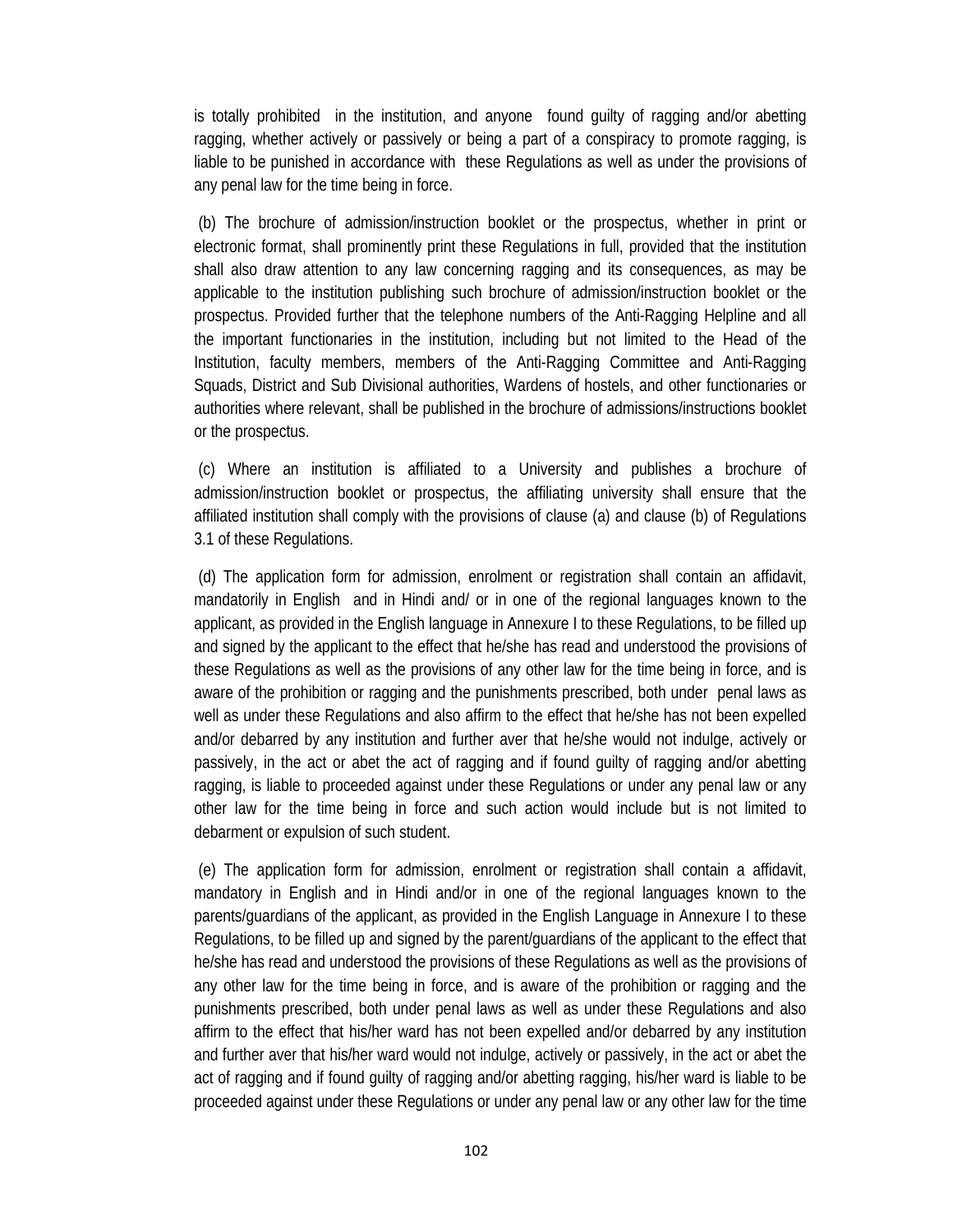being in force and such action would include but not limited to debarment or expulsion of his/her ward.

(f) The application for admission shall be accompanied by a document in the form of, or annexed to, the School Leaving Certificate/ Transfer Certificate /Migration Certificate/Character Certificate reporting on the inter-personal/social behavioural pattern of the applicant, to be issued by the school or institution last attended by the applicant, so that the institution can thereafter keep watch on the applicant, if admitted, whose behaviour has been commented in such document.

(g) A student seeking admission to a hostel forming part of the institution, or seeking to reside in any temporary premises not forming part of the institution, including a private commercially managed lodge or hostel, shall have to submit additional affidavits countersigned by his/her parents/guardians in the form prescribed in Annexure I and Annexure II to these Regulations respectively along with his/her application.

(h) Before the commencement of the academic session in any institution, the Head of the institution shall convene and address a meeting of various functionaries/agencies, such as Hostel Wardens, representatives of students, parent/guardians, faculty, district administration including the police, to discuss the measures to be taken to prevent ragging in the institution and steps to be taken to identify those indulging in or abetting ragging and punish them.

(i) The institution shall, to make the community at large and the students in particular aware of the dehumanizing effect of ragging, and the approach of institution towards those indulging in ragging, prominently display posters depicting the provisions of penal law applicable to incidents of ragging, and the provisions of these Regulations and also any other law for the time being in force, and the punishments thereof, shall be prominently displayed in Notice Boards of all departments, hostels and other buildings as well as at places, where students normally gather and at places, known to be vulnerable to occurrences of ragging incidents.

(j) The institution shall request the media to give adequate publicity to the law prohibiting ragging and the negative aspects of ragging and the institution's resolve to ban ragging and punish those found guilty without fear or favour.

(k) The institution shall identify, properly illuminate and keep a close watch on all locations known to be vulnerable to occurrences of ragging incidents.

(l) The institution shall tighten security in its premises, especially at vulnerable places and intense policing by Anti-Ragging Squad, referred to in these Regulations, if any, and shall be resorted to at such points at odd hours during the first few months of the academic session.

(m) The institution shall utilize the vacation period before the start of the new academic year to launch a publicity campaign against ragging through posters, leaflets and such other means, as may be desirable or required, to promote the objectives of these Regulations.

(n) The faculties/departments/units of the institution shall have induction arrangements, including those which anticipate, identify and plan to meet any special needs of any specific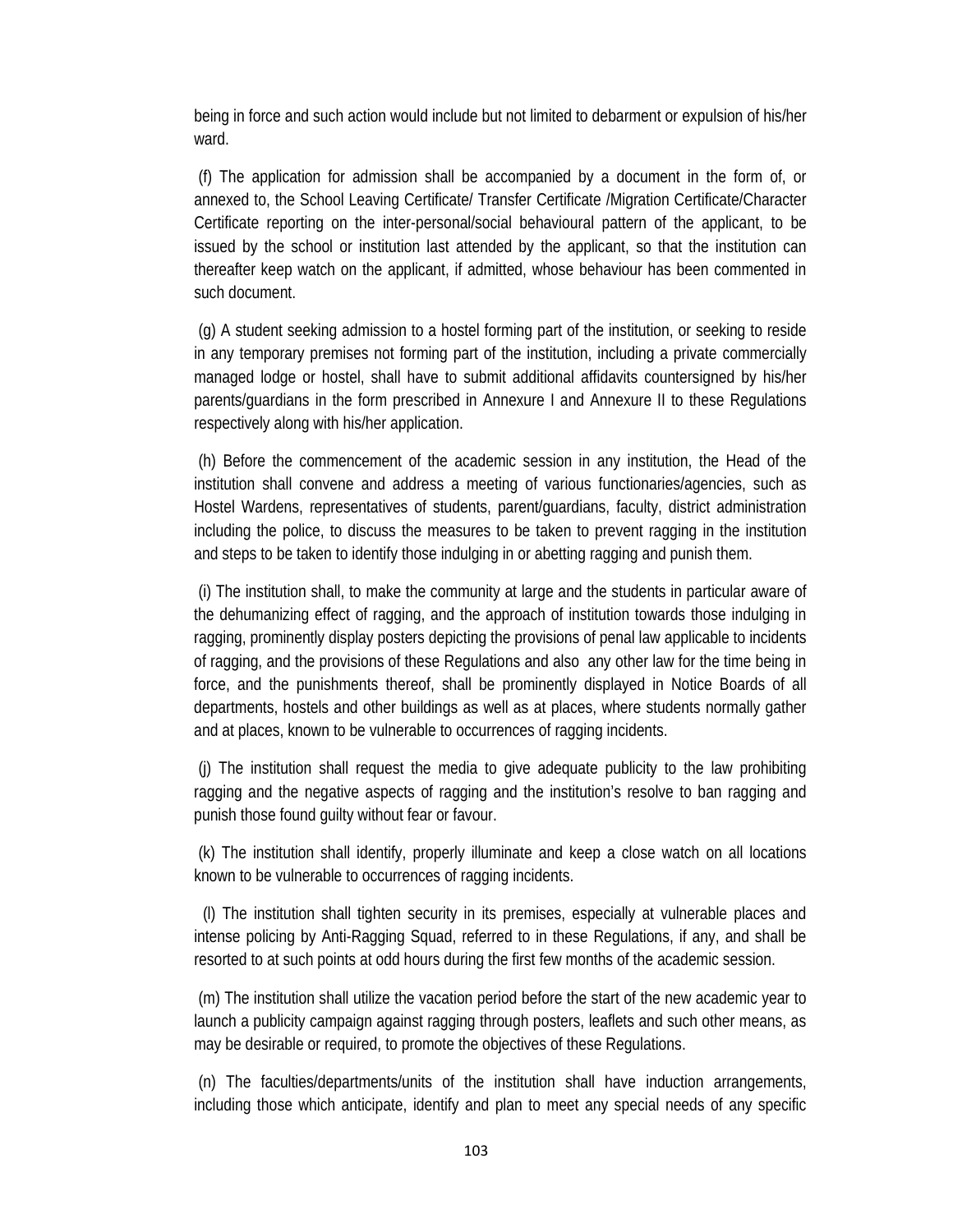section of students, in place well in advance of the beginning of the academic year with an aim to promote the objectives of this Regulation.

(o) Every institution shall engage or seek the assistance of professional counsellors before the commencement of the academic session, to be available when required by the institution for the purpose of offering counselling to freshers and to other students after the commencement of the academic year.

(p) The head of the institution shall provide information to the local police and local authorities, the details of every privately commercially managed hostels or lodges used for residential purposes by students enrolled in the institution and the head of institution shall also ensure that the Anti-Ragging Squad shall ensure vigil in such locations to prevent the occurrence of ragging therein.

3.2 An institution shall, on admission or enrolment or registration of students, take the following steps, namely:

(a) Every fresh student admitted to the institution shall be given a printed leaflet detailing to whom he/she has to turn to, for help and guidance for various purposes including addresses and telephone numbers, so as to enable the student to contact the concerned person at any time, if and when required, of the Anti-Ragging Helpline referred to these Regulations, Wardens, Head of the Institution, all members of the anti-ragging squads and committees, relevant district and police authorities.

(b) The institution, through the leaflet specified in clause (a) of Regulation 3.2 of these Regulations shall explain to the freshers, the arrangement made for their induction and orientation which promote efficient and effective means of integrating them full as students with those already admitted to the institution in earlier years.

© The leaflet specified in clause (a) of Regulation 3.2 of these Regulations shall inform the freshers about their rights as bonafide students of the institution and clearly instructing them that they should desist from doing anything, with or against their will, even if ordered to by the seniors students, and that any attempt of ragging shall be promptly reported to the Anti-Ragging Squad or to the Warden or to the Head of the Institution, as the case may be.

(d) The leaflet specified in clause (a) of Regulation 3.2 of these Regulations shall contain a calendar of events and activities laid down by the institution to facilitate and complement familiarization of freshers with the academic environment of the institution.

(e) The institution shall, on the arrival of senior students after the first week or after the second week, as the case may be, schedule orientation programmes as follows, namely (i) joint sensitization programme and counselling of both freshers and senior students by a professional counsellor, referred to in clause (o) of Regulation 6.1 of these Regulations; (ii) joint orientation programme of freshers and seniors to be addressed by the head of the institution and the antiragging committee; (iii) organization on a large scale of cultural, sports and other activities to provide a platform for the freshers and seniors to interact in the presence of faculty members; (iv) in the hostel, the warden should address all students; and may request two junior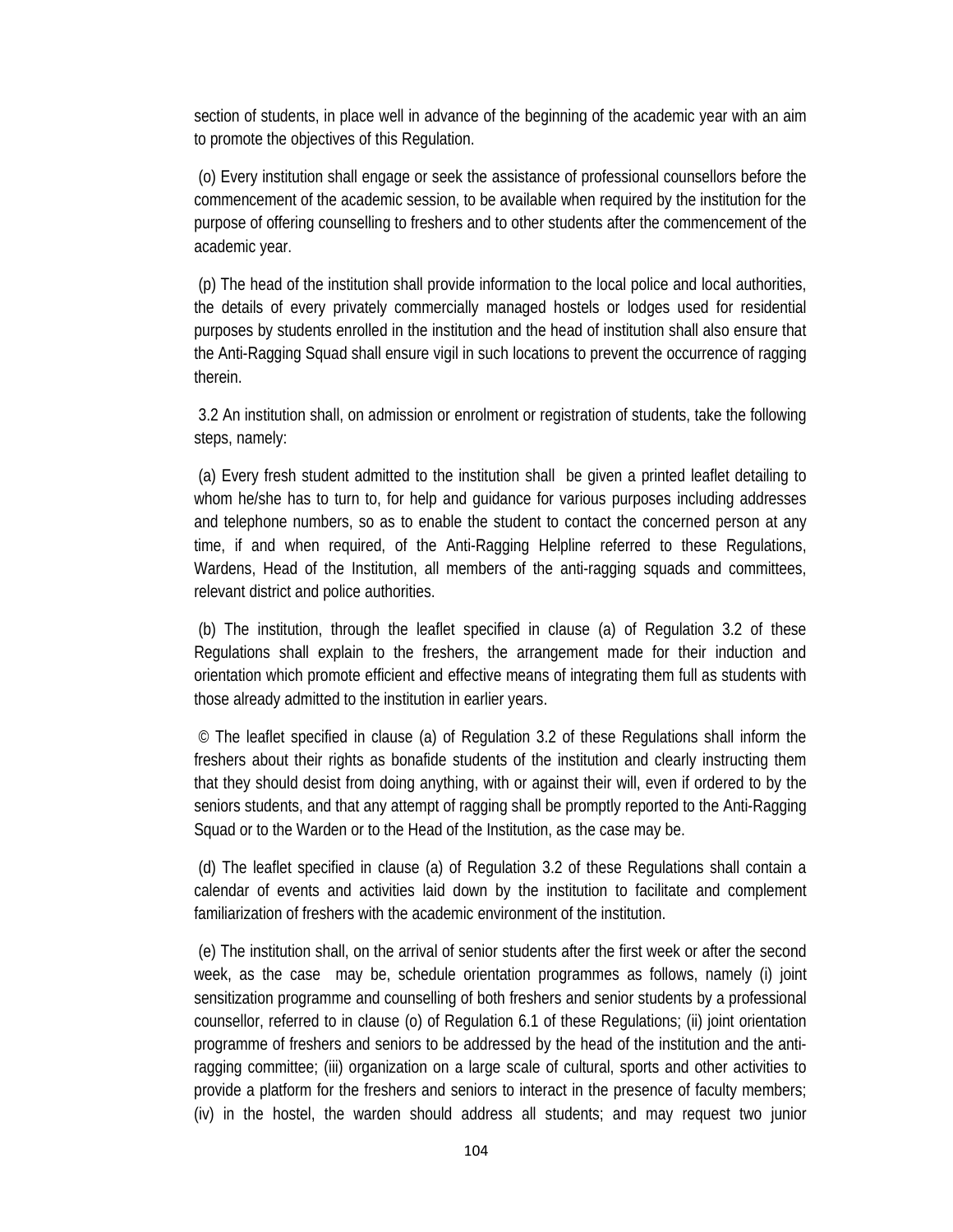colleagues from the college faculty to assist the warden by becoming resident tutors for a temporary duration (v) as far as possible faculty members should dine with the hostel residents in their respective hostels to instil a feeling of confidence among the freshers.

(f) The institution shall set up appropriate committees, including the course in charge, student advisor, wardens and some senior students as its members, to actively monitor, promote and regulate healthy interactions.

(g) Freshers or any other students(s), whether being victims, or witnesses, in any incident of ragging, shall be encouraged to report such occurrence, and the identity of such informants shall be protected and shall not be subject any adverse consequence only for the reason for having reported such incidents.

(h) Each batch of freshers, on arrival at the institution, shall be divided into small groups and each group shall be assigned to a member or the faculty, who shall interact individually with each member of the group every day for ascertaining the problems or difficulties, if any, faced by the fresher in the institution and shall extend necessary help to the fresher in overcoming the same.

(i) It shall be the responsibility of the member of the faculty assigned to the group of freshers, to co-ordinate with the wardens of the hostels and to make surprise visits to the rooms in such hostels, where a member or members of the group are lodged; and such member of faculty shall maintain a diary of his/her interaction with the freshers under his/her charge.

(j) Freshers shall be lodged, as far as may be, in a separate hostel block, and where such facilities are not available; the institution shall ensure that access of seniors to accommodation allotted to freshers is strictly monitored by wardens security guards and other staff of the institution.

(k) A round the clock vigil against ragging in the hostel premises, in order to prevent ragging in the hostels after the classes are over, shall be ensured by the institution.

(l) It shall be the responsibility of the parents/guardian of freshers to promptly bring any instance or ragging to the notice of the Head of the Institution.

(m) Every student studying in the institution and his/her parents/guardians shall provide the specific affidavits required under clauses (d), (e) and (g) of Regulation 3.1 of these Regulations at the time of admission or registration, as the case may be, during each academic year.

(n) Every institution shall obtain the affidavit from every student as referred to above to clause (m) of Regulation 3.2 and maintain a proper record of the same and to ensure its safe upkeep thereof, including maintaining copies of the affidavit in a electronic form, to be accessed easily when required either by the Commission or any of the Councils or by the Institution or by the affiliating University or by any other person or organization authorized to do so.

(o) Every student at the time of his/her registration shall inform the institution about his/her place of residence while pursuing the course of study, and in case the student has not decided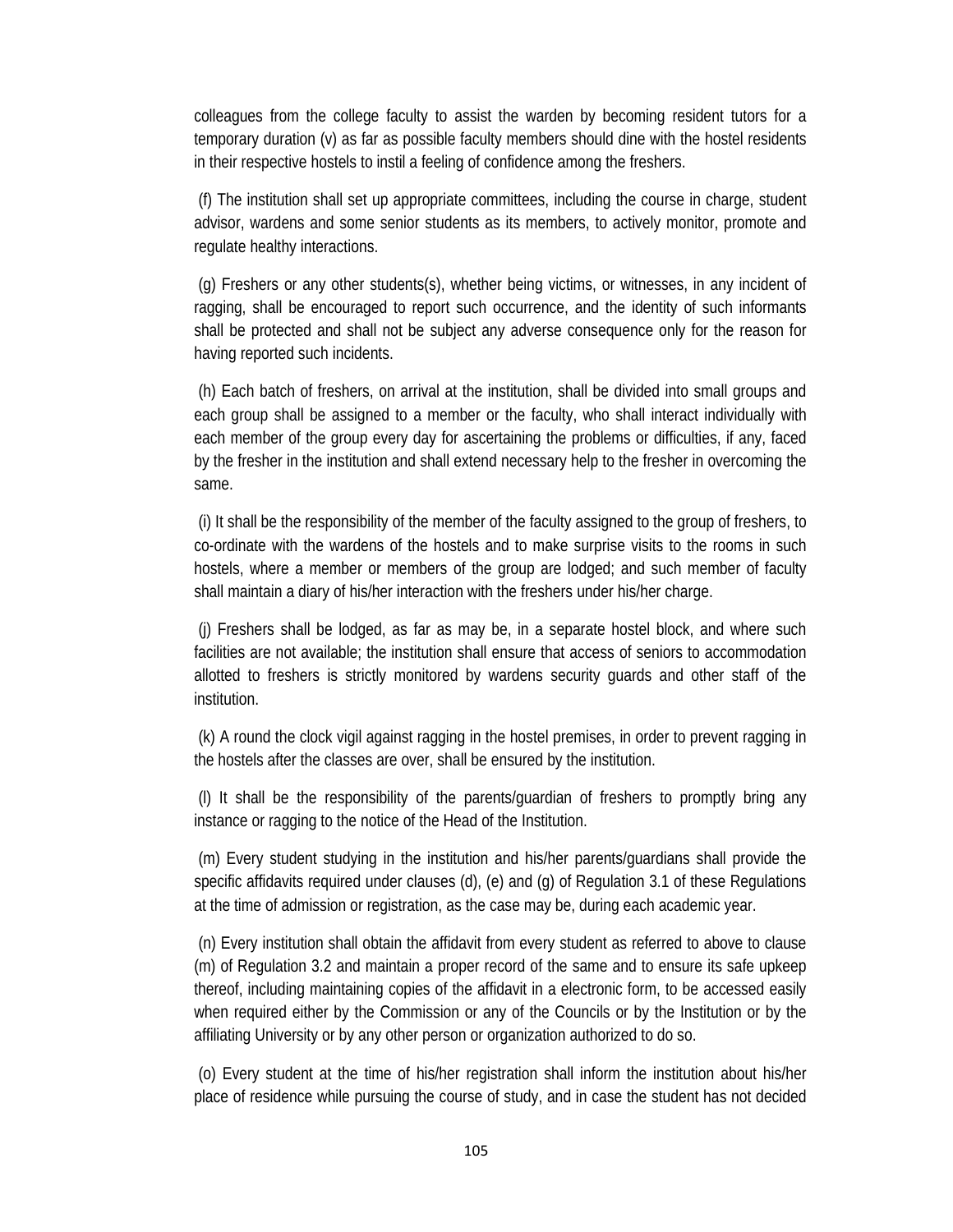his/her place of residence or intends to change the same, the details of his place of residence shall be provided immediately on deciding the same; and specifically in regard to a private commercially managed lodge or hostel where he/she has taken up residence.

(p) The Commission shall maintain an appropriate date base to be created out of affidavits, affirmed by each student and his/her parents/guardians and stored electronically by the institution. Such data base shall also function as a record of ragging complaints received, and the status of the action taken thereon.

(q) The data base shall be made available by Commission to the non-governmental agency to be nominated by Central Government, to build confidents in the public and also to provide information of non compliance to the Councils and to such bodies as may be authorized by the Commission or by the Central Government.

(r) The Head of the Institution shall, at the end of each academic year, send a letter to the parents/guardians of the students who are completing their first year in the institution, informing them about these regulations and any law for the time being in force prohibiting ragging and the punishments thereof as well as punishments prescribed under the penal laws, and appealing to them to impress upon their wards to desist from indulging in ragging on their return to the institution at the beginning of the academic session next.

3.3. Every Institution shall constitute the following bodies; namely;

 (a) Every institution shall constitute a Committee to be known as the Anti-Ragging Committee to be nominated and headed by the Head of the Institution, and consisting of representatives of civil and police administration, local media, Non Governmental Organisations involved in youth activities, representatives of faculty members, representatives of parents, representative of students belonging to the freshers' category as well as senior students, non teaching staff; and shall have a diverse mix of membership in terms of levels as well as gender.

(b) It shall be the duty of the Anti-Ragging Committee to ensure compliance with the provisions of these Regulations as well as the provisions of any law for the time being in force concerning ragging; and also to monitor and oversee the performance of the Anti-Ragging Squad in prevention of ragging in the institution.

© Every institution shall also constitute a smaller body to be known as the Anti-Ragging Squad to be nominated by the Head of the Institution with such representation as may be considered necessary for maintaining, vigil, oversight and patrolling functions and shall remain mobile, alert and active at all times, provided that the Anti-Ragging Squad shall have representation of various members of the campus community and shall have no outside representation.

(d) It shall be the duty of the Anti-Ragging Squad to be called upon to make surprise raids in hostels, and other places vulnerable to incidents of, and having the potential of, ragging and shall be empowered to inspect such places.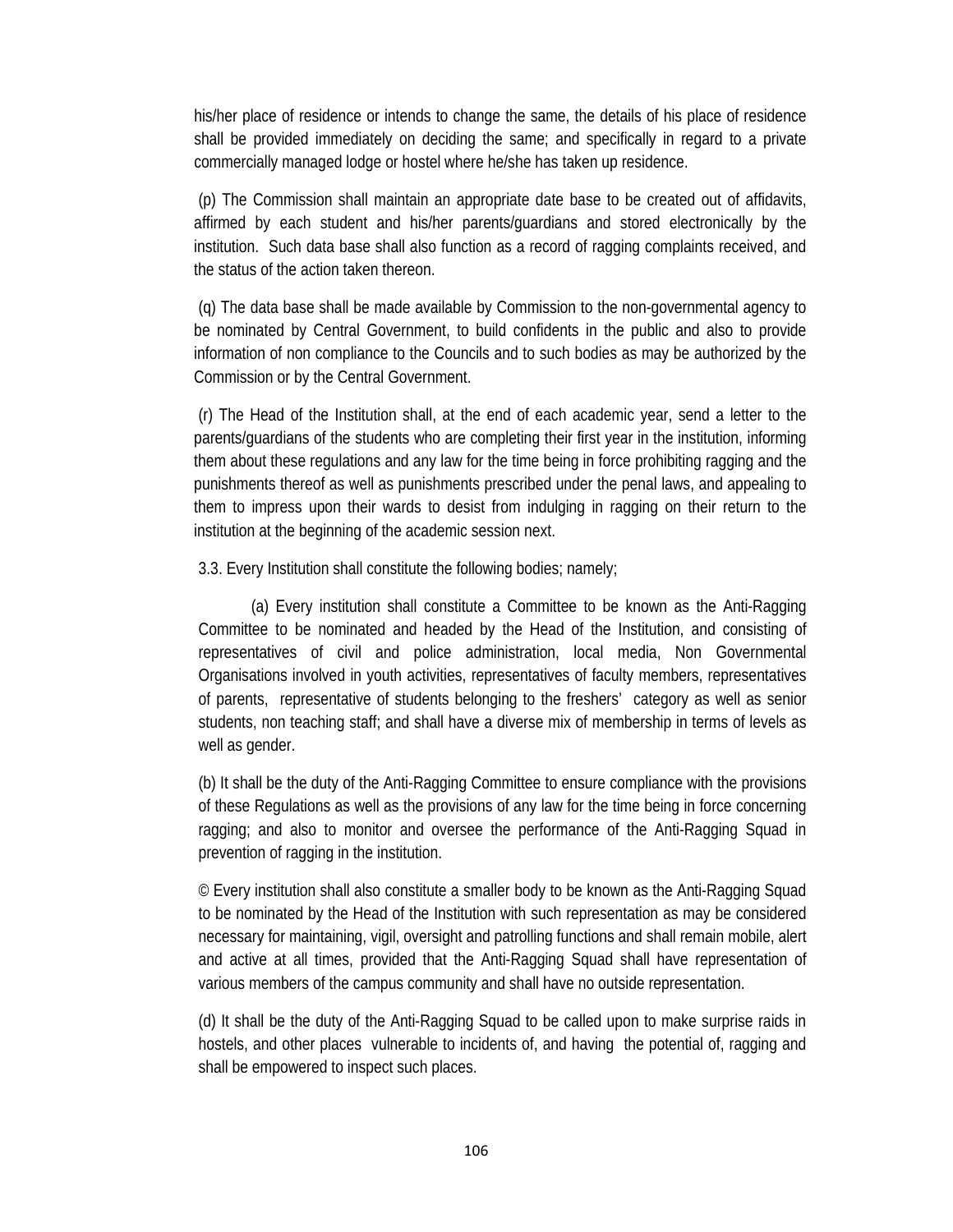(e) It shall also be the duty of the Anti-Ragging Squad to conduct an on-the-spot enquiry into any incident of ragging referred to it by the head of the institution or any member of the faculty or any member of the staff or any student or any parent or guardian or any employees of a service provider or by any other person, as the case may be; and the enquiry report along with recommendations shall be submitted to the Anti-Ragging Committee for action under clause (a) of regulation 9.1

Provided that the Anti-Ragging Squad shall conduct such enquiry observing a fair and transparent procedure and the principles of natural justice and after giving adequate opportunity to the student or students accused of ragging and other witnesses to place before it the facts, documents and views concerning the incident of ragging and considering such other relevant information as may be required.

(f) Every institution shall, at the end of each academic year, in order to promote the objectives of these Regulations, constitute a Mentoring Cell consisting of students volunteering to be Mentors for freshers, in the succeeding academic year, and there shall be as many levels or tiers of Mentors as the number of batches in the institution, at the rate of one Mentor for six freshers and one Mentor of higher level for six Mentors of the lower level.

(g) Every University shall constitute a body to be known as Monitoring Cell on Ragging, which shall co-ordinate with the affiliated colleges and institutions under the domain of the University to achieve the objectives of these Regulations; and the Monitoring Cell shall call for reports from the Heads of Institutions in regard to the activities of the Anti-Ragging Committee, Anti-Ragging Squads and the Monitoring Cells at the Institutions, and it shall also keep itself abreast of the decisions of the District level Anti-Ragging Committee headed by the District Magistrate.

(h) The Monitoring Cell shall also review the efforts made by institutions to publicize antiragging measures, soliciting of affidavits from parents/guardians and from students each academic year, to abstain from ragging activities or willingness to be penalized for violations; and shall function as the prime mover for initiating action on the part of the appropriate authorities of the university for amending the Statutes or Ordinances or Bye-laws to facilitate the implementation of anti-raging measures at the level of the institution.

3.4 Every institution shall take the following other measures, namely;

 (a) Each hostel or a place where groups of students reside, forming part of the institution shall have a full-time Warden, to be appointed by the institution as per the eligibility criteria laid down for the post reflecting both the command and control aspects of maintaining discipline and preventing incidents or ragging within the hostel, as well as the softer skills of counselling and communicating with the youth outside the class-room situation; and who shall reside within the hostel, or at the very least, in the close vicinity thereof.

(b) The Warden shall be accessible at all hours and be available on telephone and other modes of communication, and for the purpose the Warden shall be provided with a mobile phone by the institution, the number of which shall be publicized among all students residing in the hostel.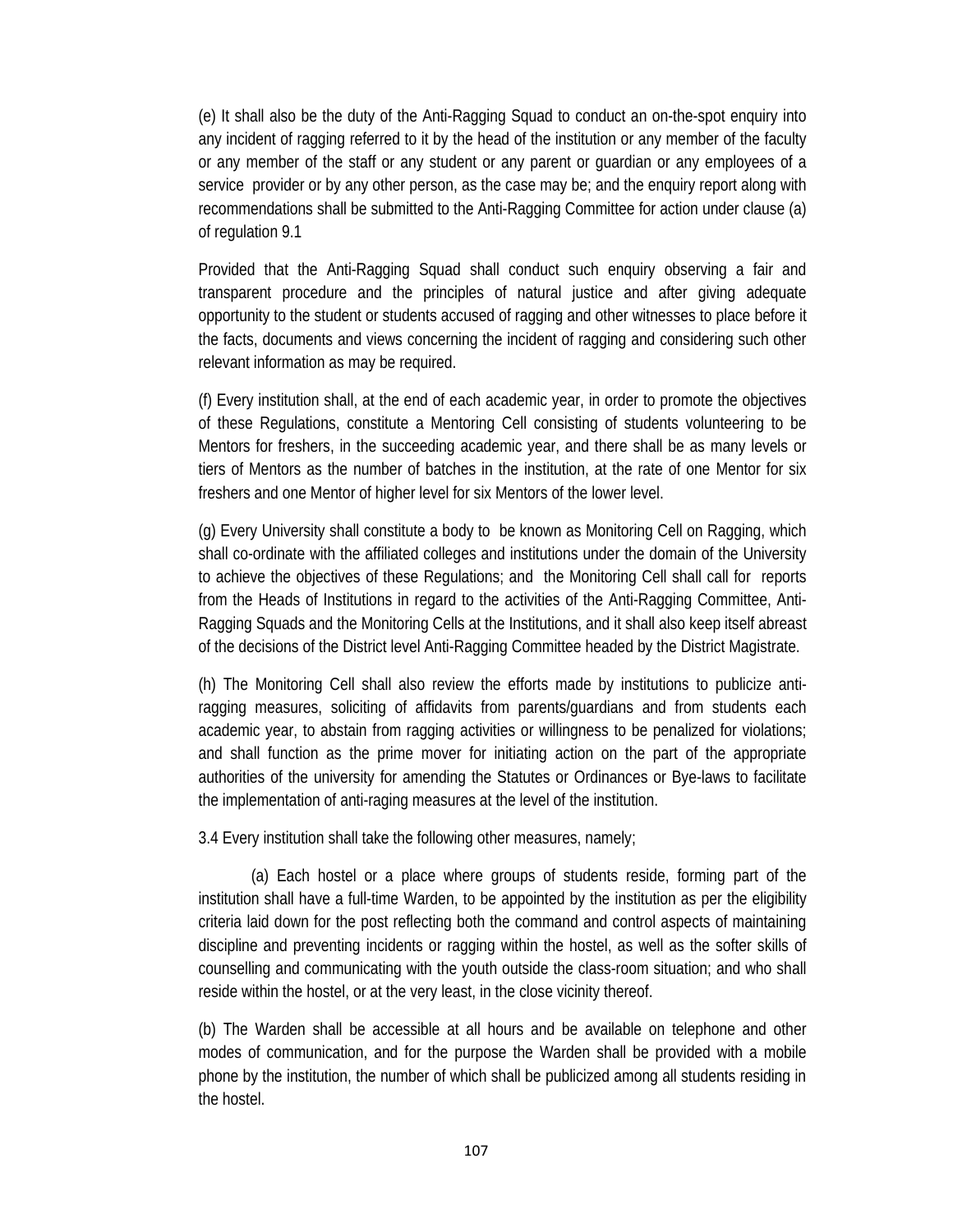© The institution shall review and suitably enhance the powers of Wardens; and the security personnel posted in hostels shall be under the direct control of the Warden and their performance shall be assessed by them.

(d) The professional counsellors referred to under clause  $\degree$  of Regulation 3.1 of these Regulations shall, at the time of admission, counsel freshers and/or any other student(s) desiring counselling, in order to prepare them for the life ahead, particularly in regard to the life in hostels and to the extent possible, also involve parents and teachers in the counselling sessions.

(e) The institution shall undertake measures for extensive publicity against ragging by means of audio-visual aids, counselling sessions, workshops, painting and design competitions among students and such other measures, as it may deem fit.

(f) The faculty of the institution and its non-teaching staff, which includes, but is not limited to the administrative staff, contract employees, security guards and employees of service providers providing services within the institution, shall be sensitized towards the ills of ragging, its prevention and the consequences thereof.

(g) The institution shall obtain an undertaking from every employee of the institution including all teaching and non-teaching members of staff, contract labour employed in the premises either for running canteen or as watch and ward staff or for cleaning or maintenance of the buildings/lawns and employees of service providers providing services within the institution, that he/she would report promptly any case or ragging which comes to his/her notice.

(h) The institution shall make a provision in the service rules of its employees for issuing certificates of appreciation to such members of the staff who report incidents of ragging, which will form part of their service record.

(i) The institution shall give necessary instructions to the employees of the canteens and messing, whether that of the institution or that of service provider providing this service, or their employers, as the case may be, to keep a strict vigil in the area of their work and to report the incidents of ragging to the Head of the Institution or members of the Anti-Ragging Squad or members of the Anti-Ragging Committee or the Wardens, as may be required.

(j) All Universities awarding a degree in education at any level, shall be required to ensure that institutions imparting instruction in such courses or conducting training programme for teachers include inputs relating to antiragging and the appreciation of the relevant human rights, as well as inputs on topics regarding sensitization against corporal punishments and checking of bullying amongst students, so that every teacher is equipped to hand at least the rudiments of the counselling approach.

(k) Discreet random surveys shall be conducted amongst the freshers every fortnight during the first three months of the academic year to verify and crosscheck whether the institution is indeed free of ragging or not and for the purpose the institution may design its own methodology of conducting such surveys.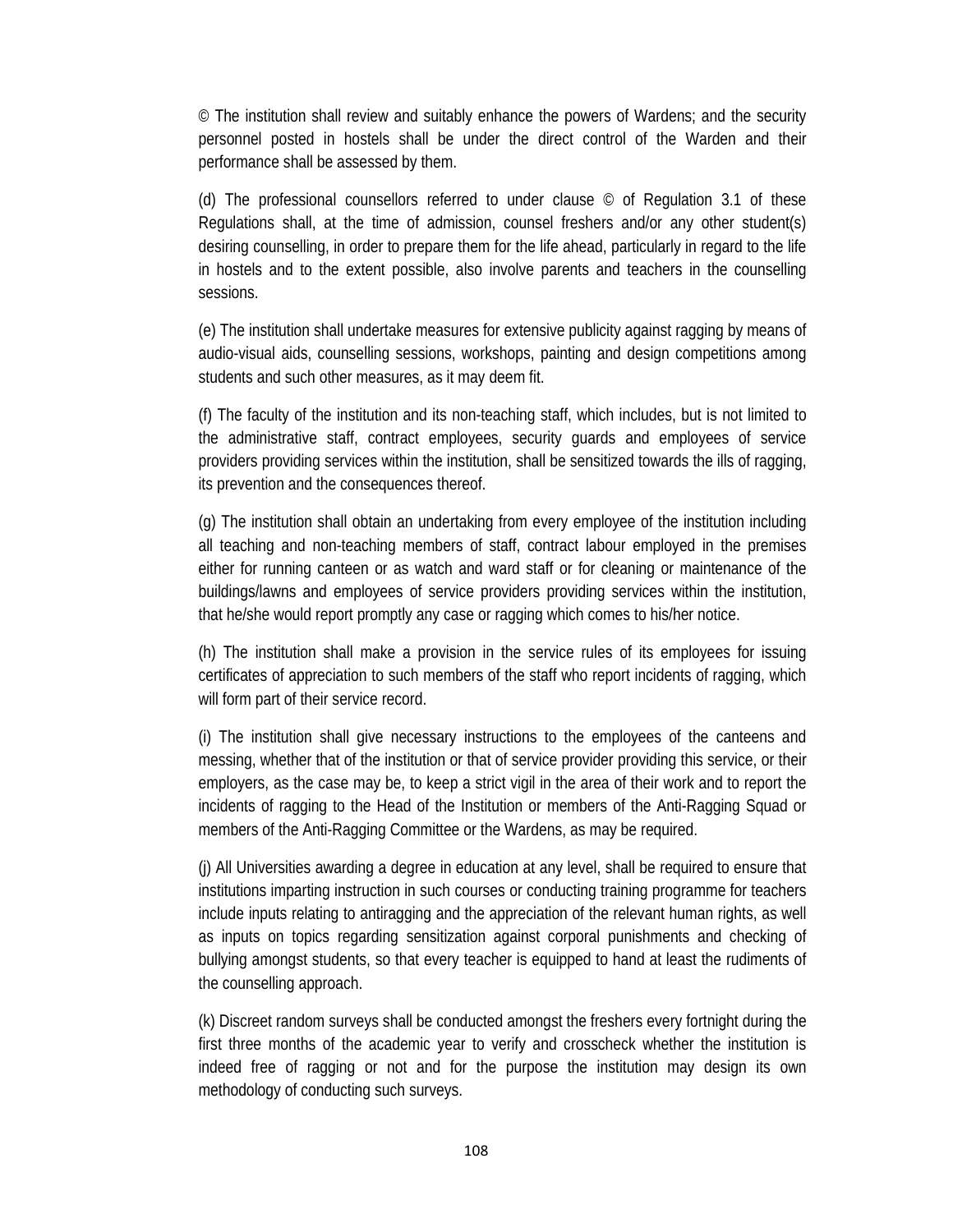(l) The institution shall cause to have an entry, apart from those relating to general conduct and behaviour, made in the Migration/Transfer Certificate issued to the student while leaving the institution, as to whether the student has been punished for committing or abetting an act of ragging, as also whether the student has displayed persistent violent or aggressive behaviour or any inclination to harm others, during his course of study in the institution.

(m) Notwithstanding anything contained in those regulations with regard to obligations and responsibilities pertaining to the authorities or members of bodies prescribed above, it shall be the general collective responsibility of all levels and sections of authorities or functionaries including members of the faculty and employees of service providers providing service within the institution, to prevent or to act promptly against the occurrence of ragging or any incident of ragging which comes to their notice.

(n) The Heads of institutions affiliated to a University or a constituent of the University, as the case may be, shall, during the first three months of academic year, submit a weekly report on the status of compliance with Anti-Ragging measures under these Regulations, and a monthly report on such status thereafter, to the Vice-Chancellor of the University to which the institution is affiliated to or recognized by

(o) The Vice Chancellor of each University shall submit fortnightly reports of the University, including those of the Monitoring Cell on Ragging in case of an affiliating University, to the State Level Monitoring Cell.

### **4. Action to be taken by the Head of the Institution:-**

On receipt of the recommendation of the Anti-Ragging Squad or on receipt of any information concerning any reported incident of ragging, the Head of Institution shall immediately determine if a case under the penal laws is made out and if so, either on his own or through a member of the Anti-Ragging Committee authorized by him in this behalf, proceed to file a First Information Report (FIR), within twenty four hours of receipt of such information or recommendation, with the police and local authorities, under the appropriate penal provisions relating to one or more of the following, namely:

- i. Abetment to ragging;
- ii. Criminal Conspiracy to rag;
- iii. Unlawful assembly and rioting while ragging.
- iv. Public nuisance created during ragging.
- v. Violation of decency and morals through ragging
- vi. Injury to body, causing hurt or grievous hart;
- vii. Wrongful restraint;
- viii. Wrongful confinement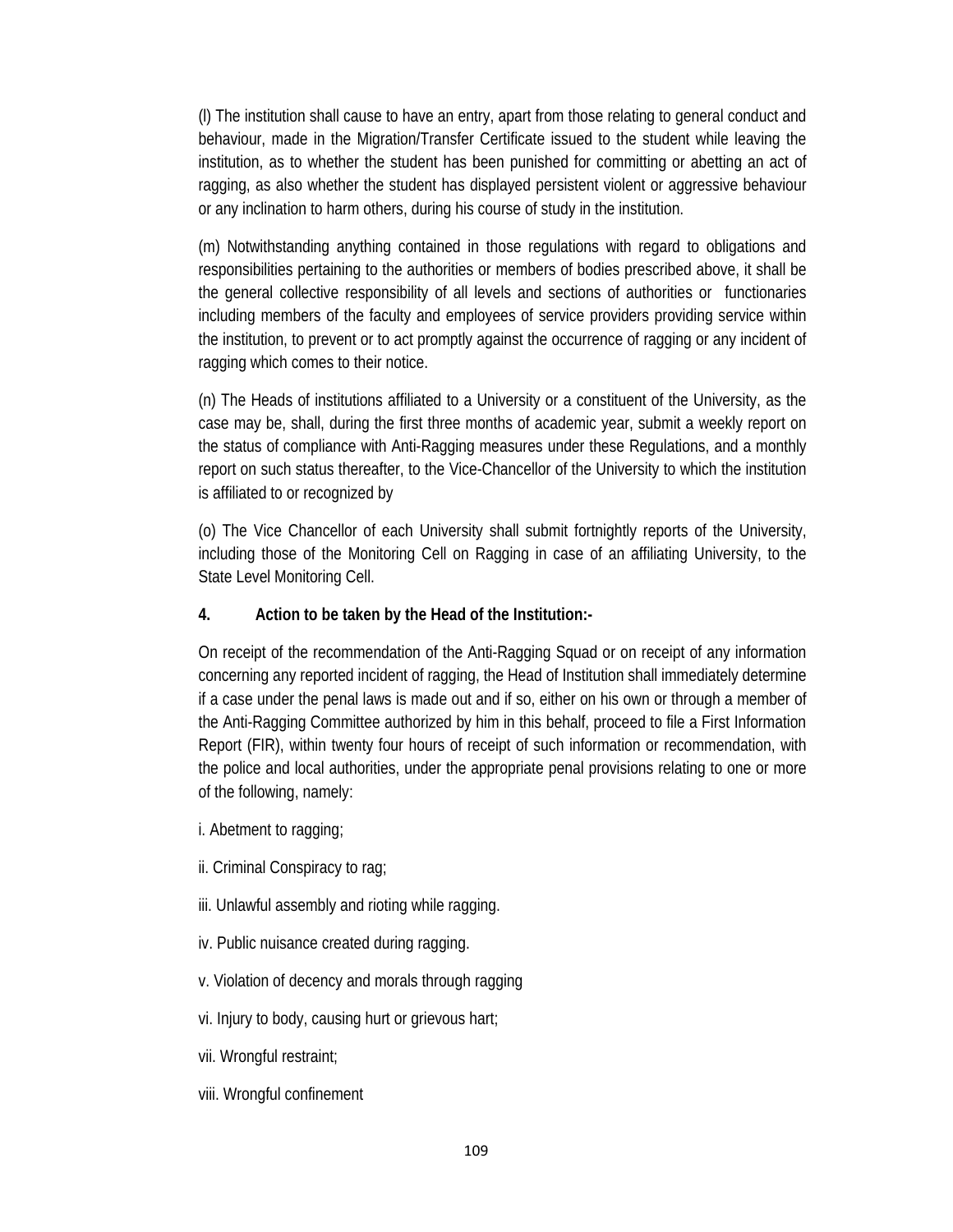- ix. Use of criminal force.
- x. Assault as well as sexual offences or unnatural offences;
- xi. Exertion;
- xii. Criminal trespass;
- xiii. Offences against property;
- xiv. Criminal Intimidation
- xv. Attempts to commit any or all of the above mentioned offences against

the victims.

xvi. Threat to commit any or all of the above mentioned offences against

the victims.

xvii. Physical or psychological humiliation;

xviii. All other offences following from the definition of "Ragging" Provided that the Head of the Institution shall forthwith report the occurrence of the incident of ragging to the District Level Anti-Ragging Committee and the Nodal Officer of the affiliating University, if the institution is an affiliated Institution. Provided further that the institution shall continue with its own enquiry initiated under clause 9 of these Regulations and other measures without waiting for action on the part of the police/local authorities and such remedial action shall be initiated and completed immediately and in no case later than a period of seven days of the reported occurrence of the incident of ragging.

#### **5. Administrative action in the event of ragging.**

(1) The institution shall punish a student found guilty or ragging after following the procedure and in the manner prescribed herein under.

(a) The Anti-Ragging Committee shall take an appropriate decision, in regard to punishment or otherwise, depending on the facts of each incident of ragging and nature and gravity of the incident of ragging established in the recommendations of the Anti-Ragging Squad.

(b) The Anti-Ragging Committee may, depending on the nature and gravity of the guilt established by the Anti-Ragging Squad, award, to those found guilty, one or more of the following punishments, namely:

i. Suspension from attending classes and academic privileges.

ii. Withholding/withdrawing scholarship/fellowship and other benefits.

iii. Debarring from appearing in any test/examination or other evaluation

process.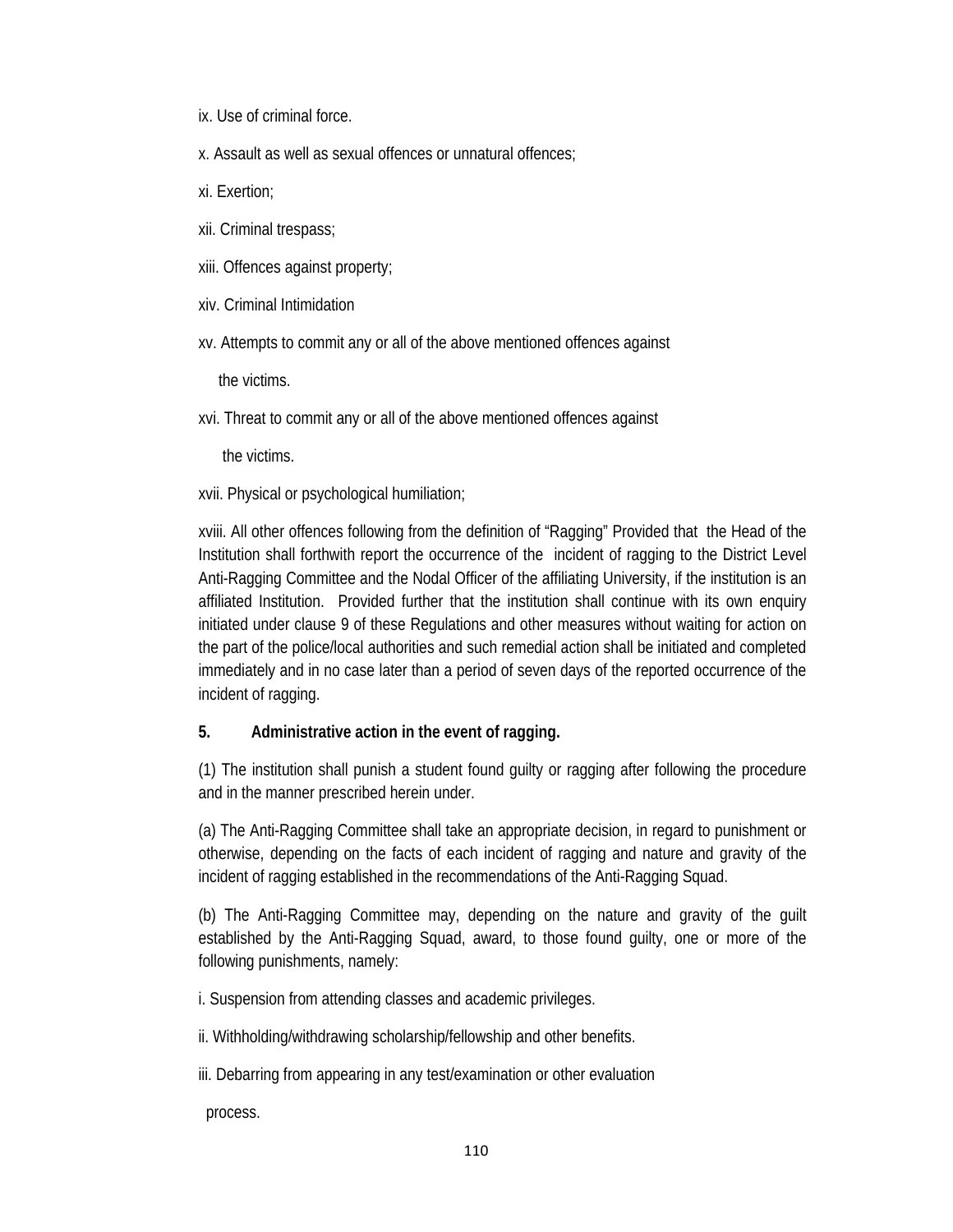- iv. Withholding results.
- v. Debarring from representing the institution in any regional, national or

International meets tournament, youth festival, etc.

- vi. Suspension /expulsion from the hostel.
- vii. Cancellation of admission
- viii. Rustication from the institution for period ranging from 1 to 4

semesters.

ix. Expulsion from the institution and consequent debarring from

admission to any other institution for a specified period.

x. Fine which may extend upto Rs. 2.5 lakh?

Provided that where the persons committing or abetting the act of ragging are not identified, the institution shall resort to collective punishment.

© As appeal against the order of punishment by the Anti-Ragging Committee shall lie,

- (i) In case an order of an institution, affiliated to or constituent part, of a University, to the Vice-Chancellor of the University;
- (ii) In case of an order of a University, to its Chancellor,
- (iii) In case of an institution of national importance created by an Act of Parliament, to the Chairman or Chancellor of the institution, as the case may be.

(2). Where an institution, being constituent of, affiliated to or recognized by a University, fails to comply with any of the provisions of these Regulations or fails to curb ragging effectively, such University may take any one or more of the following actions, namely:

(i) Withdrawal of affiliation/recognition or other privileges conferred.

(ii) Prohibiting such institution from presenting any student or students then undergoing any programme of study therein for the award of any Degree/diploma of the University.

Provided that where an institution is prohibited from presenting its student or students, the Commission shall make suitable arrangements for the other students so as to ensure that such students are able to pursue their academic studies.

(iii)Withholding grants allocated to it by the University, if any.

(iv)Withholding any grants channellised through the University to the institution.

(v) Any other appropriate penalty within the powers of the University.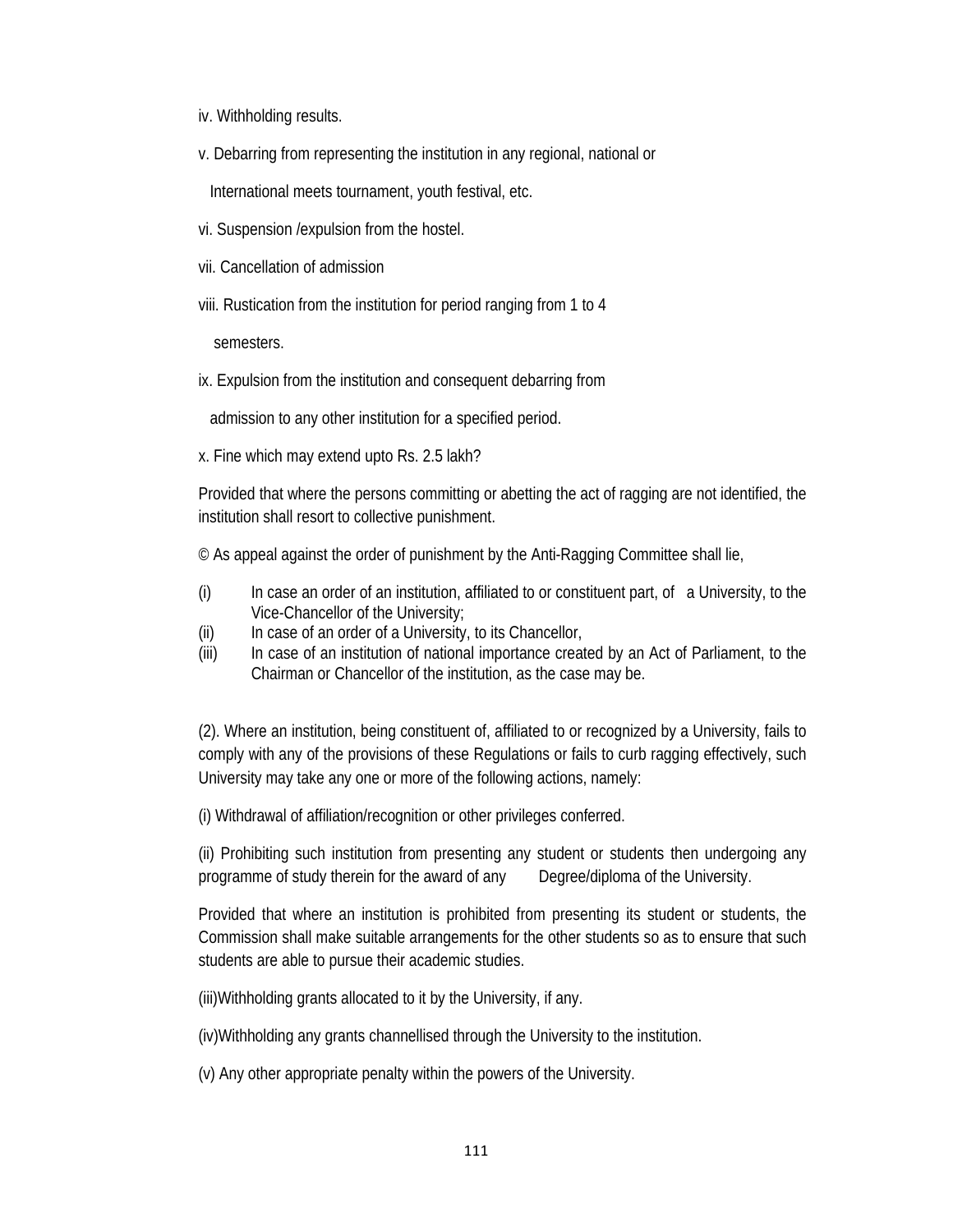(3) Where in the opinion of the appointing authority, a lapse is attributable to any member of the faculty or staff of the institution, in the matter of reporting or taking prompt action to prevent an incident of ragging or who display an apathetic or insensitive attitude towards complaints of ragging, or who fail to take timely steps, whether required under these regulations or otherwise, to prevent an incident or incidents of ragging, then such authority shall initiate departmental enquiry, in accordance with the prescribed procedure of the institution, against such member of the faculty or staff.

Provided that where such laps are attributable to the Head of the institution, the authority designated to appoint such Head shall take such action.

(4) The Commission shall, in respect of any institution that fails to take adequate steps to prevent ragging or fails to act in accordance with their Regulations or fails to punish perpetrators or incidents of ragging suitably take one or more of the following measures, namely;

(i) Withdrawal of declaration of fitness to receive grants under section 12B of the Act.

(ii) Withholding any grant allocated.

(iii) Declaring the institution ineligible for consideration for any assistance under any of the general or special assistance programmes of the Commission.

(iv) Informing the general public, including potential candidates for admission, through a notice displayed prominently in the newspapers or other suitable media and posted on the website of the Commission, declaring that the institution does not possess the minimum academic standards.

(v) Taking such other action within its powers as it may deem fit and impose such other penalties as may be provided in the Act for such duration of time as the institution complies with the provisions of these Regulations, provided that the action taken under this clause by the Commission against any Institution shall be shared with all Councils.

### **15.22**. **COLLEGE UNION ELECTION RULES**

(Approved by the Syndicate as per resolution 84-75 dated 31/01/1984 and 94-486 dated 31-07-1998)

- 1. The College Union Council comprises the following offices:
- (i) The President of the Union (Principal of the College Ex-officio)
- (ii) The Chairman.
- (iii) The Vice-Chairman
- (iv) The Secretary.
- (v) The Joint Secretary.
- (vi) Councillor/Councillors to the concerned University Union of the College Union.
- (vii) The Secretary, Fine Arts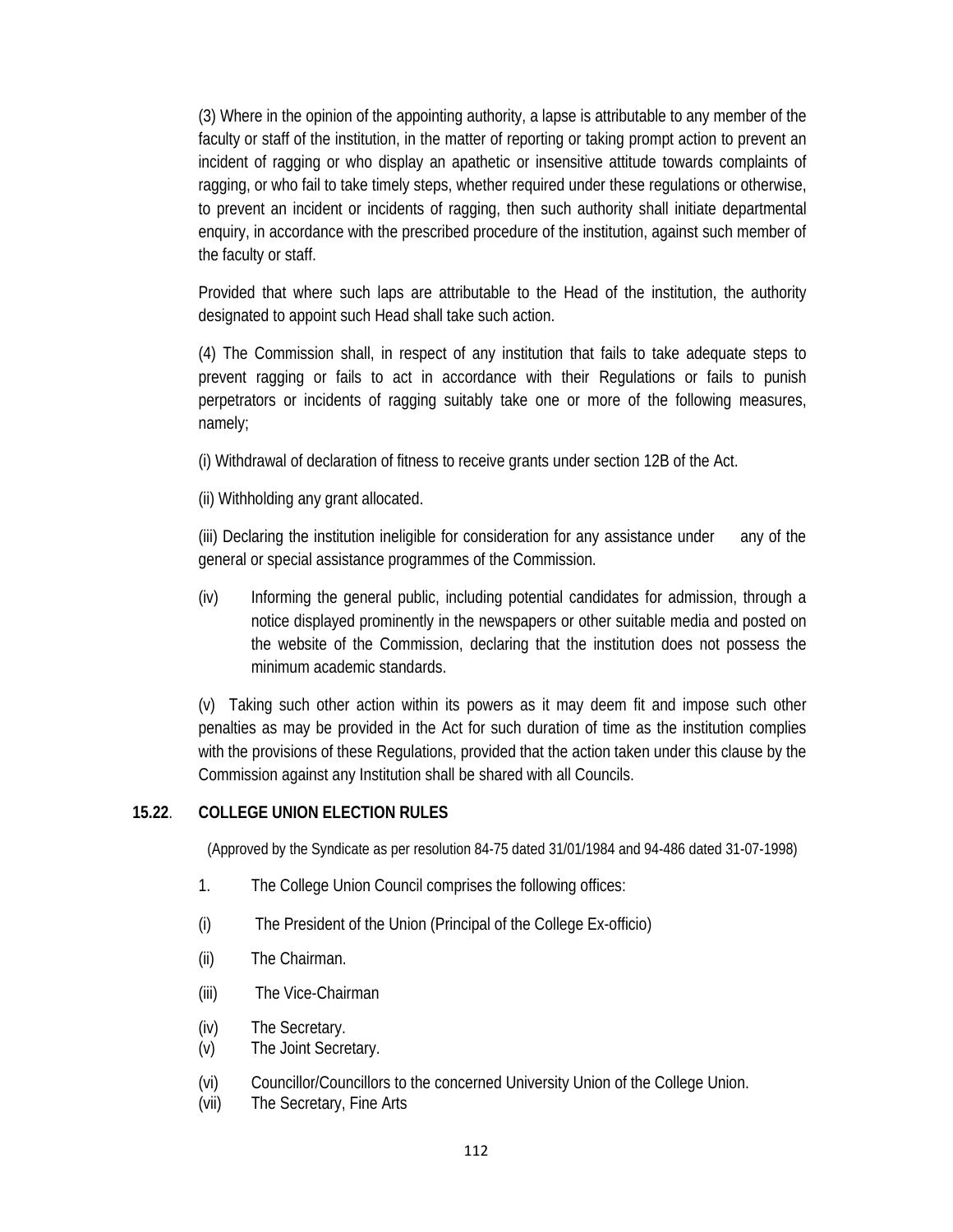- (viii) The Chief Student Editor of the College Magazine (Final year students are not eligible)
- (ix) General Captain (Sports & Games)
- (x) The Staff Advisor Treasurer nominated by the President (with no vote)
- (xi) The Secretary of each of the various (main subject-wise), College Association (Restricted to degree and PG College only)
- (xii) One representative each of I DC, II DC and III DC (For professional colleges, one representative for each year) elected by the students of the respective classes and representative elected by all the PG students.

2. The Vice-chairmanship and the Joint Secretaryship in mixed colleges shall be reserved for ladies provided the number of lady students in the colleges is not less than five percent of the total number of students in the colleges. If girl students are not willing to contest in the election these reserved offices shall kept vacant. The number of councillors shall be only one in colleges having strength of less than 800 and shall be two where the strength is 800 and above. Offices 2 to 9 shall be filled by election by all the students of the college and office (11) & (12) by the students of the respective associations/class. The election procedure for all the seats shall be the same.

- 3. The Union Executive Committee comprises the following offices.
	- (i) The President of the Union
	- (ii) The Chairman
	- (iii) The Vice-Chairman
	- (iv) The Secretary
	- (v) The Joint Secretary
	- (vi) Councillor/Councillors to the concerned University Union
	- (vii) The Secretary, Fine Arts Club.
	- (viii) The Chief Student Editor of the College Magazine
	- (ix) General Captain
	- (x) Three members selected by the Union Council from among themselves (except in Training Colleges)
	- (xi) The Staff Advisor/Treasurer
- 4. The Union Secretary shall act as the Secretary of Executive Committee.
	- In Training Colleges the Union Council shall be the Executive Committee.
- 5. Except as otherwise exempted by the University, the conduct all elections in the Colleges affiliated to the University shall be held as provided hereunder.

(i) *The Returning Officer:-* The Principal of the College or a senior member of the Staff appointed by the Principal and intimated to the University in time, shall be the Returning Officer for all Union elections held in the College. He may appoint the required number of staff to assist him in the conduct of election. (It shall be the responsibility of the Principal to take all precautionary measures to ensure a peaceful atmosphere in the college campus during the election days)

(ii) *Notification:-* The election shall be notified not less than10 working days before the fixed date for the polling. The notification shall contain: date of notifications; last date of receipt of nominations; date of scrutiny of nomination and publication of list of candidates validity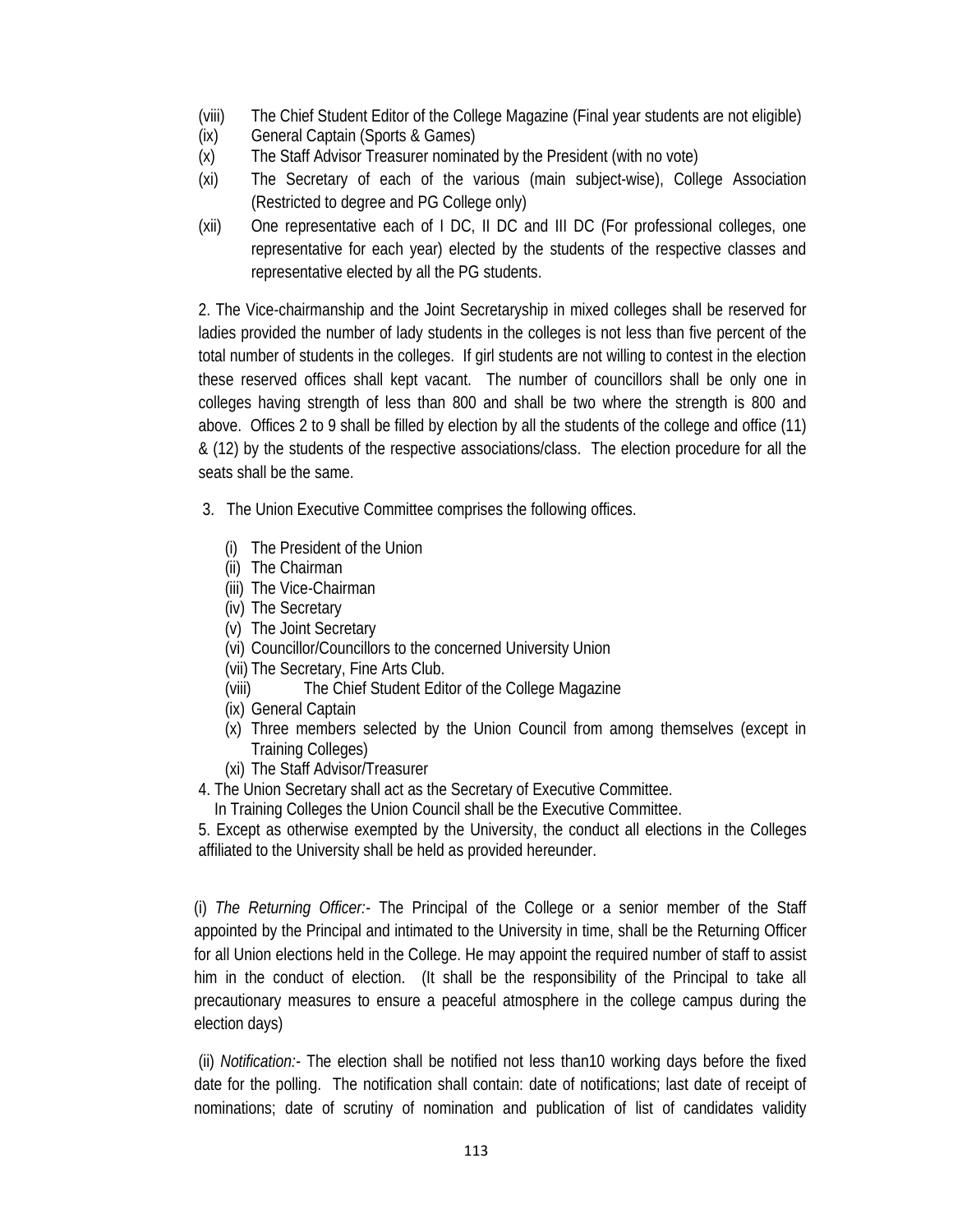nominated; last date and hour for withdrawal of candidature and that of publication of the final list of candidates; date and hour fixed for the poll; date and hour of scrutiny and counting of votes.

(iii) *Electoral Rolls:-* The Returning Officer shall maintain electoral rolls to elect candidates at any election showing the names of students qualified to vote thereat, serially numbered with details of their class, group, subject etc. Copies of the electoral rolls shall be made available to the students in the office of the Returning Officer.

(iv) *Eligibility to take part in Election*;- The names of all the students who are on the effective rolls of the College on the date of publication of the election notification shall be included in the electoral rolls. Only persons whose names are on the electoral rolls shall be entitled to participate in the elections, provided however that any student whose name is subsequently removed from the college roll and thereby ceases to be student before the date of election shall be removed from the electoral roll.

The Returning Officer shall make any correction alteration or deletion in the rolls provided the requisition for the same is received by him within twenty four hours of the publication of the rolls and further he is satisfied that the correction, alteration or deletion is justified. The Returning Officer may also include the name of the any student inadvertently omitted from original electoral rolls. The corrected final electoral roll shall be published in the College Notice Board.

(v) *Notification of Election:-* The Returning Officer shall under the general direction from the University, notify the election to the students simultaneously causing it to be displayed in the college notice boards. The notification shall contain the schedule of election as detailed in V (2) above. The Returning Officer shall also display the relevant portion of the election rules on the college notice board.

(vi) Nomination of Candidates:- Every elector shall be at liberty to nominate a qualified student to fill up a vacancy. Every nomination shall be in the prescribed form (specimen form Appendix 'A') and shall be made by an elector in writing and shall be seconded by another elector. Every such nomination shall be accompanied by the consent of the nominee agreeing to serve on the body, if elected, the consent being signed in the presence of the Returning Officer after proper identification. Each nomination for the posts (2) to (9) of clause-I shall be accompanied by a security deposit of Rs.25/- (Rupees Twenty five only). The nomination paper should be handed over to the Returning Officer or the person authorized by him to his office, within the date and hour fixed for the purpose. The Returning Officer shall give a receipt for every nomination received by him. If any candidate gives several nominations for the same post, only Rs.25/- be received from him/her as security deposit. The security deposit will be returned to the candidates if (I) the nominations is withdrawn as per Rules in  $V(9)$  and/or (2) if the candidate gets at least 20% of the total number of votes polled for the post for which he/she is contesting "Security deposits forfeited by the candidates shall be credited to the College Union Fund".

No persons shall propose or second more than one person for the same post. A person who has proposed another person for a post shall not second a third person for the same post. A candidate nominated for a post shall not propose or second another person for the same post.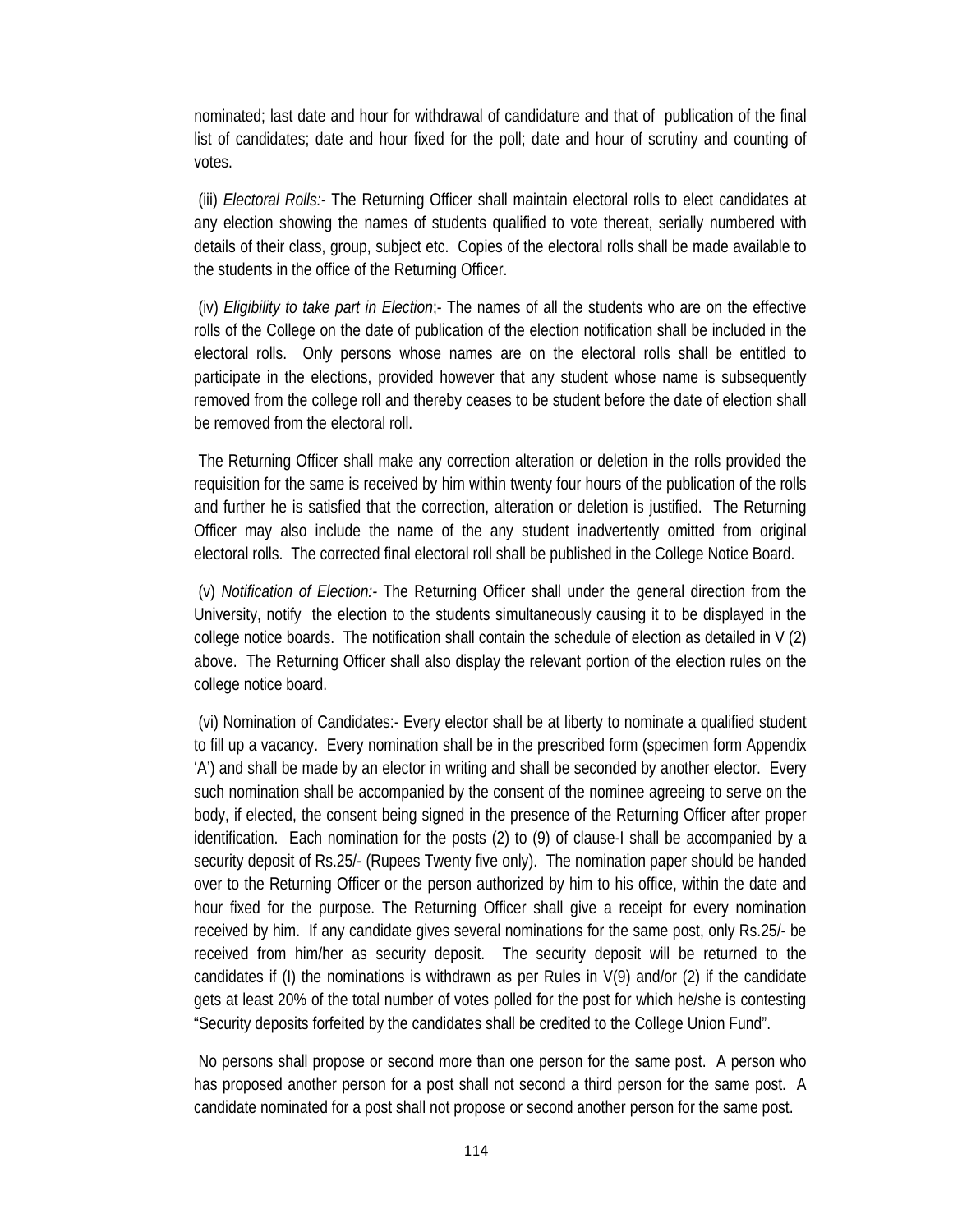(vii) *Scrutiny of Nominations:-* All nomination papers shall be scrutinized by the Returning Officer at the hour on the prescribed. The candidate or his authorized agent from among the electors alone will be permitted to be present at the time of scrutiny of nominations.

(viii) The Returning Officer shall examine the nomination papers and shall decide all objections made to any nominations paper on the ground that it is not valid and may reject either on his own motion or on such objection on any nomination paper. The decision of the Returning Officer shall in each case be endorsed by him on the nomination paper in respect of which such decision is given.

(ix) *List of candidates validly nominated:-* A list of candidates (with their names, class, subject, group) whose nominations have been declared valid shall be published by affixing the same on the notice boards in the College.

(x) *Withdrawal of Candidature:-* Any candidate may withdraw his candidature by notice in writing signed by him and delivered in person to the Returning Officer so as to be received by him within the date and hour fixed for the same. Withdrawal once made shall be final.

(xi) *Final List of Candidates:-* The Returning Officer shall publish after the lapse of time fixed for withdrawal of candidature, a final list of candidates validly nominated showing the names arranged in alphabetical order together with their class, group and/ or subject.

(xii) *Declaration of election of validity nominated Candidates:-* (a) If the number of candidates validly nominated and not withdrawn does not exceed the number of vacancies to be filled by election, such candidates shall be declared to have been duly elected.

(b) If the number of candidates validly nominated and not withdrawn is less than the number of vacancies to be filled by election, such candidates shall be declared to have been duly elected, and the electorate shall be called upon to elect a person(s) as the case may be, to fill the remaining a vacancy(ies) on a subsequent date.

(c) If the number of candidates validly nominated and not withdrawn exceeds the number of vacancies to be filled by election, then the Returning Officer shall proceed with the election in the manner prescribed.

(xiii) *Voting:-* (a) Voting shall be by secret ballot. No vote shall be given by proxy. For the convenience of students and for the smooth conduct of the election, a number of polling booths may be arranged. There will be Presiding and Polling Officers attached to each booth.

(b) The ballot box sealed or locked (in the presence of the candidates or their agents if so requested by them) shall be placed in a convenient place with arrangements for exercising the franchise by the electors by depositing the ballot papers through a slit provided in the box.

(c) The Presiding Officer shall ascertain (a) the identity of the elector before issue of the ballot paper and (b) that the person desiring to vote has not already voted.

(d) The name of the person shall be entered upon the serially numbered counterfoil of the ballot paper (for specimen see Appendix 'C') in a ballot paper book which shall be got printed for the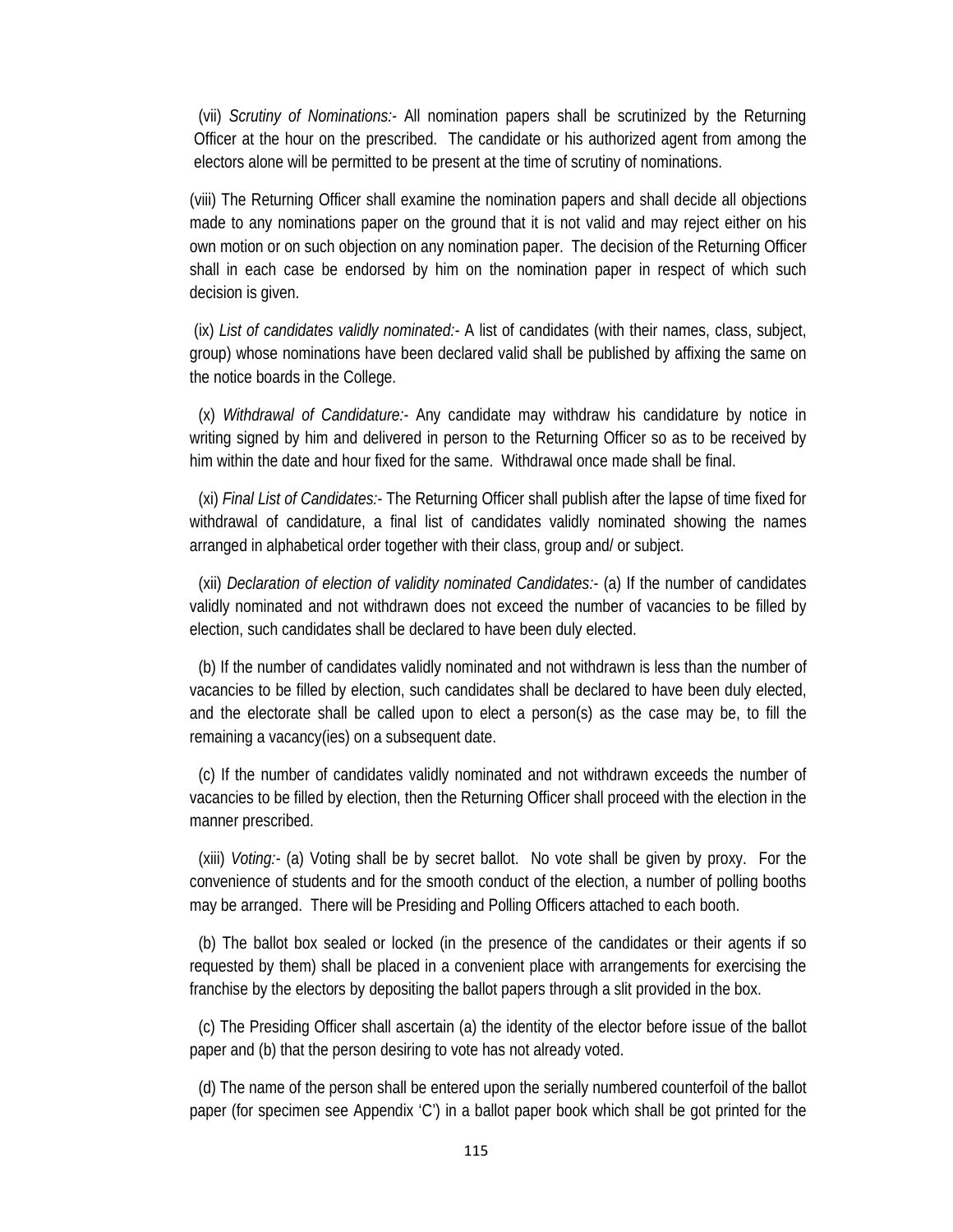purpose. The ballot paper corresponding to that counterfoil shall then be torn off after affixing the signature of the Presiding Officer thereon and handover to the voter.

(e) At the time of issuing the ballot paper, the Polling or Presiding Officer shall tick mark against the name of the elector in a copy of the electoral roll kept for the purpose and get the signature of the elector on the electoral roll.

(f) The elector who has received the ballot paper shall then proceed to the place screened from observation by others, for marking the vote, record his vote in the ballot paper in the manner prescribed, ie, by affixing the number seal bearing 'X' mark against the name of the candidate, in the column provided for that and then proceed to the place where the ballot box is placed and deposit the same in the ballot box.

(g) No elector shall be allowed to enter the place arranged for marking the vote when another elector is there and no elector shall remain there longer than is necessary for recording his vote.

(h) If any elector is incapacitated from blindness or other physical causes, it shall be competent for him to record his vote by the hand of a helper, who shall be a voter of the same booth. The Presiding Officer shall seal the slit of the ballot box immediately after the period of voting in the presence of the candidates or their agents. The ballot paper account shall be made available to the candidates/agents for reference. The Presiding Officer shall handover the ballot box to the Returning Officer to keep in safe custody.

(i) The candidates may appoint a polling agent in each polling booth from among the voters of that polling booth with the prior permission of the Returning Officer.

(xiv) *Procedure on Counting*:- (a) The procedure shall be started only in the presence of Returning Officer, candidates or their agents and other counting officials. The scrutiny and counting of votes shall be held by the Returning Officer from the hour appointed on the date fixed. The ballot box shall be opened at the hour fixed for the purpose and the scrutiny and counting shall begin in the presence of the Returning Officer.

(b) No person shall be present at the scrutiny and counting of votes except the Returning Officer and his staff and candidates concerned. The candidates (in case they are unable to be present at the counting) may nominate (in writing) a representative (agent) from among the voters in their place to be present at the time of counting.

(xv) *Ballot paper when rejected:-* (a) Ballot paper shall be invalid and rejected.

(a1) If it does not bear signature of the Presiding Officer: or

(a2) If a voter signs his name or writes any word or makes any mark on it by which it becomes recognizable; or

(a3) If the vote is recorded thereon by any mark other than 'X' against the name or names of the candidates(s); or

(a4) If no vote is recorded thereon; or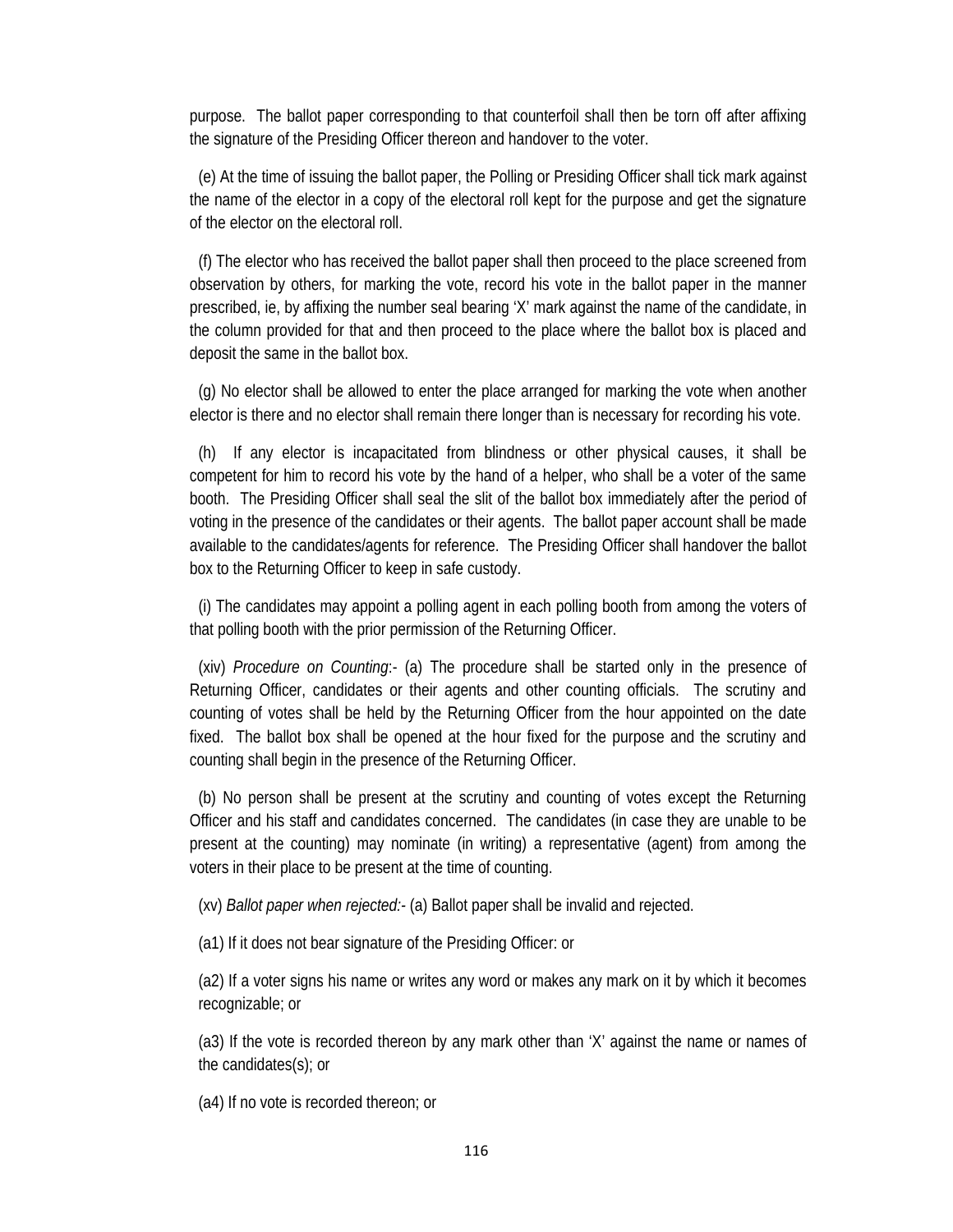(a5) If the number of vote recorded thereon exceeds the number of vacancies to be filled ; or

(a6) If it is void for uncertainty; or

(a7) If it violates any other law:

(a8) If the vote is recorded outside the column provided for that purpose.

(b) Every ballot paper rejected shall be so endorsed by the Returning Officer and such papers shall be kept separately.

(xvi) *Recounting* :- (a) Any candidate (or his agent) may immediately after completion of the counting request (in writing) the Returning Officer to re-examine or recount the papers of all or any candidate contesting for that particular office and the Returning Officer shall re-examine and recount the same accordingly.

(b) The Returning Officer may at his own discretion recount the votes either once or more than once when he is not satisfied as to the accuracy of any previous count, provided however that nothing in these rules shall make it obligatory on the Returning Officer to recount the same votes more than once.

(xvii) *Declaration of results*:- (a) The candidate(s) equal in number to the number of vacancies receiving the large number of votes shall be declared duly elected.

(b) If two or more candidates receive an equal number of votes and they cannot all be declared, the final election shall be made by drawing lots by Returning Officer.

(c) The number of votes received by each candidate and the number of invalid votes shall be recorded at the time of counting in the presence of candidates or their agents. The candidates/agents shall be allowed to check the result sheet and to affix their signature if they so wish.

(xviii) *Objection*: - Complaints and objections regarding the election before the publication of the results shall be made to the Returning Officer, who shall be the authority to dispose of such complaints and objections. Objection to the election if any, after the publication of the results shall be made in writing to the Vice-Chancellor of the University so as to reach him within seven days after the declaration of the results of the election and his decision shall be final.

Every petition containing the objection shall be forwarded to the Vice-Chancellor along with a chalan receipt for Rs. 50/- towards petition fee remitted in Treasury to the credit of the concerned University. Every such petition shall be accompanied by as many copies thereof as there are respondents mentioned in the petition and every such copy shall be attested by the petitioner under his signature as a true copy of the petition. A petitioner shall join as respondents to his petition(s) where the petitioner in addition to claiming declaration that the election of all or any of the returned candidates is void claims a further declaration that he himself or any other candidate has been duly elected all the contesting candidates other than the petitioner where no such further declaration is claimed, all the returned candidates.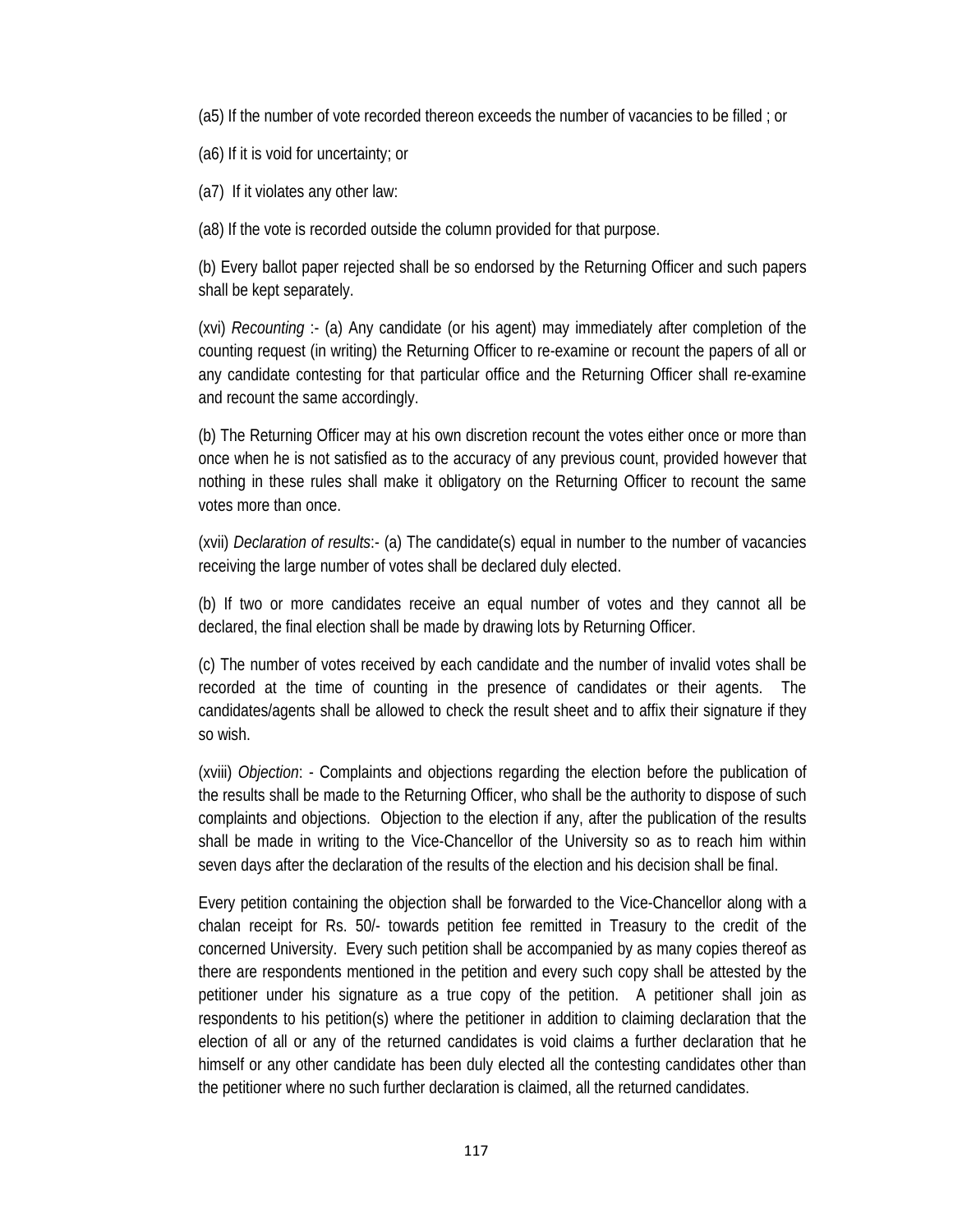(xix) *Preservation of election papers:-* All papers connected with the conduct of Union elections (electoral rolls, nomination papers, used and unused ballot papers etc) shall be preserved by Returning Officer for a period of one month after the declaration of the results, or if any dispute arises regarding the election, until it is disposed of.

(xx) *Note (a)* Students should desist from disfiguring the class rooms, compound walls and buildings in the college campus by pasting of posters or writing on the walls as the part of their election campaign. They should also desist from disfiguring the compound walls of neighbouring buildings as well.

(b) Election campaign/propaganda in the college campus should be limited to the issue of pamphlets and bit-notices, display of banners and posters and conducting group meeting to present the candidates.

(c) Persons who are not on the rolls of the College Register should not be allowed to take part in the propaganda work in the college campus.

(d) Students should not arrange for election propaganda/campaign/meeting in the college campus during working hours except with the specific sanction of the Principal

(e) There should not be any sort of canvassing/propaganda in the college campus on the day fixed for the poll till the election results are announced.

### 15.22.1. **COLLEGE UNION ELECTION RULES AS PER LYNGDHO COMMITTEE REPORT. ELIGIBILITY CRITERIA FOR CANDIDATES.**

 (Lyngdoh Committee report: pages 47, 48 & 49 as accepted by the Hon'ble Supreme Court of India)

- 1. Under Graduate students between the ages of 17 and 22 may contest elections. This age range may be appropriately relaxed in the case of professional colleges, where course often range between 4 to 5 years..
- 2. For Post Graduate Students the maximum age limit to legitimately contest an election would be 24-25 years
- 3. For research students the maximum age limit to legitimately contest an election would be 28 years.
- 4. Although, the Committee would refrain from prescribing any particular minimum marks to be attained by the candidate, the candidate should in no event have any academic arrears in the year of contesting the election.
- 5. The candidates should have attained the minimum percentage of attendance as prescribed by the university or 75% attendance, of whichever is higher.
- 6. The candidates shall have one opportunity to contest for the post of officer bearer, and two opportunities to contest for the post of an executive member.
- 7. The candidate shall not have a previous criminal record, that is to say he should not have been tried and/or convicted of any criminal offence or misdemeanour. The candidate shall also not have been subject to any disciplinary action by the University authorities.
- 8. The candidate must be a regular, full time student of the College/University and should not be a distance/proximate education student. That is to say that all eligible candidates must be enrolled in a full time course, the course duration being at least one year.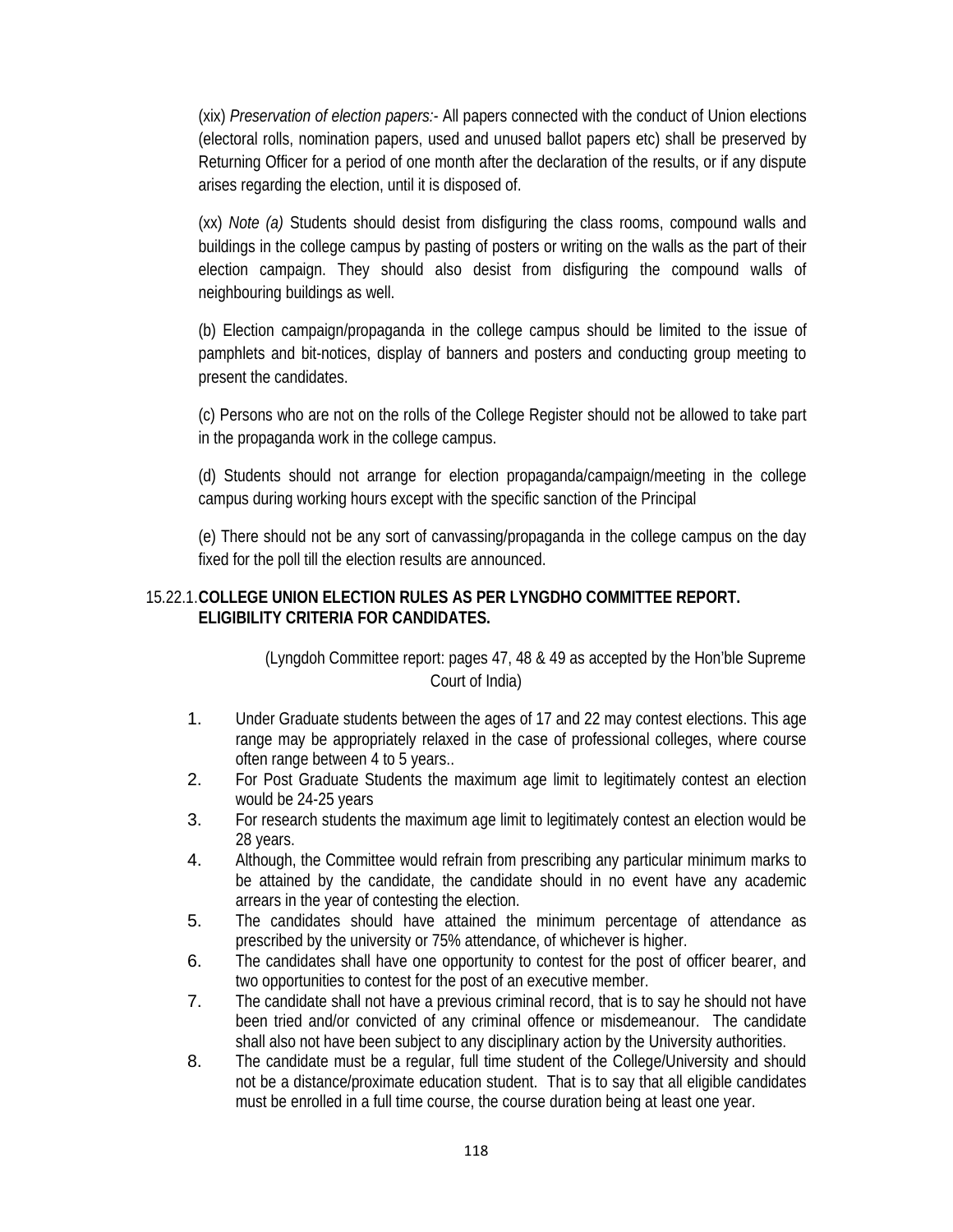### 15.22.2 **Code of conduct for candidate and Election Administrators.**

### **(Lyngdoh Committee report pages 50,51, & 52 as accepted by the Hon'ble Supreme Court of India)**

- 1. No candidate shall indulge in, nor shall abet, any activity, which may aggravate existing differences or creates mutual hatred or cause tension between difference castes and communities, religious or linguistic or between any groups (s) of students.
- 2. Criticism of other candidates, when made, shall be confined to their policies and programs, past record and work. Candidates shall refrain from criticism of all aspects of private life, not connected with the public activities of the other candidates or supporters of such other candidates. Criticism of other candidates, or their supporters of such other candidates based on unverified allegations or distortion shall be avoided.
- 3. There shall be no appeal to caste or communal feelings for securing votes. Places of worship, within or without (outside) the campus shall not be used for election propaganda.
- 4. All candidates shall be prohibited from indulging or abetting, all activities which are considered to be "corrupt practices" and offences, such as bribing of voters, intimidation of voters, impersonation of votes, canvassing or the use of propaganda within 100 meters of polling stations, holding public meeting during the period of 24 hours ending with the hour fixed for the close of the poll, and the transport and conveyance of voters to and from polling station.
- 5. No candidate shall be permitted to make use of printed posters, printed pamphlets, or any other printed material for the purpose of canvassing. Candidates may only utilize hand-made posters for the purpose of canvassing, provided that such handmade posters are procured within the expenditure limit set out herein above.
- 6. Candidates may only utilize hand-made posters and certain places in the campus, which shall be notified in advance by the election commission/University authority.
- 7. No candidate shall be permitted to carry out processions, public meetings, or in any way canvas or distribute propaganda outside the University/College Campus.
- 8. No candidate shall, nor shall his/her supporters, deface or cause any destruction to any property of the University/College campus, for any purpose whatsoever, without the prior written permission of the College/University authorities. All candidates shall be held jointly and severally liable for any destruction/defacing of any University/College Property.
- 9. During the election period the candidates may hold procession and/or public meetings, provided that such processions and/ or public meeting do not, in any matter, disturb the classes and other academic and co-curricular activities of the College/University. Further, such procession/public meeting may not be held without the prior written permission of the College/University authority.
- 10. The use of loud speakers, vehicles and animals for the purpose of canvassing shall be prohibited.
- 11. On the day of the Polling, student organizations and candidate shall:
	- (i) Co-operate with the officers on election duty to ensure peaceful and orderly polling and complete freedom to the voters to exercise their franchise without being subjected to any annoyance or observation.
	- (ii) Not serve or distribute any eatable, or other solid and liquid consumables, except water on polling day;
	- (iii) Not hand out any propaganda
- 12. Excepting the voters, no one without a valid pass/letter of authority from the election commission or from the College/University authorities shall enter the polling booths.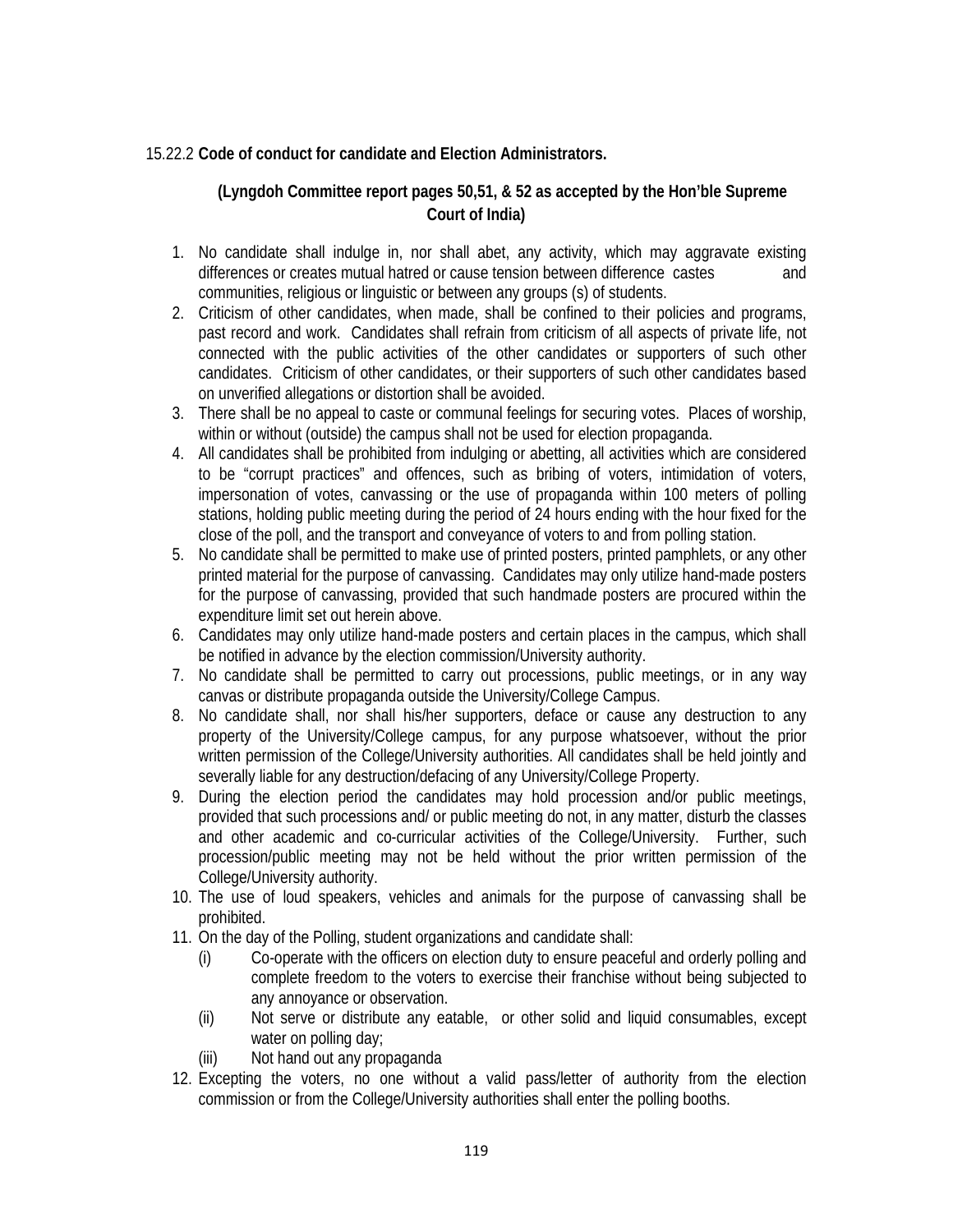- 13. The election commission/College/University authorities shall appoint impartial observers. In the case of deemed Universities and self-financed institutions, government servants may be appointed as observers. If the candidates have any specific complaint or problem regarding the conduct of the elections they may bring the same to the notice of the observer. Observers shall also be appointed to oversee the process of nomination of students in institution that are following the nomination model of student representation.
- 14. All candidates shall be jointly responsible for ensuring the cleaning up of the polling area within 48 hours of the conclusion of polling.
- 15. Any contravention of any of the above recommendations may make the candidate liable to be stripped of his candidature, or his elected post, as the case may be. The election commission/College/ University authorities may also take appropriate disciplinary action against such a violator.
- 16. In addition to the above mentioned code of conduct, it is also recommended that certain provisions of the Indian Penal Code, 1860 (section 153A and Chapter IXA "Offences Relating to Election"), may also be made applicable to student election.

### 15.22.3. **LYGNDHO COMMITTEE REPORT AMENDEMENT.**

As per SW(5)LCR/2008/Amend, dated 16/07/2008, Calicut University

Read:- (1) Extract of the Confirmed minutes of the meeting of the Syndicate

held on 13/05/2008

(2) Orders of the Registrar on file no. SW (5)/LCR/2008/Amend

### **ORDER**

The Syndicate has resolved vide Read (I) to make the following amendments in the Lyngdoh Committee Report clause 6-5-5, 6-5-6 and 6-5-7.

Clause 6-5-6: Although the Committee would refrain from prescribing any particular minimum marks to be attained by the candidate, the candidate should in no event have any academic arrears in University Examination in the year of contesting the Election.

Clause 6-5-6: The Candidate shall have one opportunity to contest for the post of office bearer and/or Executive Member each year during his period as a regular student.

Clause 6-5-7: The candidate shall not have a previous criminal record, that is to say he/she should not have been convicted of any criminal offence or misdemeanour and punished with a fine of Rs.2000/-(Rupees Two Thousand only) or more. The candidate shall also not have been subject to any disciplinary action by the University Authorities.

Sanction, has therefore been accorded by the Registrar on 30/06/2008 to implement the above Syndicate decision.

 Order are issued accordingly Sd/-

Dean of Student Welfare

For Registrar.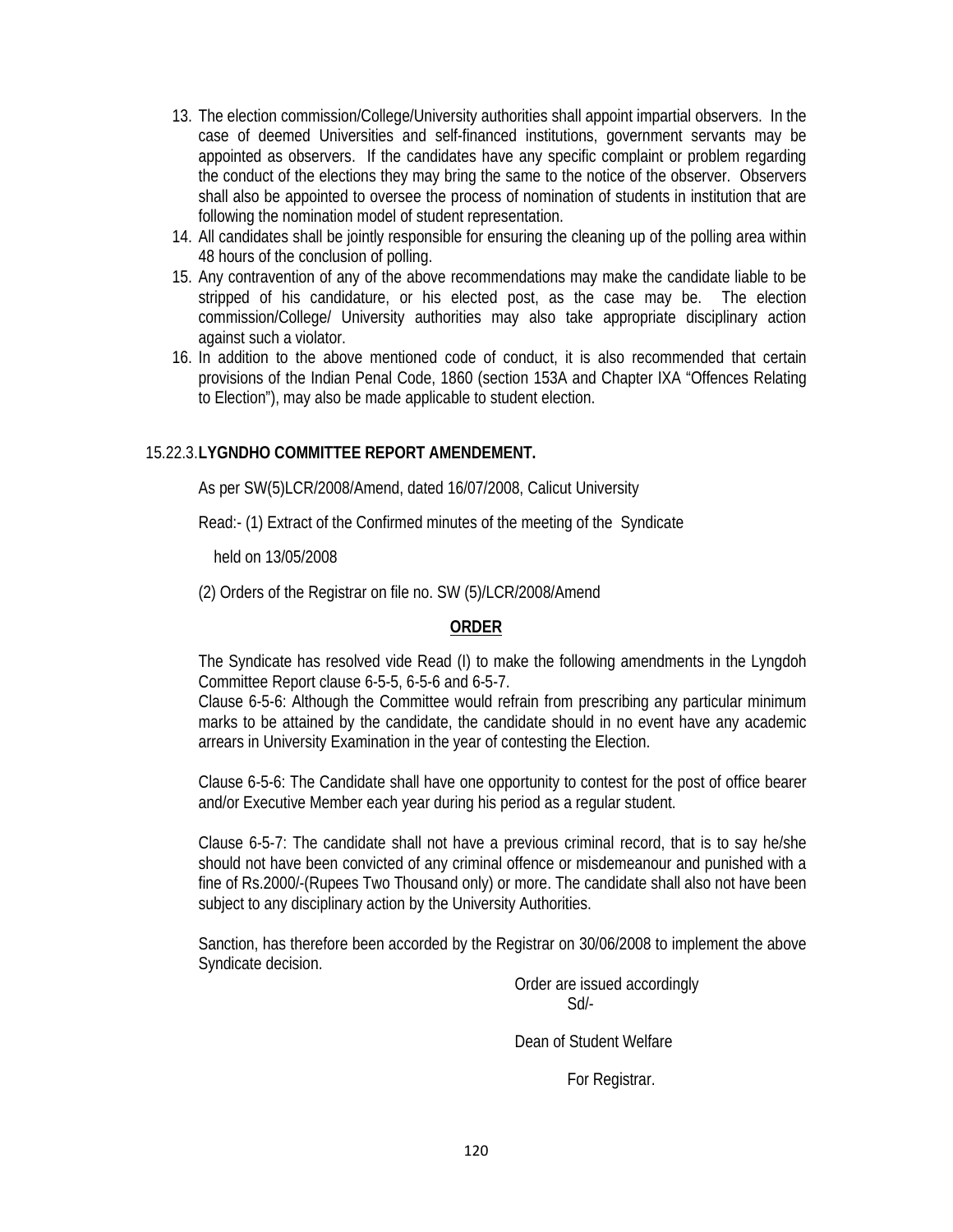# APPENDIX A

| Nomination Paper<br>Post for which nomination is made<br>Name of the Candidate<br>Class of the Candidate<br>Group/Subject<br>Number of the Candidate in the electoral roll:<br>Name of the Proposer<br>Class of the Proposer<br>Group/Subject of the Proposer |                                                                                       |
|---------------------------------------------------------------------------------------------------------------------------------------------------------------------------------------------------------------------------------------------------------------|---------------------------------------------------------------------------------------|
| Number of the Proposer in the electoral roll                                                                                                                                                                                                                  | Signature of Proposer<br>Date:                                                        |
| Name of the Seconder<br>Class of the Seconder<br>Group/Subject<br>Number of the Seconder in the electoral roll                                                                                                                                                |                                                                                       |
|                                                                                                                                                                                                                                                               | Signature of the Seconder<br>Date:                                                    |
| Consent of the Candidate                                                                                                                                                                                                                                      | : I agree, if elected, to serve on the body to<br>Which I am proposed as a candidate. |
|                                                                                                                                                                                                                                                               | Signature:<br>Date                                                                    |
| (To be signed in front of the Returning Officer)                                                                                                                                                                                                              |                                                                                       |
| <b>APPENDIX B</b>                                                                                                                                                                                                                                             |                                                                                       |
|                                                                                                                                                                                                                                                               |                                                                                       |
| Form for withdrawal of Candidate                                                                                                                                                                                                                              |                                                                                       |
|                                                                                                                                                                                                                                                               |                                                                                       |
| of the College Union.                                                                                                                                                                                                                                         |                                                                                       |
| Place:                                                                                                                                                                                                                                                        | Signature of Candidate                                                                |
| Date:                                                                                                                                                                                                                                                         |                                                                                       |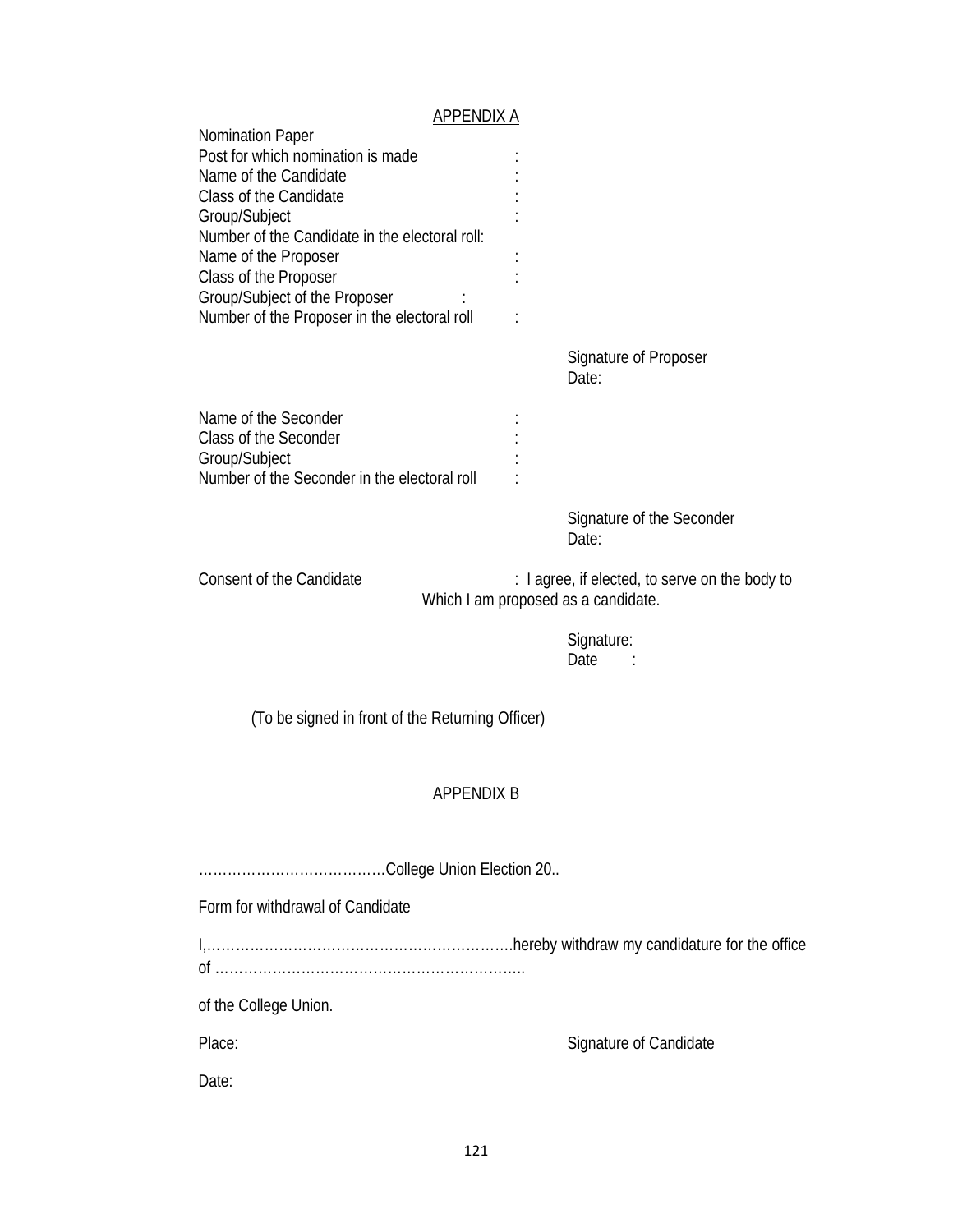(To be signed in front of the Returning Officer)

### APPENDIX C

| (Counterfoil)<br>SI.No.                | SI.No.         | <b>BALLOT PAPER</b>                                                                               |                                   |
|----------------------------------------|----------------|---------------------------------------------------------------------------------------------------|-----------------------------------|
| .<br>College Union Election 20         |                | (Signature of Presiding Officer<br>College<br>Union Election 20                                   |                                   |
| Election to the post of                |                | Election to the post of                                                                           |                                   |
|                                        | SI.<br>No.     | Name, Class,<br>Group and Electoral<br>No. of candidate                                           | Column for<br>marking the<br>vote |
|                                        | $\mathbf{1}$   |                                                                                                   |                                   |
| Name of the voter                      | $\overline{2}$ |                                                                                                   |                                   |
|                                        | 3              |                                                                                                   |                                   |
|                                        | $\overline{4}$ |                                                                                                   |                                   |
|                                        | 5              |                                                                                                   |                                   |
| No. of the voter in the Electoral Roll | 6              |                                                                                                   |                                   |
|                                        |                | (The facsimile of signature of the<br>Returning Officer should be affixed on<br>the reverse side) |                                   |

Any amendments to these bye-laws shall be made by the Syndicate of the University.

Any dispute or question arising with regard to the provisions contained in these bye-laws be decided by the Vice-Chancellor in consultation with the Syndicate and such decisions made by the Vice-Chancellor shall be final.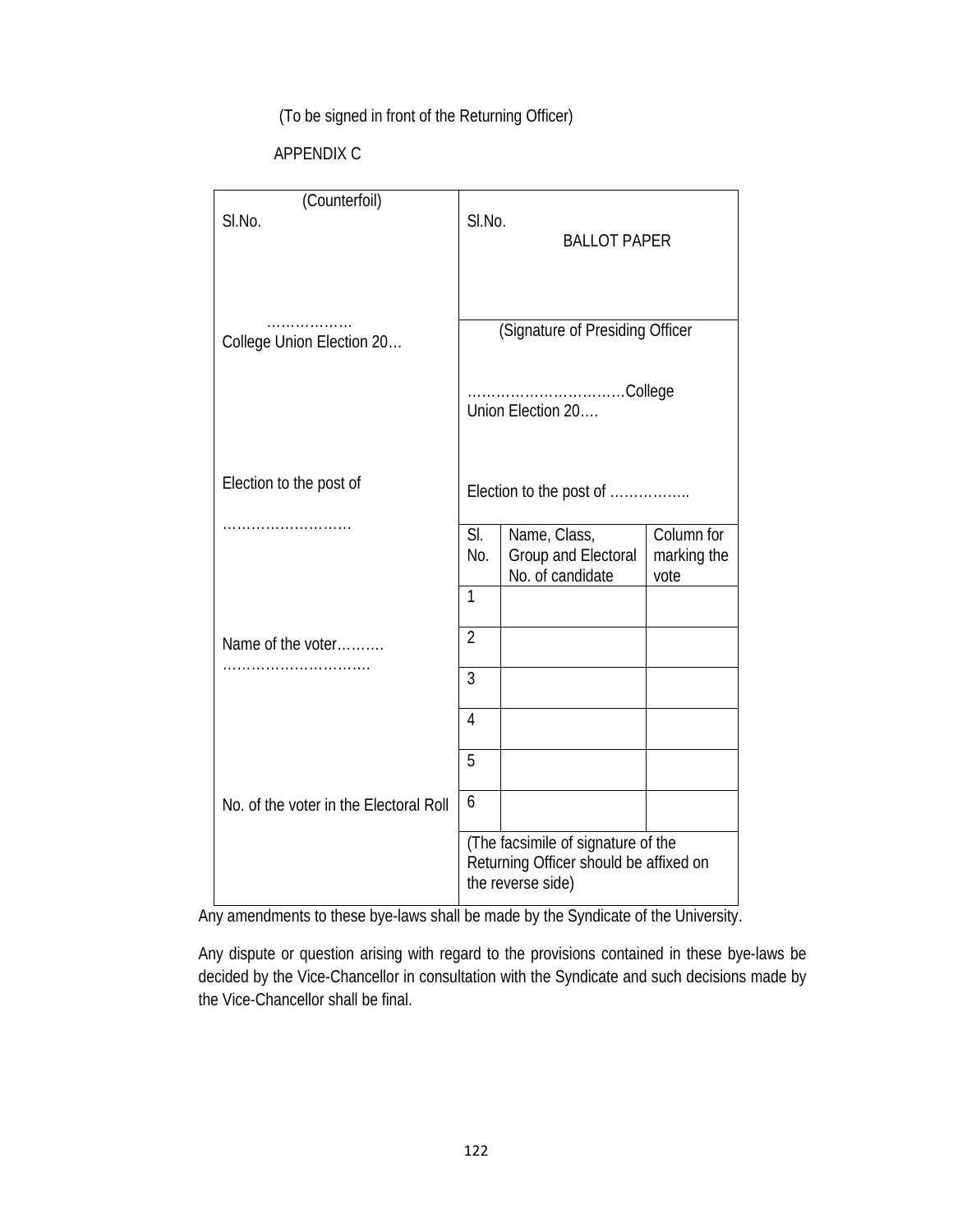#### **15.23. COLLEGE LIBRARY**

#### **15.23.1. General Library**

1. The books will be issued to students from the Central Library as per the schedule arranged by the Librarian.

2. Number of books a student can borrow at a time from the library:

| Degree        | This number can be revised as per the advice of the    |  |
|---------------|--------------------------------------------------------|--|
|               | Library Advisory Committee after considering total     |  |
|               | number of books available in the library and the total |  |
|               | number of students in the College.                     |  |
| Post Graduate | Same as above                                          |  |

3. Books borrowed from the Central Library must be returned within a fortnight and they can be renewed for a further period of seven days if no one else has applied for the same books.

4. (a) Absence from college will not be accepted as an excuse for not returning the books in time.

(b) If the due date for return of books falls on weekends or holidays the book must be returned on the next working day.

© Books borrowed for use during Onam, Christmas and summer vacations should be returned not later than third day after the reopening of the college.

(d) Annual Stock Verification- All the books borrowed from the Central Library by students and members of teaching and non-teaching staff must be returned by the first of March every year for the annual physical stock verification of the Library.

5. (a) Failure to return a book on or before the due date entails the student to pay a fine of one rupee per day of delay for each book.

(b) Failure to pay fine in time will result in the forfeiture of the right to borrow books till fines are paid.

© Transfer Certificates will be issued and caution deposit refunded only after the clearing all the dues to the library.

6. (a) A member of the teaching staff is allowed to borrow Ten books at a time from the Central Library.

(b) Members of the non-teaching staff are allowed to borrow three books at a time from the Central Library.

7. (a) All books should be returned in time for the annual physical stock verification in March every year.

(b) A member of staff who takes leave must return all the books borrowed from the Library before proceeding on leave.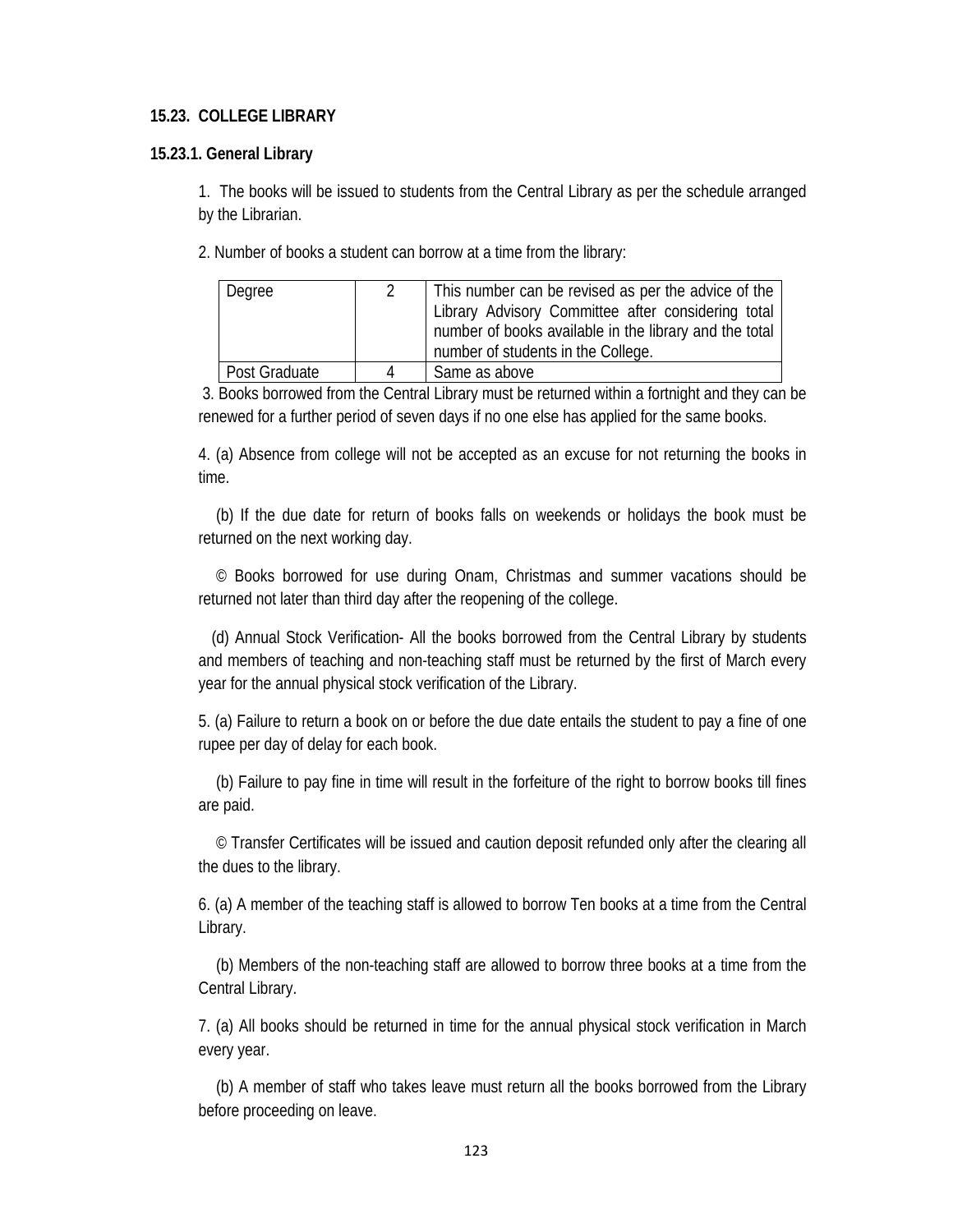8. Disfiguring the pages, scribbling on pages, tearing pages, spoiling and injuring of binding will be held as serious damage to books and in such cases they are either to be replaced by new copies or get bound by the borrowers as the case may be.

9. For loss of books the following procedure will be followed:- as per **G.O.1028/A3/93.H.Edn. dated 28/05/1993.** 

(i) If new edition or copies of the lost books are available with the book suppliers, the book has to be replaced by a new one.

(ii) If the lost book is not available for replacement the value of the lost book will be realized at the following rates:-

(a)Ten times the face value of the books which are published prior to 1946.

(b) Six times face value of the books which are published, prior to 1970.

© Three times the face value of the books in all other cases.

(d) If the book value cannot be ascertained from the Library Stock Registers compensation will be fixed on the basis of the market price of similar publication at the time of fixation.

10. Sub-lending and transferring of books to other person's name are not allowed.

11. Books from the reference section shall not be taken outside the library.

12. Strict silence should be observed in the Library. Personal belonging such as umbrellas, bags, Tiffin carriers, etc., are not allowed to be kept in the Library. Smoking, sleeping and indecorous behaviour are prohibited inside the Library. The use of mobile phones is strictly prohibited inside the library.

13. In all matters regarding the Library the decision of the Principal shall be final

### **15.23.1. Guidelines in fixing Liability for Missing Books.**

### **(As per Govt. Circular No: 27855/A3/2000/H.Edn. dated 8/12/2000)**

- 1. The responsibilities for the missing books from the Library should be fixed on each individual strictly with reference to the duties and responsibilities of each individual working in the Library.
- 2. The entire staffs working in the library is responsible for the proper accounting of the books and other articles in the library.
- 3. The maximum number of books that can be written off in a year is 0.5% of the books in circulation.
- 4. The Library staff will be responsible for the loss of books in excess of the admissible number and the cost of such books will be recovered from the library staff in equal shares.
- 5. The person who are transferred out of the institution on transfer or promotion will be relieved of their duties on executing an undertaking to the effect that liabilities if any fixed on them in respect of the missing books during the period they have worked in the institution would be remitted by them and this position will be shown in the relieving order.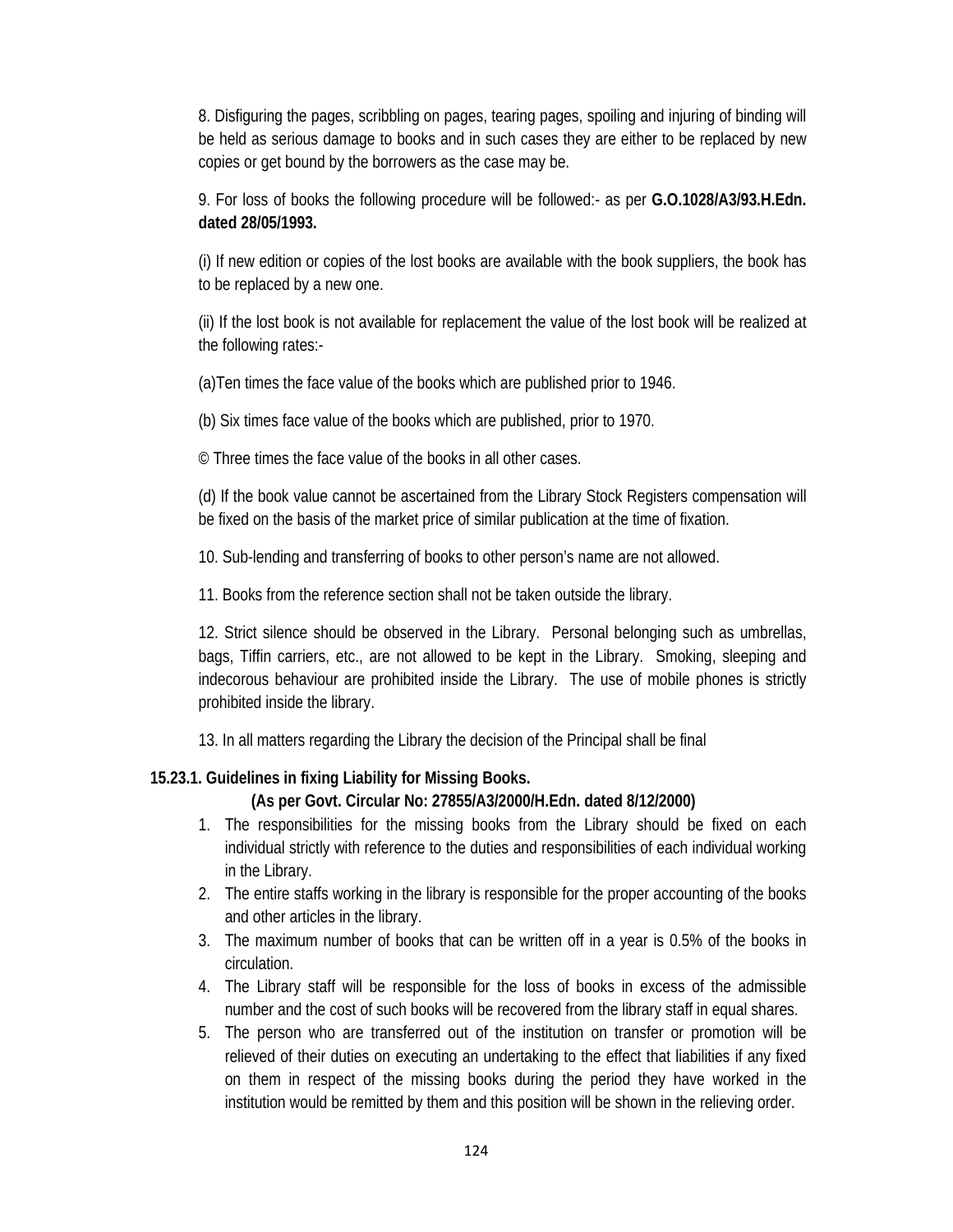### **15.23.2. Guidelines for Issuing Library Books.**

### **(As per Circular No: G3/32994/04/Coll.Edn. dated 13/10/2004 of DCE)**

While fixing conditions in connections with the issue of books from the College Library the following conditions should also be followed in addition to other conditions.

- 1. The maximum number days permissible to hold a library book by a Teaching Staff is 1 (One) day in case of rare books having only one copy in the Library and 14 days in case of other books.
- 2. Permission should not be given to anybody to take away the reference books, outside the library.
- 3. The maximum number of books that can be issued to Teaching Staff is 10 nos. only.
- 4. The teaching staff who fails to return the library books on or before the due date entails to pay the fine.
- 5. It is the responsibility of the Librarian to make sure no complaints from the part of the students in connection with the availability of books in time. If possible reservation system can be considered.
- 6. The Principal has to inspect the Issue Register and the Library periodically, so as to review the general performance of the Library and report to the higher authorities.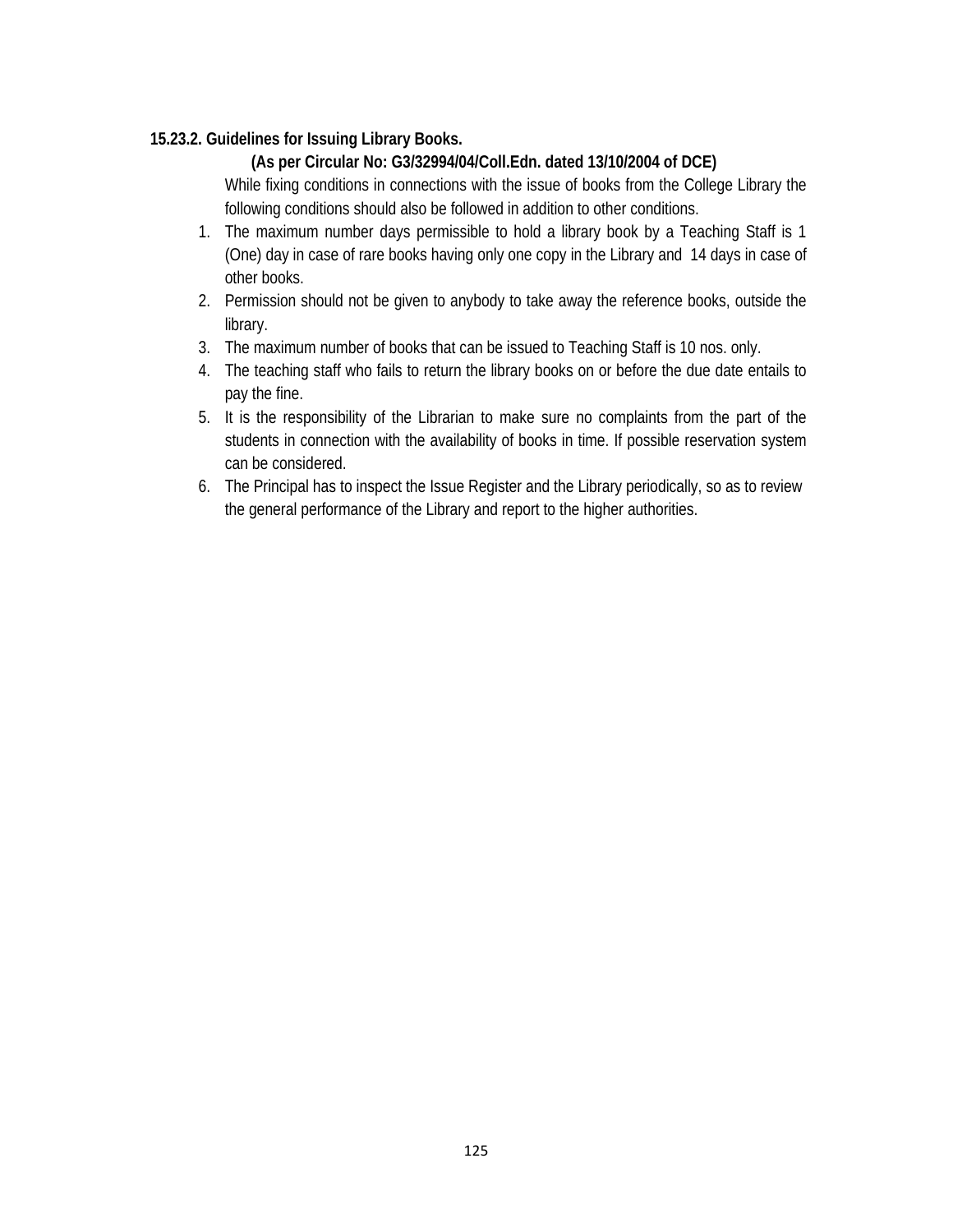## **CHAPTER 16**

### **STATUTORY COMMITTEES**

### **16.1. COLLEGE COUNCIL**

1. The College council shall consist of the Principal and Heads of the Department of each subject of study, two persons elected from the staff members, Librarian of the General Library and the Ministerial Head of Administrative Staff of the College Office.

2. The Principal shall be the ex-officio President of the Council. The council shall appoint one of the members as the Secretary and the member so appointed shall hold office for one year, but shall be eligible for re-election.

3. The general administration of the college shall vest in the Principal subject to the control of the Director of Collegiate Education. Some of the general administrative work of the College may be distributed by the Principal among the members of Council to be done under the general supervision of the Principal e.g. Library, Athletics, Maintenance of Building and the ground etc.

4. The Council is empowered to consider and report of any question concerning accommodation, course of instruction, or rules of discipline referred to it by the Principal but is shall not interface in any manner with the general administration of the college which is vested in the Principal acting under the orders of the Director of Collegiate Education.

5. All questions of promotion, term certificates and scholarships shall ordinarily be decided by the Council.

6. All cases of serious misconduct on the part of students involving loss of their term certificates or their removal or expulsion from the College shall be dealt with by the Principal, ordinarily in consultation with the College Council.

7. Meeting of the Council shall be convened at such time as the Principal may consider necessary. He shall also convene a meeting when required to do so by the Director of Collegiate Education or on the written requisition of not less than two third of the members.

8. Not less than three day's notice of a meeting shall ordinarily be given to each member. The notice ordinarily be accompanied by the agenda.

9. It shall be the duty of the Secretary to give notice of the meeting of the Council, to keep a record of the proceedings of such meeting and to forward to the Director of Collegiate Education through the Principal a copy of the proceedings of each meeting.

10. The Principal or in his absence, the Vice Principal shall take the Chair at all meeting of the Council.

11. Not less than majority of the members shall form the quorum and all questions shall be decided by a majority of the votes of members present. If the votes including the vote of the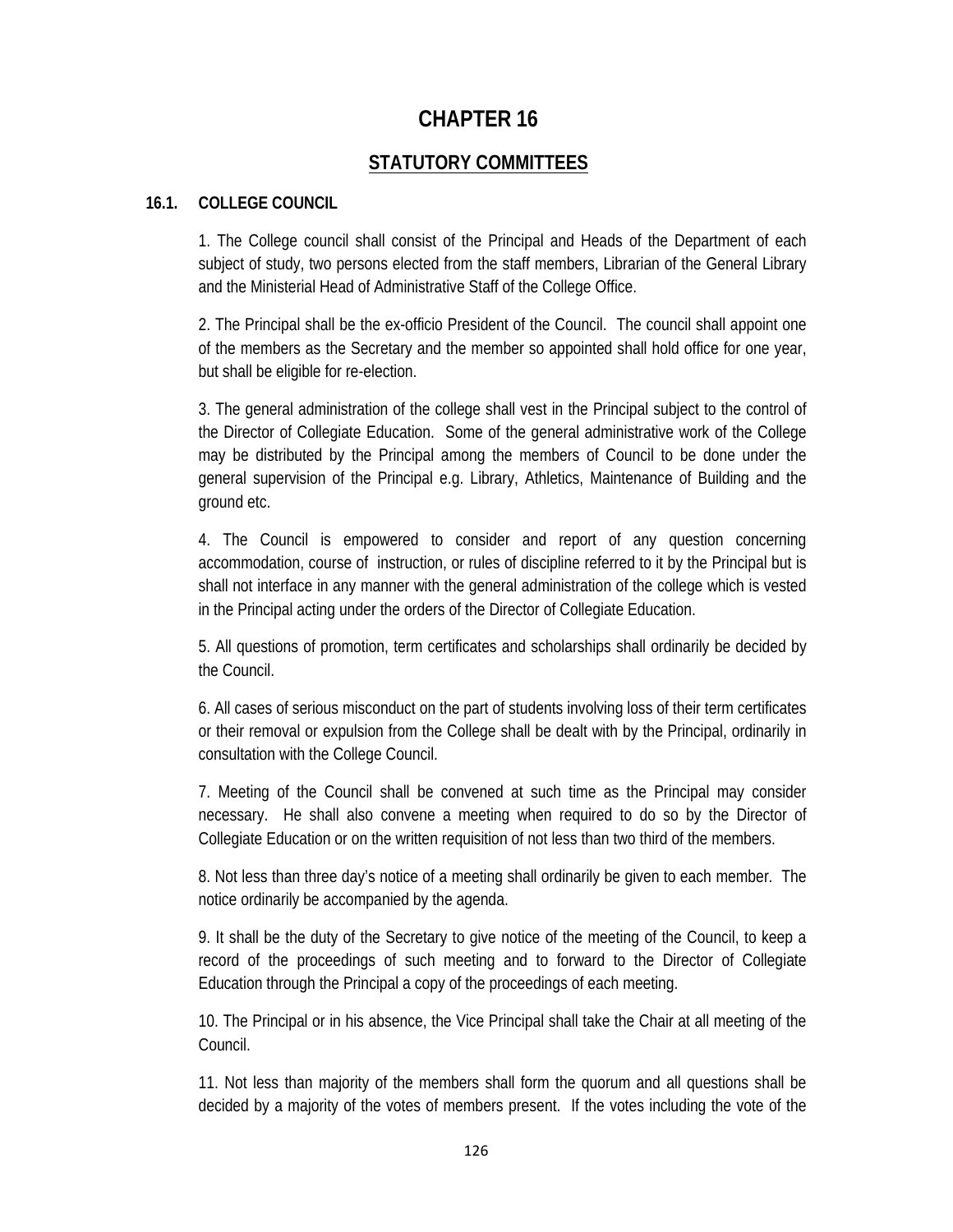chairman are equally divided, the Chairman shall have a casting vote. The Principal may over rule the decision of the College Council, but in such case he shall make a report to the Director of Collegiate Education setting forth the reason for doing so.

12. The chairman shall be the sole judge of any point of order. He may call any member to order and shall have power to take any action as may be necessary to enforce his decision.

13. The Budget shall be framed by the Principal in consultation with the members of the Council and forward to the Director of Collegiate Education.

14. Notwithstanding anything contained in the foregoing rules it shall be competent to the Principal to dispose of any matter which should ordinarily be disposed by the Council.

### 16.2. **IQAC**

The National Assessment and Accreditation Council (NAAC) advocates the establishment of Internal Quality Assurance cell (IQAC) by all the accredited institutions as a post accreditation quality sustenance activity. The Internal Quality Assurance Cell (IQAC) was set up in the college in 2006. The IQAC works in accordance with the guidelines issued by the UGC and acts as change agent in the college. The primary aim of the IQAC is to develop a system for conscious, consistent and catalytic action to improve the academic and administrative performance of the institution. Dissemination of information of various quality parameters of higher education, documentation of the various programmes and activities leading to quality improvement of the college are some of the important functions of the IQAC. IQAC meets at least once in a month.

#### 16.3. **PARENT-TEACHER ASSOCIATION**

The aims and objects of the association are:

1. To foster and promote good relationship among the members of the teaching staff, students and parents/guardians of the students.

2. To create in members a keen interest for the smooth working of the college and for maintaining good discipline and high academic standards.

3. To collect subscriptions, donations, gifts etc., from members, non-members and the other institutions for furthering the aims and objects of the association.

4. To institute scholarships, prizes, medals etc., to benefit students showing a high proficiency in their studies.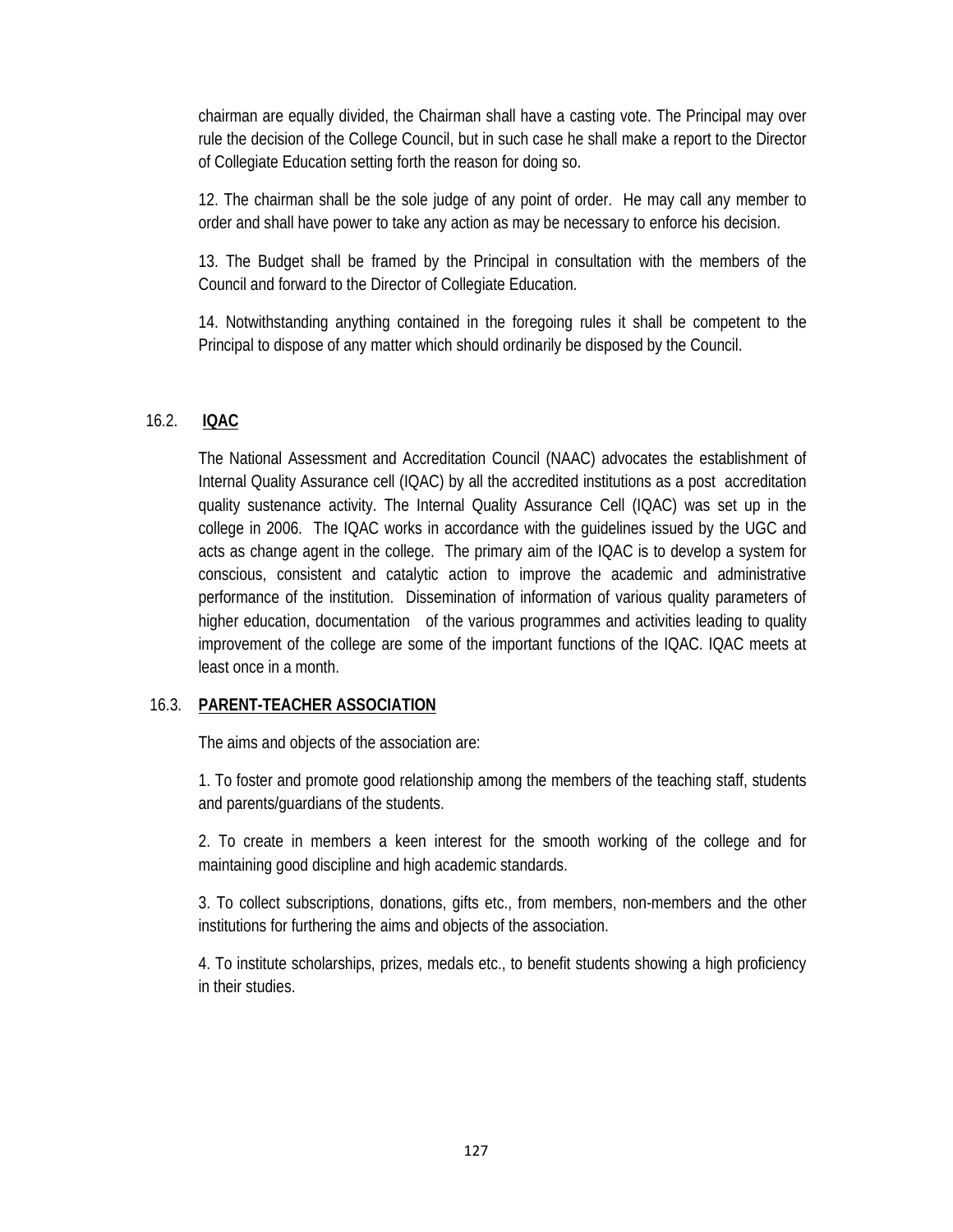### 16.3.1 **CONSTITUTION OF THE PARENT TEACHER ASSOCIATION, GOVERNMENT COLLEGE,**

1. *Aims and objects*:- The aims and objects of the Association shall be:

(a) To foster and promote good relationship among the members of the teaching staff, students and guardians of the students.

(b) To create in its members a keen interest for the smooth working and the progress of the college and for maintaining good discipline and high academic standards.

© To institute scholarships, prizes medals etc., to benefit students showing a high proficiency in their studies.

(d) To provide sure amenities to the students of the college.

2. *Memberships:-* (a) The parents/guardians of all the students on the rolls of the college during a year shall be eligible to be members of the Association.

(b) When a student is removed from the rolls of the College the parent/guardian of the student shall *ipso facto* cease to be member of the Association.

© The Principal and the other members of the teaching staff shall *ipso facto* be members of the Association.

3. *Administration:-* (a) The administration of the Association shall vest in an executive committee, hereinafter referred to as the Committee, elected for the purpose.

(b) The Committee shall consist of :

- (i) A President
- (ii) A Vice President
- (iii) A Secretary elected from among the members of the teaching staff; and
- (iv) Not more than 8 other members of which at least 4 shall represent the parents/guardians and 4 the teaching staff.

© The term of office of the Committee shall be for a period of one year (the year for the purpose shall be the calendar year)

(d) A Committee once elected shall continue to hold office till a new committee assumes charge.

4. Powers and responsibilities of the Executive Committee:- Subject to the approval of the General Body of the Association the Committee shall have the following powers:

(a) To manage all affairs of the Association, to incur and meet all necessary expenses and do all such acts as are not inconsistent with these rules:

(b) To enlist members.

© To hold meetings of the Committee at least once in a term or oftener if deemed necessary.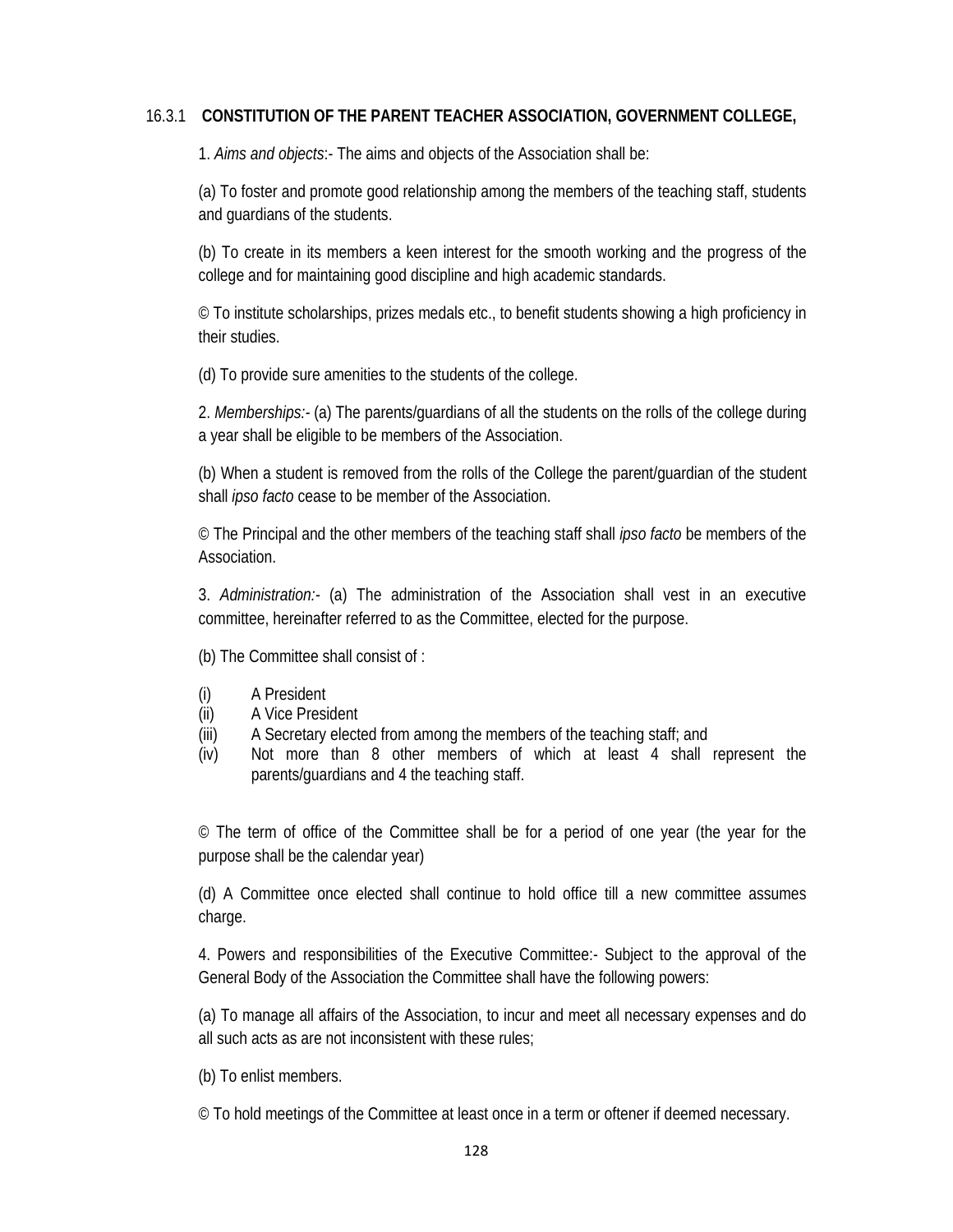(d) To periodically check the registers and the other records of the Association and to scrutinize the statement of accounts.

(e) To scrutinise the annual report, the audited statement of accounts for the year and budget proposed for the ensuing year to be placed before the General Body.

(f) To implement all decisions taken by the General Body.

(g) To suggest amendments to any of the existing rules and to frame new rules for consideration of the General Body.

(h) To fill up any casual vacancy in the Committee by co-option, to form sub-committee for specific purposes.

5. *Duties of the office-bearers- President:- (*a) The Principal shall be Ex-officio President and the Treasurer of the Association.

(b) He/ She shall have control over the affairs of the Association and shall preside over all committee meetings and the meeting of the General Body.

© He shall have powers to convene meetings of the Committee and of the General Body either in his own initiative or on the written requisition of at least 5 members in the case of the Committee, and 25 members in the case of General Body meeting.

(d) He shall be the sole custodian of all the funds of the Association and all the connected accounts books, receipt books, vouchers, pass books etc

(e) He shall have the powers to operate the accounts of the Association and to incur such expenditure as may be approved by the Committee.

(f) He shall maintain proper records of all receipts and payments and such records shall be presented before the Committee at its meetings.

(g) He shall get the annual statement of accounts prepared and audited and such audited statements shall be placed before the Committee and the General Body.

*Vice President*:- (a) He shall be elected from among the parents/guardians.

(b) In the absence of the President, the Vice-President, shall perform all the duties of the President.

*Secretary:-* He shall be elected from among the members of the Teaching staff and have the following powers:

(a) To enrol members.

(b) To maintain proper register and records, to keep in safe custody all official papers of the Association and to attend to the day to day correspondence of the Association.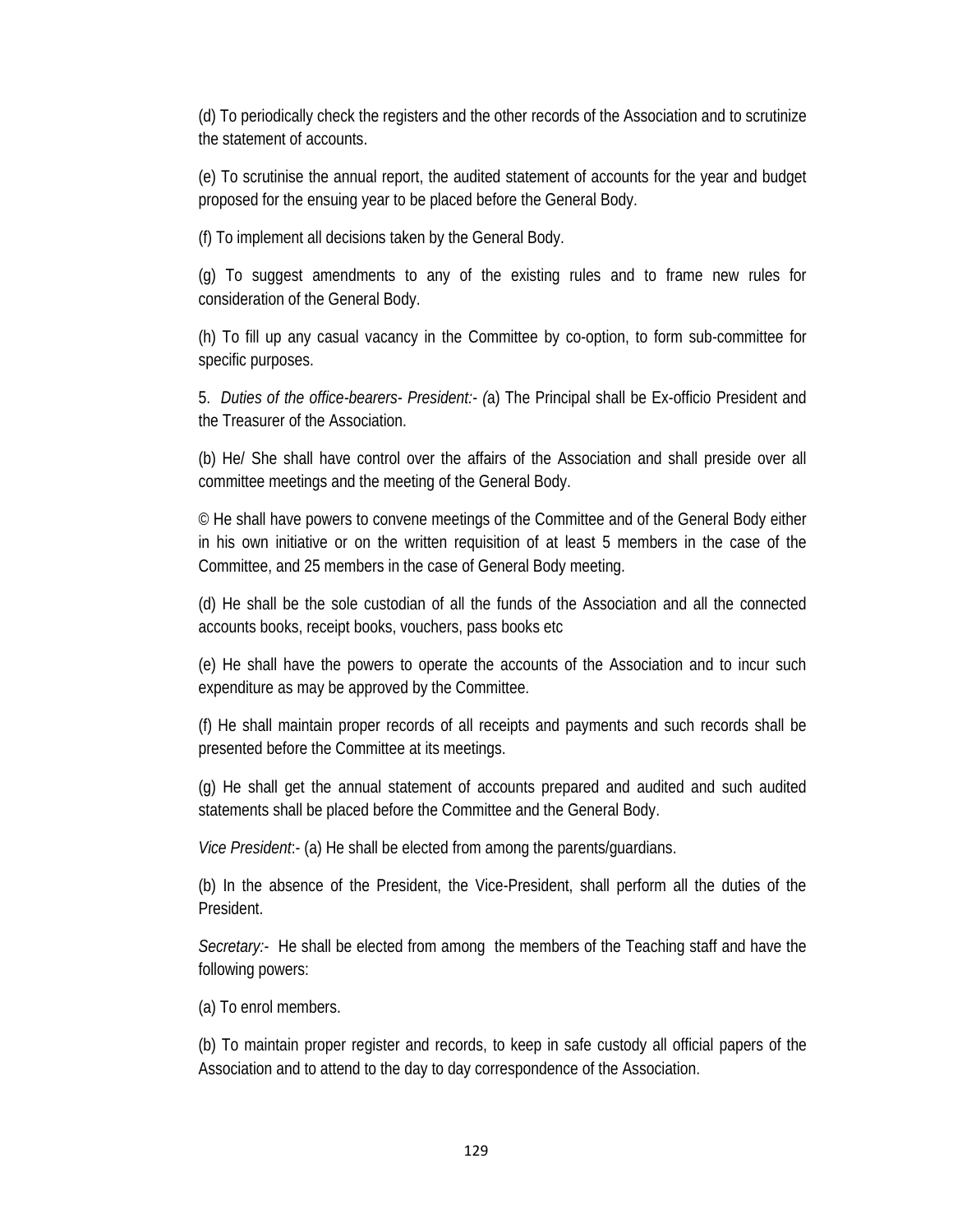© To convene meeting of the Committee or of the General Body when authorized to do so by the President.

(d) To keep a current record of the proceedings of all committee and General Body meeting.

(e) To perform all other functions as may be assigned to him from time to time by the President or by the Committee.

(f) To incur such expenditure as may become necessary.

 *6. Committee meetings:-* (a) The Quorum for a meeting of the Committee shall be six.

(b) The President shall preside over all Committee meetings and in his absence the Vice-President. In case the Vice-President is also absent, the members of the committee present shall nominate one from among them to be the President of the meeting.

(c) Three days notice shall ordinarily be given for all Committee meetings.

(d) Special meetings of the Committee may be convened by the President at the written request of at least 4 members of the Committee.

(e) All decisions shall be by a majority of votes. In case of equality of votes, the President of the meetings shall have a casting vote.

7. (a) The General Body shall be the supreme authority concerning all matters of the Association.

(b) The General Body shall meet at least once in a year or oftener if necessary.

© The business to be transacted at the Annual Meeting shall include the following:

(1) To receive the annual report regarding the activities of the Association for the year.

(2) To examine the audited statement of accounts of the Association for the year.

(3) To approve the budget proposals for the ensuing year.

(4) To consider any amendments to bye-laws.

(5) To elect office-bearers of the ensuring years.

(d) The quorum for a General Body meeting shall be 15 or 1/5 of the total number of members on the rolls whichever is less.

(e) Seven days notice shall ordinarily be given for all meeting of the General Body either by direct intimation or by publishing, such information in dailies. Non-receipt of such information by any member shall not however invalidate any of the proceedings of the General Body meeting.

(f) A special meeting of the General Body shall be convened at the written request of at least 25 members or when authorized to do so by the President. Such meeting shall dispense only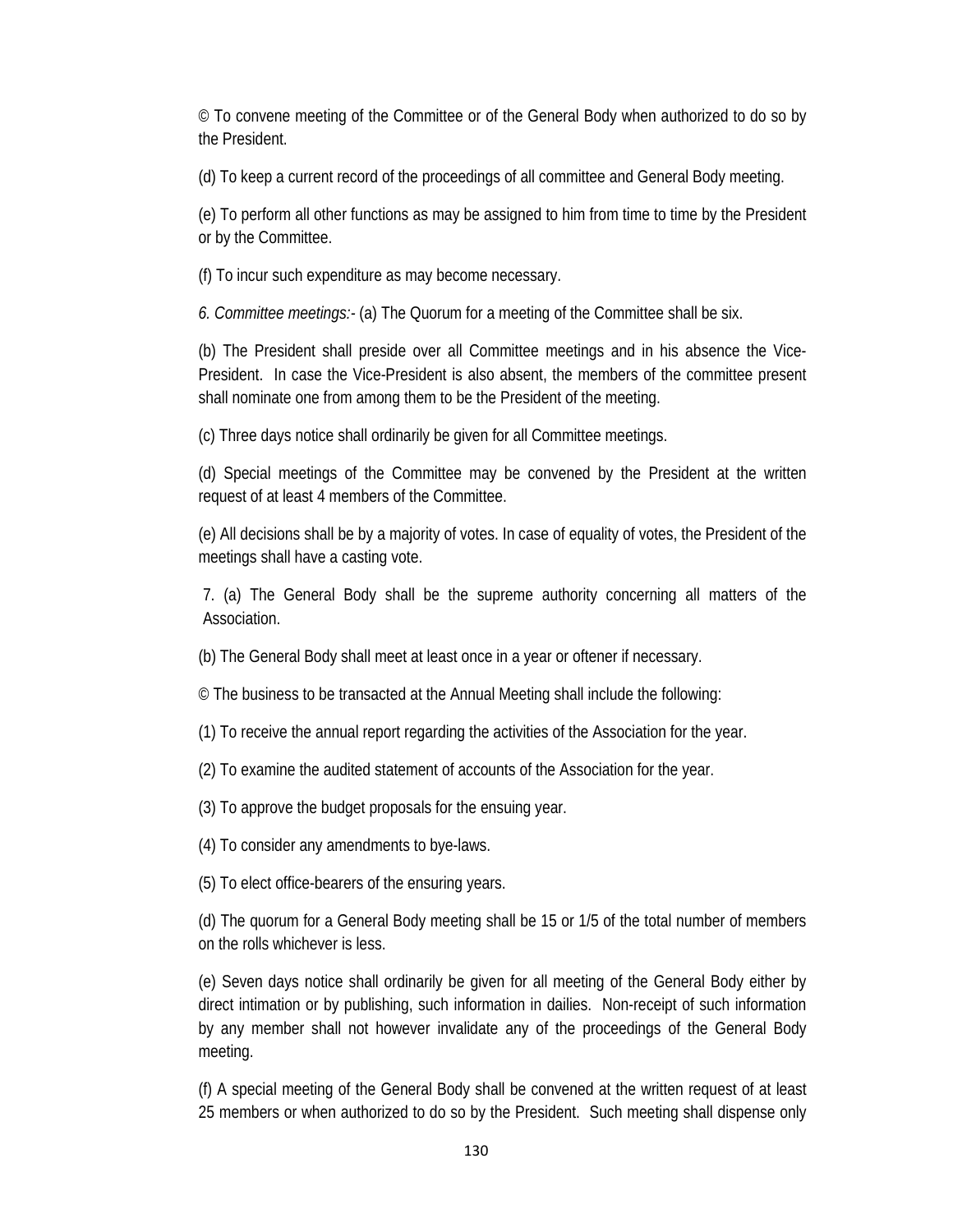the specific matter for which the meeting has been convened. The rule regarding notice and quorum shall apply to such meeting also.

(g) The President and in his absence the Vice-President shall preside over all meetings of the General Body. In the absence of both any member elected from among the members present shall preside.

(h) All decisions of the General Body shall be on the basis of a majority of votes. In case of equality of votes, the President of the meeting shall have a casting vote.

10. *General:-* (a) The Association shall have a common seal which shall be in the safe custody of the President/Secretary.

(b) Any document executed by the Association shall be signed by the President and the Secretary.

 $\degree$  In case of any legal proceedings before a court by or against the Association, the Association shall be represented by one of its Secretaries.

(d) In case of dissolution of the Association at any time all its records and funds shall be taken over by the President and disposed of in a manner to be decided by the General Body.

(e) None of the above rules shall be altered, amended or rescinded except at a meeting of the General Body at which 2/3 of the members present record their vote in favour of the suggested changes.

## **16.4. COLLEGE DEVELOPMENT COMMITTEE.**

(Constituted as per G.O.(Ms) No. 177/87/H.Edn. dated 15/5/1987)

Extract of the Order:-

Read: 1. G.O.(Ms) No.48/86/H. Edn. dated 22/02/1986.

2. D.O. Letter NO.2721/86/Plg.Q dated 20-03-1987 from the Director of Collegiate Education.

In the Government order read as first paper above, Government have accepted in principle the proposal or renovation of well-established old Government Colleges by raising funds through Alumni Association, Parent Teacher Associations and others. As per the letter read as second paper above, the Director of Collegiate Education has forwarded the draft scheme for the implementation of the proposal.

Government have examined the draft scheme and they are pleased to approve the scheme appended to this Government order subject to the condition that the accounts maintained by the Principals of the colleges should be open for audit by the Government as and when required.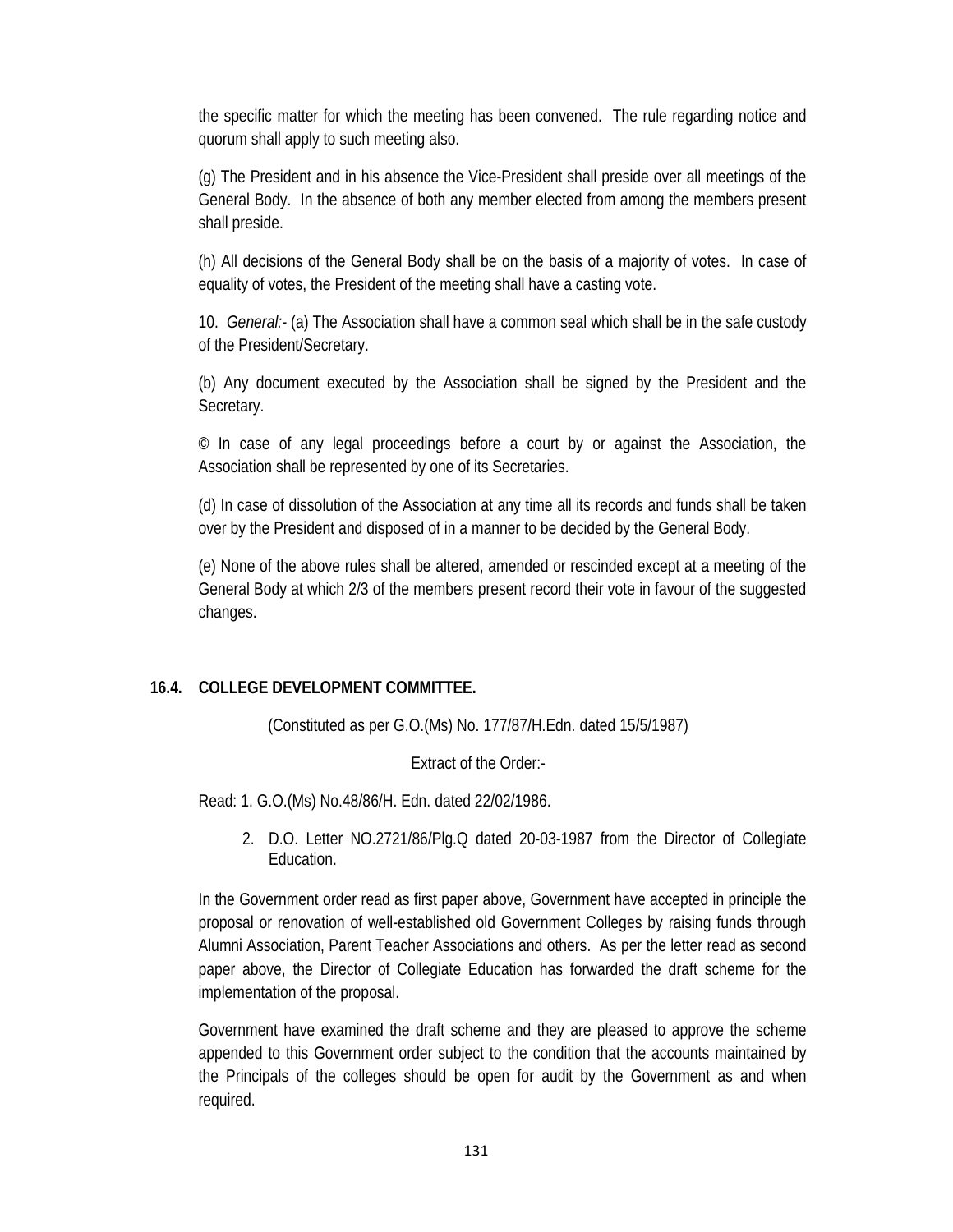## 16.4.1. **Scheme for the Development of well established Government Colleges.**

There is need to initiate special efforts to improve the facilities in some of the old reputed colleges in Kerala. There has to be well planned approach for this and it is proposed to have the planning and the implementation, with the active involvement of the public, on the following guidelines.

1. **Identification of Colleges**:- The identification of the institutions to be brought under the purview of this scheme will be made by Government from time to time.

2. **Constitution of Development Committee:-** (1) The Constitution of the Committee shall be as follows:-

(i) District Collector - Chairman

(ii) Principal of the College- Secretary and Treasurer

(iii) One teacher nominated by the College Council

(iv)The Vice-President of the P.T.A.

(v) The President of the Alumni Association

(vi)The Chairman of the College Union

(vii) The Executive Engineer (Buildings)

(viii) Four persons to be nominated by the Director of Collegiate Education from among eminent public men of arts/letters (preferably former teachers, old students or parents of students of the colleges)

(a) The Committee shall meet as frequently as may be necessary. In the absence of the Chairman, a member of the Committee may be nominated to preside over any meeting.

(b) The Committee shall prepare a plan for the development of the college with a view to improving the facilities available including construction/maintenance to be carried out during a period of five years. The five year plan shall be broken up into annual plans.

(c) The Committee shall also be responsible for the implementation of the schemes. To the extent possible, the Committee should follow the rules in Government regarding construction works, purchases etc. Construction works undertaken by the Committee should be certified as fit by the PWD. Furniture and other items purchased by the Committee should be brought in to the stock account as in the case of articles purchased with Government Funds.

(d) A copy of the minutes of every meeting of the committee shall be forwarded to the Director of Collegiate Education immediately after the meeting.

3. **Funds:-** (a) The Committee shall have powers to accept donations from the public. The staffs of the college are also permitted to make collections towards the fund in the name of the "College Development Fund".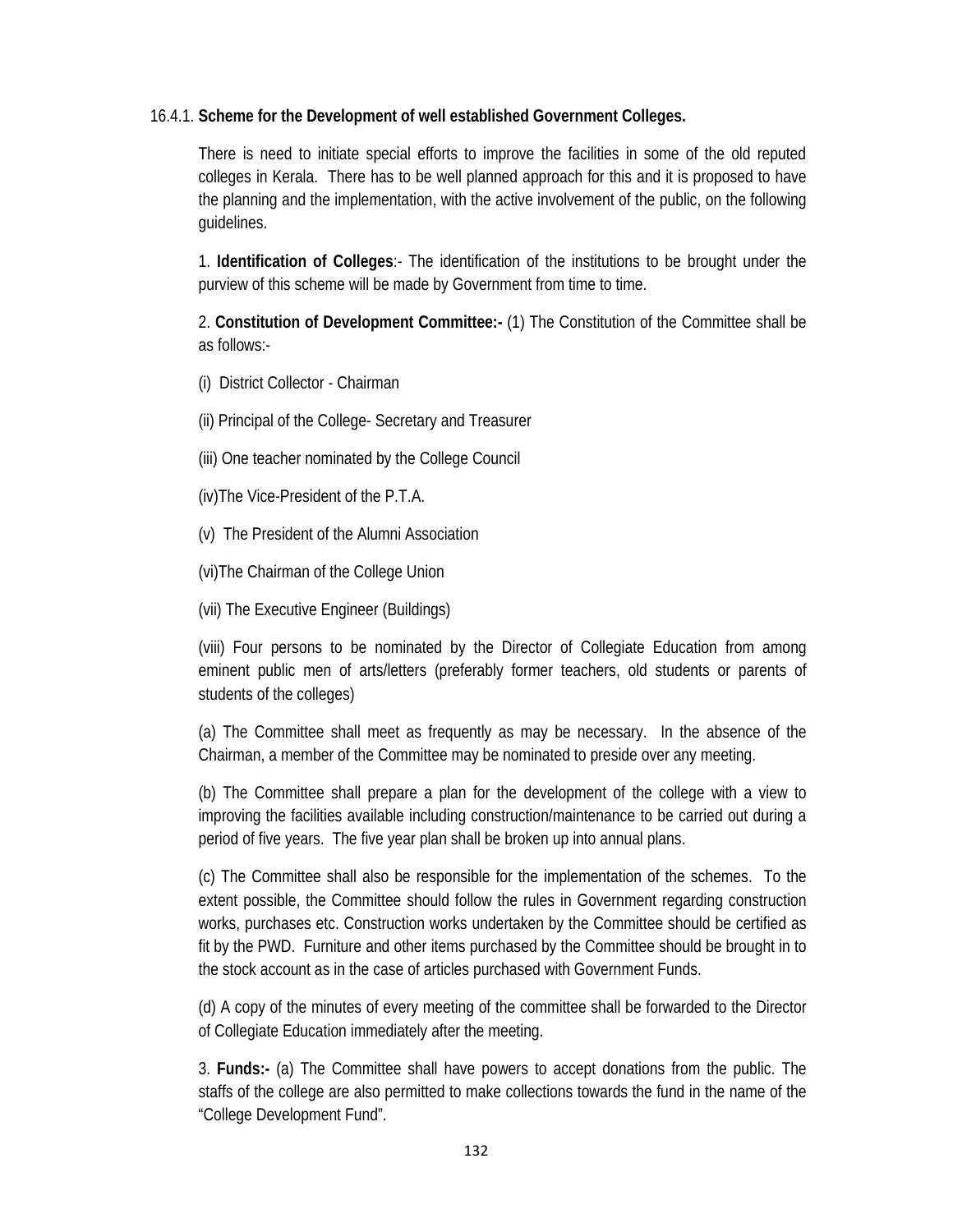(b) An amount equal to the funds raised by the Committee towards the college development fund will be given by the Government as grant. The grant will be paid taking into account the collections made up to the 31st of December every year.

(c) The request for grant shall be made by the Principal, through the Director, Collegiate Education, after the 31st December every year.

(d) The Principal should furnish a utilization certificate in respect of the grant disbursed, at the earliest, and in any case within one year of the withdrawal of the amount. If the money is not utilized within one year, the unutilized amount should be refunded.

(e) The Principal who is the Secretary of the Committee shall arrange to maintain proper accounts. All bank accounts should be operated by him. Receipts for contributions should also be given by the Principal or any person authorized by the Committee in this behalf.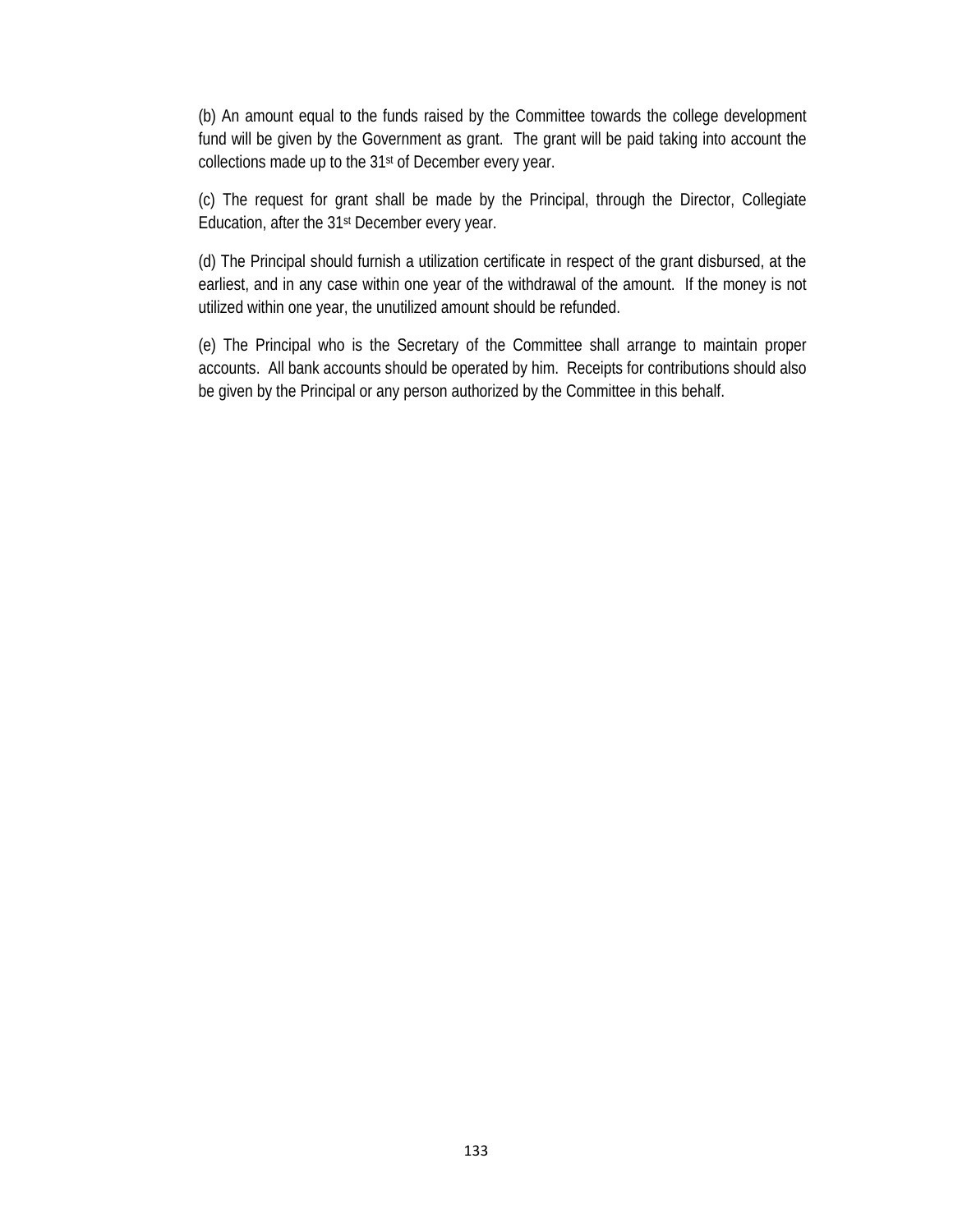# **CHAPTER-17**

## **EDUCATIONAL CONCESSIONS**

#### **17.1 SCHOLARSHIPS**

For Details Visit: www.dcescholarships.kerala.gov.in

#### **17.2 Fee & Educational Concession**

Fees: Fees will be decided according to the Kerala Govt and concerned Universities

See New GO/539/2012/H.Edn. dated Tvm. 15/03/2012 ( See Appendix)

#### 17.2.1 **EXEMPTION FROM PAYMENT OF FEES.**

- (i) SC/ST/OEC students are exempted from payment of all fees.
- (ii) KPCR/OBC concession holders have to remit only the caution deposit amount as detailed below: BA./B.Com/BBA - 360/-

MA/M.Com - 600/-

The fee concession will be subject to the condition that the annual income of the

Parent/guardian of the student is as follows:-

BA/B.Com/B.Sc/BBA etc. : 25,000 and below

M.A/M.Com/MSc etc. : 42,000 and below

### 17.2.2. **EXEMPTION FROM PAYMENT OF UNIVERSITY EXAMINATION FEE**

Exemption from payment of Examination fee will be allowed to various categories of fee concession holders for their first appearance in the University Examinations. The students belong to SC/ST/OEC category will be allowed a second chance of exemption from payment of fees again for their second consecutive appearance in the University Examination. Such students will forward their application for Examination to University through the Principal.

Blind students also will be allowed a second chance of exemption from payment of fees for their second consecutive chance in University Examinations.

### **17.3 CAUTION DEPOSTIT**

(Revised Rules G.O.(Ms) No.58/75/H.Edn. dated 4th April 1975)

(a) Every student for a course of study in the Government or Private Institution shall, on admission to the college at the commencement of the course or during the period of a course, be liable to pay the caution deposit prescribed for that particular course at the rates prescribed along with the first instalment of tuition fees and other special fees payable on the date of admission at the commencement of a course or along with such items of fees as are to be paid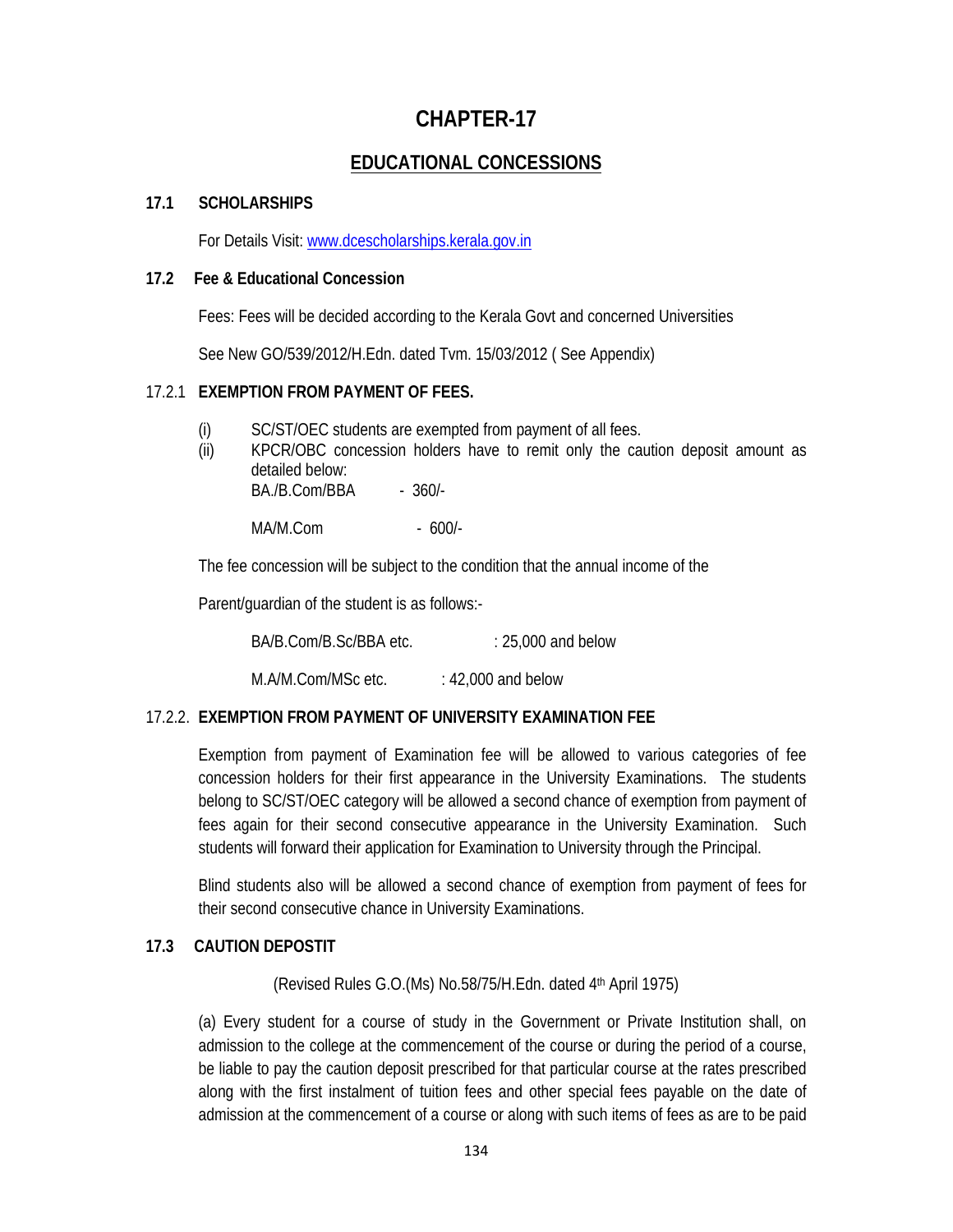under the rules in cases where the admission are taking place during the period of course, as the case may be.

(b) Students belonging to Scheduled Castes/Scheduled Tribes/Other Eligible Communities are exempted from payment of caution deposit. As 'Other eligible Communities' and 'Other Backward Communities' are considered as difference categories for the grant of educational concession from Harijan Welfare Department. Students belonging to "Other Backward Communities' should pay the caution deposit prescribed.

## 17.3.1. **REFUND OF CAUTION DEPOSIT AFTER ADJUSTING THE DUES.**

(a) The caution deposit paid by a student for a particular course shall be retained in the institution till completion of the course of study, concerned in that institution. At the end of a particular course of study the caution deposit realized from the student will be refunded to him/her on receipt of application from student in the form prescribed and after clearing all the dues if any on account of:

- (i) Loss of Library Books
- (ii) Recovery of the fine for breakages of laboratory equipments and any other loss caused to properties of the colleges.
- (iii) Arrears of fees if any.

## 17.3.2. **FORFEITURE OF CAUTION DEPOSIT**

(a) Immediately after the expiry of the time limit prescribed for claiming the refund of the caution deposit amount, steps will be taken by the Principals of colleges to publish the date of disbursement of caution deposits of students who have not claimed the same within the stipulated time (Twelve months from the date of completion of the course) through leading dailies. The unclaimed caution deposit after a period of two months from the notice will be forfeited and remitted to Government Revenues.

(b) If, after admission to a course of study in a particular group/subject, a student changes his group/subject and if that change calls for only a lesser amount of caution deposit then the excess amount paid by refunded to him/her after adjusting dues, if any. Similarly, if the change in group/subject would call for payment of higher amount of caution deposit, then only the balance amount that is to be paid need be collected.

© The students should keep in safe custody the receipts issued for remittance of the caution deposit amount during the tenure of the course. The caution deposit amount will be refunded only if the connected receipt issued from the college is produced along with the application for refund of the caution deposit. Failure to produce the original receipt will result in forfeiture of claim for refund. Exemption from the operation of this rule may be granted by the Principal in genuine cases where the original receipt is not in a position to be produced and provided further the Principal is personally satisfied about the identity of the applicant claiming the refund.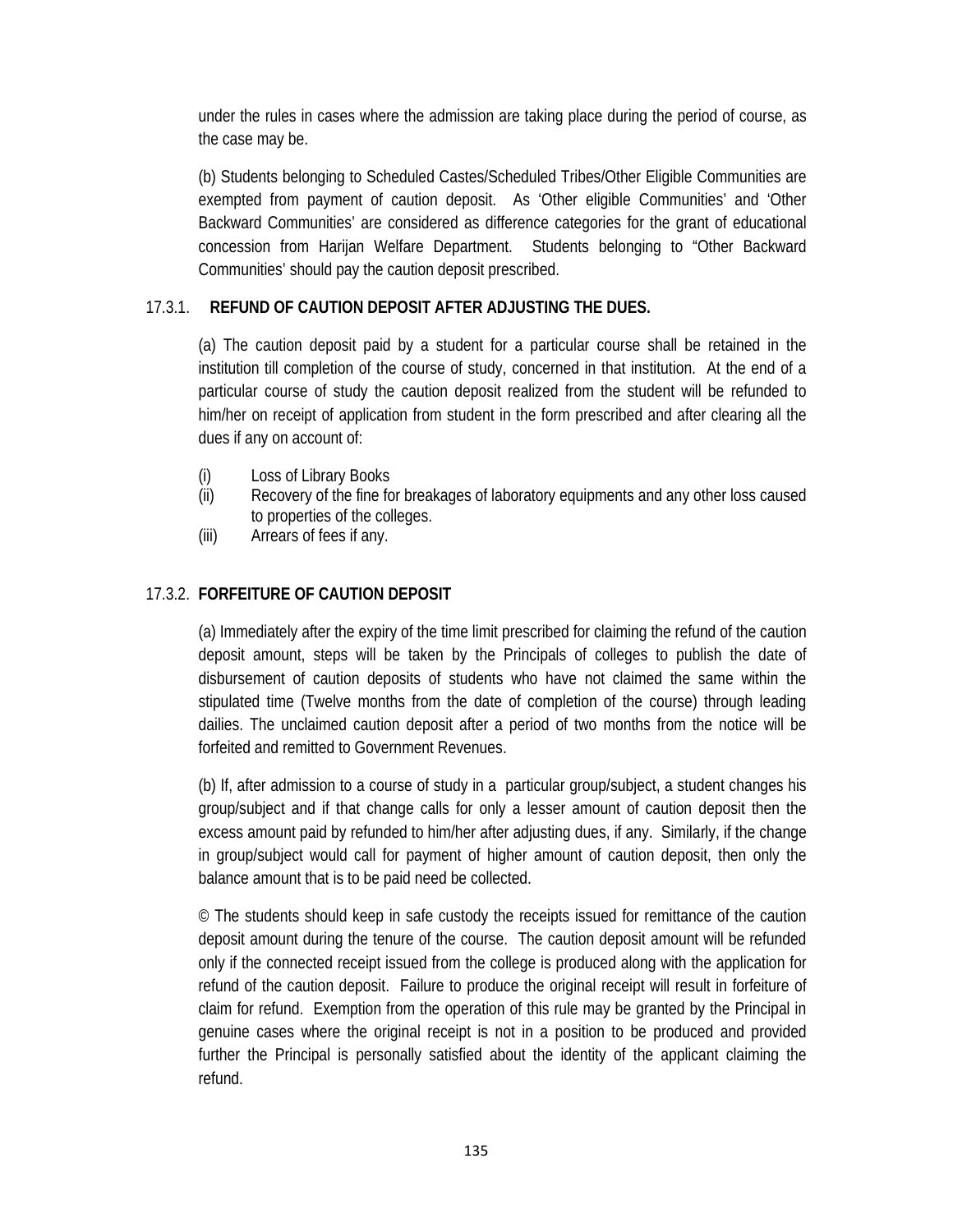## 17.3.3. **Application for refund of caution deposit**

(a) The application for refund of caution deposit shall be submitted in the prescribed form. The caution deposit shall be disbursed to the claimant in person and his/her Acquitance obtained in the caution deposit register.

## **17.4. REVISED RULES FOR COLLECTION AND REFUND OF FEES IN GOVERNMENT COLLEGES IN KERALA STATE.**

(Vide G.O. (Ms) No.95/75/H. Edn. dated 12<sup>th</sup> June 1974)

(i). Tuition fees will be collected in three instalments (Term Fee) in the months of June/July (First Term), August/September (Second Term), and in January (Third Term) respectively. The first instalment of fees including the special fees prescribed and caution deposit will be collected from the students of senior classes within a period of seven consecutive working days beginning from the date of reopening of the college. In the case of junior classes, the instalments of tuition fees due till the date of admission with special fees and caution deposit will be collected on the date of admission

(ii). Subsequent instalments will be collected on or before the  $7<sup>th</sup>$  consecutive working day of the month concerned. The Principal of the college may fix the due date for collection of fees for each instalment or various classes within the seven consecutive working days.

(iii). The Principal is competent to change the fee dates for particular class/classes so fixed to an earlier or to a subsequent date if it so happens that the college is ordered to remain closed by competent authority or that particular date originally proposed for collection of fees. In such cases a copy of the notice of the Principal notifying the change in fee date should be preserved and produced for audit purposes.

(iv). If any student fails to pay the fees or special fees on the due date he/she shall be liable to pay a fine of Rs. 5/- along with the fees or special fees on or before the 10<sup>th</sup> day after the due date. If the 10<sup>th</sup> day happens to be a holiday, the next working day will be counted as the 10<sup>th</sup> day.

## **17.5**. **REMOVAL OF NAME FROM THE ROLLS OF THE COLLEGE**

(i). If the fees or special fees with a fine of Rs.5/- is not paid on or before the last date fixed for the fine of Rs.5/- an additional fine of Rs.10/- will have to be paid. If the fees and fines of an instalment are not paid before the last opportunity given for payment of that instalment, *the name of the student will be removed from the rolls of the college with effect from the date following the expiry of this period and the student will not get the benefit of attendance also from the date of removal from the rolls of the college*. If the student is to be re-admitted, he/she has to apply for the special permission of the principal and also has to remit all the arrears of fees with fine. No re-admission fee will be realised in such cases of re-admission. The readmitted students will get the benefit of attendance only from the date of re-admission.

(ii). The last opportunity for payment of an instalment of fee mentioned in para (i) above is defined as last working day previous to the due date of the succeeding instalment. But in the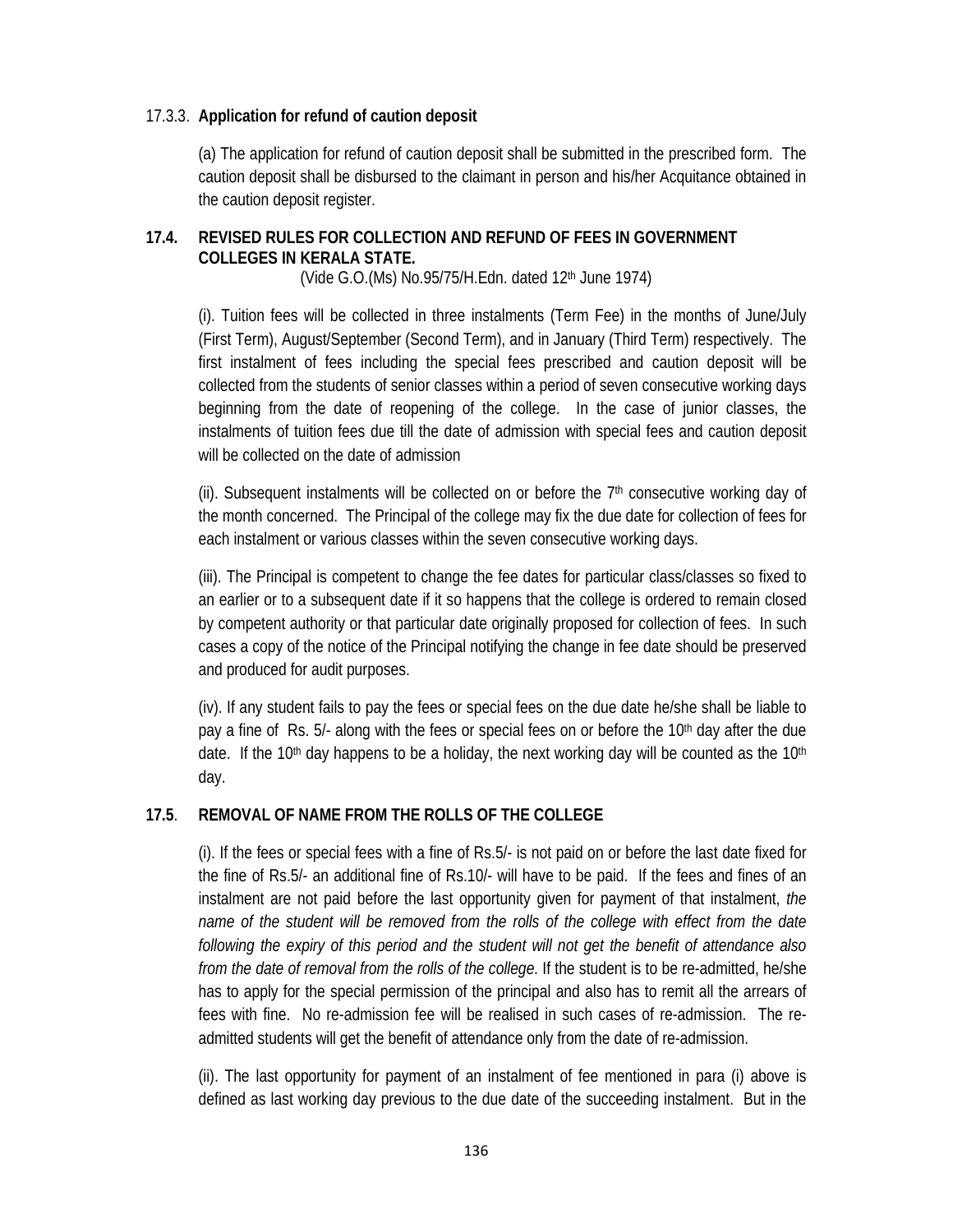case of the last instalment, i.e., the fee due for February, the last opportunity is fixed as  $5<sup>th</sup>$ March. If the  $5<sup>th</sup>$  March happens to be a holiday, then the last working day previous to such date will be considered as the last opportunity.

(iii). The names of defaulters of an instalment should be published in the notice board immediately after expiry of the last opportunity fixed for payment of that instalment.

(iv). The terms are defined clearly as follows:-

1<sup>st</sup> . Term – June, July, August/September till the date of closing for Onam holidays

2nd . Term-August, September/October, November and December till the date of closing of X'mas holidays.

3rd . Term – December, January and March

## **17.6. REFUND/ADJUSTMENT OF THE FEES**

(Government letter No.2037/G3/2000/H/Edn. Dated 28/02/2000)

It has come to the notice of Government that certain college authorities are not making refund of fees when a candidate is shifted from one course to another or from a college to another as per the options exercised by them. It is only just and fair to refund or adjust the fees whenever necessary, when a candidate is shifted from one course /College to another as per his/her option.

All the Principal under the control of this Department will make refund/adjustment of the fees whenever necessary as there is clear provision in the prospectus allowing refund/adjustment consequent on any change of course/Institution.

## **17.7. ADMISSION FOR A TERM FOR MAKING UP SHORTAGE OF ATTENDANCE**

1. Students who admitted for a term for making up shortage of attendance for the course which the student was undergoing should pay one-third of the tuition fees for the year together with full special fees and caution deposit at the time of admission. Only such of those former students of the respective colleges should be admitted as term students.

2. Every student is liable to pay the prescribed fee for the whole term during any part of which his/her name is under the rolls of the college:

Provided that if a student studying in the Arts and science and Sanskrit Colleges, for the Degree or Post Graduate course after obtaining transfer certificate from the institution, is admitted to the same course of study in any other similar college, he/she shall not be called upon to pay over again the fees already paid for the term in the college which issued the TC. But special fees and caution deposit will have to be paid again in the new College.

*Explanatory Note*:- The rules are uniformly applicable to private and Government Colleges and as such, the transfers from institution to institution can very well include cases of transfers from private College to a Government College and vice versa, and from a college affiliated to one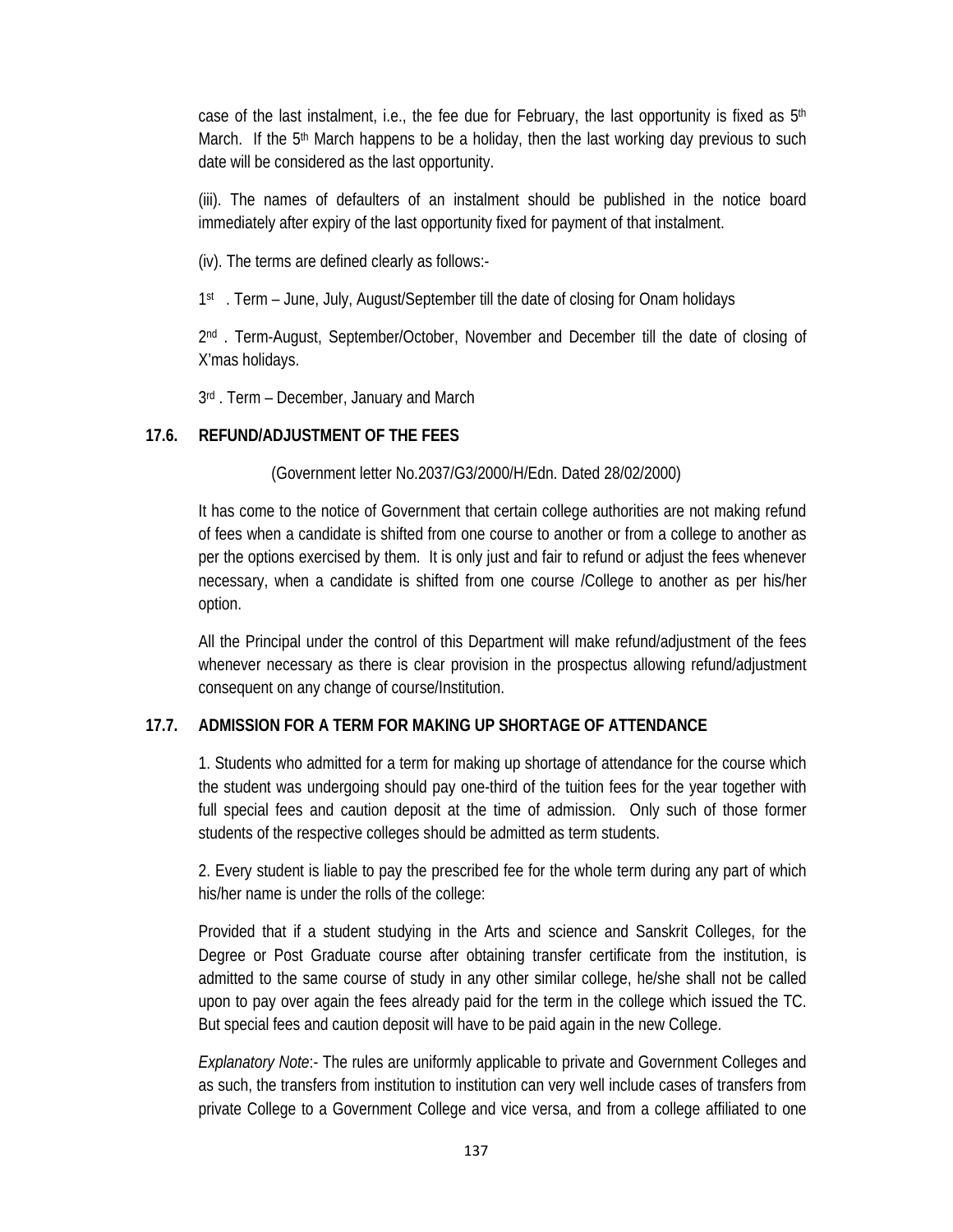University in the State to a College affiliated to another University in the State. This rule is not applicable for transfer between the day colleges and vice versa.

3. A student who leaves a particular college affiliated to any of the Universities in Kerala and joins another college so affiliated during the course of a term consequent on the transfer of any of his/her parents who are the employees of Government or otherwise is liable to pay the fee prescribed for the term concerned only to the college from where he gets transfer certificate. He should produce the receipt at the college where he joins afresh.

4. In the case of students admitted late after the commencement of the academic year, the fees for the preceding months, if any, must be collected at the time of admission.

5. If in a particular term, a student who stands admitted in a college, but did not attend any of the class, request permission in writing to discontinue his/her studies in that college and takes TC on that accord the refund of CD may be ordered in his/her case. The claim for refund in such cases should be preferred by the student with the principal by submitting an application.

*Explanatory Note:-* A student who stands promoted to the next higher class at the end of each academic year may or may not attend the higher class in the succeeding academic year. As such, the liability to pay fees in the succeeding year will arise only in case the student concerned registered for the university examination and pursues his/her studies in the succeeding year

6. Refund of fees including special fees once remitted will not be granted to those students who had already paid the tuition and other special fees for one particular course in an Arts and Science College or Sanskrit College and who joins another Professional or Technical College or Institutions offering a different course of instruction and not coming under the Director of Collegiate Education or under the Scheme of Direct payment.

(a) The Principals of the Government institution under the Director of Collegiate Education empowered to sanction refund of fees in all cases mentioned above.

(b) In respect of the Private Arts and Science Colleges coming under the Director Payment System, the respective Zonal Deputy Directors of Collegiate Education are empowered to sanction refund of fees.

Wherever the term 'fees' is mentioned, it means "Tuition fees" alone.

*Explanatory Note:-* Rule 7 has to be read in the background of Rule 6, Rule 6 stipulates that a student admitted to a College will have the benefit of refund in case he/she had not attend any class prior to taking the Transfer Certificate. So long as this condition is satisfied, the student has the eligibility for refund under Rule 7 as well; irrespective of the fact whether he/she is discontinuing the studies in the colleges with or without the intention of proceeding further studies in a difference institution, whether it be for a professional or non-professional course.

7. If any Eligible Backward Community students had paid their fees at the time of joining the college and such fees had been remitted into the treasury, the amount of fees so paid will be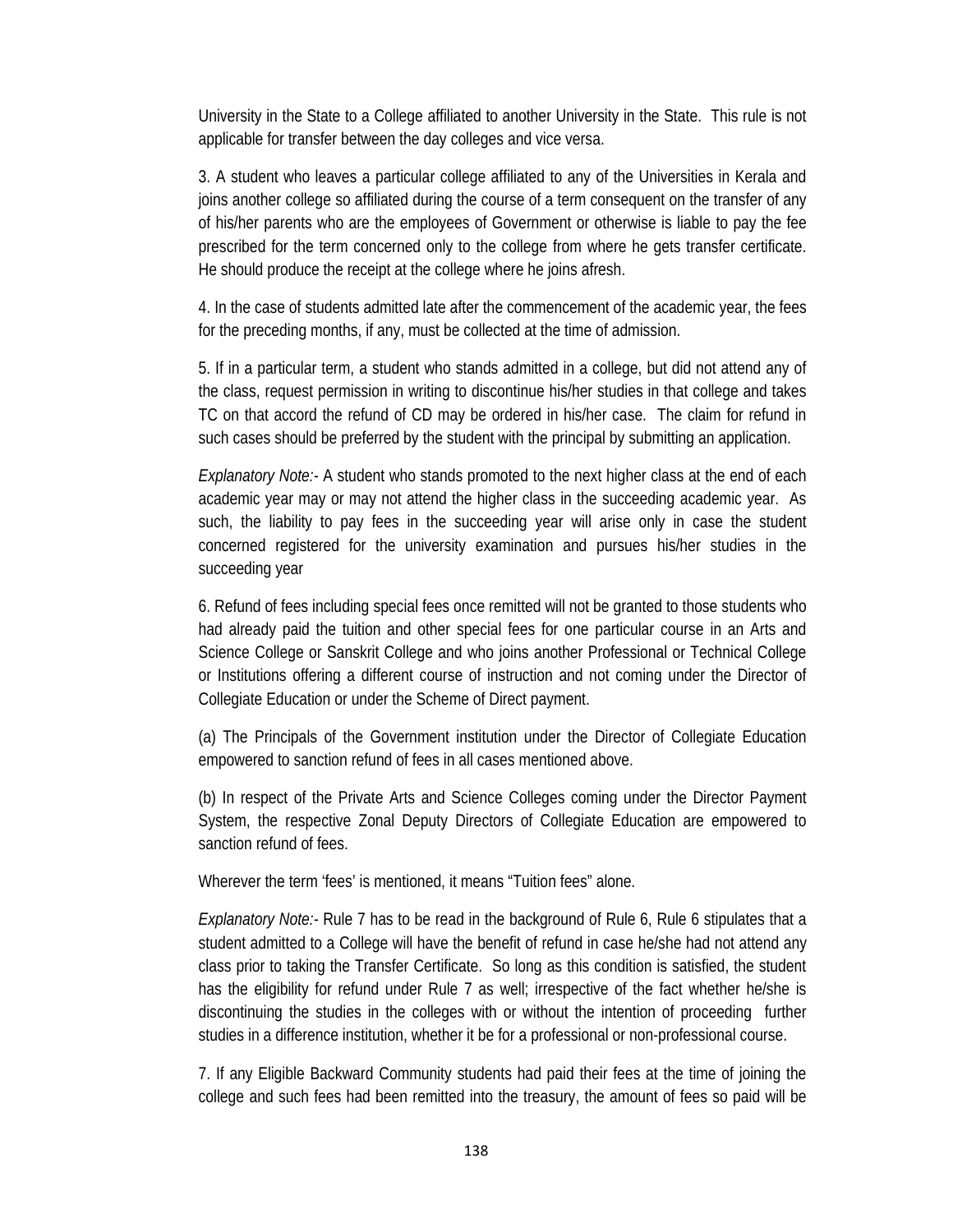got reimbursed by the Harijan Welfare Department. The time limit prescribed in Para 6.4.3. above shall not apply in cases of refund of this nature. The Principals of Government Colleges will claim refunds in such cases and disburse the same to the students in so far as Government Colleges are concerned.

8. All claims for refund arising from the retrospective application of these rules (ie. Claims pertaining to the period from 1st June 1972 to the date of publication of these rules in the Government Gazette) should be preferred by the students concerned with the Principals of the colleges by submitting an application to the Principal. In the case of Private Arts and Science Colleges, copy of this application will be given to the Deputy Director of Collegiate Education also. The claim should be prepared within 2(two) months from the date of application in the Gazette. If any student fails to prefer the claim within the stipulated period, the claim for refund be forfeited.

*Explanatory Note*:- As Rule 6 has been introduced with retrospective effect, the time-lag specified in Para 6.4.3.above will be applicable to retrospective claims also.

9. The Principals will be responsible for collection of fees as provided in these rules.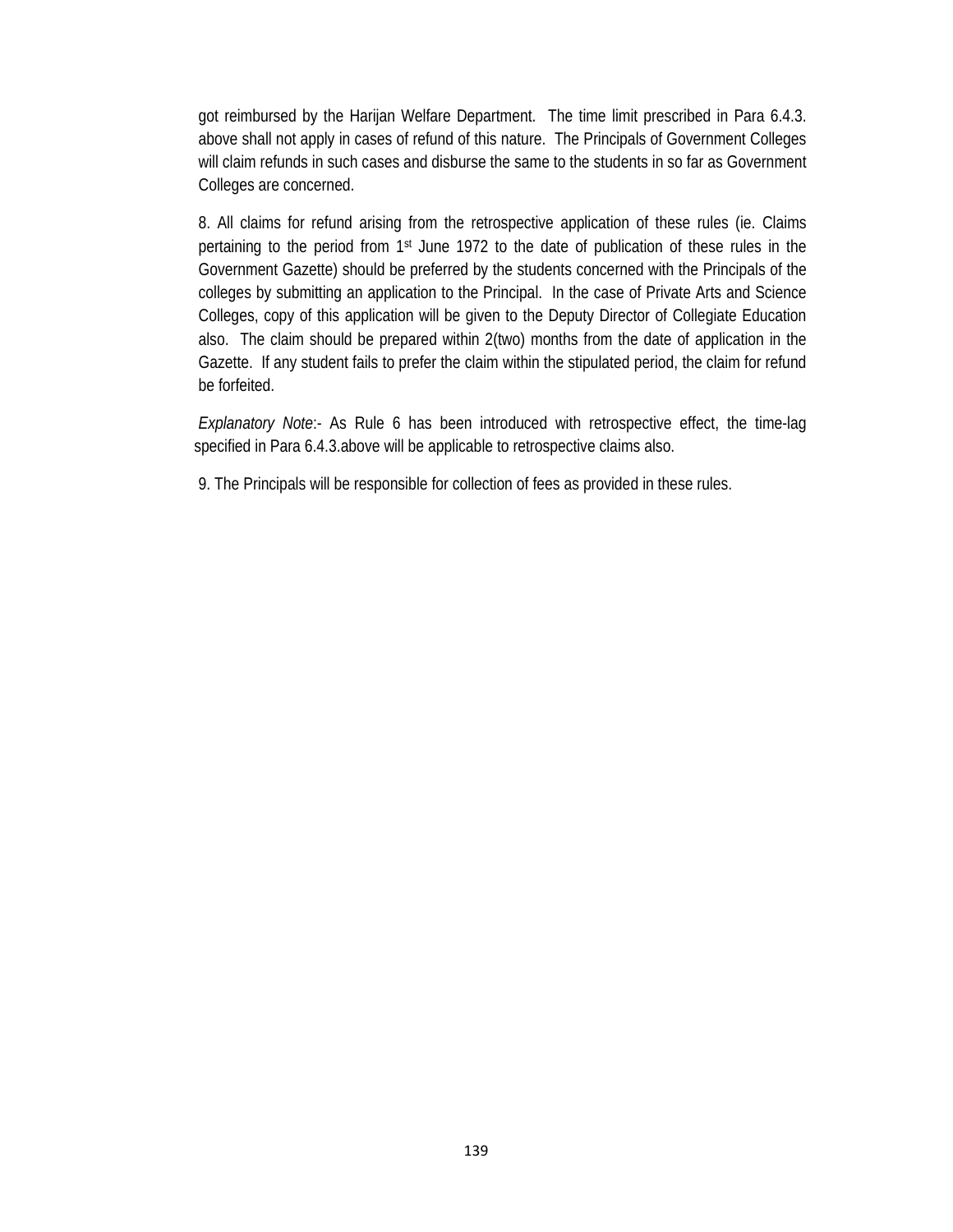# **CHAPTER 18**

## **PD ACCOUNTS**

#### **PD Accounts (Personal Deposit Accounts)**

#### **(KFC. Vol.I –Chapter X – Article – 272)**

**18.1. Definition:-** PD Accounts means the Personal Account opened in a treasury in the name of a Govt. servant in his official capacity, in order to operate public money on behalf of the Government.

17 items are listed in KFC ie, Devaswom Funds, Palace Fund etc………………………

17<sup>th</sup> item is Caution money collected by the Govt. Institutions such as Colleges, Hostels, Agri & Commercial Schools, Public Library etc.

Note to Article 272, instructs that "Other PD made by Govt. servants in their official capacity may not be accepted without the special sanction of the Government for opening a banking account with the treasury".

### **Attention**

 According to the note to Article 272, for opening any PD account in the name of the Principal, special sanction of the Government is required except in the case of PD account of Caution Money Deposit. To open PD account for Caution Money deposit no sanction is required from the Government, since this item is already listed in the Article 272 of KFC Vol.I.

### *18.2. RULES & G.OS GOVERNING PRINCIPAL'S P.D. A/C.*

- 1. G.O.(MS) No: 312/83/H.Edn Dated 30/12/1983 -.For Govt. & Aided Colleges
- 2. G.O. No. 309/85/H.Edn. dated 18-12-1985 For Pvt. Aided Colleges.
- 3. G.O. Rt. No. 913/85/H. Edn. dated 27.05.1986 For Govt. & Aided Colleges
- 4. G.O.(MS) No: 224/90/H.Edn Dated 13/03/1990 For Pvt. Aided Colleges.
- 5. G.O.(MS) No: 119/97/H.Edn Dated 22/08/1997 For Pvt. Aided Colleges.
- 6. G.O.(Rt) No: 1585/08/H.Edn Dated 25/10/2008 For Pvt. Aided Colleges. (As per Hon'ble H.C. Judgement WP© No: 20124/05)
- 7. Govt.Lr. No: 10310/D1/2009/H.Edn. Dated 19/03/2012-For Pvt. Aided Colleges.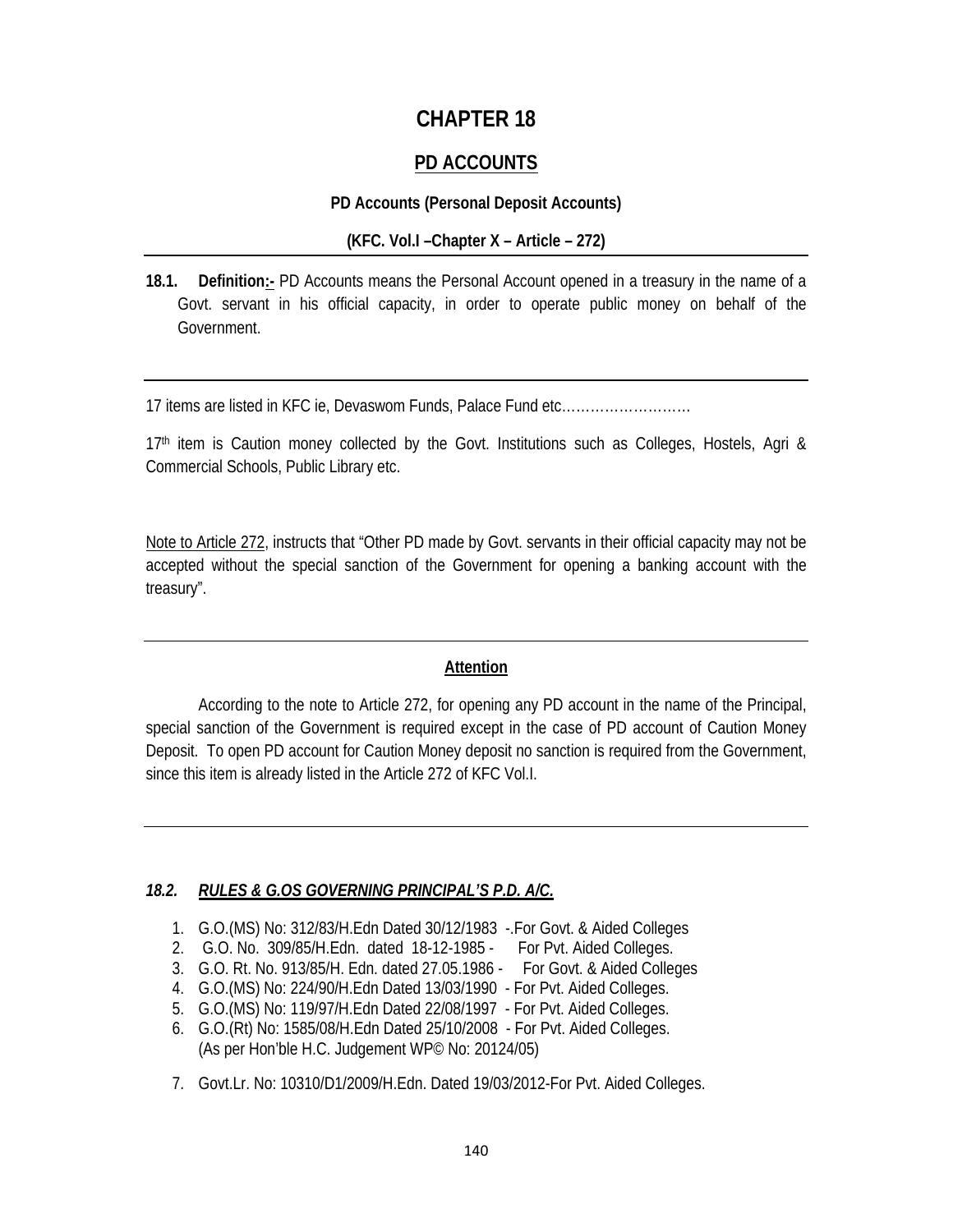| List of Special Fees to be collected in College and deposited in PD Accounts (General)<br>18.3. |
|-------------------------------------------------------------------------------------------------|
|-------------------------------------------------------------------------------------------------|

| SI.No.         | Items                                                | UG 1st Year (Rs.) | PG 1st year (Rs.) |
|----------------|------------------------------------------------------|-------------------|-------------------|
| $\mathbf{1}$   | Stationary                                           | 50                | 50                |
| $\overline{2}$ | Magazine                                             | 50                | 50                |
| $\mathfrak{Z}$ | Associations                                         | 50                | 50                |
| $\overline{4}$ | Athletic                                             | 100               | 100               |
| 5              | Women Study                                          | 5                 | 5                 |
| 6              | SAF (Students Aid Fund)                              | 5                 | 5                 |
| $\overline{1}$ | Scout                                                | 5                 | 5                 |
| 8              | <b>Visual Education</b>                              | 25                | 25                |
| 9              | Personal<br>Accident<br>Group<br>Insurance<br>Scheme | 5                 | 5                 |
|                | Total (maximum)                                      | 295               | 295               |

## (*Revised rate as per GO (Rt) No.539/2012/H.Edn. dated 15/03/2012)*

The collection of Special Fees will be repeated in the subsequent years in both cases.

### **18.4. Caution Money**

| UG      | PG      |
|---------|---------|
| $360/-$ | $600/-$ |

Separate PD account can be opened in Treasury without any Special sanction of the Government. Caution Money will be collected once for each course of study.

## **18.5. Important PD Rules**

## **(G.O.(MS) 312/83/H.Edn. Dated 30.12.1983.)**

1) All special fees collected from students are to be deposited into the PD account opened for the purpose.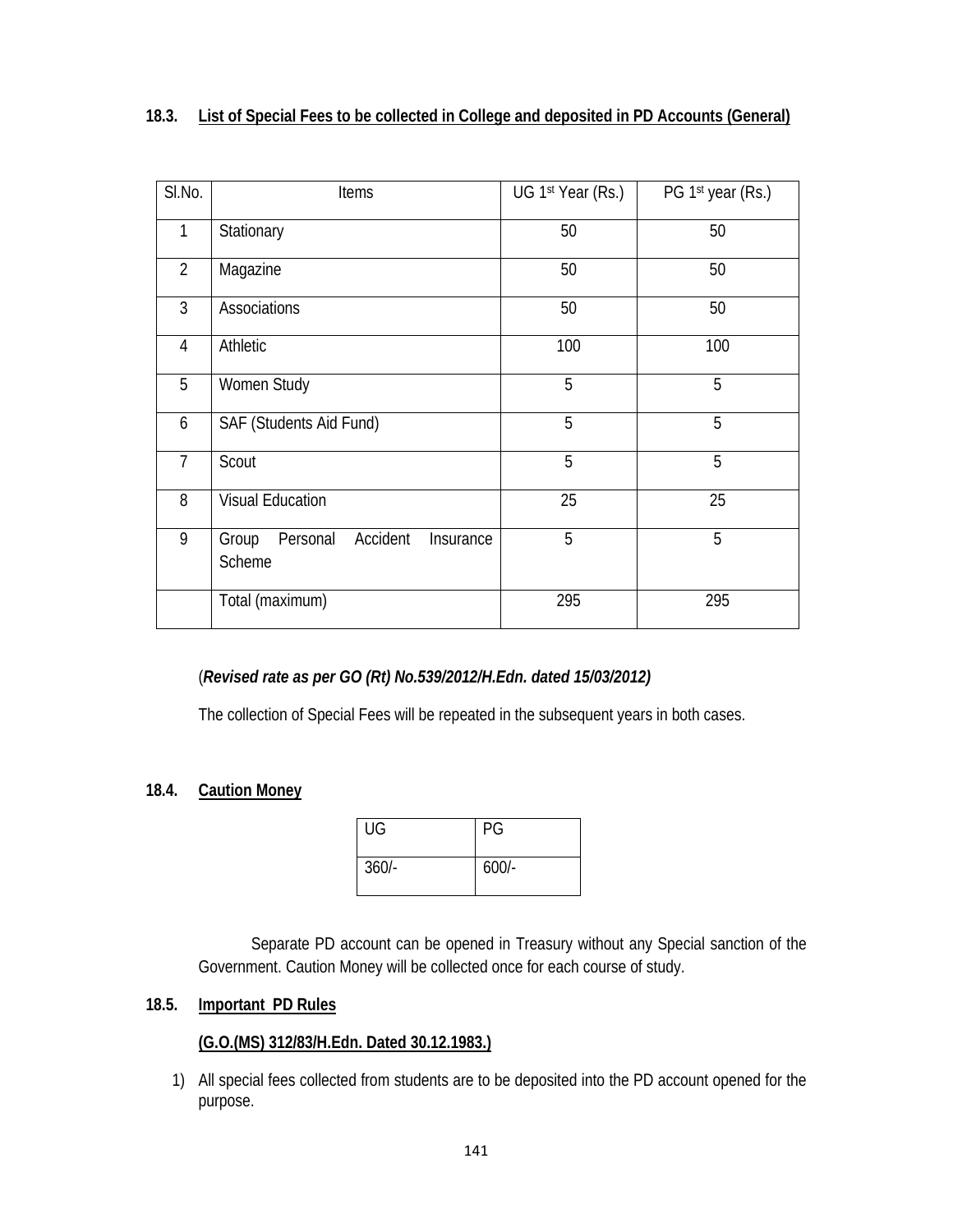- 2) A register in the prescribed form should be maintained for each item. All remittance into and withdrawals from are to be entered in the register concerned for each items.
- 3) There should be a consolidated register for the P.D. Account as a whole in same format of the individual (Subsidiary) register.
- 4) The collections under any one of the items shall not be diverted and utilized for any other purpose. Other words, the amount collected under any item should be utilized only for the same purpose.
- 5) Principals are authorized to incur expenditure from the current year's collection of each item only. Current year means the collection and expenditure during the period from 1st June to 31st May of concerned year.
- 6) P.D. Accounts (General P.D. Consolidated register and Subsidiary registers) are to be maintained for the financial year of the Govt. It is because treasury accounts and ACBS (Annual Closing Balance Statement) are maintained and prepared for the financial year, ie. from 1st April to 31st March. (Rule 6 of P.D. Rules).
- 7) In every two months P.D. Accounts are to be reconciled with that of Treasury figures.
- 8) The unutilized balance of collection of each item pertaining an year will be added to the accumulated savings under that particular item.
- 9) The accumulated savings under each item can be the source for meeting any unexpected item of expenditure on item of lasting purpose intended to be of service to the students' community as whole. However, this expenditure can be incurred only after obtaining sanction from the competent authority.
- 10) Competent authority in case of Govt. Colleges is the Director of Coll. Edn. And in case of Private Colleges is the concerned Dy. Director of Coll. Edn.
- 11) Proposals for utilization of accumulated savings under each item or various items shall be submitted by the head of the institution to the competent authority.
- 12) Vouchers should be obtained and filed separately for each item and also assigned voucher numbers separately for each year. In this case the period of each year will be 1<sup>st</sup> June to 31<sup>st</sup> May of concerned year. Ege: Vr.No:62(1) Association/2011-12, Vr.No:62(2) Association/2011- 12 and so on.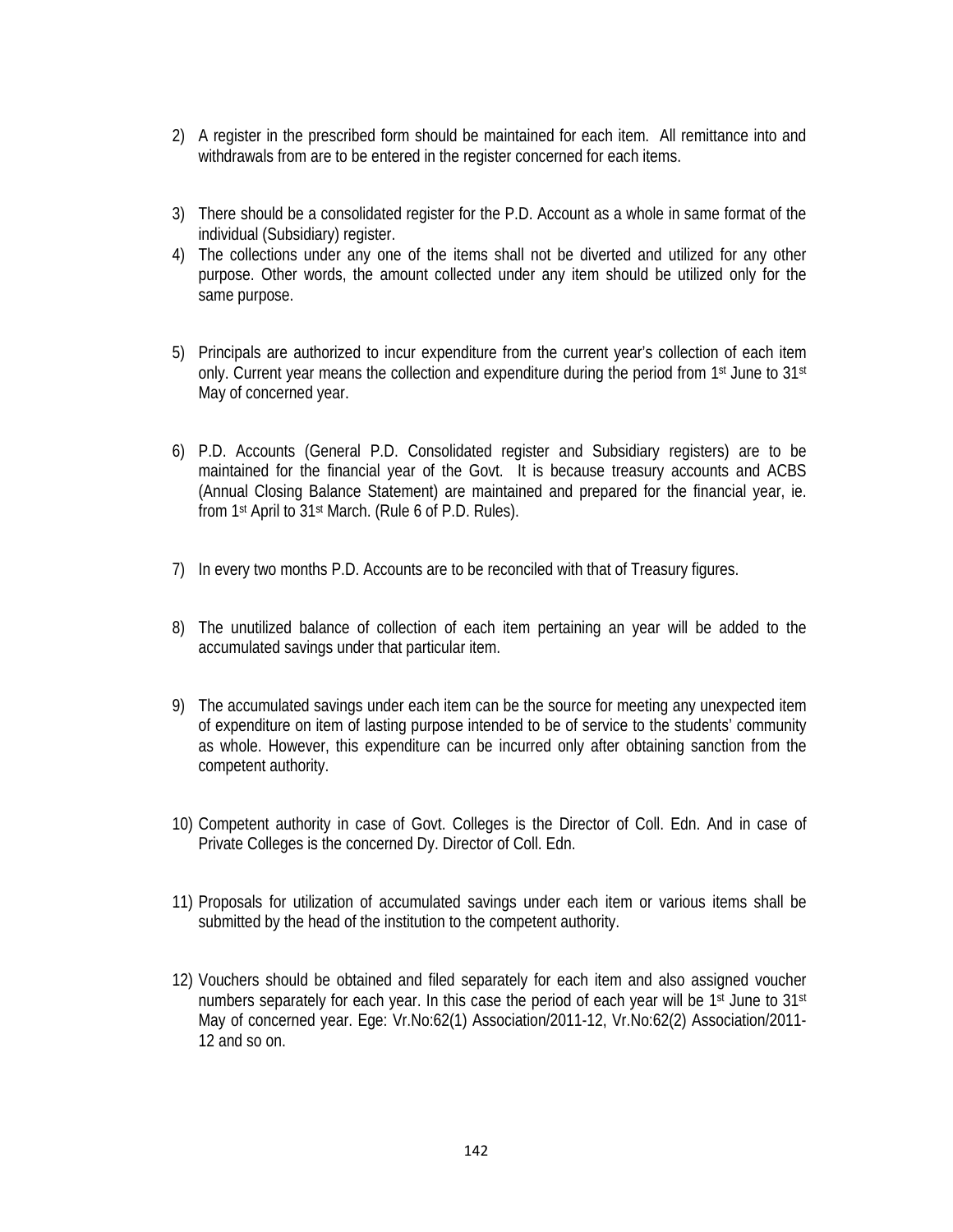- 13) There shall be no financial dealings with student office bearers of college union or association. All payments shall be made only to the staff member concerned who is in charge of the College Union/Association concerned and he/she will be responsible for rendering accounts.
- 14) The Vrs. And P.D. Account as a whole is subject to audit by competent authorities, ie, A.G. and D.C.E.
- 15) The Maximum amount that can be kept in hand will be restricted to the anticipated requirements for a week for the various items. The head of institution should ensure that P.D. cash is not held in hand unnecessarily.
- 16) Store Purchase Rules shall be strictly adhered for making purchases of stores. However this is not necessary in the following cases:
	- (i) Purchases from the Govt. Stores / Departments.
	- (ii) Purchases from Govt. owned companies.
	- (iii) Printing works entrusted with Govt. Press or any Govt. Institutions.
	- (iv) Private Printing Press in whom the Principal has confidence who agrees in writing before executing the work to the effect that they are ready to agree the rate recommended by the Govt. Press Dept. after verification of work done.
- 17) All items of recurring expenditure such as salary of allowances etc. should be incurred only with prior sanction of the D.C.E.
- 18) Separate Stock Registers should be maintained for Perishable and Non perishable articles purchased from funds. Necessary entries must be made in those registers for purchase and issues of each and every item.
- 19) The Principal is empowered to auction of unserviceable articles after personal satisfaction and making a record thereof. The sales proceeds of such articles should be remitted into P.D. Account to the credit of the same item.

#### **18.6. P.D. RULES (Abstract)**

Copy of G.O. MS. 312/83/H. Edn. dated 39.12.1983 from Sri.U. Peer Mohammed Rowther, Under Secretary, Higher Education (J) Department, government of Kerala, Trivandrum addressed to the Director of Collegiate Education, Trivandrum.

#### **EDUCATION -GOVERNMENT AND PRIVATE COLLEGES – P. D. ACCOUNTS-SPECIAL FEES-RULES FOR REGULATIING THE COLLECTION, CUSTODY AND DISPOSAL OF- REVISED ORDERS ISSUED**

Read: 1) G.O. MS, 288/68/Edn. dated 20.06.1968 2) From Director of Collegiate Education Correspondence resting with his letter No. P & G2-42861/81 dated 13.7.1981.

#### ORDER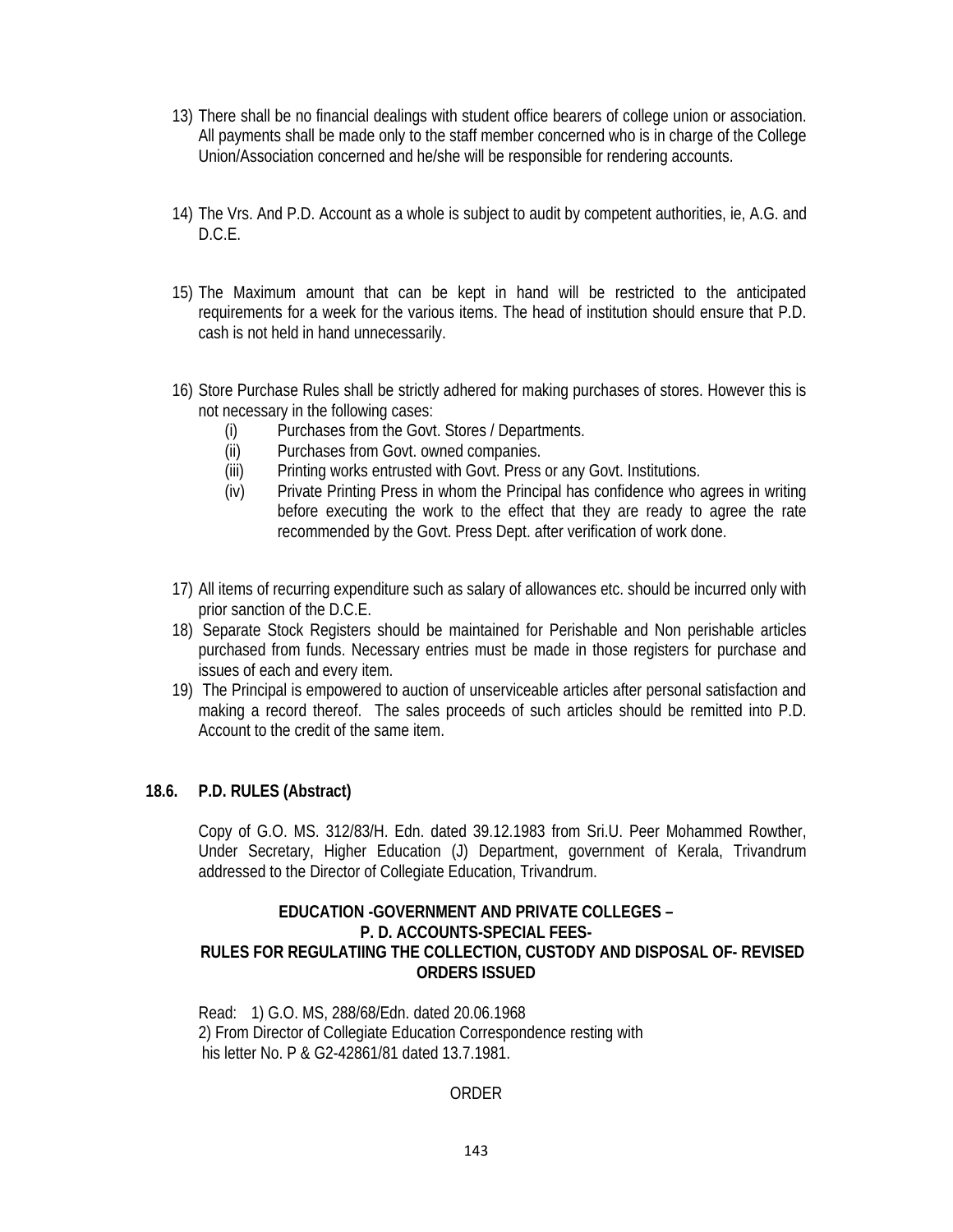Government approve the revised rules appended to this order for regulating the collection, custody and disposal of Special Fees which are to be remitted into the P.D. Account of the Principals of Government and Private Colleges.

> By order of the Governor, U. PEER MOHAMMED ROWTHER Under Secretary

#### **Rules:-**

1. All fees collected from students of Government and Private Art/Science/Sanskrit colleges under the following items shall be deposited in the P.D. Account of the Principal opened for the purpose in the nearest treasury.

2. A register in the prescribed form should be maintained for each item by every college forwarding the remittance in to and withdrawal from the P.D. Account. The remittance in to treasury of the students' aid fund fee and University Union Fee should be made in separate chalans. There should be a consolidated register for the P.D. Account as a whole and also a separate register for each item. Both the consolidated register and the individual Registers should be in the same forms. The individual register should show the details of the remittance that are being made under a particular item in the Treasury P.D. Account from time to time. The balance under that item in treasury P.D. Account as any date, the cash held in hand by the institution under that item as any day and also the details of expenditure incurred by the institution on each day with voucher Nos. The total of the treasury P.D Balance of the various individual items as revealed by the individual registers should tally with the treasury balance in respect of that P.D in the treasury on a particular date so too the total of the P.D. Balance of cash held in hand by the institution as revealed from the total of the cash in hand balances in PD register in respect of the various items of P.D. Account should tally with the office cash book entry regarding the total P.D. Cash actually should in hand and the cash in hand balance as shown in the consolidated P.D. Register.

3. The collections under any one of the items mentioned in Rule (i) above shall not be diverted and utilised for any other items. If it so happens that the collection in respect of any one item turns out be surplus of the requirements of that year, then the unspent balance from out of the collections of that year in respect of that item as on 31st May, may be added to the accumulated savings under that item:

i) In incurring expenditure under each item for the next year beginning from 1<sup>st</sup> June to 31<sup>st</sup> May next year the institutions should be guided by the collection pertaining to that period only.

ii) The accumulated savings under each item can be the source for meeting any unexpected item of expenditure on item of lasting purpose intended to be of service to the students community as a whole proposals for utilization of accumulated savings under each items or various items shall be submitted by the head of the institution to the authority competent to sanction such cases. The Deputy Director of Collegiate Education concerned are hereby authorised to accord sanction for incurring expenditure from the accumulated saving in case of the Private Colleges, and in case of Government Colleges The Director of Collegiate Education shall be the sanctioning authority. Expenditure from accumulated savings can be incurred only after obtaining sanction from the competent authority.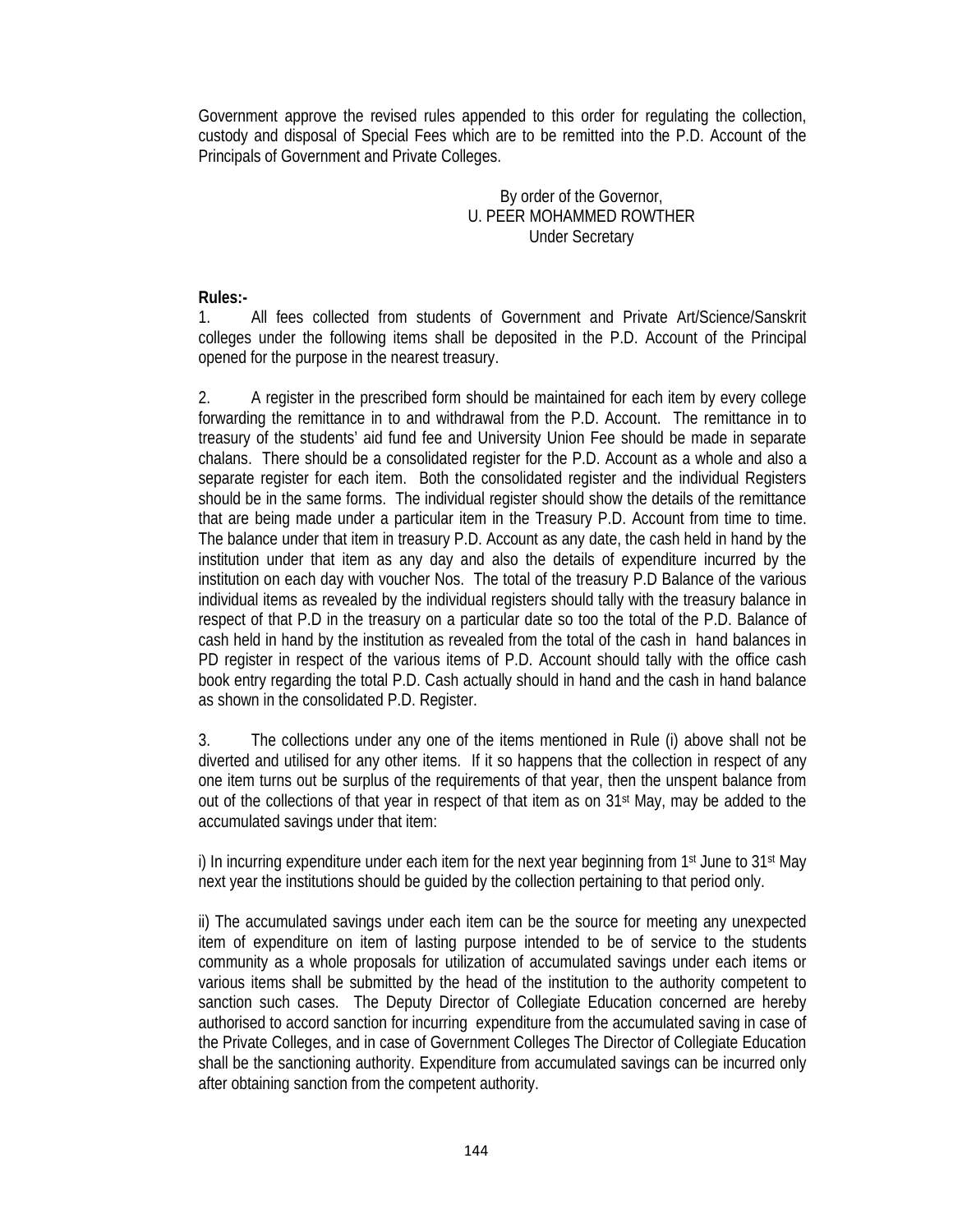iii) In case any institution has not been maintaining separate accounts for each item under the P.D and that the accumulated savings under any one particular item cannot be worked out as on the date of issue of these rules, then the accumulated savings as at the end of  $31<sup>st</sup>$  May, 1983 under the various items may be more or less proportionately arrived at under each item with reference to actual expenditure under each item in the immediately preceding years covering the period from 1st June 1982 to 31 st May 1983. Proposal on the above basis for distribution of the accumulated balance as among the various items will be submitted by the institutions to the Deputy Director of Collegiate Education concerned/D.C.E as the case may be with necessary details. The decision of the Deputy Director or of Collegiate Education/ Director of Collegiate Education with regard to the distribution of the accumulated savings shall be final and such amounts shall also form the starting figures as on 1st June, 1983 in so far as the amounts of accumulated balance under the various items are concerned. (This will be applicable only to Private Colleges).

5. i) Vouchers should be obtained and filed separately for each item and also assigned voucher Nos. separately for each year specifying along with the voucher No. the particular item also. The period each year will be  $1<sup>st</sup>$  June of a year to  $31<sup>st</sup>$  May next year. If there is only one voucher under one item of expenditure then if may be assigned its due serial number with the year noted below for eg. Vr. No. 62, Association. If there is more one voucher in (1982-83) respected of any item of expenditure then the various vouchers concerned shall be given voucher Nos. eg. Vr.No. 62 (i) Association/1982-83, Vr.No. 62(2)/Association/ 1982-83. and so.

Advance if any paid to office bearers of the Association from Association account and staff of Physical Education Department for Athletic account etc. shall be on simple receipts obtained from them and these are to be adjusted in full when final accounts are rendered. Advance so paid should also be assigned serial voucher number in the manner indicated above.

ii) There shall be no financial dealings with student Office bearers of College Union or Associations. Payments shall be made only to the staff members concerned who is in charge of the College Union/Association concerned and he/she will be responsible for rendering accounts.

iii) Vouchers and P.D Account as a whole are subject to audit by competent authorities and the records should be produced for inspection as and when demanded. In cases where it is difficult to obtain vouchers for petty amounts not exceeding Rs. 5 actually spending officers own hand writings countersigned by the Principal shall be filled in bill of the voucher.

The maximum amount of P.D. Cash that can be retained in hand in a week will be restricted to the anticipated requirements from the week for the various items. The heads of institutions will ensure that P.D. Cash is not held in hand unnecessarily.

6. At the close of the year (i.e. as at the end of  $31<sup>st</sup>$  March every year) the total balance under P.D. Account with the Treasury as revealed from the relevant column of the consolidated P.D. Register maintained by the institutions shall be struck and this figures shall be got reconciled by the institution with Treasury and the certificate of reconciliation furnished by the Principal of Private Colleges to concerned Deputy Director of Collegiate Education and by the principals of Government Colleges to Accountant General. The Certificate of Reconciliation as on 31st March shall also be recorded in the above by the Head of the institutions and their figures is to be taken as the opening balance as on 1st April of the succeeding year.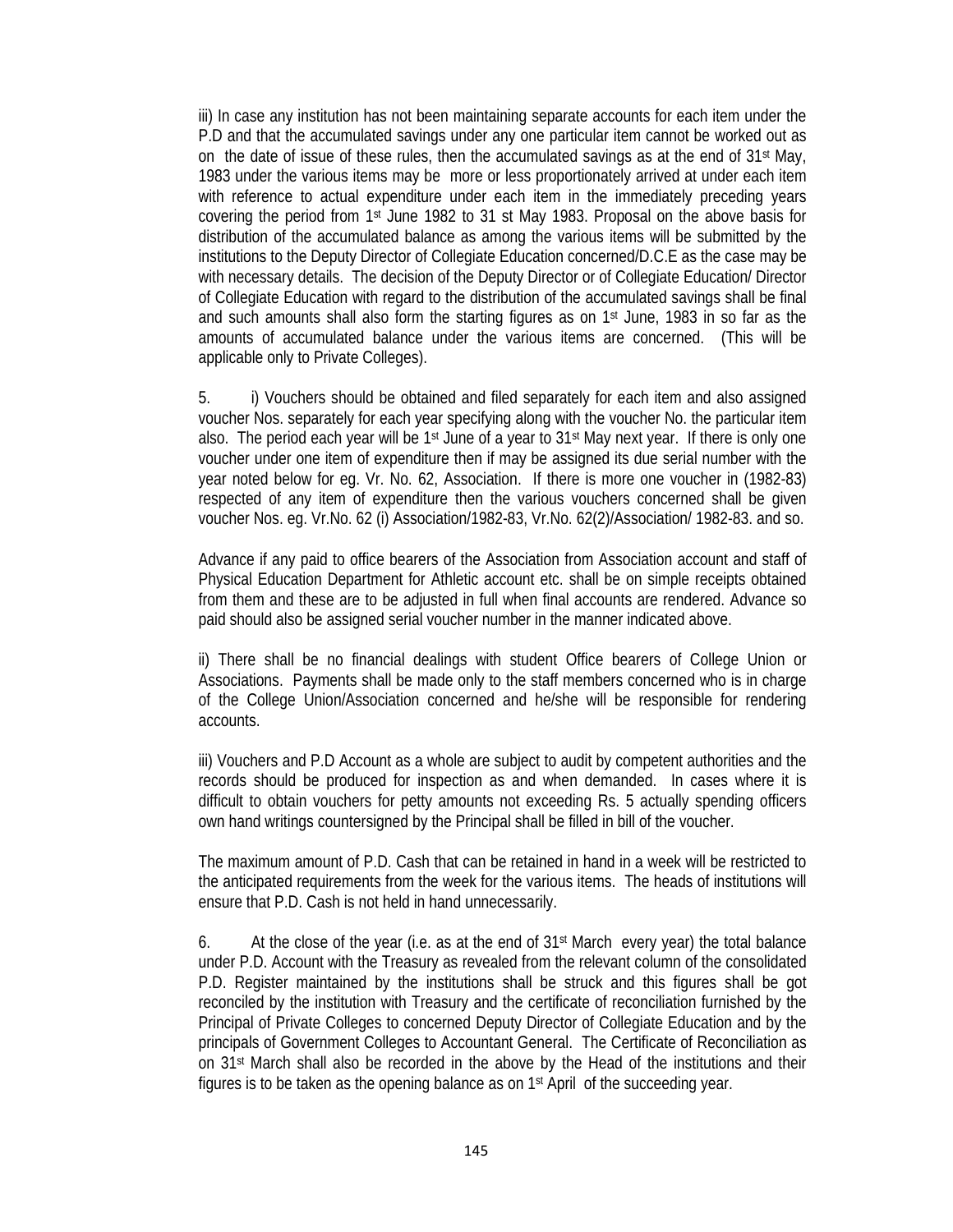7. i) Store Purchase Rules shall be strictly adhered to for making purchases of stores. As a rule luxury items of stores should not be purchased. Procedures laid down in Store Purchase Rules should be followed for (i) the purchase of Athletic goods including presentation cups and shields (2) Uniform in Mill cloth/including Kakki to players (3) Printing and dying of sports dresses (4) All types of printing works (excepting the actual printing works in connection with the Printing of question papers and ballot papers etc, for use in the College election. However the papers required for printing these particulars items will be procured by adhering to store purchase rules (5) purchase of paper dusters and other items of stationery required for examination and class purposes.

ii Report to competitive quotations is not necessary in the following cases:-

a) All purchases that are made from Kerala Government Stores/Department (eg. paper and stationery when purchased on payment basis from any of the Government Stationery Store, clothes and dusters when purchased from Government prison department and in the absence of stock in the prison department from the Kerala State Handloom Weavers Cooperative Society Limited in respect of Khadi.

b) All purchases that are made from show rooms of Government owned companies.

c) When the Printing Work is entrusted to any of the Government Presses or any Government Institution doing printing work.

d) When a Private Press in whom the Principal has confidence agrees in writing before any printing work is actually entrusted to the effect that the firm is agreeable to abide by the approved rates for printing which are to be recommended by Government press Department after verification of the work done. The final payment of bills in such cases will be made only after completion of the verification of the bills of claims by the concerned Government authorities regarding the reasonableness of the claim.

Note: Printing and connected items of work such as block making which are of a specialised nature and which are to be under taken for bringing out the college magazine shall be done only by inviting competitive quotations and the total expenditure should be limited to the total collections for the particular year under Magazine fee.

iii) Expenditure on account of the maintenance of courts playgrounds should be met from the Athletic Fund. In the case of annual repair work of playgrounds/Courts the work should be under taken only after inviting competitive quotations.

8. Expenditure on refreshment in connection with social functions such as 'At Homes' to visiting teams V.I.Ps, and other invited guests shall not exceed Rs. 5 per head in connection with the visit of personnel invited by the institution for specific purpose, and Rs. 6 in the case of visits by V.I. Ps. who visit the institution at the invitation of the State or Central Government subject to the condition that the expenditure should not exceed Rs. 50 at a time in both the cases.

All items of non recurring expenditure should be incurred only after obtaining sanction of the Principal.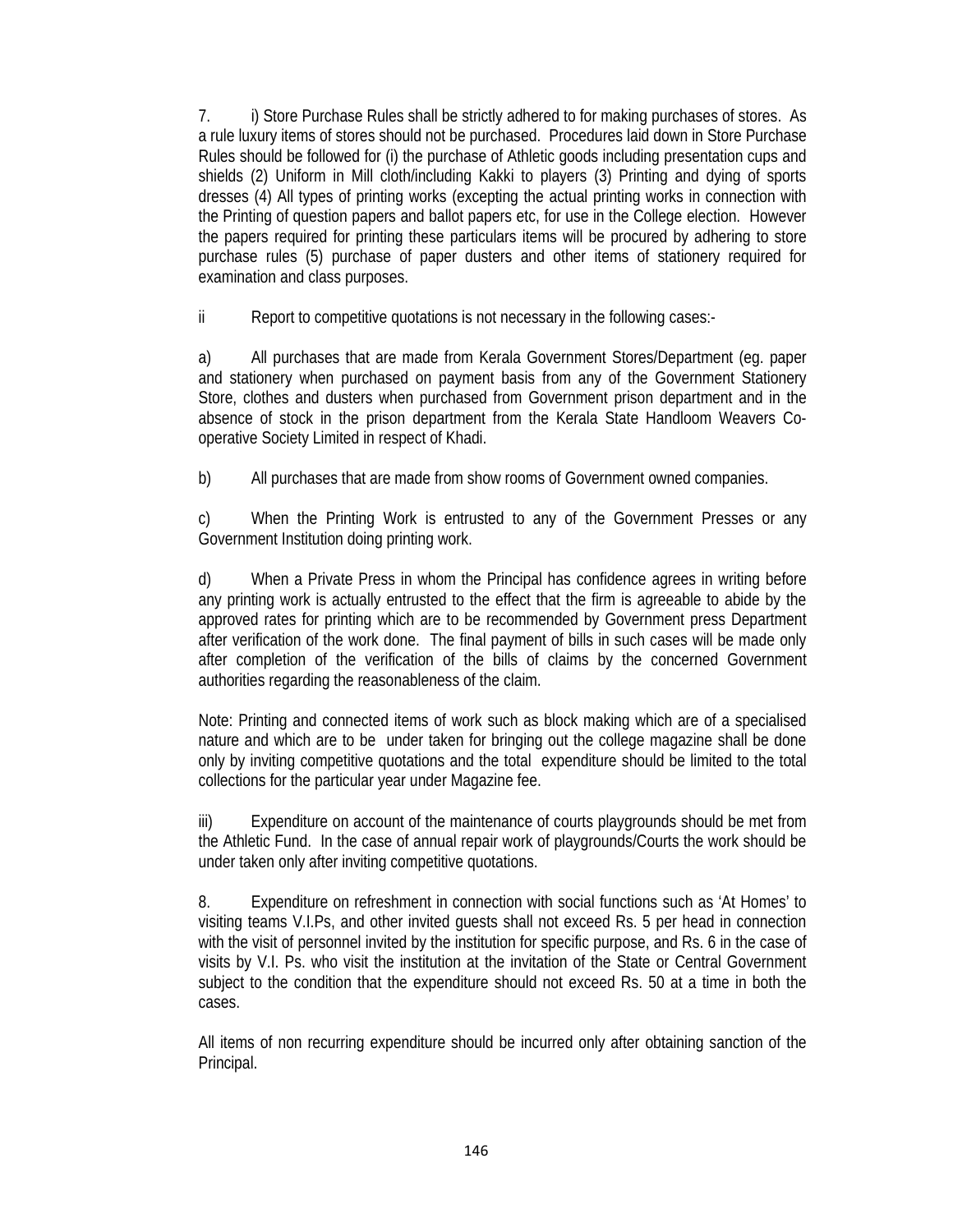9. All items of recurring expenditure such as salary of staff allowances to employees etc, should be incurred only with the prior sanction of the D.C.E. The rates of remuneration payable of part time employees to be paid from P.D. Account shall also be approved by the Director of Collegiate Education.

10. Articles bought from P.D. funds should be entered and issues where necessary made note of in a separate stock register. There should be separate stock registers for perishable and non perishable articles. When the non perishable store became unserviceable by proper use and fair wear and tear the same shall be sold in public auction. All records relating to auction should be presented and produced for inspection for audit purposes. The sale proceeds of articles sold in auction should be remitted into P.D. Account to the credit of the appropriate item. The Principal is empowered to conduct auction of unserviceable articles after personally satisfying himself/herself of the unserviceable articles and making a record thereof.

ii) Articles purchased from Athletic funds which have a bearing on the personal necessities of a member of a team such as boots/shoes/socks/Jerseys Banyans/etc. may be issued to players' members of the team free of cost. These are to be used for the purpose for which they are issued. Every year orders in respect of the above items will be place only for the minimum quantity Nos required taking into account the serviceability of the articles purchased in previous years also. A player/team member is expected to use throughout the academic year concerned and no replacement will be made before expiry of the period. A replacement will be made in the subsequent year and that too only in case it is proved to be unserviceable due to wear and tear by proper usage. The boots/shoes issued to the players will be returned at the end of every year and re-issued next year. The Department of Physical Education will be answerable the Physical Education Stores.

II. The following procedure will be adhered to for incurring expenditure from Athletic fund in connection with the participation of the college Athletics/ Players in sports and games activities.

i) Prior sanction of the Principal should be obtained by the I lead of the Department of the Physical Education/Lecturer in Physical Education for sending colleges Athletes/Players for participation in games/ sports/tournaments/ matches/pilot-meets Physical activities Athletic camps and etc.etc.

ii) At the time of moving to the Principal for prior sanction the Head of Department of Physical Education/Lecturer in Physical Education should furnish to the Principal the necessary details of the sports games event and also to give a fair idea of the approximate expenditure involved. It is also open for the head of the Department/Lecture in Physical Education to simultaneously request to sanctioning an advance for the purpose which shall not exceed 85% of the anticipated expenditure. The Principal shall scrutinize the proposal and shall sanction the advance requested for, and if for any reason it is considered that only a lesser amount of advance is necessary the advance shall be sanctioned only to that extent.

iii) The final accounts in respect of the games/sports tournament should be settled by the Head of the Department of Physical Education/Lecturer in Physical Education not later than 10 days after the event is over producing necessary vouchers and adjusting the advance, if any drawn.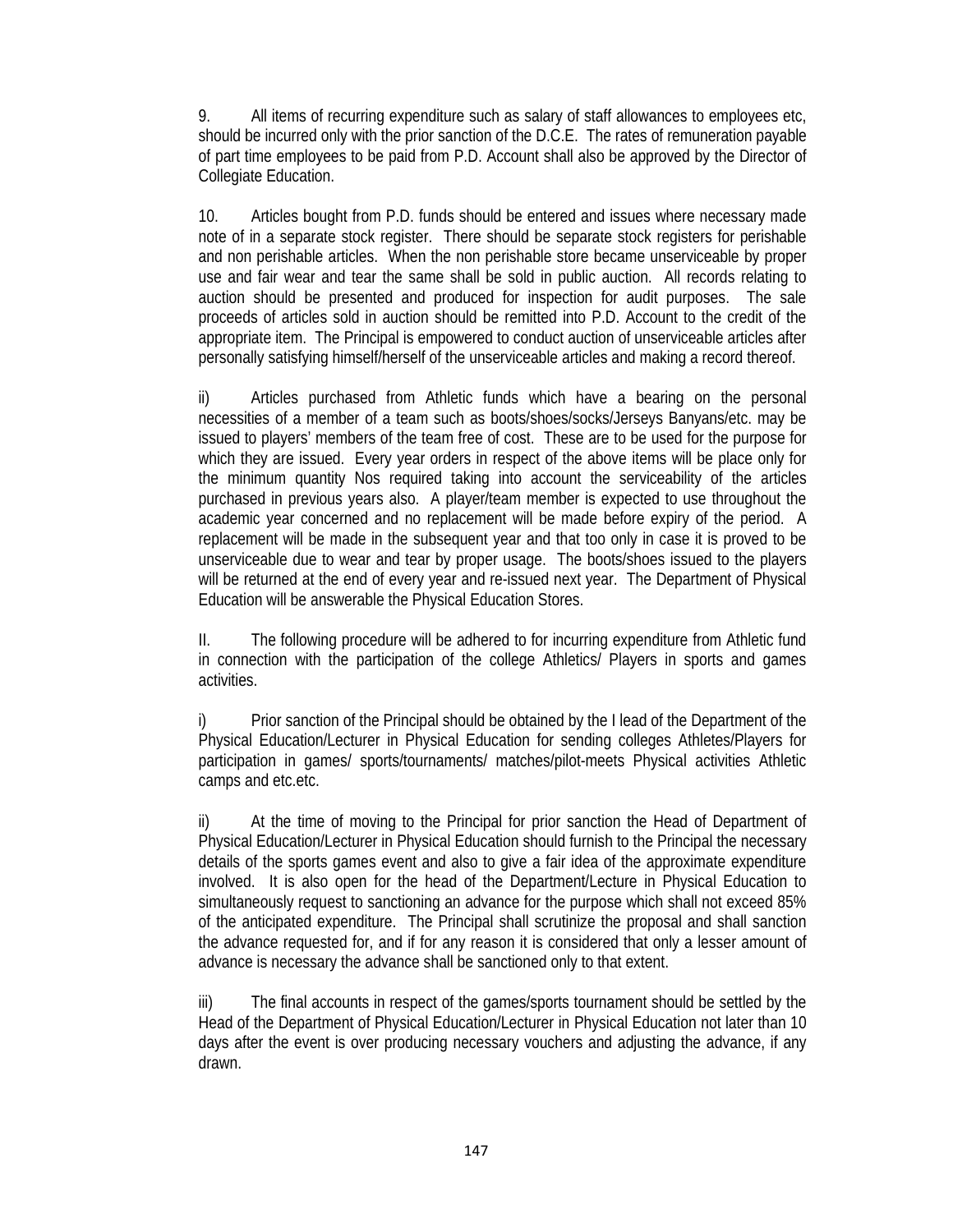iv) The final accounts shall be rendered accurately in accordance with the rates fixed in these rules for payment of conveyance charge/rent/D.A and other allowance to participants. The final accounts shall be also accompanied by the list of persons who actually participated in the event. The head of the Department of Physical Education/ Lecturer in Physical Education shall enclosed certificate to the effect that "Financial Assistance from any other source for the same purpose has not been received". In case financial assistance has been received from any external source, the details thereof should be furnished and the accounts settled taken also into account in full in this external assistance received. The vouchers shall be verified and the recommendation of the head of the Department of Physical Education/ Lecturer in Physical Education regarding payment entered there is scrutinized in each case before they are submitted for approval. Vouchers submitted in connection with the supply of refreshment to participants shall invariably show the numbers of participants to whom refreshment have been served.

v) Where room rent to participants is claimed it has to be insured by the Head of the Department of Physical Education /Lecturer in Physical Education that the certificate regarding lack of accommodation facilities" from the authorized person in the post institution who is entrusted with the conduct of the event is produced.

vi) For expenditure on petty items of repairs and purchases also prior sanction of the Principal should be obtained by the head of the Physical Education Department/ Lecturer of Physical Education Department. If an advance is required in view of the urgency involved the request for sanctioning an advance may also be simultaneously made and the advance settled immediately after the purpose is served.

12. Members of Athletic teams of colleges participating in inter Collegiate/Inter University tournaments etc., would be eligible for the following allowances the expenditure thereof being met from the Athletic Fund.

i) A daily allowance of Rs. 8 per head on days of match in places 8 kms or more away from the college concerned. D.A. is payable only for days of halt.

ii) An amount of Rs. 5 to be paid to each competition team member per day towards other expenses (e.g. for refreshing drinks. lemon etc. and for travelling expenses) if the match is played at a place within 8 km. radius of the college against teams from other institutions or against outside teams. the amount shall however be restricted to Rs. 2 in case of practice/inter class matches in which only competitors from the same institution take part. Refreshment charges are not admissible in respect of officials and volunteers.

iii) If free accommodation is not available additional expenditure at the rate of Rs. 5 per day will be paid to each competitor.

iv) The competitors shall be paid conveyance charges limited to actual second class passengers train fare or the actual bus fare (ordinary bus fares and not express bus fares) whichever is less when they are required to travel 8 kms. or more for participation in games/sports events.

v) In cases where competitors have to travel beyond 8 kms to take part in a tournament or match and to stay there on the previous day to the match they shall be paid halting allowance (Rs.8)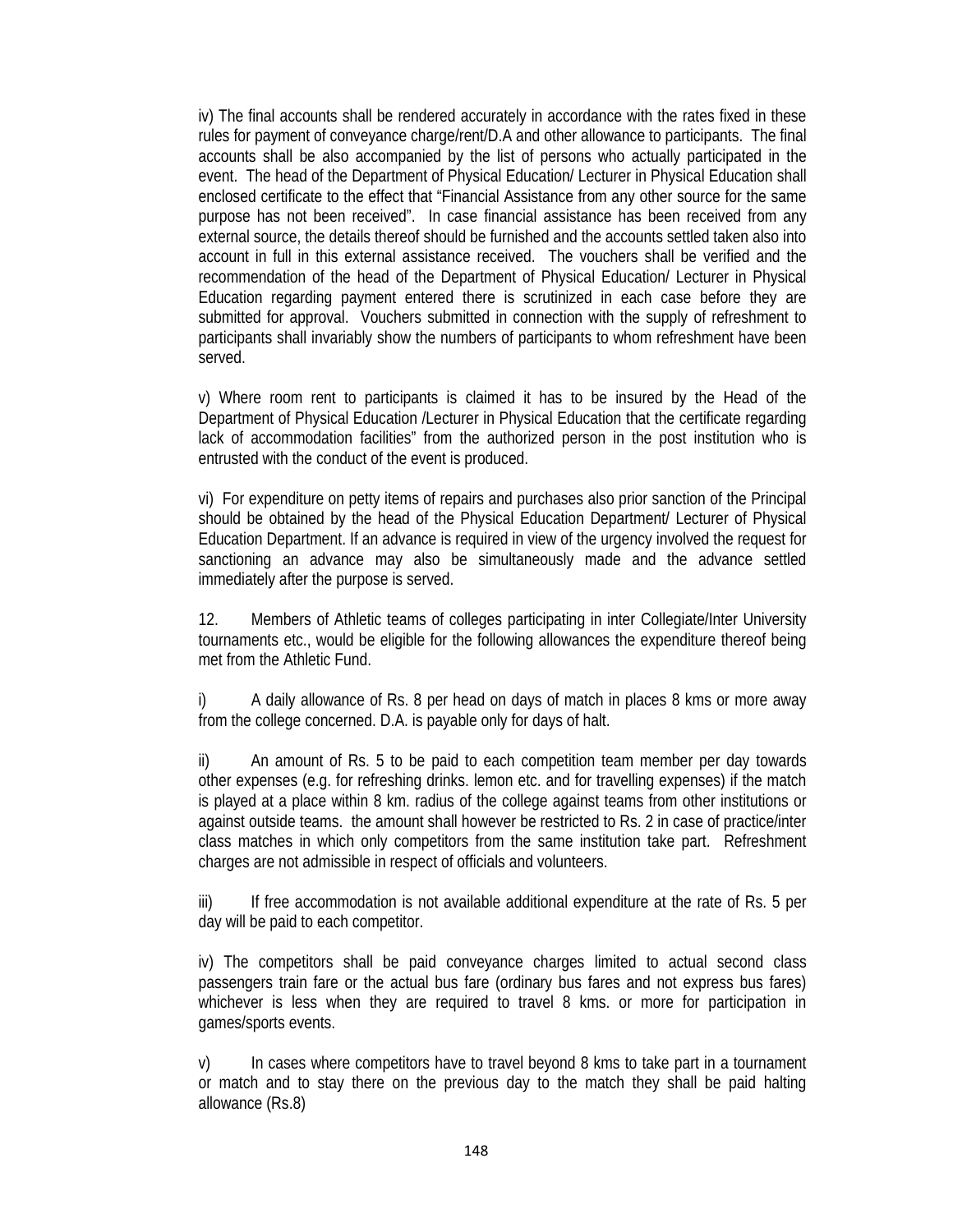(VI) T.A. to members of the staff of the Physical Education Department of the College who accompany the team will be paid T.A. / D.A. at rates admissible under the rules in K.S.R. Subject to condition that as they are expected to accompany. If lady Athletic Competitors included in the team a Lady Lecturer in Physical Education may also accompany the team if there is one borne on the staff of the institution. If the coach/manager of the team is a person deputed by the University he/ she should not be paid from P.D Account in respect of any item in so far as his/ her travelling expenses are concerned.

 $(Sd.)$ 

Additional Director of Collegiate Education

**Copy of the G.O. No. 309/85/H.Edn. Dated 18-12-1985 from Higher Education (J) Department - Government of Kerala, Trivandrum** 

## **COLLEGIATE EDUCATION- GOVERNMENT AND PRIVATE COLLEGES. P.D. ACCOUNTS- SPECIAL FEES -RULES FOR REGULATING THE COLLECTION CUSTODY AND DISPOSAL OF SPECIAL FEES AMENDMENTS TO -ISSUED.**

Read : 1. G.O. M.S. 312 / 83/H.Edn. dated 30-12-1983.

2. From the Direction of Collegiate Education, Letter No. P& G2/ 42861/81/Coll. Edn. Dated 24-1-1985

#### ORDER

Government are pleased to issue the following modifications to the rules for regulating the collection custody and disposal of special fees issued in the G.O. read above.

Rule1. - The following shall be added at the end of the first paragraph of the rule.

 " The Principals of private Colleges shall however have the option to remit the amount under the items of Special fees mentioned, in the S.B. account in the Treasury, as provided for in the University Ordinances, 1978 Chapter X (1). "

Rule 2. -The following shall be added at the end of this Rules: -

""In the case of institutions specifically exempted by the Director of Collegiate Education in writing from remitting the amount of Collection in to the Treasury on the very next day on Account of the distance from the institution to the treasury , the amount of special fee collections under the PD account shall be remitted along with the other regular remittances following due, on the earliest occasion, subject also to the condition that such collection will not be retained without remittance for more than four working days after the collections.'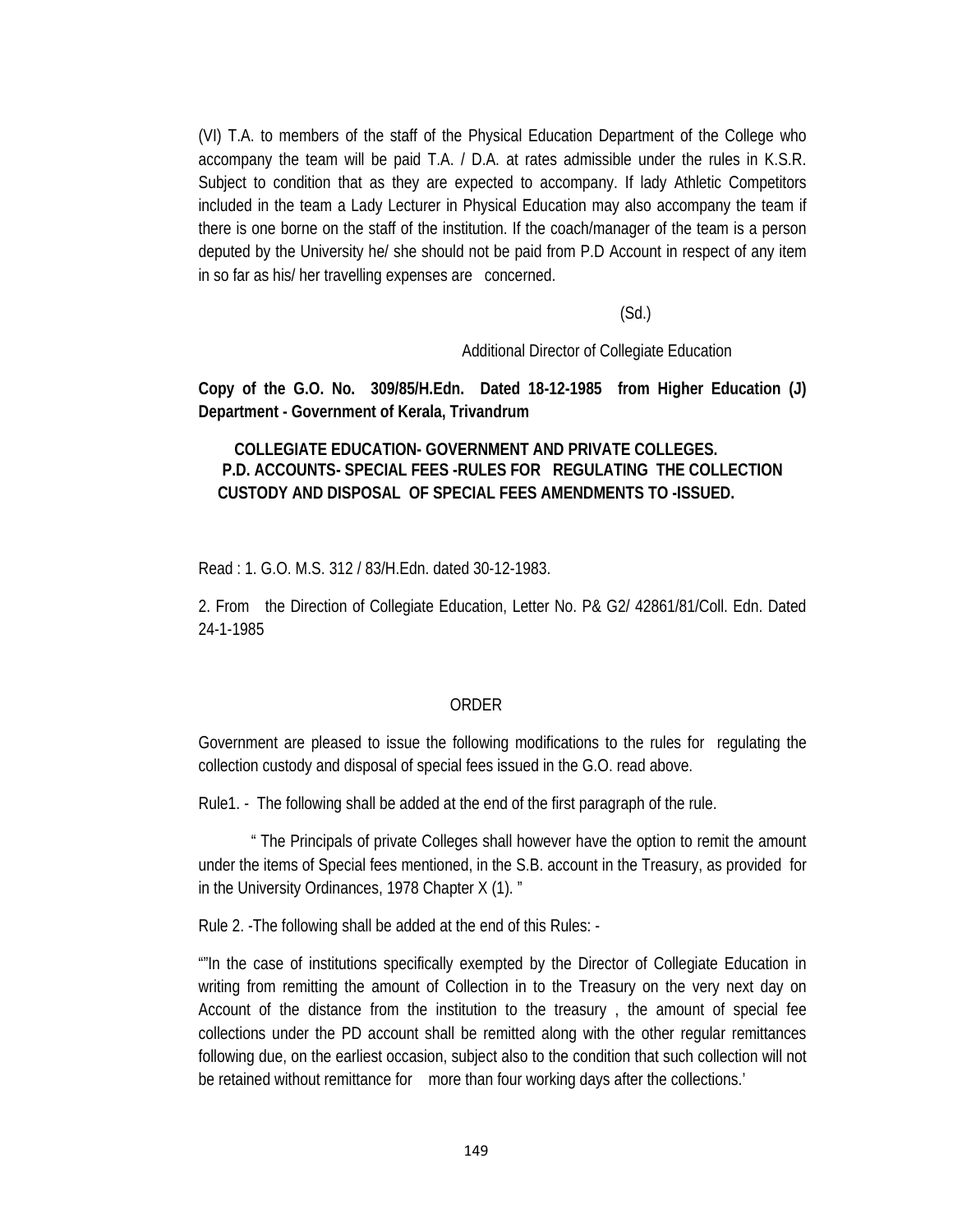Rules 4- (I) The following explanation shall be added under the sub-rule (ii) of this Rule.

"The term" lasting purpose intended to be of service to the student community as a Whole" will not cover items of expenditure of a capital nature which would increases the assets of the management of the colleges. Thus the accumulated balance shall not be utilised for purposes like construction and equipping of building/ courts and play grounds/ class rooms etc., and for purchasing of items like furniture, laboratory equipments, Science materials, books and periodicals etc."

(ii) The last sentence in the Sub-rule (iii) of rule given in brackets shall be deleted.

Rule 5.- The following shall be added at the end of the Sub-rule (i) of this Rule.

" In the case of payments of advance under P.D. items, the Principal should take care to see that when one advance is in force under an item and is not adjusted with proper supported vouchers, a second advance under the same item, shall not be made''.

By order of the Governor,

## K.L. GEORGE,

Under Secretary to Government

**Copy of the G.O. Rt. No. 913/85/H. Edn. dated 27.05.1986 from the Under Secretary to Government, Higher Education (J) Department Government of Kerala, Trivandrum addressed to the Director of Collegiate Education, Trivandrum.** 

## **COLLEGIATE EDUCATION-GOVERNMENT AND PRIVATE COLLEGES RATES OF D.A. To ATHLETS-REVISED-AMENDEMTN OF RULES REGULATING SPECIAL FEES ORDERS ISSUED.**

Read : 1. G.O. Ms. 312/83/H. Edn. dated 30.12.1983

2. G.O. Ms. 309/85/Edn. Dated 18.12.1985

 3. Letter No. P & G 2. 91284/84/Coll. Edn. Dated 7.03.1985 from the Director of Collegiate Education.

As per rule 12 (i) of the rules for regulating the collection custody and disposal of special fees issued in the G.O. read as first paper above, members of Athletic teams of Colleges participating in inter-collegiate/ inter-University tournaments etc. are eligible for a daily allowance Rs. 8 per head on days of match in places 8 kms or more away from the college concerned. it is represented that the rate of D.A may be enhanced in view of the rise in price. Government have examined the matter and are pleased to order that the rates of D.A. admissible to athletic teams under the rules at the place of halt will be revised Rs. 15 per day.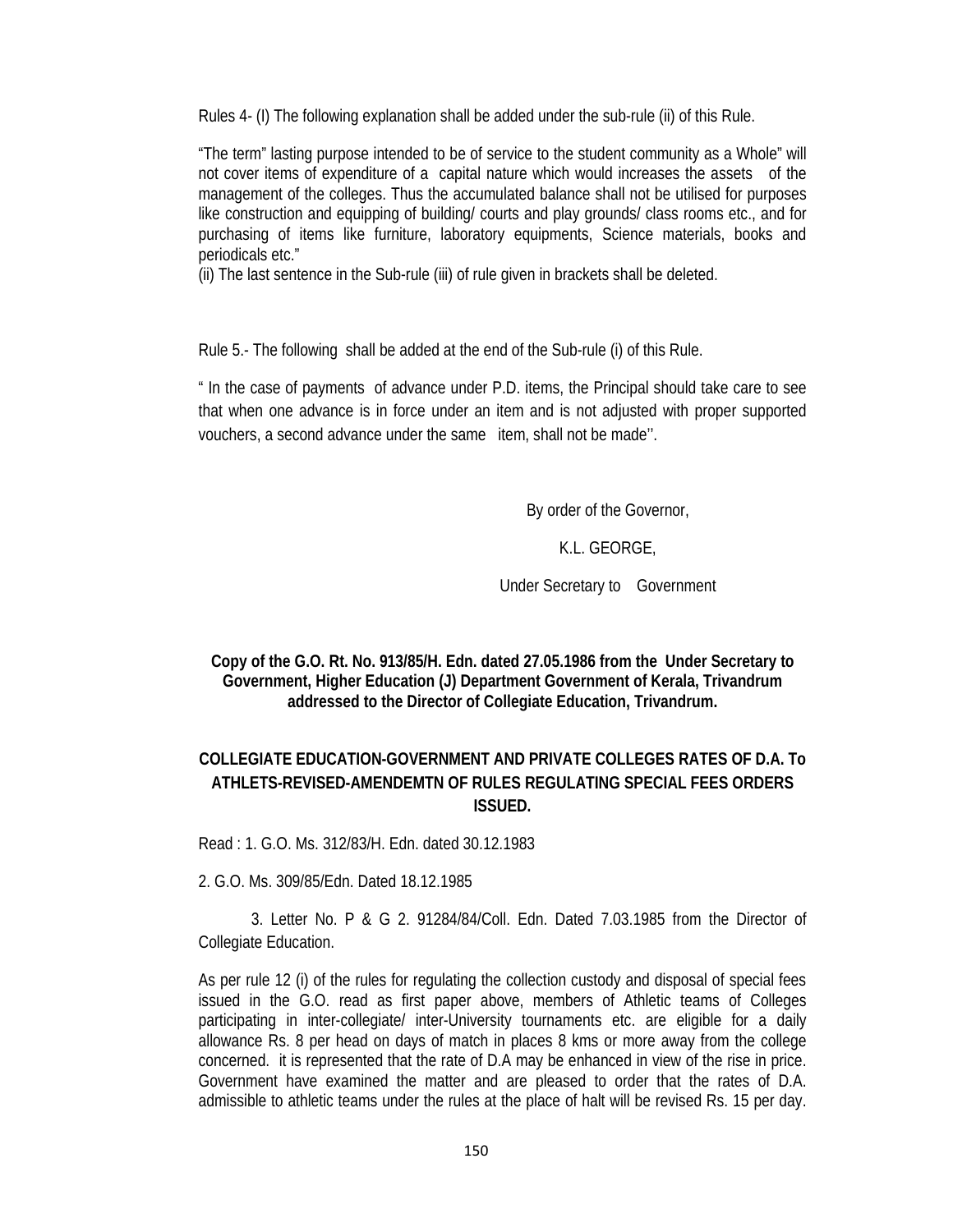Rule 12 (i) of the Rules for regulating the collection, custody and disposal of special fees issued in the G.O read above stands amended to the above extent.

By order of the Governor,

K.L. GEORGE

Under Secretary to Government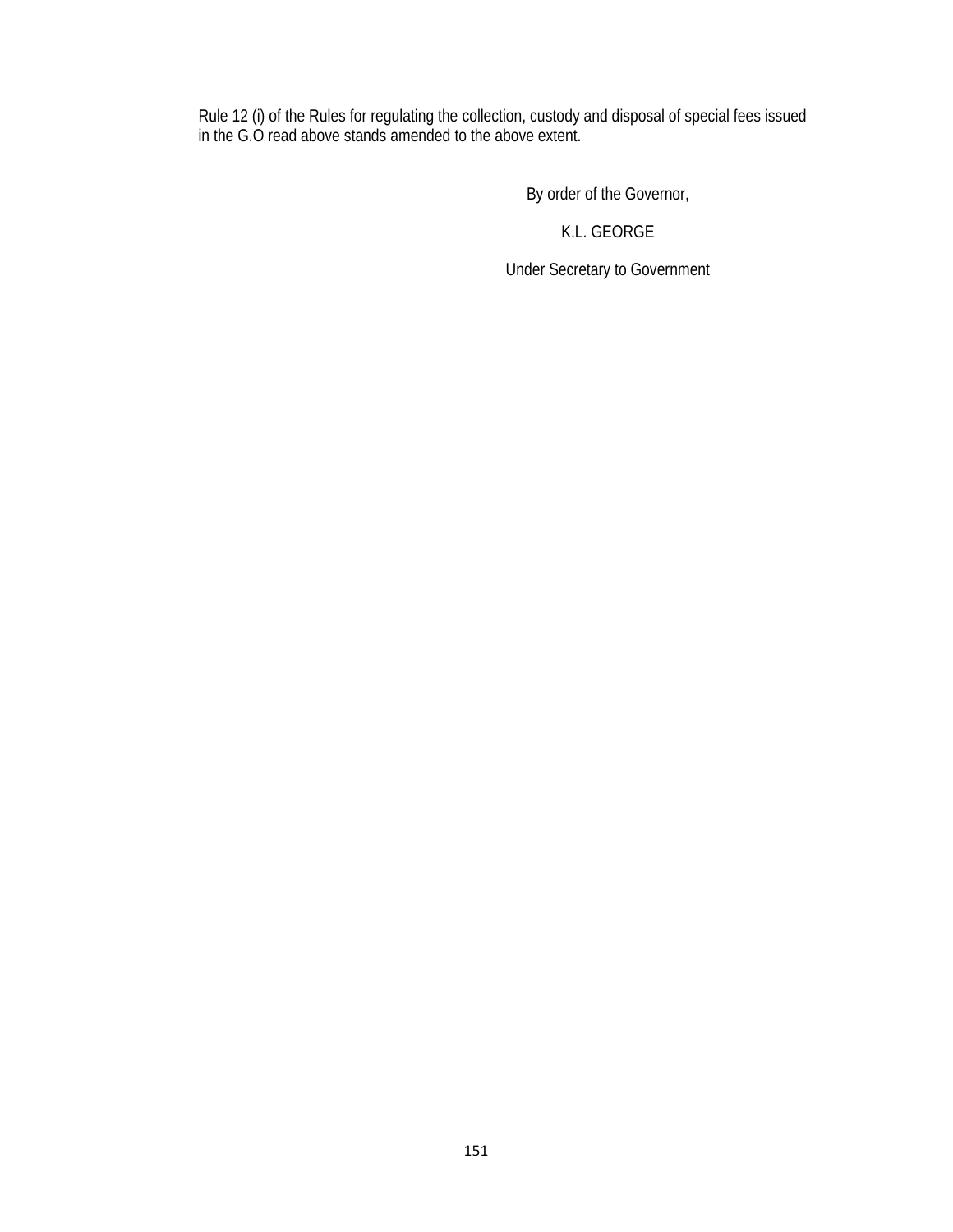# **CHAPTER 19**

## **CENTRE FOR CONTINUING EDUCATION, KERALA**

Scheme for the conduct of Continuing Education Programme in Arts and Science Colleges

#### (G.O.(Ms) No.9/98.H.Edn. dated 03/02/1998)

As per G.O.)Ms) No. 131/92/H.Edn. dated 30/07/1992 Government have approved a scheme for the conduct of Continuing Education Programme in Polytechnics. The revenue so generated is used for the developmental activities of the institutions.

Government have decided to extend the Continuing Education Programme to Engineering Colleges/Arts and Science Colleges also. The Programmes will be organized by a new society, viz. Centre for Continuing Education, Kerala to be registered under the Travancore-Cochin Literacy, Scientific and Charitable Societies Act 1995.

Government order that such a society by registered with registered office at Thiruvanthapuram. Government also approves the appended Memorandum of Association and rule of the Society.

#### **19.1. Memorandum of Association**

| Name              | - Centre for Continuing Education                 |
|-------------------|---------------------------------------------------|
|                   | Kerala                                            |
| Registered Office | - The Registered Office of the Centre shall be at |
|                   | Thiruvanthapuram, Kerala                          |
| (b) Jurisdiction  | - Kerala State.                                   |

### 19.1.1. *Aims and Objectives:*

(1). To impart need based training to unemployed youth to increase their employability in key sectors of our economy.

(2). To offer full time, part-time, formal and non formal programmes to upgrade the management skills to small scale business and industry.

(3). To provide special training on small business development utilizing locally available resources.

(4). To conduct vocational training to meet the specific needs of industry and business.

 (5). To conduct retaining for professional and executives in Industry, Business and Service Sector so as to enable them to cope up with the fast changing technological and managerial environment.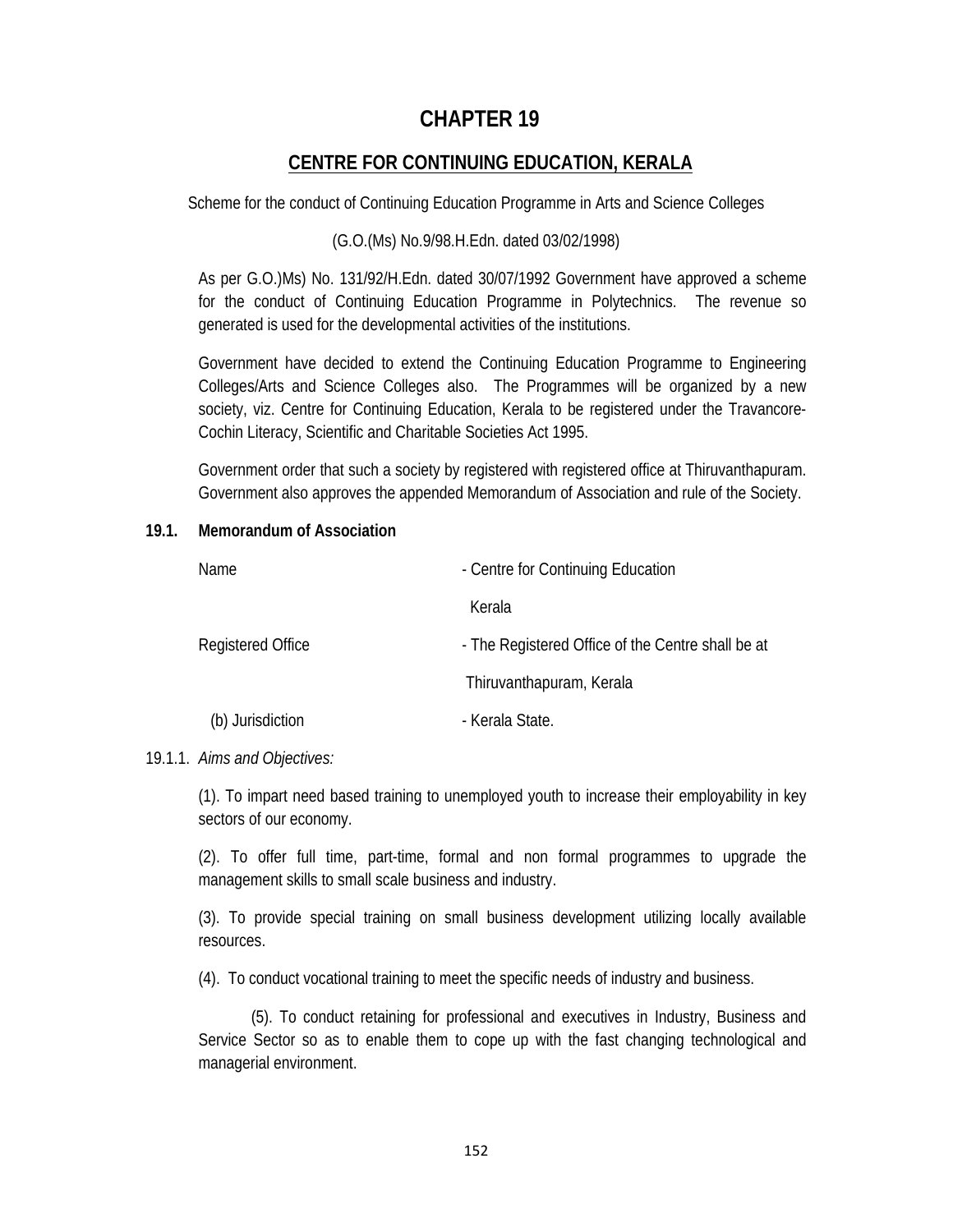(6). To conduct in service training to workers in the industries of organized and unorganized sectors for enhancement of productivity and equip them to meet the changes in technology.

(7). To establish partnership with industries and commerce for identifying human resource requirements and training needs.

(8). To make training needs analysis of specific sectors and plan and organize suitable training programmes for them.

(9). To develop and publish training materials for regular and distance education programmes.

(10). To identify the areas in which distance education and open learning methods are appropriate and to design and conduct such programmes.

(11). To identify the employment potential areas and to conduct competency based skill development programmes.

(12). To undertake such other activities as are relevant to fulfil the objectives of the centre.

19.1.2. The control and administration of the centre shall be vested in accordance with the rule and regulations of the centre, in the governing body, which consist of the following members:

| 1. The Minister of Education, Kerala State    | - Chairman (Ex-officio)      |
|-----------------------------------------------|------------------------------|
| 2. Principal Secretary, Higher Education      |                              |
| Department, Government of Kerala.             | - Vice-Chairman (Ex-officio) |
| 3. Principal Secretary, Planning Department   |                              |
| Government of Kerala (or his nominee)         | - Member                     |
| 4. Principal Secretary, Finance Department    |                              |
| Government of Kerala (or his nominee)         | - Member                     |
| 5. Director of Technical Education,           |                              |
| Government of Kerala                          | - Member                     |
| 6. Director of Collegiate Education, Govt. of | - Member                     |
| Kerala                                        |                              |
| 7. Chief Co-oridnator of Projects, World Bank |                              |
| Assistant Technician, Education Project,      |                              |
| Kaithamukku, Thiruvanthapuram - 24 -          | Member Secretary.            |
| 8. Senior Joint Director (Poly stream)        |                              |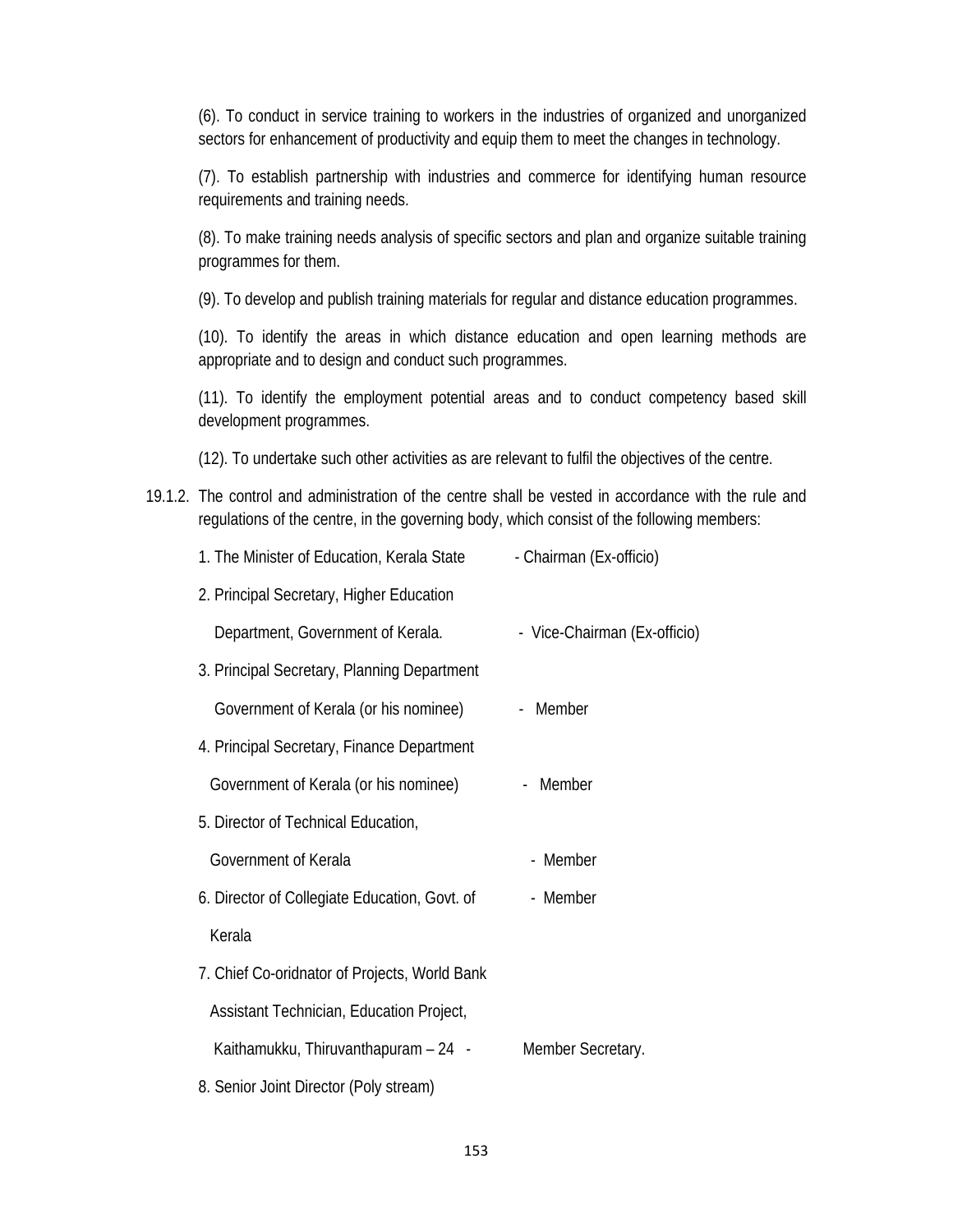Department of Technical Education,

| Government of Kerala                                                 |                          | Member                     |
|----------------------------------------------------------------------|--------------------------|----------------------------|
| 9. Joint Director, Curriculam Develop                                |                          |                            |
| Centre, World Bank Assisted Techinician                              |                          |                            |
| Education Project, Kaithamukku,                                      |                          |                            |
| Thiruvanthapuram -24                                                 | $\frac{1}{2}$            | Treasurer                  |
| 10. Representative from Industry                                     | $\overline{\phantom{a}}$ | Treasurer                  |
| 11. Representative from Industry                                     | $\blacksquare$           | (To be Nominated by Govt.) |
| 12. Principal of Polytechnic                                         | $\overline{\phantom{a}}$ | (To be Nominated by Govt.) |
| 13. Principal of an Engineering College - (To be Nominated by Govt.) |                          |                            |
| 14. Principal of an Arts and Science College                         |                          | -(To be Nominated by       |
|                                                                      |                          | Govt.)                     |
|                                                                      |                          |                            |

15.Chairman, Indian Society of Technical

Education, Kerala Section **Constanting Constanting Constanting Constanting Constanting Constanting Constanting Constanting Constanting Constanting Constanting Constanting Constanting Constanting Constanting Constanting Con** 

### **19.2. Rules and Regulations of starting Sub-Centre**

I. For the effective implementation of the continuing education programmes, Sub-Centres shall be started in Engineering Colleges, Polytechnics and Arts and Science Colleges. The Principal of the above institutions shall prepare necessary project report and forward it to the Chief Coordinator of Projects, World Bank Assisted Technician Education Project, Kaithamukku, Thiruvanthapuram.

### II. *Advisory Committee*

 An Institution Programme/Implementation Unit (IPIU) consisting of Principal, Head of Departments/Senior Faculty and Manger shall be formed for the effective implementation of the programmes. Principal shall be the President of the Committee. The President shall nominate a senior faculty not below the rank of Lecturer as Manager. The Advisory Committee shall consist of a minimum 5 members. The advisory Committee shall meet periodically (at least once in a month) and review the progress of the schemes being implemented by the Sub-Centre and take appropriate action for the effectiveness of the programme. The duties and responsibilities of the office bearers of the Sub- Centre are given below:

#### III. *Duties and Responsibilities of the President:*

(a) He shall appoint the Manager, Course Co-ordinator and supporting staff of the Sub-Centres.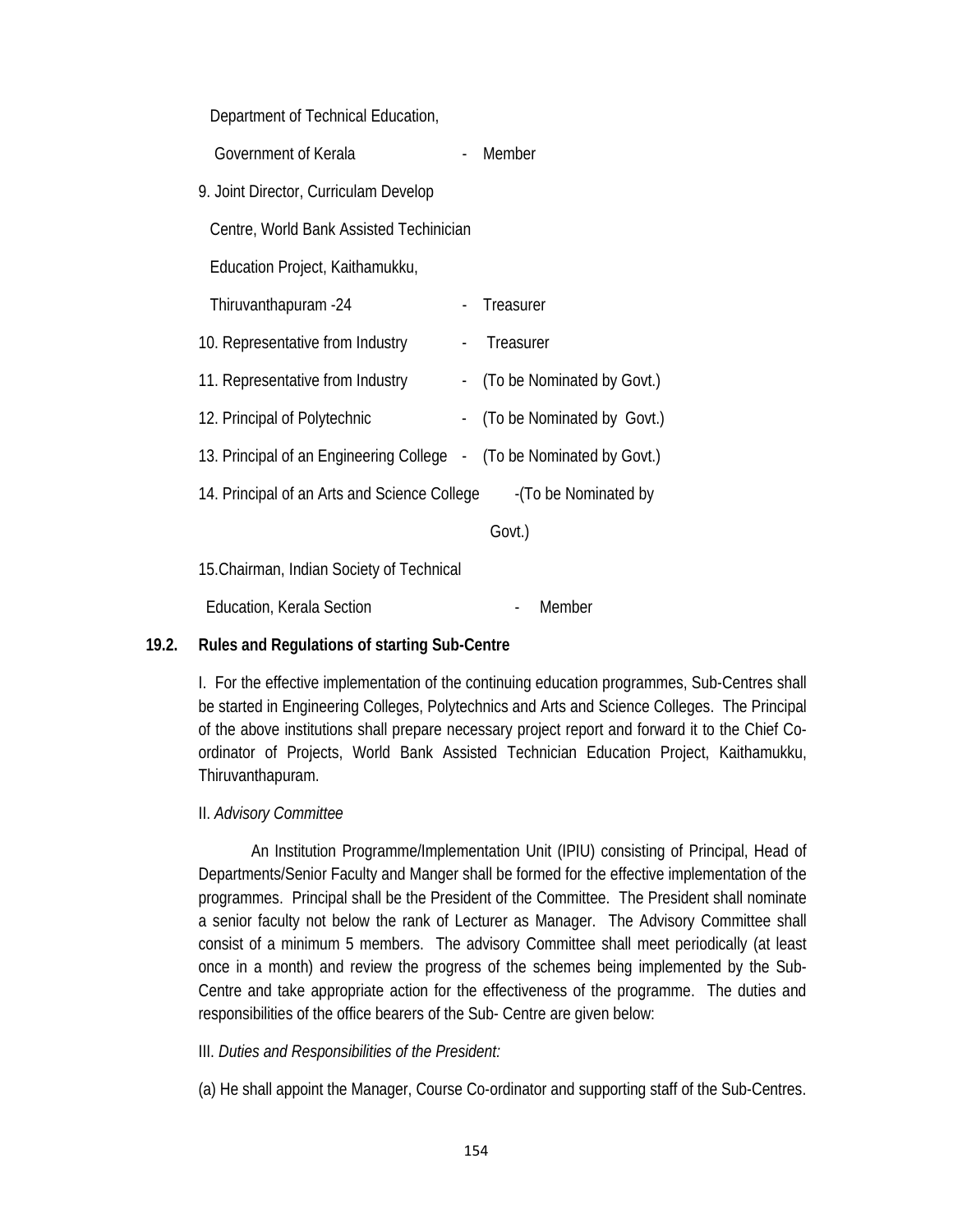(b) He shall co-ordinate all activities of the Sub-Centre.

© He shall correspond with the Member Secretary of the centre for Continuing Education, in all matter regarding the Sub-Centre.

(d) He shall prepare the prospectus for the course, give notification in dailies admit candidates for the various programmes conducted at the Sub-Centre.

(e) He shall be responsible for the implementation of the rules and regulations issued by the Executive Committee of the Members Secretary from time to time for the effective functioning of the Sub-Centre.

(f) The President shall verify the accounts daily. He shall be responsible for the proper maintenance of cash book and other registers.

IV. *Duties and Responsibilities of the Manger.*

(a) The Manger shall prepare the project report of courses to be started in the Sub-Centre in consultation with the President.

(b) He shall initiate and co-ordinate all activities connected with the courses such as title, intake, duration fees etc. in consultation with Advisory Committee.

© He shall prepare all papers required for notification, calling for application, scrutiny for application, interview, selection etc. in consultation with Advisory Committee.

(d) He shall arrange the guest faculty, infrastructure facilities and other teaching aids in consultation with the President.

(e) The Manager shall be responsible for the maintenance of accounts; registers etc. and submit them for verification daily to the President.

(f) The term of the Manger shall be two years.

V. *Duties and Responsibilities of the course Co-ordinator*

(a) Preparation of syllabus and co-ordinate the conduct of regular classes and training of the concerned course/programme.

(b) Maintenance of attendance registers of staff and trainees conduct test etc.

© The term of the Course Co-ordinator shall be till the end of that particular course for which he/she is the co-ordinator.

VI. Duties and Responsibilities of the Ministerial Staff/Supporting staff.

(a) Assist the Manager, President in issuing the application forms, scrutiny, collection of fees etc.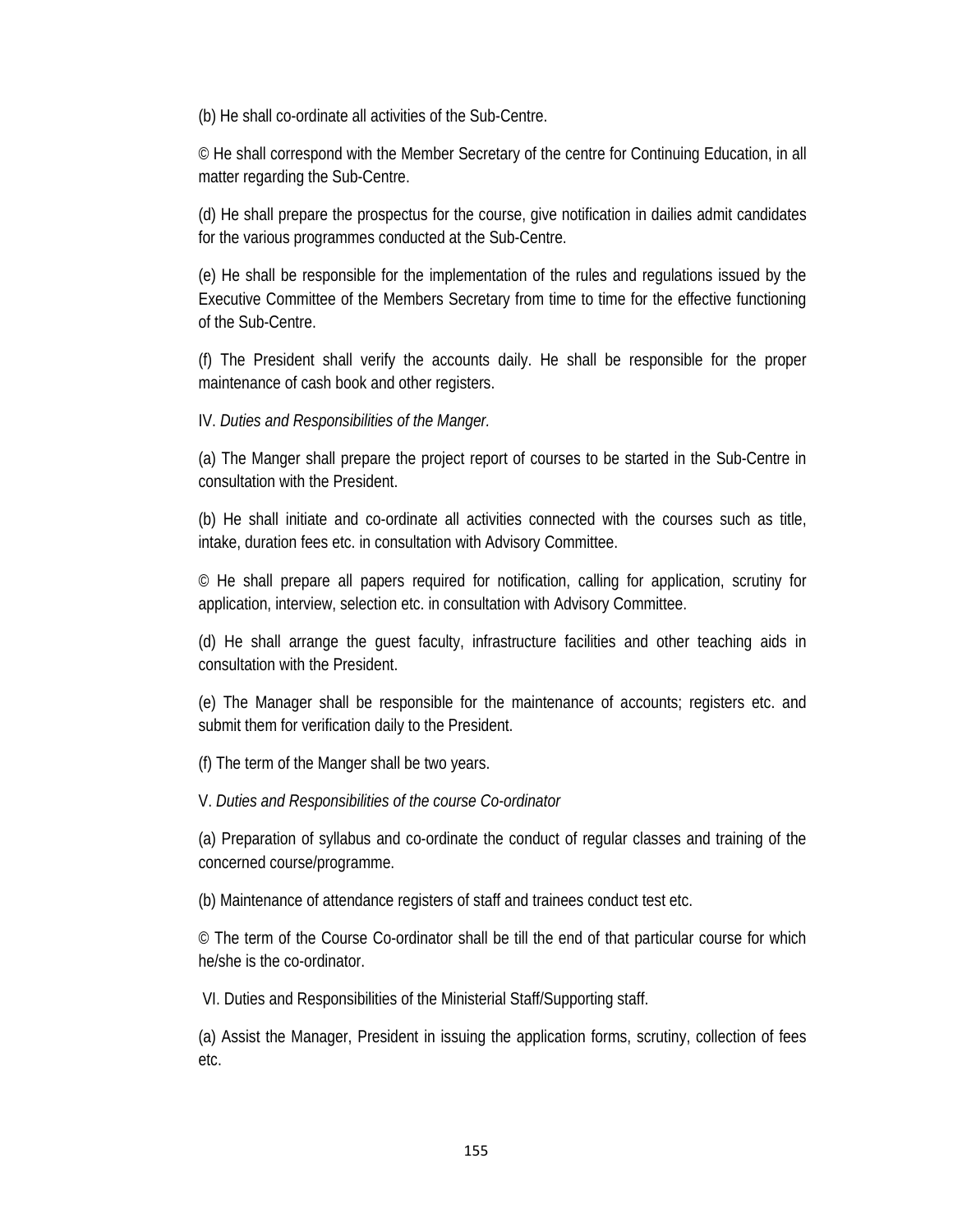(b) Remit the savings to the Bank Account of the Continuing Education Cell, withdrawal of money from Bank, maintenance of registers of Continuing Education Cell, cash book etc.

## VII. *Remuneration to the Staff:*

(a) The remuneration to the President (Principal) will commensurate with the work, the number of courses conducted and the income generated and should exceed `.600/- per month.

(b) The remuneration to the Manager will also commensurate with the works, the number of courses conducted and the income generated and should not exceed `.600/- per month

© The remuneration to the course Co-ordinator shall be `.300/- per month to be paid only for the duration of the particular course.

(d) The remuneration for Ministerial staff will be `.500/- per month to be divided among the staff actually attending the work.

VIII. *Financial Policy:*

The Continuing Education Sub-Centre shall generate revenue by conducting Continuing Education Courses, Testing and Consultancy Services and providing services as maintenance and repair of equipments etc. This policy aims at the proper use of the generated revenue for the overall development of the Institution.

(a) Source of revenue.

- (1) Course fee
- (2) Application and Admission fee
- (3) Job Works
- (4) Testing and Consultancy
- (5) Equipment Repair Centre
- (b) Expenses:
	- (1) Salary
	- (2) Operational Expenses
	- (3) Equipment, Apparatus
	- (4) Students and Staff Welfare
	- (5) Institutional Development
	- (6) Repair and Maintenance
	- (7) Environmental Development
	- (8) Contribution for WID activities
	- (9) Support for Staff Development Activities

#### © *Account:*

The Revenue generated can be deposited in bank accounts with Nationalised Bank or Treasury Saving Account

(d) *Method of expenditure:*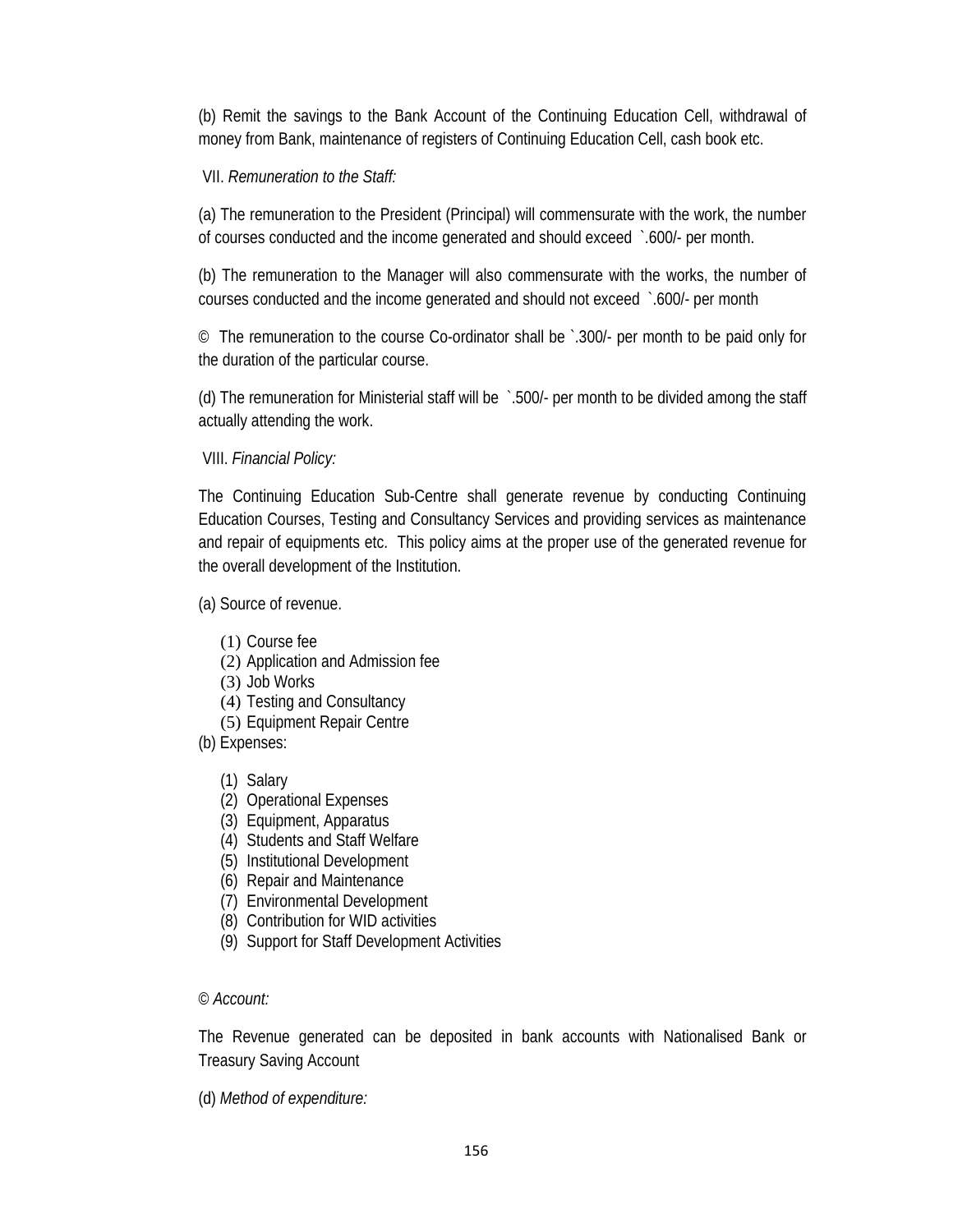Expenditure is met by withdrawals from the Bank Account through cheques.

### (e) *Operation of Account:*

The account is in the name of Continuing Education Sub-Centre and operated jointly by the President (Principal) and continuing Education Manager.

### (f) *Routine Expenditure:*

 The expenditure towards running of the Continuing Education Programme will be incurred as per the guidelines issued. The course fee, remuneration to faculty, instructional material costs etc. will be decided by the Advisory Committee (Institution Programme Implementation Unit)

#### (g) *Profit:*

 The total income from a course minus the expenses towards running of the course will be the profit. From this 25% of profits is to be remitted in "Departmental Development Funds" operated at State level by Continuing Education Centre. This will be utilized for the development activities of various institutions. This amount should be remitted to the Member Secretary, Centre for Continuing Education at the end of the financial year. The balance available under this scheme can be utilized for the overall Institutional Development activities as per the following guidelines.

Allocation of funds: The profit generated shall be allocated and utilized in the following manner. The allocation for each year shall be made at the beginning of the financial year (April)

| Contribution to Department Development:<br>Development Fund | 25%  |
|-------------------------------------------------------------|------|
| Reserve                                                     | :10% |
| <b>Student Welfare</b>                                      | 15%  |
| <b>Staff Welfare</b>                                        | :10% |
| Infrastructure Development                                  | 20%  |
| Women Development                                           | 5%   |
| Environment                                                 | :2%  |
| Repair & maintenance                                        | 10%  |
| Contingencies                                               | 3%   |

I.P.I.U. will have the discretion to alter the above suggestions to meet the local requirements.

While allotting the funds top priority will be given to the following areas:

(1) Student Welfare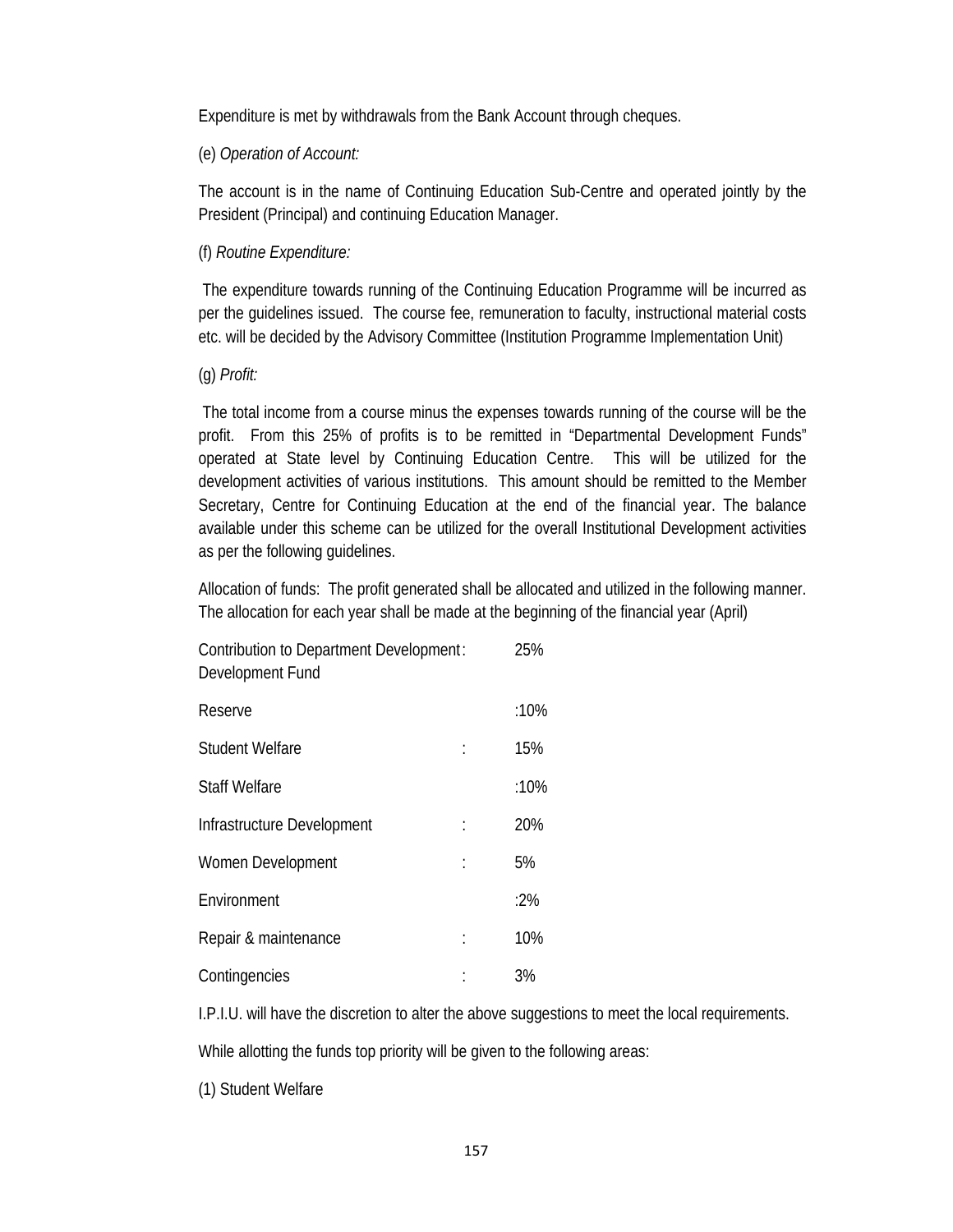(2) Staff Welfare

(3) Infrastructure development of institution

(4) Repair and maintenance

While allotting funds for each activity, the following aspects will be considered:

- (i) No. of beneficiaries
- (ii) Short term long term gains
- (iii) Fair Distribution to all section.

Institution Project Implementation Unit reserves the right to accept, reject, modify or make suggestion for a proposal received by it. In all the cases the above criteria will be followed.

### (h) Accounting System:

 Double entry cash book system shall be followed for accounting. Separate cash book is maintained and Principal will verify the cash book every day.

### (i) Cash in hand:

The Continuing Education Manger is entitled to keep a cash of Rs.1000/- in the Sub Centre to meet any contingent expenses. CE Manager can incur an expenditure up to Rs. 5000/- with the permission from the President (Principal). All expenditure above Rs. 5000/- should get prior approval from the I.P.I.U. All expenditure above 1 lakh prior approval should be obtained from the Chief Co-ordinator of Projects/Director of Technical Education/ Director of Collegiate Education. For expenditure above Rs.5 lakhs prior approval should be obtained from the Executive Committee of Centre of Continuing Education. Government rules and regulations are to be observed for procuring stores. The accounts are subject to audit.

### **19.3. Guidelines for Utilisation of Development Fund.**

25% of the profit made by the Sub-centres by conducting the Continuing Education Programmes shall be transferred to the centre. The President (Principal) of the Sub-centre shall transfer the amount to the Member Secretary at the end of the financial year. This amount shall be deposited in the Current/SB account in a Nationalised Bank and shall be utilized for the overall development of respective departments. The revenue generated by Engineering Colleges shall be utilized for the development of Engineering Colleges and that generated by Polytechnics shall be utilized for the development of Technical Education System in the state and the revenue generated by the Arts and Science Colleges shall be utilized for the development of Arts and Science Colleges. The proposals of developmental activities of Engineering Colleges, Polytechnics, Arts and Science Colleges shall be forwarded to the Member Secretary respectively by the Director of Technical Education, Senior Joint Director (Poly stream) and the Director of Collegiate Education at the beginning of the academic year. The Member Secretary shall present the proposals in the Executive Committee, the Member Secretary shall allocate the funds at the disposal of Director of Technical Education/Senior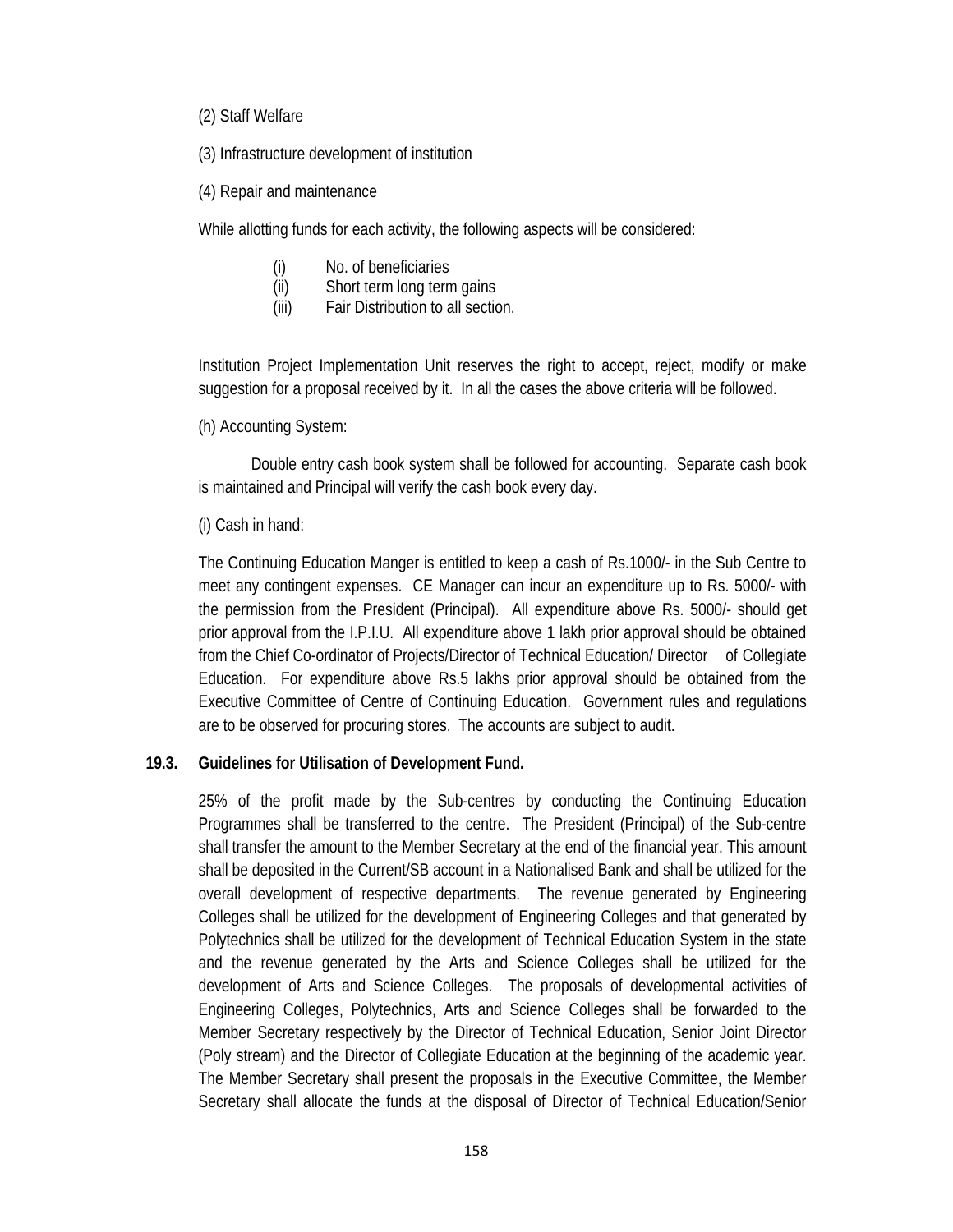Joint Director (Poly Stream)/Director of Collegiate Education for carrying out the development works.

## **Declaration**

In all circumstances, the Kerala State Continuing Education Centre will be functioning in accordance with the provisions of the Travancore-Cochin Literary Scientific and Charitable Societies Registration Act (Act XII of 1955) and the all the provisions of the said act will be applicable to the Continuing Education Centre, Kerala, Thiruvanthapuram.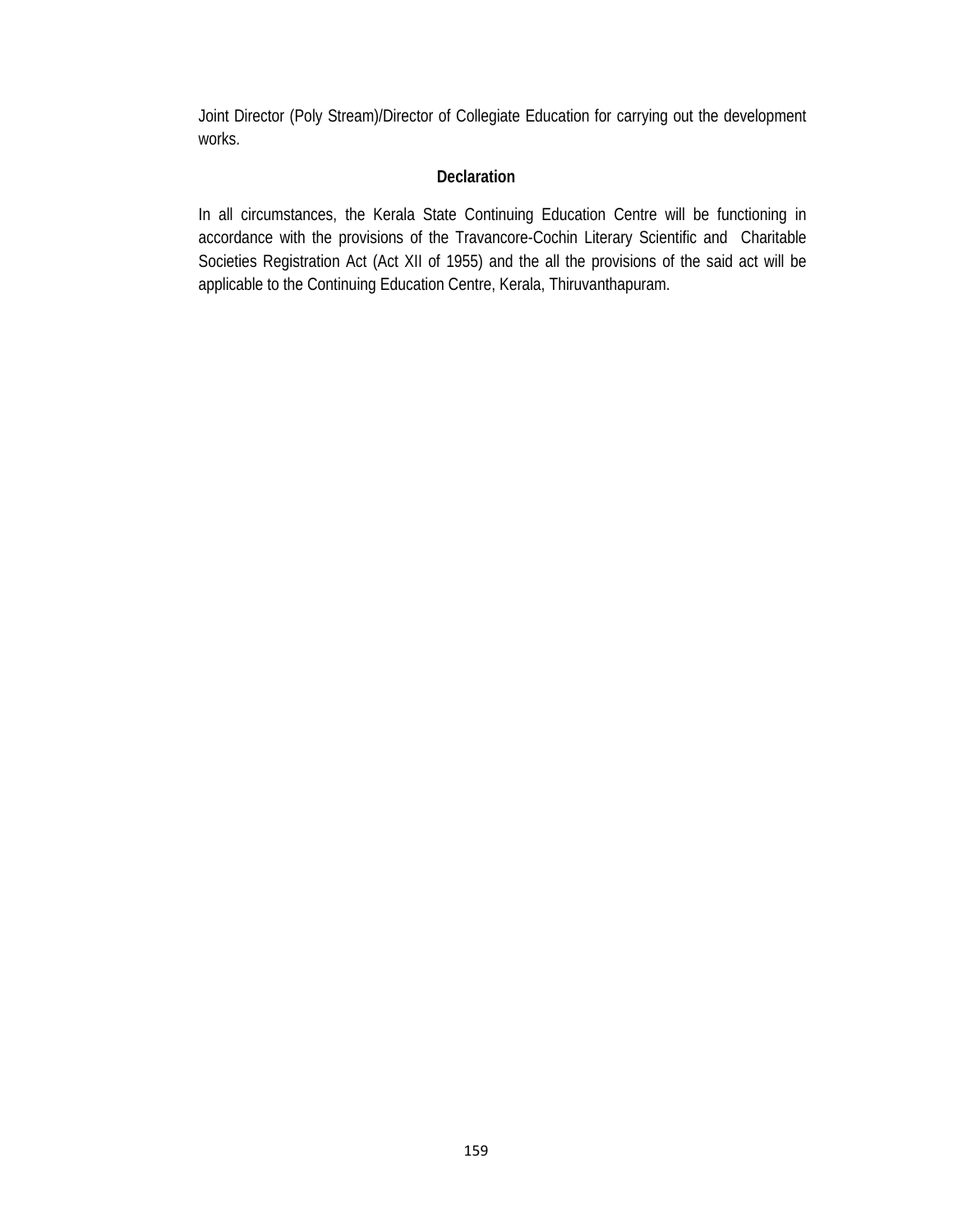# **CHAPTER - 20**

## **LITIGATION INVOLVING COLLEGIATE EDUCATION DEPARTMENT**

In this chapter, matters relating to litigation before various courts in India involving the Collegiate Education Department are discussed in general. Cases of general nature commonly filed before courts alone are discussed here.

One of the unique features of Indian democracy is the existence of a strong judiciary with a well-defined hierarchy comprising of the Supreme Court, High Courts, Lower courts, and various quasi-judicial bodies like administrative tribunals.

## **20.1. Liaison Officer:-**

An official of the rank of Administrative Assistant from the Collegiate Education Department is designated as Liaison Officer to assist the Department in cases, and a clerical staff designated as Liaison Assistant will assist the Liaison Officer.

## **20.2. Nature of Cases:-**

Individuals and institutions approach courts/ tribunals with litigation which often involves denial / non-delivery of various services from the part of the department, delay in rendering services, disputes regarding interpretation of relevant rules at the implementation stage, etc. Cases which often come up against the Department in this regard are generally discussed below.

- **1. Civil Courts- Original Suits ( O S ) , Appeal Suits ( A S ), Execution Petitions ( E P )**
- **2. High Court Writ Petitions (civil) [WP(c)], Writ Appeals, Review Petitions, Contempt of Court Cases, Civil Revision Petitions, Clarification Petitions.**
- **3. Supreme Court- Special Leave Petition (SLP), Writ Petition, Appeals**
- **4. LokAyukta**
- **5. Consumer Disputes Redressal Forum**
- **6. Administrative Tribunals**

## **20.3. Litigation Procedure:-**

- (i) When an original Suit is filed before a Civil Court against the department, notice and relevant documents will be served on the Defendant ( Chief Secretary, Secretary to The Department, Head of The Department, Regional / District Officer, Head of Office)
- (ii) On receipt of notice, Acknowledgment should be given to the serving official and steps should be taken to communicate the details to the Government Pleader in the concerned court. A letter should be sent to the Government Pleader to appear on behalf of Government and the department and to defend the case. Based on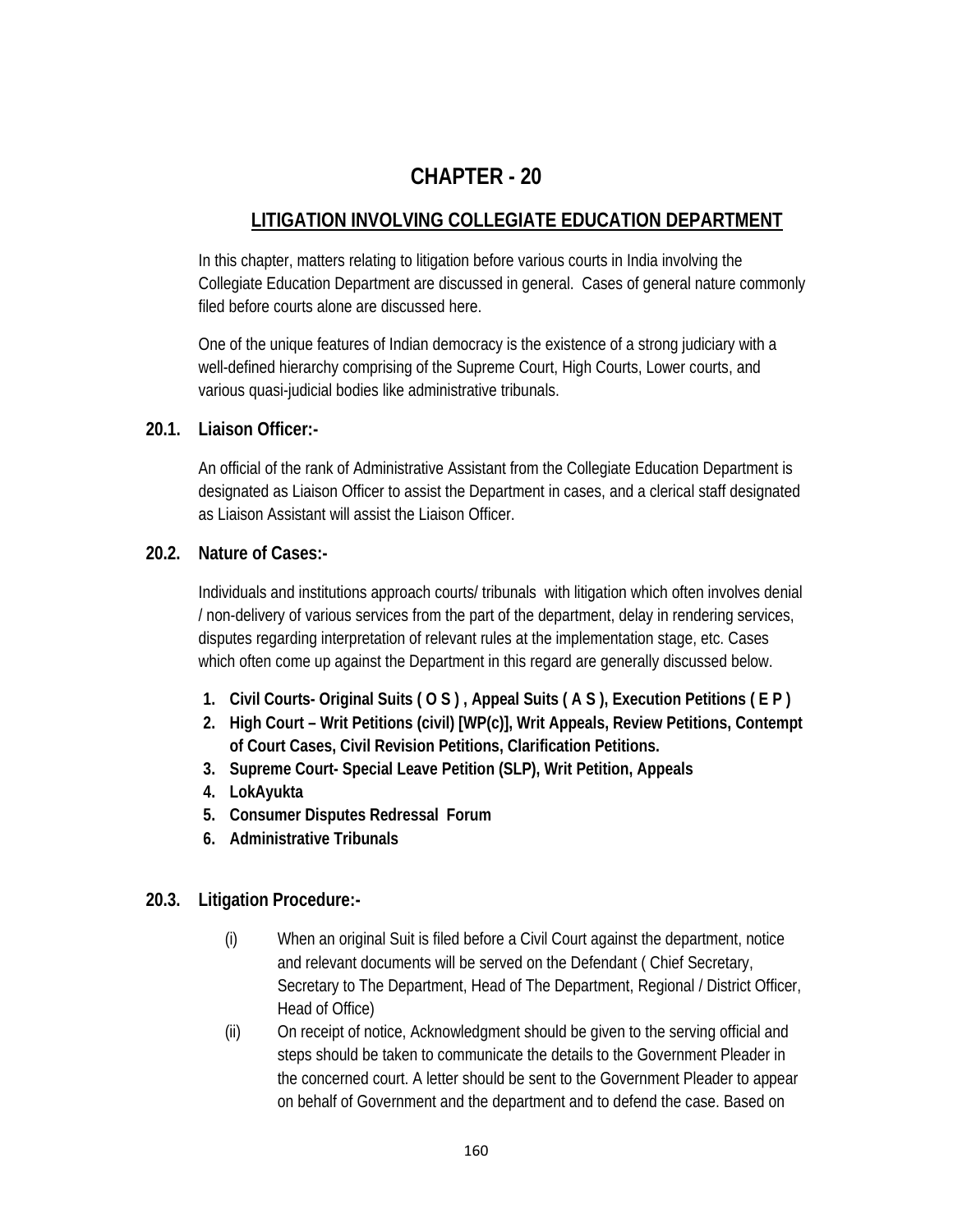the instructions and assistance from the Government Pleader, Counter Affidavits / written statements and other documents will have to be prepared/ submitted. These documents will have to be authenticated by the concerned department official.

- (iii) Special care should be taken to follow up the case promptly and the next hearing date should be recorded in the register maintained in the office for this purpose and the entry should be authenticated by the concerned official. All documents/ facts requested by the Government Pleader Should be made available to him promptly.
- (iv) Judgments / orders of The Court should be carefully studied and when it is found that the verdict is adverse to the Department, legal Opinion should be sought from the Government Pleader as regards the feasibility and possibility of preferring an appeal / Obtaining a stay , and on being convinced about the need for preferring an appeal; steps should be taken to instruct the Government Pleader for preferring an appeal and seeking incidental remedies with the consent of the Higher / Controlling officer. Appeals should also be filed in a time bound manner, and follow up action as in the case of original suit is required.
- (v) When the Plaintiff obtains a favourable judgment in the above cases, he has to file an execution petition to get the benefits of the verdict. Against the Judgment, an appeal suit before the competent court or, RFA / RSA can be filed before the High Court with the consent of The Head of the department, in a time bound manner.

## **20.4. Lokayukta;-**

The procedure as in the case of original Suits before civil courts has to be followed by the department in cases filed before LokAyukta also. The Advocate representing the State before the LokAyukta should be consulted and engaged for this purpose. Review Petition can be filed before the LokAyukta against their orders and if the finding is still adverse to the Department, and if the officer is convinced about the need for preferring an Appeal , The High Court, can be approached with a Writ petition ( civil)

## **20.5. High Court;-**

- (i) Writ Petitions under Article 226 of The Constitution of India are usually filed against the department before The High Court. The Writ petition (civil) filed by the petitioner will contain index, synopsis, statement of facts, prayer, affidavit, etc. Documents marked as exhibits P1, P2, etc. will also be submitted along with the writ petition.
- (ii) A copy of the writ petition along with the accompanying documents will be served in the office of The Advocate General before hearing, in writ petitions where the Government is a respondent. (The petition is identified by the serial number followed by the year of filing given to each petition by the registry of the court) The liaison officer of the department can examine the petition at that stage itself and can interact with the concerned office of the department after understanding the nature of the prayer and interim relief sought in the petition. On understanding the preliminary facts from the version of the concerned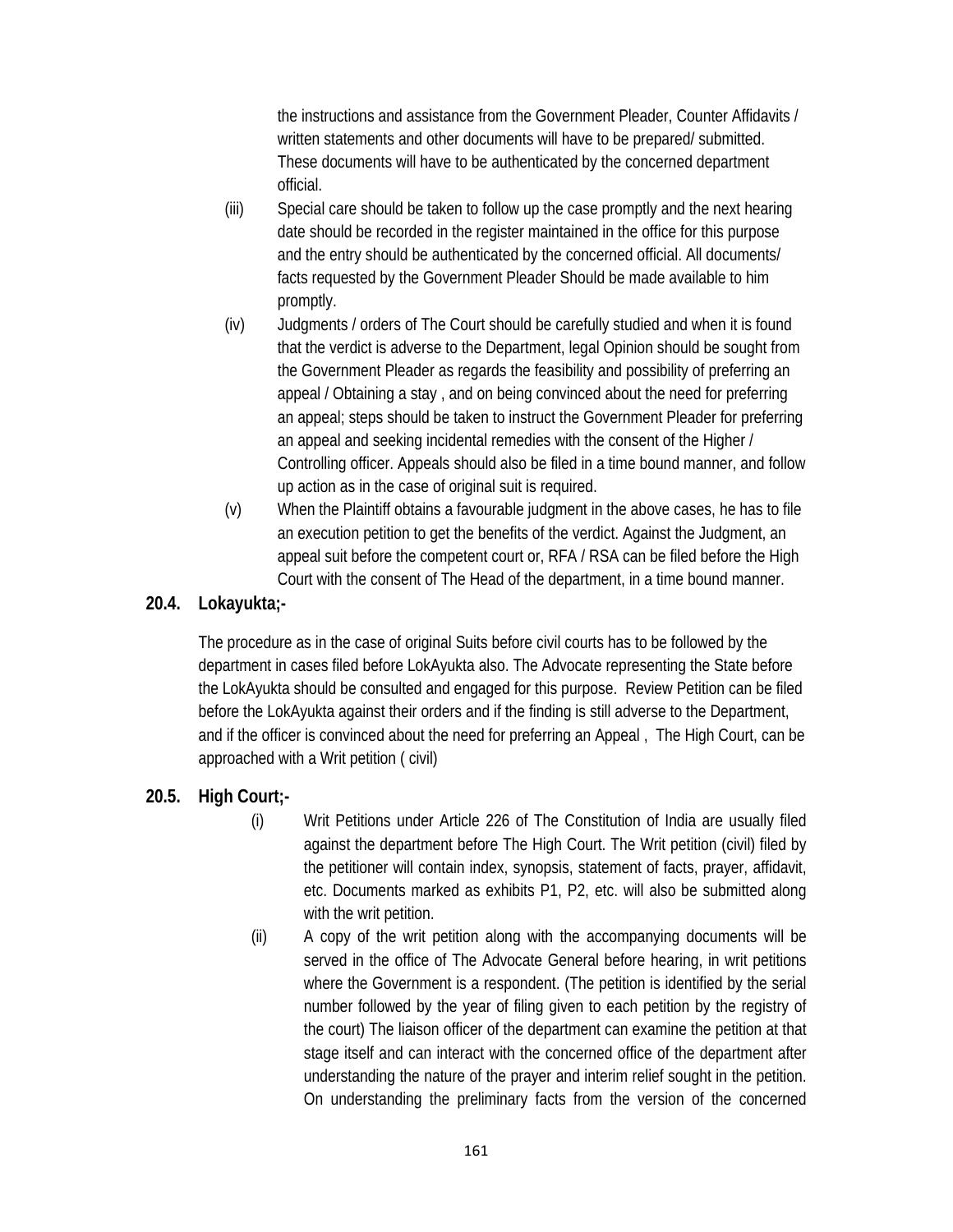office and the petition, the liaison officer will give proper instructions to the concerned government pleader, orally or in writing.

- (iii) When the case comes up for hearing before the concerned bench of The High Court, the court may either decide after hearing the parties / may adjourn to a future date / admit on file ( with notice ) / pass interim orders.etc. Copy of the writ petition with supporting documents and notice will be sent to all the respondents by the registrar of the High Court by post. An acknowledgment of the same should be sent to the court immediately by the concerned receiving official; by signing a copy of the notice.
- (iv) The statement of facts furnished by the petitioner should be carefully studied and para- wise counter statement should be prepared by the concerned official. Counter statement along with supporting documents, orders, etc should be sent to the Office of the Advocate General in a time bound manner, with a copy to the liaison officer. Thereafter, the Liaison officer should be contacted and on ascertaining the convenient date and time of the concerned government pleader handling the case; the concerned department official / person duly authorized by him should approach the government pleader directly and sign the counter affidavit, or should arrange to get the counter affidavit signed by the competent official and file it in the concerned section in the office of The Advocate General. The version of the respondent / department will be submitted in the court in the form of Counter Affidavit, and all pages should be signed by the official in blue / black ink. Person signing the affidavit will be referred to as 'deponent'. If the department official is signing the documents from a place outside the office of the Advocate General, it should be attested by a Gazetted officer from the locality. Only Gazetted officers should sign/ attest these documents. Corrections if any, should be recorded at the end of each page (number of corrections should be specifically mentioned)

## **20.6. Duties of Liaison Officer & Concerned Department Officials:-**

The liaison officer is duty bound to strictly watch the proceedings at each stage, and take necessary steps at each stage and the orders from the court should be promptly communicated to the concerned department officials; and he should ensure proper follow up action.

The department officials should strictly follow the instructions / directions directly from the court or received through the liaison officer; and ensure proper follow up action.

## **20.7. Interim Orders**

During the pendency of a litigation , if the court passes any interim orders and if that order is against the interest of the State, necessary petitions for reviewing / amending / modifying the interim order can be filed through the Advocate General, and it should be communicated to all other respondents representing the State / Department. The liaison officer should be contacted for this purpose, and on instructions from the liaison officer, the concerned Government Pleader should be contacted for taking necessary steps.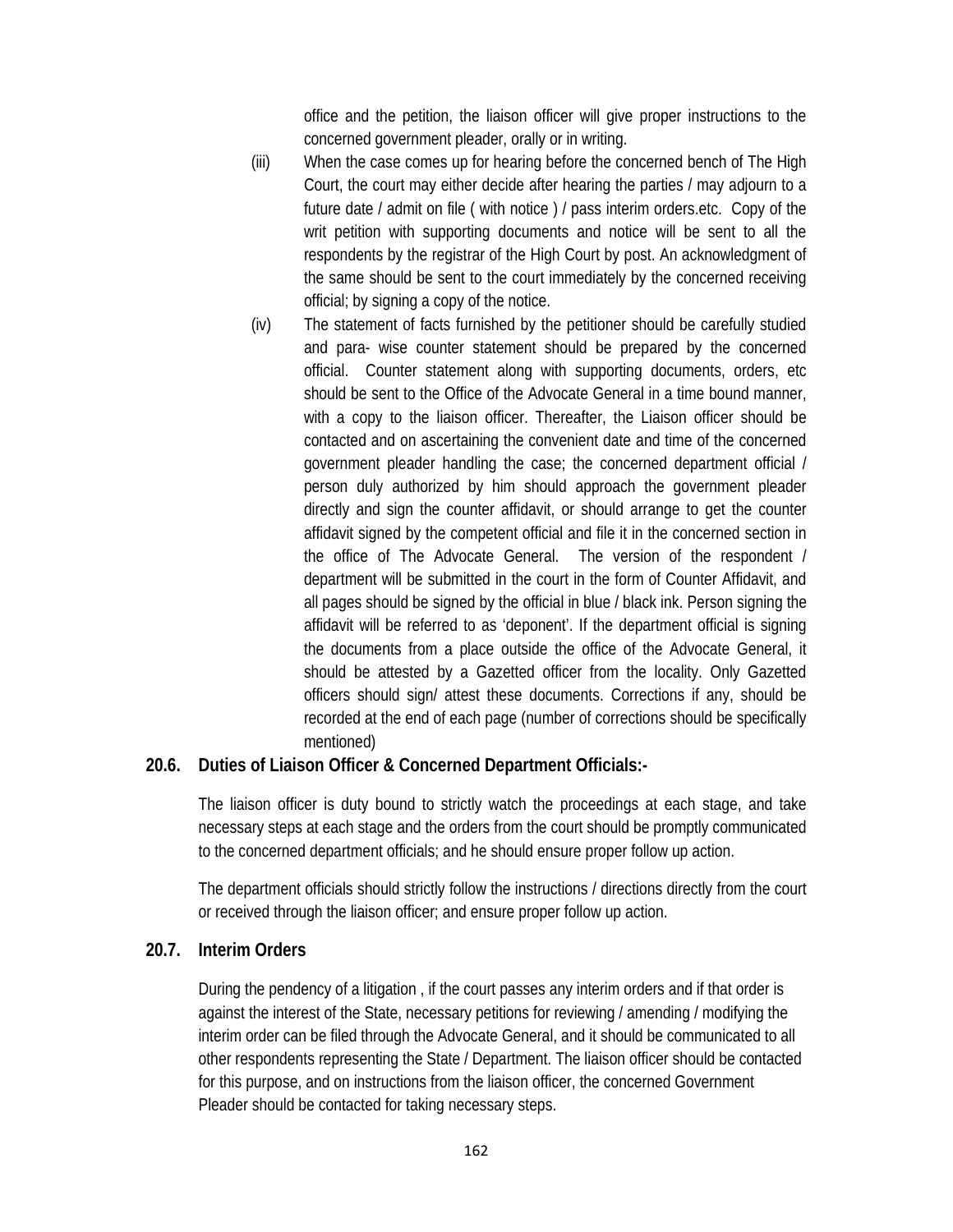## **20.8. Judgments / Final Orders of the Court:-**

When the court pronounces a final Judgment / order, copies will be sent by the Registrar of The High Court to all parties by post. Since this process involves delay, the petitioners usually obtain certified copy of the order / Judgment from the court and approach the respondents / officials directly or through their counsel. The receipt of such certified copy shall be deemed to be receipt of the order from the court and the same should be complied with within the time frame fixed by the court, if any. In the alternative further steps as explained in the following paragraphs can be taken. The original order or its certified copy or its attested copy alone need be treated as valid. Photo copies otherwise submitted need not be considered. In certain cases when the case comes up for admission before the High Court, the court passes orders on the same day. The court often seeks the views from the Government pleader; for which he will seek immediate instructions from the respondents / officials. In such matters when the liaison officer seeks instructions, the officials should immediately furnish the same.

## **20.9. Writ Appeal / Revision Petition:-**

On receipt of a judgment /order of the court, normally the same should be implemented within the time frame fixed. But if the verdict is against the interest of the State/ against existing government orders / causes financial loss or liability to the state / passed by ignoring material facts / is against any existing Judicial Verdict, etc, the opinion of the Government pleader should be sought in a time bound manner and a review petition / writ appeal can be filed. In such cases, the Government / Head of the Department should be apprised of the situation, prior consent from the Government/ Head of the Department should be obtained before approaching the court, and the Advocate General should be approached thereafter with the consent order. The required procedure should be complied with by approaching the concerned Government Pleader through the Liaison officer; and the writ appeal / review petition can be filed if the Advocate General gives the consent. A petition for staying the single bench order can also be filed with the writ appeal. If there is delay in filing the writ appeal, a delay Condonation petition with supporting affidavit from the concerned official is essential. No other document need be signed and submitted by officials for preferring the writ appeal. The petitioners in the writ petition will be usually the respondents in the writ appeal/ revision petition, when the Department is filing the writ appeal/ revision petition. The Department/ State will be the appellants / petitioners in such situation.

When the WA / RP is admitted, the number assigned to it by the court should be obtained from the liaison officer, and should be recorded in the register maintained in the office for this purpose. WA/ RP will be numbered as in the case of WP (C )Viz, WA ………/ year, RP……/ year.

As in the case of writ petitions, follow up action should be there for WA/ RP. Proceedings should be closely watched and additional documents / information required should be furnished promptly; and pronouncing of final order should be keenly watched. Stay petition against the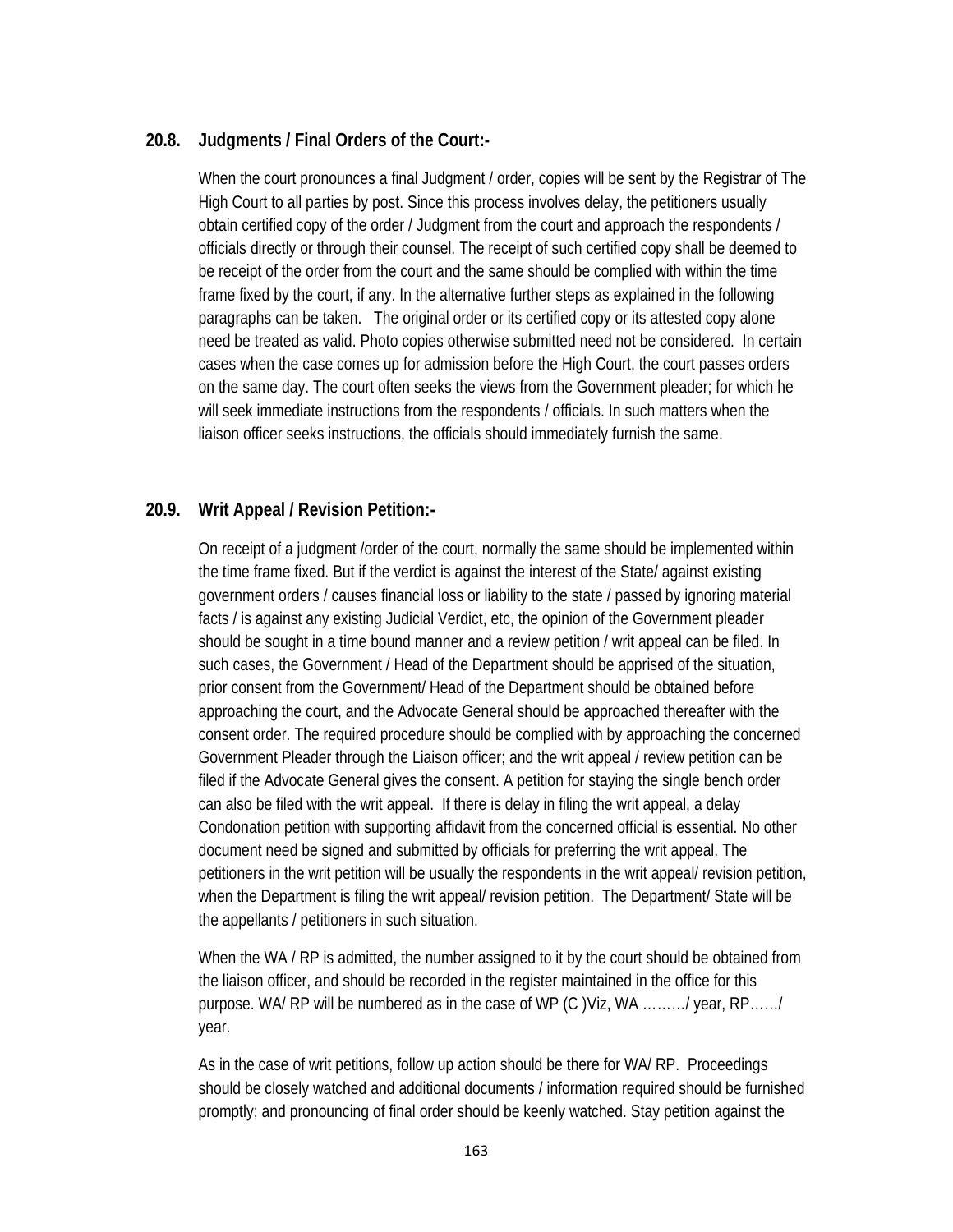order in writ petition should be moved promptly along with WA/ RP and all efforts should be made to obtain the stay order. Even if the order in WP (C) has been implemented; still WA / RP can be filed.

RP will be heard by the single bench which heard the WP (C) ; but WA will be heard by another bench (division bench). When there is unreasonable delay in filing the WA, court usually imposes terms (payment of costs) and the WA will be heard only after the specified amount is deposited in the court.

If steps are taken in compliance with a judgment/ order in WP (C), WA, RP, etc, action taken report should be immediately filed before the Advocate General

Note: Documents submitted by petitioners to be marked as ExhibitP1, P2, etc. Documents Submitted by respondents to be marked as ExhibitR1, R2, etc.

# **20.10. Extension Petition:-**

After pronouncing the verdict in a WP/WA/RP, if the department feels that the time stipulated for implementing the order/judgment is insufficient, an extension petition can be moved before the same court within the stipulated time for granting such extended time required. Normally, when the court is satisfied about the reasonableness of the request, extension is granted. The officials should ensure that the extension is granted, by contacting the liaison officer / Government pleader; and it should be recorded in the concerned register. The order should be implemented within the time frame stipulated or other further steps required should be taken.

# **20.11. Contempt Of Court Cases:-**

Usually when a verdict of the Court is not complied with within the time frame stipulated, the petitioners file a case for contempt of court against the opposite party. As in the case of Writ Petitions, when the contempt petition is filed and the matter reaches the office of the Advocate General, the Liaison officer should promptly inform the matter to all the respondents. Usually when the contempt petition is taken up, the court orders notice to the respondents and directs the Government pleader to report within 14 days as to the action taken. When the case is taken up after 14 days, if the court feels that the judgment/ order has not been implemented / no further steps have been taken, personal appearance of the respondents will be ordered. Orders regarding personal appearance will be sent by The Registrar to the concerned persons by registered post. When a contempt petition is filed and notice is ordered, the liaison officer should bring the matter to the immediate notice of the concerned respondents, who should promptly take action within the stipulated time and report the action taken to the court through the Advocate General. When these steps are not taken, personal appearance is ordered. When personal appearance is ordered, the fact that WA / RP/ SLP have been filed against the Judgment may be submitted to the court, if it has not been earlier informed in writing to the court. If the judgment has been complied with that fact may also be submitted before the court in writing and an application seeking exemption (dispensation petition) from personal appearance may be filed. The person against whom contempt notice has been issued by the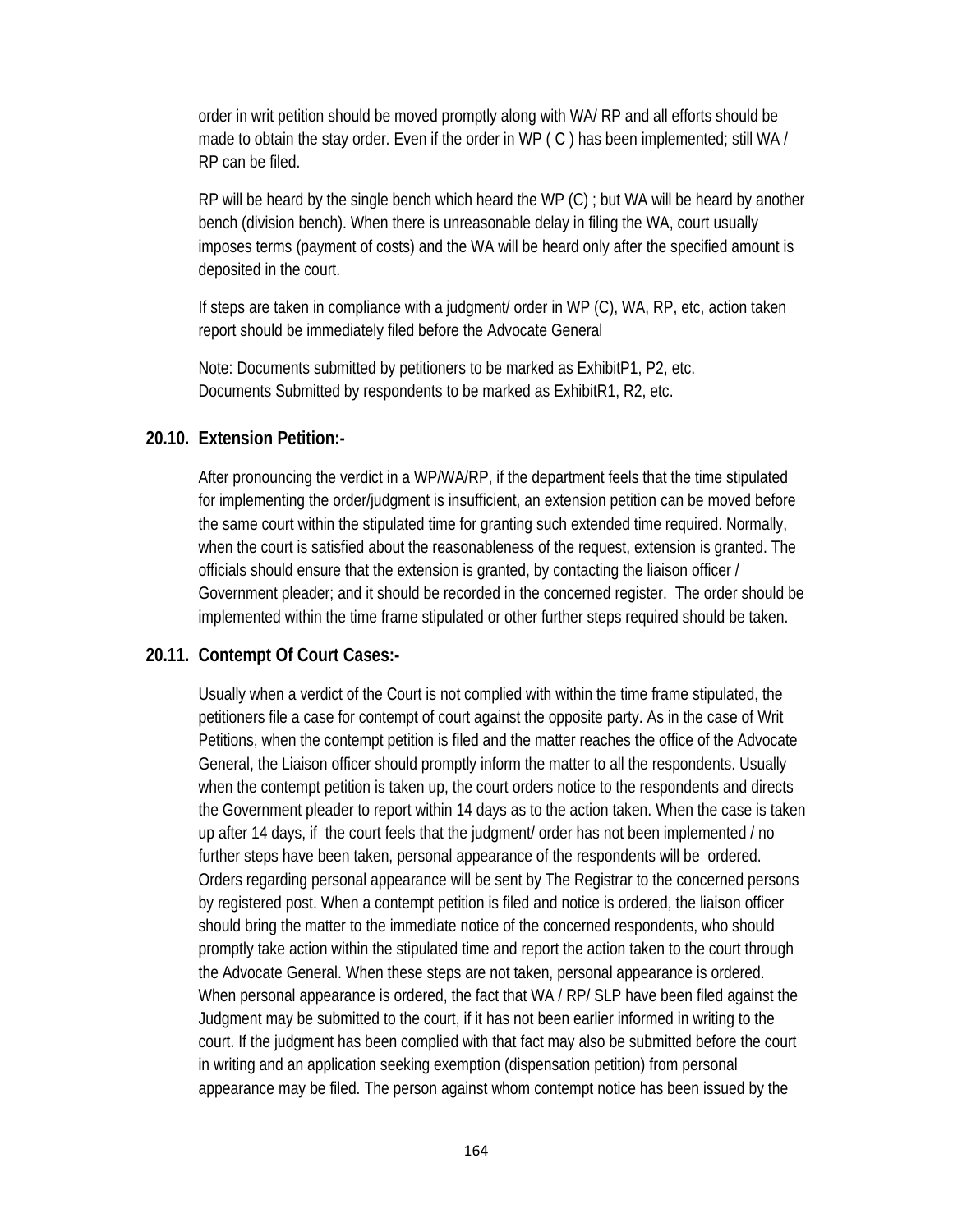court should file the dispensation petition. In case of change of incumbent in office after receipt of contempt notice, the new incumbent can file a statement to this effect also.

After filing the dispensation petition, it should be ensured that the petition is allowed. The liaison officer has the responsibility for follow up. Even if the judgment/ order is implemented consequent to the contempt of court case, still WA/ RP/ SLP can be filed against the verdict. In case the judgment / order is not complied with / dispensation petition is not allowed; the concerned official will have to appear in person before the court, furnish reply / explanation to the queries from the court and act according to the directions of the court. The Government Pleader should be contacted in advance and his advice sought before appearing in court. The liaison officer should also provide the required assistance to the official.

# **20.12. Special Leave Petition(SLP):-**

If the Judgment is WA is not satisfactory / in any other matter, an SLP can be filed before the Supreme Court. Steps as in the case of WA/ RP should be taken and the matter should be taken up with the section in the office of The Advocate General dealing with SLP. After obtaining the consent of the Government, the Advocate General will entrust the case file / documents with the standing counsel for the State in The Supreme Court; and the standing counsel will forward the vakalathnama to the concerned official directly by post. The official should sign and return the Vakalathnama to the standing counsel by post. The number assigned to the SLP and the stay against the High Court order if any, should be recorded in the register maintained for the purpose in the office. The status of the case can be ascertained from the office of the Advocate General or from the official web site of The Supreme Court.

# **20.13. Civil Revision Petition (CRP):-**

CRP is usually preferred against the verdict of appellate authorities, tribunals, etc. Common cases for the Department relates to CRP against the verdict of University Appellate Tribunals. Procedure as in the case of writ petitions should be taken and appropriate entries should be made in the register kept for the purpose in the office.

# **20.14. Consumer Disputes Redressal Forum (CDRF):-**

Usually matters relating to employees and their service matters will not fall within the jurisdiction of the CDRF which functions in every district under The Consumer Protection Act. Hence, any such complaint can be easily defended by mentioning this position.

# **20.15. State Administrative Tribunal (SAT):-**

As per Government notification 19 / 200 P & ARD dated 26/5 / 2010 State Administrative Tribunal has been established in Kerala. SAT has started functioning at Trivandrum w.e.f. 22/10/2011. Service matters relating to teaching and non-teaching staff of the department will be adjudicated by SAT. Private aided colleges do not fall within the ambit of SAT.

# **20.16. RFA/ RSA Cases:-**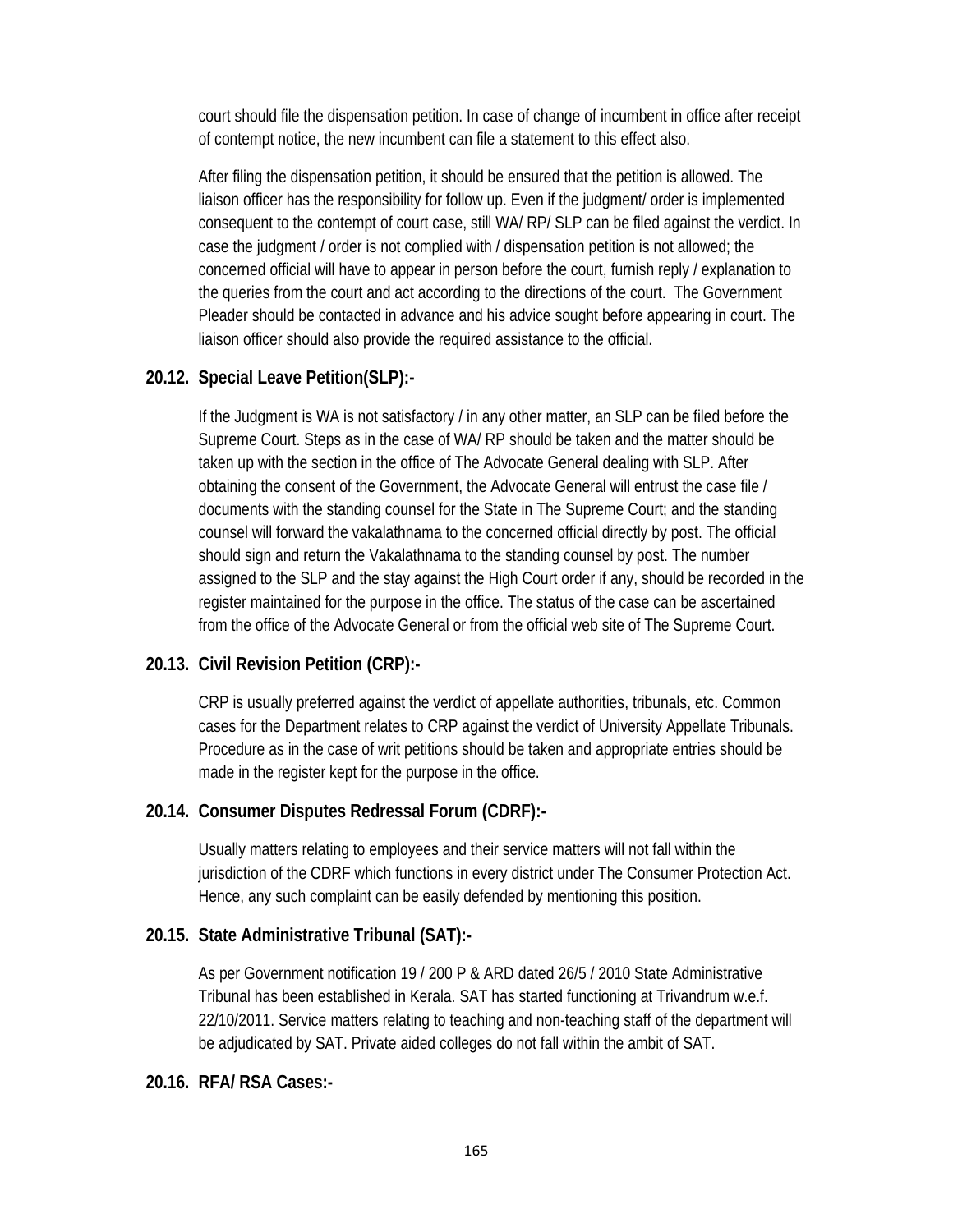When the judgment in an original suit (OS) or appeal suit (AS) is against the interest of the state / State revenue or creates financial liability for the State, The High Court can be approached with a regular first appeal (RFA) and regular second appeal (RSA) in such cases. The Advocate General should be approached with the copy of the Judgment and other relevant documents; and the matter should be entrusted to the concerned Government Pleader as directed by The Advocate General.

# **Note:**

- 1. If the Same person approaches different courts seeking the same relief simultaneously / successively, that matter should be brought to the notice of the court concerned.
- 2. Statement of facts should be filed by the respondent himself or else he should authorize a competent person to file it on his behalf.
- 3. An OP Register/ Case Register in the prescribed format should be maintained in all offices of the department.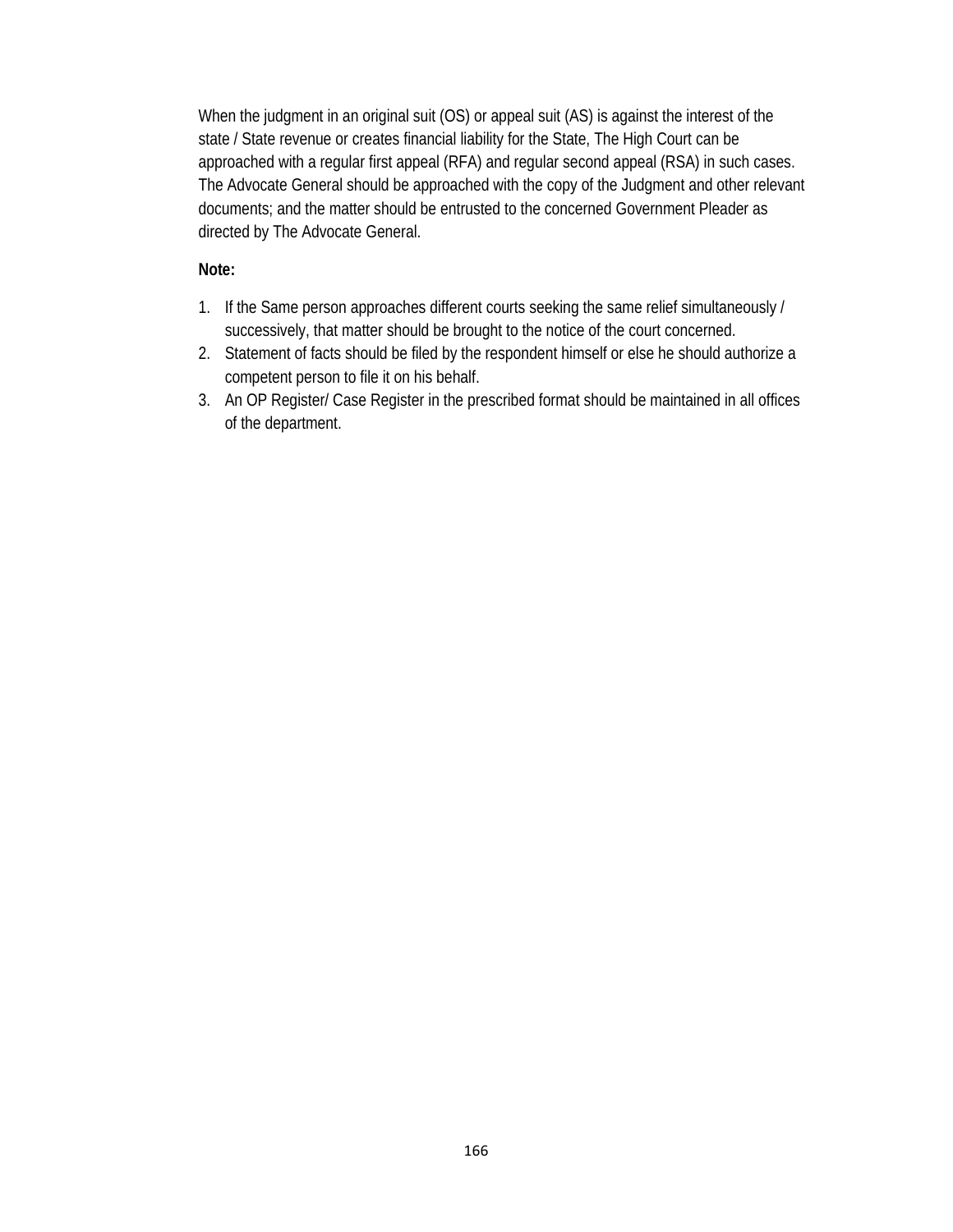**IV** 

# **Govt. College Hostels**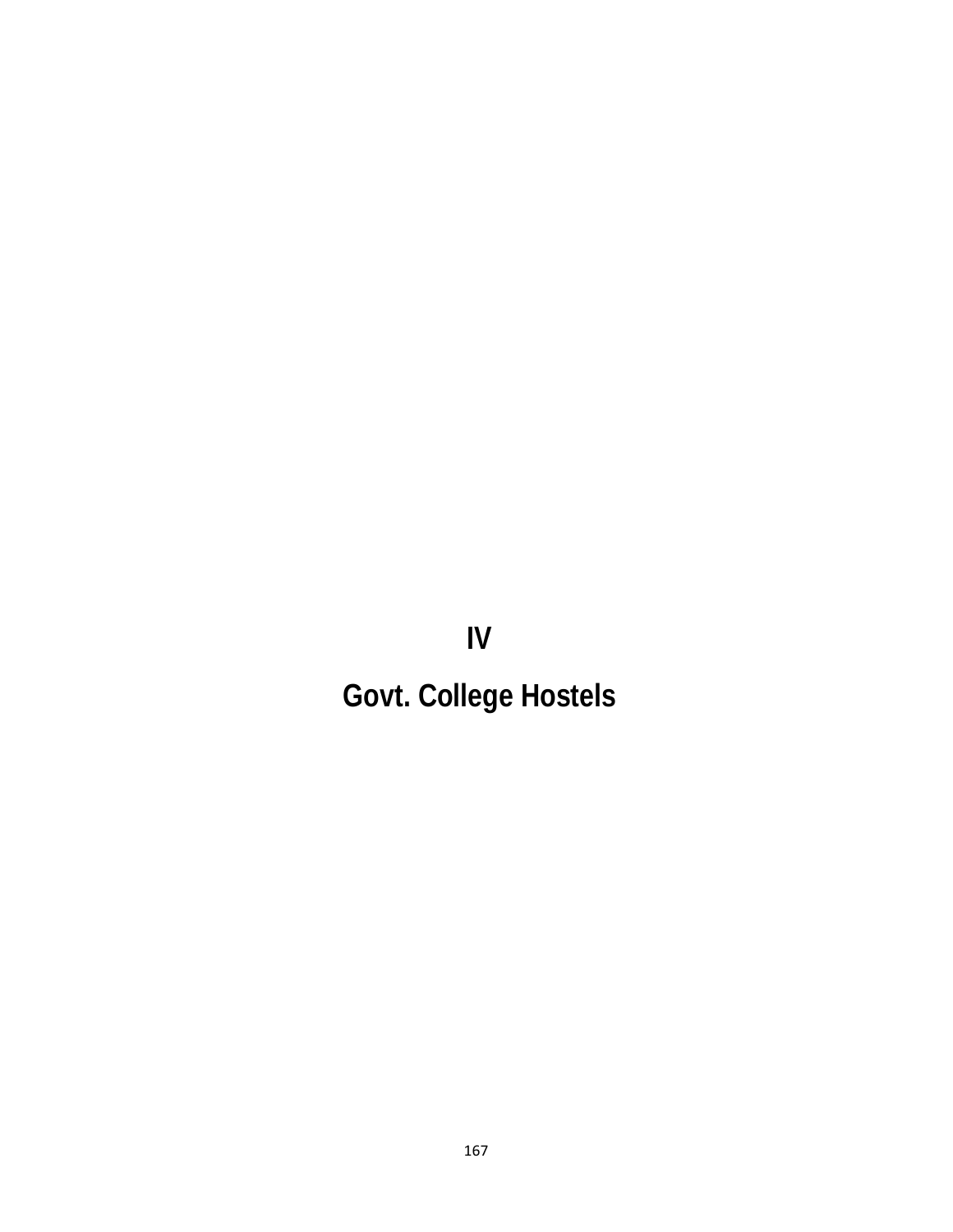# **CHAPTER - 21**

# **THE FUNCTIONING OF HOSTELS**

# **21.1. Rules related to Hostel Admission**

- 1. The admission in the hostel is restricted to the students who got admission in the college. The copy of college ID card should be submitted along with the application for admission in the hostel.
- 2. A copy of passport size photograph and the signature of the student are to be affixed in the hostel admission register. A photo ID card is to be issued to the student from the hostel. The priority for admission in the hostel is to be determined on the basis of the distance from the house of the student. First consideration will be to the student who resides far from the college. While fixing this priority, the students belonging to SC/ST/OEC/PH will be given special preference.
- 3. The parent, who is to be present at the time of admission of the student in the hostel, has to submit a declaration stating that his ward will abide by the rules of the hostel. The student also has to submit such a declaration. In addition to this, the declaration regarding anti ragging is also to be suffixed.
- 4. At the time of admission, an amount equal to two months average mess fee is to be remitted as mess advance on proper receipt. But, mess advance need not to be collected from the students belonging to SC/ST/OEC. Instead of this, the community certificate issued by the revenue authorities is to be collected at the time of admission. In the case of blind students, the medical certificate is to be obtained and filed. These students have to submit the printout of the online application submitted through 'Akshaya Kendra' for fee concession, in which it is noted that the applicant is a hostler. Those who have stated as 'Day Scholar' in the application for the concession need not to be admitted in the hostel.
- 5. The visitor's time in the ladies hostel will be from 4 PM to 5 PM. The visiting is restricted to the guardian who signed the declaration at the time of admission and to the person who authorized by the guardian. This is to be displayed in the notice board of the hostel.
- 6. A separate portion is to be set apart for the visitors and they are not permitted to enter the residential area of the inmates. A visitor to a particular inmate will not be permitted to contact with other inmates.
- 7. The ID card is to be kept in hand by the inmates when leaving the hostel. The inmates have to obtain permission from the warden/ Resident Tutor/Clerk when leaving the hostel during hostel timings. The inmates have to return to the hostel before 6 PM.
- 8. The watchman will close the hostel gates at 5PM and will permit inmates to leave the compound only with special permission from authorities.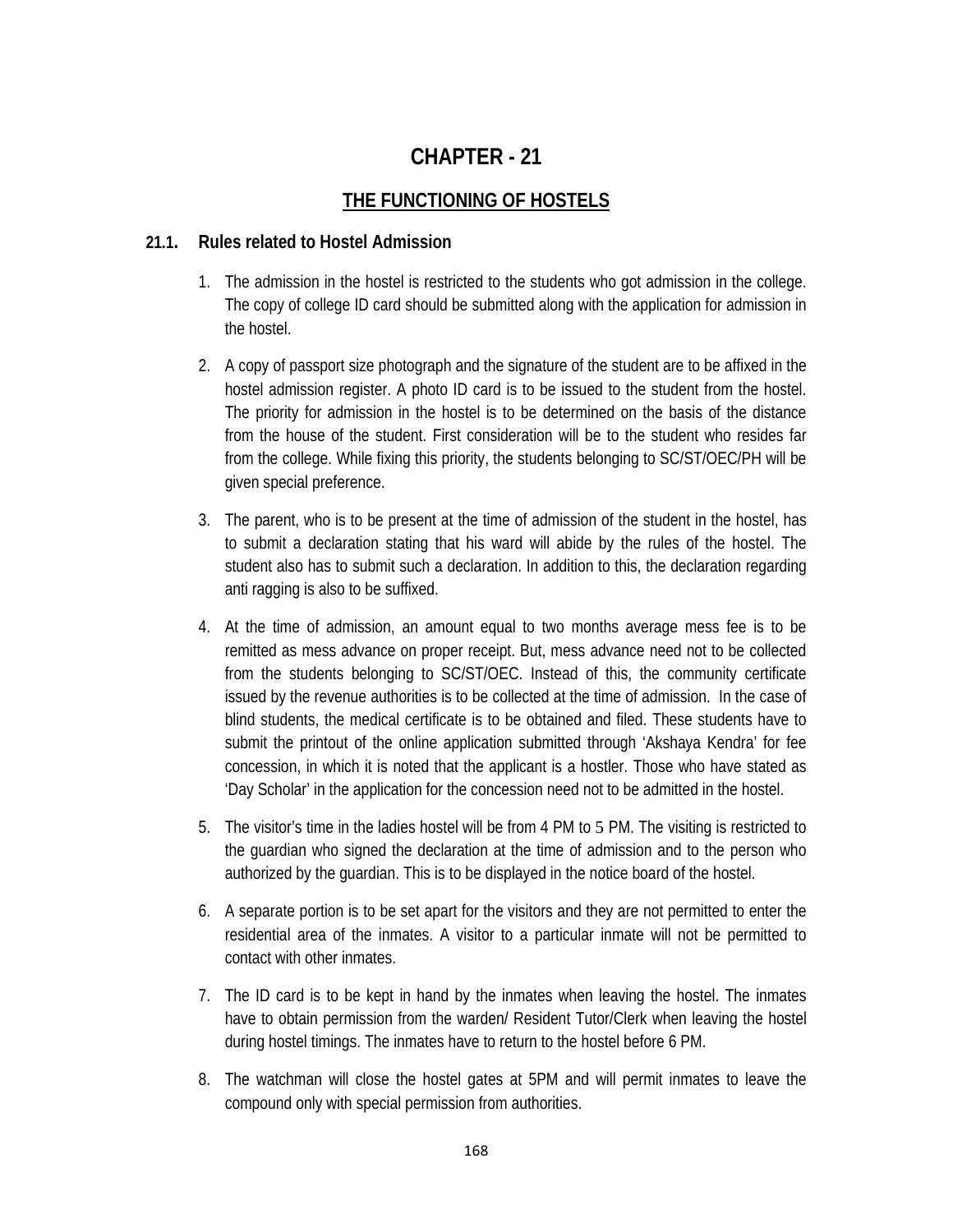- 9. The watchman will permit only those having hostel ID cards to enter the hostel compound. If anyone encroaches, the watchman will report it to the warden who in turn will inform the police.
- 10. Hostel admission is for a prescribed academic year. At the closure of the academic year, the inmates will be relived and hostel closed. When the examination extends to the vacation period, and if the inmates submit written application the hostels can be functioned with mess till the last day of the examination. In such situation the warden has to issue orders to prevent the vacation to the cooks and extending the benefit of earned leave.
- 11. The inmates have to take food from the hostel mess.
- 12. Those who abstain from the hostel for certain a continues period of minimum seven days with the written permission from warden will only aloe proportionate deduction in mess fee.
- 13. The application for hostel admission will be issued an payment of Rs. 20/-
- 14. The following documents are to be submitted along with the application.
	- (a) College ID Card
	- (b) Two passport size photographs
	- (c) Attested copy of Aadhar Card
	- (d) Declaration from the student and the Guardian for abiding by the rules of hostel.
	- (e) Anti ragging declaration from student and guardian.

The photo ID card will be issued only on receipt of the above documents and the amount of fee.

15. The complaints regarding ragging and assaults will be handed over to the police authorities immediately. As per existing rules the Warden or Principal is not delegated with powers to conduct internal enquiry. Hence the notice to the effect that such complaints will be handed over to police without any enquiry has to be displayed at various places in the hostel. Moreover, such a notice has to be affixed in a register in which the signatures of inmates have to be obtained at the time of admission.

# **21.2. Particulars of fee to be remitted at the time of admission.**

- 1. Mess advance: Double the amount of highest monthly mess fee during the previous year is to be collected at the time of admission.
- 2. Caution Deposit Rs 1000/-
- 3. Room rent Rs 100/-
- 4. Establishment charges Rs 10/-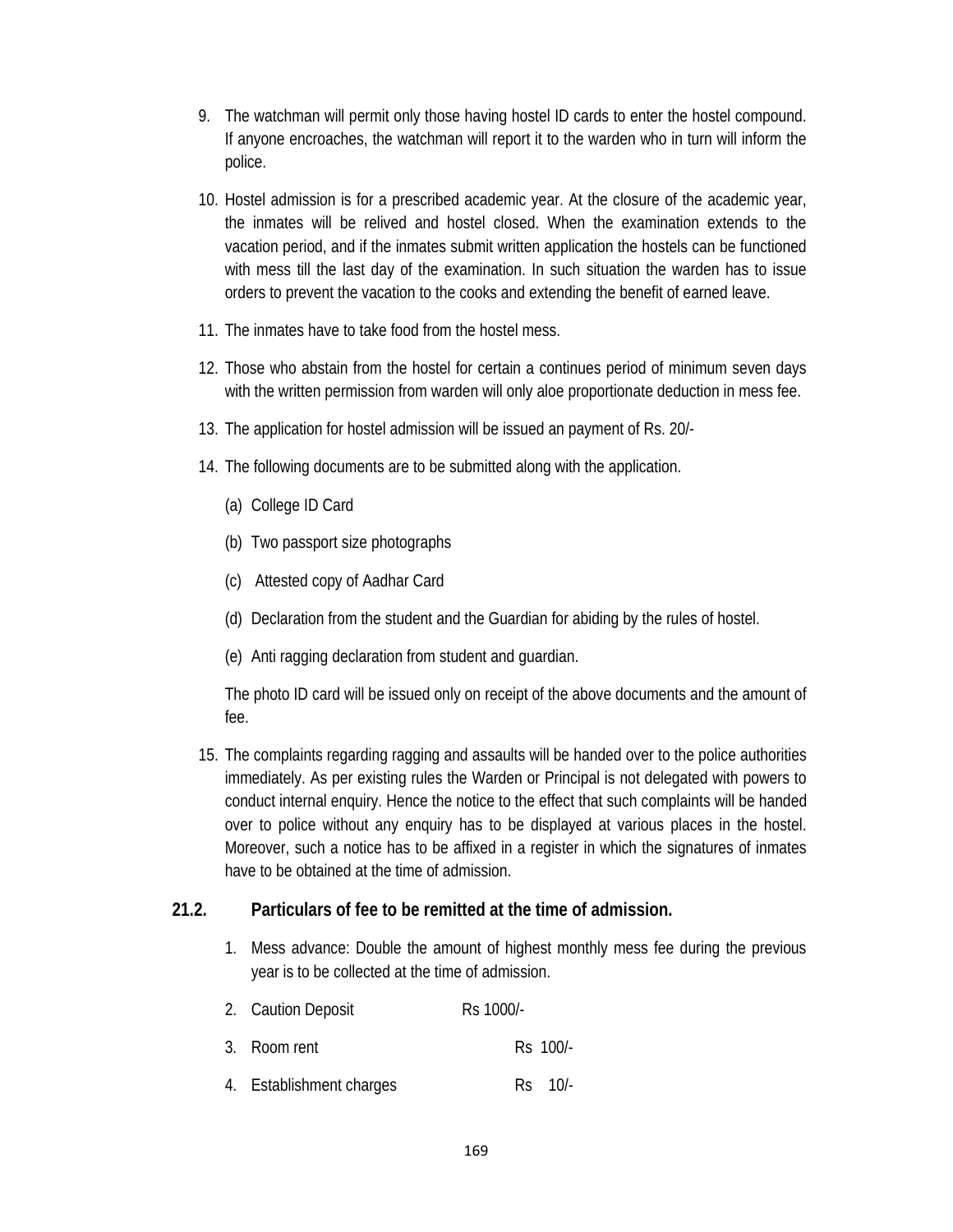| 5. Medical inspection | $Rs$ 10/-           |
|-----------------------|---------------------|
| 6. Electricity charge | Rs 60/- (Minimum)   |
| 7. Water Charges      | $Rs$ 30/- (Minimum) |

These rates are subject to revision as per Govt. orders. These fees are collected on proper receipts, and to be recorded in the daily fee collection register.

III Ladies Hostel and Men's Hostel

If the ladies hostel and men's hostel are functioning under a same warden, fee receipt books consolidated PD register, Vouchers, Chalans; Stock registers etc. are to be maintained separately. But only one cash book, one TR – 5 receipt books shall be used at a time.

IV. DFCR (Daily Fee Collection Register)

The fee collected through fee receipt books are to be entered in the DFCR as follows.

(a)

1. Mess advance

2. Caution deposit Rs 1000/- (Head of account for remitting chalans-PD a/c)

3. Medical inspection fee Rs 10/-

4. Food charge

5. Water charge

6. Electricity charge

7. Telephone charge

8. News paper (Recreation charges)

(b)

1. Room rent Rs. 100/- ( Head of account for remitting chalans 0202-01-103-95 Other receipts)

2. Establishment charges Rs 10/-

V. Room & Key register

When a student is admitted in a hostel, necessary entry regarding the number of room allotted to him /her is to be recorded in the key register and the signature of the inmate obtained in token of having received the key. While allotting the rooms, students belonging to a particular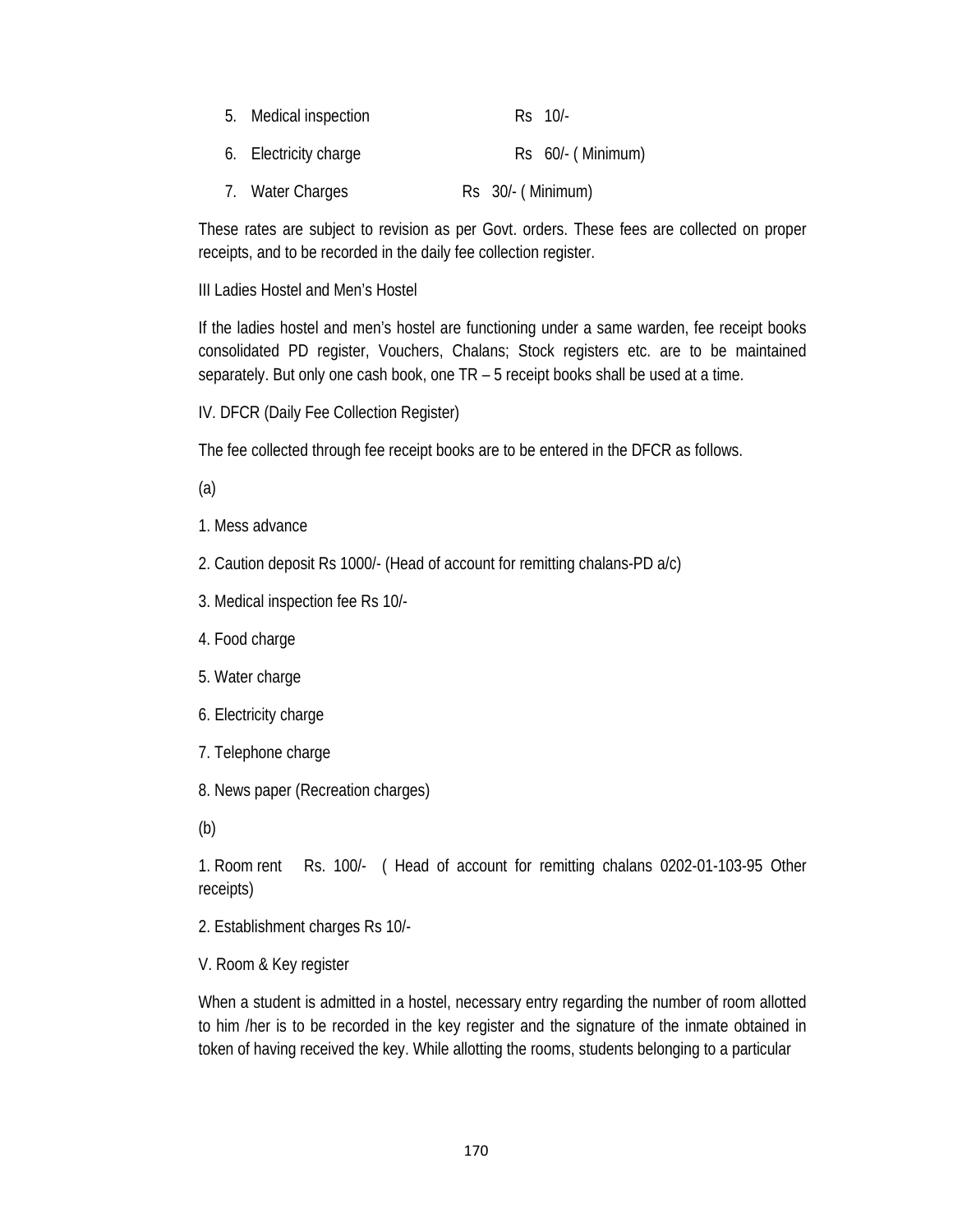batch only are to be admitted in each room. On no account, senior batch students and junior batch students be admitted in the same room.

- VI. Details of registers to be primarily maintained
- 1. Stock register of application forms
- 2. Stock register of ID cards
- 3. Stock register of Receipt books
- 4. Stock register of TR -5 receipt books
- 5. Stock register of Tender forms
- 6. Admission register
- 7. Mess Advance & Adjustment register
- 8. Caution Deposit register
- 9. Room and Key register
- 10. Cash book
- 11. Denomination register
- 12. Valuable register
- 13. PD cheque withdrawal sanction register
- 14. Consolidated PD register
- 15. Stock register of Furniture and Equipments
- 16. Stock register of Computer and Electronic Equipments
- 17. Stock register of Kitchen utensils
- VII Formation of Mess Committee and functioning of Mess
- (a) The warden, staff and inmates have to act jointly for the effective and smooth functioning of mess. The mess committee comprising of three inmates (5 inmates in large hostels) nominated by the warden, one from each batch on rotation basis where there are many batches, is to be formed. For the formation of mess committee election shall not be conducted. The duration of mess committee will be for one month only. It will act up to the end of the prescribed month. As a new committee has to take charge for the coming month that committee is to be formed before the last date of the current month. The senior most members in the mess committee will be nominated as mess secretary.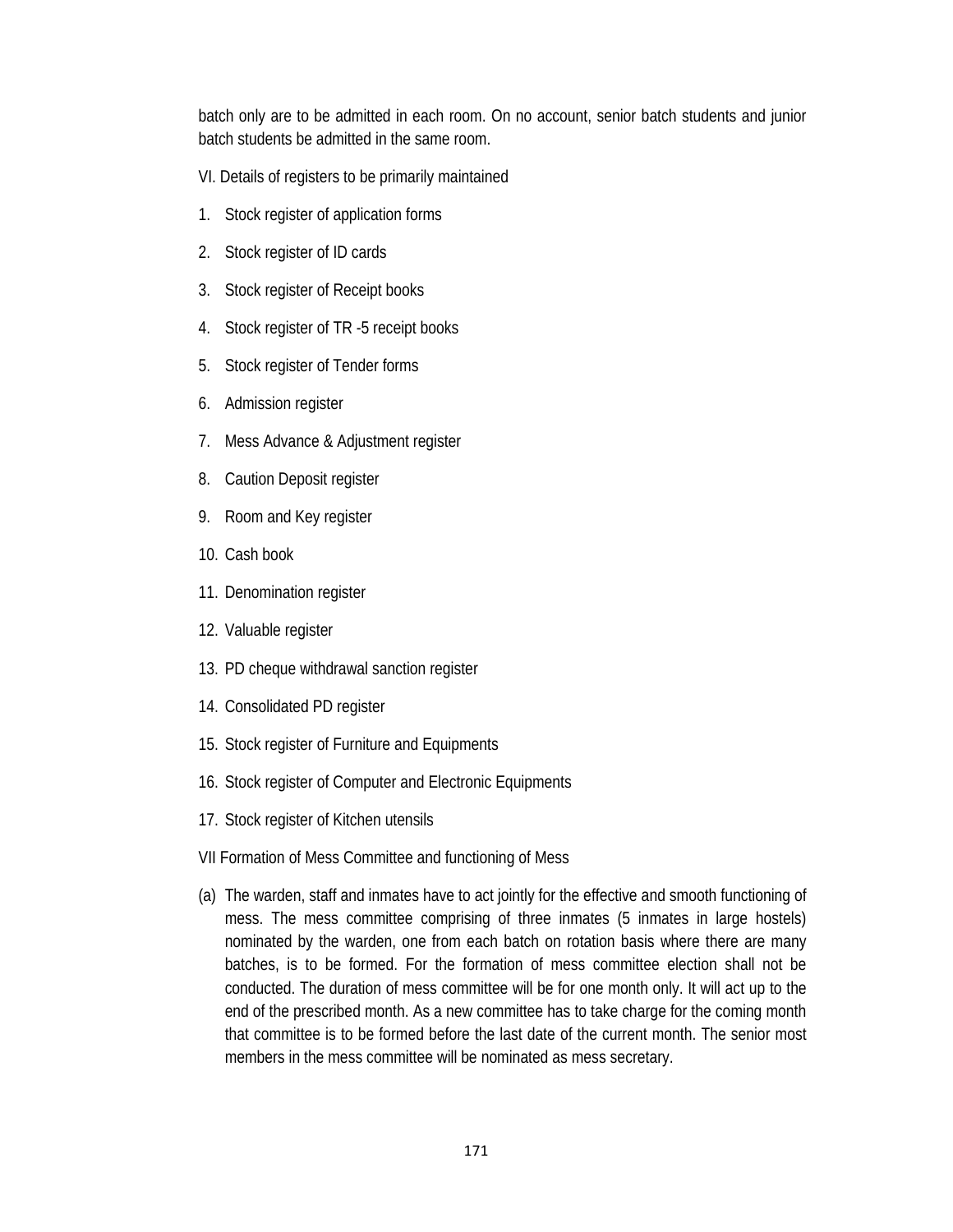- (b) In order to keep record of the details such as name, batch, admission number etc. of the mess secretary and mess committee members of each month, a 'mess committee' minutes register is to be maintained. The mess committee can be convened even in the absence of warden for the purchase of the things required for the mess. Before purchasing the goods required for the mess, the mess secretary has to consult with the cooks. The list of things to be purchased is to be prepared in full scap paper.
- (c) For the purchase of things to the mess, the clerk has to prepare a note under the list of things to be purchased and obtain purchase sanction of warden therein. After that the list will be sent to the concerned store, and shift the items received from the store to the hostel store in the presence of the mess secretary. While doing so, the mess secretary will record in the bill received from the store, the wordings 'Received the articles in good condition and entered in to the stock register of ……………..' (Provisions/Milk/ Vegetables etc.) and affix signature in the same. Then the same has to be handed over to the clerk. The clerk will assign voucher number to the bill take the things to the account. When the payment is made, the voucher will be passed for payment (Passed for payment of Rs…………….) by the warden, and the voucher will be kept in files after recording the words ' paid and cancelled' with signature of warden. The warden will also sign the stock entry certificate of things purchased.

# VIII Mess fee Calculation register

The vouchers of articles purchased from the beginning to the end of a month are to be recorded chronologically in this register. But, if vouchers are not received for milk, news papers etc. the details of cost can be entered as next serial numbers. The warden has to sign all stock registers at the end of each month after adding the total cost. This cost is the total food charges.

# IX Water and Electricity

If the water and electricity charge which are not received in a month, the bill amount of the previous month in which the hostel run throughout the month can be taken in to account for collecting charges from inmates. If such amount falls below the rate fixed by the Govt. for each student (ie 30+60); shall be collected at the rate of 30+60.

#### X Fee collection notice

Mess fee collection date should be fixed to the first or second date of the month. Fee can be collected without fine up to the seventh date and with a fine of Rs 5/- till 2 PM on the fifteenth date. The defaulters have to be expelled from the hostel on proper orders by 4 PM on the fifteenth date. In the fee collection notice it should be specifically noticed that those who fails to remit the hostel fee before 2 PM on the fifteenth date will be expelled from the hostel.

#### XI Mess fee Calculation register

| Food Charges    | Electricity charges $(\div)$ No of | Water charges $(\div)$ No of |
|-----------------|------------------------------------|------------------------------|
| Opening balance | l inmates = Rate per Head          | inmates = Rate per Head      |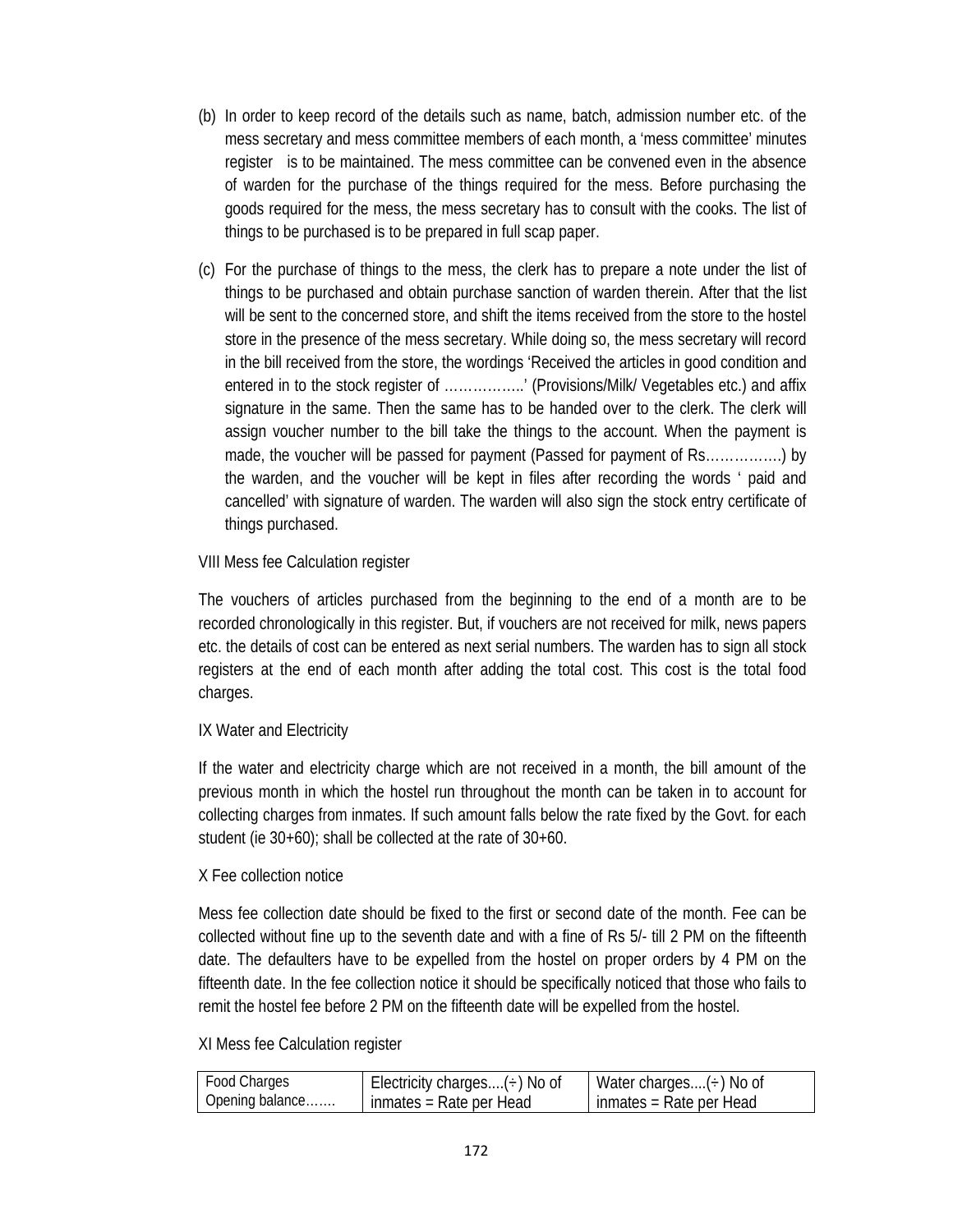| Vr Nos                       |  |
|------------------------------|--|
|                              |  |
| Milk                         |  |
| News paper                   |  |
| Total $\dots\dots\dots\dots$ |  |
| closing balance              |  |
| Balance $(\div)$ Total       |  |
| $attendance =$               |  |
| Rate per day                 |  |

XII Form of Mess register

Mess fee for the month of …………./20…..

| <sub>S</sub> | Nam | Ad | F             |    | Food       |             | Electricity | Water  | Estt    | <b>Roo</b> | Total | Receipt  | Chal | Initia |
|--------------|-----|----|---------------|----|------------|-------------|-------------|--------|---------|------------|-------|----------|------|--------|
|              | e   | no | $\mathcal{C}$ |    | Charg      |             | charges     | charge | charges | m          |       | no &date | an   | Is of  |
| n            |     |    |               | es |            |             |             | S      |         | rent       |       |          | no   | the    |
| $\mathbf 0$  |     |    | F             |    |            |             |             |        |         |            |       |          | Date | War    |
|              |     |    | P             | R  | No of days | Α           |             |        |         |            |       |          |      | den    |
|              |     |    |               | a  |            | m           |             |        |         |            |       |          |      |        |
|              |     |    |               |    |            | $\mathbf 0$ |             |        |         |            |       |          |      |        |
|              |     |    |               | e  |            | u           |             |        |         |            |       |          |      |        |
|              |     |    |               |    |            | n           |             |        |         |            |       |          |      |        |
|              |     |    |               |    |            |             |             |        |         |            |       |          |      |        |
|              |     |    |               | d  |            | d           |             |        |         |            |       |          |      |        |
|              |     |    |               | a  |            | u           |             |        |         |            |       |          |      |        |
|              |     |    |               | y  |            | e           |             |        |         |            |       |          |      |        |
|              |     |    |               |    |            |             |             |        |         |            |       |          |      |        |
|              |     |    |               |    |            |             |             |        |         |            |       |          |      |        |
|              |     |    |               |    |            |             |             |        |         |            |       |          |      |        |

XIII Room & Key register

| SI             | Room No | Name of Room mates | Initials of the recipient |
|----------------|---------|--------------------|---------------------------|
| No             |         |                    | of the key                |
| $\mathbf{1}$   |         | $\mathbf{1}$       |                           |
|                |         | 2.                 |                           |
|                |         | 3.                 |                           |
| $\overline{2}$ |         | 1.                 |                           |
|                |         | 2.                 |                           |
|                |         | 3.                 |                           |
| 3              |         | 1.                 |                           |
|                |         | 2.                 |                           |
|                |         | 3.                 |                           |
| $\overline{4}$ |         | 1.                 |                           |
|                |         | 2.                 |                           |
|                |         | 3.                 |                           |
| $\overline{5}$ |         | 1.                 |                           |
|                |         | 2.                 |                           |
|                |         | 3.                 |                           |
| 6              |         | 1.                 |                           |
|                |         | 2.                 |                           |
|                |         | 3.                 |                           |
| 7.             |         | 1.                 |                           |
|                |         | 2.                 |                           |
|                |         | 3.                 |                           |

XIV Mess advance and adjustment register

| Nam | ΑI | Amo | Rt<br>no& | <b>Initials</b> | Amou  | Rt   | Initials of | Balance  | signature/Ward  | Initials of |
|-----|----|-----|-----------|-----------------|-------|------|-------------|----------|-----------------|-------------|
| e   |    | unt | Date      | 0ľ              | nt    | no & | warden      | amount   | en of recipient | warden      |
|     |    |     |           | Warden          | adius | date |             | (refunde |                 |             |
|     |    |     |           |                 |       |      |             |          |                 |             |